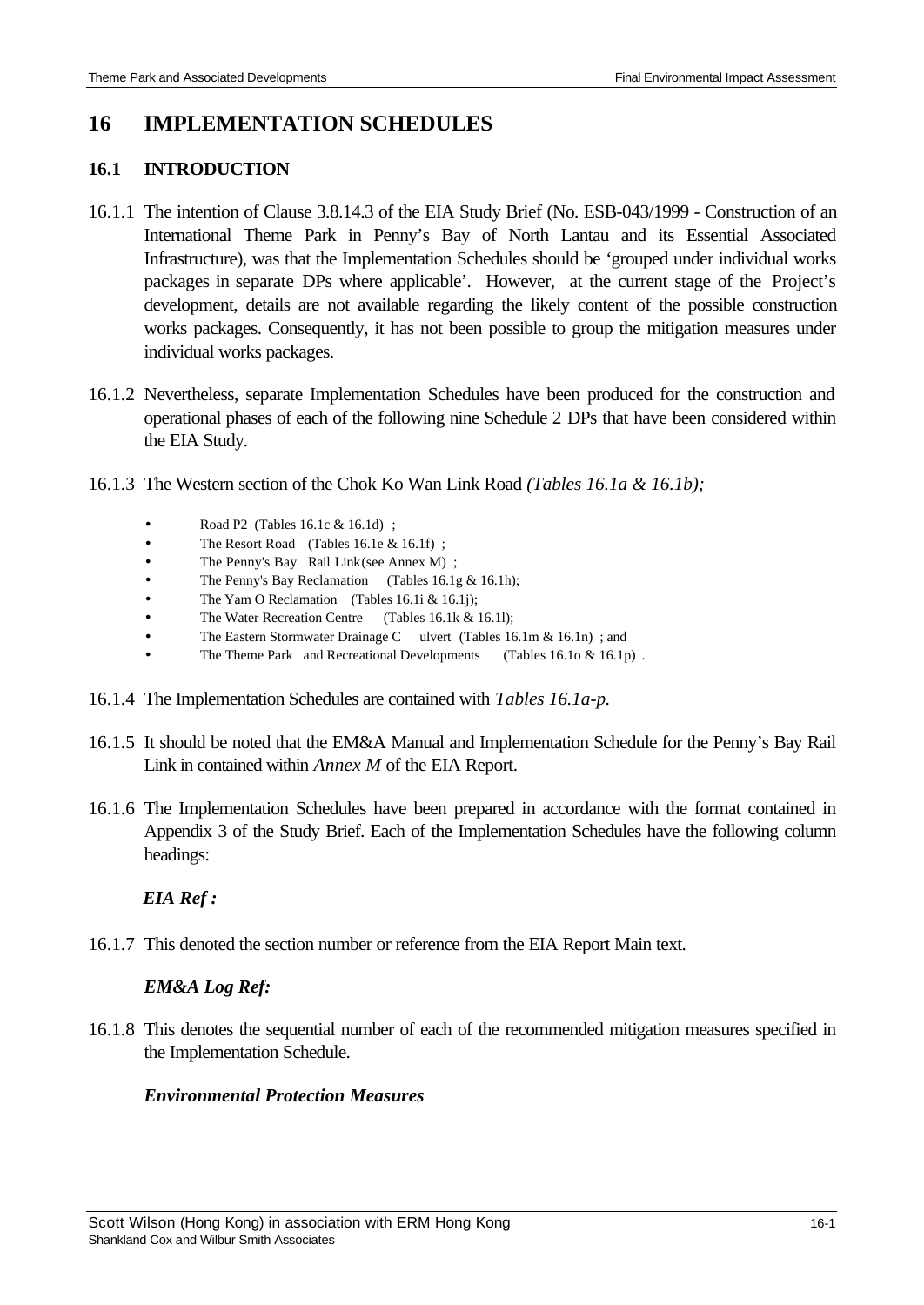16.1.8 This denotes the recommended mitigation measures, courses of action or subsequent deliverables that are to be adopted, undertaken or delivered to avoid, minimise or ameliorate predicted environmental impacts.

## *Location/Duration of Measures/Timing of Completion of Measures*

16.1.9 This indicates the spatial area in which the recommended mitigation measures are to be implemented together with details of the programming or timing of their implementation.

## *Implementation Agent*

16.1.10 This denotes where the responsibility lies for the implementation of the recommended mitigation measures.

## *Implementation Stage*

16.1.11 This denotes the stage at which the recommended mitigation measures are to be implemented; either during the Design, Construction, Operation or Decommissioning.

## *Relevant Legislation & Guidelines*

16.1.12 This section defines the controlling legislation or guidelines that are either required to be complied with, or should be complied with as good practice.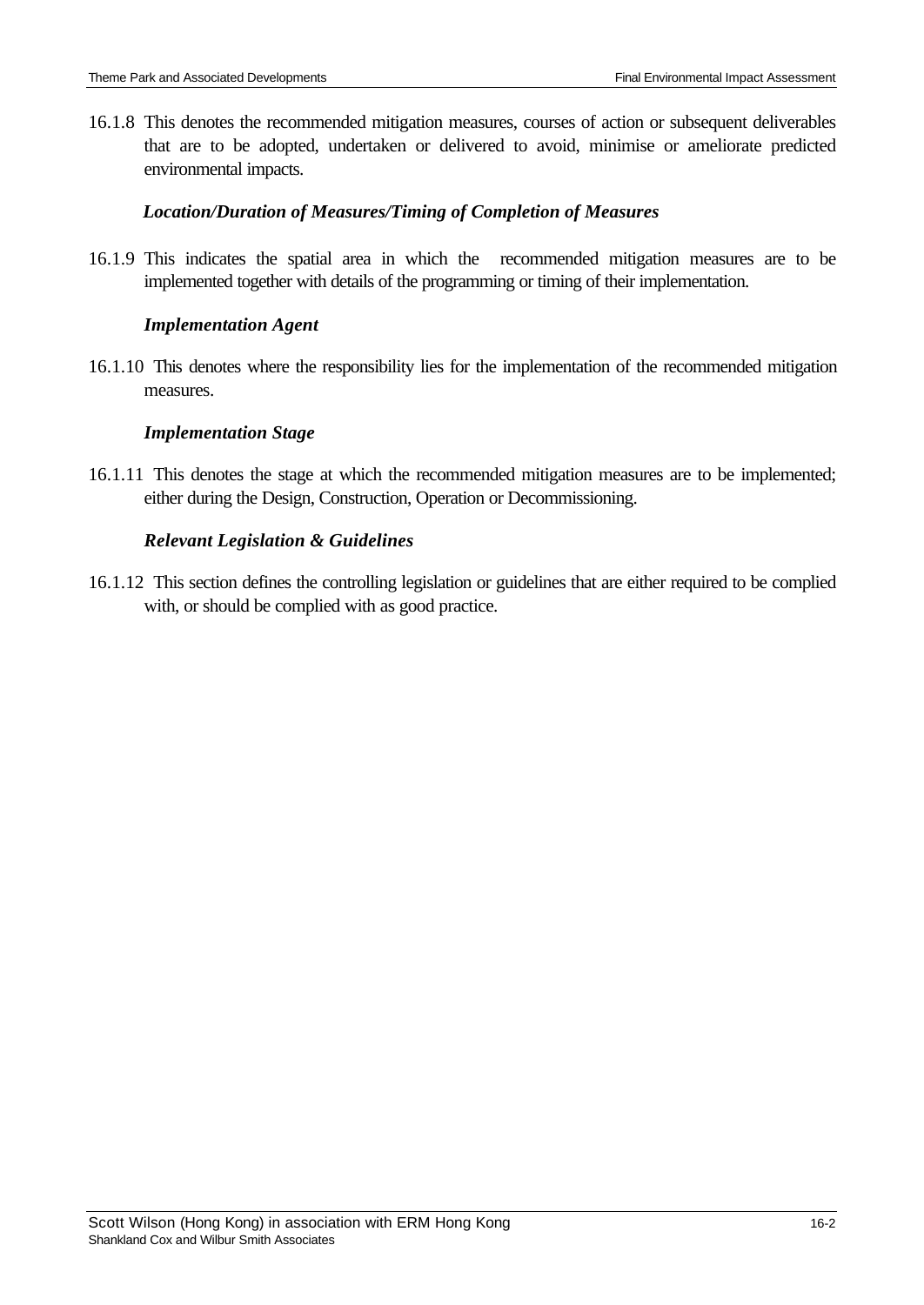| Table 16.1a | <b>Implementation Schedule for the Chok Ko Wan Link Road - Construction Phase</b> |
|-------------|-----------------------------------------------------------------------------------|
|-------------|-----------------------------------------------------------------------------------|

| EIA*<br>Ref. | Log<br>Ref     | <b>EM&amp;A</b> Environmental Protection Measures                                                                                                                                                                                                                                          | <b>Location/Duration of</b><br><b>Measures/Timing of</b><br><b>Completion of Measures</b>        | <b>Implementation Agent</b>                                                  |            | Implementation<br>Stage** |   |     | <b>Relevant Legislation &amp;</b><br><b>Guidelines</b>         |
|--------------|----------------|--------------------------------------------------------------------------------------------------------------------------------------------------------------------------------------------------------------------------------------------------------------------------------------------|--------------------------------------------------------------------------------------------------|------------------------------------------------------------------------------|------------|---------------------------|---|-----|----------------------------------------------------------------|
|              |                |                                                                                                                                                                                                                                                                                            |                                                                                                  |                                                                              | <b>Des</b> | $\mathbf C$               | O | Dec |                                                                |
|              |                | <b>AIR QUALITY - Construction Phase</b>                                                                                                                                                                                                                                                    |                                                                                                  |                                                                              |            |                           |   |     |                                                                |
|              |                | In accordance with the<br><b>Air Pollution Control</b><br>(Construction Dust) Regulation the following<br>mitigation measures shall be implemented to<br>limit the dust emissions from the site:                                                                                           |                                                                                                  |                                                                              |            |                           |   |     |                                                                |
| 3.4.3        | A <sub>1</sub> | any excavated dusty materials or stockpile<br>of dusty materials shall be covered entirely<br>by impervious sheeting or sprayed with<br>water so as to maintain the entire surface<br>wet, and recovered or backfilled or<br>reinstated within 24 hours of the excavation<br>or unloading; | At all construction work site.<br>throughout the whole<br>duration of the construction<br>period | To be implemented by the<br>Contractors and enforced<br>by the Engineer/ENPO |            | ✓                         |   |     | <b>Air Pollution Control</b><br>(Construction Dust) Regulation |
| 3.4.3        | A <sub>2</sub> | stockpile of dusty materials should not<br>extend beyond the pedestrian barriers,<br>fencing or traffic cones;                                                                                                                                                                             | At all construction work site,<br>throughout the whole<br>duration of the construction<br>period | To be implemented by the<br>Contractors and enforces<br>by the Engineer/ENPO |            | ✓                         |   |     | <b>Air Pollution Control</b><br>(Construction Dust) Regulation |
| 3.4.3        | A <sub>3</sub> | dusty materials remaining after a stockpile is<br>removed shall be wetted with water and<br>cleared from the surface of roads;                                                                                                                                                             | At all construction work site.<br>throughout the whole<br>duration of the construction<br>period | To be implemented by the<br>Contractors and enforced<br>by the Engineer/ENPO |            | ✓                         |   |     | <b>Air Pollution Control</b><br>(Construction Dust) Regulation |
| 3.4.3        | A <sub>4</sub> | vehicle washing facilities shall be provided<br>at every vehicle exit point                                                                                                                                                                                                                | At all construction work site.<br>throughout the whole<br>duration of the construction<br>period | To be implemented by the<br>Contractors and enforced<br>by the Engineer/ENPO |            | ✓                         |   |     | <b>Air Pollution Control</b><br>(Construction Dust) Regulation |
| 3.4.3        | A <sub>5</sub> | the area where vehicle washing takes place<br>and the section of the road between the<br>washing facilities and the exit point should<br>be paved with concrete, bituminous<br>materials or hardcores;                                                                                     | At all construction work site,<br>throughout the whole<br>duration of the construction<br>period | To be implemented by the<br>Contractors and enforced<br>by the Engineer/ENPO |            | ✓                         |   |     | <b>Air Pollution Control</b><br>(Construction Dust) Regulation |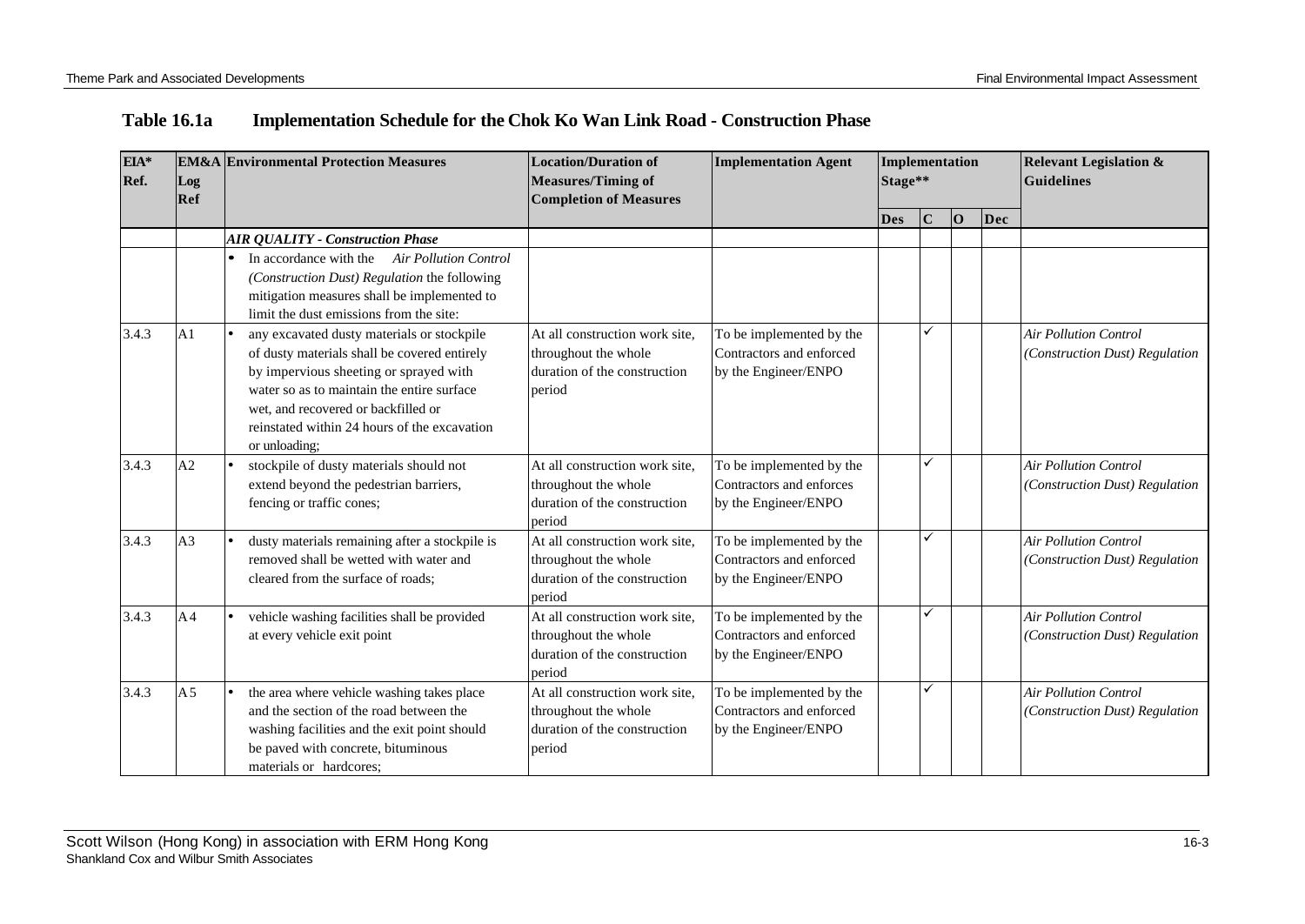| EIA*<br>Ref. | <b>EM&amp;A</b> Environmental Protection Measures<br>Log<br>Ref |                                                                                                                                                                                                                                                                                                                                     | <b>Location/Duration of</b><br><b>Measures/Timing of</b><br><b>Completion of Measures</b>        | <b>Implementation Agent</b>                                                  |            | Implementation<br>Stage** |   |     | <b>Relevant Legislation &amp;</b><br>Guidelines                |
|--------------|-----------------------------------------------------------------|-------------------------------------------------------------------------------------------------------------------------------------------------------------------------------------------------------------------------------------------------------------------------------------------------------------------------------------|--------------------------------------------------------------------------------------------------|------------------------------------------------------------------------------|------------|---------------------------|---|-----|----------------------------------------------------------------|
|              |                                                                 |                                                                                                                                                                                                                                                                                                                                     |                                                                                                  |                                                                              | <b>Des</b> | C                         | 0 | Dec |                                                                |
| 3.4.3        | A6                                                              | where a site boundary adjoins a road, streets<br>or other area accessible to the public,<br>hoarding of not less than 2.4 m high from<br>ground level shall be provided along the<br>entire length except for a site entrance or<br>exit:                                                                                           | At all construction work site.<br>throughout the whole<br>duration of the construction<br>period | To be implemented by the<br>Contractors and enforced<br>by the Engineer/ENPO |            | ✓                         |   |     | <b>Air Pollution Control</b><br>(Construction Dust) Regulation |
| 3.4.3        | A <sub>7</sub>                                                  | every main haul road shall be<br>sealed and<br>kept clear of dusty materials or sprayed with<br>water so as to maintain the entire road<br>surface wet:                                                                                                                                                                             | At all construction work site,<br>throughout the whole<br>duration of the construction<br>period | To be implemented by the<br>Contractors and enforced<br>by the Engineer/ENPO |            | $\checkmark$              |   |     | <b>Air Pollution Control</b><br>(Construction Dust) Regulation |
| 3.4.3        | A8                                                              | the portion of road leading only to a<br>construction site that is within 30m of a<br>designated vehicle entrance or exit should<br>be kept clear of dusty materials;                                                                                                                                                               | At all construction work site.<br>throughout the whole<br>duration of the construction<br>period | To be implemented by the<br>Contractors and enforced<br>by the Engineer/ENPO |            | ✓                         |   |     | <b>Air Pollution Control</b><br>(Construction Dust) Regulation |
| 3.4.3        | A <sub>9</sub>                                                  | every stock more th an 20 bags of cement<br>should be covered entirely by impervious<br>sheeting or placed in an area sheltered on<br>the top and the 3 sides;                                                                                                                                                                      | At all construction work site,<br>throughout the whole<br>duration of the construction<br>period | To be implemented by the<br>Contractors and enforced<br>by the Engineer/ENPO |            | ✓                         |   |     | <b>Air Pollution Control</b><br>(Construction Dust) Regulation |
| 3.4.3        | A10                                                             | cement delivered in bulk should be stored in<br>a closed silo fitted with an audible high level<br>alarm which is interlocked with the material<br>filling line such that, in the event of the silo<br>approaching an overfilling condition, an<br>audible alarm is triggered and the material<br>filling stops within one minutes; | At all construction work site.<br>throughout the whole<br>duration of the construction<br>period | To be implemented by the<br>Contractors and enforced<br>by the Engineer/ENPO |            | ✓                         |   |     | Air Pollution Control<br>(Construction Dust) Regulation        |
| 3.4.3        | A11                                                             | silos used for the storage of cement should<br>not overfilled;                                                                                                                                                                                                                                                                      | At all construction work site,<br>throughout the whole<br>duration of the construction<br>period | To be implemented by the<br>Contractors and enforced<br>by the Engineer/ENPO |            | ✓                         |   |     | <b>Air Pollution Control</b><br>(Construction Dust) Regulation |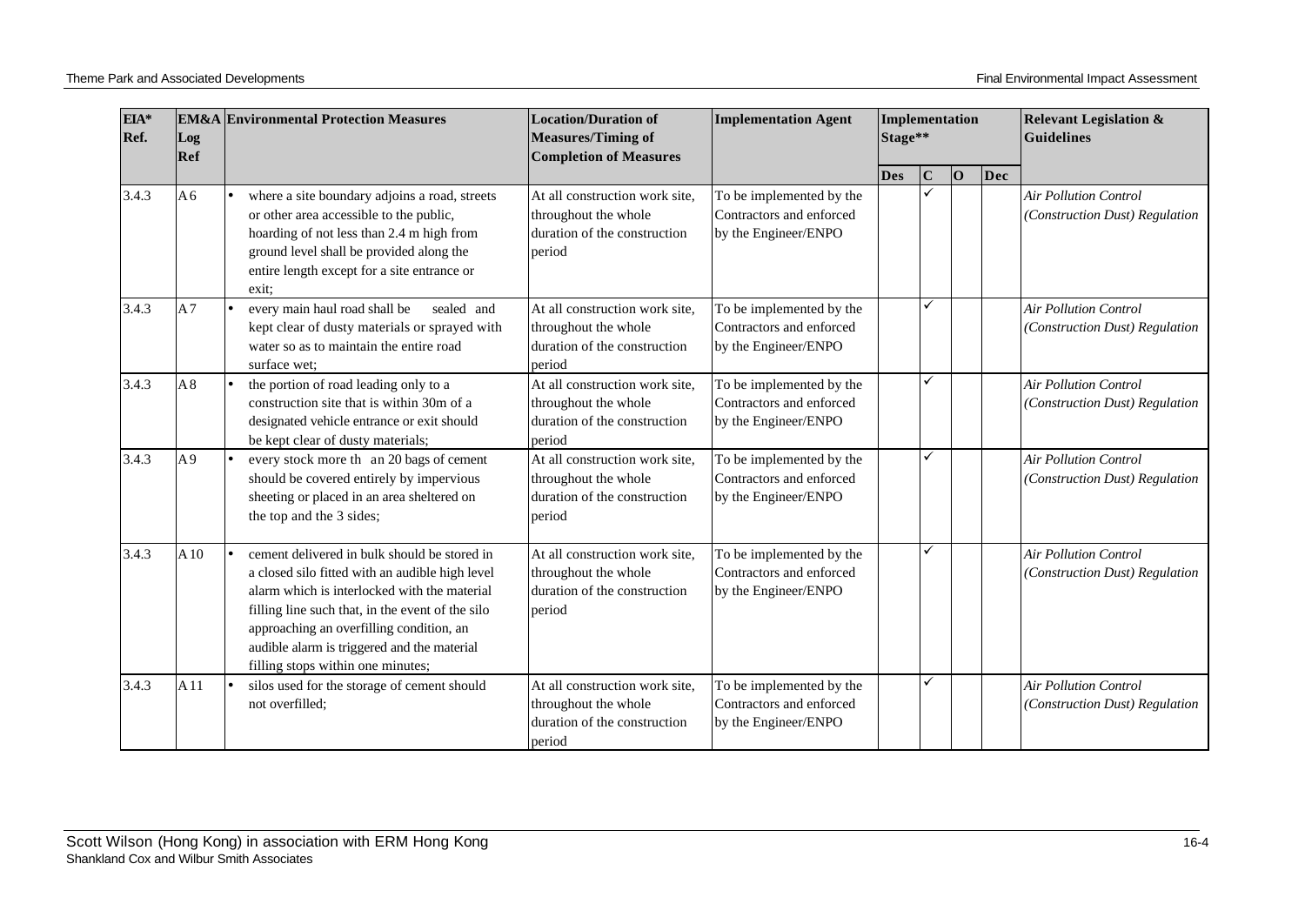| EIA*<br>Ref. | <b>EM&amp;A</b> Environmental Protection Measures<br>Log<br>Ref |                                                                                                                                                                                                                                                                                                                                    | <b>Location/Duration of</b><br><b>Implementation Agent</b><br><b>Measures/Timing of</b><br><b>Completion of Measures</b> |                                                                              | Implementation<br>Stage** |              |    |     | <b>Relevant Legislation &amp;</b><br><b>Guidelines</b>         |
|--------------|-----------------------------------------------------------------|------------------------------------------------------------------------------------------------------------------------------------------------------------------------------------------------------------------------------------------------------------------------------------------------------------------------------------|--------------------------------------------------------------------------------------------------------------------------|------------------------------------------------------------------------------|---------------------------|--------------|----|-----|----------------------------------------------------------------|
|              |                                                                 |                                                                                                                                                                                                                                                                                                                                    |                                                                                                                          |                                                                              | <b>Des</b>                | $\mathbf C$  | 10 | Dec |                                                                |
| 3.4.3        | A12                                                             | loading, unloading, transfer, handling or<br>storage of bulk cement or any cement during<br>or after the de-bagging process should be<br>carried out in a totally enclosed system or<br>facility, and any vent or exhaust should be<br>fitted with an effective fabric or equivalent<br>air pollution control system or equipment; | At all construction work site.<br>throughout the whole<br>duration of the construction<br>period                         | To be implemented by the<br>Contractors and enforced<br>by the Engineer/ENPO |                           | $\checkmark$ |    |     | <b>Air Pollution Control</b><br>(Construction Dust) Regulation |
| 3.4.3        | A13                                                             | cement, or any dusty materials collected by<br>fabric filters or other air pollution control<br>system or equipment should be disposed of<br>in totally enclosed containers;                                                                                                                                                       | At all construction work site,<br>throughout the whole<br>duration of the construction<br>period                         | To be implemented by the<br>Contractors and enforced<br>by the Engineer/ENPO |                           | ✓            |    |     | <b>Air Pollution Control</b><br>(Construction Dust) Regulation |
| 3.4.3        | A <sub>14</sub>                                                 | stockpiles of dusty materials shall be either<br>covered entirely by impervious sheeting,<br>placed in an area sheltered on the top and 3<br>sides; or sprayed with water so as to<br>maintain the entire surface wet:                                                                                                             | At all construction work site,<br>throughout the whole<br>duration of the construction<br>period                         | To be implemented by the<br>Contractors and enforced<br>by the Engineer/ENPO |                           | ✓            |    |     | <b>Air Pollution Control</b><br>(Construction Dust) Regulation |
| 3.4.3        | A15                                                             | all dusty materials shall be sprayed with<br>water prior to any loading, unloading or<br>transfer operation so as to maintain the<br>dusty material wet;                                                                                                                                                                           | At all construction work site,<br>throughout the whole<br>duration of the construction<br>period                         | To be implemented by the<br>Contractors and enforced<br>by the Engineer/ENPO |                           | ✓            |    |     | <b>Air Pollution Control</b><br>(Construction Dust) Regulation |
| 3.4.3        | A16                                                             | vehicle speed within the worksite shall be<br>limited to 10 kph, except for properly formed<br>and maintained access roads                                                                                                                                                                                                         | At all construction work site.<br>throughout the whole<br>duration of the construction<br>period                         | To be implemented by the<br>Contractors and enforced<br>by the Engineer/ENPO |                           | ✓            |    |     | <b>Air Pollution Control</b><br>(Construction Dust) Regulation |
| 3.4.3        | A17                                                             | every vehicle shall be washed to remove any<br>dusty materials from its body and wheels<br>before leaving the construction sites;                                                                                                                                                                                                  | At all construction work site,<br>throughout the whole<br>duration of the construction<br>period                         | To be implemented by the<br>Contractors and enforced<br>by the Engineer/ENPO |                           | ✓            |    |     | <b>Air Pollution Control</b><br>(Construction Dust) Regulation |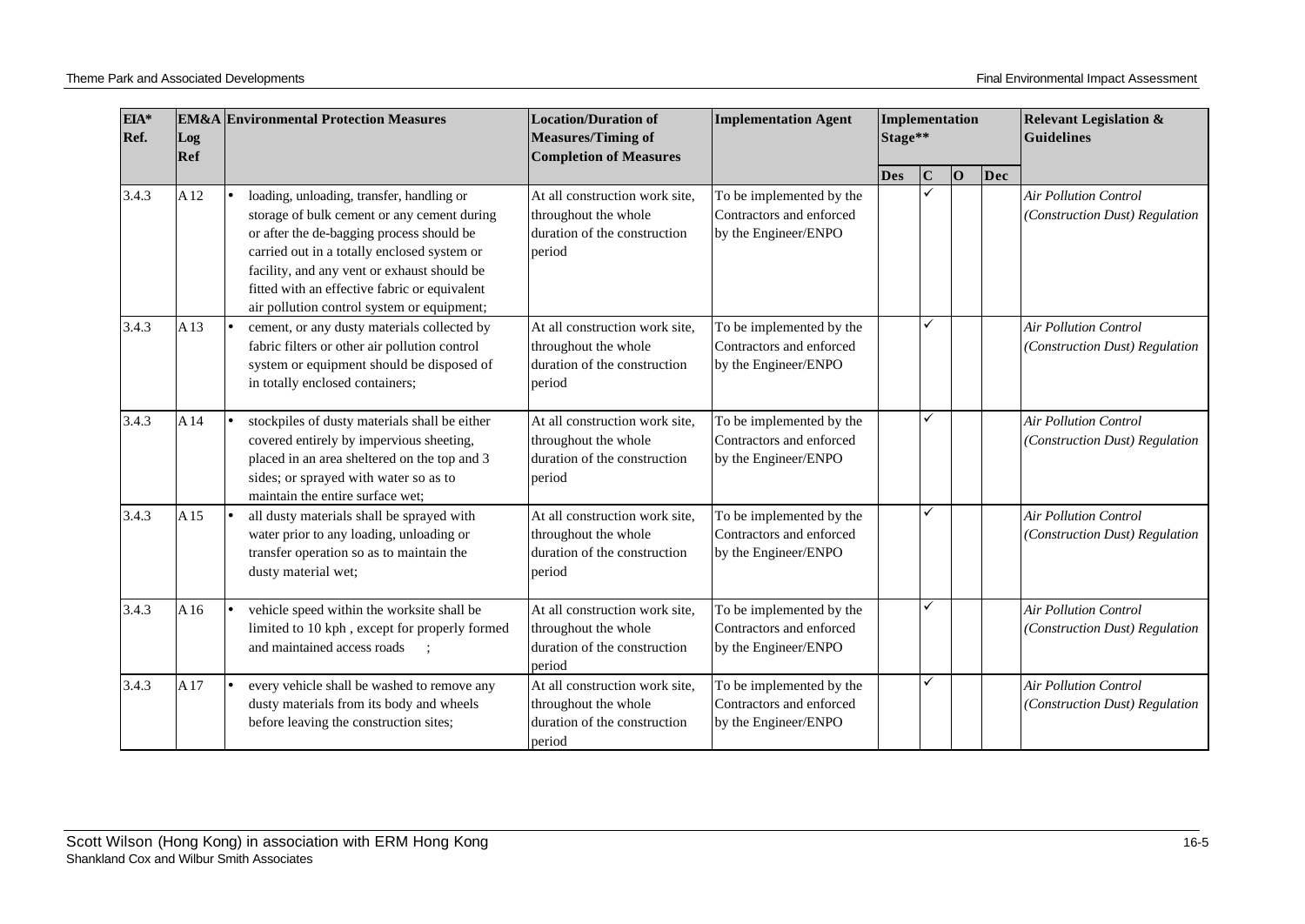| EIA*<br>Ref. | Log<br>Ref      | <b>EM&amp;A Environmental Protection Measures</b>                                                                                                                                                                                | <b>Location/Duration of</b><br><b>Measures/Timing of</b><br><b>Completion of Measures</b>           | <b>Implementation Agent</b>                                                  | Implementation<br>Stage** |             |                |     | <b>Relevant Legislation &amp;</b><br><b>Guidelines</b>                                             |
|--------------|-----------------|----------------------------------------------------------------------------------------------------------------------------------------------------------------------------------------------------------------------------------|-----------------------------------------------------------------------------------------------------|------------------------------------------------------------------------------|---------------------------|-------------|----------------|-----|----------------------------------------------------------------------------------------------------|
|              |                 |                                                                                                                                                                                                                                  |                                                                                                     |                                                                              | <b>Des</b>                | $\mathbf C$ | $\overline{O}$ | Dec |                                                                                                    |
| 3.4.3        | A <sub>18</sub> | the load of dusty materials carried by vehicle<br>leaving a construction site should be<br>covered entirely by clean impervious<br>sheeting to ensure that the dusty materials<br>do not leak from the vehicle;                  | At all construction work site,<br>throughout the whole<br>duration of the construction<br>period    | To be implemented by the<br>Contractors and enforced<br>by the Engineer/ENPO |                           |             |                |     | <b>Air Pollution Control</b><br>(Construction Dust) Regulation                                     |
| 3.4.3        | A19             | the working area of excavation shall be<br>sprayed with water immediately before,<br>during and immediately after the operation<br>so as to maintain the entire surface wet;                                                     | At all construction work site,<br>throughout the whole<br>duration of the construction<br>period    | To be implemented by the<br>Contractors and enforced<br>by the Engineer/ENPO |                           | ✓           |                |     | Air Pollution Control<br>(Construction Dust) Regulation                                            |
| 3.4.3        | A20             | the area within 30 m from any blasting area<br>shall be wetted with water prior to blasting;<br>and                                                                                                                              | At all construction work site,<br>throughout the whole<br>duration of the construction<br>period    | To be implemented by the<br>Contractors and enforced<br>by the Engineer/ENPO |                           | ✓           |                |     | <b>Air Pollution Control</b><br>(Construction Dust) Regulation                                     |
| 3.4.3        | A21             | blasting shall not be carried out when the<br>strong wind signal or tropical cyclone<br>warning signal No.3 or higher is hoisted<br>unless prior permission of the Commissioner<br>of Mines is obtained.                         | At all construction work site,<br>throughout the whole<br>duration of the construction<br>period    | To be implemented by the<br>Contractors and enforced<br>by the Engineer/ENPO |                           | ✓           |                |     | <b>Air Pollution Control</b><br>(Construction Dust) Regulation                                     |
|              |                 | In addition, according to the EPD's<br><b>Best</b><br>Practicable Means Requirements for Cement<br>Works (Concrete Batching Plant), the following<br>mitigation measures shall be adopted to<br>prevent fugitive dust emissions: | At all concrete batching<br>plant s, throughout the whole<br>duration of the construction<br>period |                                                                              |                           |             |                |     |                                                                                                    |
| 3.4.3        | A 22            | loading, unloading, handling, transfer or<br>storage of any dusty materials shall be<br>carried out in totally enclosed system;                                                                                                  | At all construction work site,<br>throughout the whole<br>duration of the construction<br>period    | To be implemented by the<br>Contractors and enforced<br>by the Engineer/ENPO |                           | ✓           |                |     | <b>Best Practicable Means</b><br><b>Requirements for Cement Works</b><br>(Concrete Batching Plant) |
| 3.4.3        | A23             | all dust-laden air or waste gas generated by<br>the process operations shall be properly<br>extracted and vented to fabric filtering<br>system to meet the emission limits for TSP;                                              | At all construction work site,<br>throughout the whole<br>duration of the construction<br>period    | To be implemented by the<br>Contractors and enforced<br>by the Engineer/ENPO |                           | ✓           |                |     | <b>Best Practicable Means</b><br><b>Requirements for Cement Works</b><br>(Concrete Batching Plant) |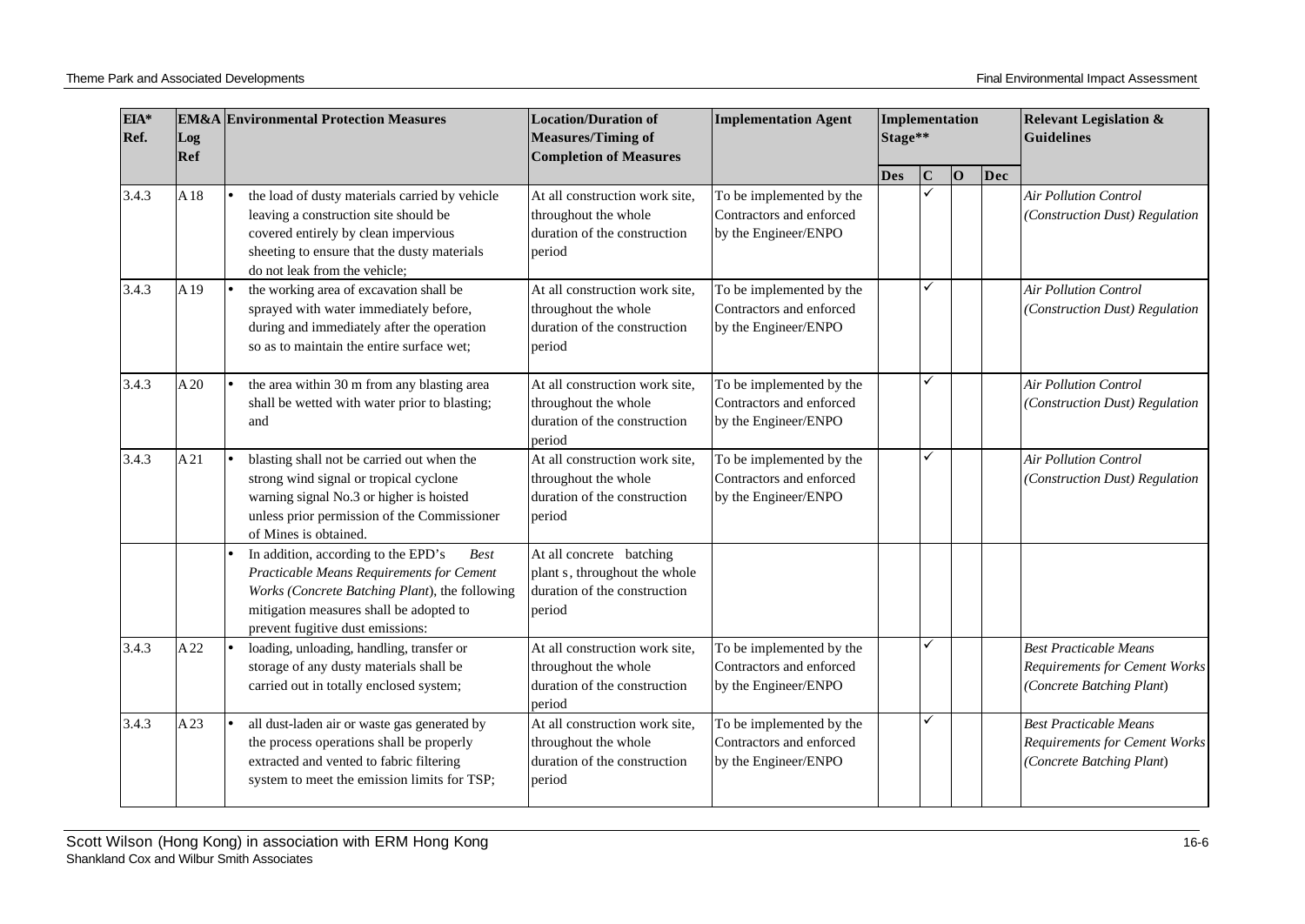| EIA*<br>Ref. | <b>EM&amp;A</b> Environmental Protection Measures<br>Log<br>Ref |                                                                                                                                                                                      | <b>Location/Duration of</b><br><b>Measures/Timing of</b><br><b>Completion of Measures</b>                        | <b>Implementation Agent</b>                                                  | Implementation<br>Stage** |   |    |     | <b>Relevant Legislation &amp;</b><br><b>Guidelines</b>                                             |
|--------------|-----------------------------------------------------------------|--------------------------------------------------------------------------------------------------------------------------------------------------------------------------------------|------------------------------------------------------------------------------------------------------------------|------------------------------------------------------------------------------|---------------------------|---|----|-----|----------------------------------------------------------------------------------------------------|
|              |                                                                 |                                                                                                                                                                                      |                                                                                                                  |                                                                              | <b>Des</b>                | C | 10 | Dec |                                                                                                    |
| 3.4.3        | A24                                                             | vents for all silos and cement/<br>ash (PFA) weighing scale shall be fitted with<br>fabric filtering system;                                                                         | pulverised fuel At all construction work site,<br>throughout the whole<br>duration of the construction<br>period | To be implemented by the<br>Contractors and enforced<br>by the Engineer/ENPO |                           |   |    |     | <b>Best Practicable Means</b><br><b>Requirements for Cement Works</b><br>(Concrete Batching Plant) |
| 3.4.3        | A25                                                             | the materials which may generate airborne<br>dusty emissions shall be wetted by water<br>spray system;                                                                               | At all construction work site,<br>throughout the whole<br>duration of the construction<br>period                 | To be implemented by the<br>Contractors and enforced<br>by the Engineer/ENPO |                           |   |    |     | <b>Best Practicable Means</b><br><b>Requirements for Cement Works</b><br>(Concrete Batching Plant) |
| 3.4.3        | A26                                                             | all receiving hoppers shall be enclosed on<br>three sides up to 3m above unloading point;                                                                                            | At all construction work site,<br>throughout the whole<br>duration of the construction<br>period                 | To be implemented by the<br>Contractors and enforced<br>by the Engineer/ENPO |                           | ✓ |    |     | <b>Best Practicable Means</b><br><b>Requirements for Cement Works</b><br>(Concrete Batching Plant) |
| 3.4.3        | A27                                                             | all conveyor transfer points shall be totally<br>enclosed:                                                                                                                           | At all construction work site,<br>throughout the whole<br>duration of the construction<br>period                 | To be implemented by the<br>Contractors and enforced<br>by the Engineer/ENPO |                           | ✓ |    |     | <b>Best Practicable Means</b><br><b>Requirements for Cement Works</b><br>(Concrete Batching Plant) |
| 3.4.3        | A28                                                             | all access and route roads within the<br>premises shall be paved and wetted;                                                                                                         | At all construction work site,<br>throughout the whole<br>duration of the construction<br>period                 | To be implemented by the<br>Contractors and enforced<br>by the Engineer/ENPO |                           | ✓ |    |     | <b>Best Practicable Means</b><br><b>Requirements for Cement Works</b><br>(Concrete Batching Plant) |
| 3.4.3        | A29                                                             | vehicle cleaning facilities shall be provided<br>and used by all concrete trucks before<br>leaving the premises to wash off any dust<br>on the wheels and/or body.                   | At all construction work site,<br>throughout the whole<br>duration of the construction<br>period                 | To be implemented by the<br>Contractors and enforced<br>by the Engineer/ENPO |                           |   |    |     | <b>Best Practicable Means</b><br><b>Requirements for Cement Works</b><br>(Concrete Batching Plant) |
|              |                                                                 | <b>NOISE - Construction Phase</b>                                                                                                                                                    |                                                                                                                  |                                                                              |                           |   |    |     |                                                                                                    |
|              |                                                                 | In addition to the use of good site practice (as<br>defined in the Section 4.6 EIA Report) the<br>following mitigation measures shall be<br>implemented to minimise noise emissions: |                                                                                                                  |                                                                              |                           |   |    |     |                                                                                                    |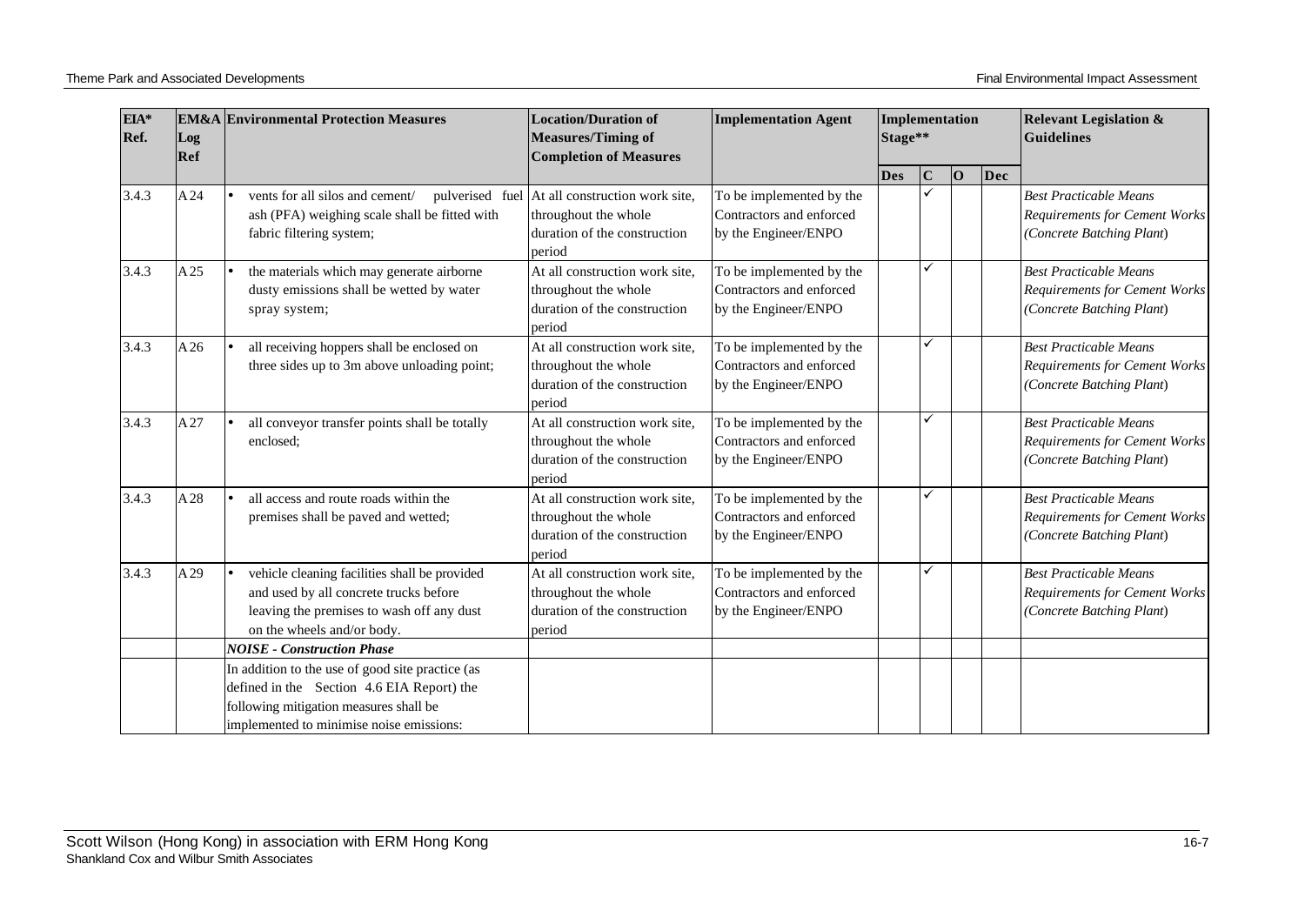| EIA*<br>Ref.<br>Log<br>Ref |                | <b>EM&amp;A</b> Environmental Protection Measures                                                                                                                                                                                                                                                                                         | <b>Location/Duration of</b><br><b>Measures/Timing of</b><br><b>Completion of Measures</b>                                                                         | <b>Implementation Agent</b>                                                  | Implementation<br>Stage** |   |    |     | <b>Relevant Legislation &amp;</b><br><b>Guidelines</b> |
|----------------------------|----------------|-------------------------------------------------------------------------------------------------------------------------------------------------------------------------------------------------------------------------------------------------------------------------------------------------------------------------------------------|-------------------------------------------------------------------------------------------------------------------------------------------------------------------|------------------------------------------------------------------------------|---------------------------|---|----|-----|--------------------------------------------------------|
|                            |                |                                                                                                                                                                                                                                                                                                                                           |                                                                                                                                                                   |                                                                              | <b>Des</b>                | C | 10 | Dec |                                                        |
| 4.6                        | B <sub>1</sub> | <b>Selecting Quiet Plant</b>                                                                                                                                                                                                                                                                                                              |                                                                                                                                                                   |                                                                              |                           |   |    |     |                                                        |
|                            |                | Where available, the Contractor shall use<br>models of plant that are quieter than those<br>specified in the EPD 's Technical Memorandum<br>(GW-TM) for undertaking construction works                                                                                                                                                    | At all construction work site,<br>throughout the whole<br>duration of the construction<br>period                                                                  | To be implemented by the<br>Contractors and enforced<br>by the Engineer/ENPO |                           | ✓ |    |     | EIAO-TM<br>$GW-TM$                                     |
| 4.6                        | B <sub>2</sub> | Use of Temporary and Movable Noise Barriers<br>Temporary purpose-built noise barriers or<br>screens, constructed of appropriate material<br>with a suitable footing and a small cantilevered<br>upper portion, shall be erected along active<br>work sites boundaries at the following locations<br>in order to minimise noise emissions: |                                                                                                                                                                   |                                                                              |                           |   |    |     |                                                        |
|                            |                | At the work sites for the Yam O to Penny's Bay<br>roundabout area.                                                                                                                                                                                                                                                                        | At the stated locations, and<br>throughout the whole<br>duration of the construction<br>period, whenever<br>construction work may be<br>undertaken in the evening | To be implemented by the<br>Contractors and enforced<br>by the Engineer/ENPO |                           | ✓ |    |     | EIAO-TM<br>$GW-TM$                                     |
|                            |                | At the work sites for the construction of<br>CKWLR (from Yam O Interchange to Penny's<br>Bay Interchange)                                                                                                                                                                                                                                 | At the stated locations, and<br>throughout the whole<br>duration of the construction<br>period, whenever<br>construction work may be<br>undertaken in the evening | To be implemented by the<br>Contractors and enforced<br>by the Engineer/ENPO |                           | ✓ |    |     | EIAO-TM<br>$GW-TM$                                     |
|                            |                | At the work sites for the<br>construction of<br>services infrastructure                                                                                                                                                                                                                                                                   | At the stated locations, and<br>throughout the whole<br>duration of the construction<br>period, whenever<br>construction work may be<br>undertaken in the evening | To be implemented by the<br>Contractors and enforced<br>by the Engineer/ENPO |                           | ✓ |    |     | EIAO-TM<br>$GW-TM$                                     |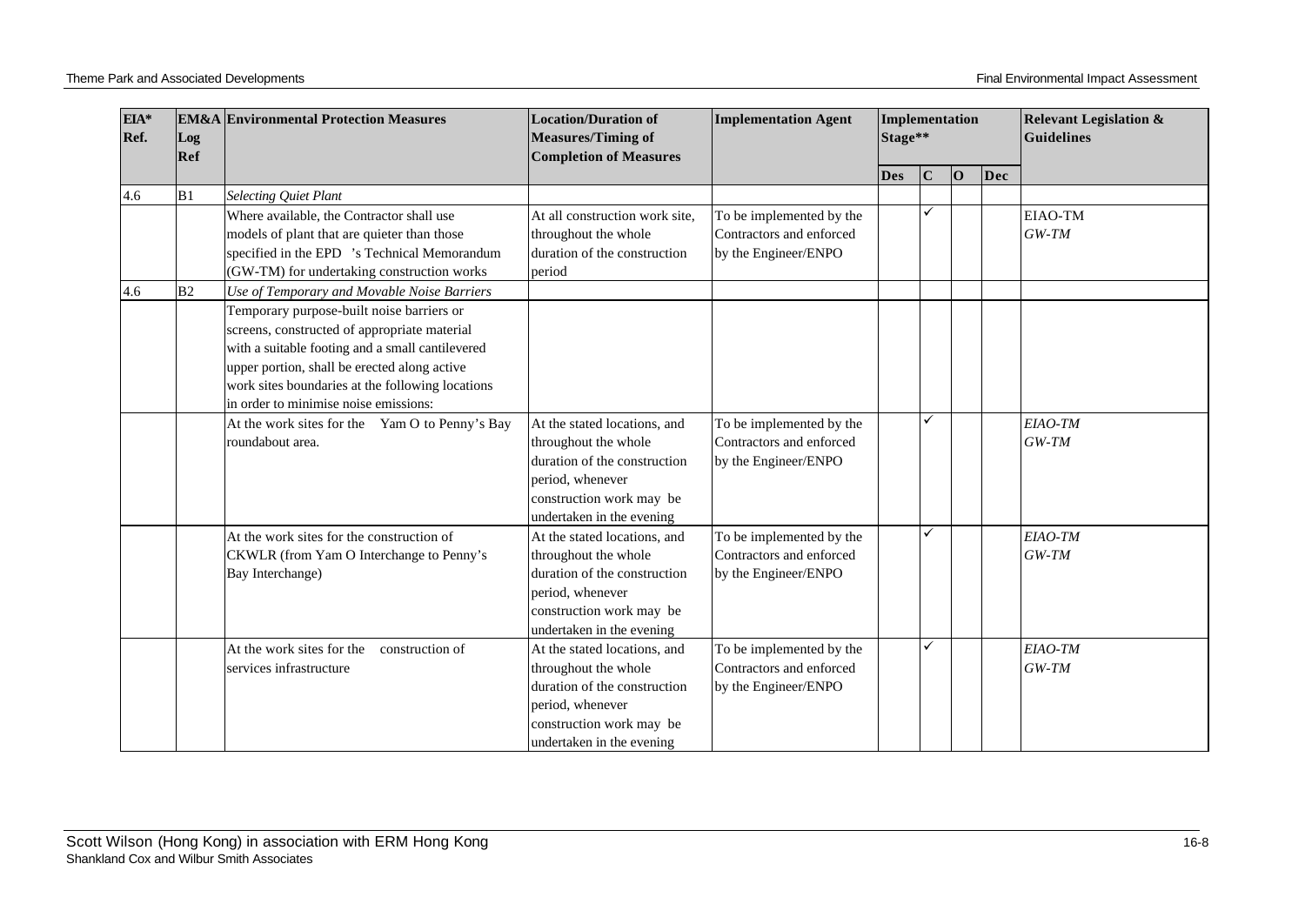| EIA*<br>Ref.<br>Log<br>Ref |               | <b>EM&amp;A</b> Environmental Protection Measures                                                                                                                                                                                                                                                                                                                                                                                                                                                                                                                                     | <b>Location/Duration of</b><br><b>Measures/Timing of</b><br><b>Completion of Measures</b>               | <b>Implementation Agent</b>                                                  | Implementation<br>Stage** |             |    |     | <b>Relevant Legislation &amp;</b><br><b>Guidelines</b>    |
|----------------------------|---------------|---------------------------------------------------------------------------------------------------------------------------------------------------------------------------------------------------------------------------------------------------------------------------------------------------------------------------------------------------------------------------------------------------------------------------------------------------------------------------------------------------------------------------------------------------------------------------------------|---------------------------------------------------------------------------------------------------------|------------------------------------------------------------------------------|---------------------------|-------------|----|-----|-----------------------------------------------------------|
|                            |               |                                                                                                                                                                                                                                                                                                                                                                                                                                                                                                                                                                                       |                                                                                                         |                                                                              | <b>Des</b>                | $\mathbf C$ | 10 | Dec |                                                           |
|                            |               | <b>WATER QUALITY- Construction Phase</b>                                                                                                                                                                                                                                                                                                                                                                                                                                                                                                                                              |                                                                                                         |                                                                              |                           |             |    |     |                                                           |
|                            |               | <b>Land Based Construction Activities</b>                                                                                                                                                                                                                                                                                                                                                                                                                                                                                                                                             |                                                                                                         |                                                                              |                           |             |    |     |                                                           |
|                            |               | Surface Run-off                                                                                                                                                                                                                                                                                                                                                                                                                                                                                                                                                                       |                                                                                                         |                                                                              |                           |             |    |     |                                                           |
| 5.7.2                      | C1            | Surface run-off from the construction site shall<br>be directed into storm drains via adequately<br>designed sand/silt removal facilities such as<br>sand traps, silt traps and sediment basins.<br>Channels, earth bunds or sand bag barriers shall<br>be provided on site to properly direct<br>stormwater to such silt removal facilities.                                                                                                                                                                                                                                         | At all construction work site.<br>throughout the whole<br>duration of the construction<br>period        | To be implemented by the<br>Contractors and enforced<br>by the Engineer/ENPO |                           |             |    |     | <b>Water Pollution Control</b><br><i><b>Ordinance</b></i> |
| 5.7.2                      | $\mathbb{C}2$ | Catchpits and perimeter channels shall be<br>constructed in advance of site formation works<br>and earthworks.                                                                                                                                                                                                                                                                                                                                                                                                                                                                        | At all construction work site<br>prior to the commencement<br>of site formation works and<br>earthworks | To be implemented by the<br>Contractors and enforced<br>by the Engineer/ENPO |                           | ✓           |    |     | <b>Water Pollution Control</b><br>Ordinance               |
| 5.7.2                      | $\mathbb{C}3$ | Silt removal facilities, channels and manholes<br>shall be suitably maintained with the deposited<br>silt and grit being removed regularly, and at the<br>onset of and after each rainstorm to ensure that<br>these facilities are functioning properly at all<br>times.                                                                                                                                                                                                                                                                                                              | At all construction work site,<br>throughout the whole<br>duration of the construction<br>period        | To be implemented by the<br>Contractors and enforced<br>by the Engineer/ENPO |                           | ✓           |    |     | <b>Water Pollution Control</b><br>Ordinance               |
| 5.7.2                      | C4            | If excavation cannot be avoided during rainy<br>seasons, temporarily exposed soil surfaces shall<br>be covered e.g. by tarpaulin, and temporary<br>access roads should be protected by crushed<br>stone or gravel, as excavation proceeds.<br>Intercepting channels should be provided (e.g.<br>along the crest/edge of the excavation) to<br>prevent storm runoff from washing across<br>exposed soil surfaces. Arrangements shall<br>always be in place to ensure that adequate<br>surface protection measures can be safely<br>carried out well before the arrival of a rainstorm. | At all construction work site.<br>throughout the whole<br>duration of the construction<br>period        | To be implemented by the<br>Contractors and enforced<br>by the Engineer/ENPO |                           | ✓           |    |     | <b>Water Pollution Control</b><br>Ordinance               |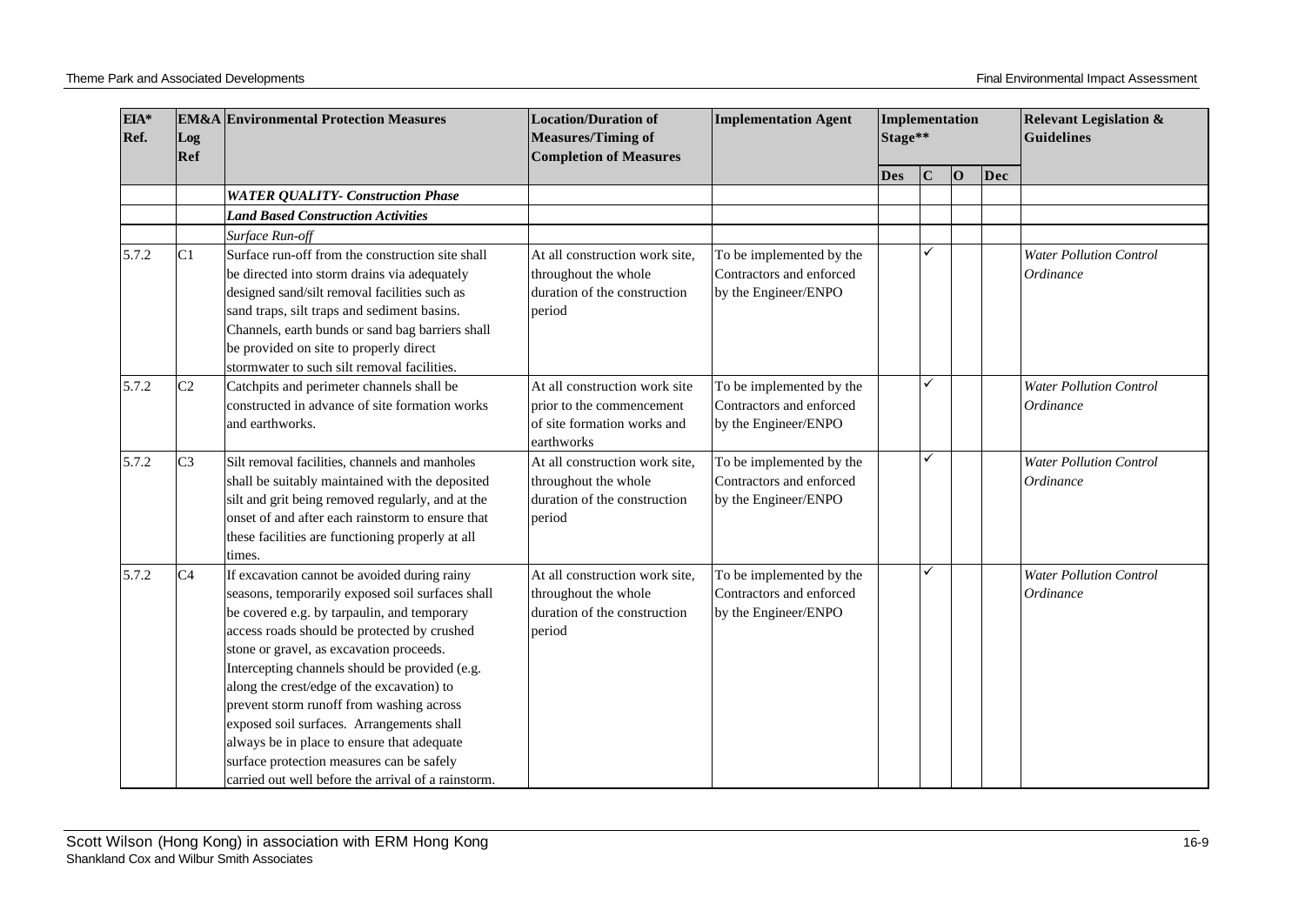| EIA*<br>Ref. | Log<br>Ref     | <b>EM&amp;A</b> Environmental Protection Measures                                                                                                                                                                                                                                                                                                                                                                                                                | <b>Location/Duration of</b><br><b>Measures/Timing of</b><br><b>Completion of Measures</b>        | <b>Implementation Agent</b>                                                  | Implementation<br>Stage** |             |             |     | <b>Relevant Legislation &amp;</b><br>Guidelines |
|--------------|----------------|------------------------------------------------------------------------------------------------------------------------------------------------------------------------------------------------------------------------------------------------------------------------------------------------------------------------------------------------------------------------------------------------------------------------------------------------------------------|--------------------------------------------------------------------------------------------------|------------------------------------------------------------------------------|---------------------------|-------------|-------------|-----|-------------------------------------------------|
|              |                |                                                                                                                                                                                                                                                                                                                                                                                                                                                                  |                                                                                                  |                                                                              | <b>Des</b>                | $\mathbf C$ | $ 0\rangle$ | Dec |                                                 |
| 5.7.2        | C <sub>5</sub> | Earthworks final surfaces shall be well<br>compacted and the subsequent permanent work<br>or surface protection shall be carried out as<br>soon as practical after the final surfaces are<br>formed to prevent erosion caused by<br>rainstorms. Appropriate intercepting channels<br>shall be provided where necessary. Rainwater<br>pumped out from trenches or foundation<br>excavations shall be discharged into storm<br>drains via silt removal facilities. | At all construction work site,<br>throughout the whole<br>duration of the construction<br>period | To be implemented by the<br>Contractors and enforced<br>by the Engineer/ENPO |                           | ✓           |             |     | <b>Water Pollution Control</b><br>Ordinance     |
| 5.7.2        | C6             | Open stockpiles of construction materials (e.g.<br>aggregates and sand) on site shall be covered<br>with tarpaulin or similar fabric during rainstorms.<br>Measures shall be taken to prevent the washing<br>away of construction materials, soil, silt or<br>debris into any drainage system.                                                                                                                                                                   | At all construction work site,<br>throughout the whole<br>duration of the construction<br>period | To be implemented by the<br>Contractors and enforced<br>by the Engineer/ENPO |                           | ✓           |             |     | <b>Water Pollution Control</b><br>Ordinance     |
| 5.7.2        | C7             | Manholes (including any newly constructed<br>ones) shall always be adequately covered and<br>temporarily sealed so as to prevent silt,<br>construction materials or debris from getting<br>into the drainage system, and to prevent storm<br>run-off from getting into foul sewers.<br>Discharges of surface run-off into foul sewers<br>must always be prevented in order not to<br>unduly overload the foul sewerage system.                                   | At all construction work site,<br>throughout the whole<br>duration of the construction<br>period | To be implemented by the<br>Contractors and enforced<br>by the Engineer/ENPO |                           | ✓           |             |     | <b>Water Pollution Control</b><br>Ordinance     |
| 5.7.2        | C8             | Groundwater<br>Groundwater pumped out of wells, etc. for the<br>lowering of ground water level in foundation<br>construction shall be discharged into storm<br>drains after being passed through appropriate<br>silt removal facilities.<br><b>Wheel Washing Water</b>                                                                                                                                                                                           | At all construction work site,<br>throughout the whole<br>duration of the construction<br>period | To be implemented by the<br>Contractors and enforced<br>by the Engineer/ENPO |                           | ✓           |             |     | <b>Water Pollution Control</b><br>Ordinance     |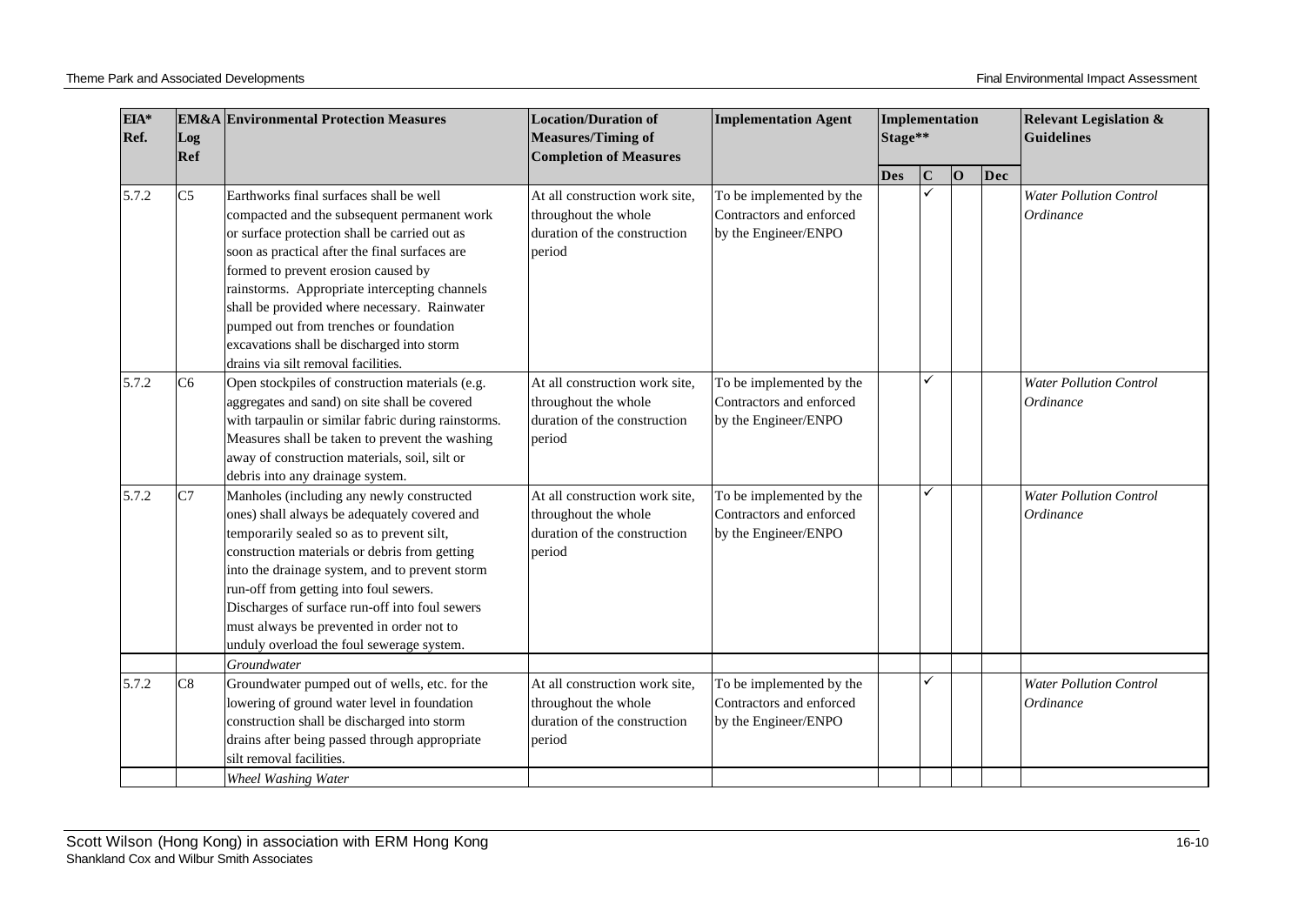| EIA*<br>Ref. | Log<br>Ref | <b>EM&amp;A Environmental Protection Measures</b>                                                                                                                                                                                                                                                                                                                                                                                                                                                                                                                                               | <b>Location/Duration of</b><br><b>Measures/Timing of</b><br><b>Completion of Measures</b>                               | <b>Implementation Agent</b><br>Implementation<br>Stage**<br><b>Guidelines</b> |            |             | <b>Relevant Legislation &amp;</b> |     |                                                                                |
|--------------|------------|-------------------------------------------------------------------------------------------------------------------------------------------------------------------------------------------------------------------------------------------------------------------------------------------------------------------------------------------------------------------------------------------------------------------------------------------------------------------------------------------------------------------------------------------------------------------------------------------------|-------------------------------------------------------------------------------------------------------------------------|-------------------------------------------------------------------------------|------------|-------------|-----------------------------------|-----|--------------------------------------------------------------------------------|
|              |            |                                                                                                                                                                                                                                                                                                                                                                                                                                                                                                                                                                                                 |                                                                                                                         |                                                                               | <b>Des</b> | $\mathbf C$ | lО                                | Dec |                                                                                |
| 5.7.2        | C9         | All vehicles and plant shall be cleaned before<br>they leave the construction site to ensure that<br>no earth, mud or debris is deposited by them on<br>roads. A wheel washing bay shall be provided<br>at every site exit, if practicable, and wash-water<br>shall have sand and silt settled out or removed<br>before being discharged into the storm drains.<br>The section of construction road between the<br>wheel washing bay and the public road shall be<br>paved with backfall to reduce vehicle tracking of<br>soil and to prevent site run-off from entering<br>public road drains. | At every site exit to all<br>construction work sites.<br>throughout the whole<br>duration of the construction<br>period | To be implemented by the<br>Contractors and enforced<br>by the Engineer/ENPO  |            |             |                                   |     | <b>Water Pollution Control</b><br><i><b>Ordinance</b></i>                      |
| 5.7.2        | C10        | Vehicle and plant servicing areas, vehicle wash<br>bays and lubrication bays shall, as far as<br>possible, be located within roofed areas. The<br>drainage in these covered areas shall be<br>connected to foul sewers via a petrol<br>interceptor. Oil leakage or spillage shall be<br>contained and cleaned up immediately. Waste<br>oil shall be collected and stored for recycling or<br>disposal, in accordance with the<br>Waste Disposal<br>Ordinance.                                                                                                                                   | At all construction work site,<br>throughout the whole<br>duration of the construction<br>period                        | To be implemented by the<br>Contractors and enforced<br>by the Engineer/ENPO  |            |             |                                   |     | <b>Water Pollution Control</b><br><i>Ordinance</i><br>Waste Disposal Ordinance |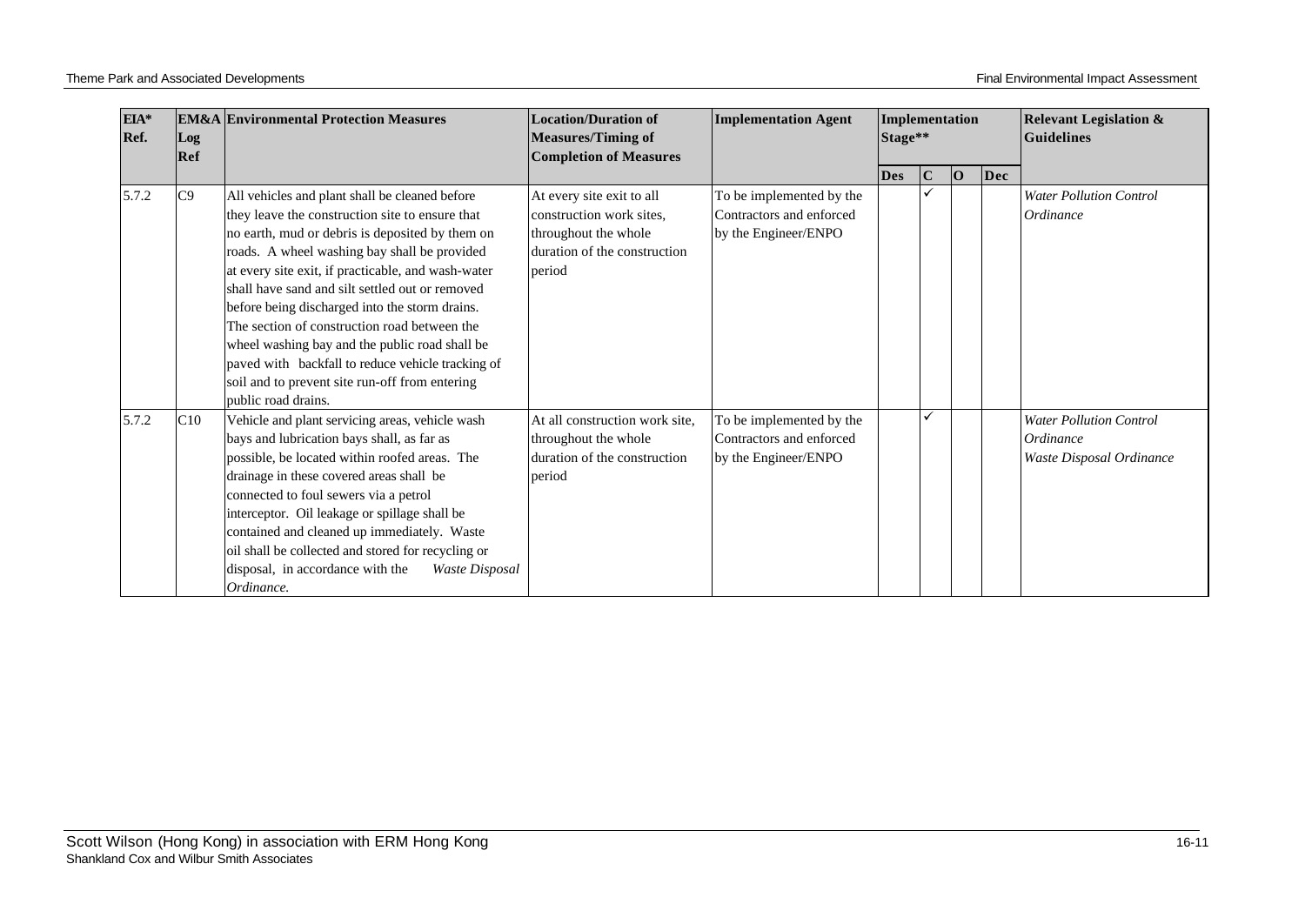| EIA*<br>Ref.<br>Log<br>Ref |     | <b>EM&amp;A Environmental Protection Measures</b>                                                                                                                                                                                                                                                                                                                                                                                                                                  | <b>Location/Duration of</b><br><b>Measures/Timing of</b><br><b>Completion of Measures</b>          | <b>Implementation Agent</b>                                                  | Implementation<br>Stage** |             |                |     | <b>Relevant Legislation &amp;</b><br><b>Guidelines</b>    |
|----------------------------|-----|------------------------------------------------------------------------------------------------------------------------------------------------------------------------------------------------------------------------------------------------------------------------------------------------------------------------------------------------------------------------------------------------------------------------------------------------------------------------------------|----------------------------------------------------------------------------------------------------|------------------------------------------------------------------------------|---------------------------|-------------|----------------|-----|-----------------------------------------------------------|
|                            |     |                                                                                                                                                                                                                                                                                                                                                                                                                                                                                    |                                                                                                    |                                                                              | <b>Des</b>                | $\mathbf C$ | $\overline{O}$ | Dec |                                                           |
|                            |     | Storage and Handling of Oil, Other Petroleum<br><b>Products and Chemicals</b>                                                                                                                                                                                                                                                                                                                                                                                                      |                                                                                                    |                                                                              |                           |             |                |     |                                                           |
| 5.7.2                      | C11 | All fuel tanks and chemical storage areas shall<br>be provided with locks and be sited on sealed<br>areas. The storage areas shall be surrounded<br>by bunds with a capacity equal to 110% of the<br>storage capacity of the largest tank to prevent<br>spilled oil, fuel and chemicals from reaching the<br>receiving waters. The Contractors shall prepare<br>guidelines and procedures for immediate clean-<br>up actions following any spillages of oil, fuel or<br>chemicals. | At all construction work site,<br>throughout the whole<br>duration of the construction<br>period   | To be implemented by the<br>Contractors and enforced<br>by the Engineer/ENPO |                           | ✓           |                |     | <b>Water Pollution Control</b><br><i><b>Ordinance</b></i> |
|                            |     | <b>WASTE - Construction Phase</b>                                                                                                                                                                                                                                                                                                                                                                                                                                                  |                                                                                                    |                                                                              |                           |             |                |     |                                                           |
|                            |     | The following procedures and measures shall be<br>implemented when handling waste material.                                                                                                                                                                                                                                                                                                                                                                                        |                                                                                                    |                                                                              |                           |             |                |     |                                                           |
|                            |     | Dredged/Excavated Sediment                                                                                                                                                                                                                                                                                                                                                                                                                                                         |                                                                                                    |                                                                              |                           |             |                |     |                                                           |
| 6.7.2                      | D1  | Potential impacts associated with the exposure<br>to and disposal of contaminated sediments<br>could be mitigated by adopting the following<br>measures:                                                                                                                                                                                                                                                                                                                           | To be implemented at all<br>worksites throughout the full<br>duration of the construction<br>phase | To be implemented by the<br>Contractors and enforced<br>by the Engineer/ENPO |                           | ✓           |                |     | Waste Disposal Ordinance,<br>EPDTC 1-1-92                 |
|                            |     | minimising exposure to any contaminated<br>material by the wearing of protective gear<br>such as gloves, providing adequate hygiene<br>and washing facilities, and preventing eating<br>during dredging/excavation;                                                                                                                                                                                                                                                                |                                                                                                    |                                                                              |                           |             |                |     |                                                           |
|                            |     | any contaminated sediment dredged should<br>not be allowed to stockpile on the site and<br>should be immediately removed from site<br>once dredged;                                                                                                                                                                                                                                                                                                                                |                                                                                                    |                                                                              |                           |             |                |     |                                                           |
|                            |     | all vessels for marine transportation of<br>dredged sediment should be fitted with tight<br>fitting seals to their bottom openings to<br>prevent leakage of materials; and                                                                                                                                                                                                                                                                                                         |                                                                                                    |                                                                              |                           |             |                |     |                                                           |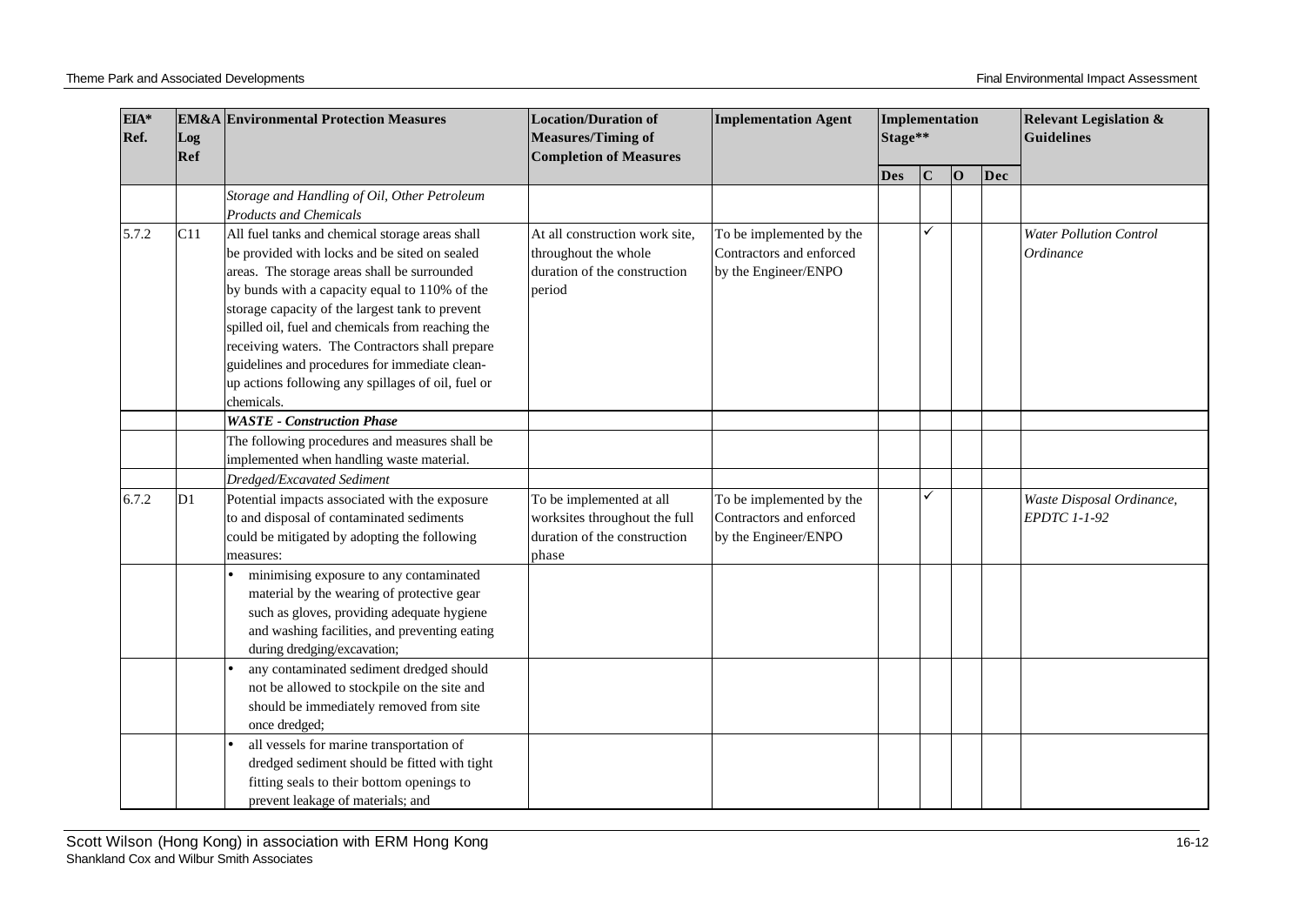| EIA*<br>Ref.<br>Log<br>Ref |                | <b>EM&amp;A Environmental Protection Measures</b>                                                                                                                                                                                                                                                                                                                                                                                                                                                                  | <b>Location/Duration of</b><br><b>Measures/Timing of</b><br><b>Completion of Measures</b>          | <b>Implementation Agent</b>                                                  | Implementation<br>Stage** |             |    |     | <b>Relevant Legislation &amp;</b><br><b>Guidelines</b> |
|----------------------------|----------------|--------------------------------------------------------------------------------------------------------------------------------------------------------------------------------------------------------------------------------------------------------------------------------------------------------------------------------------------------------------------------------------------------------------------------------------------------------------------------------------------------------------------|----------------------------------------------------------------------------------------------------|------------------------------------------------------------------------------|---------------------------|-------------|----|-----|--------------------------------------------------------|
|                            |                |                                                                                                                                                                                                                                                                                                                                                                                                                                                                                                                    |                                                                                                    |                                                                              | <b>Des</b>                | $\mathbf C$ | lО | Dec |                                                        |
|                            |                | loading of barges and hoppers should be<br>controlled to prevent splashing of dredged<br>material to the surrounding water, and<br>barges or hoppers should under no<br>circumstances to be filled to a level which<br>will cause other overflowing of materials or<br>polluted water during loading or<br>transportation.                                                                                                                                                                                         |                                                                                                    |                                                                              |                           |             |    |     |                                                        |
|                            |                | Measures Taken in the Planning and Design Stages                                                                                                                                                                                                                                                                                                                                                                                                                                                                   |                                                                                                    |                                                                              |                           |             |    |     |                                                        |
| 6.7.2                      | D2             | to Reduce the Generation of C&DM<br>The following waste management hierarchy<br>shall be followed:<br>avoidance and minimisation, that is, not<br>generating waste through changing or<br>improving practices and design;<br>reuse of materials, thus avoiding disposal<br>(generally with only limited reprocessing);<br>recovery and recycling, thus avoiding<br>disposal (although reprocessing may be<br>required); and<br>treatment and disposal, according to<br>relevant law, guidelines and good practice. | To be implemented at all<br>worksites throughout the full<br>duration of the construction<br>phase | To be implemented by the<br>Contractors and enforced<br>by the Engineer/ENPO |                           | ✓           |    |     | Waste Disposal Ordinance                               |
| 6.7.2                      | D <sub>3</sub> | Records of quantities of wastes generated,<br>recycled and disposed (locations) shall be<br>properly kept.                                                                                                                                                                                                                                                                                                                                                                                                         | To be implemented at all<br>worksites throughout the full<br>duration of the construction<br>phase | To be implemented by the<br>Contractors and enforced<br>by the Engineer/ENPO |                           | ✓           |    |     | Waste Disposal Ordinance                               |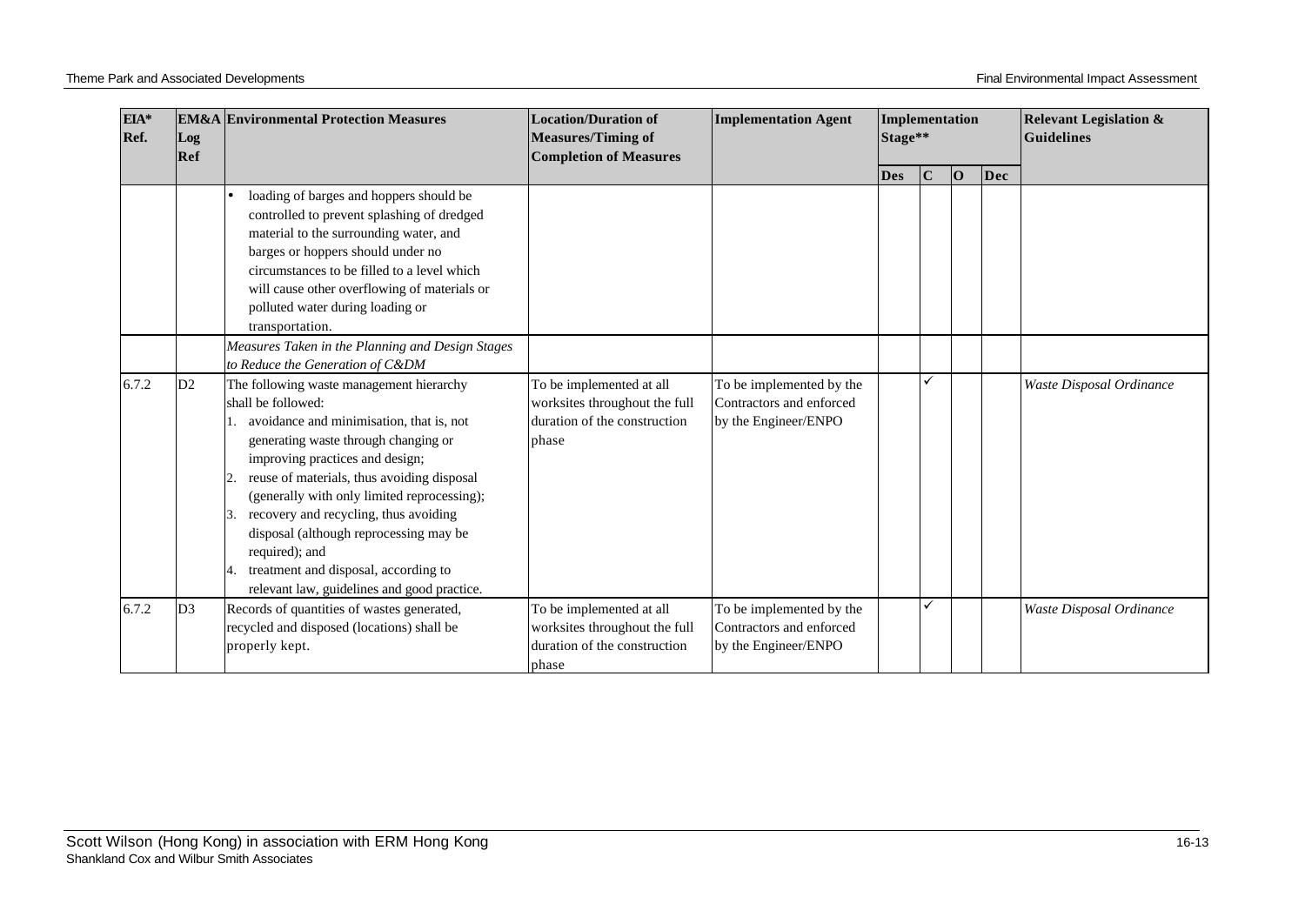| EIA*<br>Ref.<br>Log<br>Ref |                | <b>EM&amp;A</b> Environmental Protection Measures                                                                                                                                                                                                                                                                                                                                                                                                                                               | <b>Location/Duration of</b><br><b>Measures/Timing of</b><br><b>Completion of Measures</b>                                                                                                                                         | <b>Implementation Agent</b>                                                  | Implementation<br>Stage** |              |          |     | <b>Relevant Legislation &amp;</b><br><b>Guidelines</b> |
|----------------------------|----------------|-------------------------------------------------------------------------------------------------------------------------------------------------------------------------------------------------------------------------------------------------------------------------------------------------------------------------------------------------------------------------------------------------------------------------------------------------------------------------------------------------|-----------------------------------------------------------------------------------------------------------------------------------------------------------------------------------------------------------------------------------|------------------------------------------------------------------------------|---------------------------|--------------|----------|-----|--------------------------------------------------------|
|                            |                |                                                                                                                                                                                                                                                                                                                                                                                                                                                                                                 |                                                                                                                                                                                                                                   |                                                                              | <b>Des</b>                | $\mathbf C$  | $\bf{O}$ | Dec |                                                        |
| 6.7.2                      | D <sub>4</sub> | Any clean excavated soil shall be reused on site<br>as far as possible for landscape works in order<br>to minimise the amount public fill to be disposed<br>off-site. Should there be any surplus public fill<br>generated from the project, the Contractors shall<br>liaise with the Fill Management Committee to<br>identify as far as possible suitable reclamation<br>or site formation projects near the project site to<br>reuse the material.                                            | To be implemented at all<br>worksites throughout the full<br>duration of the construction<br>phase                                                                                                                                | To be implemented by the<br>Contractors and enforced<br>by the Engineer/ENPO |                           | $\checkmark$ |          |     | Waste Disposal Ordinance                               |
|                            |                | Measures To be Taken in the Construction Stage To<br>Reduce the Generation of C&DM                                                                                                                                                                                                                                                                                                                                                                                                              |                                                                                                                                                                                                                                   |                                                                              |                           |              |          |     |                                                        |
| 6.7.2                      | D <sub>5</sub> | The Contractor shall recycle as much as<br>possible of the C&D material on-site. Public fill<br>and C&D waste shall be segregated and stored<br>in different containers or skips to enhance reuse<br>or recycling of materials and their proper<br>disposal. Concrete and masonry, for example<br>can be crushed and used as fill and steel<br>reinforcing bar can be used by scrap steel mills.<br>Different areas of the work sites should be<br>designated for such segregation and storage. | To be implemented at all<br>worksites throughout the full<br>duration of the construction<br>phase                                                                                                                                | To be implemented by the<br>Contractors and enforced<br>by the Engineer/ENPO |                           | ✓            |          |     | Waste Disposal Ordinance                               |
| 6.7.2                      | D <sub>6</sub> | The use of wooden hoardings shall not be<br>allowed. An alternative material, for example,<br>metal (aluminium, alloy etc) shall be used.                                                                                                                                                                                                                                                                                                                                                       | To be implemented at all<br>worksites where a site<br>boundary adjoins a road,<br>street or other area<br>accessible to the public. The<br>hoarding shall be erected<br>throughout the full duration<br>of the construction phase | To be implemented by the<br>Contractors and enforced<br>by the Engineer/ENPO |                           | ✓            |          |     |                                                        |
|                            |                | <b>Chemical Waste</b>                                                                                                                                                                                                                                                                                                                                                                                                                                                                           |                                                                                                                                                                                                                                   |                                                                              |                           |              |          |     |                                                        |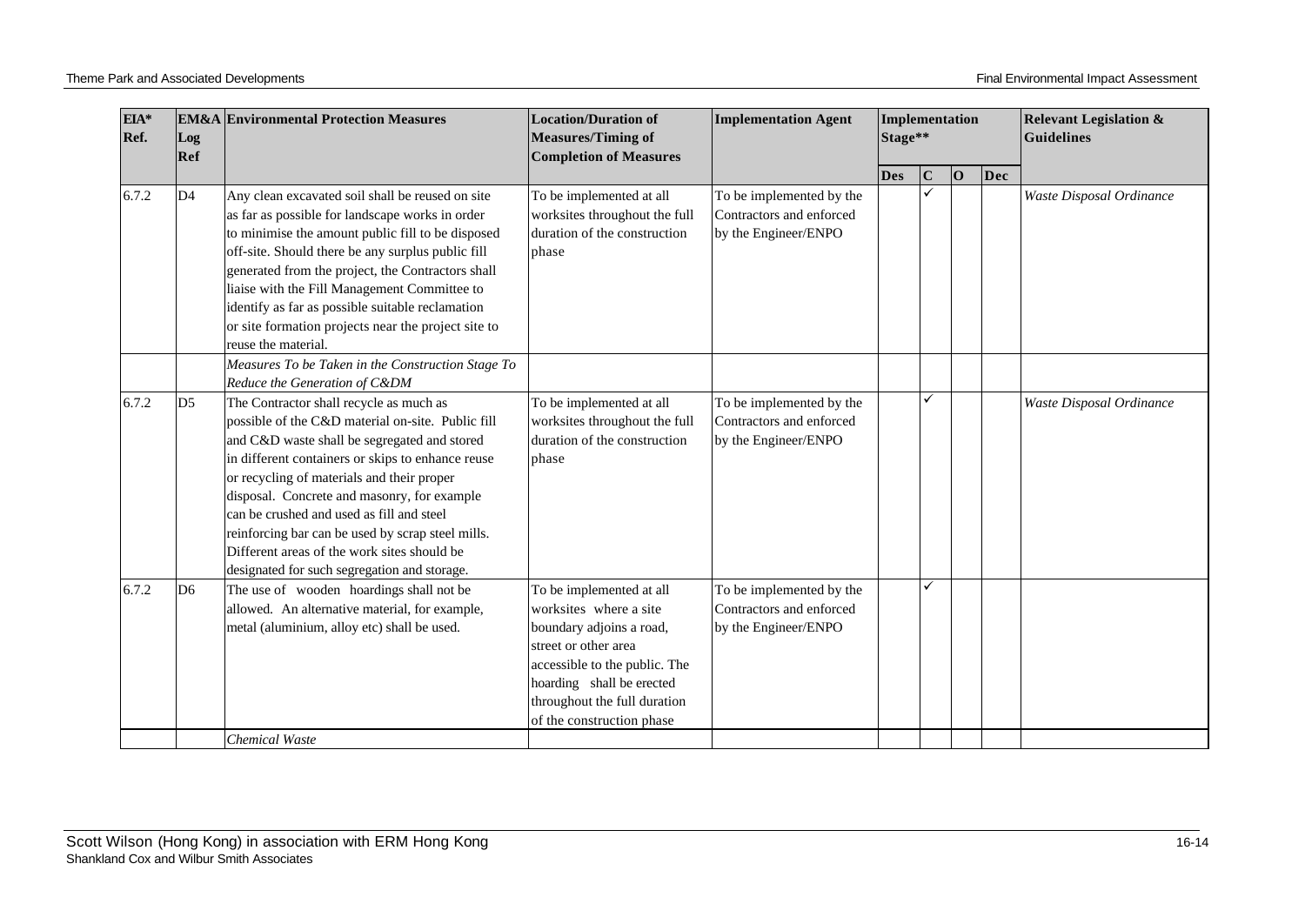| EIA*<br>Ref. | Log | <b>EM&amp;A Environmental Protection Measures</b>                                                                                                                                                                                                                                                                                                                                                                                                                                                                                                                                                                                                    | <b>Location/Duration of</b><br><b>Measures/Timing of</b>                                           | <b>Implementation Agent</b>                                                  | Implementation<br>Stage** |     |   | <b>Relevant Legislation &amp;</b><br><b>Guidelines</b> |                                                                                                                                                                                      |
|--------------|-----|------------------------------------------------------------------------------------------------------------------------------------------------------------------------------------------------------------------------------------------------------------------------------------------------------------------------------------------------------------------------------------------------------------------------------------------------------------------------------------------------------------------------------------------------------------------------------------------------------------------------------------------------------|----------------------------------------------------------------------------------------------------|------------------------------------------------------------------------------|---------------------------|-----|---|--------------------------------------------------------|--------------------------------------------------------------------------------------------------------------------------------------------------------------------------------------|
|              | Ref |                                                                                                                                                                                                                                                                                                                                                                                                                                                                                                                                                                                                                                                      | <b>Completion of Measures</b>                                                                      |                                                                              | <b>Des</b>                | IC. | Ю | Dec                                                    |                                                                                                                                                                                      |
| 6.7.2        | D7  | For those processes which generate chemical<br>waste, it may be possible to find alternatives<br>which generate reduced quantities or even no<br>chemical waste, or less dangerous types of<br>chemical waste. Containers used for storage of<br>chemical wastes should:<br>be suitable for the substance they are<br>holding, resistant to corrosion, maintained in<br>a good condition, and securely closed;<br>have a capacity of less than 450 L unless the<br>specifications have been approved by the<br>EPD: and<br>display a label in English and Chinese in<br>accordance with instructions prescribed in<br>Schedule 2 of the Regulations. | To be implemented at all<br>worksites throughout the full<br>duration of the construction<br>phase | To be implemented by the<br>Contractors and enforced<br>by the Engineer/ENPO |                           |     |   |                                                        | Waste Disposal Ordinance,<br>Waste Disposal (Chemical<br>Waste) (General) Regulation,<br>and Code of Practice on the<br>Packaging, Handling and<br><b>Storage of Chemical Wastes</b> |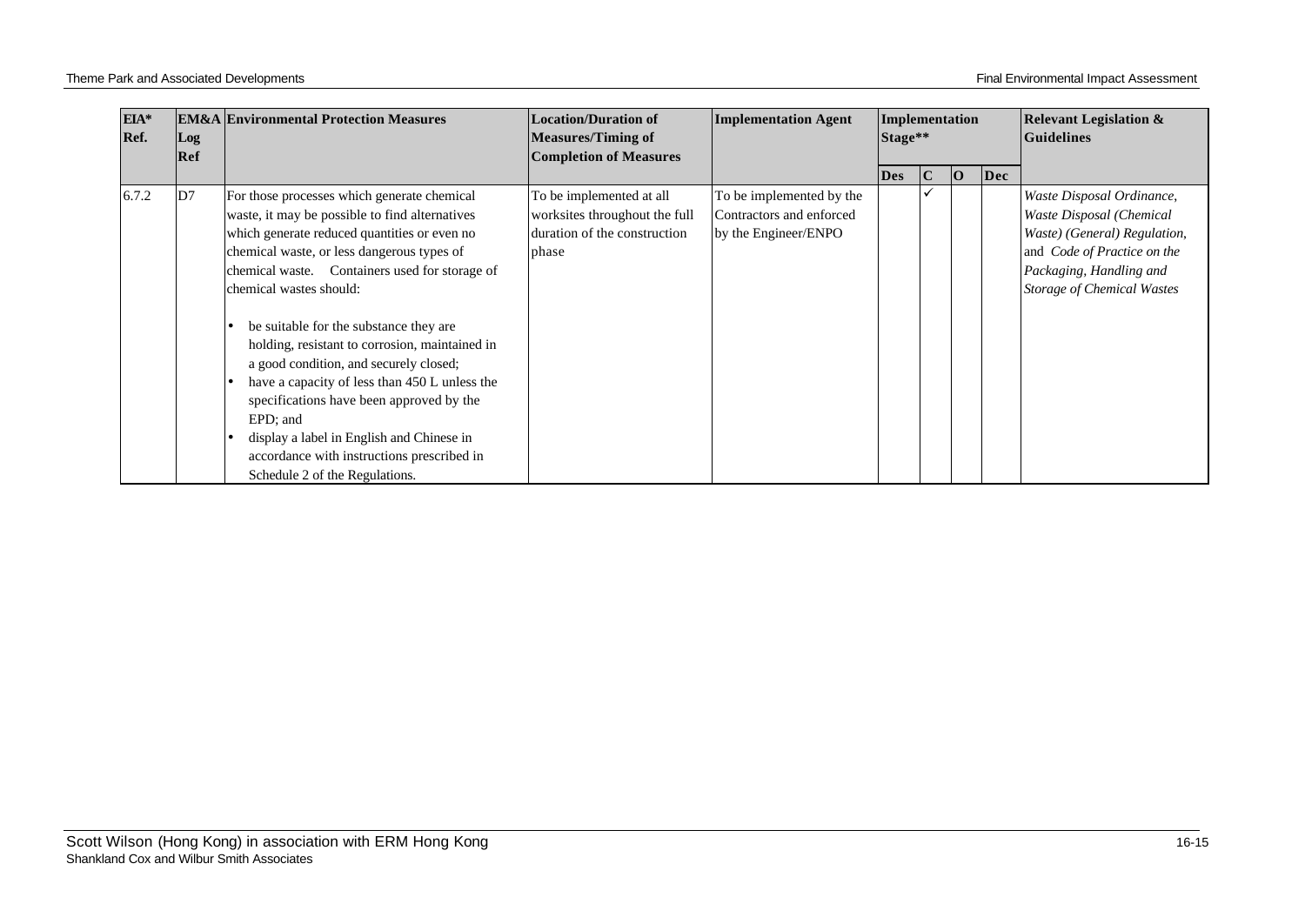| EIA*<br>Ref. | <b>EM&amp;A</b> Environmental Protection Measures<br>Log<br>Ref |                                                                                                                                                                                                                                                                                                                                                                                                                                                                                                                                                                                                                                                                                                                                                                                                                                                                                                                                                                                                                                                               | <b>Location/Duration of</b><br><b>Measures/Timing of</b><br><b>Completion of Measures</b>          | <b>Implementation Agent</b>                                                  | Implementation<br>Stage** |             |                |     | <b>Relevant Legislation &amp;</b><br><b>Guidelines</b>                                                                                                                               |
|--------------|-----------------------------------------------------------------|---------------------------------------------------------------------------------------------------------------------------------------------------------------------------------------------------------------------------------------------------------------------------------------------------------------------------------------------------------------------------------------------------------------------------------------------------------------------------------------------------------------------------------------------------------------------------------------------------------------------------------------------------------------------------------------------------------------------------------------------------------------------------------------------------------------------------------------------------------------------------------------------------------------------------------------------------------------------------------------------------------------------------------------------------------------|----------------------------------------------------------------------------------------------------|------------------------------------------------------------------------------|---------------------------|-------------|----------------|-----|--------------------------------------------------------------------------------------------------------------------------------------------------------------------------------------|
|              |                                                                 |                                                                                                                                                                                                                                                                                                                                                                                                                                                                                                                                                                                                                                                                                                                                                                                                                                                                                                                                                                                                                                                               |                                                                                                    |                                                                              | <b>Des</b>                | $\mathbf C$ | $\overline{O}$ | Dec |                                                                                                                                                                                      |
| 6.7.2        | D <sub>8</sub>                                                  | The storage area for chemical wastes should:<br>by clearly labelled and used solely for the<br>storage of chemical waste;<br>be enclosed on at least 3-sides;<br>have an impermeable floor and<br>bunding, of<br>capacity to accommodate 110% of the<br>volume of the largest container or 20% by<br>volume of the chemical waste stored in that<br>area, whichever is the greatest;<br>have adequate ventilation;<br>be covered to prevent rainfall entering<br>(water collected within the bund must be<br>tested and disposed as chemical waste if<br>necessary); and<br>have an impermeable floor and<br>bunding, of<br>capacity to accommodate 110% of the<br>volume of the largest container or 20% by<br>volume of the chemical waste stored in that<br>area, whichever s the greatest;<br>have adequate ventilation;<br>be covered to prevent rainfall entering<br>(water collected within the bund must be<br>tested and disposed as chemical waste if<br>necessary); and<br>be arranged so that incompatible materials<br>are adequately separated. | To be implemented at all<br>worksites throughout the full<br>duration of the construction<br>phase | To be implemented by the<br>Contractors and enforced<br>by the Engineer/ENPO |                           |             |                |     | Waste Disposal Ordinance,<br>Waste Disposal (Chemical<br>Waste) (General) Regulation,<br>and Code of Practice on the<br>Packaging, Handling and<br><b>Storage of Chemical Wastes</b> |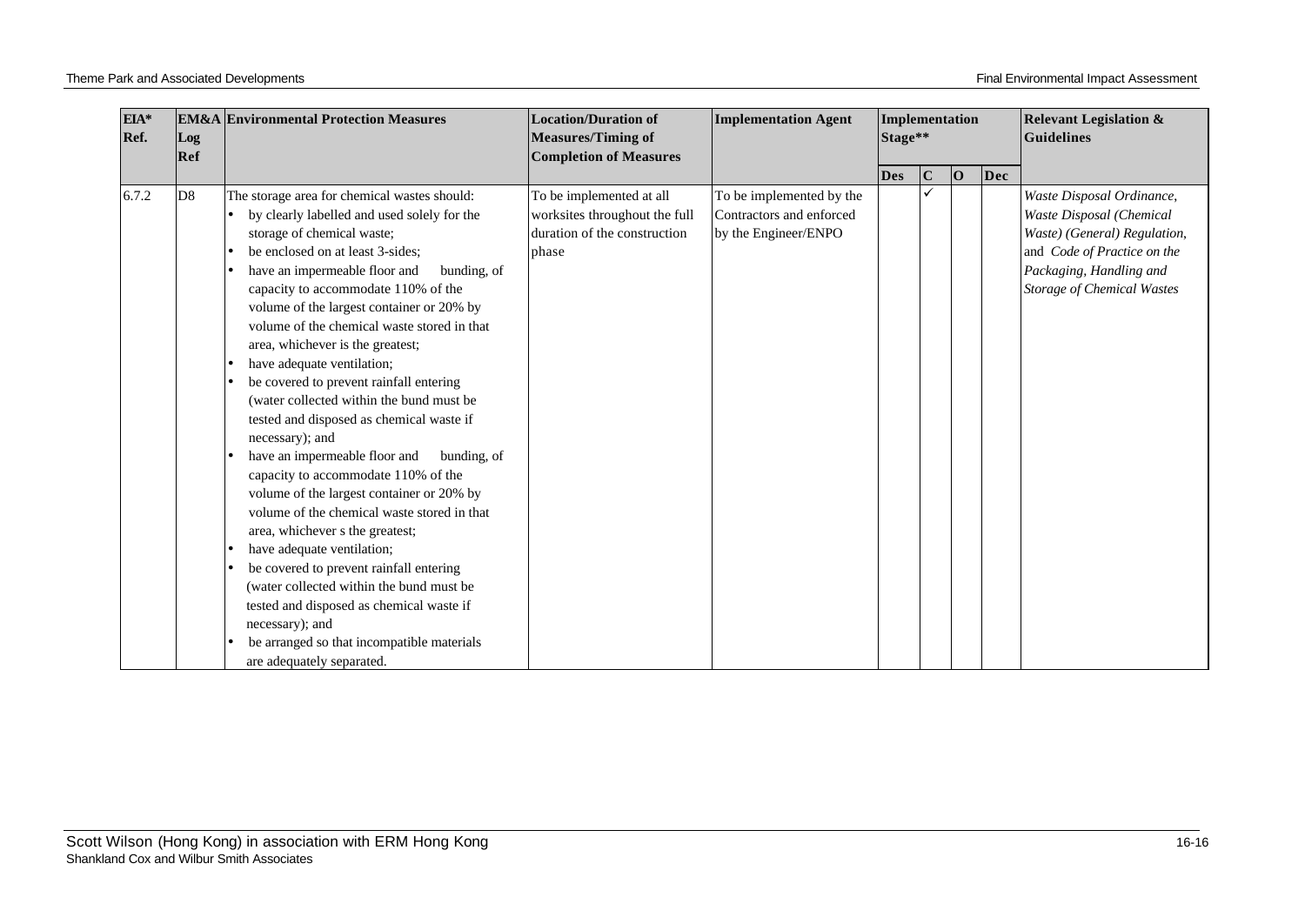| EIA*<br>Ref.<br>Log<br>Ref |                 | <b>EM&amp;A Environmental Protection Measures</b>                                                                                                                                                                                                                                                                                                                                                                                                                                                            | <b>Location/Duration of</b><br><b>Measures/Timing of</b><br><b>Completion of Measures</b>          | <b>Implementation Agent</b>                                                  | Implementation<br>Stage** |             |    |     | <b>Relevant Legislation &amp;</b><br><b>Guidelines</b>                                                                                                                               |
|----------------------------|-----------------|--------------------------------------------------------------------------------------------------------------------------------------------------------------------------------------------------------------------------------------------------------------------------------------------------------------------------------------------------------------------------------------------------------------------------------------------------------------------------------------------------------------|----------------------------------------------------------------------------------------------------|------------------------------------------------------------------------------|---------------------------|-------------|----|-----|--------------------------------------------------------------------------------------------------------------------------------------------------------------------------------------|
|                            |                 |                                                                                                                                                                                                                                                                                                                                                                                                                                                                                                              |                                                                                                    |                                                                              | <b>Des</b>                | $\mathbf C$ | 10 | Dec |                                                                                                                                                                                      |
| 6.7.2                      | D <sub>9</sub>  | Disposal of chemical waste should:<br>be via a licensed waste collector; and<br>be to a facility licensed to receive chemical<br>waste, such as the Chemical Waste<br>Treatment Facility which also offers a<br>chemical waste collection service and can<br>supply the necessary storage containers; or<br>be to a re-user of the waste, under approval<br>from the EPD.<br>The Centre for Environmental Technology<br>operates a Waste Exchange Scheme which can<br>assist in finding receivers or buyers. | To be implemented at all<br>worksites throughout the full<br>duration of the construction<br>phase | To be implemented by the<br>Contractors and enforced<br>by the Engineer/ENPO |                           |             |    |     | Waste Disposal Ordinance,<br>Waste Disposal (Chemical<br>Waste) (General) Regulation,<br>and Code of Practice on the<br>Packaging, Handling and<br><b>Storage of Chemical Wastes</b> |
|                            |                 | Management of General Refuse                                                                                                                                                                                                                                                                                                                                                                                                                                                                                 |                                                                                                    |                                                                              |                           |             |    |     |                                                                                                                                                                                      |
| 6.7.2                      | D10             | General refuse generated on-site shall be stored<br>in enclosed bins or compaction units separate<br>from construction and chemical wastes. A<br>reputable waste collector shall be employed by<br>the contractor to remove general refuse from the<br>site, separately from construction and chemical<br>wastes, on a daily basis to minimise odour pest<br>and litter impacts. The burning of refuse shall<br>not be permitted.                                                                            | To be implemented at all<br>worksites throughout the full<br>duration of the construction<br>phase | To be implemented by the<br>Contractors and enforced<br>by the Engineer/ENPO |                           | ✓           |    |     | Waste Disposal Ordinance                                                                                                                                                             |
| 6.7.2                      | D11             | Reusable rather than disposable dishware shall<br>be used if feasible. Separate, labelled bins shall<br>be provided, if feasible, for the collection of<br>aluminium cans.                                                                                                                                                                                                                                                                                                                                   | To be implemented at all<br>worksites throughout the full<br>duration of the construction<br>phase | To be implemented by the<br>Contractors and enforced<br>by the Engineer/ENPO |                           | ✓           |    |     | Waste Disposal Ordinance                                                                                                                                                             |
| 6.7.2                      | D <sub>12</sub> | The Contractor shall participate in a local waste<br>collection scheme, if one is available, to reduce<br>office wastes.                                                                                                                                                                                                                                                                                                                                                                                     | To be implemented at all<br>worksites throughout the full<br>duration of the construction<br>phase | To be implemented by the<br>Contractors and enforced<br>by the Engineer/ENPO |                           | ✓           |    |     | Waste Disposal Ordinance                                                                                                                                                             |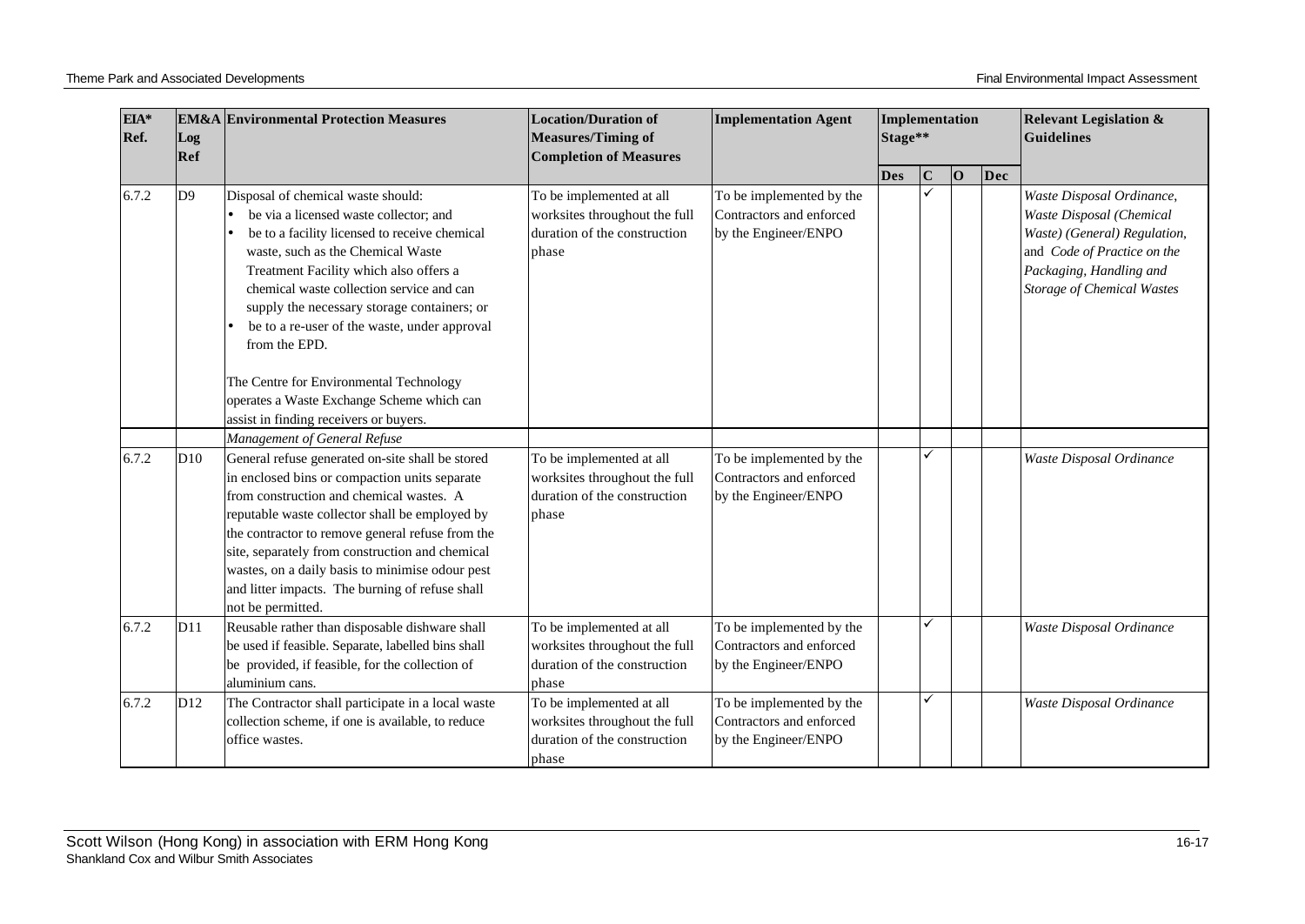| EIA*<br>Ref. | <b>EM&amp;A</b> Environmental Protection Measures<br>Log<br>Ref |                                                                                                                                                                                                                                                                                                                                      | <b>Location/Duration of</b><br><b>Measures/Timing of</b><br><b>Completion of Measures</b>                                                                                                                                                               | <b>Implementation Agent</b>                                                  | <b>Implementation</b><br>Stage** |             |    |     | <b>Relevant Legislation &amp;</b><br><b>Guidelines</b>                        |
|--------------|-----------------------------------------------------------------|--------------------------------------------------------------------------------------------------------------------------------------------------------------------------------------------------------------------------------------------------------------------------------------------------------------------------------------|---------------------------------------------------------------------------------------------------------------------------------------------------------------------------------------------------------------------------------------------------------|------------------------------------------------------------------------------|----------------------------------|-------------|----|-----|-------------------------------------------------------------------------------|
|              |                                                                 |                                                                                                                                                                                                                                                                                                                                      |                                                                                                                                                                                                                                                         |                                                                              | <b>Des</b>                       | $\mathbf C$ | 10 | Dec |                                                                               |
| 6.7.2        | D13                                                             | A trip-ticket system should be established and<br>used to monitor the disposal of C&DM and<br>solid wastes at public filling facilities and<br>landfills, and to control fly-tipping.                                                                                                                                                | To be implemented at all<br>worksites throughout the full<br>duration of the construction<br>phase                                                                                                                                                      | To be implemented by the<br>Contractors and enforced<br>by the Engineer/ENPO |                                  |             |    |     | Waste Disposal Ordinance<br><b>Works Bureau Technical</b><br>Circular No 5/99 |
| 6.7.2        | D14                                                             | A recording system for the amount of waste<br>generated, recycled and disposed of (including<br>the disposal sites) shall be established during<br>the construction stage.                                                                                                                                                           | To be implemented at all<br>worksites throughout the full<br>duration of the construction<br>phase                                                                                                                                                      | To be implemented by the<br>Contractors and enforced<br>by the Engineer/ENPO |                                  | ✓           |    |     | Waste Disposal Ordinance                                                      |
|              |                                                                 | <b>Staff Training</b>                                                                                                                                                                                                                                                                                                                |                                                                                                                                                                                                                                                         |                                                                              |                                  |             |    |     |                                                                               |
| 6.7.2        | D15                                                             | Training shall be provided to workers on the<br>concepts of site cleanliness and on appropriate<br>waste management procedures, including waste<br>reduction, reuse and recycling at the beginning<br>of the contract.                                                                                                               | To be implemented at all<br>worksites throughout the full<br>duration of the construction<br>phase                                                                                                                                                      | To be implemented by the<br>Contractors and enforced<br>by the Engineer/ENPO |                                  | ✓           |    |     | Waste Disposal Ordinance                                                      |
|              |                                                                 | Waste Management Plan                                                                                                                                                                                                                                                                                                                |                                                                                                                                                                                                                                                         |                                                                              |                                  |             |    |     |                                                                               |
| 6.7.2        | D <sub>16</sub>                                                 | The construction Contractors shall incorporate<br>the above recommendations into a Waste<br>Management Plan for the construction works.<br>Such a management plan shall incorporate site<br>specific factors, such as the designation of<br>areas for the segregation and temporary storage<br>of reusable and recyclable materials. | To be produced by all<br>construction contractors and<br>submitted to the Engineer for<br>approval at the<br>commencement of the<br>construction period. The<br>Plans shall be implemented<br>throughout the full duration<br>of the construction phase | To be implemented by the<br>Contractors and enforced<br>by the Engineer/ENPO |                                  | ✓           |    |     | Waste Disposal Ordinance                                                      |
|              |                                                                 | <b>TERRESTRIAL ECOLOGY - Construction Phase</b>                                                                                                                                                                                                                                                                                      |                                                                                                                                                                                                                                                         |                                                                              |                                  |             |    |     |                                                                               |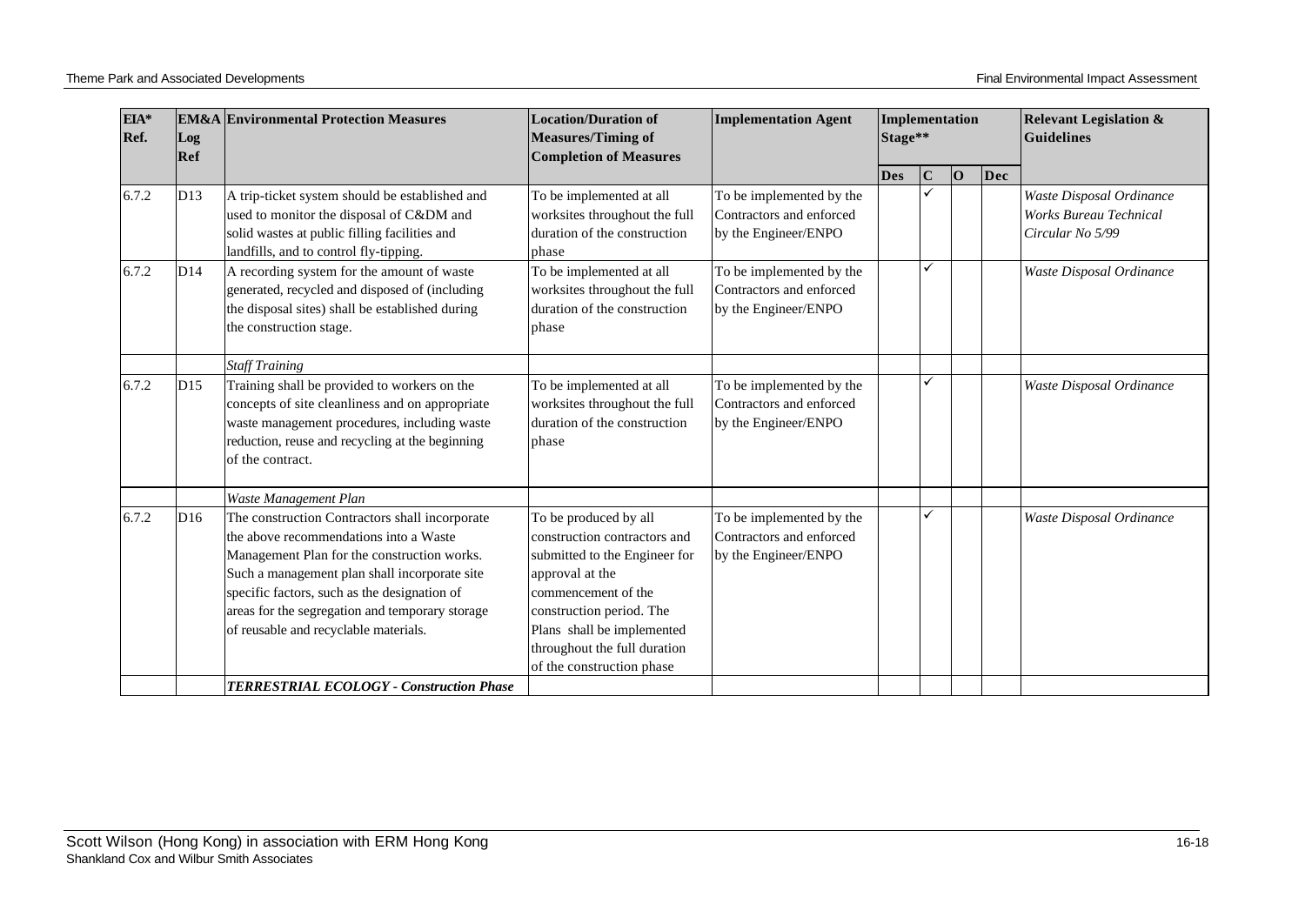| EIA*<br>Ref. | Log<br>Ref     | <b>EM&amp;A</b> Environmental Protection Measures                                                                                                                                                                                                                                                                                                                  | <b>Location/Duration of</b><br><b>Measures/Timing of</b><br><b>Completion of Measures</b>                                 | <b>Implementation Agent</b>                                                  | Implementation<br>Stage** |             |             |     | <b>Relevant Legislation &amp;</b><br><b>Guidelines</b> |
|--------------|----------------|--------------------------------------------------------------------------------------------------------------------------------------------------------------------------------------------------------------------------------------------------------------------------------------------------------------------------------------------------------------------|---------------------------------------------------------------------------------------------------------------------------|------------------------------------------------------------------------------|---------------------------|-------------|-------------|-----|--------------------------------------------------------|
|              |                |                                                                                                                                                                                                                                                                                                                                                                    |                                                                                                                           |                                                                              | <b>Des</b>                | $\mathbf C$ | $ 0\rangle$ | Dec |                                                        |
| 7.7.1        | E1             | Compensatory tree plantation (not less than<br>ha) on the adjacent hill side to the east of<br>Ngong Shuen Au for the loss of approximately<br>1.4 ha of the secondary woodland at<br>Ngong<br>Shuen Au. Species used for planting should<br>take reference from the species identified in the<br>Tree Survey and be native to Hong Kong or<br>South China region. | 4.5 Ngong Shuen Au secondary<br>woodland/During design<br>and construction stage /At<br>the end of construction<br>period | CED/Contractors /AFCD                                                        |                           | ✓           |             |     |                                                        |
| 7.7.3        | E <sub>3</sub> | <b>Construction Practice</b><br>Reinstate temporary work sites/disturbed areas<br>to its original condition immediately after<br>completion of the construction;<br>Prohibit and prevent open fires within the work<br>site boundary during construction and provide<br>temporary fire fighting equipment in all work<br>areas;                                    | At all construction work<br>sites /Throughout the whole<br>construction period /At the<br>end of construction period      | To be implemented by the<br>Contractors and enforced<br>by the Engineer/ENPO |                           |             |             |     |                                                        |
| 7.7.3        | E <sub>4</sub> | Select haul routes, storage and works areas etc.<br>to avoid or minimize disturbance to ecologically<br>significant areas;                                                                                                                                                                                                                                         | At all construction work<br>sites /Throughout the whole<br>construction period /At the<br>end of construction period      | To be implemented by the<br>Contractors and enforced<br>by the Engineer/ENPO |                           | ✓           |             |     |                                                        |
| 7.7.3        | E <sub>5</sub> | Check the work site boundaries regularly to<br>ensure that they are not exceeded and that no<br>damage has been caused to surrounding natural<br>habitats:                                                                                                                                                                                                         | At all construction work<br>sites /Throughout the whole<br>construction period /At the<br>end of construction period      | To be implemented by the<br>Contractors and enforced<br>by the Engineer/ENPO |                           | ✓           |             |     |                                                        |
| 7.7.3        | E <sub>6</sub> | Prohibit and prevent open fires within the work<br>site boundary during construction and provide<br>temporary fire fighting equipment in all work<br>areas.                                                                                                                                                                                                        | At all construction work<br>sites /Throughout the whole<br>construction period /At the<br>end of construction period      | To be implemented by the<br>Contractors and enforced<br>by the Engineer/ENPO |                           | ✓           |             |     |                                                        |
|              |                | <b>MARINE ECOLOGY AND FISHERIES -</b><br><b>Construction Phase</b><br>Not applicable                                                                                                                                                                                                                                                                               |                                                                                                                           |                                                                              |                           |             |             |     |                                                        |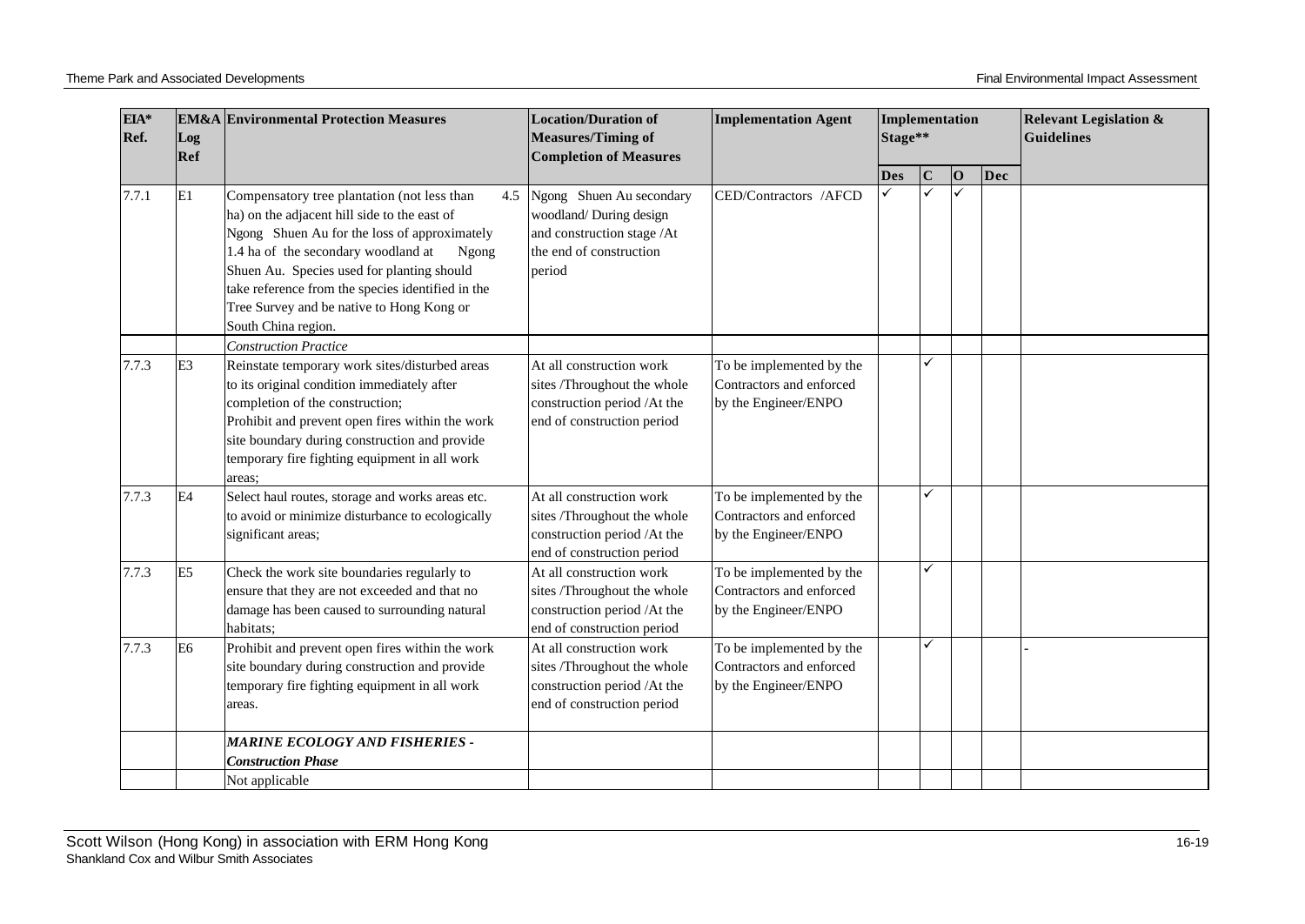| $EIA*$<br>Ref.<br>Log<br>Ref |                | <b>EM&amp;A Environmental Protection Measures</b>   | <b>Location/Duration of</b><br><b>Measures/Timing of</b><br><b>Completion of Measures</b> | <b>Implementation Agent</b> | Implementation<br>Stage** |             |    |     | <b>Relevant Legislation &amp;</b><br>Guidelines |
|------------------------------|----------------|-----------------------------------------------------|-------------------------------------------------------------------------------------------|-----------------------------|---------------------------|-------------|----|-----|-------------------------------------------------|
|                              |                |                                                     |                                                                                           |                             | Des                       | $\mathbf C$ | 10 | Dec |                                                 |
|                              |                | ARCHAEOLOGY AND CULTURAL HERITAGE .                 |                                                                                           |                             |                           |             |    |     |                                                 |
|                              |                | <b>Construction Phase</b>                           |                                                                                           |                             |                           |             |    |     |                                                 |
| 11.6                         | G <sub>1</sub> | To ensure that construction activities avoided      | Prior to and during any                                                                   | CED and the Contractors     |                           | ✓           |    |     |                                                 |
|                              |                | potential impact upon the Pa Tau Kwu and the        | works with the potential to                                                               |                             |                           |             |    |     |                                                 |
|                              |                | two identified grave sites near Chok Ko Wan,        | impact upon the Pa Tau                                                                    |                             |                           |             |    |     |                                                 |
|                              |                | these areas should marked on all construction       | Kwun and the two grave                                                                    |                             |                           |             |    |     |                                                 |
|                              |                | plans as "temporary protection areas".              | sites near Chok Ko Wan                                                                    |                             |                           |             |    |     |                                                 |
|                              |                | Moreover, to ensure that no direct impact           |                                                                                           |                             |                           |             |    |     |                                                 |
|                              |                | occurs to the grave sites and that there is no      |                                                                                           |                             |                           |             |    |     |                                                 |
|                              |                | soil disturbance at the archaeological sites, the   |                                                                                           |                             |                           |             |    |     |                                                 |
|                              |                | site boundaries of these areas should be            |                                                                                           |                             |                           |             |    |     |                                                 |
|                              |                | physically fenced off with 'buffer zones' of at     |                                                                                           |                             |                           |             |    |     |                                                 |
|                              |                | least 5 m width so that construction workers' do    |                                                                                           |                             |                           |             |    |     |                                                 |
|                              |                | not enter onto these sites.                         |                                                                                           |                             |                           |             |    |     |                                                 |
| 11.6                         | G2             | Access to the grave sites may be impacted           | Prior to and during any                                                                   | CED and the Contractors     |                           | ✓           |    |     |                                                 |
|                              |                | during construction, therefore, the grave           | works with the potential to                                                               |                             |                           |             |    |     |                                                 |
|                              |                | owners should be informed so that special           | impact upon the access to                                                                 |                             |                           |             |    |     |                                                 |
|                              |                | arrangement to visit to sites is possible<br>, when | the grave sites                                                                           |                             |                           |             |    |     |                                                 |
|                              |                | necessary. The Detailed Development Plan            |                                                                                           |                             |                           |             |    |     |                                                 |
|                              |                | should retain any access possibility to the         |                                                                                           |                             |                           |             |    |     |                                                 |
|                              |                | grave sites for future visitors after the           |                                                                                           |                             |                           |             |    |     |                                                 |
|                              |                | completion of the developments.                     |                                                                                           |                             |                           |             |    |     |                                                 |
| 11.8                         | G <sub>3</sub> | In order to minimise the potential for impact to    |                                                                                           |                             |                           |             |    |     |                                                 |
|                              |                | the Wan Tuk archaeological site, the following      |                                                                                           |                             |                           |             |    |     |                                                 |
|                              |                | mitigation measures shall be implemented:           |                                                                                           |                             |                           |             |    |     |                                                 |
|                              |                | Plastic sheets shall be used to cover the           | Prior to and throughout the                                                               | To be implemented by the    |                           | ✓           |    |     |                                                 |
|                              |                | impact area before construction of the              | construction of the                                                                       | Contractors and enforced    |                           |             |    |     |                                                 |
|                              |                | temporary access road.                              | temporary access road                                                                     | by the Engineer/ENPO        |                           |             |    |     |                                                 |
|                              |                | After the completion of the Penny's Bay             | On completion of the                                                                      | To be implemented by the    |                           | ✓           |    |     |                                                 |
|                              |                | reclamation, all the fill materials and plastic     | Penny's Bay reclamation                                                                   | Contractors and enforced    |                           |             |    |     |                                                 |
|                              |                | sheets shall be removed.                            |                                                                                           | by the Engineer/ENPO        |                           |             |    |     |                                                 |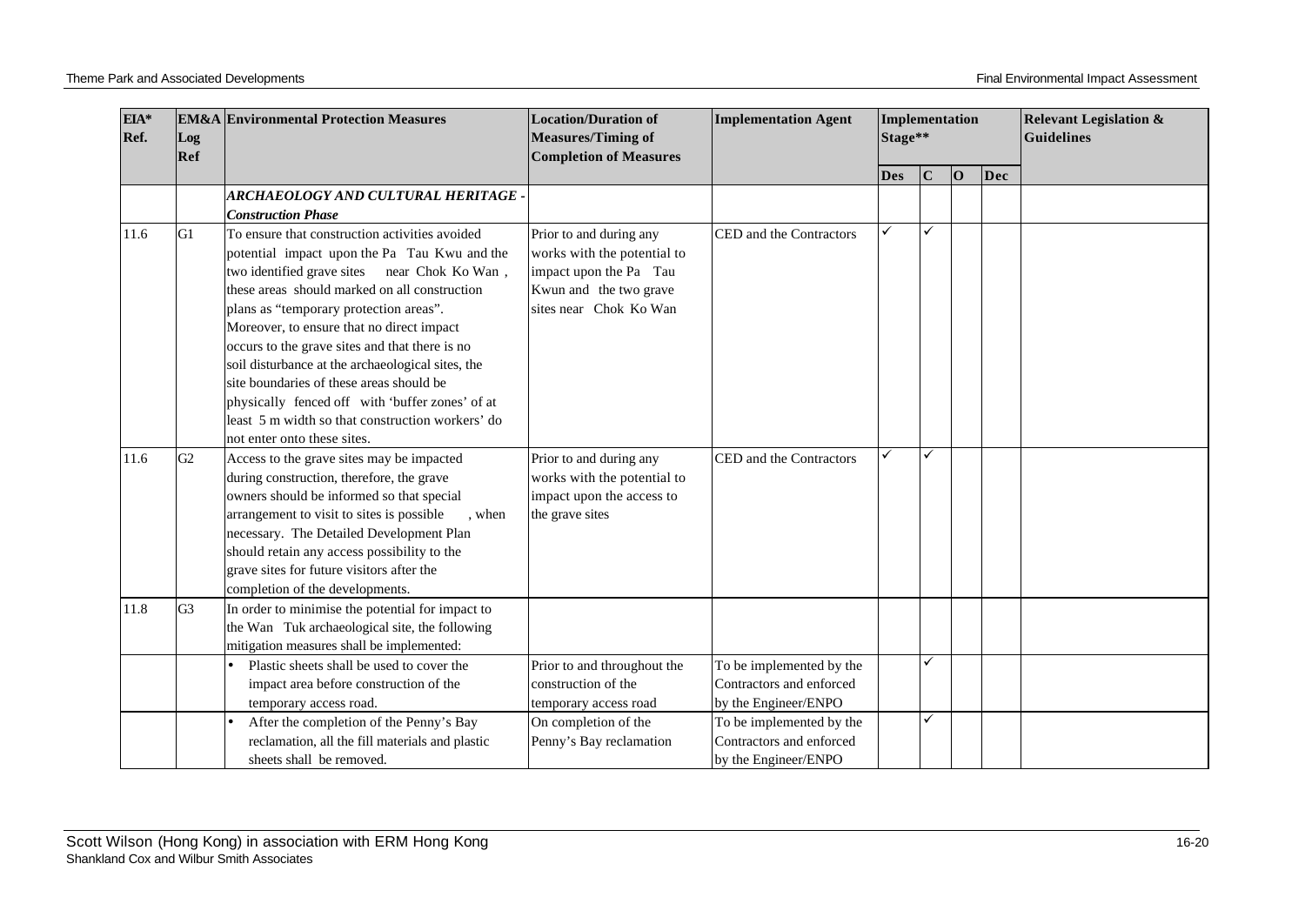| $EIA*$<br>Ref. | Log<br>Ref     | <b>EM&amp;A</b> Environmental Protection Measures                                                                                                                                                                                                                  | <b>Location/Duration of</b><br><b>Measures/Timing of</b><br><b>Completion of Measures</b>                           | <b>Implementation Agent</b>                                                                                                     | Implementation<br>Stage** |             |                |     | <b>Relevant Legislation &amp;</b><br><b>Guidelines</b> |
|----------------|----------------|--------------------------------------------------------------------------------------------------------------------------------------------------------------------------------------------------------------------------------------------------------------------|---------------------------------------------------------------------------------------------------------------------|---------------------------------------------------------------------------------------------------------------------------------|---------------------------|-------------|----------------|-----|--------------------------------------------------------|
|                |                |                                                                                                                                                                                                                                                                    |                                                                                                                     |                                                                                                                                 | <b>Des</b>                | $\mathbf C$ | $\overline{O}$ | Dec |                                                        |
|                |                | Any area required to be filled shall be<br>covered by plastic sheets before the filling<br>work.                                                                                                                                                                   | Prior to and throughout the<br>filling works                                                                        | To be implemented by the<br>Contractors and enforced<br>by the Engineer/ENPO                                                    |                           |             |                |     |                                                        |
|                |                | detailed design of filling work or ground<br>level adjustment work shall consider<br>diversion of site runoff to prevent<br>waterlogged conditions.                                                                                                                | During the detailed design<br>stage and before the<br>commencement of filling or<br>ground level adjustment<br>work | To be undertaken by the<br>detailed design engineers,<br>implemented by the<br>Contractors and enforced<br>by the Engineer/ENPO |                           |             |                |     |                                                        |
| 11.8           | G4             | In order to minimise the potential for impact to<br>the Chok Ko Wan archaeological site, the<br>following mitigation measures shall be<br>implemented:                                                                                                             |                                                                                                                     |                                                                                                                                 |                           |             |                |     |                                                        |
|                |                | It is recommended that preservation by record<br>in totality, i.e. full rescue excavation, be<br>implemented prior to the reclamation of this site.                                                                                                                | Prior to the reclamation of<br>this site.                                                                           | To be undertaken by<br>qualified archaeological<br>specialists                                                                  |                           | ✓           |                |     |                                                        |
| 11.8           | G <sub>5</sub> | In order to minimise the potential for impact to<br>the CLS archaeological site, the following<br>mitigation measures shall be implemented:                                                                                                                        |                                                                                                                     |                                                                                                                                 |                           |             |                |     |                                                        |
|                |                | Detailed design of the CKWLR shall avoid<br>the potential impact to the original coastal<br>areas at CLS site.                                                                                                                                                     | To be implemented during<br>the detailed design stage                                                               | To be implemented by the<br><b>Detailed Design</b><br>Engineers                                                                 |                           |             |                |     |                                                        |
|                |                | An opportunity shall be provided for an<br>archaeological field evaluation at the coastal<br>area of existing CLS as part of the Schedule<br>2 EIA for the CLS decommissioning.                                                                                    | CLS site prior to the<br>construction of the CKWLR                                                                  | To be undertaken by<br>archaeological<br>specialists/AMO                                                                        |                           |             |                |     |                                                        |
|                |                | If the preferred alignment developed at the<br>detailed design stage is predicted to result in<br>unavoidable impact to significant<br>archaeological deposit at the coastal areas<br>of the CLS site, the impacted area shall be<br>mitigated by rescue programme | To be implemented prior to<br>the commencement of the<br>construction works.                                        | To be undertaken by<br>archaeological specialists                                                                               | ✓                         |             |                |     |                                                        |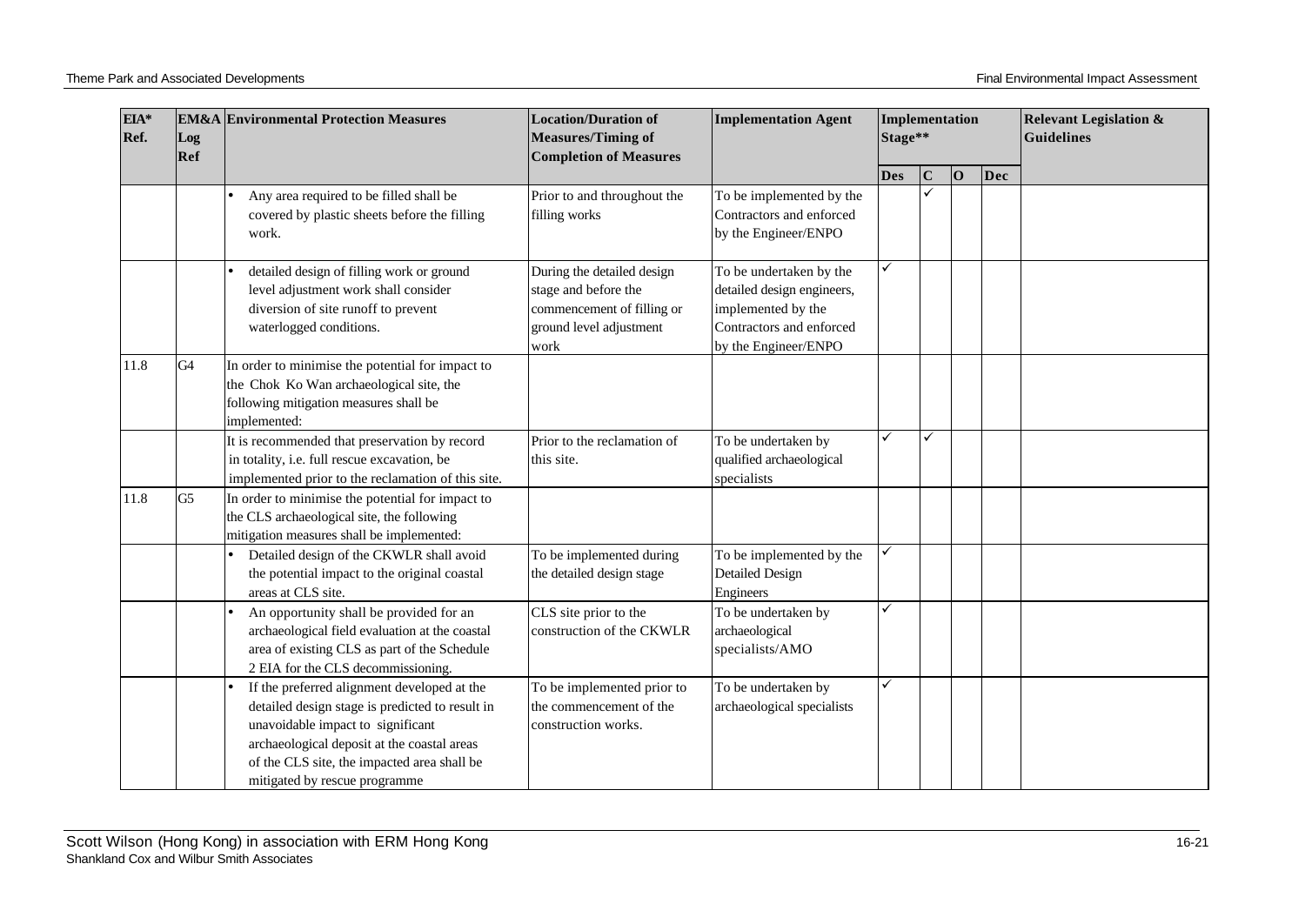| EIA*<br>Ref. | Log<br>Ref | <b>EM&amp;A Environmental Protection Measures</b>                                                                                                                                                                                                                                                                                                                                                                                                                                                                                                                                                                                 | <b>Location/Duration of</b><br><b>Measures/Timing of</b><br><b>Completion of Measures</b>                                         | <b>Implementation Agent</b>                       | Implementation<br>Stage** |             |          |     | <b>Relevant Legislation &amp;</b><br><b>Guidelines</b>                                                                                                                                                                                                                                                                                                       |
|--------------|------------|-----------------------------------------------------------------------------------------------------------------------------------------------------------------------------------------------------------------------------------------------------------------------------------------------------------------------------------------------------------------------------------------------------------------------------------------------------------------------------------------------------------------------------------------------------------------------------------------------------------------------------------|-----------------------------------------------------------------------------------------------------------------------------------|---------------------------------------------------|---------------------------|-------------|----------|-----|--------------------------------------------------------------------------------------------------------------------------------------------------------------------------------------------------------------------------------------------------------------------------------------------------------------------------------------------------------------|
|              |            |                                                                                                                                                                                                                                                                                                                                                                                                                                                                                                                                                                                                                                   |                                                                                                                                   |                                                   | <b>Des</b>                | $\mathbf C$ | $\bf{O}$ | Dec |                                                                                                                                                                                                                                                                                                                                                              |
|              |            | A full rescue programme could be<br>considered, if necessary, to allow<br>preservation by record in totality of this site.                                                                                                                                                                                                                                                                                                                                                                                                                                                                                                        | To be considered after the<br>completion of the detailed<br>design and prior to the<br>commencement of the<br>construction works. | To be considered by<br>archaeological specialists |                           |             |          |     |                                                                                                                                                                                                                                                                                                                                                              |
|              |            | <b>HAZARD</b> - Construction Phase                                                                                                                                                                                                                                                                                                                                                                                                                                                                                                                                                                                                |                                                                                                                                   |                                                   |                           |             |          |     |                                                                                                                                                                                                                                                                                                                                                              |
|              |            | Not applicable<br>CONTAMINATED LAND - Construction Phase                                                                                                                                                                                                                                                                                                                                                                                                                                                                                                                                                                          |                                                                                                                                   |                                                   |                           |             |          |     |                                                                                                                                                                                                                                                                                                                                                              |
| 12.7.2       | H1         | Although not included within the scope of the<br>original Study Brief issued by the EPD for the<br>Theme Park and associated developments, the<br>Cheoy Lee Shipyard shall be appropriately<br>remediated prior to the implementation of Road<br>P2, the Chok Ko Wan Link Road and the<br>Penny's Bay Rail Link. The detailed<br>requirements for the remediation of this site, to<br>the satisfaction of the EPD, shall be assessed as<br>part of the Schedule 2 EIA for the<br>Decommissioning of the Cheoy Lee Shipyard<br>and an Environmental Permit shall be obtained<br>before the decommissioning works are<br>commenced. | Prior to any remediation<br>works being conducted                                                                                 | <b>CED</b>                                        |                           |             |          | ✓   | EPD's Guidance Notes for<br>Investigation and Remediation of<br>Contaminated Sites of Petrol<br>Filling Stations, Boatyards, and<br>Car Repair/Dismantling<br>Workshops<br><b>Professional Persons</b><br><b>Environmental Consultative</b><br>Committee Practice Note 3/94 -<br><b>Contaminated Land Assessment</b><br>and Remediation (ProPECC PN<br>3/94) |
|              |            | <b>LANDSCAPE AND VISUAL - Construction Phase</b>                                                                                                                                                                                                                                                                                                                                                                                                                                                                                                                                                                                  |                                                                                                                                   |                                                   |                           |             |          |     |                                                                                                                                                                                                                                                                                                                                                              |
|              |            | The following landscape and visual mitigation<br>measures shall be implemented:                                                                                                                                                                                                                                                                                                                                                                                                                                                                                                                                                   |                                                                                                                                   |                                                   |                           |             |          |     |                                                                                                                                                                                                                                                                                                                                                              |
| 12.7.20      | II1        | Minimise slope cutting subject to geotechnical<br>and planting mitigation constraints.                                                                                                                                                                                                                                                                                                                                                                                                                                                                                                                                            | At proposed slope cutting in<br>Ngong Shuen Au and at Pa<br>Tau Kwu througho ut the<br>construction phase.                        | <b>CED</b>                                        |                           | ✓           |          |     | WBTC 25/93 Control of<br>Visual Impact of Slopes                                                                                                                                                                                                                                                                                                             |
| 12.7.21      | I2         | Minimise loss of tree/woodland vegetation by<br>carrying out surveys to determine requirements<br>for retention, transplanting<br>and compensation.                                                                                                                                                                                                                                                                                                                                                                                                                                                                               | At tree/woodland areas<br>within alignment and works<br>area throughout the duration<br>of construction phase.                    | <b>CED</b>                                        |                           |             |          |     | WBTC 24/94 Tree<br>Preservation.                                                                                                                                                                                                                                                                                                                             |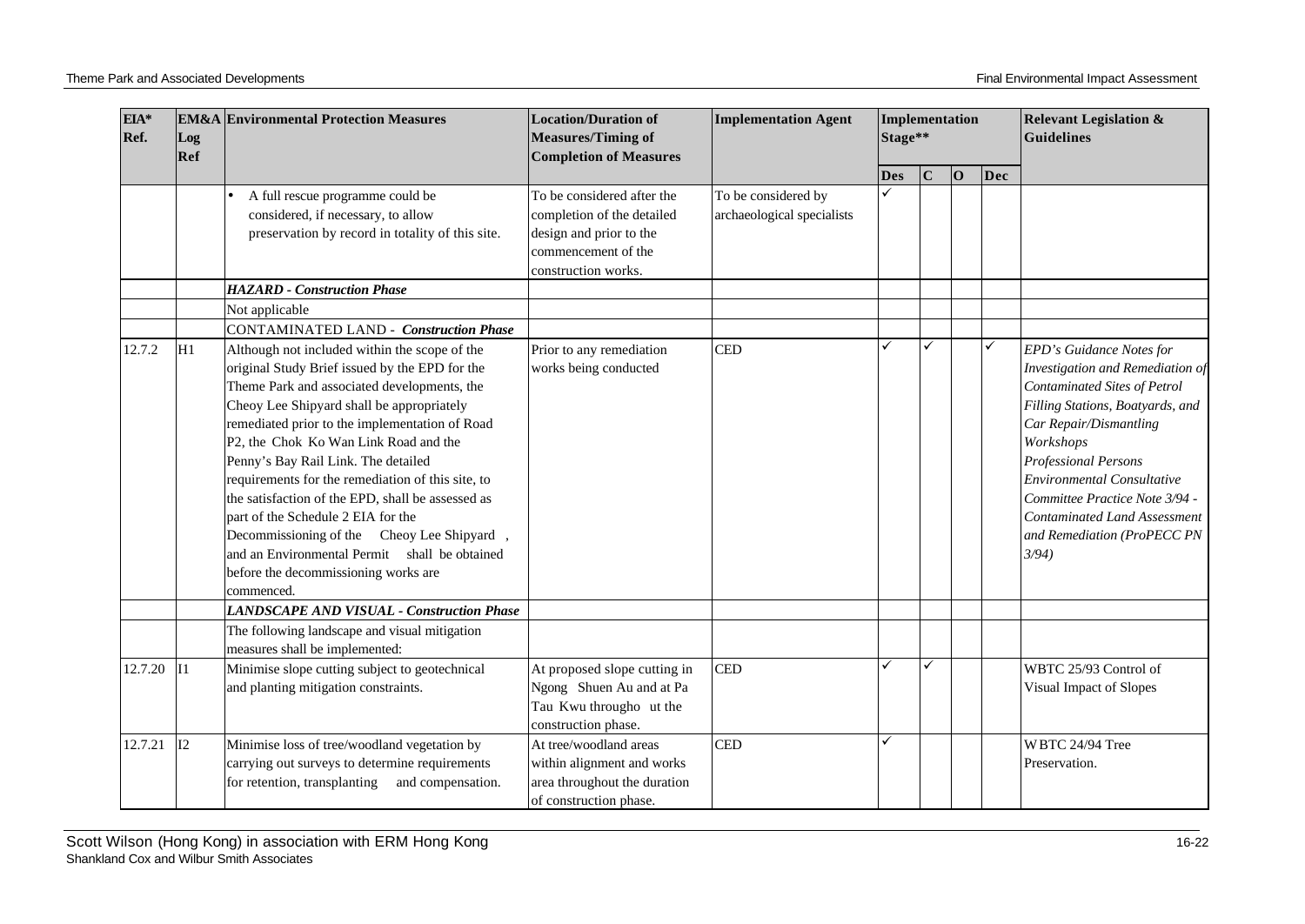| EIA*<br>Ref. | Log<br>Ref | <b>EM&amp;A</b> Environmental Protection Measures                                                                                                                                                                                                                                                  | <b>Location/Duration of</b><br><b>Measures/Timing of</b><br><b>Completion of Measures</b>          | <b>Implementation Agent</b>                                                        | Implementation<br>Stage** |             |          |     | <b>Relevant Legislation &amp;</b><br><b>Guidelines</b>             |
|--------------|------------|----------------------------------------------------------------------------------------------------------------------------------------------------------------------------------------------------------------------------------------------------------------------------------------------------|----------------------------------------------------------------------------------------------------|------------------------------------------------------------------------------------|---------------------------|-------------|----------|-----|--------------------------------------------------------------------|
|              |            |                                                                                                                                                                                                                                                                                                    |                                                                                                    |                                                                                    | <b>Des</b>                | $\mathbf C$ | $\bf{O}$ | Dec |                                                                    |
| 12.7.22      | I3         | Retain stockpile and reuse quality<br>top soil.                                                                                                                                                                                                                                                    | At all areas of top soil<br>removal along alignment<br>throughout the construction<br>phase        | <b>CED</b>                                                                         |                           |             |          |     |                                                                    |
| 12.7.35 14   |            | Design viaducts to minimise visual intrusion                                                                                                                                                                                                                                                       | At viaduct sections of<br>alignment throughout the<br>construction phase                           | <b>CED</b>                                                                         |                           |             |          |     |                                                                    |
|              |            | <b>EM&amp;A REQUIREMENTS - Construction Phase</b>                                                                                                                                                                                                                                                  |                                                                                                    |                                                                                    |                           |             |          |     |                                                                    |
|              |            | Air Quality                                                                                                                                                                                                                                                                                        |                                                                                                    |                                                                                    |                           |             |          |     |                                                                    |
| 3.7          |            | Subject to the Environmental Protection<br>Department's (EPD's) agreement, construction<br>phase dust monitoring shall be<br>undertaken at<br>the following location in accordance with the<br>recommendations detailed in Section 5 of the<br>EM&A Manual.                                        | At specified dust monitoring<br>locations throughout the<br>duration of the construction<br>works  | To be undertaken by the<br><b>EMT</b> and<br>reviewed/audited by the<br><b>EAT</b> |                           | ✓           |          |     | <b>Air Pollution Control</b><br>(Construction Dust)<br>Regulations |
|              |            | ASR1-Penny's Bay Gas Turbine Plant<br><b>Construction Noise</b>                                                                                                                                                                                                                                    |                                                                                                    |                                                                                    |                           |             |          |     |                                                                    |
| 4.9          | J2         | Subject to the Environmental Protection<br>Department's (EPD's) agreement, construction<br>phase noise monitoring shall be undertaken at<br>the following location s in accordance with the<br>recommendations detailed in Section<br>6 of the<br>EM&A Manual.<br>NSR1-Sea Crest Villa (Peng Chau) | At specified noise<br>monitoring locations<br>throughout the duration of<br>the construction works | To be undertaken by the<br><b>EMT</b> and<br>reviewed/audited by the<br><b>EAT</b> |                           | ✓           |          |     | Noise Control Ordinance<br>(NCO)                                   |
|              |            | NSR2-Crestmont Villa (Discovery Bay)<br>NSR3-Luk Keng Tsuen                                                                                                                                                                                                                                        |                                                                                                    |                                                                                    |                           |             |          |     |                                                                    |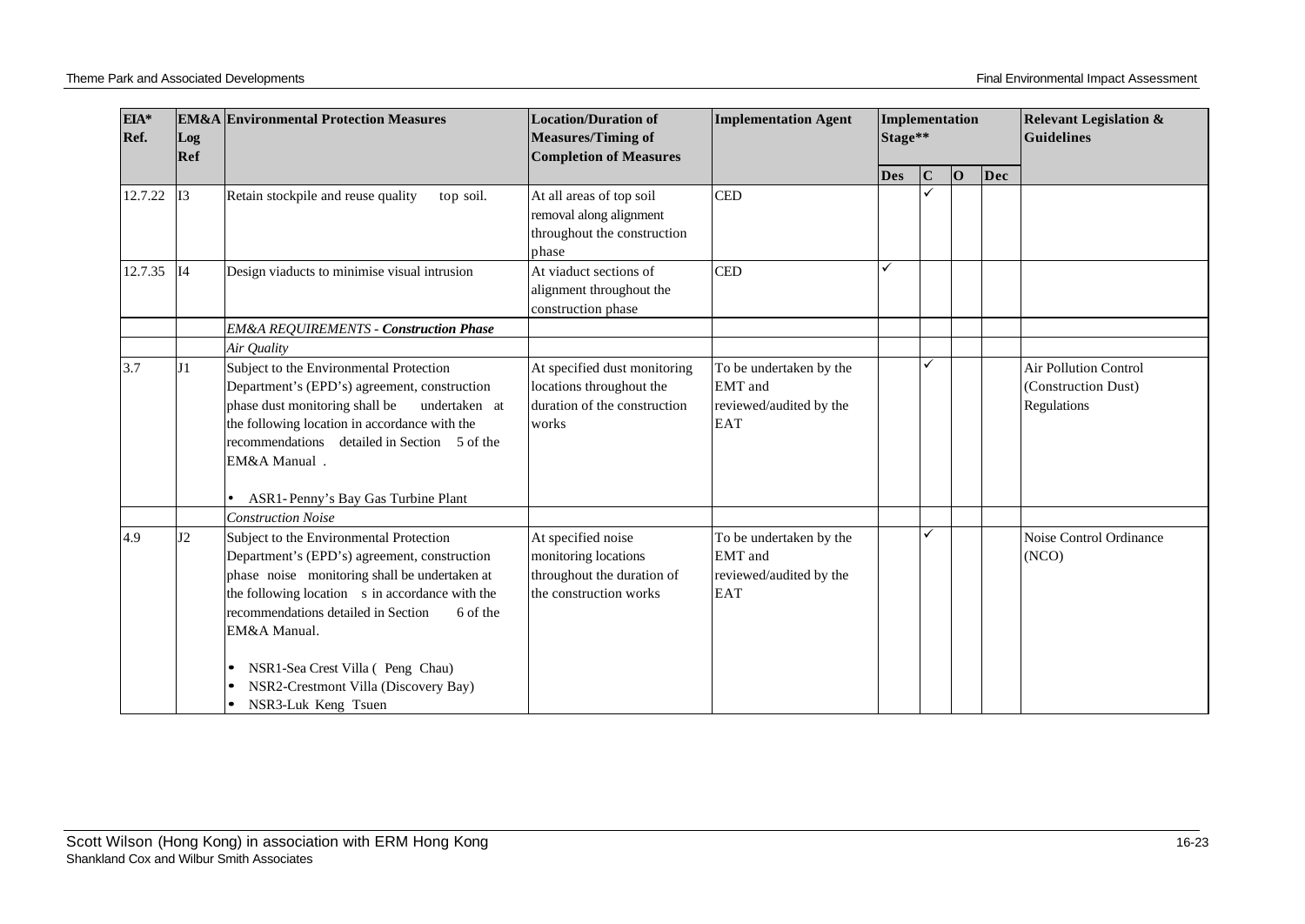# **Table 16.1b -Implementation Schedule for the Chok Ko Wan Link Road - Operational Phase**

| $EIA*$<br>Ref. | EM&<br>A Log<br>Ref | <b>Environmental Protection Measures</b>                   | <b>Location/Duration of</b><br><b>Implementation Agent</b><br>Implementation<br>Stage**<br><b>Measures/Timing of</b><br><b>Completion of</b><br><b>Measures</b> |                        |              |              |              | <b>Relevant Legislation &amp;</b><br><b>Guidelines</b> |                                |
|----------------|---------------------|------------------------------------------------------------|-----------------------------------------------------------------------------------------------------------------------------------------------------------------|------------------------|--------------|--------------|--------------|--------------------------------------------------------|--------------------------------|
|                |                     |                                                            |                                                                                                                                                                 |                        | <b>Des</b>   | $\mathbf C$  | $\mathbf{O}$ | Dec                                                    |                                |
|                |                     | <b>AIR QUALITY - Operational Phase</b>                     |                                                                                                                                                                 |                        |              |              |              |                                                        |                                |
|                |                     | Not applicable                                             |                                                                                                                                                                 |                        |              |              |              |                                                        |                                |
|                |                     | <b>NOISE - Operational Phase</b>                           |                                                                                                                                                                 |                        |              |              |              |                                                        |                                |
|                |                     | Not applicable                                             |                                                                                                                                                                 |                        |              |              |              |                                                        |                                |
|                |                     | <b>WATER QUALITY- Operational Phase</b>                    |                                                                                                                                                                 |                        |              |              |              |                                                        |                                |
| 5.9.4          | A <sub>1</sub>      | The following mitigation measures shall be                 |                                                                                                                                                                 |                        |              |              |              |                                                        |                                |
|                |                     | implemented to prevent adverse operational                 |                                                                                                                                                                 |                        |              |              |              |                                                        |                                |
|                |                     | impacts to water quality from the road links.              |                                                                                                                                                                 |                        |              |              |              |                                                        |                                |
|                |                     | all road run-off shall be collected and<br>$\bullet$       | To be incorporated                                                                                                                                              | <b>Detailed Design</b> | $\checkmark$ | $\checkmark$ |              |                                                        | <b>Water Pollution Control</b> |
|                |                     | discharged via a stormwater drainage                       | into the detailed                                                                                                                                               | Consultants            |              |              |              |                                                        | Ordinance                      |
|                |                     | system;                                                    | design and fully                                                                                                                                                |                        |              |              |              |                                                        |                                |
|                |                     |                                                            | implemented prior to                                                                                                                                            |                        |              |              |              |                                                        |                                |
|                |                     |                                                            | the use of the road                                                                                                                                             |                        |              |              |              |                                                        |                                |
|                |                     |                                                            | links                                                                                                                                                           |                        |              |              |              |                                                        |                                |
|                |                     | oil and grit interceptors shall<br>be used to<br>$\bullet$ | To be incorporated                                                                                                                                              | <b>Detailed Design</b> | ✓            | ✓            |              |                                                        | <b>Water Pollution Control</b> |
|                |                     | remove any oil or grease and sediment                      | into the detailed                                                                                                                                               | Consultants            |              |              |              |                                                        | Ordinance                      |
|                |                     | before being diverted to the public                        | design and fully                                                                                                                                                |                        |              |              |              |                                                        |                                |
|                |                     | stormwater system . It is envisaged that,                  | implemented prior to                                                                                                                                            |                        |              |              |              |                                                        |                                |
|                |                     | as a guideline, and depending upon their                   | the use of the road                                                                                                                                             |                        |              |              |              |                                                        |                                |
|                |                     | capacity, interceptors shall be installed at               | links                                                                                                                                                           |                        |              |              |              |                                                        |                                |
|                |                     | intervals of between 500-1,000 m along                     |                                                                                                                                                                 |                        |              |              |              |                                                        |                                |
|                |                     | new roads, and also at PTIs, car parks                     |                                                                                                                                                                 |                        |              |              |              |                                                        |                                |
|                |                     | and utility yards;                                         |                                                                                                                                                                 |                        |              |              |              |                                                        |                                |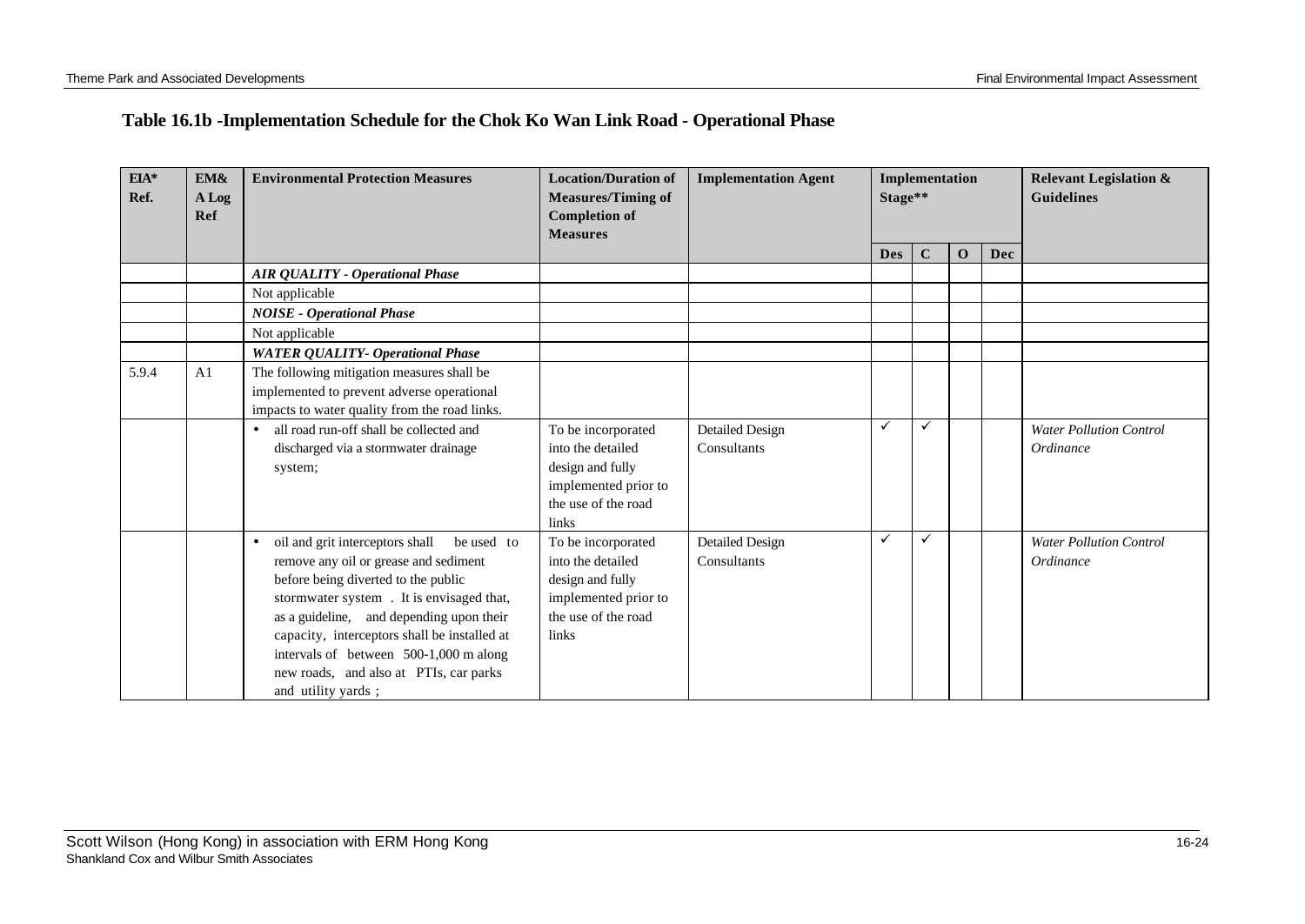| $EIA*$<br>Ref. | EM&<br>A Log<br>Ref | <b>Environmental Protection Measures</b>                                                                                                                                                                                                                                                                  | <b>Location/Duration of</b><br><b>Measures/Timing of</b><br><b>Completion of</b><br><b>Measures</b>                           | <b>Implementation Agent</b>                                                          | Stage**      | Implementation |              |     | <b>Relevant Legislation &amp;</b><br><b>Guidelines</b> |
|----------------|---------------------|-----------------------------------------------------------------------------------------------------------------------------------------------------------------------------------------------------------------------------------------------------------------------------------------------------------|-------------------------------------------------------------------------------------------------------------------------------|--------------------------------------------------------------------------------------|--------------|----------------|--------------|-----|--------------------------------------------------------|
|                |                     |                                                                                                                                                                                                                                                                                                           |                                                                                                                               |                                                                                      | <b>Des</b>   | $\mathbf C$    | $\mathbf{o}$ | Dec |                                                        |
|                |                     | the contents of oil and grit interceptors<br>$\bullet$<br>shall be transferred to an appropriate<br>disposal facility on a regular basis, the<br>frequency of which will depend upon the<br>amount of rainfall (ie more frequent<br>removal during the wet season);                                       | To be undertaken<br>throughout the<br>operational lifetime<br>of the roads                                                    | <b>HKITP</b>                                                                         |              |                | ✓            |     | <b>Water Pollution Control</b><br>Ordinance            |
|                |                     | silt traps or sedimentation tanks shall be<br>$\bullet$<br>installed to remove suspended solids,<br>which may contain heavy metals and<br>PAHs, from run-off water and, in the<br>same way as oil and grit interceptors,<br>they should be regularly cleaned and<br>maintained in good working condition. | To be incorporated<br>into the detailed<br>design and<br>undertaken<br>throughout the<br>operational lifetime<br>of the roads | <b>Detailed Design</b><br>Consultants / HKITP                                        | ✓            | ✓              | ✓            |     | <b>Water Pollution Control</b><br>Ordinance            |
|                |                     | <b>WASTE</b> - Operational Phase                                                                                                                                                                                                                                                                          |                                                                                                                               |                                                                                      |              |                |              |     |                                                        |
|                |                     | Not applicable                                                                                                                                                                                                                                                                                            |                                                                                                                               |                                                                                      |              |                |              |     |                                                        |
|                |                     | TERRESTRIAL ECOLOGY - Operational<br><b>Phase</b>                                                                                                                                                                                                                                                         |                                                                                                                               |                                                                                      |              |                |              |     |                                                        |
|                |                     | Not applicable                                                                                                                                                                                                                                                                                            |                                                                                                                               |                                                                                      |              |                |              |     |                                                        |
|                |                     | <b>MARINE ECOLOGY AND FISHERIES -</b><br><b>Operational Phase</b>                                                                                                                                                                                                                                         |                                                                                                                               |                                                                                      |              |                |              |     |                                                        |
|                |                     | Not applicable                                                                                                                                                                                                                                                                                            |                                                                                                                               |                                                                                      |              |                |              |     |                                                        |
|                |                     | <b>ARCHAEOLOGY AND CULTURAL</b><br><b>HERITAGE - Operational Phase</b>                                                                                                                                                                                                                                    |                                                                                                                               |                                                                                      |              |                |              |     |                                                        |
| 11.8           | B1                  | There shall be adequate drainage provision<br>to prevent waterlogging to the Wan<br>Tuk<br>archaeological site                                                                                                                                                                                            | Wan Tuk<br>archaeological site                                                                                                | To be developed by the<br>Design Engineers and<br>implemented by the<br>contractors. | ✓            | ✓              |              |     |                                                        |
|                |                     | Access to the grave sites near<br>Chok Ko Wan<br>should be considered                                                                                                                                                                                                                                     | Two grave sites near<br>Chok Ko Wan                                                                                           | To be developed by the<br>Design Engineers and<br>implemented by the<br>contractors. | $\checkmark$ | ✓              |              |     |                                                        |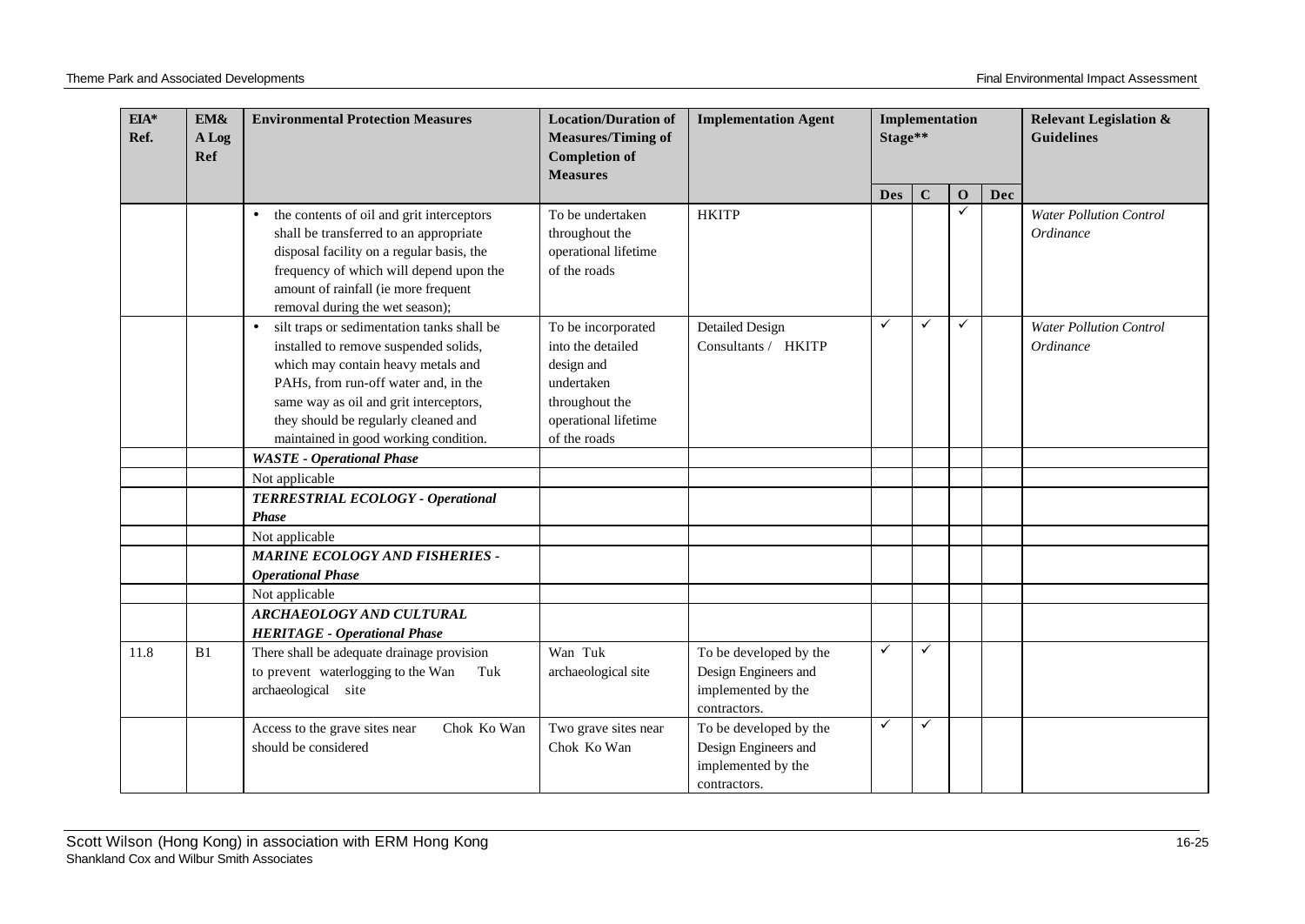| $EIA*$<br>EM&<br>Ref.<br>A Log<br>Ref |                                                                        | <b>Environmental Protection Measures</b>                                                                                                                                                                                                                         | <b>Location/Duration of</b><br><b>Measures/Timing of</b><br><b>Completion of</b><br><b>Measures</b> | <b>Implementation Agent</b> | Stage**      | Implementation |              |     | <b>Relevant Legislation &amp;</b><br><b>Guidelines</b> |  |  |
|---------------------------------------|------------------------------------------------------------------------|------------------------------------------------------------------------------------------------------------------------------------------------------------------------------------------------------------------------------------------------------------------|-----------------------------------------------------------------------------------------------------|-----------------------------|--------------|----------------|--------------|-----|--------------------------------------------------------|--|--|
|                                       |                                                                        |                                                                                                                                                                                                                                                                  |                                                                                                     |                             | <b>Des</b>   | $\mathbf C$    | $\mathbf{O}$ | Dec |                                                        |  |  |
|                                       |                                                                        | <b>HAZARD</b> - Operational Phase                                                                                                                                                                                                                                |                                                                                                     |                             |              |                |              |     |                                                        |  |  |
|                                       |                                                                        | Not applicable                                                                                                                                                                                                                                                   |                                                                                                     |                             |              |                |              |     |                                                        |  |  |
|                                       |                                                                        | <b>CONTAMINATED LAND - Construction</b><br><b>Phase</b>                                                                                                                                                                                                          |                                                                                                     |                             |              |                |              |     |                                                        |  |  |
|                                       |                                                                        | Not applicable                                                                                                                                                                                                                                                   |                                                                                                     |                             |              |                |              |     |                                                        |  |  |
|                                       |                                                                        | LANDSCAPE AND VISUAL - Operational<br><b>Phase</b>                                                                                                                                                                                                               |                                                                                                     |                             |              |                |              |     |                                                        |  |  |
|                                       |                                                                        | The following landscape and visual<br>mitigation measures shall be implemented:                                                                                                                                                                                  |                                                                                                     |                             |              |                |              |     |                                                        |  |  |
| 12.7.34                               | C1                                                                     | Roadside planting to be designed and<br>$\bullet$<br>implemented to screen, create<br>biodiversity and visual interest.                                                                                                                                          | Along road<br>alignment and for<br>duration of<br>operational phase.                                | CED / CCSD                  | ✓            | ✓              | $\checkmark$ |     |                                                        |  |  |
| 12.7.23                               | C <sub>2</sub>                                                         | Road slope design considerations<br>shall<br>include:<br>a) us e of wire mesh rather than<br>shotcrete to<br>allow exposed rockface<br>b) bench and lift design with associated<br>planting<br>c) coloured shotcrete where there is no<br>alternative to its use | At s lope cutting<br>location along<br>alignment for<br>duration of operation<br>phase.             | <b>CED</b>                  | $\checkmark$ | $\checkmark$   |              |     |                                                        |  |  |
| 12.7.26                               | C <sub>3</sub>                                                         | Control highway lighting to avoid light<br>overspill.                                                                                                                                                                                                            | Along all road<br>alignment for<br>duration of<br>operational phase.                                | CED/HyD                     | $\checkmark$ | ✓              | ✓            |     |                                                        |  |  |
|                                       |                                                                        | <b>EM&amp;A REQUIREMENTS - Operational Phase</b>                                                                                                                                                                                                                 |                                                                                                     |                             |              |                |              |     |                                                        |  |  |
|                                       |                                                                        | Not applicable                                                                                                                                                                                                                                                   |                                                                                                     |                             |              |                |              |     |                                                        |  |  |
|                                       | * Des = Design, C = Construction, O = Operation, Dec = Decommissioning |                                                                                                                                                                                                                                                                  |                                                                                                     |                             |              |                |              |     |                                                        |  |  |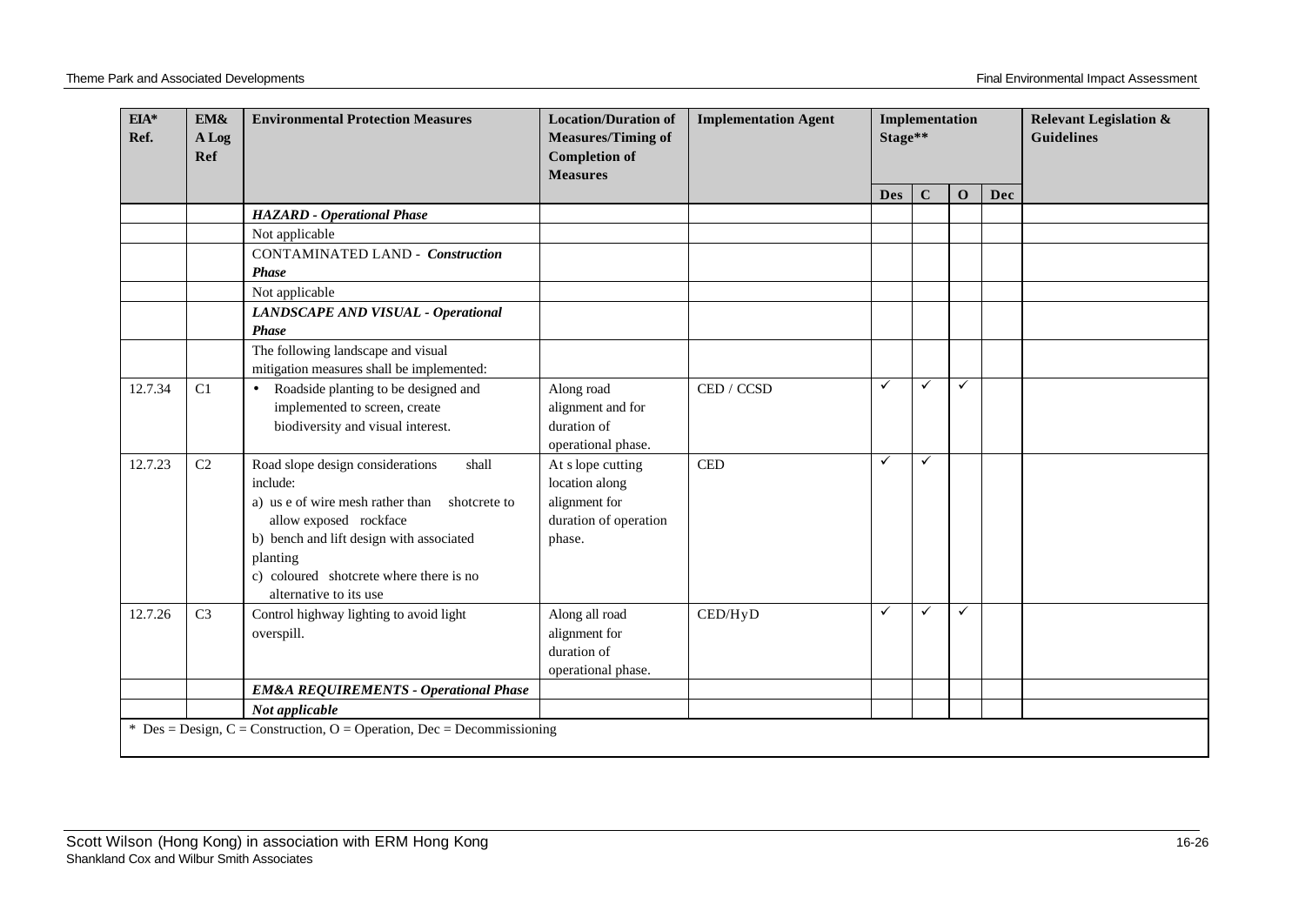## **Table 16.1c - Implementation Schedule for the Road P2 - Construction Phase**

| $EIA*$<br>Ref. | EM&A<br>Log<br>Ref | <b>Environmental Protection Measures</b>                                                                                                                                                                                                                                                                | <b>Location/Duration of</b><br><b>Measures/Timing of</b><br><b>Completion of Measures</b>        | <b>Implementation Agent</b>                                                     |          | <b>Implementation</b><br>Stage** |              |            | <b>Relevant Legislation &amp;</b><br><b>Guidelines</b>            |
|----------------|--------------------|---------------------------------------------------------------------------------------------------------------------------------------------------------------------------------------------------------------------------------------------------------------------------------------------------------|--------------------------------------------------------------------------------------------------|---------------------------------------------------------------------------------|----------|----------------------------------|--------------|------------|-------------------------------------------------------------------|
|                |                    |                                                                                                                                                                                                                                                                                                         |                                                                                                  |                                                                                 | De.<br>S | $\mathbf C$                      | $\mathbf{O}$ | <b>Dec</b> |                                                                   |
|                |                    | <b>AIR QUALITY - Construction Phase</b>                                                                                                                                                                                                                                                                 |                                                                                                  |                                                                                 |          |                                  |              |            |                                                                   |
|                |                    | In accordance with the Air Pollution Control<br>(Construction Dust) Regulation the following<br>mitigation measures shall be implemented to<br>limit the dust emissions from the site:                                                                                                                  |                                                                                                  |                                                                                 |          |                                  |              |            |                                                                   |
| 3.4.3          | A <sub>1</sub>     | any excavated dusty materials or<br>$\bullet$<br>stockpile of dusty materials shall be<br>covered entirely by impervious sheeting<br>or sprayed with water so as to maintain<br>the entire surface wet, and recovered or<br>backfilled or reinstated within 24 hours of<br>the excavation or unloading; | At all construction work<br>site, throughout the<br>whole duration of the<br>construction period | To be implemented by<br>the Contractors and<br>enforced by the<br>Engineer/ENPO |          | ✓                                |              |            | <b>Air Pollution Control</b><br>(Construction Dust)<br>Regulation |
| 3.4.3          | A2                 | stockpile of dusty materials should not<br>$\bullet$<br>extend beyond the pedestrian barriers,<br>fencing or traffic cones;                                                                                                                                                                             | At all construction work<br>site, throughout the<br>whole duration of the<br>construction period | To be implemented by<br>the Contractors and<br>enforces by the<br>Engineer/ENPO |          | ✓                                |              |            | <b>Air Pollution Control</b><br>(Construction Dust)<br>Regulation |
| 3.4.3          | A <sub>3</sub>     | dusty materials remaining after a<br>$\bullet$<br>stockpile is removed shall be wetted with<br>water and cleared from the surface of<br>roads;                                                                                                                                                          | At all construction work<br>site, throughout the<br>whole duration of the<br>construction period | To be implemented by<br>the Contractors and<br>enforced by the<br>Engineer/ENPO |          | ✓                                |              |            | <b>Air Pollution Control</b><br>(Construction Dust)<br>Regulation |
| 3.4.3          | A <sub>4</sub>     | vehicle washing facilities shall be<br>$\bullet$<br>provided at every vehicle exit point                                                                                                                                                                                                                | At all construction work<br>site, throughout the<br>whole duration of the<br>construction period | To be implemented by<br>the Contractors and<br>enforced by the<br>Engineer/ENPO |          | ✓                                |              |            | <b>Air Pollution Control</b><br>(Construction Dust)<br>Regulation |
| 3.4.3          | A <sub>5</sub>     | the area where vehicle washing takes<br>place and the section of the road<br>between the washing facilities and the<br>exit point should be paved with concrete,<br>bituminous materials or hardcores;                                                                                                  | At all construction work<br>site, throughout the<br>whole duration of the<br>construction period | To be implemented by<br>the Contractors and<br>enforced by the<br>Engineer/ENPO |          | ✓                                |              |            | <b>Air Pollution Control</b><br>(Construction Dust)<br>Regulation |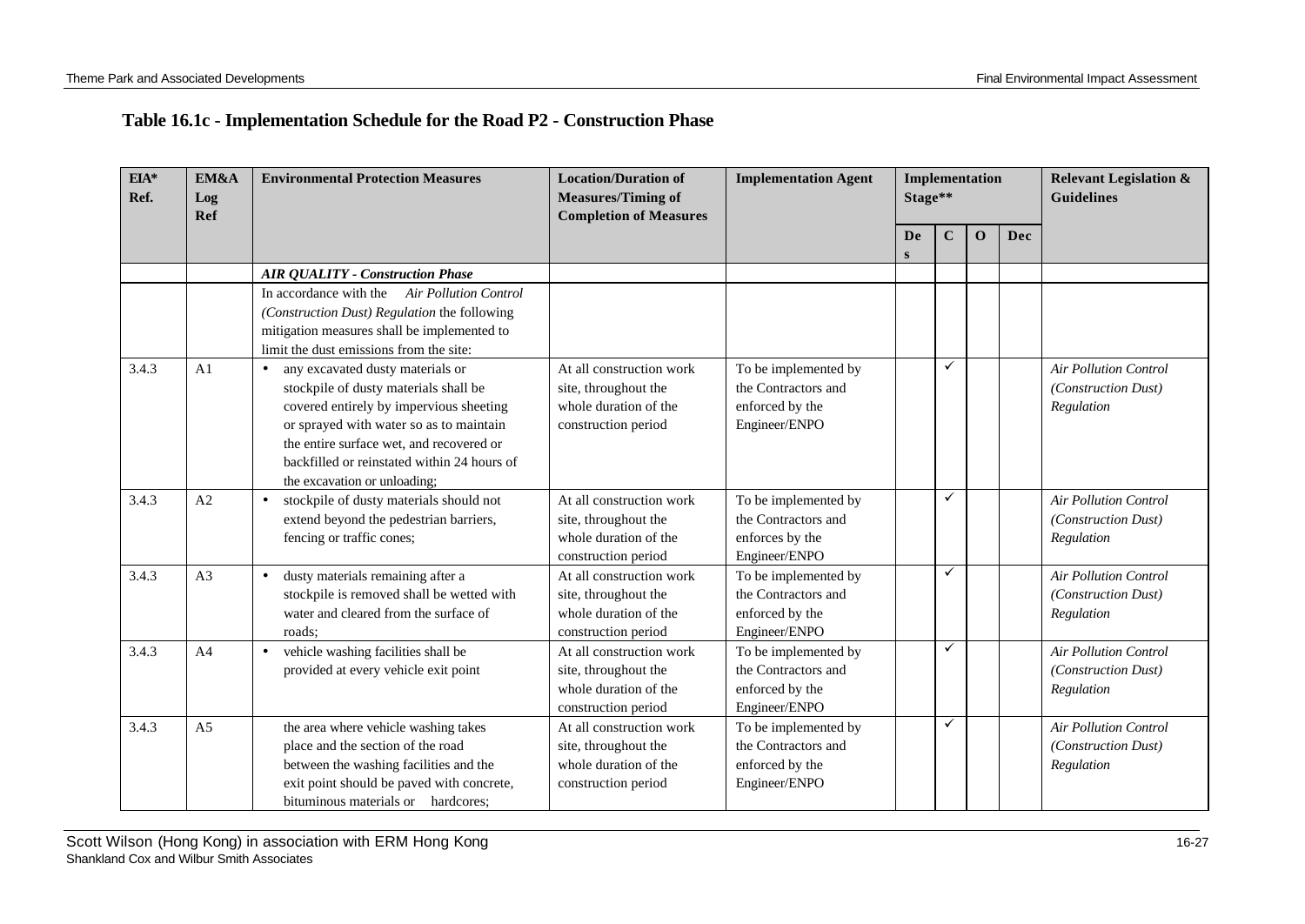| $EIA*$<br>Ref. | EM&A<br>Log<br>Ref | <b>Environmental Protection Measures</b>                                                                                                                                                                                                                                                                                                            | <b>Location/Duration of</b><br><b>Measures/Timing of</b><br><b>Completion of Measures</b>        | <b>Implementation Agent</b>                                                     | Implementation<br>Stage** |              |              | <b>Relevant Legislation &amp;</b><br><b>Guidelines</b> |                                                                   |
|----------------|--------------------|-----------------------------------------------------------------------------------------------------------------------------------------------------------------------------------------------------------------------------------------------------------------------------------------------------------------------------------------------------|--------------------------------------------------------------------------------------------------|---------------------------------------------------------------------------------|---------------------------|--------------|--------------|--------------------------------------------------------|-------------------------------------------------------------------|
|                |                    |                                                                                                                                                                                                                                                                                                                                                     |                                                                                                  |                                                                                 | De<br>S                   | $\mathbf C$  | $\mathbf{O}$ | Dec                                                    |                                                                   |
| 3.4.3          | A6                 | where a site boundary adjoins a road,<br>$\bullet$<br>streets or other area accessible to the<br>public, hoarding of not less than 2.4 m<br>high from ground level shall be provided<br>along the entire length except for a site<br>entrance or exit;                                                                                              | At all construction work<br>site, throughout the<br>whole duration of the<br>construction period | To be implemented by<br>the Contractors and<br>enforced by the<br>Engineer/ENPO |                           | ✓            |              |                                                        | <b>Air Pollution Control</b><br>(Construction Dust)<br>Regulation |
| 3.4.3          | A7                 | every main haul road shall be<br>sealed and<br>$\bullet$<br>kept clear of dusty materials or sprayed<br>with water so as to maintain the entire<br>road surface wet:                                                                                                                                                                                | At all construction work<br>site, throughout the<br>whole duration of the<br>construction period | To be implemented by<br>the Contractors and<br>enforced by the<br>Engineer/ENPO |                           | $\checkmark$ |              |                                                        | <b>Air Pollution Control</b><br>(Construction Dust)<br>Regulation |
| 3.4.3          | A8                 | the portion of road leading only to a<br>$\bullet$<br>construction site that is within 30m of a<br>designated vehicle entrance or exit<br>should be kept clear of dusty materials;                                                                                                                                                                  | At all construction work<br>site, throughout the<br>whole duration of the<br>construction period | To be implemented by<br>the Contractors and<br>enforced by the<br>Engineer/ENPO |                           | ✓            |              |                                                        | <b>Air Pollution Control</b><br>(Construction Dust)<br>Regulation |
| 3.4.3          | A <sup>9</sup>     | every stock more than 20 bags of cement<br>$\bullet$<br>should be covered entirely by impervious<br>sheeting or placed in an area sheltered on<br>the top and the 3 sides;                                                                                                                                                                          | At all construction work<br>site, throughout the<br>whole duration of the<br>construction period | To be implemented by<br>the Contractors and<br>enforced by the<br>Engineer/ENPO |                           | ✓            |              |                                                        | <b>Air Pollution Control</b><br>(Construction Dust)<br>Regulation |
| 3.4.3          | A10                | cement delivered in bulk should be<br>$\bullet$<br>stored in a closed silo fitted with an<br>audible high level alarm which is<br>interlocked with the material filling line<br>such that, in the event of the silo<br>approaching an overfilling condition, an<br>audible alarm is triggered and the material<br>filling stops within one minutes; | At all construction work<br>site, throughout the<br>whole duration of the<br>construction period | To be implemented by<br>the Contractors and<br>enforced by the<br>Engineer/ENPO |                           | ✓            |              |                                                        | <b>Air Pollution Control</b><br>(Construction Dust)<br>Regulation |
| 3.4.3          | A11                | silos used for the storage of cement<br>$\bullet$<br>should not overfilled;                                                                                                                                                                                                                                                                         | At all construction work<br>site, throughout the<br>whole duration of the<br>construction period | To be implemented by<br>the Contractors and<br>enforced by the<br>Engineer/ENPO |                           | ✓            |              |                                                        | <b>Air Pollution Control</b><br>(Construction Dust)<br>Regulation |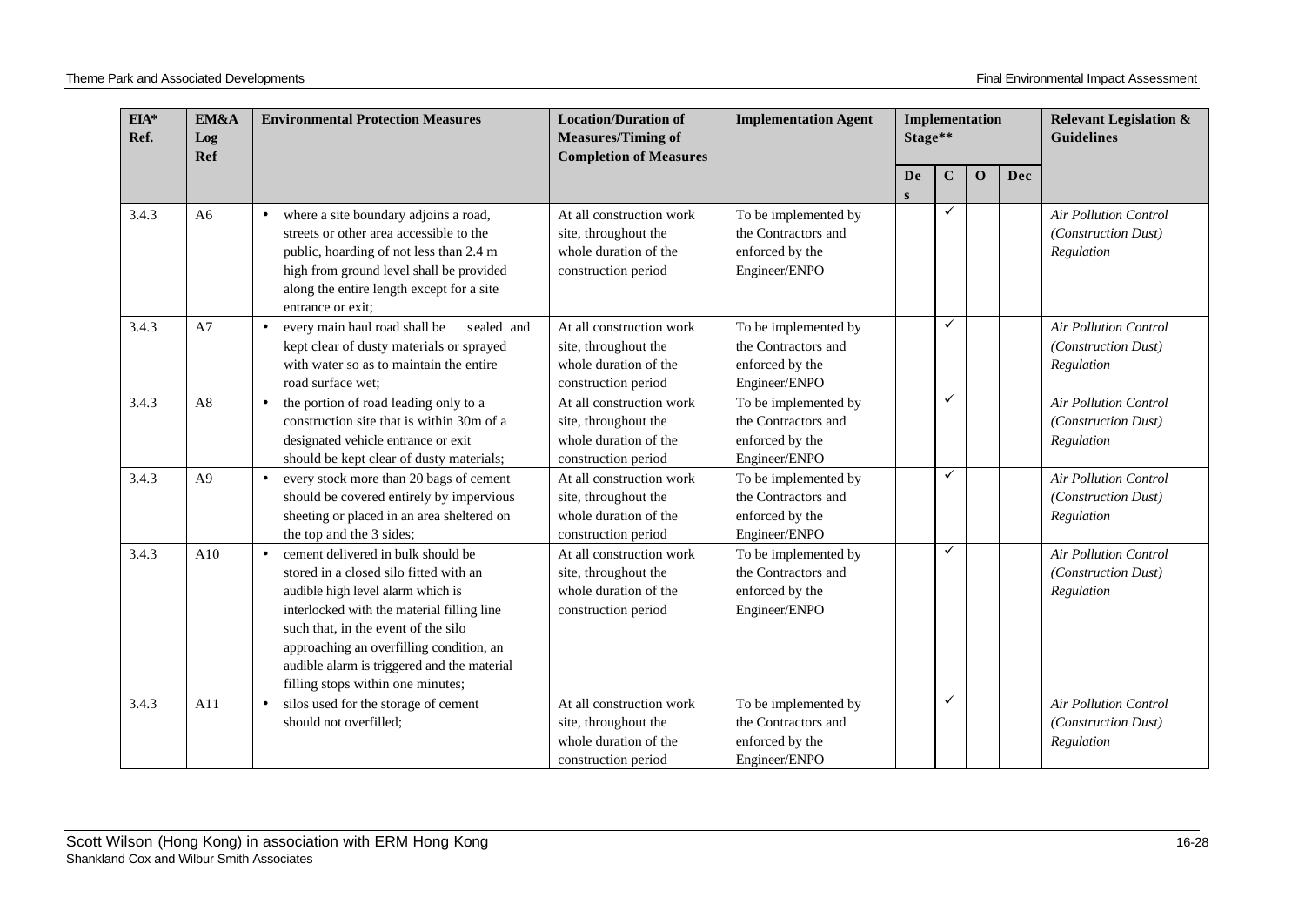| EIA*<br>Ref. | EM&A<br>Log<br>Ref | <b>Environmental Protection Measures</b>                                                                                                                                                                                                                                                                                                           | <b>Location/Duration of</b><br><b>Measures/Timing of</b><br><b>Completion of Measures</b>        | <b>Implementation Agent</b>                                                     |                | Implementation<br>Stage** |          |     | <b>Relevant Legislation &amp;</b><br><b>Guidelines</b>            |
|--------------|--------------------|----------------------------------------------------------------------------------------------------------------------------------------------------------------------------------------------------------------------------------------------------------------------------------------------------------------------------------------------------|--------------------------------------------------------------------------------------------------|---------------------------------------------------------------------------------|----------------|---------------------------|----------|-----|-------------------------------------------------------------------|
|              |                    |                                                                                                                                                                                                                                                                                                                                                    |                                                                                                  |                                                                                 | De<br>$\bf{s}$ | $\mathbf C$               | $\Omega$ | Dec |                                                                   |
| 3.4.3        | A12                | loading, unloading, transfer, handling or<br>$\bullet$<br>storage of bulk cement or any cement<br>during or after the de-bagging process<br>should be carried out in a totally<br>enclosed system or facility, and any vent<br>or exhaust should be fitted with an<br>effective fabric or equivalent air pollution<br>control system or equipment; | At all construction work<br>site, throughout the<br>whole duration of the<br>construction period | To be implemented by<br>the Contractors and<br>enforced by the<br>Engineer/ENPO |                | ✓                         |          |     | Air Pollution Control<br>(Construction Dust)<br>Regulation        |
| 3.4.3        | A13                | cement, or any dusty materials collected<br>$\bullet$<br>by fabric filters or other air pollution<br>control system or equipment should be<br>disposed of in totally enclosed<br>containers;                                                                                                                                                       | At all construction work<br>site, throughout the<br>whole duration of the<br>construction period | To be implemented by<br>the Contractors and<br>enforced by the<br>Engineer/ENPO |                | ✓                         |          |     | <b>Air Pollution Control</b><br>(Construction Dust)<br>Regulation |
| 3.4.3        | A14                | stockpiles of dusty materials shall be<br>$\bullet$<br>either covered entirely by impervious<br>sheeting, placed in an area sheltered on<br>the top and 3 sides; or sprayed with<br>water so as to maintain the entire surface<br>wet:                                                                                                             | At all construction work<br>site, throughout the<br>whole duration of the<br>construction period | To be implemented by<br>the Contractors and<br>enforced by the<br>Engineer/ENPO |                | ✓                         |          |     | <b>Air Pollution Control</b><br>(Construction Dust)<br>Regulation |
| 3.4.3        | A15                | all dusty materials shall be sprayed with<br>$\bullet$<br>water prior to any loading, unloading or<br>transfer operation so as to maintain the<br>dusty material wet;                                                                                                                                                                              | At all construction work<br>site, throughout the<br>whole duration of the<br>construction period | To be implemented by<br>the Contractors and<br>enforced by the<br>Engineer/ENPO |                | ✓                         |          |     | <b>Air Pollution Control</b><br>(Construction Dust)<br>Regulation |
| 3.4.3        | A16                | vehicle speed within the worksite shall be<br>limited to 10 kph, except for properly<br>formed and maintained access roads                                                                                                                                                                                                                         | At all construction work<br>site, throughout the<br>whole duration of the<br>construction period | To be implemented by<br>the Contractors and<br>enforced by the<br>Engineer/ENPO |                | ✓                         |          |     | <b>Air Pollution Control</b><br>(Construction Dust)<br>Regulation |
| 3.4.3        | A17                | every vehicle shall be washed to remove<br>$\bullet$<br>any dusty materials from its body and<br>wheels before leaving the construction<br>sites;                                                                                                                                                                                                  | At all construction work<br>site, throughout the<br>whole duration of the<br>construction period | To be implemented by<br>the Contractors and<br>enforced by the<br>Engineer/ENPO |                | ✓                         |          |     | <b>Air Pollution Control</b><br>(Construction Dust)<br>Regulation |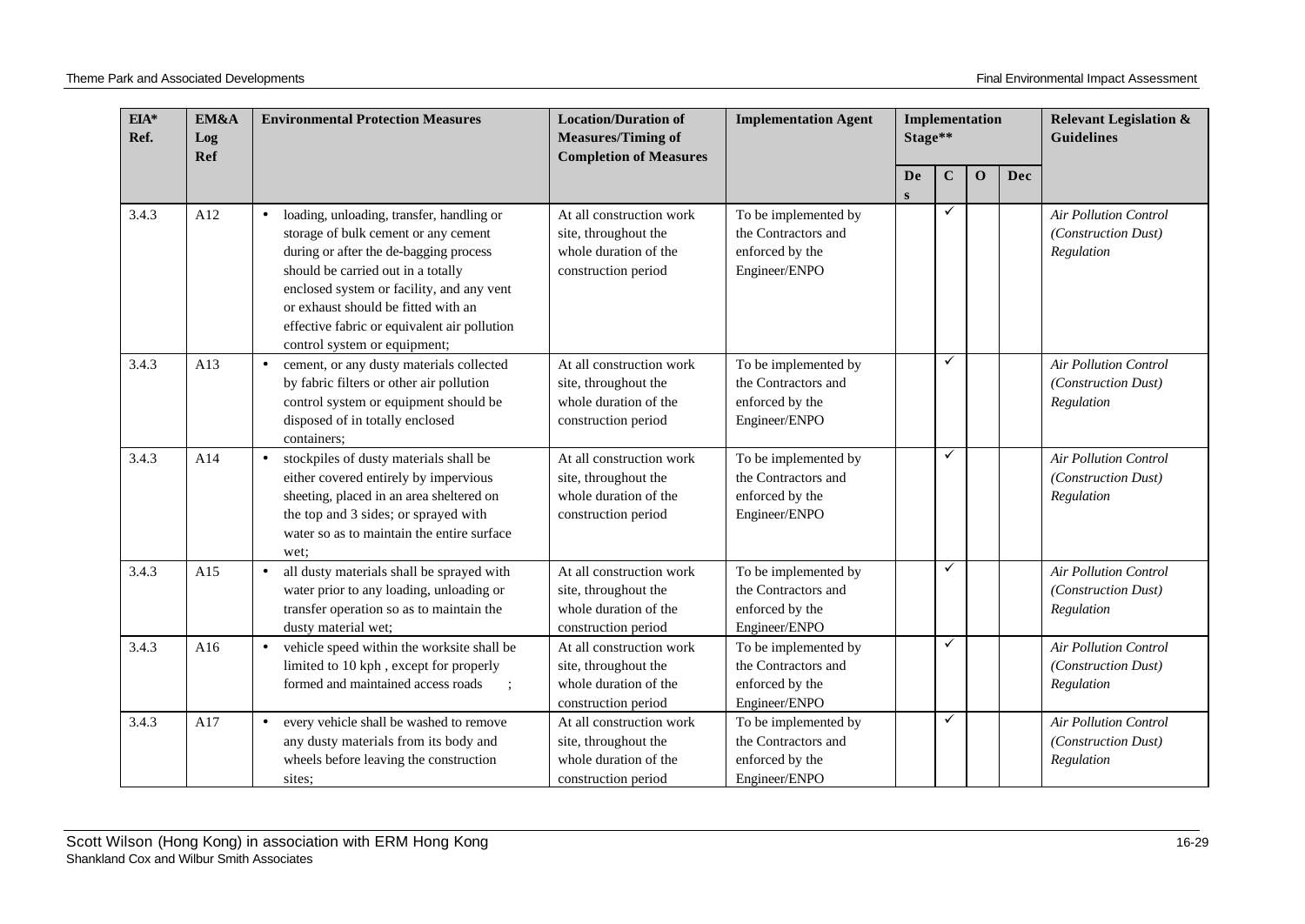| $EIA*$<br>Ref. | EM&A<br>Log<br>Ref | <b>Environmental Protection Measures</b>                                                                                                                                                                                         | <b>Location/Duration of</b><br><b>Measures/Timing of</b><br><b>Completion of Measures</b>          | <b>Implementation Agent</b>                                                     | <b>Implementation</b><br>Stage** |             |             | <b>Relevant Legislation &amp;</b><br><b>Guidelines</b> |                                                                                                              |
|----------------|--------------------|----------------------------------------------------------------------------------------------------------------------------------------------------------------------------------------------------------------------------------|----------------------------------------------------------------------------------------------------|---------------------------------------------------------------------------------|----------------------------------|-------------|-------------|--------------------------------------------------------|--------------------------------------------------------------------------------------------------------------|
|                |                    |                                                                                                                                                                                                                                  |                                                                                                    |                                                                                 | De<br>S                          | $\mathbf C$ | $\mathbf 0$ | Dec                                                    |                                                                                                              |
| 3.4.3          | A18                | the load of dusty materials carried by<br>$\bullet$<br>vehicle leaving a construction site<br>should be covered entirely by clean<br>impervious sheeting to ensure that the<br>dusty materials do not leak from the<br>vehicle:  | At all construction work<br>site, throughout the<br>whole duration of the<br>construction period   | To be implemented by<br>the Contractors and<br>enforced by the<br>Engineer/ENPO |                                  | ✓           |             |                                                        | <b>Air Pollution Control</b><br>(Construction Dust)<br>Regulation                                            |
| 3.4.3          | A19                | the working area of excavation shall be<br>$\bullet$<br>sprayed with water immediately before,<br>during and immediately after the<br>operation so as to maintain the entire<br>surface wet:                                     | At all construction work<br>site, throughout the<br>whole duration of the<br>construction period   | To be implemented by<br>the Contractors and<br>enforced by the<br>Engineer/ENPO |                                  | ✓           |             |                                                        | <b>Air Pollution Control</b><br>(Construction Dust)<br>Regulation                                            |
| 3.4.3          | A20                | In addition, according to the EPD's<br><b>Best</b><br>Practicable Means Requirements for Cement<br>Works (Concrete Batching Plant), the following<br>mitigation measures shall be adopted to<br>prevent fugitive dust emissions: | At all concrete batching<br>plants, throughout the<br>whole duration of the<br>construction period |                                                                                 |                                  |             |             |                                                        |                                                                                                              |
| 3.4.3          | A21                | loading, unloading, handling, transfer or<br>$\bullet$<br>storage of any dusty materials shall be<br>carried out in totally enclosed system;                                                                                     | At all construction work<br>site, throughout the<br>whole duration of the<br>construction period   | To be implemented by<br>the Contractors and<br>enforced by the<br>Engineer/ENPO |                                  | ✓           |             |                                                        | <b>Best Practicable Means</b><br><b>Requirements for Cement</b><br><b>Works (Concrete Batching</b><br>Plant) |
| 3.4.3          | A22                | all dust-laden air or waste gas generated<br>$\bullet$<br>by the process operations shall be<br>properly extracted and vented to fabric<br>filtering system to meet the emission<br>limits for TSP:                              | At all construction work<br>site, throughout the<br>whole duration of the<br>construction period   | To be implemented by<br>the Contractors and<br>enforced by the<br>Engineer/ENPO |                                  | ✓           |             |                                                        | <b>Best Practicable Means</b><br><b>Requirements for Cement</b><br><b>Works (Concrete Batching</b><br>Plant) |
| 3.4.3          | A23                | vents for all silos and cement/<br>pulverized<br>$\bullet$<br>fuel ash (PFA) weighing scale shall be<br>fitted with fabric filtering system;                                                                                     | At all construction work<br>site, throughout the<br>whole duration of the<br>construction period   | To be implemented by<br>the Contractors and<br>enforced by the<br>Engineer/ENPO |                                  | ✓           |             |                                                        | <b>Best Practicable Means</b><br><b>Requirements for Cement</b><br><b>Works (Concrete Batching</b><br>Plant) |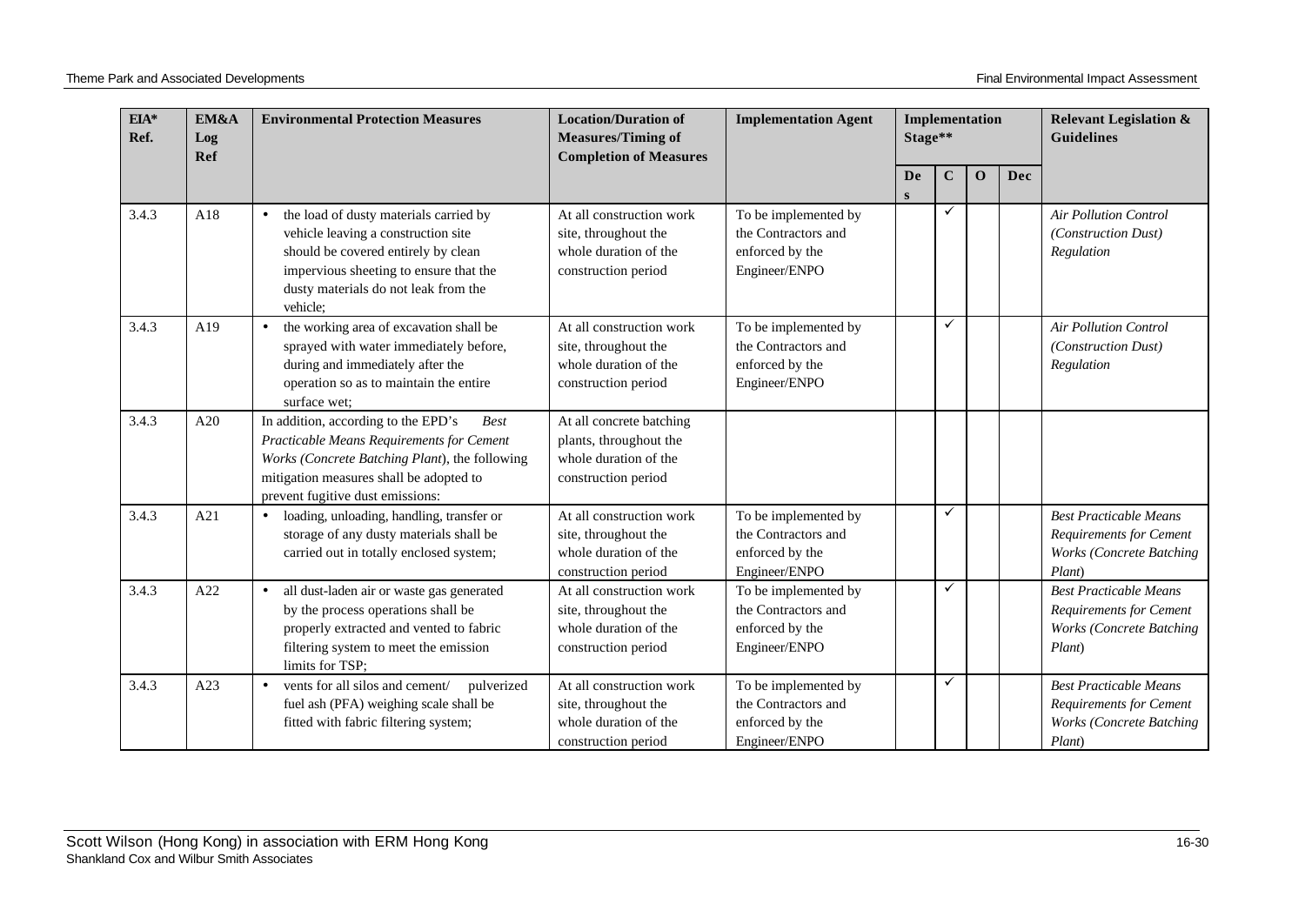| $EIA*$<br>Ref. | EM&A<br>Log<br><b>Ref</b> | <b>Environmental Protection Measures</b>                                                                                                                                                                                                                 | <b>Location/Duration of</b><br><b>Measures/Timing of</b><br><b>Completion of Measures</b>        | <b>Implementation Agent</b>                                                     | Implementation<br>Stage** |             |             | <b>Relevant Legislation &amp;</b><br><b>Guidelines</b> |                                                                                                              |
|----------------|---------------------------|----------------------------------------------------------------------------------------------------------------------------------------------------------------------------------------------------------------------------------------------------------|--------------------------------------------------------------------------------------------------|---------------------------------------------------------------------------------|---------------------------|-------------|-------------|--------------------------------------------------------|--------------------------------------------------------------------------------------------------------------|
|                |                           |                                                                                                                                                                                                                                                          |                                                                                                  |                                                                                 | De<br>S                   | $\mathbf C$ | $\mathbf 0$ | Dec                                                    |                                                                                                              |
| 3.4.3          | A24                       | the materials which may generate<br>$\bullet$<br>airborne dusty emissions shall be wetted<br>by water spray system;                                                                                                                                      | At all construction work<br>site, throughout the<br>whole duration of the<br>construction period | To be implemented by<br>the Contractors and<br>enforced by the<br>Engineer/ENPO |                           | ✓           |             |                                                        | <b>Best Practicable Means</b><br>Requirements for Cement<br><b>Works (Concrete Batching</b><br>Plant)        |
| 3.4.3          | A25                       | all receiving hoppers shall be enclosed<br>$\bullet$<br>on three sides up to 3m above unloading<br>point;                                                                                                                                                | At all construction work<br>site, throughout the<br>whole duration of the<br>construction period | To be implemented by<br>the Contractors and<br>enforced by the<br>Engineer/ENPO |                           | ✓           |             |                                                        | <b>Best Practicable Means</b><br><b>Requirements for Cement</b><br><b>Works (Concrete Batching</b><br>Plant) |
| 3.4.3          | A26                       | all conveyor transfer points shall be<br>$\bullet$<br>totally enclosed;                                                                                                                                                                                  | At all construction work<br>site, throughout the<br>whole duration of the<br>construction period | To be implemented by<br>the Contractors and<br>enforced by the<br>Engineer/ENPO |                           | ✓           |             |                                                        | <b>Best Practicable Means</b><br><b>Requirements for Cement</b><br><b>Works (Concrete Batching</b><br>Plant) |
| 3.4.3          | A27                       | all access and route roads within the<br>$\bullet$<br>premises shall be paved and wetted; and                                                                                                                                                            | At all construction work<br>site, throughout the<br>whole duration of the<br>construction period | To be implemented by<br>the Contractors and<br>enforced by the<br>Engineer/ENPO |                           | ✓           |             |                                                        | <b>Best Practicable Means</b><br><b>Requirements for Cement</b><br><b>Works (Concrete Batching</b><br>Plant) |
| 3.4.3          | A28                       | vehicle cleaning facilities shall be<br>$\bullet$<br>provided and used by all concrete trucks<br>before leaving the premises to wash off<br>any dust on the wheels and/or body.                                                                          | At all construction work<br>site, throughout the<br>whole duration of the<br>construction period | To be implemented by<br>the Contractors and<br>enforced by the<br>Engineer/ENPO |                           | ✓           |             |                                                        | <b>Best Practicable Means</b><br><b>Requirements for Cement</b><br><b>Works (Concrete Batching</b><br>Plant) |
|                |                           | <b>NOISE - Construction Phase</b><br>In addition to the use of good site practice<br>(as defined in the EIA Report) the following<br>mitigation measures shall be implemented to<br>minimise noise emissions:                                            |                                                                                                  |                                                                                 |                           |             |             |                                                        |                                                                                                              |
| 4.6            | B1                        | Selecting Quiet Plant for Evening Time Works<br>Where available, the Contractor shall use<br>models of plant that are quieter than those<br>specified in the EPD's Technical<br>Memorandum (GW-TM) for undertaking<br>construction works in the evening. | At all construction work<br>site, throughout the<br>whole duration of the<br>construction period | To be implemented by<br>the Contractors and<br>enforced by the<br>Engineer/ENPO |                           |             |             |                                                        | $GW-TM$                                                                                                      |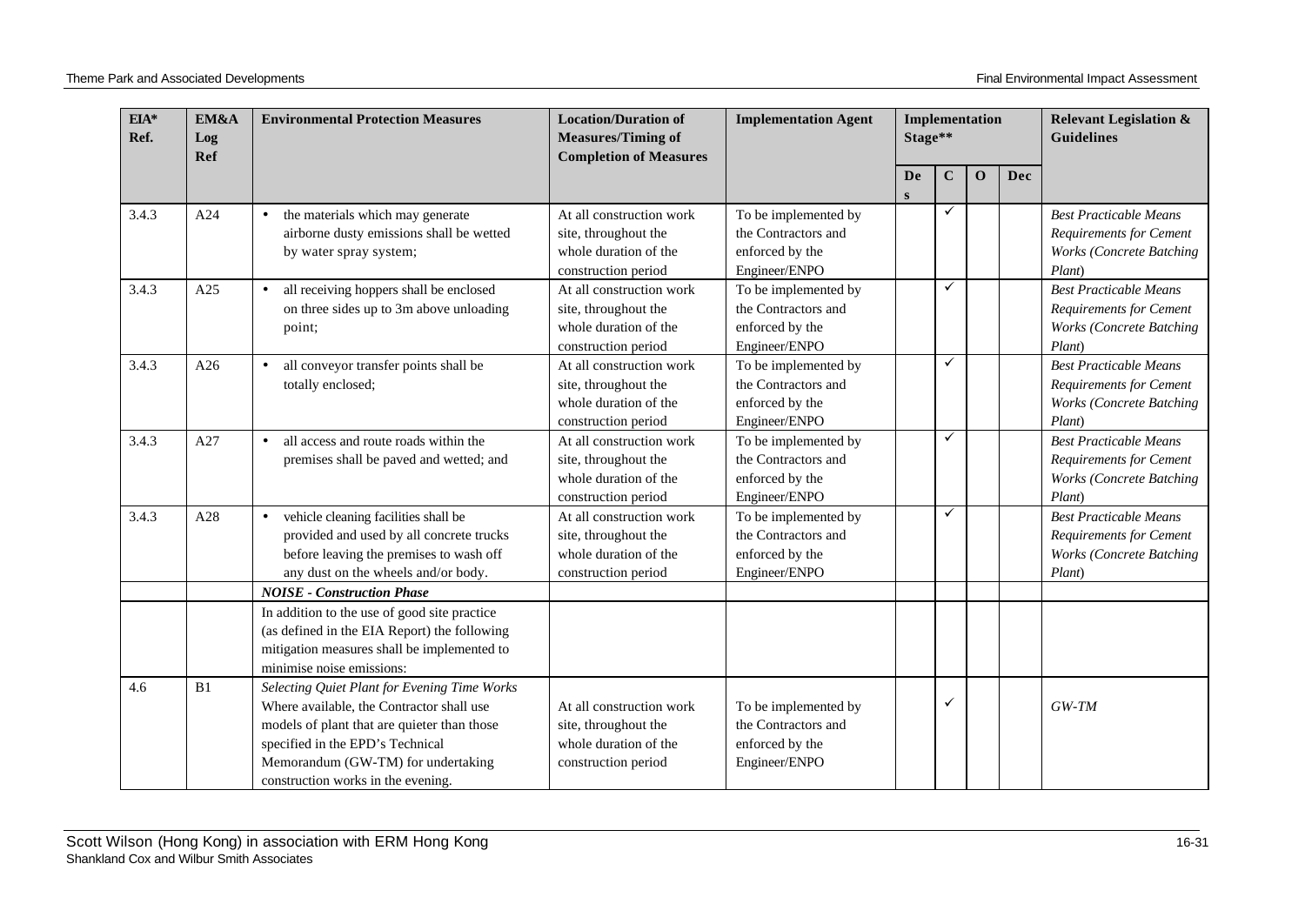| $EIA*$<br>Ref. | EM&A<br>Log<br>Ref | <b>Environmental Protection Measures</b>                                                                                                                                                                                                                                                                                                                            | <b>Location/Duration of</b><br><b>Measures/Timing of</b><br><b>Completion of Measures</b>                                                                                      | <b>Implementation Agent</b>                                                     | Stage** |         | Implementation |            | <b>Relevant Legislation &amp;</b><br><b>Guidelines</b> |
|----------------|--------------------|---------------------------------------------------------------------------------------------------------------------------------------------------------------------------------------------------------------------------------------------------------------------------------------------------------------------------------------------------------------------|--------------------------------------------------------------------------------------------------------------------------------------------------------------------------------|---------------------------------------------------------------------------------|---------|---------|----------------|------------|--------------------------------------------------------|
|                |                    |                                                                                                                                                                                                                                                                                                                                                                     |                                                                                                                                                                                |                                                                                 | De<br>S | $\bf C$ | $\mathbf{0}$   | <b>Dec</b> |                                                        |
|                |                    | Use of Temporary and Movable Noise Barriers<br>for Evening Time Works                                                                                                                                                                                                                                                                                               |                                                                                                                                                                                |                                                                                 |         |         |                |            |                                                        |
| 4.6            | B2                 | Temporary purpose-built noise barriers or<br>screens, constructed of appropriate material<br>with a suitable footing and a small<br>cantilevered upper portion, shall be erected<br>along the active work sites boundaries at the<br>following locations in order to minimise<br>noise emissions:                                                                   | At all of the stated<br>locations, and<br>throughout the whole<br>duration of the<br>construction period,<br>whenever construction<br>work may be undertaken<br>in the evening | To be implemented by<br>the Contractors and<br>enforced by the<br>Engineer/ENPO |         | ✓       |                |            | $GW-TM$                                                |
|                |                    | At the work site for the construction of<br>$\bullet$<br>Road P2 (from Northern Development to<br>Theme Park West);<br>At the work site for the construction of<br>$\bullet$<br>the Access Road; and<br>At the work site for the construction of<br>the services infrastructure.                                                                                    |                                                                                                                                                                                |                                                                                 |         |         |                |            |                                                        |
|                |                    | <b>WATER QUALITY- Construction Phase</b>                                                                                                                                                                                                                                                                                                                            |                                                                                                                                                                                |                                                                                 |         |         |                |            |                                                        |
| 5.7.2          | C1                 | Surface Run-off<br>Surface run-off from the construction site<br>shall be directed into storm drains via<br>adequately designed sand/silt removal<br>facilities such as sand traps, silt traps and<br>sediment basins. Channels, earth bunds or<br>sand bag barriers shall be provided on site to<br>properly direct stormwater to such silt<br>removal facilities. | At all construction work<br>site, throughout the<br>whole duration of the<br>construction period                                                                               | To be implemented by<br>the Contractors and<br>enforced by the<br>Engineer/ENPO |         | ✓       |                |            | <b>Water Pollution Control</b><br>Ordinance            |
| 5.7.2          | C <sub>2</sub>     | Catchpits and perimeter channels shall be<br>constructed in advance of site formation<br>works and earthworks.                                                                                                                                                                                                                                                      | At all construction work<br>site prior to the<br>commencement of site<br>formation works and<br>earthworks                                                                     | To be implemented by<br>the Contractors and<br>enforced by the<br>Engineer/ENPO |         | ✓       |                |            | <b>Water Pollution Control</b><br>Ordinance            |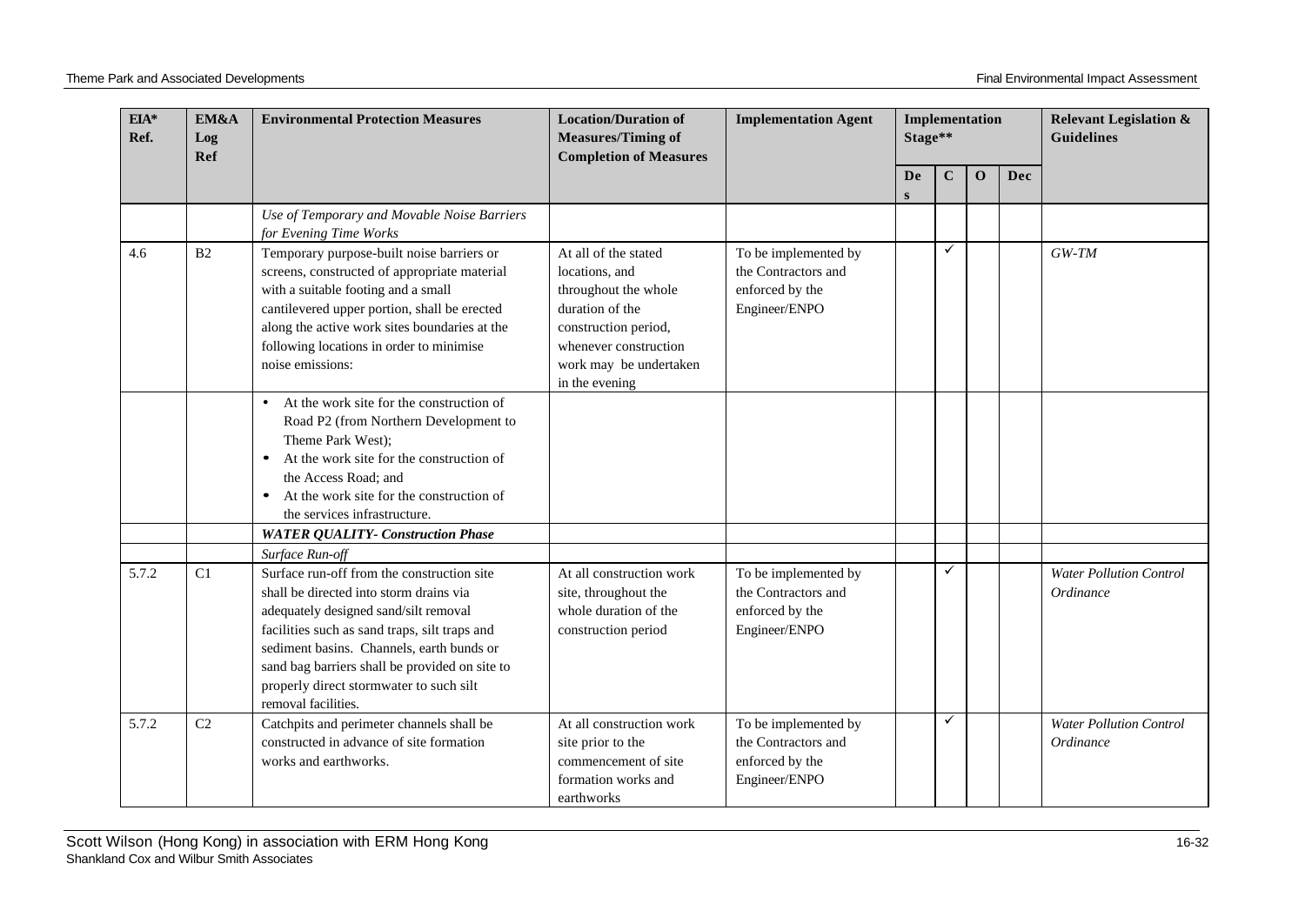| $\mathbf{EIA}^*$<br>Ref. | EM&A<br>Log<br><b>Ref</b> | <b>Environmental Protection Measures</b>                                                                                                                                                                                                                                                                                                                                                                                                                                                                                                                                                 | <b>Location/Duration of</b><br><b>Measures/Timing of</b><br><b>Completion of Measures</b>        | <b>Implementation Agent</b>                                                     | Implementation<br>Stage** |             |              |     | <b>Relevant Legislation &amp;</b><br><b>Guidelines</b> |
|--------------------------|---------------------------|------------------------------------------------------------------------------------------------------------------------------------------------------------------------------------------------------------------------------------------------------------------------------------------------------------------------------------------------------------------------------------------------------------------------------------------------------------------------------------------------------------------------------------------------------------------------------------------|--------------------------------------------------------------------------------------------------|---------------------------------------------------------------------------------|---------------------------|-------------|--------------|-----|--------------------------------------------------------|
|                          |                           |                                                                                                                                                                                                                                                                                                                                                                                                                                                                                                                                                                                          |                                                                                                  |                                                                                 | <b>De</b><br>S            | $\mathbf C$ | $\mathbf{O}$ | Dec |                                                        |
| 5.7.2                    | C <sub>3</sub>            | Silt removal facilities, channels and manholes<br>shall be suitably maintained with the<br>deposited silt and grit being removed<br>regularly, and at the onset of and after each<br>rainstorm to ensure that these facilities are<br>functioning properly at all times.                                                                                                                                                                                                                                                                                                                 | At all construction work<br>site, throughout the<br>whole duration of the<br>construction period | To be implemented by<br>the Contractors and<br>enforced by the<br>Engineer/ENPO |                           | ✓           |              |     | <b>Water Pollution Control</b><br>Ordinance            |
| 5.7.2                    | C <sub>4</sub>            | If excavation cannot be avoided during rainy<br>seasons, temporarily exposed soil surfaces<br>shall be covered e.g. by tarpaulin, and<br>temporary access roads should be protected<br>by crushed stone or gravel, as excavation<br>proceeds. Intercepting channels should be<br>provided (e.g. along the crest/edge of the<br>excavation) to prevent storm runoff from<br>washing across exposed soil surfaces.<br>Arrangements shall always be in place to<br>ensure that adequate surface protection<br>measures can be safely carried out well<br>before the arrival of a rainstorm. | At all construction work<br>site, throughout the<br>whole duration of the<br>construction period | To be implemented by<br>the Contractors and<br>enforced by the<br>Engineer/ENPO |                           | ✓           |              |     | <b>Water Pollution Control</b><br>Ordinance            |
| 5.7.2                    | C <sub>5</sub>            | Earthworks final surfaces shall be well<br>compacted and the subsequent permanent<br>work or surface protection shall be carried<br>out as soon as practical after the final<br>surfaces are formed to prevent erosion<br>caused by rainstorms. Appropriate<br>intercepting channels shall be provided<br>where necessary. Rainwater pumped out<br>from trenches or foundation excavations<br>shall be discharged into storm drains via silt<br>removal facilities.                                                                                                                      | At all construction work<br>site, throughout the<br>whole duration of the<br>construction period | To be implemented by<br>the Contractors and<br>enforced by the<br>Engineer/ENPO |                           | ✓           |              |     | <b>Water Pollution Control</b><br>Ordinance            |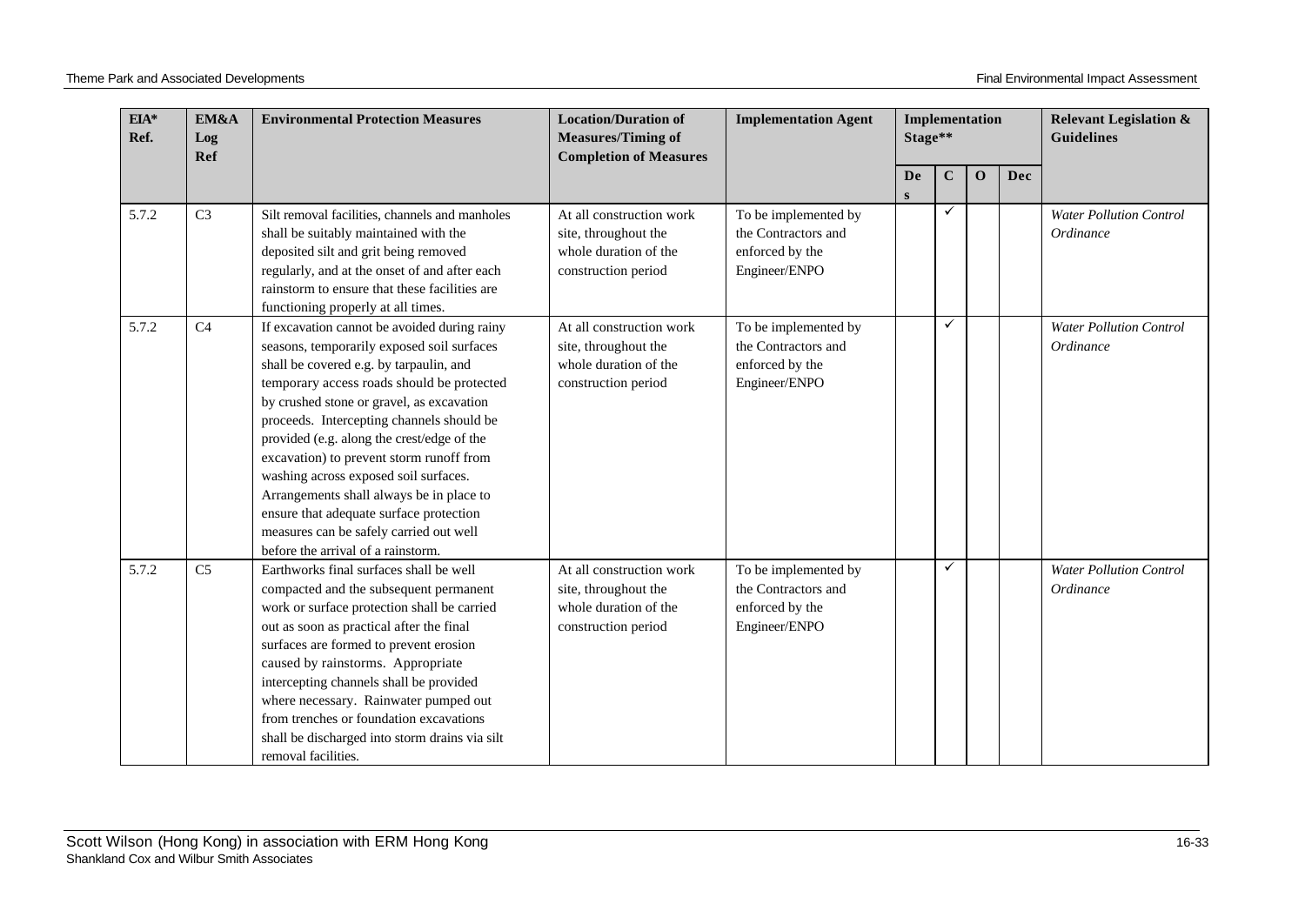| EIA*<br>Ref. | EM&A<br>Log<br>Ref | <b>Environmental Protection Measures</b>                                                                                                                                                                                                                                                                                                                                                                                          | <b>Location/Duration of</b><br><b>Measures/Timing of</b><br><b>Completion of Measures</b>        | <b>Implementation Agent</b>                                                     |                | Implementation<br>Stage** |              |            | <b>Relevant Legislation &amp;</b><br><b>Guidelines</b> |
|--------------|--------------------|-----------------------------------------------------------------------------------------------------------------------------------------------------------------------------------------------------------------------------------------------------------------------------------------------------------------------------------------------------------------------------------------------------------------------------------|--------------------------------------------------------------------------------------------------|---------------------------------------------------------------------------------|----------------|---------------------------|--------------|------------|--------------------------------------------------------|
|              |                    |                                                                                                                                                                                                                                                                                                                                                                                                                                   |                                                                                                  |                                                                                 | <b>De</b><br>S | $\mathbf C$               | $\mathbf{O}$ | <b>Dec</b> |                                                        |
| 5.7.2        | C6                 | Open stockpiles of construction materials<br>(e.g. aggregates and sand) on site shall be<br>covered with tarpaulin or similar fabric<br>during rainstorms. Measures shall be taken<br>to prevent the washing away of construction<br>materials, soil, silt or debris into any drainage<br>system.                                                                                                                                 | At all construction work<br>site, throughout the<br>whole duration of the<br>construction period | To be implemented by<br>the Contractors and<br>enforced by the<br>Engineer/ENPO |                | ✓                         |              |            | <b>Water Pollution Control</b><br>Ordinance            |
| 5.7.2        | C7                 | Manholes (including any newly constructed<br>ones) shall always be adequately covered<br>and temporarily sealed so as to prevent silt,<br>construction materials or debris from getting<br>into the drainage system, and to prevent<br>storm run-off from getting into foul sewers.<br>Discharges of surface run-off into foul<br>sewers must always be prevented in order<br>not to unduly overload the foul sewerage<br>system. | At all construction work<br>site, throughout the<br>whole duration of the<br>construction period | To be implemented by<br>the Contractors and<br>enforced by the<br>Engineer/ENPO |                | ✓                         |              |            | <b>Water Pollution Control</b><br>Ordinance            |
|              |                    | Groundwater                                                                                                                                                                                                                                                                                                                                                                                                                       |                                                                                                  |                                                                                 |                |                           |              |            |                                                        |
| 5.7.2        | C8                 | Groundwater pumped out of wells, etc. for<br>the lowering of ground water level in<br>foundation construction shall be discharged<br>into storm drains after being passed through<br>appropriate silt removal facilities.                                                                                                                                                                                                         | At all construction work<br>site, throughout the<br>whole duration of the<br>construction period | To be implemented by<br>the Contractors and<br>enforced by the<br>Engineer/ENPO |                |                           |              |            | <b>Water Pollution Control</b><br>Ordinance            |
|              |                    | Wheel Washing Water                                                                                                                                                                                                                                                                                                                                                                                                               |                                                                                                  |                                                                                 |                |                           |              |            |                                                        |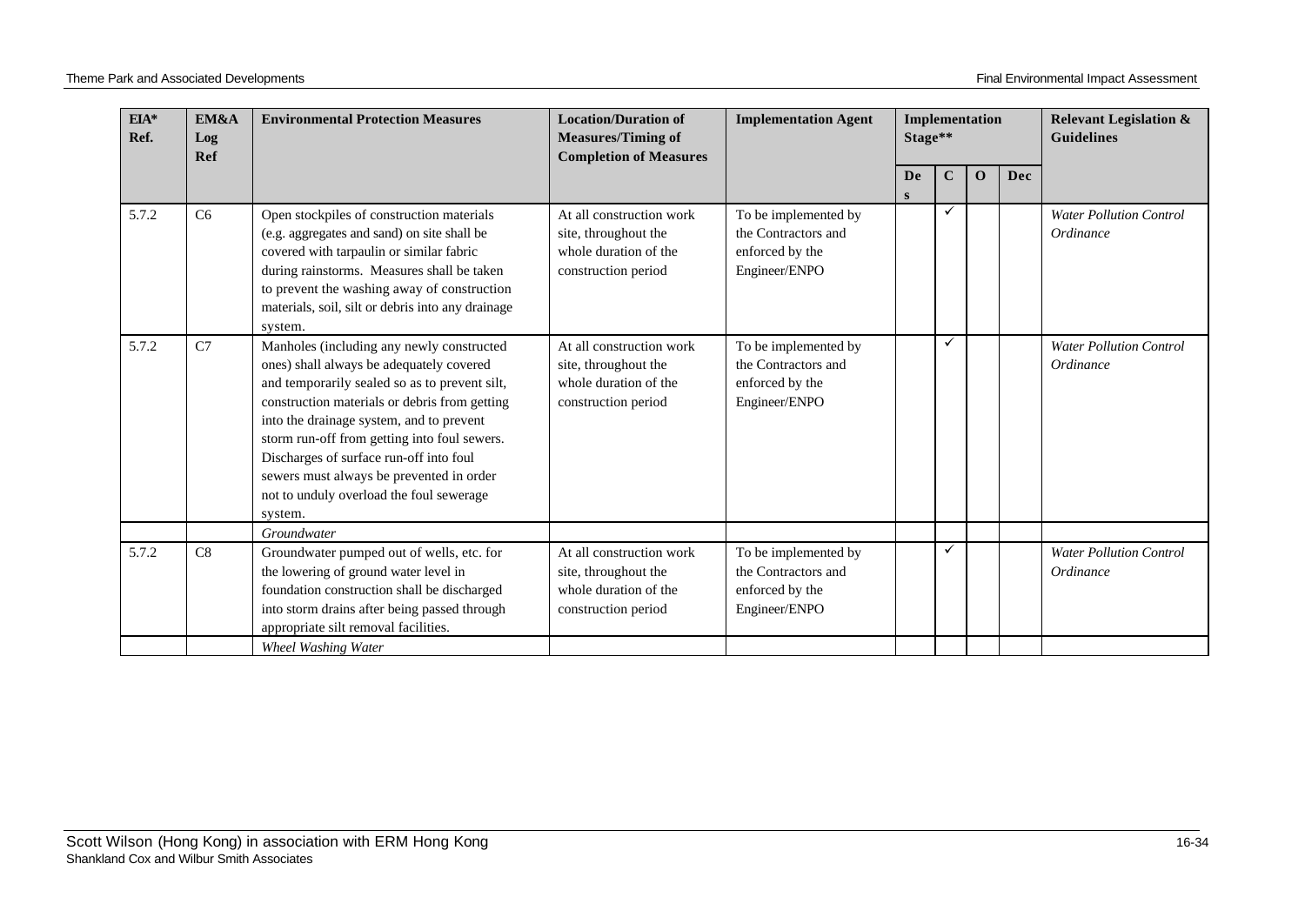| $EIA*$<br>Ref. | EM&A<br>Log<br><b>Ref</b> | <b>Environmental Protection Measures</b>                                                                                                                                                                                                                                                                                                                                                                                                                                                                                                                                                           | <b>Location/Duration of</b><br><b>Measures/Timing of</b><br><b>Completion of Measures</b>                               | <b>Implementation Agent</b>                                                     | Implementation<br>Stage** |             |             |            | <b>Relevant Legislation &amp;</b><br><b>Guidelines</b> |
|----------------|---------------------------|----------------------------------------------------------------------------------------------------------------------------------------------------------------------------------------------------------------------------------------------------------------------------------------------------------------------------------------------------------------------------------------------------------------------------------------------------------------------------------------------------------------------------------------------------------------------------------------------------|-------------------------------------------------------------------------------------------------------------------------|---------------------------------------------------------------------------------|---------------------------|-------------|-------------|------------|--------------------------------------------------------|
|                |                           |                                                                                                                                                                                                                                                                                                                                                                                                                                                                                                                                                                                                    |                                                                                                                         |                                                                                 | De<br>S                   | $\mathbf C$ | $\mathbf 0$ | <b>Dec</b> |                                                        |
| 5.7.2          | C9                        | All vehicles and plant shall be cleaned<br>before they leave the construction site to<br>ensure that no earth, mud or debris is<br>deposited by them on roads. A wheel<br>washing bay shall be provided at every site<br>exit, if practicable, and wash-water shall have<br>sand and silt settled out or removed before<br>being discharged into the storm drains. The<br>section of construction road between the<br>wheel washing bay and the public road shall<br>be paved with backfall to reduce vehicle<br>tracking of soil and to prevent site run-off<br>from entering public road drains. | At every site exit to all<br>construction work sites.<br>throughout the whole<br>duration of the<br>construction period | To be implemented by<br>the Contractors and<br>enforced by the<br>Engineer/ENPO |                           |             |             |            | <b>Water Pollution Control</b><br>Ordinance            |
|                |                           | <b>Wastewater from Site Facilities</b>                                                                                                                                                                                                                                                                                                                                                                                                                                                                                                                                                             |                                                                                                                         |                                                                                 |                           |             |             |            |                                                        |
| 5.7.2          | C10                       | Sewage from toilets, kitchens and similar<br>facilities shall be discharged into a foul<br>sewer or chemical toilets shall be provided.<br>Should the use of chemical toilets be<br>necessary then these shall be provided by a<br>licensed contractor, who will be responsible<br>for appropriate disposal and maintenance of<br>these facilities. Wastewater collected from<br>canteen kitchens, including that from basins,<br>sinks and floor drains, shall be discharged<br>into foul sewers via grease traps.                                                                                | At all construction work<br>site, throughout the<br>whole duration of the<br>construction period                        | To be implemented by<br>the Contractors and<br>enforced by the<br>Engineer/ENPO |                           |             |             |            | <b>Water Pollution Control</b><br>Ordinance            |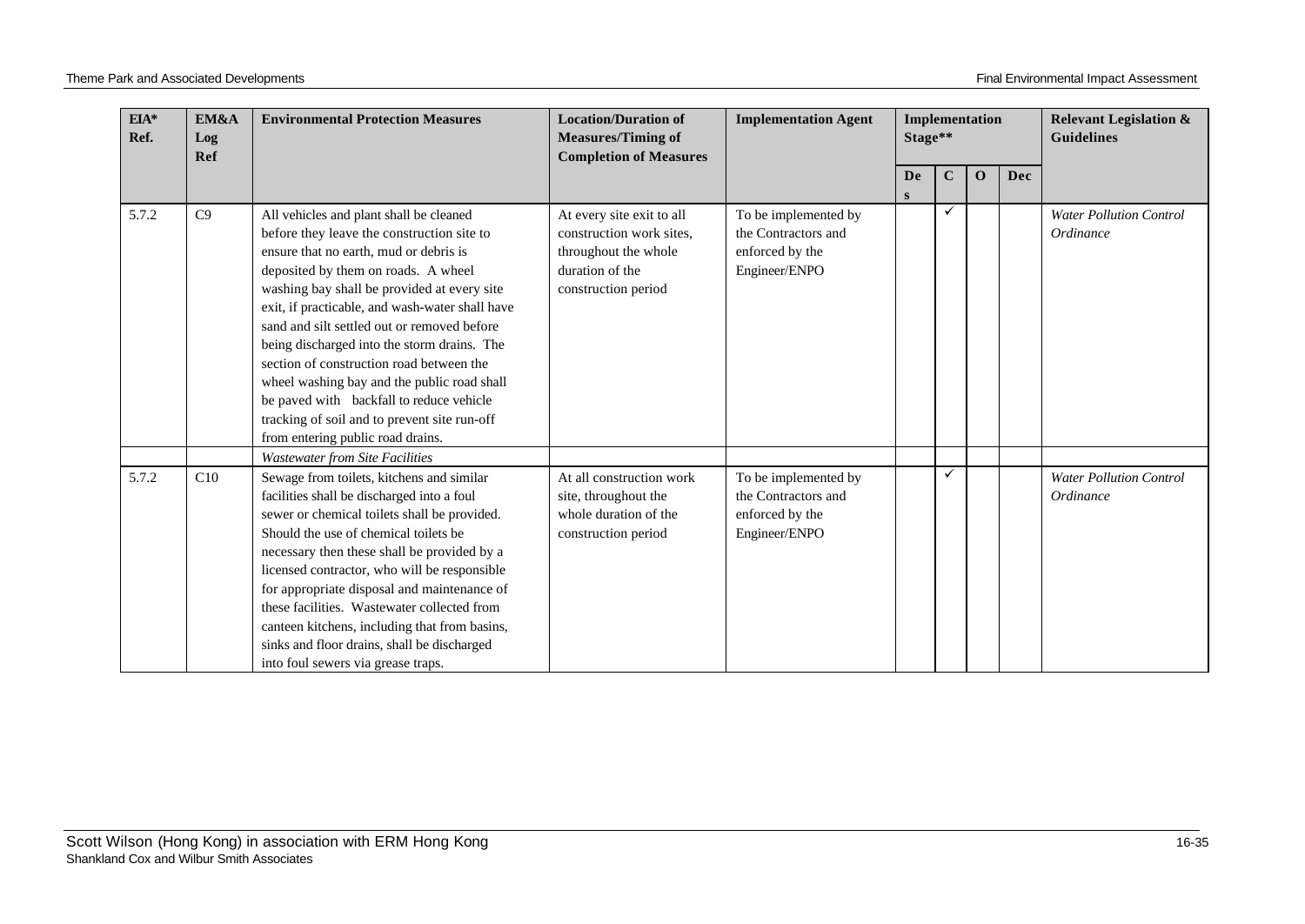| $EIA*$<br>Ref. | EM&A<br>Log<br>Ref | <b>Environmental Protection Measures</b>                                                                                                                                                                                                                                                                                                                                                                                                                                             | <b>Location/Duration of</b><br><b>Measures/Timing of</b><br><b>Completion of Measures</b>        | <b>Implementation Agent</b>                                                     | Implementation<br>Stage** |             |             |     | <b>Relevant Legislation &amp;</b><br><b>Guidelines</b>                  |
|----------------|--------------------|--------------------------------------------------------------------------------------------------------------------------------------------------------------------------------------------------------------------------------------------------------------------------------------------------------------------------------------------------------------------------------------------------------------------------------------------------------------------------------------|--------------------------------------------------------------------------------------------------|---------------------------------------------------------------------------------|---------------------------|-------------|-------------|-----|-------------------------------------------------------------------------|
|                |                    |                                                                                                                                                                                                                                                                                                                                                                                                                                                                                      |                                                                                                  |                                                                                 | De<br>${\bf S}$           | $\mathbf C$ | $\mathbf 0$ | Dec |                                                                         |
| 5.7.2          | C11                | Vehicle and plant servicing areas, vehicle<br>wash bays and lubrication bays shall, as far<br>as possible, be located within roofed areas.<br>The drainage in these covered areas shall be<br>connected to foul sewers via a petrol<br>interceptor. Oil leakage or spillage shall be<br>contained and cleaned up immediately.<br>Waste oil shall be collected and stored for<br>recycling or disposal, in accordance with the<br>Waste Disposal Ordinance.                           | At all construction work<br>site, throughout the<br>whole duration of the<br>construction period | To be implemented by<br>the Contractors and<br>enforced by the<br>Engi0er/ENPO  |                           |             |             |     | <b>Water Pollution Control</b><br>Ordinance<br>Waste Disposal Ordinance |
|                |                    | Storage and Handling of Oil, Other Petroleum<br><b>Products and Chemicals</b>                                                                                                                                                                                                                                                                                                                                                                                                        |                                                                                                  |                                                                                 |                           |             |             |     |                                                                         |
| 5.7.2          | C12                | All fuel tanks and chemical storage areas<br>shall be provided with locks and be sited on<br>sealed areas. The storage areas shall be<br>surrounded by bunds with a capacity equal<br>to 110% of the storage capacity of the<br>largest tank to prevent spilled oil, fuel and<br>chemicals from reaching the receiving<br>waters. The Contractors shall prepare<br>guidelines and procedures for immediate<br>clean-up actions following any spillages of<br>oil, fuel or chemicals. | At all construction work<br>site, throughout the<br>whole duration of the<br>construction period | To be implemented by<br>the Contractors and<br>enforced by the<br>Engineer/ENPO |                           | ✓           |             |     | <b>Water Pollution Control</b><br>Ordinance                             |
|                |                    | <b>WASTE</b> - Construction Phase                                                                                                                                                                                                                                                                                                                                                                                                                                                    |                                                                                                  |                                                                                 |                           |             |             |     |                                                                         |
|                |                    | The following procedures and measures<br>shall be implemented when handling waste<br>material.                                                                                                                                                                                                                                                                                                                                                                                       |                                                                                                  |                                                                                 |                           |             |             |     |                                                                         |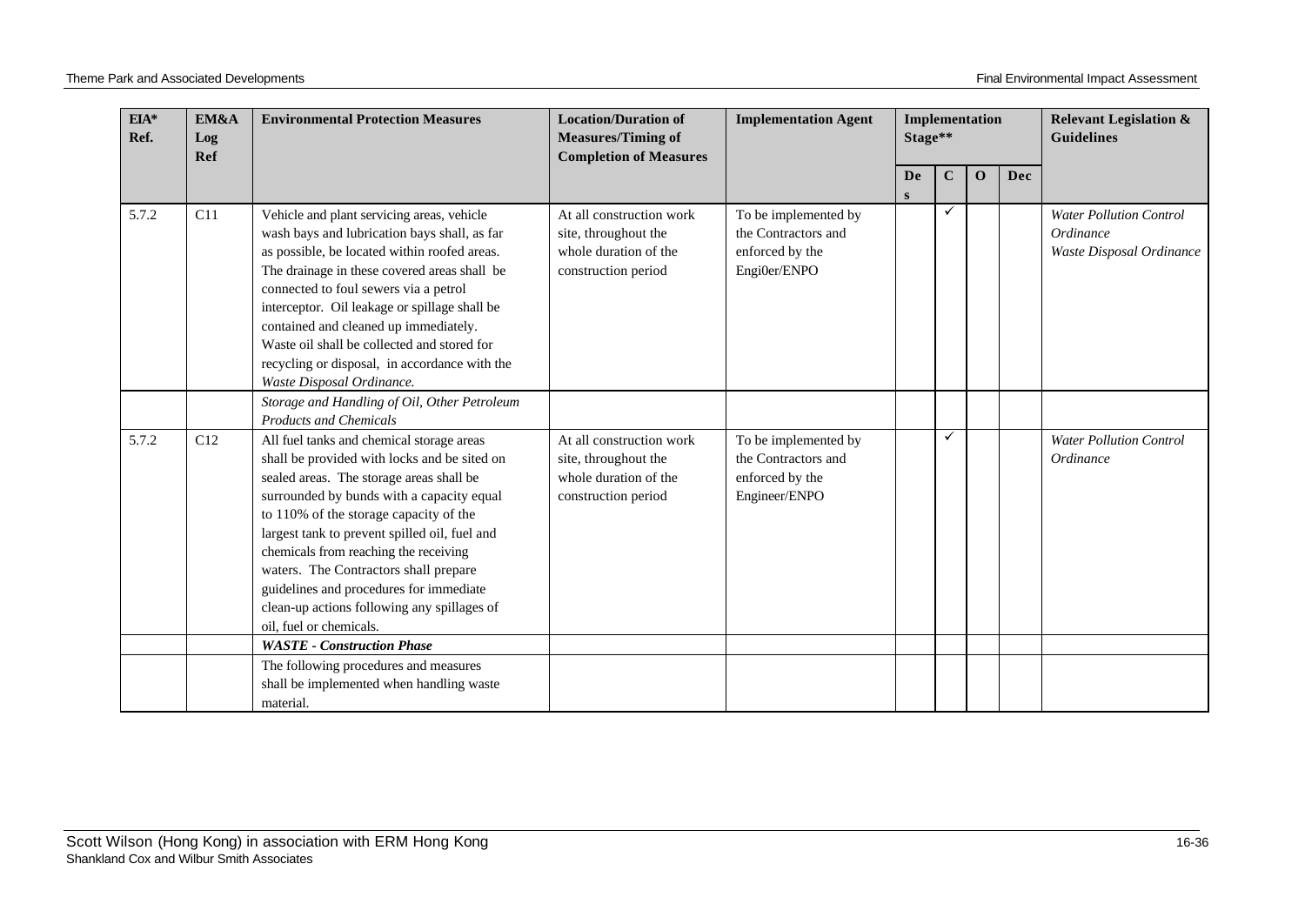| $\mathbf{EIA}^*$<br>Ref. | EM&A<br>Log<br><b>Ref</b> | <b>Environmental Protection Measures</b>                                                                                                                                                                                                                                                                                                                                                                                                                                                                     | <b>Location/Duration of</b><br><b>Measures/Timing of</b><br><b>Completion of Measures</b>          | <b>Implementation Agent</b>                                                     | Implementation<br>Stage** |             |              |     | <b>Relevant Legislation &amp;</b><br><b>Guidelines</b> |
|--------------------------|---------------------------|--------------------------------------------------------------------------------------------------------------------------------------------------------------------------------------------------------------------------------------------------------------------------------------------------------------------------------------------------------------------------------------------------------------------------------------------------------------------------------------------------------------|----------------------------------------------------------------------------------------------------|---------------------------------------------------------------------------------|---------------------------|-------------|--------------|-----|--------------------------------------------------------|
|                          |                           |                                                                                                                                                                                                                                                                                                                                                                                                                                                                                                              |                                                                                                    |                                                                                 | <b>De</b><br>S            | $\mathbf C$ | $\mathbf{O}$ | Dec |                                                        |
|                          |                           | Measures Taken in the Planning and Design<br>Stages to Reduce the Generation of C&DM                                                                                                                                                                                                                                                                                                                                                                                                                         |                                                                                                    |                                                                                 |                           |             |              |     |                                                        |
| 6.7.2                    | D <sub>1</sub>            | The following waste management hierarchy<br>shall be followed:<br>avoidance and minimisation, that is, not<br>1.<br>generating waste through changing or<br>improving practices and design;<br>reuse of materials, thus avoiding<br>2.<br>disposal (generally with only limited<br>reprocessing);<br>recovery and recycling, thus avoiding<br>3.<br>disposal (although reprocessing may be<br>required); and<br>treatment and disposal, according to<br>4.<br>relevant law, guidelines and good<br>practice. | To be implemented at all<br>worksites throughout the<br>full duration of the<br>construction phase | To be implemented by<br>the Contractors and<br>enforced by the<br>Engineer/ENPO |                           | ✓           |              |     | Waste Disposal Ordinance                               |
| 6.7.2                    | D2                        | Records of quantities of wastes generated,<br>recycled and disposed (locations) shall be<br>properly kept.                                                                                                                                                                                                                                                                                                                                                                                                   | To be implemented at all<br>worksites throughout the<br>full duration of the<br>construction phase | To be implemented by<br>the Contractors and<br>enforced by the<br>Engineer/ENPO |                           | ✓           |              |     | Waste Disposal Ordinance                               |
| 6.7.2                    | D <sub>3</sub>            | Any clean excavated soil shall be reused on<br>site as far as possible for landscape works in<br>order to minimise the amount public fill to be<br>disposed off-site. Should there be any<br>surplus public fill generated from the project,<br>the Contractors shall liaise with the Fill<br>Management Committee to identify as far as<br>possible suitable reclamation or site<br>formation projects near the project site to<br>reuse the material.                                                      | To be implemented at all<br>worksites throughout the<br>full duration of the<br>construction phase | To be implemented by<br>the Contractors and<br>enforced by the<br>Engineer/ENPO |                           | ✓           |              |     | Waste Disposal Ordinance                               |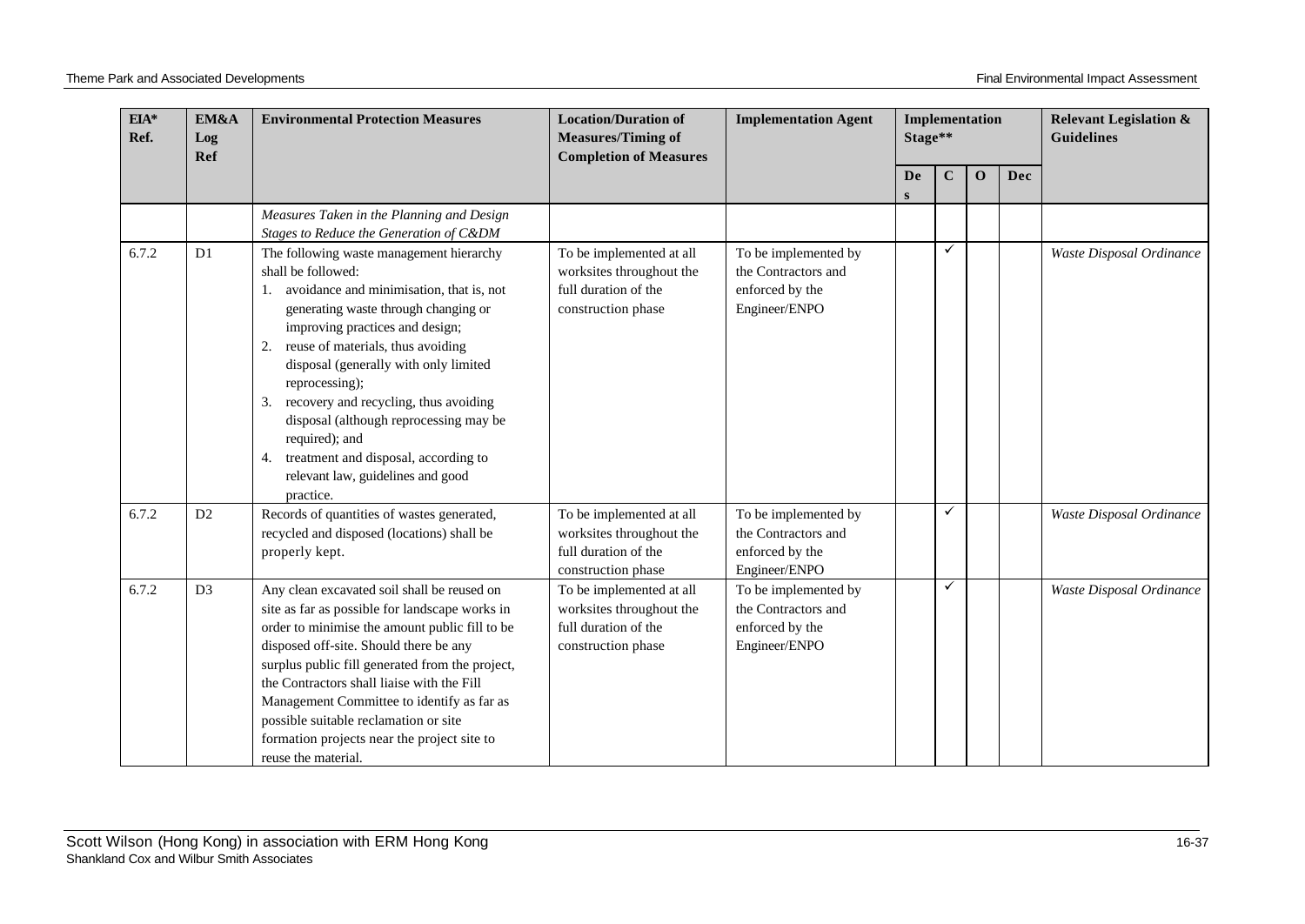| $EIA*$<br>Ref. | EM&A<br>Log<br>Ref | <b>Environmental Protection Measures</b>                                                                                                                                                                                                                                                                                                                                                                                                                                                           | <b>Location/Duration of</b><br><b>Measures/Timing of</b><br><b>Completion of Measures</b>          | <b>Implementation Agent</b>                                                     |                | Implementation<br>Stage** |             |     | <b>Relevant Legislation &amp;</b><br><b>Guidelines</b> |
|----------------|--------------------|----------------------------------------------------------------------------------------------------------------------------------------------------------------------------------------------------------------------------------------------------------------------------------------------------------------------------------------------------------------------------------------------------------------------------------------------------------------------------------------------------|----------------------------------------------------------------------------------------------------|---------------------------------------------------------------------------------|----------------|---------------------------|-------------|-----|--------------------------------------------------------|
|                |                    |                                                                                                                                                                                                                                                                                                                                                                                                                                                                                                    |                                                                                                    |                                                                                 | <b>De</b><br>S | $\mathbf C$               | $\mathbf 0$ | Dec |                                                        |
| 6.7.2          | D <sub>4</sub>     | The design of the foundation works will<br>minimise the amount of excavated material to<br>be generated. Should piling be required, H-<br>piling will be used as far as practical.                                                                                                                                                                                                                                                                                                                 | To be implemented at all<br>worksites throughout the<br>full duration of the<br>construction phase | To be implemented by<br>the Contractors and<br>enforced by the<br>Engineer/ENPO |                | ✓                         |             |     | Waste Disposal Ordinance                               |
| 6.7.2          | D <sub>5</sub>     | The purchasing of construction materials will<br>be carefully planned in order to avoid over<br>ordering and wastage of construction<br>materials, such as ready mixed concrete.<br>Measures To be Taken in the Construction Stage<br>To Reduce the Generation of C&DM                                                                                                                                                                                                                             | To be implemented at all<br>worksites throughout the<br>full duration of the<br>construction phase | To be implemented by<br>the Contractors and<br>enforced by the<br>Engineer/ENPO |                | ✓                         |             |     | Waste Disposal Ordinance                               |
| 6.7.2          | D <sub>6</sub>     | The Contractor shall recycle as much as<br>possible of the C&D material on-site. Public<br>fill and C&D waste shall be segregated and<br>stored in different containers or skips to<br>enhance reuse or recycling of materials and<br>their proper disposal. Concrete and<br>masonry, for example can be crushed and<br>used as fill and steel reinforcing bar can be<br>used by scrap steel mills. Different areas of<br>the work sites should be designated for such<br>segregation and storage. | To be implemented at all<br>worksites throughout the<br>full duration of the<br>construction phase | To be implemented by<br>the Contractors and<br>enforced by the<br>Engineer/ENPO |                | $\checkmark$              |             |     | Waste Disposal Ordinance                               |
| 6.7.2          | D7                 | In order to minimise the impacts of the<br>demolition works these wastes must be<br>cleared as quickly as possible after<br>demolition. The demolition and clearance<br>works shall therefore be undertaken<br>simultaneously.                                                                                                                                                                                                                                                                     | To be implemented at all<br>worksites throughout the<br>full duration of the<br>construction phase | To be implemented by<br>the Contractors and<br>enforced by the<br>Engineer/ENPO |                | $\checkmark$              |             |     | Waste Disposal Ordinance                               |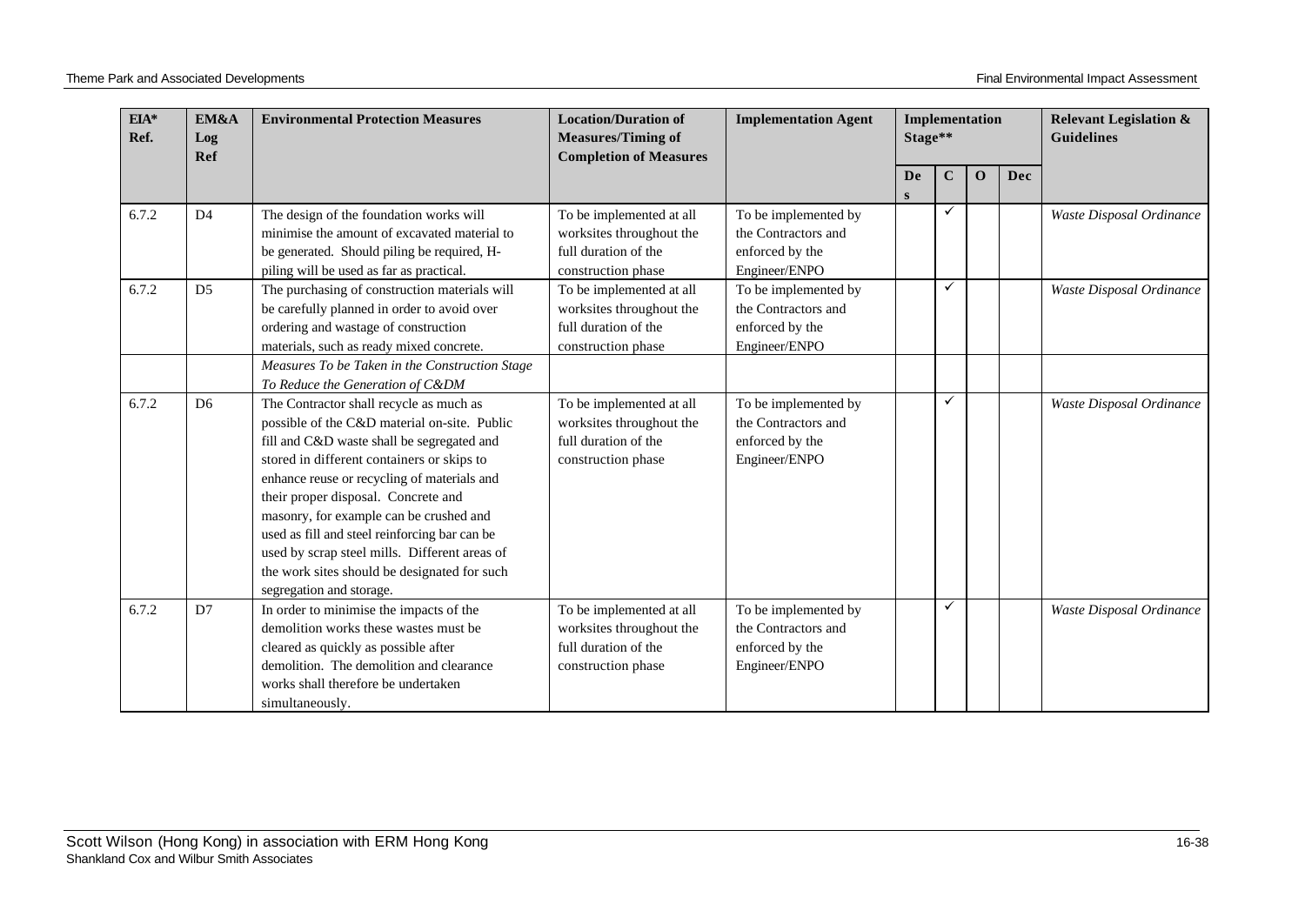| $EIA*$<br>EM&A<br>Ref.<br>Log<br>Ref |                | <b>Environmental Protection Measures</b>                                                                                                                                                                                                                                                                                                                                                                                                                                                                                                                                                                                                                                             | <b>Location/Duration of</b><br><b>Measures/Timing of</b><br><b>Completion of Measures</b>                                                                                                                                            | <b>Implementation Agent</b>                                                     | Stage** |             | Implementation |     | <b>Relevant Legislation &amp;</b><br><b>Guidelines</b>                                                                                                                                               |
|--------------------------------------|----------------|--------------------------------------------------------------------------------------------------------------------------------------------------------------------------------------------------------------------------------------------------------------------------------------------------------------------------------------------------------------------------------------------------------------------------------------------------------------------------------------------------------------------------------------------------------------------------------------------------------------------------------------------------------------------------------------|--------------------------------------------------------------------------------------------------------------------------------------------------------------------------------------------------------------------------------------|---------------------------------------------------------------------------------|---------|-------------|----------------|-----|------------------------------------------------------------------------------------------------------------------------------------------------------------------------------------------------------|
|                                      |                |                                                                                                                                                                                                                                                                                                                                                                                                                                                                                                                                                                                                                                                                                      |                                                                                                                                                                                                                                      |                                                                                 | De<br>S | $\mathbf C$ | $\mathbf 0$    | Dec |                                                                                                                                                                                                      |
| 6.7.2                                | D <sub>8</sub> | The use of wooden hoardings shall not be<br>allowed. An alternative material, for example,<br>metal (aluminium, alloy etc) shall be used.                                                                                                                                                                                                                                                                                                                                                                                                                                                                                                                                            | To be implemented at all<br>worksites where a site<br>boundary adjoins a road,<br>street or other area<br>accessible to the public.<br>The hoarding shall be<br>erected throughout the full<br>duration of the<br>construction phase | To be implemented by the<br>Contractors and enforced<br>by the Engineer/ENPO    |         |             |                |     |                                                                                                                                                                                                      |
|                                      |                | Chemical Waste                                                                                                                                                                                                                                                                                                                                                                                                                                                                                                                                                                                                                                                                       |                                                                                                                                                                                                                                      |                                                                                 |         |             |                |     |                                                                                                                                                                                                      |
| 6.7.2                                | D <sup>9</sup> | For those processes which generate<br>chemical waste, it may be possible to find<br>alternatives which generate reduced<br>quantities or even no chemical waste, or less<br>dangerous types of chemical waste.<br>Containers used for storage of chemical<br>wastes should:<br>be suitable for the substance they are<br>$\bullet$<br>holding, resistant to corrosion,<br>maintained in a good condition, and<br>securely closed;<br>have a capacity of less than 450 L unless<br>$\bullet$<br>the specifications have been approved<br>by the EPD; and<br>display a label in English and Chinese in<br>accordance with instructions prescribed<br>in Schedule 2 of the Regulations. | To be implemented at all<br>worksites throughout the<br>full duration of the<br>construction phase                                                                                                                                   | To be implemented by<br>the Contractors and<br>enforced by the<br>Engineer/ENPO |         | ✓           |                |     | Waste Disposal<br>Ordinance, Schedule 1 of<br>the Waste Disposal<br>(Chemical Waste)<br>(General) Regulation,<br>Code of Practice on the<br>Packaging, Handling and<br>Storage of Chemical<br>Wastes |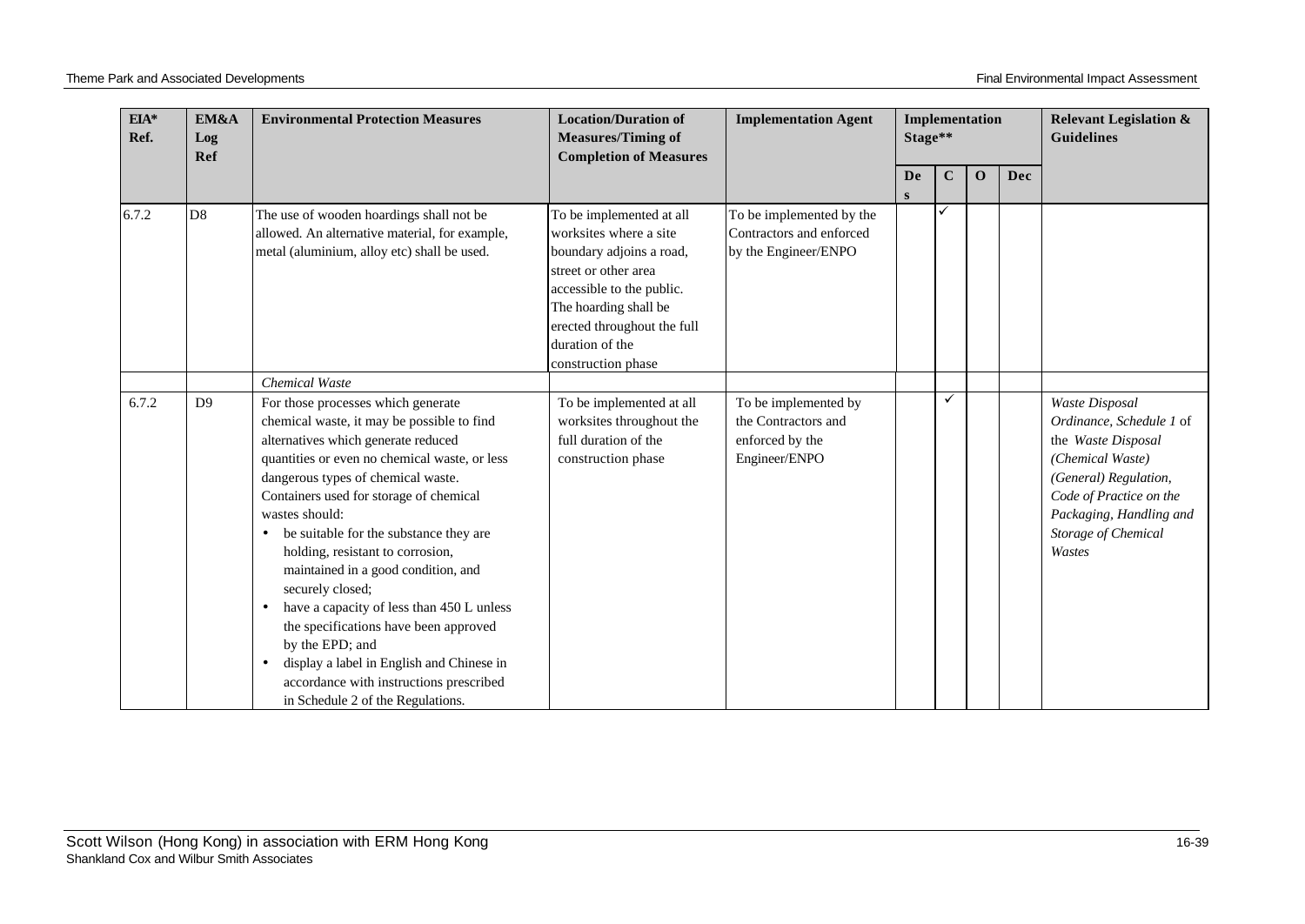| EIA*<br>Ref. | EM&A<br>Log | <b>Environmental Protection Measures</b>                                                                                                                                                                                                                                                                                                                                                                                                                                                                                                                                                                                                                                                                             | <b>Location/Duration of</b><br><b>Measures/Timing of</b> | <b>Implementation Agent</b> | Implementation<br>Stage** |         |             |            | <b>Relevant Legislation &amp;</b><br><b>Guidelines</b> |
|--------------|-------------|----------------------------------------------------------------------------------------------------------------------------------------------------------------------------------------------------------------------------------------------------------------------------------------------------------------------------------------------------------------------------------------------------------------------------------------------------------------------------------------------------------------------------------------------------------------------------------------------------------------------------------------------------------------------------------------------------------------------|----------------------------------------------------------|-----------------------------|---------------------------|---------|-------------|------------|--------------------------------------------------------|
|              | Ref         |                                                                                                                                                                                                                                                                                                                                                                                                                                                                                                                                                                                                                                                                                                                      | <b>Completion of Measures</b>                            |                             | De                        | $\bf C$ | $\mathbf 0$ | <b>Dec</b> |                                                        |
|              |             |                                                                                                                                                                                                                                                                                                                                                                                                                                                                                                                                                                                                                                                                                                                      |                                                          |                             | S                         |         |             |            |                                                        |
|              |             | The storage area for chemical wastes should:<br>by clearly labelled and used solely for the<br>storage of chemical waste;<br>be enclosed on at least 3 sides;<br>$\bullet$<br>have an impermeable floor and<br>bunding,<br>$\bullet$<br>of capacity to accommodate 110% of the<br>volume of the largest container or 20%<br>by volume of the chemical waste stored<br>in that area, whichever is the greatest;<br>have adequate ventilation;<br>$\bullet$<br>be covered to prevent rainfall entering<br>$\bullet$<br>(water collected within the bund must be<br>tested and disposed as chemical waste if<br>necessary); and<br>be arranged so that incompatible<br>$\bullet$<br>materials are adequately separated. |                                                          |                             |                           |         |             |            |                                                        |
|              |             | Disposal of chemical waste should:<br>be via a licensed waste collector; and<br>be to a facility licensed to receive<br>$\bullet$<br>chemical waste, such as the Chemical<br>Waste Treatment Facility which also<br>offers a chemical waste collection service<br>and can supply the necessary storage<br>containers; or<br>be to a re-user of the waste, under<br>$\bullet$<br>approval from the EPD.<br>The Centre for Environmental Technology<br>operates a Waste Exchange Scheme which<br>can assist in finding receivers or buyers.                                                                                                                                                                            |                                                          |                             |                           |         |             |            |                                                        |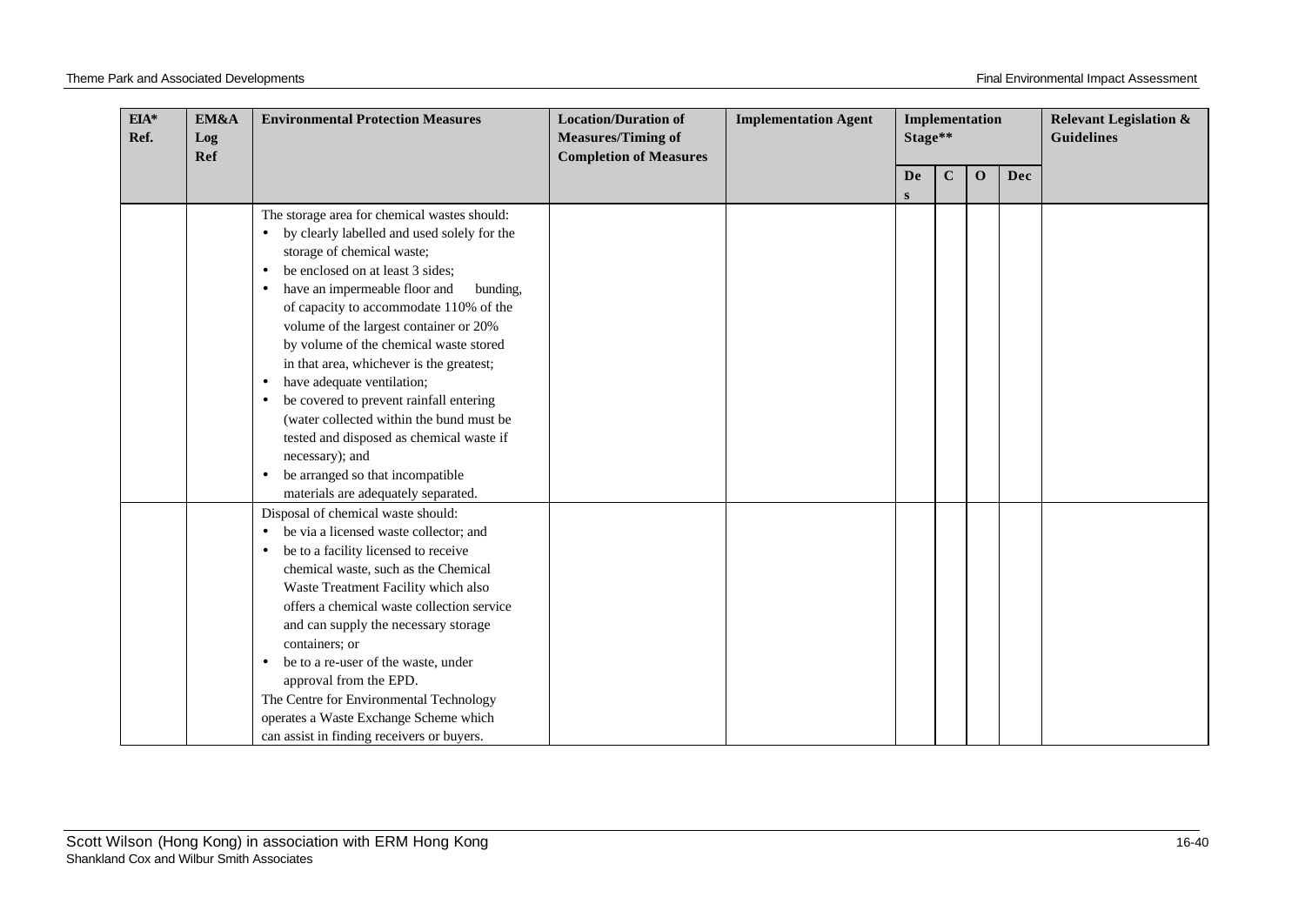| $EIA*$<br>Ref. | EM&A<br>Log<br>Ref | <b>Environmental Protection Measures</b>                                                                                                                                                                                                                                                                                                                                                                                             | <b>Location/Duration of</b><br><b>Measures/Timing of</b><br><b>Completion of Measures</b>          | <b>Implementation Agent</b>                                                     | Implementation<br>Stage** |              |              |     | <b>Relevant Legislation &amp;</b><br><b>Guidelines</b>                        |
|----------------|--------------------|--------------------------------------------------------------------------------------------------------------------------------------------------------------------------------------------------------------------------------------------------------------------------------------------------------------------------------------------------------------------------------------------------------------------------------------|----------------------------------------------------------------------------------------------------|---------------------------------------------------------------------------------|---------------------------|--------------|--------------|-----|-------------------------------------------------------------------------------|
|                |                    |                                                                                                                                                                                                                                                                                                                                                                                                                                      |                                                                                                    |                                                                                 | De<br>S                   | $\mathbf C$  | $\mathbf{O}$ | Dec |                                                                               |
|                |                    | Management of General Refuse                                                                                                                                                                                                                                                                                                                                                                                                         |                                                                                                    |                                                                                 |                           |              |              |     |                                                                               |
| 6.7.2          | D10                | General refuse generated on-site shall be<br>stored in enclosed bins or compaction units<br>separate from construction and chemical<br>wastes. A reputable waste collector shall be<br>employed by the contractor to remove<br>general refuse from the site, separately from<br>construction and chemical wastes, on a daily<br>basis to minimise odour pest and litter<br>impacts. The burning of refuse shall not be<br>permitted. | To be implemented at all<br>worksites throughout the<br>full duration of the<br>construction phase | To be implemented by<br>the Contractors and<br>enforced by the<br>Engineer/ENPO |                           | ✓            |              |     | Waste Disposal Ordinance                                                      |
| 6.7.2          | D11                | Reusable rather than disposable dishware<br>shall be used if feasible. Separate, labelled<br>bins shall be provided, if feasible, for the<br>collection of aluminium cans.                                                                                                                                                                                                                                                           | To be implemented at all<br>worksites throughout the<br>full duration of the<br>construction phase | To be implemented by<br>the Contractors and<br>enforced by the<br>Engineer/ENPO |                           | $\checkmark$ |              |     | Waste Disposal Ordinance                                                      |
| 6.7.2          | D12                | The Contractor shall participate in a local<br>waste collection scheme, if one is available,<br>to reduce office wastes.                                                                                                                                                                                                                                                                                                             | To be implemented at all<br>worksites throughout the<br>full duration of the<br>construction phase | To be implemented by<br>the Contractors and<br>enforced by the<br>Engineer/ENPO |                           | ✓            |              |     | Waste Disposal Ordinance                                                      |
|                |                    | Management of Waste Disposal                                                                                                                                                                                                                                                                                                                                                                                                         |                                                                                                    |                                                                                 |                           |              |              |     |                                                                               |
| 6.7.2          | D13                | A trip-ticket system should be established<br>and used to monitor the disposal of C&DM<br>and solid wastes at public filling facilities<br>and landfills, and to control fly-tipping.                                                                                                                                                                                                                                                | To be implemented at all<br>worksites throughout the<br>full duration of the<br>construction phase | To be implemented by<br>the Contractors and<br>enforced by the<br>Engineer/ENPO |                           | ✓            |              |     | Waste Disposal Ordinance<br><b>Works Bureau Technical</b><br>Circular No 5/99 |
| 6.7.2          | D14                | A recording system for the amount of waste<br>generated, recycled and disposed of<br>(including the disposal sites) shall be<br>established during the construction stage.<br><b>Staff Training</b>                                                                                                                                                                                                                                  | To be implemented at all<br>worksites throughout the<br>full duration of the<br>construction phase | To be implemented by<br>the Contractors and<br>enforced by the<br>Engineer/ENPO |                           | ✓            |              |     | Waste Disposal Ordinance                                                      |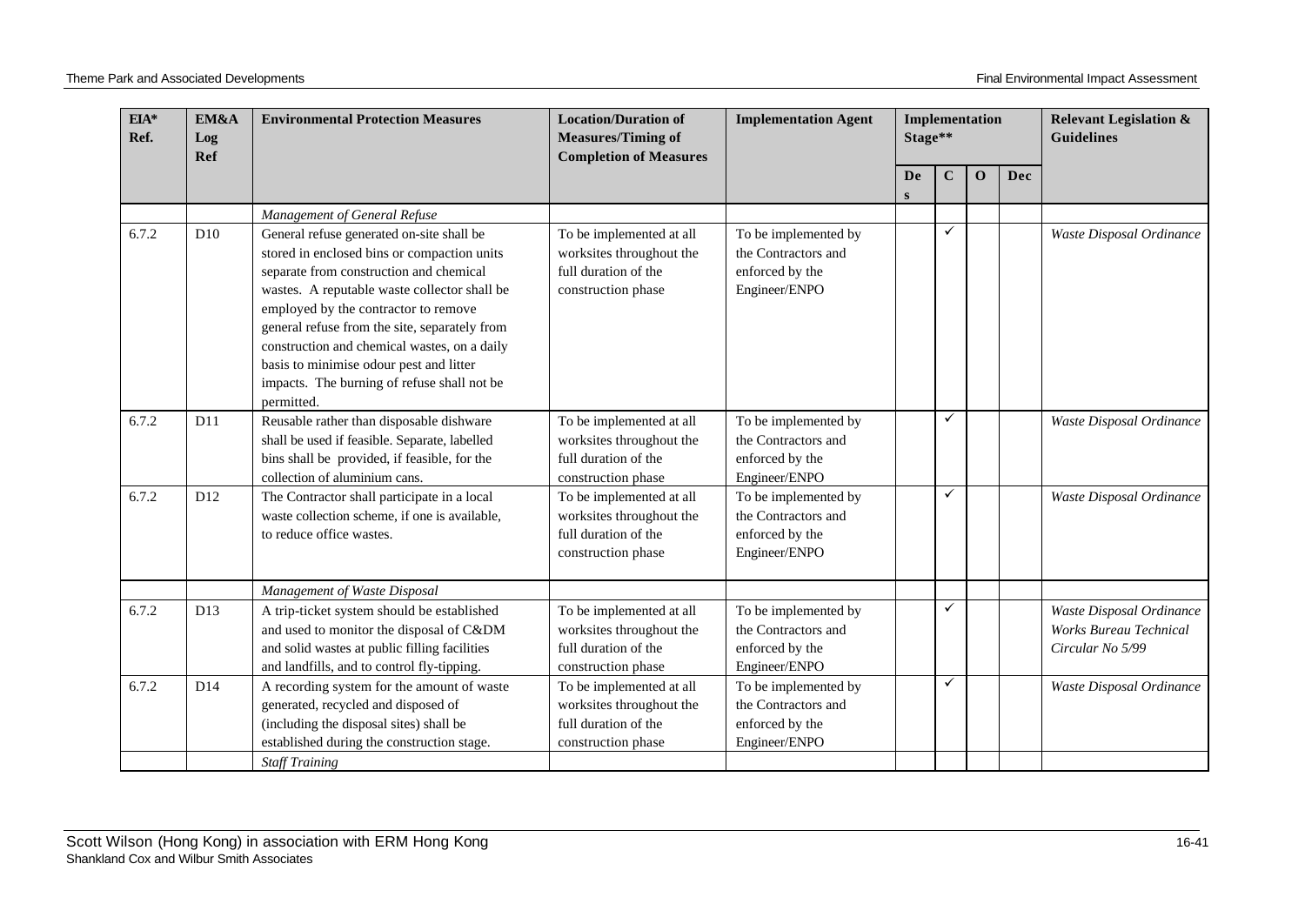| $EIA*$<br>EM&A<br>Ref.<br>Log<br>Ref |     | <b>Environmental Protection Measures</b>                                                                                                                                                                                                                                                                                                                                                                               | <b>Location/Duration of</b><br><b>Measures/Timing of</b><br><b>Completion of Measures</b>                                                                                                                                                                  | <b>Implementation Agent</b>                                                     | Stage** |             | Implementation |            | <b>Relevant Legislation &amp;</b><br><b>Guidelines</b> |
|--------------------------------------|-----|------------------------------------------------------------------------------------------------------------------------------------------------------------------------------------------------------------------------------------------------------------------------------------------------------------------------------------------------------------------------------------------------------------------------|------------------------------------------------------------------------------------------------------------------------------------------------------------------------------------------------------------------------------------------------------------|---------------------------------------------------------------------------------|---------|-------------|----------------|------------|--------------------------------------------------------|
|                                      |     |                                                                                                                                                                                                                                                                                                                                                                                                                        |                                                                                                                                                                                                                                                            |                                                                                 | De<br>S | $\mathbf C$ | $\mathbf 0$    | <b>Dec</b> |                                                        |
| 6.7.2                                | D15 | Training shall be provided to workers on the<br>concepts of site cleanliness and on<br>appropriate waste management procedures,<br>including waste reduction, reuse and<br>recycling at the beginning of the contract.                                                                                                                                                                                                 | To be implemented at all<br>worksites throughout the<br>full duration of the<br>construction phase                                                                                                                                                         | To be implemented by<br>the Contractors and<br>enforced by the<br>Engineer/ENPO |         |             |                |            | Waste Disposal Ordinance                               |
| 6.7.2                                | D16 | Waste Management Plan<br>The construction Contractors shall<br>incorporate the above recommendations into<br>a Waste Management Plan for the<br>construction works. Such a management<br>plan shall incorporate site specific factors,<br>such as the designation of areas for the<br>segregation and temporary storage of<br>reusable and recyclable materials.                                                       | To be produced by all<br>construction contractors<br>and submitted to the<br>Engineer for approval at<br>the commencement of the<br>construction period. The<br>Plans shall be<br>implemented throughout<br>the full duration of the<br>construction phase | To be implemented by<br>the Contractors and<br>enforced by the<br>Engineer/ENPO |         | ✓           |                |            | Waste Disposal Ordinance                               |
|                                      |     | TERRESTRIAL ECOLOGY - Construction<br><b>Phase</b>                                                                                                                                                                                                                                                                                                                                                                     |                                                                                                                                                                                                                                                            |                                                                                 |         |             |                |            |                                                        |
| 7.7.1                                | E4  | Adjust development/construction area to<br>avoid/minimize direct impact on the rare plant<br>Schoenus falcatus at Chok Ko Wan Tsui. If<br>avoidance of these habitats and plant<br>species is not possible, transplanting of<br>affected individuals should be undertaken to<br>similar environment as the original habitat,<br>rocky shore with freshwater seepage or near<br>a small stream, before the works start. | Chok Ko Wan Tsui/<br>During design and<br>construction stage /At<br>the end of construction<br>period                                                                                                                                                      | CED/Contractors                                                                 |         | ✓           |                |            |                                                        |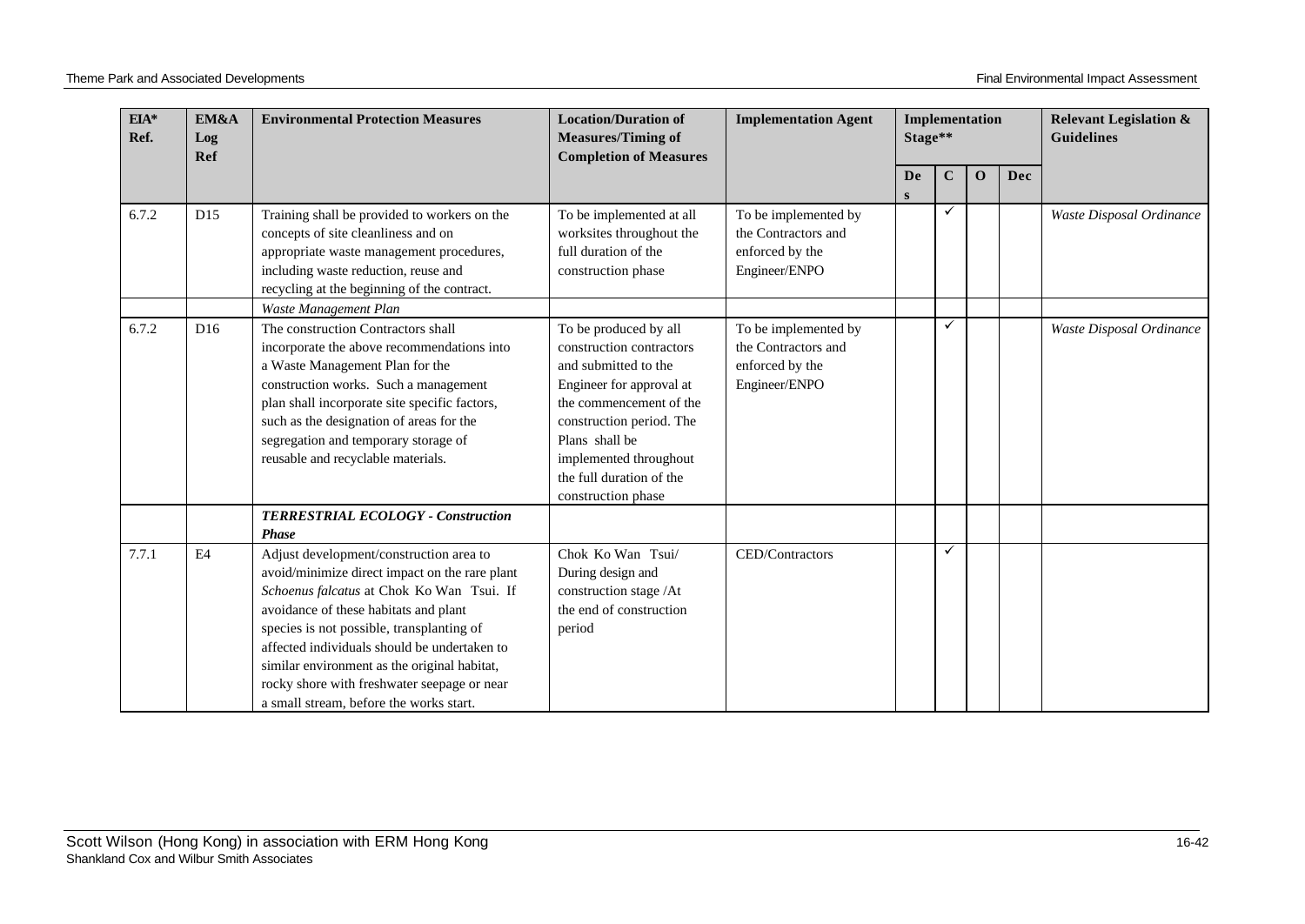|       |                |                                                                                                                                                                                                                                                                                      | <b>Completion of Measures</b>                                                                                                                                                                  |                 | Implementation<br>Stage** |             |              |     | <b>Guidelines</b> |
|-------|----------------|--------------------------------------------------------------------------------------------------------------------------------------------------------------------------------------------------------------------------------------------------------------------------------------|------------------------------------------------------------------------------------------------------------------------------------------------------------------------------------------------|-----------------|---------------------------|-------------|--------------|-----|-------------------|
|       |                |                                                                                                                                                                                                                                                                                      |                                                                                                                                                                                                |                 | <b>De</b><br>S            | $\mathbf C$ | $\mathbf{O}$ | Dec |                   |
| 7.7.1 | E <sub>5</sub> | A detailed vegetation survey of these<br>affected areas should be undertaken at the<br>Detailed Design stage to identify the<br>individuals of the concerned species, as a<br>basis for details of design refinement and<br>transplanting requirements                               | Chok Ko Wan Tsui<br>/Detailed design stage/At<br>the end of detailed design<br>stage                                                                                                           | <b>CED</b>      |                           | ✓           |              |     |                   |
| 7.7.2 | E <sub>6</sub> | White-bellied Sea Eagle<br>Prohibit construction workers access to the<br>nesting site of White-bellied Sea Eagles at Pa<br>Tau Kwu secondary woodland through<br>warning and regular audit by Site Engineer,<br>and fence off the public land access from the<br>development areas. | At all construction work<br>sites close to Pa Tau Kwu<br>secondary woodland/<br>Throughout the whole<br>construction period<br>Detailed design stage/At<br>the end of detailed design<br>stage | CED/Contractors | ✓                         |             |              |     |                   |
| 7.7.3 | E <sub>9</sub> | Use quietened construction plant and<br>equipment for Penny's Bay Stage II<br>reclamation.<br><b>Construction Practice</b>                                                                                                                                                           | At all construction work<br>sites close to Pa Tau Kwu<br>secondary<br>woodland/Throughout<br>the whole construction<br>period /At the end of<br>construction period                            | CED/Contractors |                           | ✓           |              |     |                   |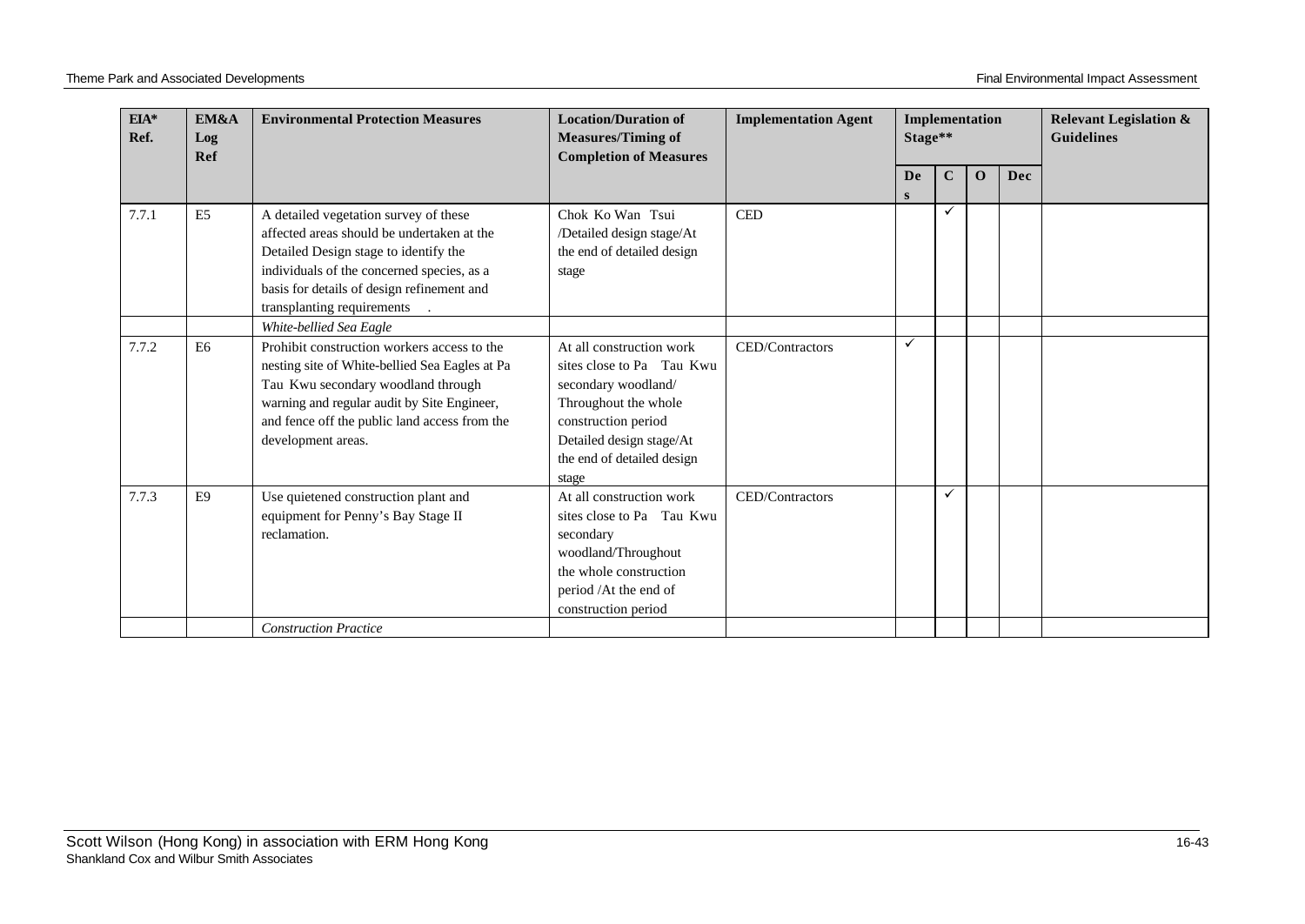| EIA*<br>Ref. | EM&A<br>Log<br>Ref | <b>Environmental Protection Measures</b>                                                                                                                                                                                                                                                                                                                                                                                                                                                                                                                               | <b>Location/Duration of</b><br><b>Measures/Timing of</b><br><b>Completion of Measures</b>                                                                                                                                                                                         | <b>Implementation Agent</b>                                                     | Implementation<br>Stage** |              |             |     | <b>Relevant Legislation &amp;</b><br><b>Guidelines</b> |
|--------------|--------------------|------------------------------------------------------------------------------------------------------------------------------------------------------------------------------------------------------------------------------------------------------------------------------------------------------------------------------------------------------------------------------------------------------------------------------------------------------------------------------------------------------------------------------------------------------------------------|-----------------------------------------------------------------------------------------------------------------------------------------------------------------------------------------------------------------------------------------------------------------------------------|---------------------------------------------------------------------------------|---------------------------|--------------|-------------|-----|--------------------------------------------------------|
|              |                    |                                                                                                                                                                                                                                                                                                                                                                                                                                                                                                                                                                        |                                                                                                                                                                                                                                                                                   |                                                                                 | De<br>S                   | $\mathbf C$  | $\mathbf 0$ | Dec |                                                        |
| 7.7.3        | E <sub>9</sub>     | Erect fences where practical along the<br>boundary of construction sites before the<br>commencement of works to prevent tipping,<br>vehicle movements, and encroachment of<br>personnel into adjacent areas, particularly<br>where the rare/restricted /protected species,<br>such as rare Rice Fish Oryzias latipes in Mong<br>Tung Hang stream, White-bellied Sea Eagles<br>Haliaeetus leucogaster at Pa Tau Kwu<br>woodland, Pitcher Plant Nepenthes mirabilis,<br>Fimbristylis acuminata and Fimbristylis<br>complanata behind Cheoy Lee shipyard, are<br>located; | At all construction work<br>sites particularly the<br>areas close to freshwater<br>wetland behind Cheoy<br>Lee shipyard, Pa Tau<br>Kwu secondary<br>woodland and Mong<br>Tung Hang stream<br>Throughout the whole<br>construction period /At<br>the end of construction<br>period | To be implemented by<br>the Contractors and<br>enforced by the<br>Engineer/ENPO |                           | ✓            |             |     |                                                        |
| 7.7.3        | E10                | Reinstate temporary work sites/disturbed<br>areas immediately after completion of the<br>construction;                                                                                                                                                                                                                                                                                                                                                                                                                                                                 | At all construction work<br>sites /Throughout the<br>whole construction<br>period /At the end of<br>construction period                                                                                                                                                           | To be implemented by<br>the Contractors and<br>enforced by the<br>Engineer/ENPO |                           | ✓            |             |     |                                                        |
| 7.7.3        | E11                | Select haul routes, storage and works areas<br>etc. to avoid or minimize disturbance to<br>ecologically significant areas;                                                                                                                                                                                                                                                                                                                                                                                                                                             | At all construction work<br>sites /Throughout the<br>whole construction<br>period /At the end of<br>construction period                                                                                                                                                           | To be implemented by<br>the Contractors and<br>enforced by the<br>Engineer/ENPO |                           | ✓            |             |     |                                                        |
| 7.7.3        | E12                | Check the work site boundaries regularly to<br>ensure that they are not exceeded and that<br>no damage has been caused to surrounding<br>natural habitats;                                                                                                                                                                                                                                                                                                                                                                                                             | At all construction work<br>sites /Throughout the<br>whole construction<br>period /At the end of<br>construction period                                                                                                                                                           | To be implemented by<br>the Contractors and<br>enforced by the<br>Engineer/ENPO |                           | $\checkmark$ |             |     |                                                        |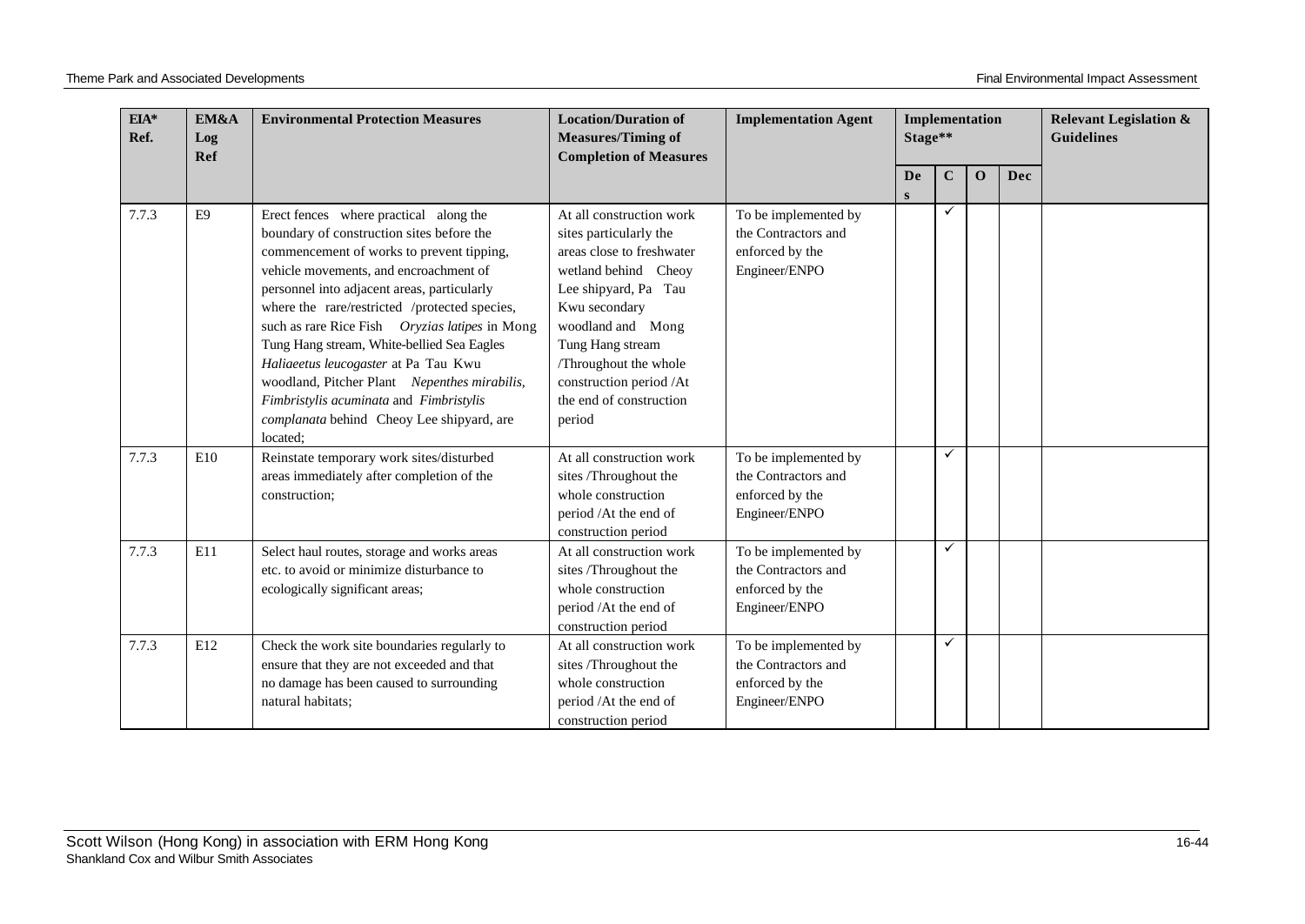| $EIA*$<br>Ref. | EM&A<br>Log<br>Ref | <b>Environmental Protection Measures</b>                                                                                                                                                                                                                            | <b>Location/Duration of</b><br><b>Measures/Timing of</b><br><b>Completion of Measures</b>                                         | <b>Implementation Agent</b>                                                     | Stage** | Implementation |             |     | <b>Relevant Legislation &amp;</b><br><b>Guidelines</b> |
|----------------|--------------------|---------------------------------------------------------------------------------------------------------------------------------------------------------------------------------------------------------------------------------------------------------------------|-----------------------------------------------------------------------------------------------------------------------------------|---------------------------------------------------------------------------------|---------|----------------|-------------|-----|--------------------------------------------------------|
|                |                    |                                                                                                                                                                                                                                                                     |                                                                                                                                   |                                                                                 | De<br>S | $\bf C$        | $\mathbf 0$ | Dec |                                                        |
| 7.7.3          | E13                | Prohibit and prevent open fires within the<br>work site boundary during construction and<br>provide temporary fire fighting equipment in<br>all work areas.                                                                                                         | At all construction work<br>sites /Throughout the<br>whole construction<br>period /At the end of<br>construction period           | To be implemented by<br>the Contractors and<br>enforced by the<br>Engineer/ENPO |         | ✓              |             |     |                                                        |
|                |                    | <b>MARINE ECOLOGY AND FISHERIES -</b><br><b>Construction Phase</b>                                                                                                                                                                                                  |                                                                                                                                   |                                                                                 |         |                |             |     |                                                        |
|                |                    | Not applicable<br>ARCHAEOLOGY AND CULTURAL<br><b>HERITAGE - Construction Phase</b>                                                                                                                                                                                  |                                                                                                                                   |                                                                                 |         |                |             |     |                                                        |
| 11.8           | F1                 | In order to minimise the potential for impact to<br>the CLS archaeological site, the following<br>mitigation measures shall be implemented:                                                                                                                         |                                                                                                                                   |                                                                                 |         |                |             |     |                                                        |
|                |                    | Detailed design of Road P2 shall avoid the<br>potential impact to the original coastal<br>areas at CLS site.                                                                                                                                                        | To be implemented during<br>the detailed design stage                                                                             | To be implemented by the<br><b>Detailed Design Engineers</b>                    | ✓       |                |             |     |                                                        |
|                |                    | An opportunity shall be provided for an<br>archaeological field evaluation at the<br>coastal area of existing CLS as part of the<br>Schedule 2 EIA for the CLS<br>decommissioning.                                                                                  | During the EIA for CLS<br>decommissioning                                                                                         | AMO/qualified<br>archaeologist                                                  | ✓       |                |             |     |                                                        |
|                |                    | If the preferred alignment developed at the<br>detailed design stage is predicted to result<br>in unavoidable impact to significant<br>archaeological deposit at the coastal areas<br>of the CLS site, the impacted area shall be<br>mitigated by rescue programme. | To be implemented prior to<br>the commencement of the<br>construction works.                                                      | To be undertaken by<br>archaeological specialists                               | ✓       |                |             |     |                                                        |
|                |                    | A full rescue programme could be<br>considered, if necessary, to allow<br>preservation by record in totality of this<br>site.                                                                                                                                       | To be considered after the<br>completion of the detailed<br>design and prior to the<br>commencement of the<br>construction works. | To be considered by<br>archaeological specialists                               | ✓       |                |             |     |                                                        |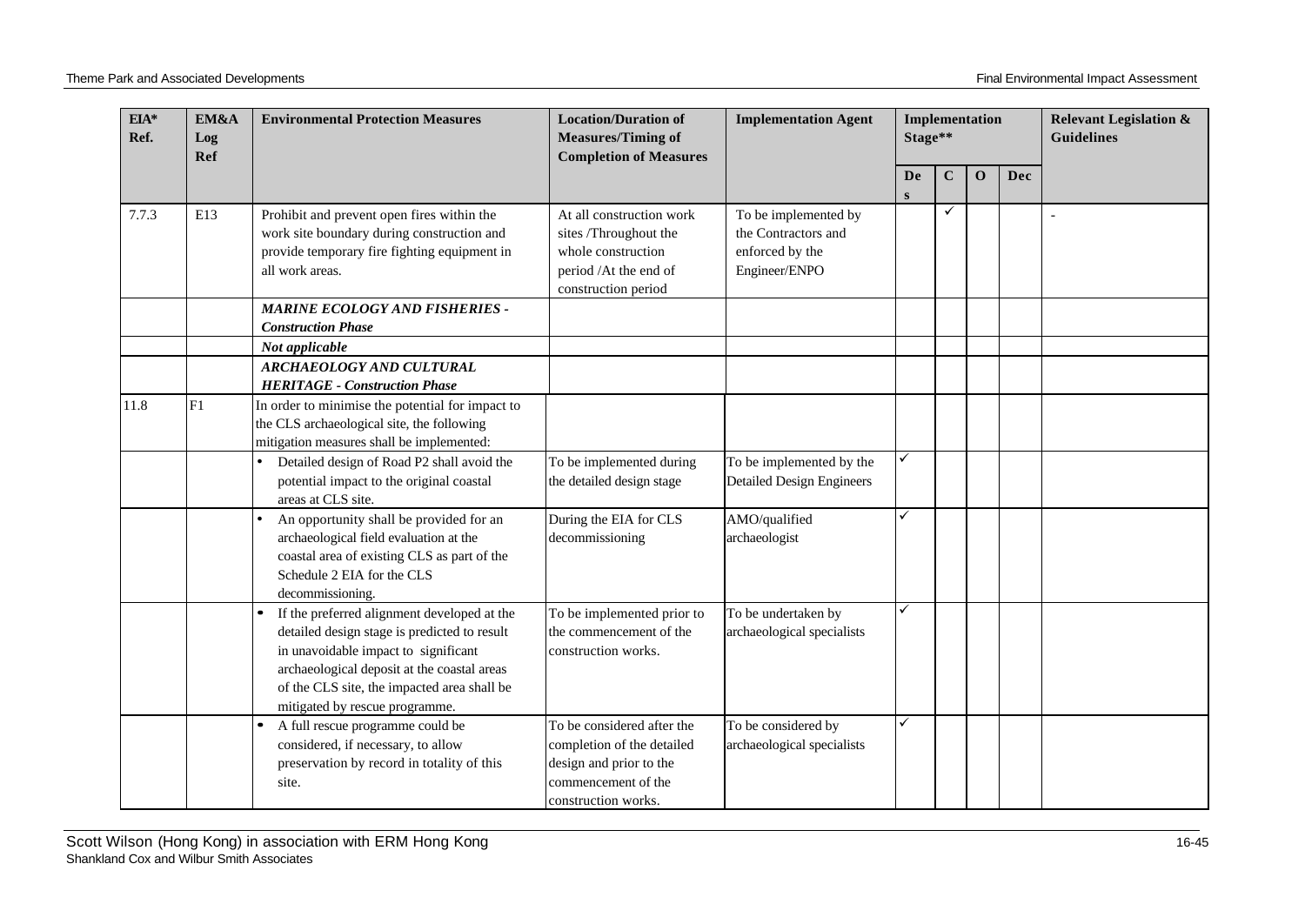| EIA*<br>Ref. | EM&A<br>Log<br><b>Ref</b> | <b>Environmental Protection Measures</b>                                                                                                                                                                                                                                                                                                                                                                                                                                                                                                                                                                                              | <b>Location/Duration of</b><br><b>Measures/Timing of</b><br><b>Completion of Measures</b>                         | <b>Implementation Agent</b> | Implementation<br>Stage** |             |              | <b>Relevant Legislation &amp;</b><br><b>Guidelines</b> |                                                                                                                                                                                                                                                                                                                                                            |
|--------------|---------------------------|---------------------------------------------------------------------------------------------------------------------------------------------------------------------------------------------------------------------------------------------------------------------------------------------------------------------------------------------------------------------------------------------------------------------------------------------------------------------------------------------------------------------------------------------------------------------------------------------------------------------------------------|-------------------------------------------------------------------------------------------------------------------|-----------------------------|---------------------------|-------------|--------------|--------------------------------------------------------|------------------------------------------------------------------------------------------------------------------------------------------------------------------------------------------------------------------------------------------------------------------------------------------------------------------------------------------------------------|
|              |                           |                                                                                                                                                                                                                                                                                                                                                                                                                                                                                                                                                                                                                                       |                                                                                                                   |                             | De<br>S                   | $\mathbf C$ | $\mathbf{0}$ | Dec                                                    |                                                                                                                                                                                                                                                                                                                                                            |
|              |                           | <b>HAZARD</b> - Construction Phase                                                                                                                                                                                                                                                                                                                                                                                                                                                                                                                                                                                                    |                                                                                                                   |                             |                           |             |              |                                                        |                                                                                                                                                                                                                                                                                                                                                            |
|              |                           | Not applicable                                                                                                                                                                                                                                                                                                                                                                                                                                                                                                                                                                                                                        |                                                                                                                   |                             |                           |             |              |                                                        |                                                                                                                                                                                                                                                                                                                                                            |
|              |                           | <b>CONTAMINATED LAND - Construction</b><br><b>Phase</b>                                                                                                                                                                                                                                                                                                                                                                                                                                                                                                                                                                               |                                                                                                                   |                             |                           |             |              |                                                        |                                                                                                                                                                                                                                                                                                                                                            |
| 12.7.2       | G1                        | Although not included within the scope of<br>the original Study Brief issued by the EPD<br>for the Theme Park and associated<br>developments, the Cheoy Lee Shipyard shall<br>be appropriately remediated prior to the<br>implementation of Road P2, the Chok Ko<br>Wan Link Road and the Penny's Bay Rail<br>Link. The detailed requirements for the<br>remediation of this site, to the satisfaction of<br>the EPD, shall be assessed as part of the<br>Schedule 2 EIA for the Decommissioning of<br>the Cheoy Lee Shipyard, and an<br>Environmental Permit shall be obtained<br>before the decommissioning works are<br>commenced. | Prior to any remediation<br>works being conducted                                                                 | $\mathop{\mathrm{CED}}$     | ✓                         | ✓           |              | $\checkmark$                                           | EPD's Guidance Notes for<br>Investigation and<br>Remediation of<br>Contaminated Sites of<br>Petrol Filling Stations,<br>Boatyards, and Car<br>Repair/Dismantling<br>Workshops<br><b>Professional Persons</b><br>Environmental<br>Consultative Committee<br>Practice Note 3/94 -<br>Contaminated Land<br>Assessment and<br>Remediation (ProPECC<br>PN 3/94) |
|              |                           | <b>LANDSCAPE AND VISUAL - Construction</b><br>Phase                                                                                                                                                                                                                                                                                                                                                                                                                                                                                                                                                                                   |                                                                                                                   |                             |                           |             |              |                                                        |                                                                                                                                                                                                                                                                                                                                                            |
| 12.7.20      | H1                        | Minimise slope cutting subject to<br>geotechnical and planting mitigation<br>constraints.                                                                                                                                                                                                                                                                                                                                                                                                                                                                                                                                             | At proposed slope<br>cutting in Ngong Shuen<br>Au and at Pa Tau Kwu<br>throughout the<br>construction phase.      | $\rm CED$                   | $\checkmark$              | ✓           |              |                                                        | WBTC 25/93 Control of<br>Visual Impact of Slopes                                                                                                                                                                                                                                                                                                           |
|              | H2                        | Minimise loss of tree/woodland vegetation,<br>by carrying out surveys to determine<br>requirements for retention, transplanting and<br>compensation                                                                                                                                                                                                                                                                                                                                                                                                                                                                                   | At tree/woodland areas<br>within alignment and<br>works area throughout<br>the duration of<br>construction phase. | $\mathop{\mathrm{CED}}$     | ✓                         |             |              |                                                        | WBTC 24/94 Tree<br>Preservation                                                                                                                                                                                                                                                                                                                            |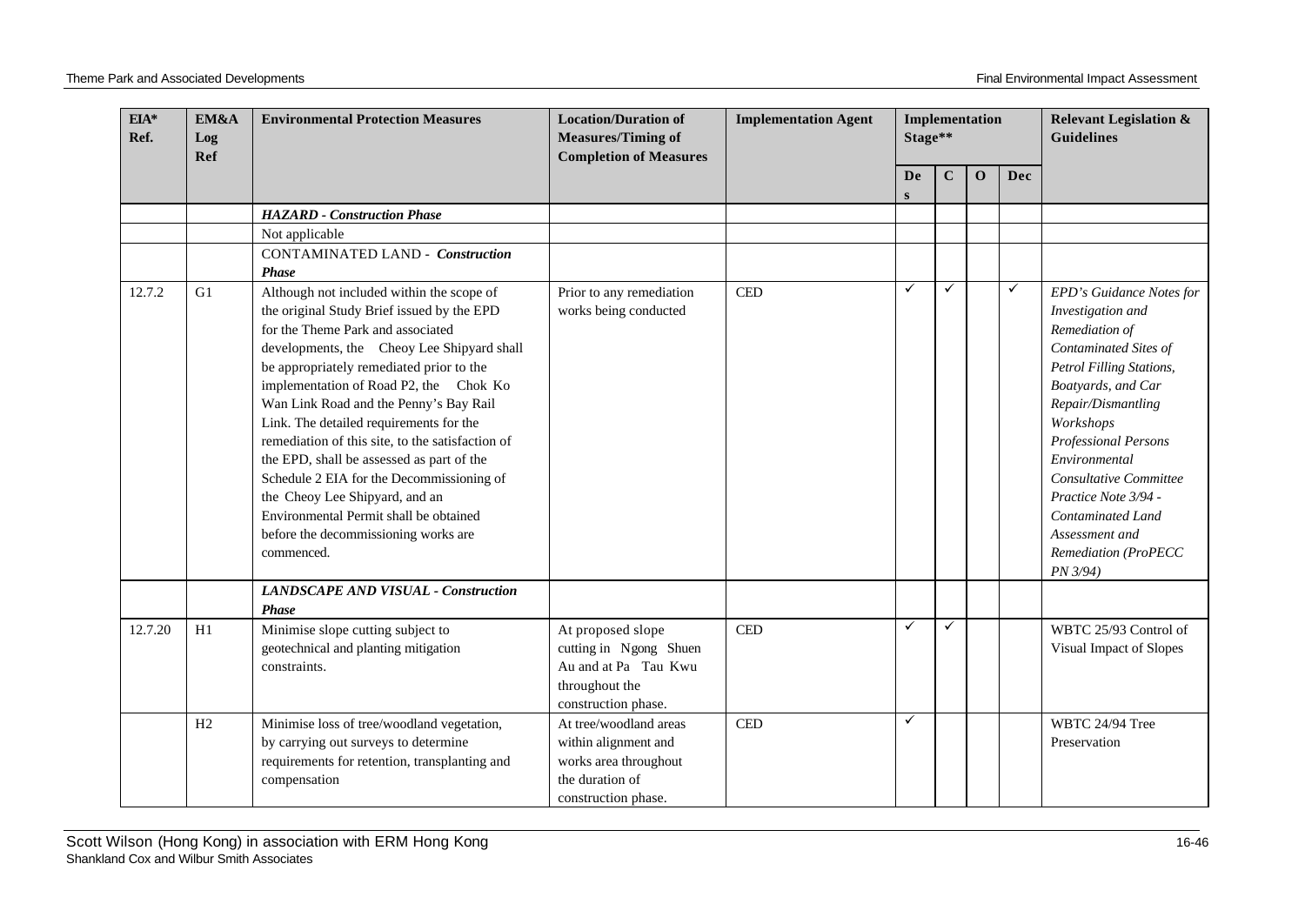| $EIA*$<br>EM&A<br>Ref.<br>Log<br>Ref |                 | <b>Environmental Protection Measures</b>                                                                                                                                                                                                                                                       | <b>Location/Duration of</b><br><b>Measures/Timing of</b><br><b>Completion of Measures</b>          | <b>Implementation Agent</b>                                                 | Stage** | Implementation |              |     | <b>Relevant Legislation &amp;</b><br><b>Guidelines</b>             |
|--------------------------------------|-----------------|------------------------------------------------------------------------------------------------------------------------------------------------------------------------------------------------------------------------------------------------------------------------------------------------|----------------------------------------------------------------------------------------------------|-----------------------------------------------------------------------------|---------|----------------|--------------|-----|--------------------------------------------------------------------|
|                                      |                 |                                                                                                                                                                                                                                                                                                |                                                                                                    |                                                                             | De<br>S | $\mathbf C$    | $\mathbf{o}$ | Dec |                                                                    |
| 12.7.22                              | H <sub>3</sub>  | Retain, stockpile and reuse quality top soil                                                                                                                                                                                                                                                   | At all areas of top soil<br>removal along alignment<br>throughout the<br>construction phase.       | <b>CED</b>                                                                  |         | ✓              |              |     |                                                                    |
| 12.7.32                              | H4              | Design viaducts to minimise visual intrusion                                                                                                                                                                                                                                                   | At viaduct sections of<br>alignment throughout the<br>construction phase                           | <b>CED</b>                                                                  | ✓       | ✓              |              |     |                                                                    |
|                                      |                 | <b>EM&amp;A REQUIREMENTS - Construction Phase</b>                                                                                                                                                                                                                                              |                                                                                                    |                                                                             |         |                |              |     |                                                                    |
|                                      |                 | Air Quality                                                                                                                                                                                                                                                                                    |                                                                                                    |                                                                             |         |                |              |     |                                                                    |
| 3.7                                  | $\overline{11}$ | Subject to the Environmental Protection<br>Department's (EPD's) agreement, construction<br>phase dust monitoring shall be undertaken at<br>the following location in accordance with the<br>recommendations detailed in Section 5 of the<br>EM&A Manual.<br>ASR1-Penny's Bay Gas Turbine Plant | At specified dust<br>monitoring locations<br>throughout the duration of<br>the construction works  | To be undertaken by the<br>EMT and<br>reviewed/audited by the<br><b>EAT</b> |         | ✓              |              |     | <b>Air Pollution Control</b><br>(Construction Dust)<br>Regulations |
|                                      |                 | <b>Construction Noise</b>                                                                                                                                                                                                                                                                      |                                                                                                    |                                                                             |         |                |              |     |                                                                    |
| 4.9                                  | I2              | Subject to the Environmental Protection<br>Department's (EPD's) agreement, construction<br>phase noise monitoring shall be undertaken at<br>the following locations in accordance with the<br>recommendations detailed in Section 6 of the<br>EM&A Manual.                                     | At specified noise<br>monitoring locations<br>throughout the duration of<br>the construction works | To be undertaken by the<br>EMT and<br>reviewed/audited by the<br><b>EAT</b> |         | ✓              |              |     | Noise Control Ordinance<br>(NO)                                    |
|                                      |                 | NSR1-Sea Crest Villa (Peng Chau)<br>NSR2-Crestmont Villa (Discovery Bay)<br>NSR3-Luk Keng Tsuen                                                                                                                                                                                                |                                                                                                    |                                                                             |         |                |              |     |                                                                    |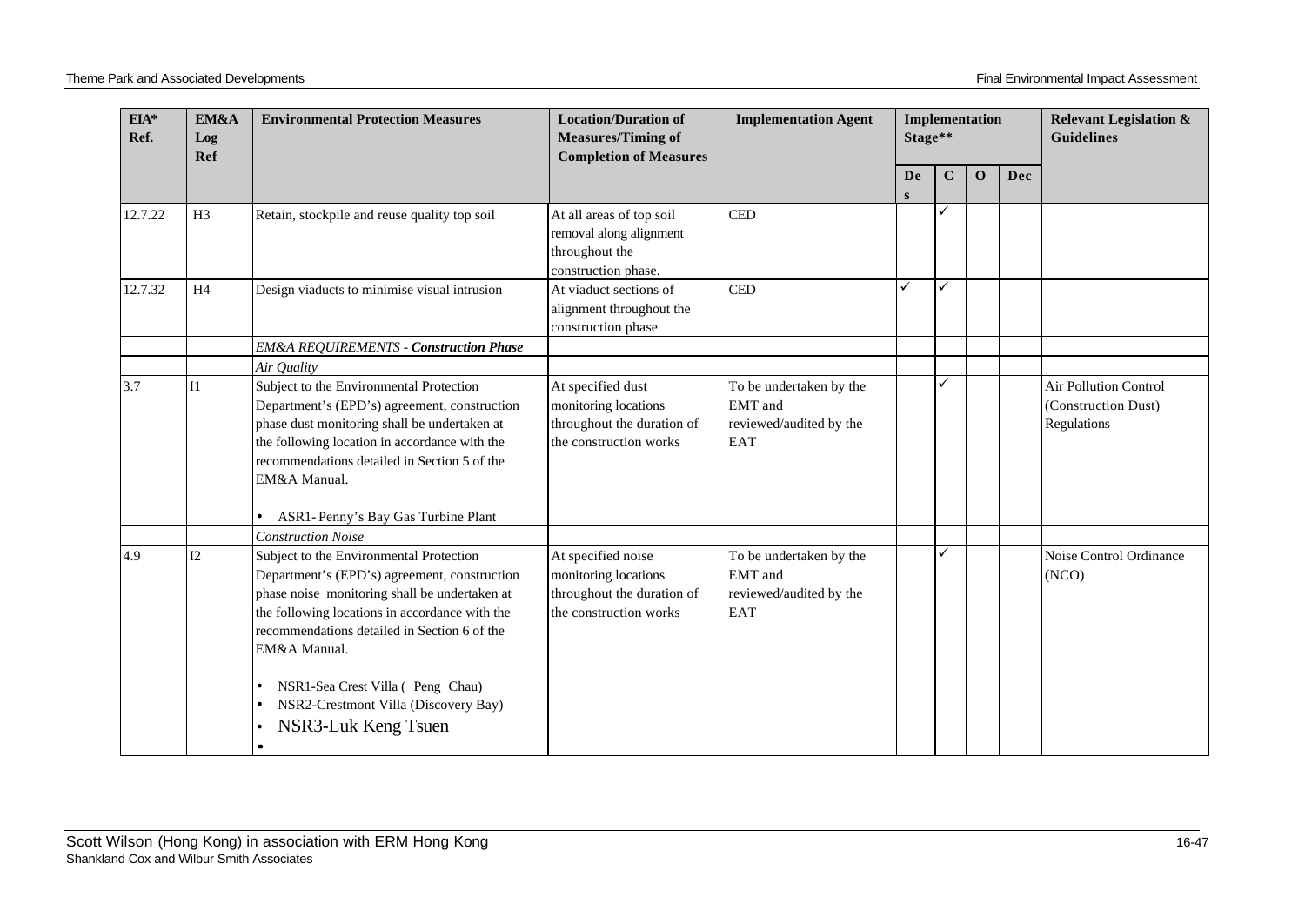| $EIA*$<br>Ref. | EM&A<br>Log<br>Ref | <b>Environmental Protection Measures</b>                                                                                                                                                             | <b>Location/Duration of</b><br><b>Measures/Timing of</b><br><b>Completion of Measures</b> | <b>Implementation Agent</b>                                                    | Implementation<br>Stage** |             |          |     | <b>Relevant Legislation &amp;</b><br><b>Guidelines</b> |
|----------------|--------------------|------------------------------------------------------------------------------------------------------------------------------------------------------------------------------------------------------|-------------------------------------------------------------------------------------------|--------------------------------------------------------------------------------|---------------------------|-------------|----------|-----|--------------------------------------------------------|
|                |                    |                                                                                                                                                                                                      |                                                                                           |                                                                                | De<br>S                   | $\mathbf C$ | $\Omega$ | Dec |                                                        |
|                |                    | <i>TERRESTRIAL ECOLOGY</i>                                                                                                                                                                           |                                                                                           |                                                                                |                           |             |          |     |                                                        |
|                |                    | White-bellied Sea Eagle                                                                                                                                                                              |                                                                                           |                                                                                |                           |             |          |     |                                                        |
| 7.9            | I3                 | Subject to the EPD's agreement,<br>construction phase monitoring of the White-<br>bellied Sea Eagle shall be undertaken in<br>accordance with the recommendations of<br>Section 9 of the EM&A Manual | Throughout the duration<br>of the construction<br>works.                                  | To be undertaken by an<br>avian specialist with at<br>least 3 years experience |                           |             |          |     |                                                        |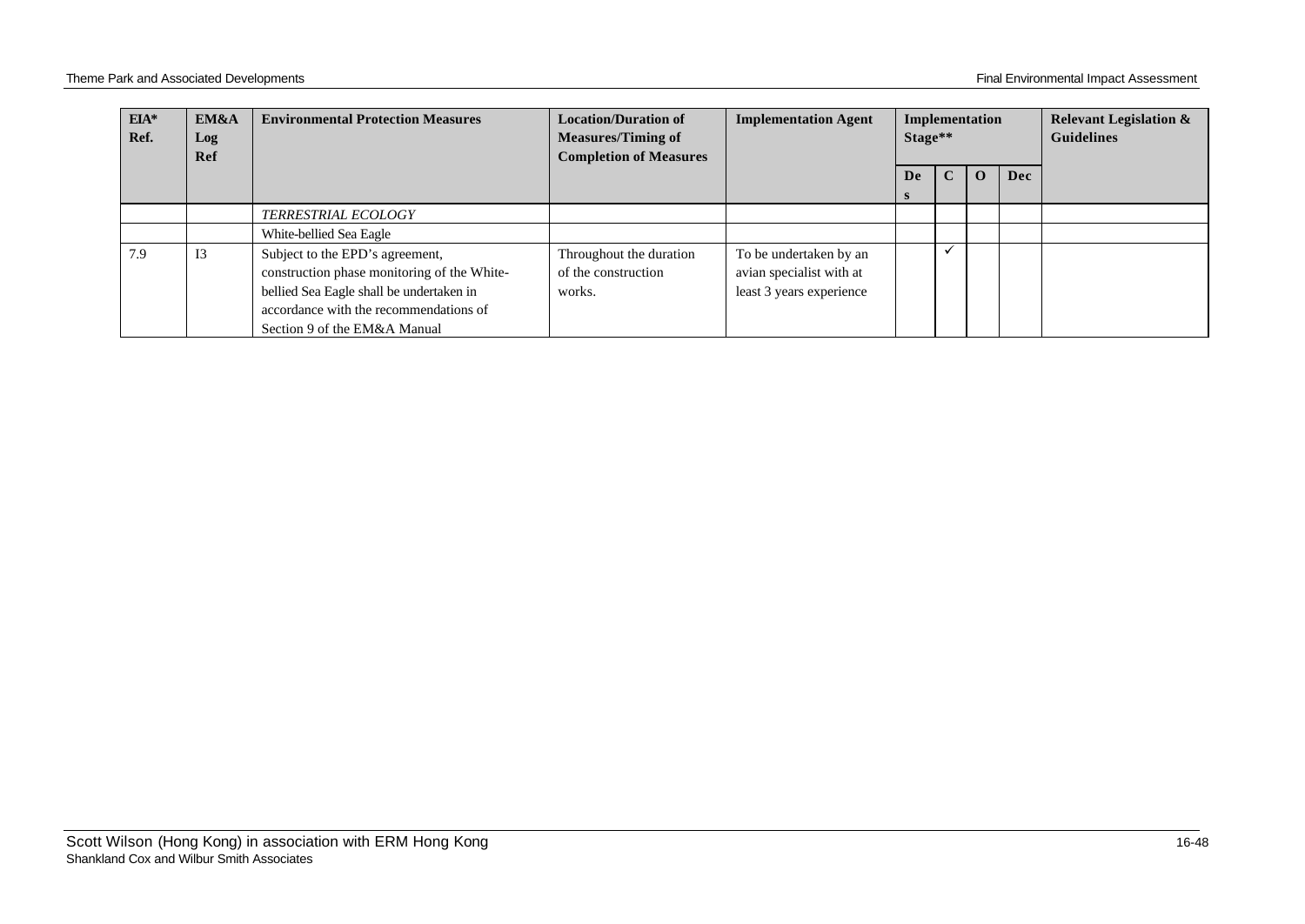## **Table 16.1d Implementation Schedule for the Road P2 - Operational Phase**

| EIA*<br>Ref. | EM&A<br>Log<br>Ref | <b>Environmental Protection Measures</b>                                                                                                                                                                                                                                                                                                                                     | <b>Location/Duration of</b><br><b>Measures/Timing of</b><br><b>Completion of Measures</b>                     | <b>Implementation Agent</b>           | Stage** |              | Implementation |     | <b>Relevant Legislation &amp;</b><br><b>Guidelines</b> |
|--------------|--------------------|------------------------------------------------------------------------------------------------------------------------------------------------------------------------------------------------------------------------------------------------------------------------------------------------------------------------------------------------------------------------------|---------------------------------------------------------------------------------------------------------------|---------------------------------------|---------|--------------|----------------|-----|--------------------------------------------------------|
|              |                    |                                                                                                                                                                                                                                                                                                                                                                              |                                                                                                               |                                       | Des     | $\mathbf C$  | $\mathbf{o}$   | Dec |                                                        |
|              |                    | <b>AIR QUALITY - Operational Phase</b><br>Not applicable                                                                                                                                                                                                                                                                                                                     |                                                                                                               |                                       |         |              |                |     |                                                        |
|              |                    | <b>NOISE</b> - Operational Phase<br>Not applicable                                                                                                                                                                                                                                                                                                                           |                                                                                                               |                                       |         |              |                |     |                                                        |
|              |                    | <b>WATER QUALITY- Operational Phase</b>                                                                                                                                                                                                                                                                                                                                      |                                                                                                               |                                       |         |              |                |     |                                                        |
|              |                    | The following mitigation measures shall be<br>implemented to prevent adverse operational<br>impacts to water quality from the road links.                                                                                                                                                                                                                                    |                                                                                                               |                                       |         |              |                |     |                                                        |
| 5.9.4        | A1                 | all road run-off shall be collected and<br>discharged via a stormwater drainage<br>system;                                                                                                                                                                                                                                                                                   | To be incorporated into<br>the detailed design and<br>fully implemented prior to<br>the use of the road links | <b>Detailed Design</b><br>Consultants |         | $\checkmark$ |                |     | <b>Water Pollution Control</b><br>Ordinance            |
| 5.9.4        | A <sub>2</sub>     | oil and grit interceptors shall be used to<br>remove any oil or grease and sediment<br>before being diverted to the public<br>stormwater system. It is envisaged that, as<br>a guideline, and depending upon their<br>capacity, interceptors shall be installed at<br>intervals of between 500-1,000 m along new<br>roads, and also at PTIs, car parks and utility<br>yards; | To be incorporated into<br>the detailed design and<br>fully implemented prior to<br>the use of the road links | Detailed Design<br>Consultants        |         | $\checkmark$ |                |     | <b>Water Pollution Control</b><br>Ordinance            |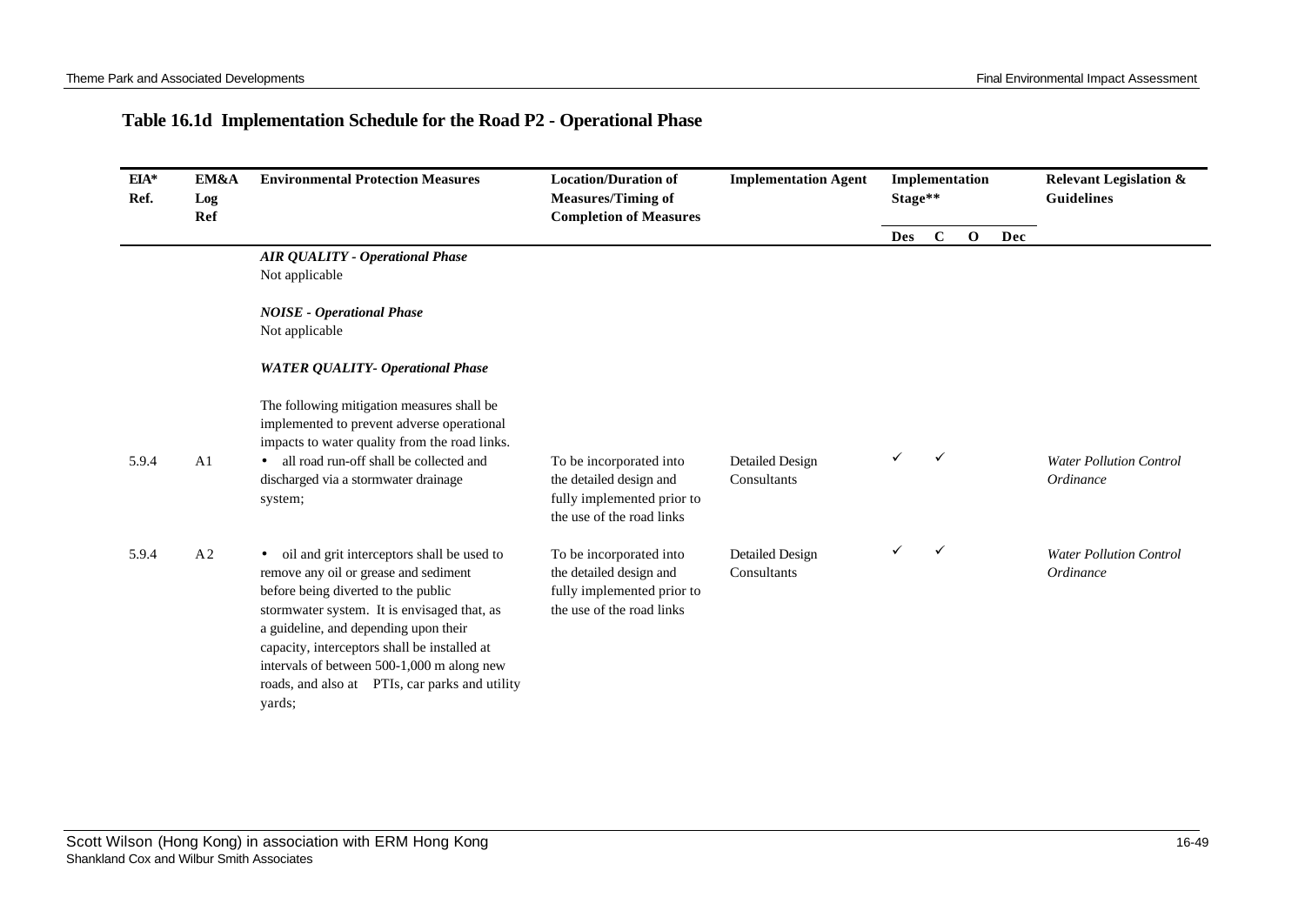| EIA*<br>Ref. | EM&A<br>Log<br>Ref | <b>Environmental Protection Measures</b>                                                                                                                                                                                                                                                                                                                                                                                             | <b>Location/Duration of</b><br><b>Measures/Timing of</b><br><b>Completion of Measures</b>                               | <b>Implementation Agent</b>                   | Stage**      |             | Implementation |     | <b>Relevant Legislation &amp;</b><br><b>Guidelines</b> |
|--------------|--------------------|--------------------------------------------------------------------------------------------------------------------------------------------------------------------------------------------------------------------------------------------------------------------------------------------------------------------------------------------------------------------------------------------------------------------------------------|-------------------------------------------------------------------------------------------------------------------------|-----------------------------------------------|--------------|-------------|----------------|-----|--------------------------------------------------------|
|              |                    |                                                                                                                                                                                                                                                                                                                                                                                                                                      |                                                                                                                         |                                               | <b>Des</b>   | $\mathbf C$ | $\mathbf 0$    | Dec |                                                        |
| 5.9.4        | A3                 | • the contents of oil and grit interceptors<br>shall be transferred to an appropriate<br>disposal facility on a regular basis, the<br>frequency of which will depend upon the<br>amount of rainfall (ie more frequent removal<br>during the wet season);                                                                                                                                                                             | To be undertaken<br>throughout the<br>operational lifetime of the<br>roads                                              | <b>HKITP</b>                                  |              |             | ✓              |     | <b>Water Pollution Control</b><br>Ordinance            |
| 5.9.4        | A <sub>4</sub>     | silt traps or sedimentation tanks shall be<br>$\bullet$<br>installed to remove suspended solids,<br>which may contain heavy metals and<br>PAH <sub>s</sub> ,<br>from run-off water and, in the same way as<br>oil and grit interceptors, they should be<br>regularly cleaned and maintained in good<br>working condition.<br><b>WASTE</b> - Operational Phase<br>Not applicable<br>TERRESTRIAL ECOLOGY - Operational<br><b>Phase</b> | To be incorporated into<br>the detailed design and<br>undertaken throughout<br>the operational lifetime of<br>the roads | <b>Detailed Design</b><br>Consultants / HKITP | $\checkmark$ | ✓           | $\checkmark$   |     | <b>Water Pollution Control</b><br>Ordinance            |
|              |                    | Not applicable<br><b>MARINE ECOLOGY AND FISHERIES -</b><br><b>Operational Phase</b>                                                                                                                                                                                                                                                                                                                                                  |                                                                                                                         |                                               |              |             |                |     |                                                        |
|              |                    | Not applicable                                                                                                                                                                                                                                                                                                                                                                                                                       |                                                                                                                         |                                               |              |             |                |     |                                                        |
|              |                    | ARCHAEOLOGY AND CULTURAL<br><b>HERITAGE - Operational Phase</b>                                                                                                                                                                                                                                                                                                                                                                      |                                                                                                                         |                                               |              |             |                |     |                                                        |
|              |                    | Not applicable                                                                                                                                                                                                                                                                                                                                                                                                                       |                                                                                                                         |                                               |              |             |                |     |                                                        |
|              |                    | <b>HAZARD</b> - Operational Phase                                                                                                                                                                                                                                                                                                                                                                                                    |                                                                                                                         |                                               |              |             |                |     |                                                        |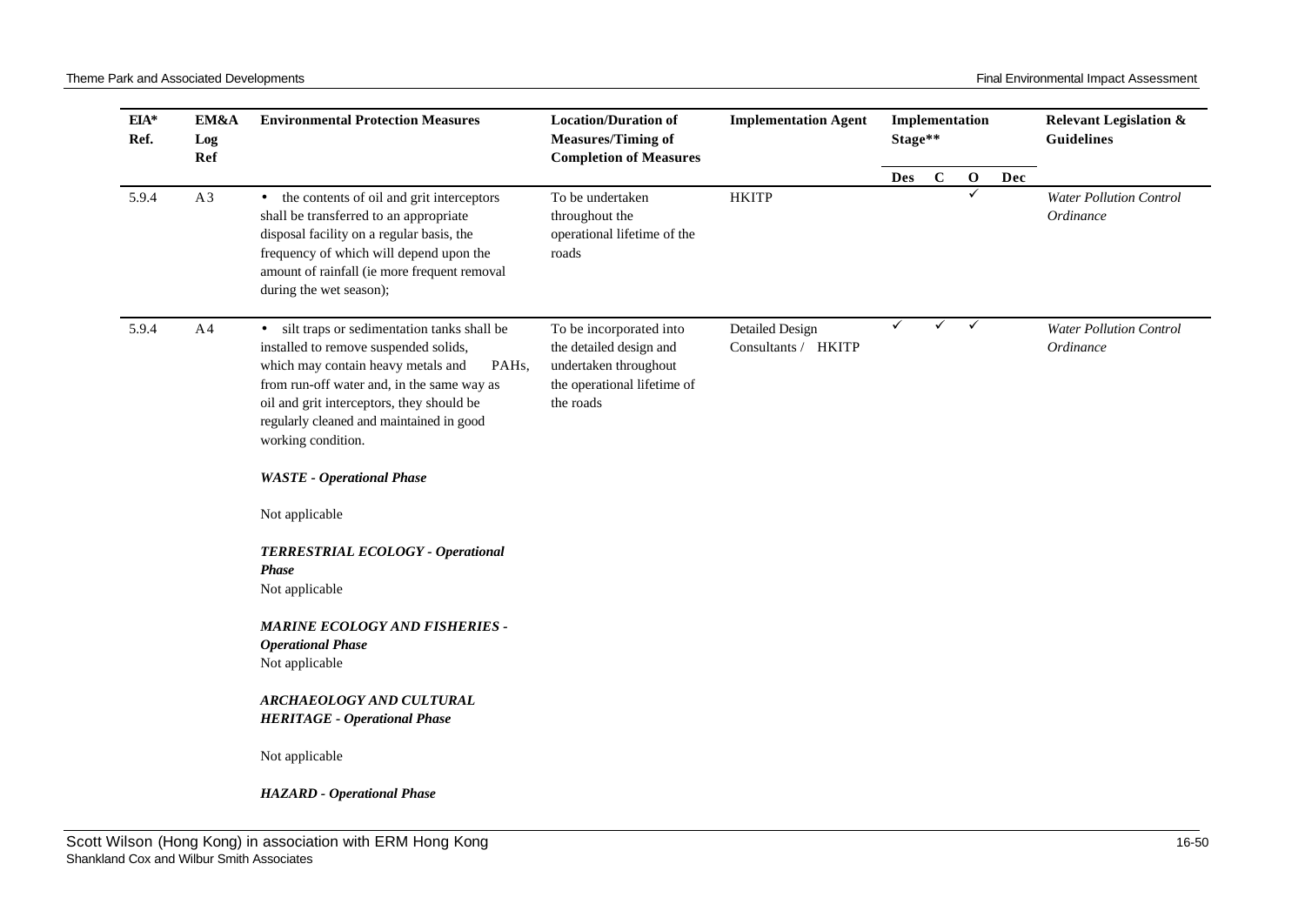| EIA*<br>Ref. | EM&A<br>Log<br>Ref | <b>Environmental Protection Measures</b>                                                      | <b>Location/Duration of</b><br><b>Measures/Timing of</b><br><b>Completion of Measures</b> | <b>Implementation Agent</b> | Implementation<br>Stage** |              |              |     | <b>Relevant Legislation &amp;</b><br><b>Guidelines</b> |
|--------------|--------------------|-----------------------------------------------------------------------------------------------|-------------------------------------------------------------------------------------------|-----------------------------|---------------------------|--------------|--------------|-----|--------------------------------------------------------|
|              |                    |                                                                                               |                                                                                           |                             | <b>Des</b>                | $\mathbf C$  | $\mathbf{o}$ | Dec |                                                        |
|              |                    | Not applicable                                                                                |                                                                                           |                             |                           |              |              |     |                                                        |
|              |                    | <b>CONTAMINATED LAND - Construction</b><br><b>Phase</b>                                       |                                                                                           |                             |                           |              |              |     |                                                        |
|              |                    | Not applicable                                                                                |                                                                                           |                             |                           |              |              |     |                                                        |
|              |                    | LANDSCAPE AND VISUAL - Operational<br><b>Phase</b>                                            |                                                                                           |                             |                           |              |              |     |                                                        |
| 12.7.34      | B1                 | Roadside planting to be designed and                                                          | Along road alignment and                                                                  | $\ensuremath{\mathsf{CED}}$ |                           | ✓            |              |     |                                                        |
| &<br>12.7.30 |                    | implemented to screen, create biodiversity<br>and visual interest. Initial planting of larger | for duration of<br>operational phase.                                                     | <b>LCSD</b>                 |                           |              |              |     |                                                        |
|              |                    | trees and use of ornamental species to be<br>considered.                                      |                                                                                           |                             |                           |              |              |     |                                                        |
| 12.7.23      | B <sub>2</sub>     | Road slope design considerations to be                                                        | At slope cutting location                                                                 | <b>CED</b>                  |                           | $\checkmark$ |              |     |                                                        |
| &<br>12.7.31 |                    | made include<br>a) use of wire mesh rather than<br>shotcrete to                               | along alignment for<br>duration of operation                                              |                             |                           |              |              |     |                                                        |
|              |                    | allow exposed rockface                                                                        | phase.                                                                                    |                             |                           |              |              |     |                                                        |
|              |                    | b) bench and lift design with associated<br>planting                                          |                                                                                           |                             |                           |              |              |     |                                                        |
|              |                    | c) coloured shotcrete where there is no                                                       |                                                                                           |                             |                           |              |              |     |                                                        |
|              |                    | alternative to its use                                                                        |                                                                                           |                             |                           |              |              |     |                                                        |
|              |                    | d) use of naturalistic contou ring for<br>regrading                                           |                                                                                           |                             |                           |              |              |     |                                                        |
| 12.7.26      | B <sub>3</sub>     | Control highway lighting to avoid light                                                       | Along all road alignment                                                                  | CED/HyD                     |                           | ✓            |              |     |                                                        |
|              |                    | overspill                                                                                     | for duration of operation<br>phase.                                                       | HyD                         |                           |              |              |     |                                                        |
|              |                    | <b>EM&amp;A REQUIREMENTS - Operational Phase</b><br>Not applicable                            |                                                                                           |                             |                           |              |              |     |                                                        |

 $*$  Des = Design, C = Construction, O = Operation, Dec = Decommissioning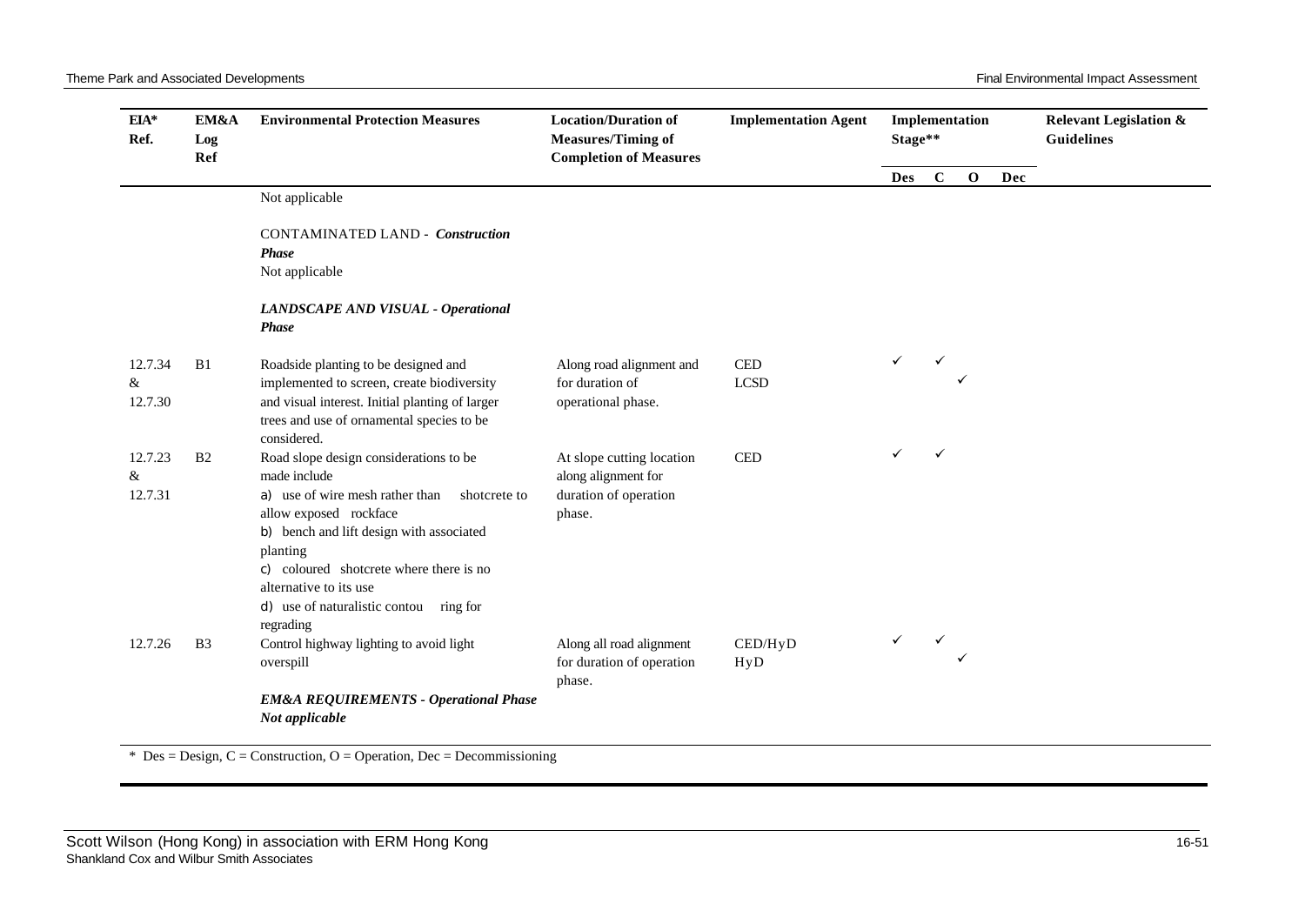#### **Table 16.1e Implementation Schedule for the Resort Road - Construction Phase**

| EIA*<br>Ref. | EM&A<br>Log<br>Ref | <b>Environmental Protection Measures</b>                                                                                                                                                                                                                                                                                                                                                                                                                                                         | <b>Location/Duration of</b><br><b>Measures/Timing of</b><br><b>Completion of Measures</b>        | <b>Implementation Agent</b>                                                     | Implementation<br>Stage** |   |                         | <b>Relevant Legislation &amp;</b><br><b>Guidelines</b>         |
|--------------|--------------------|--------------------------------------------------------------------------------------------------------------------------------------------------------------------------------------------------------------------------------------------------------------------------------------------------------------------------------------------------------------------------------------------------------------------------------------------------------------------------------------------------|--------------------------------------------------------------------------------------------------|---------------------------------------------------------------------------------|---------------------------|---|-------------------------|----------------------------------------------------------------|
|              |                    |                                                                                                                                                                                                                                                                                                                                                                                                                                                                                                  |                                                                                                  |                                                                                 | De<br>S                   |   | $C$ O De<br>$\mathbf c$ |                                                                |
|              |                    | <b>AIR QUALITY - Construction Phase</b>                                                                                                                                                                                                                                                                                                                                                                                                                                                          |                                                                                                  |                                                                                 |                           |   |                         |                                                                |
| 3.4.3        | A <sub>1</sub>     | In accordance with the<br><b>Air Pollution Control</b><br>(Construction Dust) Regulation the following<br>mitigation measures shall be implemented to<br>limit the dust emissions from the site:<br>• any excavated dusty materials or<br>stockpile of dusty materials shall be covered<br>entirely by impervious sheeting or sprayed<br>with water so as to maintain the entire<br>surface wet, and recovered or backfilled or<br>reinstated within 24 hours of the excavation<br>or unloading; | At all construction work<br>site, throughout the<br>whole duration of the<br>construction period | To be implemented by<br>the Contractors and<br>enforced by the<br>Engineer/ENPO |                           | ✓ |                         | <b>Air Pollution Control</b><br>(Construction Dust) Regulation |
| 3.4.3        | A2                 | dusty materials remaining after a<br>stockpile is removed shall be wetted with<br>water and cleared from the surface of roads;                                                                                                                                                                                                                                                                                                                                                                   | At all construction work<br>site, throughout the<br>whole duration of the<br>construction period | To be implemented by<br>the Contractors and<br>enforced by the<br>Engineer/ENPO |                           | ✓ |                         | <b>Air Pollution Control</b><br>(Construction Dust) Regulation |
| 3.4.3        | A3                 | vehicle washing facilities shall be<br>provided at every vehicle exit point                                                                                                                                                                                                                                                                                                                                                                                                                      | At all construction work<br>site, throughout the<br>whole duration of the<br>construction period | To be implemented by<br>the Contractors and<br>enforced by the<br>Engineer/ENPO |                           | ✓ |                         | <b>Air Pollution Control</b><br>(Construction Dust) Regulation |
| 3.4.3        | A <sub>4</sub>     | where a site boundary adjoins a road,<br>streets or other area accessible to the<br>public, hoarding of not less than 2.4 m high<br>from ground level shall be provided along<br>the entire length except for a site entrance or<br>exit:                                                                                                                                                                                                                                                        | At all construction work<br>site, throughout the<br>whole duration of the<br>construction period | To be implemented by<br>the Contractors and<br>enforced by the<br>Engineer/ENPO |                           | ✓ |                         | <b>Air Pollution Control</b><br>(Construction Dust) Regulation |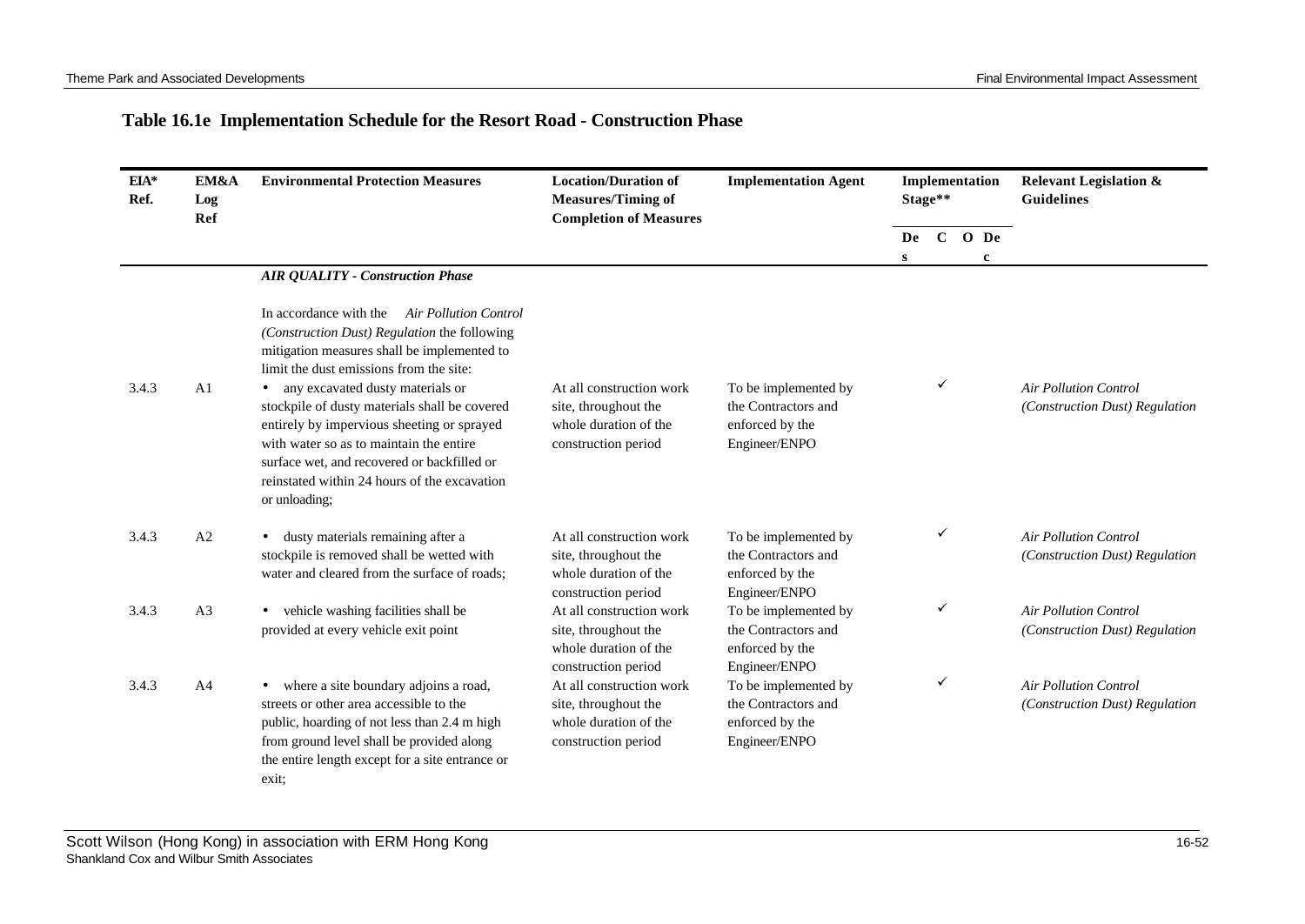| $EIA*$<br>EM&A<br>Ref.<br>Log<br>Ref |                | <b>Environmental Protection Measures</b>                                                                                                                                                                                         | <b>Location/Duration of</b><br><b>Measures/Timing of</b><br><b>Completion of Measures</b>          | <b>Implementation Agent</b>                                                     |         | Implementation<br>Stage** |                                                                |                         | Relevant Legislation &<br><b>Guidelines</b>                    |  |
|--------------------------------------|----------------|----------------------------------------------------------------------------------------------------------------------------------------------------------------------------------------------------------------------------------|----------------------------------------------------------------------------------------------------|---------------------------------------------------------------------------------|---------|---------------------------|----------------------------------------------------------------|-------------------------|----------------------------------------------------------------|--|
|                                      |                |                                                                                                                                                                                                                                  |                                                                                                    |                                                                                 | De<br>S |                           |                                                                | $C$ O De<br>$\mathbf c$ |                                                                |  |
| 3.4.3                                | A <sub>5</sub> | • every main haul road shall be<br>sealed and<br>kept clear of dusty materials or sprayed with<br>water so as to maintain the entire road<br>surface wet;                                                                        | At all construction work<br>site, throughout the<br>whole duration of the<br>construction period   | To be implemented by<br>the Contractors and<br>enforced by the<br>Engineer/ENPO |         | ✓                         |                                                                |                         | <b>Air Pollution Control</b><br>(Construction Dust) Regulation |  |
| 3.4.3                                | A6             | • stockpiles of dusty materials shall be<br>either covered entirely by impervious<br>sheeting, placed in an area sheltered on the<br>top and 3 sides; or sprayed with water so as<br>to maintain the entire surface wet;         | At all construction work<br>site, throughout the<br>whole duration of the<br>construction period   | To be implemented by<br>the Contractors and<br>enforced by the<br>Engineer/ENPO |         | ✓                         |                                                                |                         | <b>Air Pollution Control</b><br>(Construction Dust) Regulation |  |
| 3.4.3                                | A7             | all dusty materials shall be sprayed with<br>water prior to any loading, unloading or<br>transfer operation so as to maintain the<br>dusty material wet;                                                                         | At all construction work<br>site, throughout the<br>whole duration of the<br>construction period   | To be implemented by<br>the Contractors and<br>enforced by the<br>Engineer/ENPO |         | ✓                         |                                                                |                         | <b>Air Pollution Control</b><br>(Construction Dust) Regulation |  |
| 3.4.3                                | A8             | • vehicle speed within the worksite shall<br>be limited to 20 kph, except for properly<br>formed and maintained access roads                                                                                                     | At all construction work<br>site, throughout the<br>whole duration of the<br>construction period   | To be implemented by<br>the Contractors and<br>enforced by the<br>Engineer/ENPO |         | ✓                         |                                                                |                         | <b>Air Pollution Control</b><br>(Construction Dust) Regulation |  |
| 3.4.3                                | A <sub>9</sub> | every vehicle shall be washed to remove<br>any dusty materials from its body and<br>wheels before leaving the construction<br>sites;                                                                                             | At all construction work<br>site, throughout the<br>whole duration of the<br>construction period   | To be implemented by<br>the Contractors and<br>enforced by the<br>Engineer/ENPO |         | ✓                         |                                                                |                         | <b>Air Pollution Control</b><br>(Construction Dust) Regulation |  |
| 3.4.3                                | A10            | • the working area of excavation shall be<br>sprayed with water immediately before,<br>during and immediately after the operation<br>so as to maintain the entire surface wet:                                                   | At all construction work<br>site, throughout the<br>whole duration of the<br>construction period   | To be implemented by<br>the Contractors and<br>enforced by the<br>Engineer/ENPO |         | ✓                         | <b>Air Pollution Control</b><br>(Construction Dust) Regulation |                         |                                                                |  |
| 3.4.3                                | A11            | In addition, according to the EPD's<br><b>Best</b><br>Practicable Means Requirements for Cement<br>Works (Concrete Batching Plant), the following<br>mitigation measures shall be adopted to<br>prevent fugitive dust emissions: | At all concrete batching<br>plants, throughout the<br>whole duration of the<br>construction period |                                                                                 |         |                           |                                                                |                         |                                                                |  |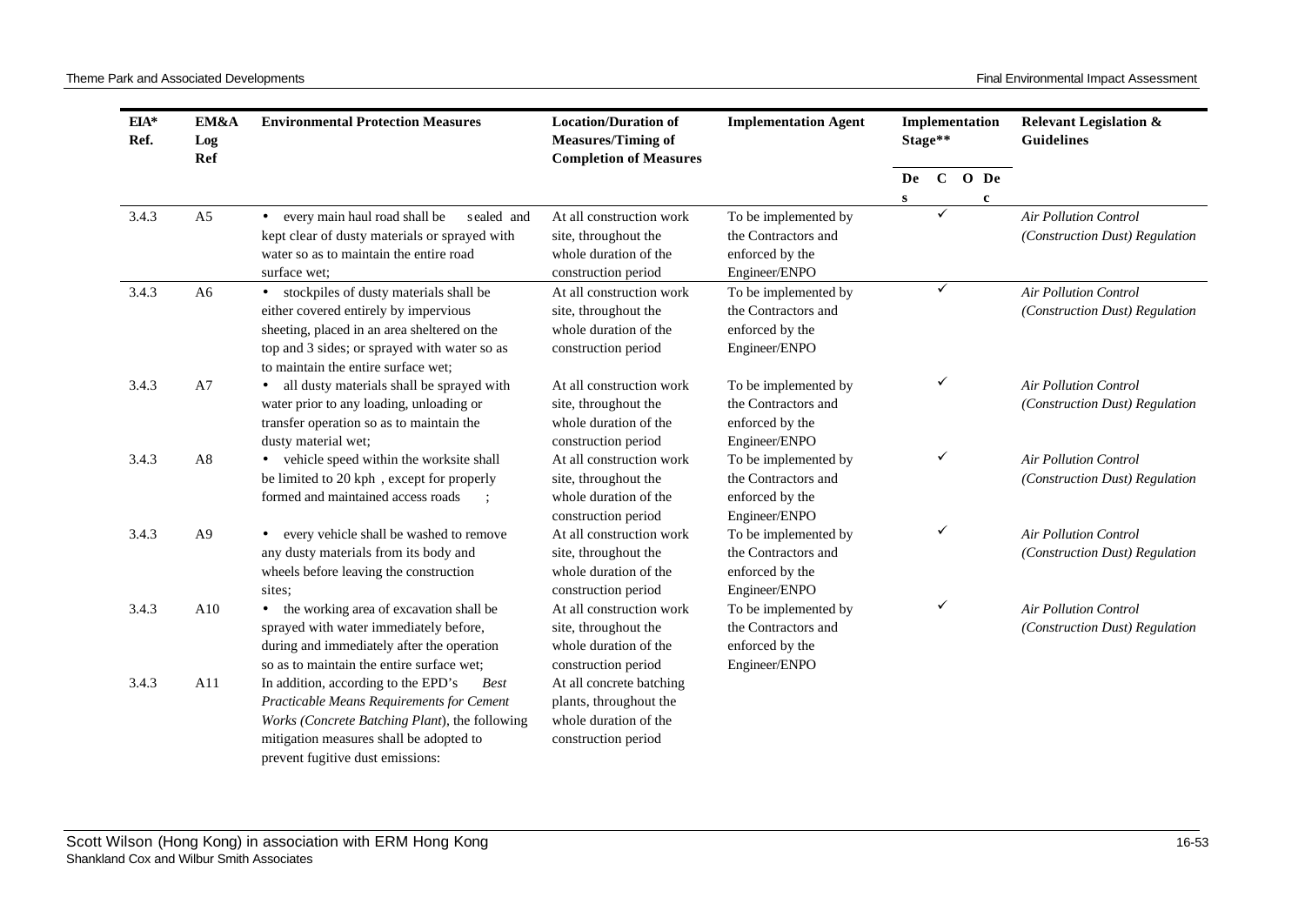Theme Park and Associated Developments **Final Environmental Impact Assessment** 

| EIA*<br>Ref. | EM&A<br>Log<br>Ref | <b>Environmental Protection Measures</b>               | <b>Location/Duration of</b><br><b>Measures/Timing of</b><br><b>Completion of Measures</b> | <b>Implementation Agent</b> |    | Implementation<br>Stage** |  |             | <b>Relevant Legislation &amp;</b><br><b>Guidelines</b> |  |
|--------------|--------------------|--------------------------------------------------------|-------------------------------------------------------------------------------------------|-----------------------------|----|---------------------------|--|-------------|--------------------------------------------------------|--|
|              |                    |                                                        |                                                                                           |                             | De |                           |  | $C$ O De    |                                                        |  |
| 3.4.3        | A12                | · loading, unloading, handling, transfer or            | At all construction work                                                                  | To be implemented by        | S  | ✓                         |  | $\mathbf c$ | <b>Best Practicable Means</b>                          |  |
|              |                    | storage of any dusty materials shall be                | site, throughout the                                                                      | the Contractors and         |    |                           |  |             | <b>Requirements for Cement</b>                         |  |
|              |                    | carried out in totally enclosed system;                | whole duration of the                                                                     | enforced by the             |    |                           |  |             | <b>Works (Concrete Batching</b>                        |  |
|              |                    |                                                        | construction period                                                                       | Engineer/ENPO               |    |                           |  |             | Plant)                                                 |  |
| 3.4.3        | A13                | all dust-laden air or waste gas generated<br>$\bullet$ | At all construction work                                                                  | To be implemented by        |    | ✓                         |  |             | <b>Best Practicable Means</b>                          |  |
|              |                    | by the process operations shall be properly            | site, throughout the                                                                      | the Contractors and         |    |                           |  |             | <b>Requirements for Cement</b>                         |  |
|              |                    | extracted and vented to fabric filtering               | whole duration of the                                                                     | enforced by the             |    |                           |  |             | <b>Works (Concrete Batching</b>                        |  |
|              |                    | system to meet the emission limits for TSP;            | construction period                                                                       | Engineer/ENPO               |    |                           |  |             | Plant)                                                 |  |
| 3.4.3        | A14                | • vents for all silos and cement/<br>pulverized        | At all construction work                                                                  | To be implemented by        |    | ✓                         |  |             | <b>Best Practicable Means</b>                          |  |
|              |                    | fuel ash (PFA) weighing scale shall be fitted          | site, throughout the                                                                      | the Contractors and         |    |                           |  |             | <b>Requirements for Cement</b>                         |  |
|              |                    | with fabric filtering system;                          | whole duration of the                                                                     | enforced by the             |    |                           |  |             | <b>Works (Concrete Batching</b>                        |  |
|              |                    |                                                        | construction period                                                                       | Engineer/ENPO               |    |                           |  |             | Plant)                                                 |  |
| 3.4.3        | A15                | • the materials which may generate                     | At all construction work                                                                  | To be implemented by        |    | ✓                         |  |             | <b>Best Practicable Means</b>                          |  |
|              |                    | airborne dusty emissions shall be wetted by            | site, throughout the                                                                      | the Contractors and         |    |                           |  |             | <b>Requirements for Cement</b>                         |  |
|              |                    | water spray system;                                    | whole duration of the                                                                     | enforced by the             |    |                           |  |             | <b>Works (Concrete Batching</b>                        |  |
|              |                    |                                                        | construction period                                                                       | Engineer/ENPO               |    |                           |  |             | Plant)                                                 |  |
| 3.4.3        | A16                | all receiving hoppers shall be enclosed<br>$\bullet$   | At all construction work                                                                  | To be implemented by        |    | ✓                         |  |             | <b>Best Practicable Means</b>                          |  |
|              |                    | on three sides up to 3m above unloading                | site, throughout the                                                                      | the Contractors and         |    |                           |  |             | <b>Requirements for Cement</b>                         |  |
|              |                    | point;                                                 | whole duration of the                                                                     | enforced by the             |    |                           |  |             | <b>Works (Concrete Batching</b>                        |  |
|              |                    |                                                        | construction period                                                                       | Engineer/ENPO               |    |                           |  |             | Plant)                                                 |  |
| 3.4.3        | A17                | all conveyor transfer points shall be                  | At all construction work                                                                  | To be implemented by        |    | ✓                         |  |             | <b>Best Practicable Means</b>                          |  |
|              |                    | totally enclosed;                                      | site, throughout the                                                                      | the Contractors and         |    |                           |  |             | <b>Requirements for Cement</b>                         |  |
|              |                    |                                                        | whole duration of the                                                                     | enforced by the             |    |                           |  |             | <b>Works (Concrete Batching</b>                        |  |
|              |                    |                                                        | construction period                                                                       | Engineer/ENPO               |    |                           |  |             | Plant)                                                 |  |
| 3.4.3        | A18                | all access and route roads within the                  | At all construction work                                                                  | To be implemented by        |    | ✓                         |  |             | <b>Best Practicable Means</b>                          |  |
|              |                    | premises shall be paved and wetted; and                | site, throughout the                                                                      | the Contractors and         |    |                           |  |             | <b>Requirements for Cement</b>                         |  |
|              |                    |                                                        | whole duration of the                                                                     | enforced by the             |    |                           |  |             | <b>Works (Concrete Batching</b>                        |  |
|              |                    |                                                        | construction period                                                                       | Engineer/ENPO               |    |                           |  |             | Plant)                                                 |  |
| 3.4.3        | A19                | vehicle cleaning facilities shall be<br>$\bullet$      | At all construction work                                                                  | To be implemented by        |    | ✓                         |  |             | <b>Best Practicable Means</b>                          |  |
|              |                    | provided and used by all concrete trucks               | site, throughout the                                                                      | the Contractors and         |    |                           |  |             | <b>Requirements for Cement</b>                         |  |
|              |                    | before leaving the premises to wash off any            | whole duration of the                                                                     | enforced by the             |    |                           |  |             | <b>Works (Concrete Batching</b>                        |  |
|              |                    | dust on the wheels and/or body.                        | construction period                                                                       | Engineer/ENPO               |    |                           |  |             | Plant)                                                 |  |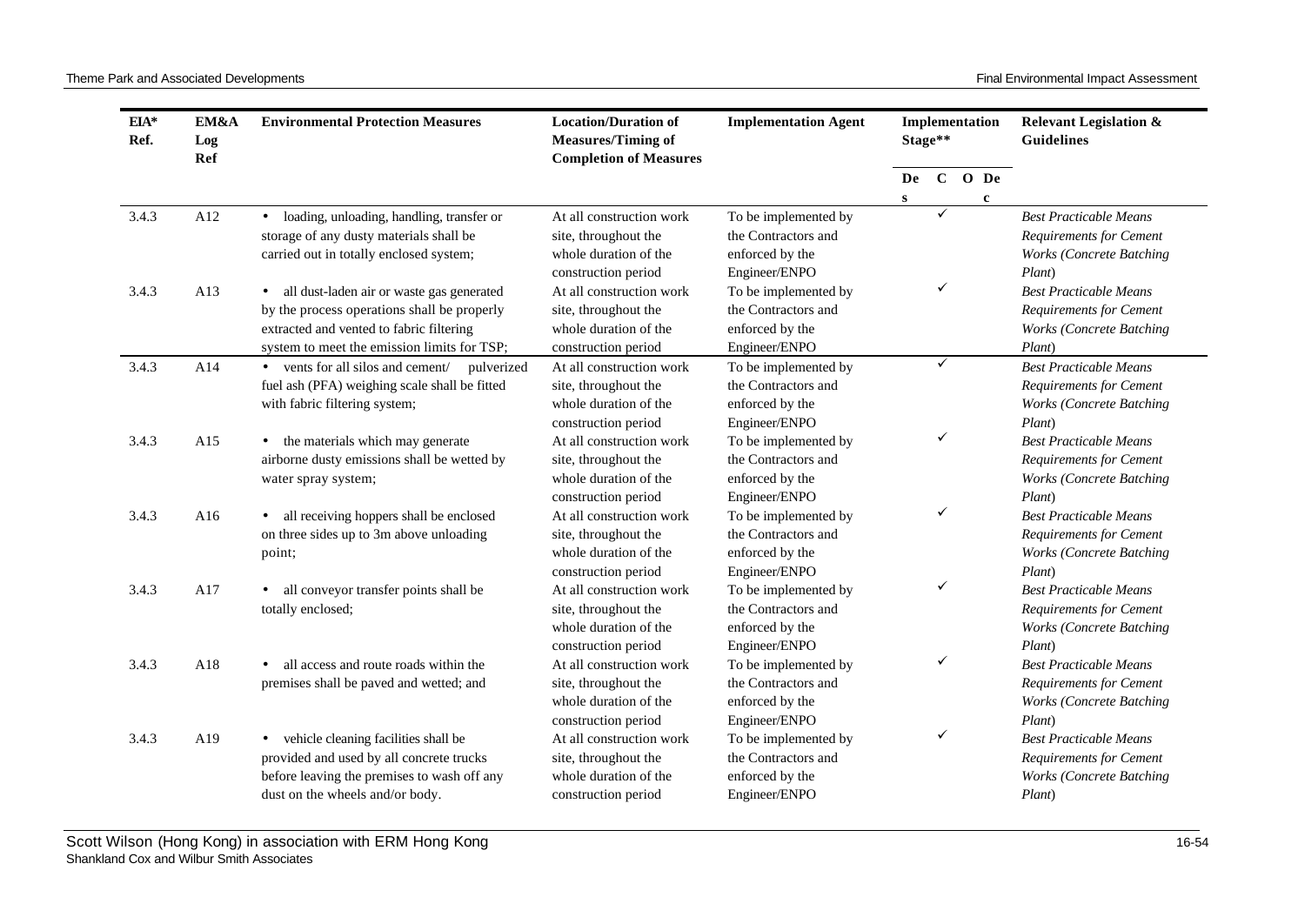| EIA*<br>Ref. | EM&A<br>Log<br>Ref   | <b>Environmental Protection Measures</b>                                                                                                                                                                                                                                                                                                                                                                                                               | <b>Location/Duration of</b><br><b>Measures/Timing of</b><br><b>Completion of Measures</b>                                                                                      | <b>Implementation Agent</b>                                                     |   | Implementation<br>Stage** |             | <b>Guidelines</b> |  | <b>Relevant Legislation &amp;</b> |
|--------------|----------------------|--------------------------------------------------------------------------------------------------------------------------------------------------------------------------------------------------------------------------------------------------------------------------------------------------------------------------------------------------------------------------------------------------------------------------------------------------------|--------------------------------------------------------------------------------------------------------------------------------------------------------------------------------|---------------------------------------------------------------------------------|---|---------------------------|-------------|-------------------|--|-----------------------------------|
|              |                      |                                                                                                                                                                                                                                                                                                                                                                                                                                                        |                                                                                                                                                                                |                                                                                 |   |                           | De C O De   |                   |  |                                   |
|              |                      | <b>NOISE - Construction Phase</b>                                                                                                                                                                                                                                                                                                                                                                                                                      |                                                                                                                                                                                |                                                                                 | S |                           | $\mathbf c$ |                   |  |                                   |
|              |                      | In addition to the use of good site practice<br>(as defined in the EIA Report) the following<br>mitigation measures shall be implemented to<br>minimise noise emissions:                                                                                                                                                                                                                                                                               |                                                                                                                                                                                |                                                                                 |   |                           |             |                   |  |                                   |
| 4.6          | B1<br>B <sub>2</sub> | Selecting Quiet Plant for Evening Time Works<br>Where available, the Contractor shall use<br>models of plant that are quieter than those<br>specified in the EPD's Technical<br>Memorandum (GW-TM) for undertaking<br>construction works in the evening.                                                                                                                                                                                               | At all construction work<br>site, throughout the<br>whole duration of the<br>construction period                                                                               | To be implemented by<br>the Contractors and<br>enforced by the<br>Engineer/ENPO |   | ✓                         |             | $GW-TM$           |  |                                   |
| 4.6          |                      | Use of Temporary and Movable Noise Barriers<br>for Evening Time Works<br>Temporary purpose-built noise barriers or<br>screens, constructed of appropriate material<br>with a suitable footing and a small<br>cantilevered upper portion, shall be erected<br>along the active work sites boundaries at<br>the following locations in order to minimise<br>noise emissions:<br>At the work site for the construction of<br>the services infrastructure. | At all of the stated<br>locations, and<br>throughout the whole<br>duration of the<br>construction period,<br>whenever construction<br>work may be undertaken<br>in the evening | To be implemented by<br>the Contractors and<br>enforced by the<br>Engineer/ENPO |   | ✓                         |             | GW-TM             |  |                                   |
|              |                      | <b>WATER QUALITY- Construction Phase</b>                                                                                                                                                                                                                                                                                                                                                                                                               |                                                                                                                                                                                |                                                                                 |   |                           |             |                   |  |                                   |
|              |                      | <b>Land Based Construction Activities</b><br>Surface Run-off                                                                                                                                                                                                                                                                                                                                                                                           |                                                                                                                                                                                |                                                                                 |   |                           |             |                   |  |                                   |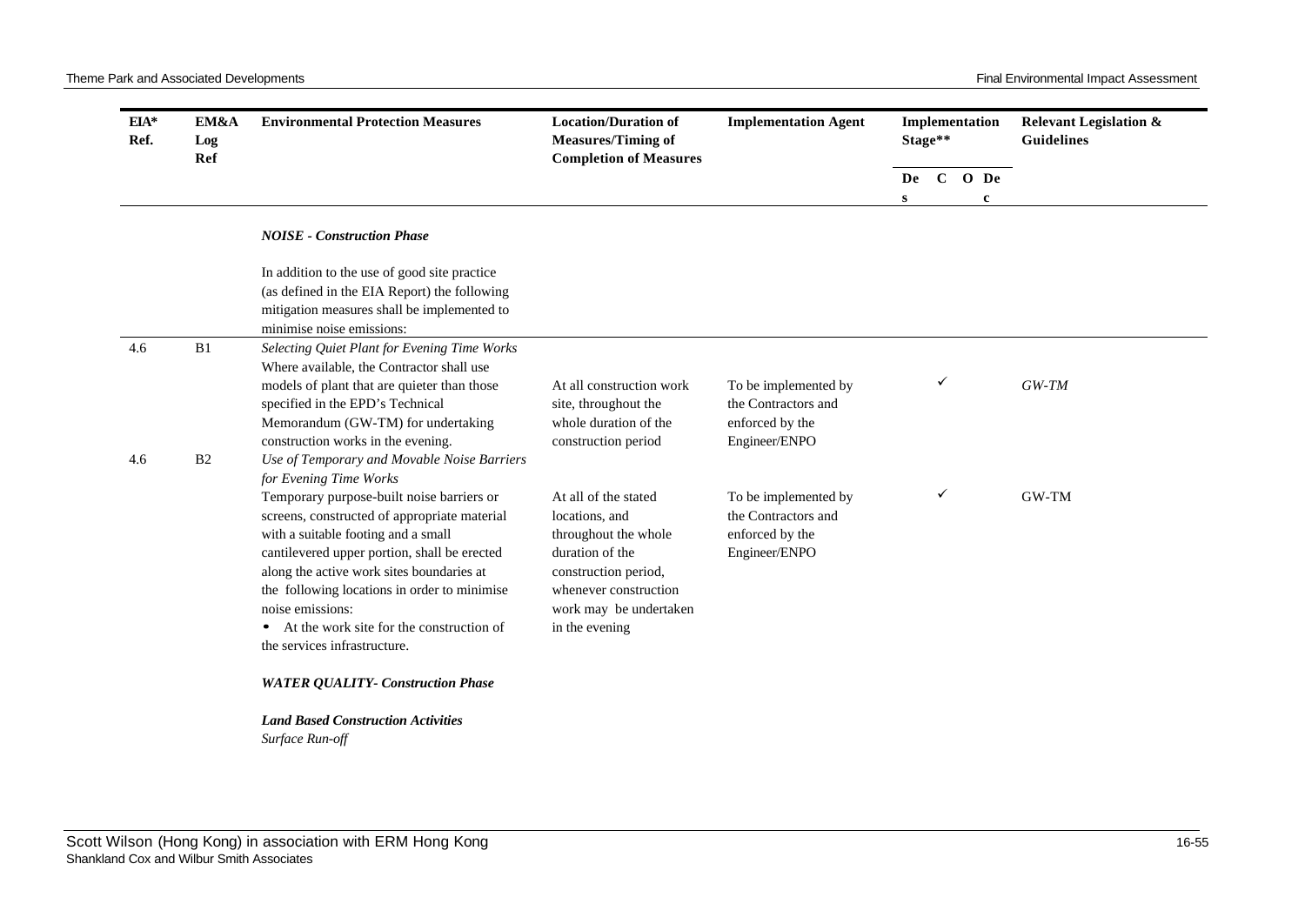| EIA*<br>Ref. | EM&A<br>Log<br>Ref | <b>Environmental Protection Measures</b>                                                                                                                                                                                                                                                                                                                                                                                                                                                                                                                                                 | <b>Location/Duration of</b><br><b>Measures/Timing of</b><br><b>Completion of Measures</b>                  | <b>Implementation Agent</b>                                                     |    | Stage** |  | Implementation          |                                             |  | <b>Relevant Legislation &amp;</b><br>Guidelines |
|--------------|--------------------|------------------------------------------------------------------------------------------------------------------------------------------------------------------------------------------------------------------------------------------------------------------------------------------------------------------------------------------------------------------------------------------------------------------------------------------------------------------------------------------------------------------------------------------------------------------------------------------|------------------------------------------------------------------------------------------------------------|---------------------------------------------------------------------------------|----|---------|--|-------------------------|---------------------------------------------|--|-------------------------------------------------|
|              |                    |                                                                                                                                                                                                                                                                                                                                                                                                                                                                                                                                                                                          |                                                                                                            |                                                                                 | De |         |  | $C$ O De<br>$\mathbf c$ |                                             |  |                                                 |
| 5.7.2        | C1                 | Surface run-off from the construction site<br>shall be directed into storm drains via<br>adequately designed sand/silt removal<br>facilities such as sand traps, silt traps and<br>sediment basins. Channels, earth bunds or<br>sand bag barriers shall be provided on site<br>to properly direct stormwater to such silt<br>removal facilities.                                                                                                                                                                                                                                         | At all construction work<br>site, throughout the<br>whole duration of the<br>construction period           | To be implemented by<br>the Contractors and<br>enforced by the<br>Engineer/ENPO | S  |         |  |                         | <b>Water Pollution Control</b><br>Ordinance |  |                                                 |
| 5.7.2        | $\rm C2$           | Catchpits and perimeter channels shall be<br>constructed in advance of site formation<br>works and earthworks.                                                                                                                                                                                                                                                                                                                                                                                                                                                                           | At all construction work<br>site prior to the<br>commencement of site<br>formation works and<br>earthworks | To be implemented by<br>the Contractors and<br>enforced by the<br>Engineer/ENPO |    | ✓       |  |                         | <b>Water Pollution Control</b><br>Ordinance |  |                                                 |
| 5.7.2        | C <sub>3</sub>     | Silt removal facilities, channels and<br>manholes shall be suitably maintained with<br>the deposited silt and grit being removed<br>regularly, and at the onset of and after each<br>rainstorm to ensure that these facilities are<br>functioning properly at all times.                                                                                                                                                                                                                                                                                                                 | At all construction work<br>site, throughout the<br>whole duration of the<br>construction period           | To be implemented by<br>the Contractors and<br>enforced by the<br>Engineer/ENPO |    | ✓       |  |                         | <b>Water Pollution Control</b><br>Ordinance |  |                                                 |
| 5.7.2        | C <sub>4</sub>     | If excavation cannot be avoided during<br>rainy seasons, temporarily exposed soil<br>surfaces shall be covered e.g. by tarpaulin,<br>and temporary access roads should be<br>protected by crushed stone or gravel, as<br>excavation proceeds. Intercepting channels<br>should be provided (e.g. along the<br>crest/edge of the excavation) to prevent<br>storm runoff from washing across exposed<br>soil surfaces. Arrangements shall always be<br>in place to ensure that adequate surface<br>protection measures can be safely carried<br>out well before the arrival of a rainstorm. | At all construction work<br>site, throughout the<br>whole duration of the<br>construction period           | To be implemented by<br>the Contractors and<br>enforced by the<br>Engineer/ENPO |    | ✓       |  |                         | <b>Water Pollution Control</b><br>Ordinance |  |                                                 |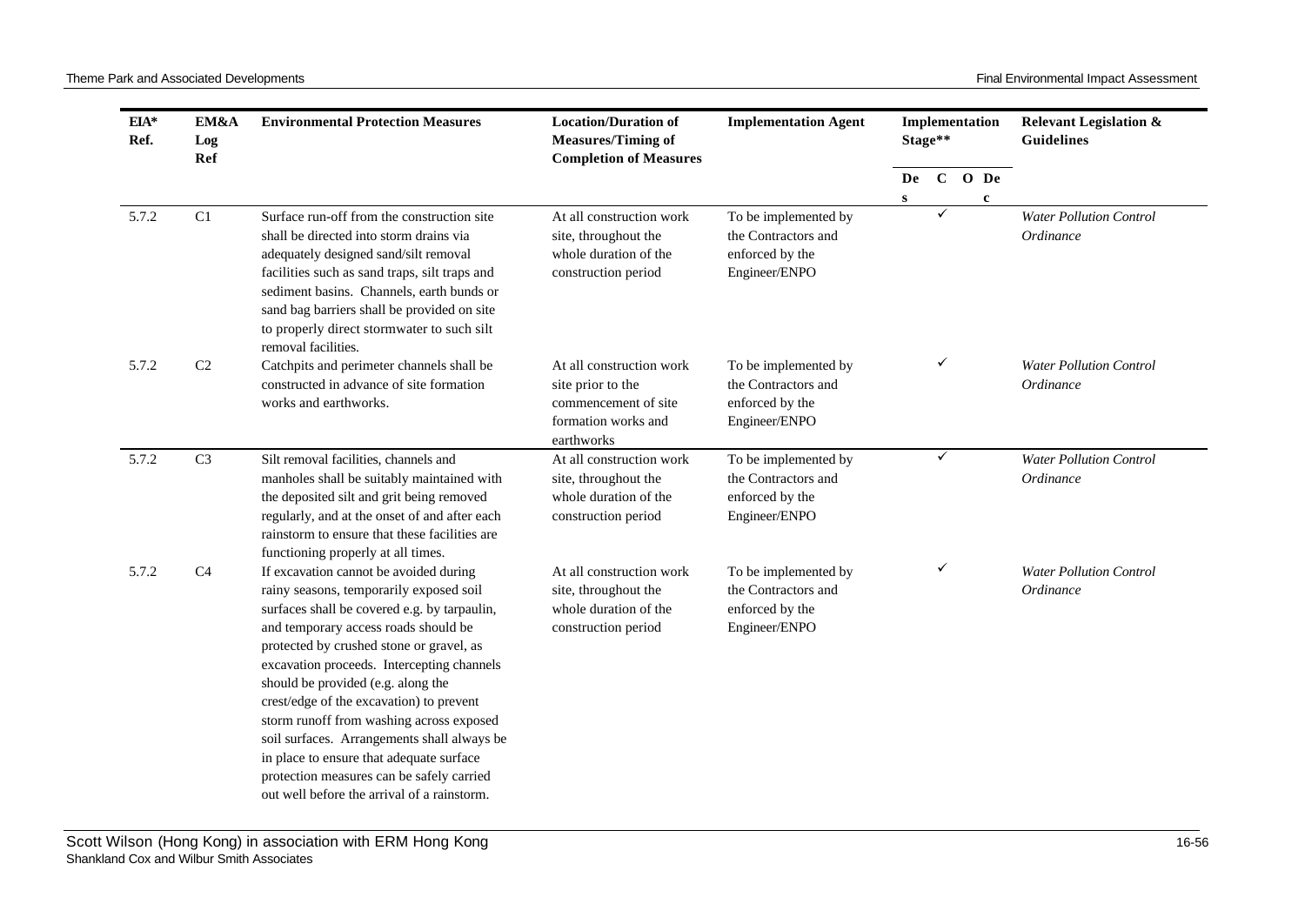| $EIA*$<br>Ref. | EM&A<br>Log<br>Ref | <b>Environmental Protection Measures</b>                                                                                                                                                                                                                                                                                                                                                                                                         | <b>Location/Duration of</b><br><b>Measures/Timing of</b><br><b>Completion of Measures</b>        | <b>Implementation Agent</b>                                                     |    | Stage**      | Implementation | <b>Relevant Legislation &amp;</b><br><b>Guidelines</b> |
|----------------|--------------------|--------------------------------------------------------------------------------------------------------------------------------------------------------------------------------------------------------------------------------------------------------------------------------------------------------------------------------------------------------------------------------------------------------------------------------------------------|--------------------------------------------------------------------------------------------------|---------------------------------------------------------------------------------|----|--------------|----------------|--------------------------------------------------------|
|                |                    |                                                                                                                                                                                                                                                                                                                                                                                                                                                  |                                                                                                  |                                                                                 | De | $\mathbf{C}$ | O De           |                                                        |
|                |                    |                                                                                                                                                                                                                                                                                                                                                                                                                                                  |                                                                                                  |                                                                                 | s  | ✓            | $\mathbf c$    |                                                        |
| 5.7.2          | C <sub>5</sub>     | Earthworks final surfaces shall be well<br>compacted and the subsequent permanent<br>work or surface protection shall be carried<br>out as soon as practical after the final<br>surfaces are formed to prevent erosion<br>caused by rainstorms. Appropriate<br>intercepting channels shall be provided<br>where necessary. Rainwater pumped out<br>from trenches or foundation excavations<br>shall be discharged into storm drains via silt     | At all construction work<br>site, throughout the<br>whole duration of the<br>construction period | To be implemented by<br>the Contractors and<br>enforced by the<br>Engineer/ENPO |    |              |                | <b>Water Pollution Control</b><br>Ordinance            |
| 5.7.2          | C <sub>6</sub>     | removal facilities.<br>Open stockpiles of construction materials<br>(e.g. aggregates and sand) on site shall be<br>covered with tarpaulin or similar fabric<br>during rainstorms. Measures shall be taken<br>to prevent the washing away of<br>construction materials, soil, silt or debris<br>into any drainage system.                                                                                                                         | At all construction work<br>site, throughout the<br>whole duration of the<br>construction period | To be implemented by<br>the Contractors and<br>enforced by the<br>Engineer/ENPO |    | ✓            |                | <b>Water Pollution Control</b><br>Ordinance            |
| 5.7.2          | C7                 | Manholes (including any newly constructed<br>ones) shall always be adequately covered<br>and temporarily sealed so as to prevent silt,<br>construction materials or debris from getting<br>into the drainage system, and to prevent<br>storm run-off from getting into foul sewers.<br>Discharges of surface run-off into foul<br>sewers must always be prevented in order<br>not to unduly overload the foul sewerage<br>system.<br>Groundwater | At all construction work<br>site, throughout the<br>whole duration of the<br>construction period | To be implemented by<br>the Contractors and<br>enforced by the<br>Engineer/ENPO |    | ✓            |                | <b>Water Pollution Control</b><br>Ordinance            |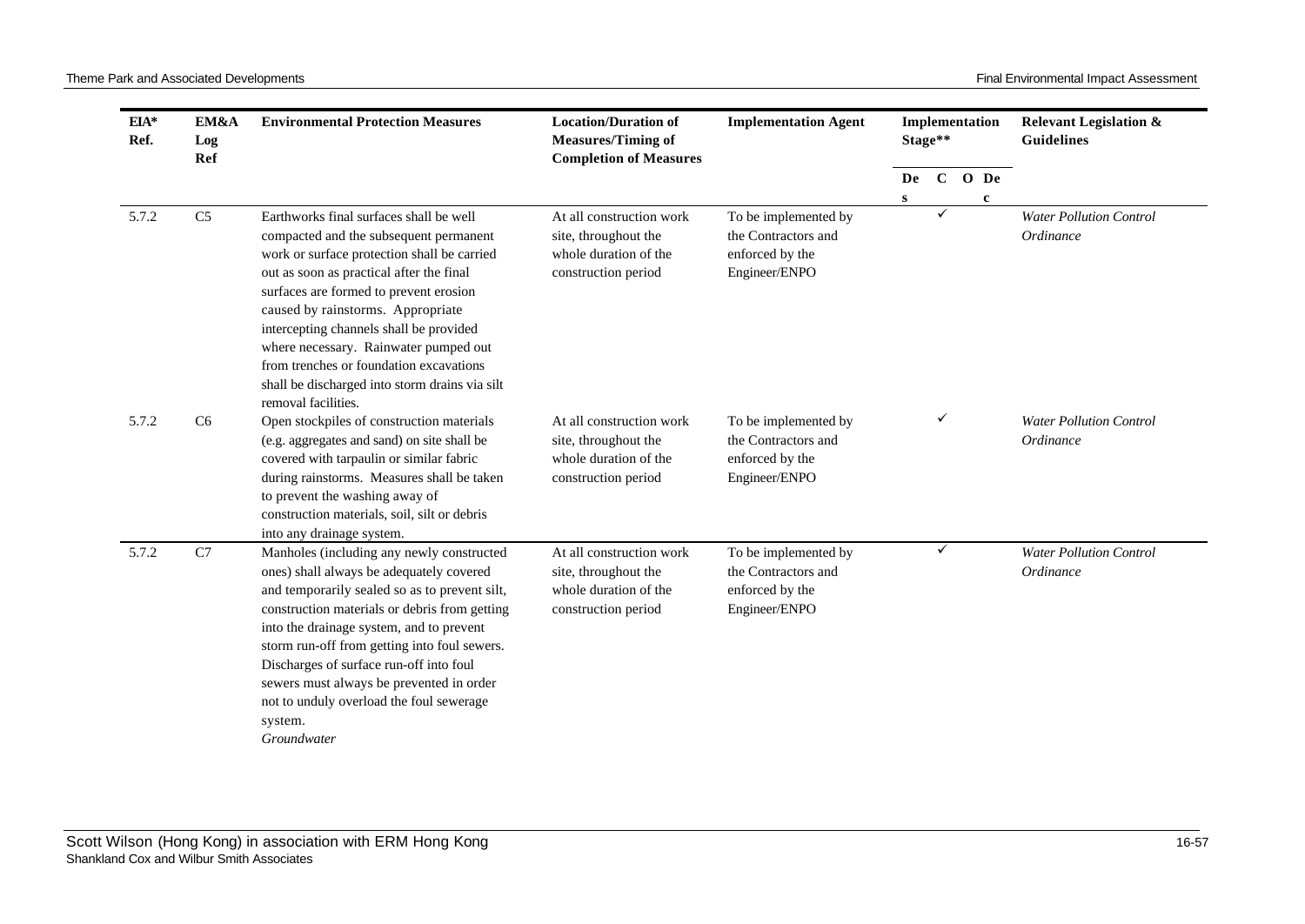| $EIA*$<br>Ref. | EM&A<br>Log<br>Ref | <b>Environmental Protection Measures</b>                                                                                                                                                                                                                                                                                                                                                                                                                                                                                                                                                                 | <b>Location/Duration of</b><br><b>Measures/Timing of</b><br><b>Completion of Measures</b>                               | <b>Implementation Agent</b>                                                     |    | Implementation<br>Stage** |          | <b>Relevant Legislation &amp;</b><br><b>Guidelines</b> |
|----------------|--------------------|----------------------------------------------------------------------------------------------------------------------------------------------------------------------------------------------------------------------------------------------------------------------------------------------------------------------------------------------------------------------------------------------------------------------------------------------------------------------------------------------------------------------------------------------------------------------------------------------------------|-------------------------------------------------------------------------------------------------------------------------|---------------------------------------------------------------------------------|----|---------------------------|----------|--------------------------------------------------------|
|                |                    |                                                                                                                                                                                                                                                                                                                                                                                                                                                                                                                                                                                                          |                                                                                                                         |                                                                                 | De |                           | $C$ O De |                                                        |
| 5.7.2          | $\rm{C}8$          | Groundwater pumped out of wells, etc. for<br>the lowering of ground water level in<br>foundation construction shall be discharged<br>into storm drains after being passed<br>through appropriate silt removal facilities.<br>Wheel Washing Water                                                                                                                                                                                                                                                                                                                                                         | At all construction work<br>site, throughout the<br>whole duration of the<br>construction period                        | To be implemented by<br>the Contractors and<br>enforced by the<br>Engineer/ENPO | S  |                           | c        | <b>Water Pollution Control</b><br>Ordinance            |
| 5.7.2          | C9                 | All vehicles and plant shall be cleaned<br>before they leave the construction site to<br>ensure that no earth, mud or debris is<br>deposited by them on roads. A wheel<br>washing bay shall be provided at every site<br>exit, if practicable, and wash-water shall<br>have sand and silt settled out or removed<br>before being discharged into the storm<br>drains. The section of construction road<br>between the wheel washing bay and the<br>public road shall be paved with<br>backfall to<br>reduce vehicle tracking of soil and to<br>prevent site run-off from entering public<br>road drains. | At every site exit to all<br>construction work sites.<br>throughout the whole<br>duration of the<br>construction period | To be implemented by<br>the Contractors and<br>enforced by the<br>Engineer/ENPO |    | ✓                         |          | <b>Water Pollution Control</b><br>Ordinance            |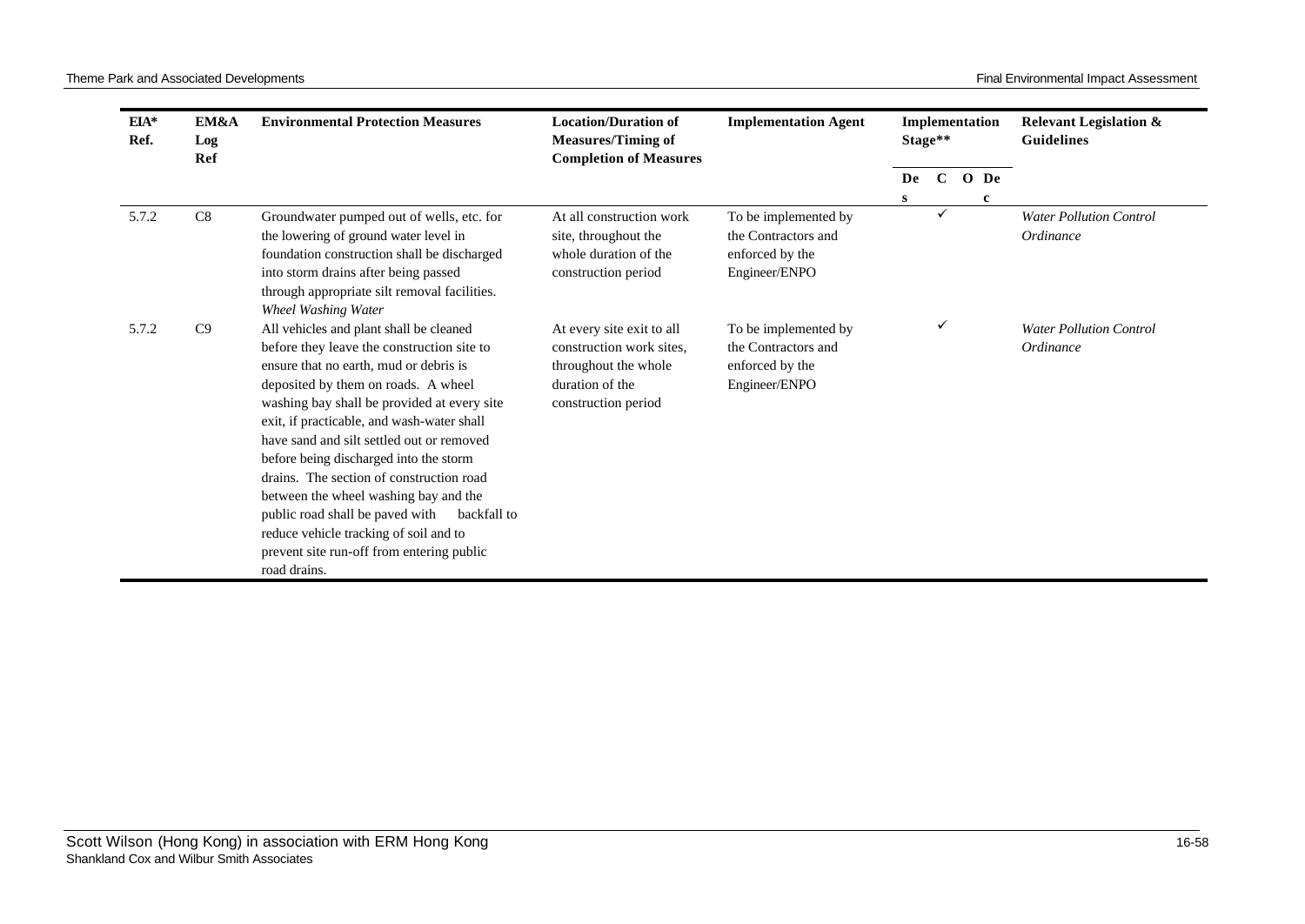| $EIA*$<br>Ref. | EM&A<br>Log<br>Ref | <b>Environmental Protection Measures</b>                                                                                                                                                                                                                                                                                                                                                                                                                                                                                                                | <b>Location/Duration of</b><br><b>Measures/Timing of</b><br><b>Completion of Measures</b>        | <b>Implementation Agent</b>                                                     | Implementation<br>Stage** |   |  |               | <b>Relevant Legislation &amp;</b><br><b>Guidelines</b>                  |
|----------------|--------------------|---------------------------------------------------------------------------------------------------------------------------------------------------------------------------------------------------------------------------------------------------------------------------------------------------------------------------------------------------------------------------------------------------------------------------------------------------------------------------------------------------------------------------------------------------------|--------------------------------------------------------------------------------------------------|---------------------------------------------------------------------------------|---------------------------|---|--|---------------|-------------------------------------------------------------------------|
|                |                    |                                                                                                                                                                                                                                                                                                                                                                                                                                                                                                                                                         |                                                                                                  |                                                                                 | De<br>S                   |   |  | $C$ O De<br>c |                                                                         |
| 5.7.2          | C10                | <b>Wastewater from Site Facilities</b><br>Sewage from toilets, kitchens and similar<br>facilities shall be discharged into a foul<br>sewer or chemical toilets shall be provided.<br>Should the use of chemical toilets be.<br>necessary then these shall be provided by a<br>licensed contractor, who will be responsible<br>for appropriate disposal and maintenance of<br>these facilities. Wastewater collected from<br>canteen kitchens, including that from<br>basins, sinks and floor drains, shall be<br>discharged into foul sewers via grease | At all construction work<br>site, throughout the<br>whole duration of the<br>construction period | To be implemented by<br>the Contractors and<br>enforced by the<br>Engineer/ENPO |                           | ✓ |  |               | <b>Water Pollution Control</b><br>Ordinance                             |
| 5.7.2          | C11                | traps.<br>Vehicle and plant servicing areas, vehicle<br>wash bays and lubrication bays shall, as far<br>as possible, be located within roofed areas.<br>The drainage in these covered areas shall<br>be connected to foul sewers via a petrol<br>interceptor. Oil leakage or spillage shall be<br>contained and cleaned up immediately.<br>Waste oil shall be collected and stored for<br>recycling or disposal, in accordance with<br>the Waste Disposal Ordinance.<br>Storage and Handling of Oil, Other Petroleum<br><b>Products and Chemicals</b>   | At all construction work<br>site, throughout the<br>whole duration of the<br>construction period | To be implemented by<br>the Contractors and<br>enforced by the<br>Engineer/ENPO |                           | ✓ |  |               | <b>Water Pollution Control</b><br>Ordinance<br>Waste Disposal Ordinance |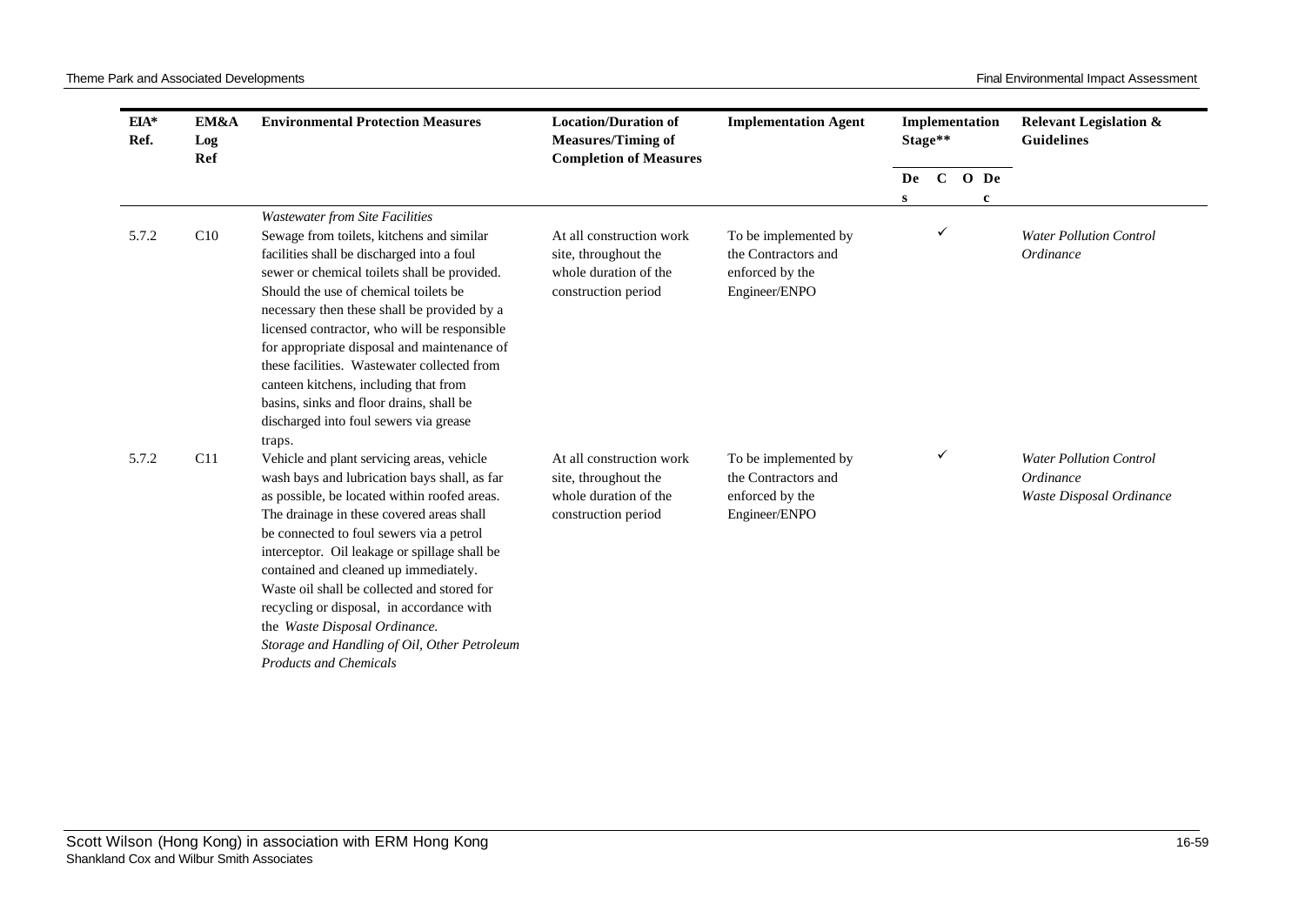| EIA*<br>Ref. | EM&A<br>Log<br>Ref | <b>Environmental Protection Measures</b>                                                                                                                                                                                                                                                                                                                                                                                                                                                                                                                                                                                                                                                                                     | <b>Location/Duration of</b><br><b>Implementation Agent</b><br><b>Measures/Timing of</b><br><b>Completion of Measures</b> |                                                                                 |    |              | Stage**     | Implementation                              | <b>Relevant Legislation &amp;</b><br><b>Guidelines</b> |
|--------------|--------------------|------------------------------------------------------------------------------------------------------------------------------------------------------------------------------------------------------------------------------------------------------------------------------------------------------------------------------------------------------------------------------------------------------------------------------------------------------------------------------------------------------------------------------------------------------------------------------------------------------------------------------------------------------------------------------------------------------------------------------|--------------------------------------------------------------------------------------------------------------------------|---------------------------------------------------------------------------------|----|--------------|-------------|---------------------------------------------|--------------------------------------------------------|
|              |                    |                                                                                                                                                                                                                                                                                                                                                                                                                                                                                                                                                                                                                                                                                                                              |                                                                                                                          |                                                                                 | De | $\mathbf{C}$ | O De        |                                             |                                                        |
| 5.7.2        | C12                | All fuel tanks and chemical storage areas<br>shall be provided with locks and be sited on<br>sealed areas. The storage areas shall be<br>surrounded by bunds with a capacity equal<br>to 110% of the storage capacity of the<br>largest tank to prevent spilled oil, fuel and<br>chemicals from reaching the receiving<br>waters. The Contractors shall prepare<br>guidelines and procedures for immediate<br>clean-up actions following any spillages of<br>oil, fuel or chemicals.                                                                                                                                                                                                                                         | At all construction work<br>site, throughout the<br>whole duration of the<br>construction period                         | To be implemented by<br>the Contractors and<br>enforced by the<br>Engineer/ENPO | S  | ✓            | $\mathbf c$ | <b>Water Pollution Control</b><br>Ordinance |                                                        |
| 6.7.2        | D1                 | <b>WASTE</b> - Construction Phase<br>The following procedures and measures<br>shall be implemented when handling waste<br>material.<br>Measures Taken in the Planning and Design<br>Stages to Reduce the Generation of C&DM<br>The following waste management hierarchy<br>shall be followed:<br>1. avoidance and minimisation, that is, not<br>generating waste through changing or<br>improving practices and design;<br>2. reuse of materials, thus avoiding<br>disposal (generally with only limited<br>reprocessing);<br>3. recovery and recycling, thus avoiding<br>disposal (although reprocessing may be<br>required); and<br>4. treatment and disposal, according to<br>relevant law, guidelines and good practice. | To be implemented at all<br>worksites throughout the<br>full duration of the<br>construction phase                       | To be implemented by<br>the Contractors and<br>enforced by the<br>Engineer/ENPO |    | ✓            |             | Waste Disposal Ordinance                    |                                                        |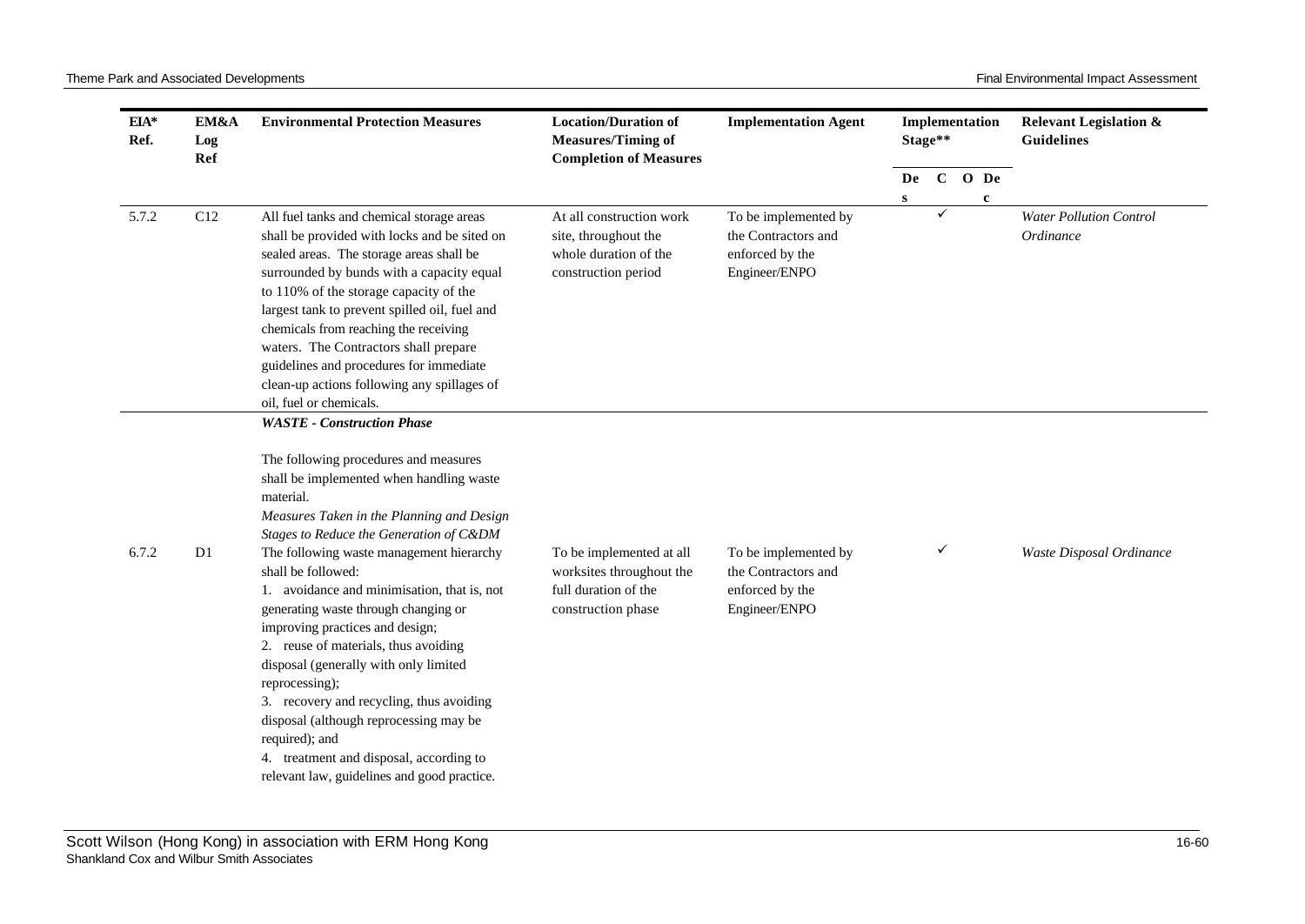| EIA*<br>Ref. | EM&A<br>Log<br>Ref | <b>Environmental Protection Measures</b>                                                                                                                                                                                                                                                                                                                                                                                                                          | <b>Location/Duration of</b><br><b>Measures/Timing of</b><br><b>Completion of Measures</b>          | <b>Implementation Agent</b>                                                     | Implementation<br>Stage** |              |                          |             | <b>Relevant Legislation &amp;</b><br><b>Guidelines</b> |
|--------------|--------------------|-------------------------------------------------------------------------------------------------------------------------------------------------------------------------------------------------------------------------------------------------------------------------------------------------------------------------------------------------------------------------------------------------------------------------------------------------------------------|----------------------------------------------------------------------------------------------------|---------------------------------------------------------------------------------|---------------------------|--------------|--------------------------|-------------|--------------------------------------------------------|
|              |                    |                                                                                                                                                                                                                                                                                                                                                                                                                                                                   |                                                                                                    |                                                                                 | De                        | $\mathbf{C}$ |                          | O De        |                                                        |
|              |                    |                                                                                                                                                                                                                                                                                                                                                                                                                                                                   |                                                                                                    |                                                                                 | ${\bf S}$                 | ✓            |                          | $\mathbf c$ |                                                        |
| 6.7.2        | D2                 | Records of quantities of wastes generated,<br>recycled and disposed (locations) shall be                                                                                                                                                                                                                                                                                                                                                                          | To be implemented at all<br>worksites throughout the                                               | To be implemented by<br>the Contractors and                                     |                           |              |                          |             | Waste Disposal Ordinance                               |
|              |                    | properly kept.                                                                                                                                                                                                                                                                                                                                                                                                                                                    | full duration of the<br>construction phase                                                         | enforced by the<br>Engineer/ENPO                                                |                           |              |                          |             |                                                        |
| 6.7.2        | D <sub>3</sub>     | Any clean excavated soil shall be reused on<br>site as far as possible for landscape works<br>in order to minimise the amount public fill to<br>be disposed off-site. Should there be any                                                                                                                                                                                                                                                                         | To be implemented at all<br>worksites throughout the<br>full duration of the<br>construction phase | To be implemented by<br>the Contractors and<br>enforced by the<br>Engineer/ENPO |                           | ✓            | Waste Disposal Ordinance |             |                                                        |
|              |                    | surplus public fill generated from the<br>project, the Contractors shall liaise with the<br>Fill Management Committee to identify as<br>far as possible suitable reclamation or site<br>formation projects near the project site to<br>reuse the material.                                                                                                                                                                                                        |                                                                                                    |                                                                                 |                           |              |                          |             |                                                        |
| 6.7.2        | D <sub>4</sub>     | The purchasing of construction materials<br>will be carefully planned in order to avoid<br>over ordering and wastage of construction<br>materials, such as ready mixed concrete.                                                                                                                                                                                                                                                                                  | To be implemented at all<br>worksites throughout the<br>full duration of the<br>construction phase | To be implemented by<br>the Contractors and<br>enforced by the<br>Engineer/ENPO |                           | ✓            |                          |             | Waste Disposal Ordinance                               |
|              |                    | Measures To be Taken in the Construction Stage                                                                                                                                                                                                                                                                                                                                                                                                                    |                                                                                                    |                                                                                 |                           |              |                          |             |                                                        |
|              |                    | To Reduce the Generation of C&DM                                                                                                                                                                                                                                                                                                                                                                                                                                  |                                                                                                    |                                                                                 |                           |              |                          |             |                                                        |
| 6.7.2        | D <sub>5</sub>     | The Contractor shall recycle as much as<br>possible of the C&D material on-site. Public<br>fill and C&D waste shall be segregated and<br>stored in different containers or skips to<br>enhance reuse or recycling of materials and<br>their proper disposal. Concrete and<br>masonry, for example can be crushed and<br>used as fill and steel reinforcing bar can be<br>used by scrap steel mills. Different areas of<br>the work sites should be designated for | To be implemented at all<br>worksites throughout the<br>full duration of the<br>construction phase | To be implemented by<br>the Contractors and<br>enforced by the<br>Engineer/ENPO |                           | ✓            |                          |             | Waste Disposal Ordinance                               |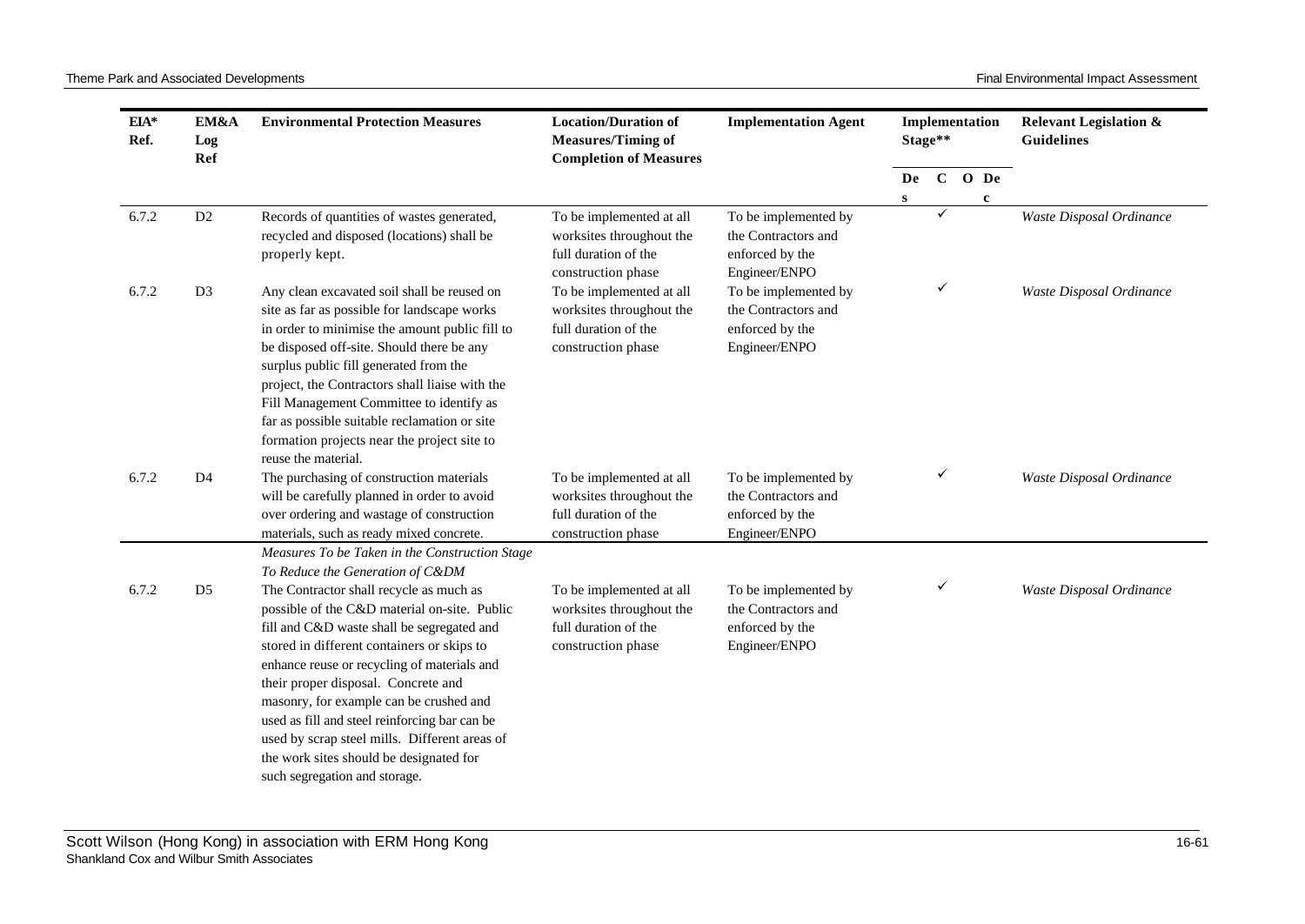| EIA*<br>Ref. | EM&A<br>Log<br>Ref | <b>Environmental Protection Measures</b>                                                                                                                                                                                                                                                                                                                                                                                            | <b>Location/Duration of</b><br><b>Measures/Timing of</b><br><b>Completion of Measures</b>                                                                                                                                            | <b>Implementation Agent</b>                                                       | Implementation<br>Stage** |              |  |             | <b>Relevant Legislation &amp;</b><br><b>Guidelines</b>                                                                                                                    |
|--------------|--------------------|-------------------------------------------------------------------------------------------------------------------------------------------------------------------------------------------------------------------------------------------------------------------------------------------------------------------------------------------------------------------------------------------------------------------------------------|--------------------------------------------------------------------------------------------------------------------------------------------------------------------------------------------------------------------------------------|-----------------------------------------------------------------------------------|---------------------------|--------------|--|-------------|---------------------------------------------------------------------------------------------------------------------------------------------------------------------------|
|              |                    |                                                                                                                                                                                                                                                                                                                                                                                                                                     |                                                                                                                                                                                                                                      |                                                                                   | De                        | $\mathbf{C}$ |  | O De        |                                                                                                                                                                           |
| 6.7.2        | D <sub>6</sub>     | In order to minimise the impacts of the<br>demolition works these wastes must be<br>cleared as quickly as possible after<br>demolition. The demolition and clearance<br>works shall therefore be undertaken<br>simultaneously.                                                                                                                                                                                                      | To be implemented at all<br>worksites throughout the<br>full duration of the<br>construction phase                                                                                                                                   | To be implemented by<br>the Contractors and<br>enforced by the<br>Engineer/ENPO   | S                         |              |  | $\mathbf c$ | Waste Disposal Ordinance                                                                                                                                                  |
| 6.7.2        | D7                 | The use of wooden hoardings shall not be<br>allowed. An alternative material, for example,<br>metal (aluminium, alloy etc) shall be used.                                                                                                                                                                                                                                                                                           | To be implemented at all<br>worksites where a site<br>boundary adjoins a road,<br>street or other area<br>accessible to the public.<br>The hoarding shall be<br>erected throughout the full<br>duration of the construction<br>phase | ✓<br>To be implemented by the<br>Contractors and enforced<br>by the Engineer/ENPO |                           |              |  |             |                                                                                                                                                                           |
| 6.7.2        | D <sub>8</sub>     | Chemical Waste<br>For those processes which generate<br>chemical waste, it may be possible to find<br>alternatives which generate reduced<br>quantities or even no chemical waste, or<br>less dangerous types of chemical waste.<br>Containers used for storage of chemical<br>wastes should:<br>be suitable for the substance they are<br>holding, resistant to corrosion, maintained<br>in a good condition, and securely closed; | To be implemented at all<br>worksites throughout the<br>full duration of the<br>construction phase                                                                                                                                   | To be implemented by<br>the Contractors and<br>enforced by the<br>Engineer/ENPO   |                           | ✓            |  |             | Waste Disposal Ordinance,<br>Waste Disposal (Chemical<br>Waste) (General) Regulation,<br>Code of Practice on the<br>Packaging, Handling and<br>Storage of Chemical Wastes |
|              |                    | have a capacity of less than 450 L unless<br>the specifications have been approved by<br>the EPD; and<br>display a label in English and Chinese<br>in accordance with instructions prescribed<br>in Schedule 2 of the Regulations.                                                                                                                                                                                                  |                                                                                                                                                                                                                                      |                                                                                   |                           |              |  |             |                                                                                                                                                                           |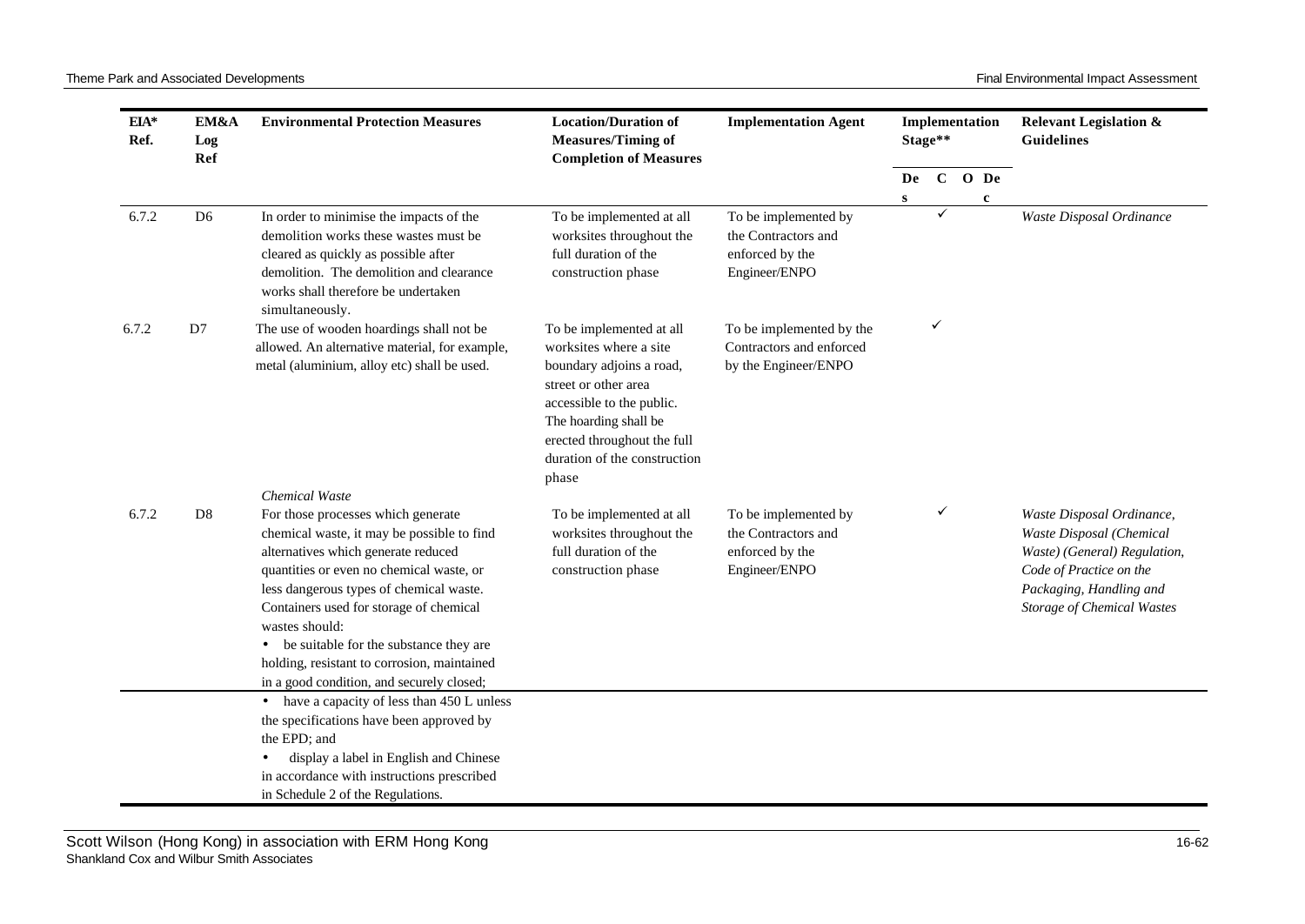| EIA*<br>Ref. | EM&A<br>Log<br>Ref | <b>Environmental Protection Measures</b>          | <b>Location/Duration of</b><br><b>Measures/Timing of</b><br><b>Completion of Measures</b> | <b>Implementation Agent</b> | Implementation<br>Stage** |  |  |           | <b>Relevant Legislation &amp;</b><br><b>Guidelines</b> |
|--------------|--------------------|---------------------------------------------------|-------------------------------------------------------------------------------------------|-----------------------------|---------------------------|--|--|-----------|--------------------------------------------------------|
|              |                    |                                                   |                                                                                           |                             |                           |  |  | De C O De |                                                        |
|              |                    | The storage area for chemical wastes              |                                                                                           |                             | $\mathbf{s}$              |  |  | c         |                                                        |
|              |                    | should:                                           |                                                                                           |                             |                           |  |  |           |                                                        |
|              |                    | • by clearly labelled and used solely for         |                                                                                           |                             |                           |  |  |           |                                                        |
|              |                    | the storage of chemical waste;                    |                                                                                           |                             |                           |  |  |           |                                                        |
|              |                    | be enclosed on at least 3 sides;                  |                                                                                           |                             |                           |  |  |           |                                                        |
|              |                    | have an impermeable floor and<br>bunding,         |                                                                                           |                             |                           |  |  |           |                                                        |
|              |                    | of capacity to accommodate 110% of the            |                                                                                           |                             |                           |  |  |           |                                                        |
|              |                    | volume of the largest container or 20% by         |                                                                                           |                             |                           |  |  |           |                                                        |
|              |                    | volume of the chemical waste stored in that       |                                                                                           |                             |                           |  |  |           |                                                        |
|              |                    | area, whichever is the greatest;                  |                                                                                           |                             |                           |  |  |           |                                                        |
|              |                    | have adequate ventilation;                        |                                                                                           |                             |                           |  |  |           |                                                        |
|              |                    | be covered to prevent rainfall entering           |                                                                                           |                             |                           |  |  |           |                                                        |
|              |                    | (water collected within the bund must be          |                                                                                           |                             |                           |  |  |           |                                                        |
|              |                    | tested and disposed as chemical waste if          |                                                                                           |                             |                           |  |  |           |                                                        |
|              |                    | necessary); and be arranged so that               |                                                                                           |                             |                           |  |  |           |                                                        |
|              |                    | incompatible materials are adequately             |                                                                                           |                             |                           |  |  |           |                                                        |
|              |                    | separated.                                        |                                                                                           |                             |                           |  |  |           |                                                        |
|              |                    | Disposal of chemical waste should:                |                                                                                           |                             |                           |  |  |           |                                                        |
|              |                    | be via a licensed waste collector; and            |                                                                                           |                             |                           |  |  |           |                                                        |
|              |                    | be to a facility licensed to receive<br>$\bullet$ |                                                                                           |                             |                           |  |  |           |                                                        |
|              |                    | chemical waste, such as the Chemical Waste        |                                                                                           |                             |                           |  |  |           |                                                        |
|              |                    | Treatment Facility which also offers a            |                                                                                           |                             |                           |  |  |           |                                                        |
|              |                    | chemical waste collection service and can         |                                                                                           |                             |                           |  |  |           |                                                        |
|              |                    | supply the necessary storage containers; or       |                                                                                           |                             |                           |  |  |           |                                                        |
|              |                    | be to a re-user of the waste, under approval      |                                                                                           |                             |                           |  |  |           |                                                        |
|              |                    | from the EPD.                                     |                                                                                           |                             |                           |  |  |           |                                                        |
|              |                    | The Centre for Environmental Technology           |                                                                                           |                             |                           |  |  |           |                                                        |
|              |                    | operates a Waste Exchange Scheme which            |                                                                                           |                             |                           |  |  |           |                                                        |
|              |                    | can assist in finding receivers or buyers.        |                                                                                           |                             |                           |  |  |           |                                                        |
|              |                    | Management of General Refuse                      |                                                                                           |                             |                           |  |  |           |                                                        |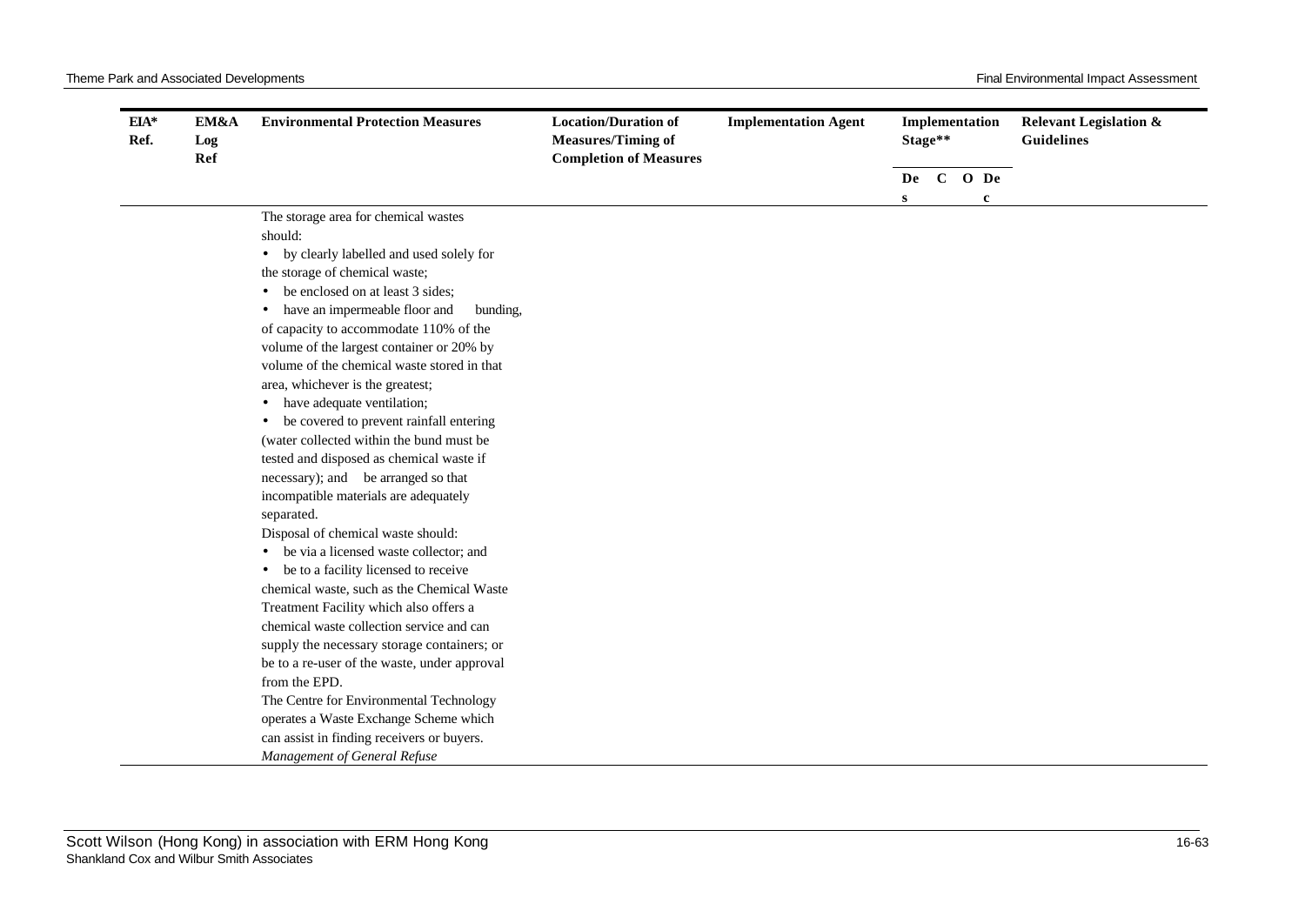| EIA*<br>Ref. | EM&A<br>Log<br>Ref | <b>Environmental Protection Measures</b>                                                                                                                                                                                                                                                                                                                                                                                             | <b>Location/Duration of</b><br><b>Measures/Timing of</b><br><b>Completion of Measures</b>          | <b>Implementation Agent</b>                                                     | Implementation<br>Stage** |              |             | <b>Relevant Legislation &amp;</b><br><b>Guidelines</b>                        |
|--------------|--------------------|--------------------------------------------------------------------------------------------------------------------------------------------------------------------------------------------------------------------------------------------------------------------------------------------------------------------------------------------------------------------------------------------------------------------------------------|----------------------------------------------------------------------------------------------------|---------------------------------------------------------------------------------|---------------------------|--------------|-------------|-------------------------------------------------------------------------------|
|              |                    |                                                                                                                                                                                                                                                                                                                                                                                                                                      |                                                                                                    |                                                                                 | De                        |              | C O De      |                                                                               |
| 6.7.2        | D <sub>9</sub>     | General refuse generated on-site shall be<br>stored in enclosed bins or compaction units<br>separate from construction and chemical<br>wastes. A reputable waste collector shall be<br>employed by the contractor to remove<br>general refuse from the site, separately from<br>construction and chemical wastes, on a<br>daily basis to minimise odour pest and litter<br>impacts. The burning of refuse shall not be<br>permitted. | To be implemented at all<br>worksites throughout the<br>full duration of the<br>construction phase | To be implemented by<br>the Contractors and<br>enforced by the<br>Engineer/ENPO | S                         | ✓            | $\mathbf c$ | Waste Disposal Ordinance                                                      |
| 6.7.2        | D10                | Reusable rather than disposable dishware<br>shall be used if feasible. Separate, labelled<br>bins shall be provided, if feasible, for the<br>collection of aluminium cans.                                                                                                                                                                                                                                                           | To be implemented at all<br>worksites throughout the<br>full duration of the<br>construction phase | To be implemented by<br>the Contractors and<br>enforced by the<br>Engineer/ENPO |                           | ✓            |             | Waste Disposal Ordinance                                                      |
| 6.7.2        | D11                | The Contractor shall participate in a local<br>waste collection scheme, if one is available,<br>to reduce office wastes.                                                                                                                                                                                                                                                                                                             | To be implemented at all<br>worksites throughout the<br>full duration of the<br>construction phase | To be implemented by<br>the Contractors and<br>enforced by the<br>Engineer/ENPO |                           | $\checkmark$ |             | Waste Disposal Ordinance                                                      |
| 6.7.2        | D12                | Management of Waste Disposal<br>A trip-ticket system should be established<br>and used to monitor the disposal of C&DM<br>and solid wastes at public filling facilities<br>and landfills, and to control fly-tipping.                                                                                                                                                                                                                | To be implemented at all<br>worksites throughout the<br>full duration of the<br>construction phase | To be implemented by<br>the Contractors and<br>enforced by the<br>Engineer/ENPO |                           | ✓            |             | Waste Disposal Ordinance<br><b>Works Bureau Technical</b><br>Circular No 5/99 |
| 6.7.2        | D <sub>13</sub>    | A recording system for the amount of waste<br>generated, recycled and disposed of<br>(including the disposal sites) shall be<br>established during the construction stage.<br><b>Staff Training</b>                                                                                                                                                                                                                                  | To be implemented at all<br>worksites throughout the<br>full duration of the<br>construction phase | To be implemented by<br>the Contractors and<br>enforced by the<br>Engineer/ENPO |                           | $\checkmark$ |             | Waste Disposal Ordinance                                                      |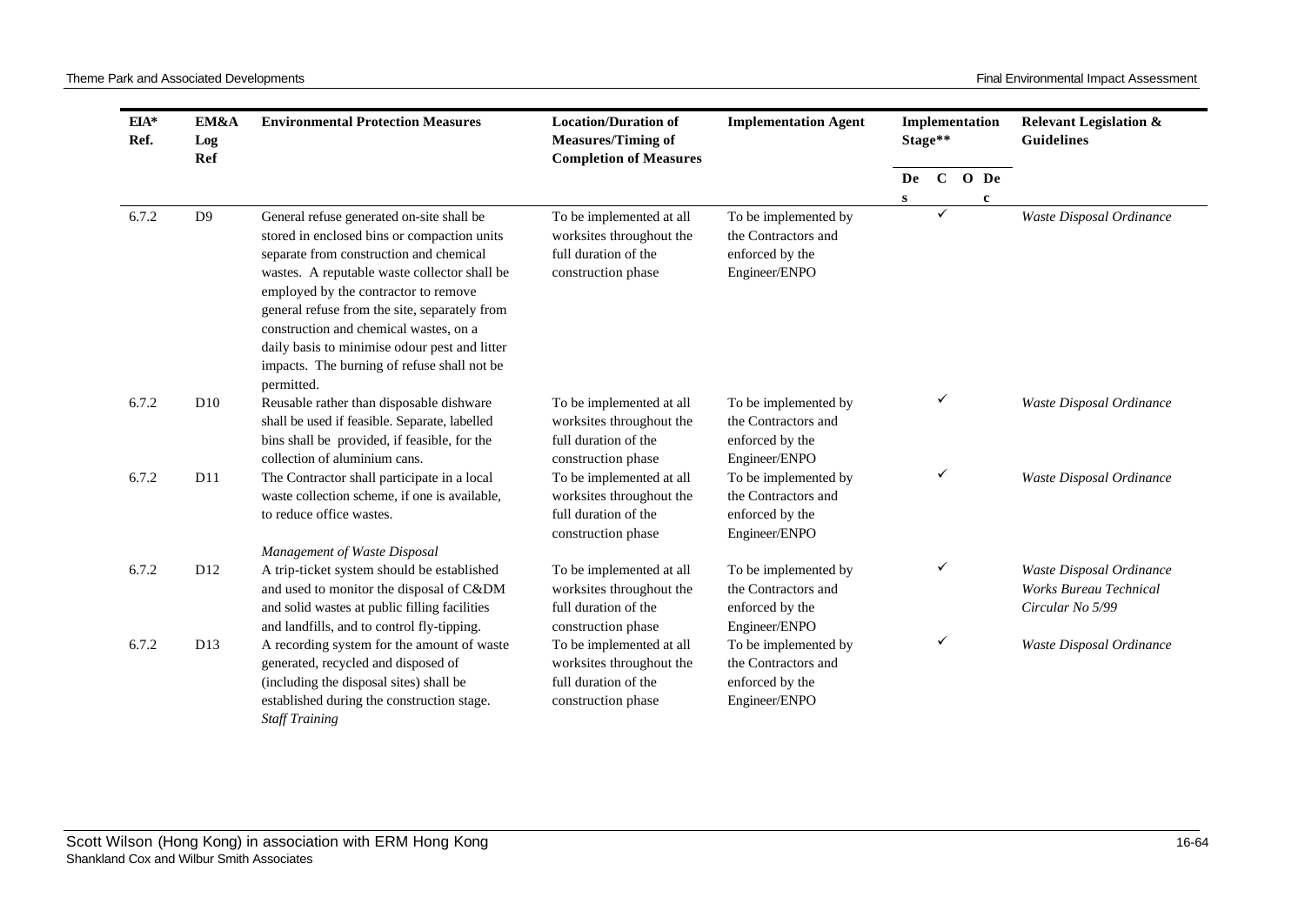| $EIA*$<br>Ref. | EM&A<br>Log<br>Ref | <b>Environmental Protection Measures</b>                                                                                                                                                                                                                                                                                                | <b>Location/Duration of</b><br><b>Measures/Timing of</b><br><b>Completion of Measures</b>                                                                                                                                                                  | <b>Implementation Agent</b>                                                     | Stage** |              | Implementation      | <b>Relevant Legislation &amp;</b><br><b>Guidelines</b> |
|----------------|--------------------|-----------------------------------------------------------------------------------------------------------------------------------------------------------------------------------------------------------------------------------------------------------------------------------------------------------------------------------------|------------------------------------------------------------------------------------------------------------------------------------------------------------------------------------------------------------------------------------------------------------|---------------------------------------------------------------------------------|---------|--------------|---------------------|--------------------------------------------------------|
|                |                    |                                                                                                                                                                                                                                                                                                                                         |                                                                                                                                                                                                                                                            |                                                                                 | De<br>s | $\mathbf{C}$ | O De<br>$\mathbf c$ |                                                        |
| 6.7.2          | D <sub>14</sub>    | Training shall be provided to workers on the<br>concepts of site cleanliness and on<br>appropriate waste management procedures,<br>including waste reduction, reuse and<br>recycling at the beginning of the contract.<br>Waste Management Plan                                                                                         | To be implemented at all<br>worksites throughout the<br>full duration of the<br>construction phase                                                                                                                                                         | To be implemented by<br>the Contractors and<br>enforced by the<br>Engineer/ENPO |         | ✓            |                     | Waste Disposal Ordinance                               |
| 6.7.2          | D15                | The construction Contractors shall<br>incorporate the above recommendations<br>into a Waste Management Plan for the<br>construction works. Such a management<br>plan shall incorporate site specific factors,<br>such as the designation of areas for the<br>segregation and temporary storage of<br>reusable and recyclable materials. | To be produced by all<br>construction contractors<br>and submitted to the<br>Engineer for approval at<br>the commencement of the<br>construction period. The<br>Plans shall be<br>implemented throughout<br>the full duration of the<br>construction phase | To be implemented by<br>the Contractors and<br>enforced by the<br>Engineer/ENPO |         | ✓            |                     | Waste Disposal Ordinance                               |
|                |                    | TERRESTRIAL ECOLOGY - Construction<br><b>Phase</b>                                                                                                                                                                                                                                                                                      |                                                                                                                                                                                                                                                            |                                                                                 |         |              |                     |                                                        |
|                |                    | Not applicable                                                                                                                                                                                                                                                                                                                          |                                                                                                                                                                                                                                                            |                                                                                 |         |              |                     |                                                        |
|                |                    | <b>MARINE ECOLOGY AND FISHERIES -</b><br><b>Construction Phase</b>                                                                                                                                                                                                                                                                      |                                                                                                                                                                                                                                                            |                                                                                 |         |              |                     |                                                        |
|                |                    | Not applicable                                                                                                                                                                                                                                                                                                                          |                                                                                                                                                                                                                                                            |                                                                                 |         |              |                     |                                                        |
|                |                    | ARCHAEOLOGY AND CULTURAL<br><b>HERITAGE - Construction Phase</b>                                                                                                                                                                                                                                                                        |                                                                                                                                                                                                                                                            |                                                                                 |         |              |                     |                                                        |
|                |                    | Not applicable                                                                                                                                                                                                                                                                                                                          |                                                                                                                                                                                                                                                            |                                                                                 |         |              |                     |                                                        |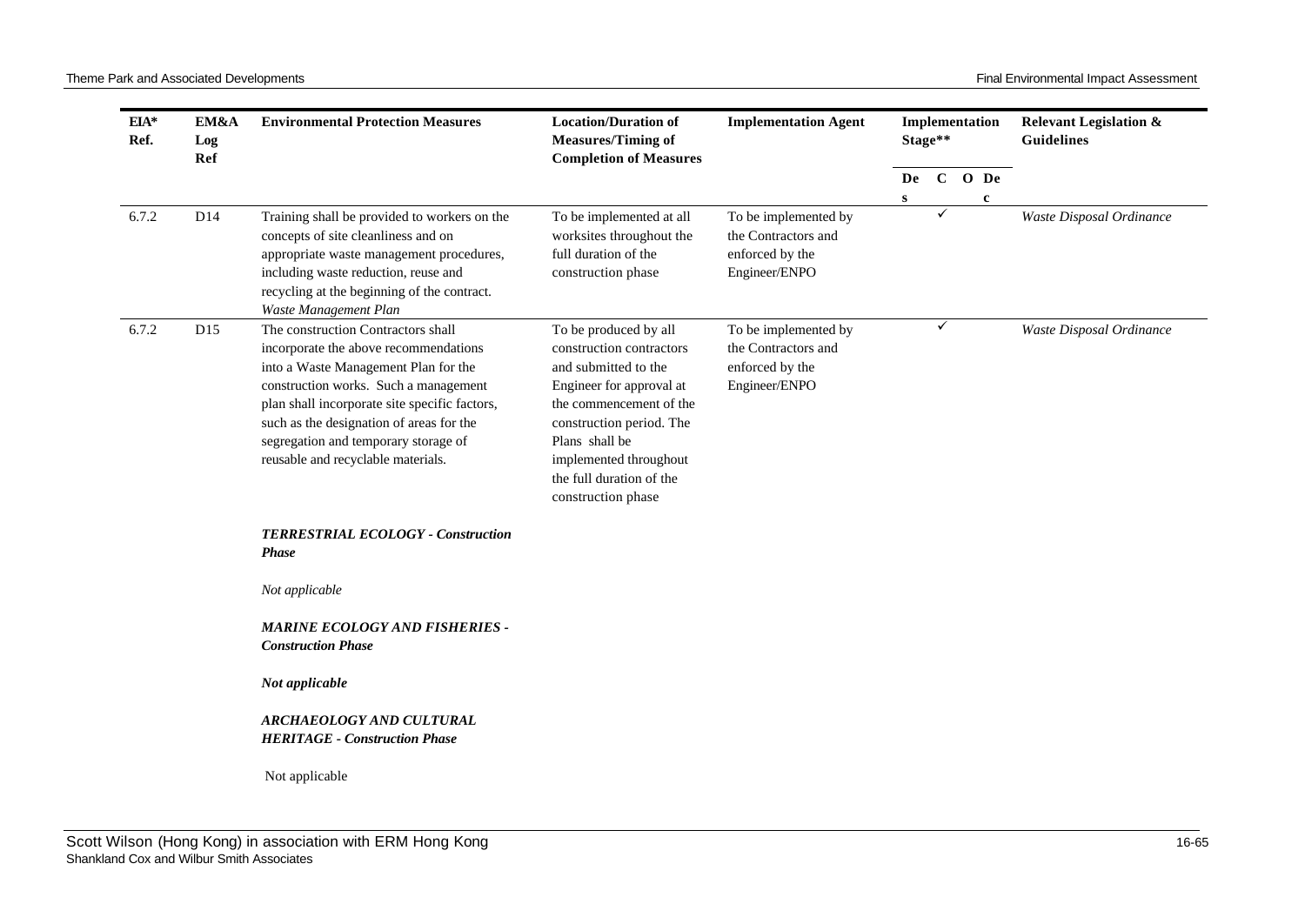| $EIA*$<br>Ref. | EM&A<br>Log<br>Ref | <b>Environmental Protection Measures</b>                                                                                                                                                                                                                                | <b>Location/Duration of</b><br><b>Measures/Timing of</b><br><b>Completion of Measures</b>         | <b>Implementation Agent</b>                                          | Stage** |   | Implementation           | <b>Relevant Legislation &amp;</b><br><b>Guidelines</b>             |
|----------------|--------------------|-------------------------------------------------------------------------------------------------------------------------------------------------------------------------------------------------------------------------------------------------------------------------|---------------------------------------------------------------------------------------------------|----------------------------------------------------------------------|---------|---|--------------------------|--------------------------------------------------------------------|
|                |                    |                                                                                                                                                                                                                                                                         |                                                                                                   |                                                                      | S       |   | De C O De<br>$\mathbf c$ |                                                                    |
|                |                    | <b>HAZARD</b> - Construction Phase                                                                                                                                                                                                                                      |                                                                                                   |                                                                      |         |   |                          |                                                                    |
|                |                    | Not applicable                                                                                                                                                                                                                                                          |                                                                                                   |                                                                      |         |   |                          |                                                                    |
|                |                    | <b>CONTAMINATED LAND - Construction</b><br><b>Phase</b>                                                                                                                                                                                                                 |                                                                                                   |                                                                      |         |   |                          |                                                                    |
|                |                    | Not applicable                                                                                                                                                                                                                                                          |                                                                                                   |                                                                      |         |   |                          |                                                                    |
|                |                    | <b>LANDSCAPE AND VISUAL - Construction</b><br><b>Phase</b>                                                                                                                                                                                                              |                                                                                                   |                                                                      |         |   |                          |                                                                    |
|                |                    | Not applicable                                                                                                                                                                                                                                                          |                                                                                                   |                                                                      |         |   |                          |                                                                    |
|                |                    | <b>EM&amp;A REQUIREMENTS - Construction Phase</b>                                                                                                                                                                                                                       |                                                                                                   |                                                                      |         |   |                          |                                                                    |
| 3.7            | F1                 | Air Quality<br>Subject to the Environmental Protection<br>Department's (EPD's) agreement,<br>construction phase dust monitoring shall be<br>undertaken at the following location in<br>accordance with the recommendations<br>detailed in Section 5 of the EM&A Manual. | At specified dust<br>monitoring locations<br>throughout the duration of<br>the construction works | To be undertaken by the<br>EMT and<br>reviewed/audited by the<br>EAT |         | ✓ |                          | <b>Air Pollution Control</b><br>(Construction Dust)<br>Regulations |
|                |                    | • ASR1-Penny's Bay Gas Turbine Plant                                                                                                                                                                                                                                    |                                                                                                   |                                                                      |         |   |                          |                                                                    |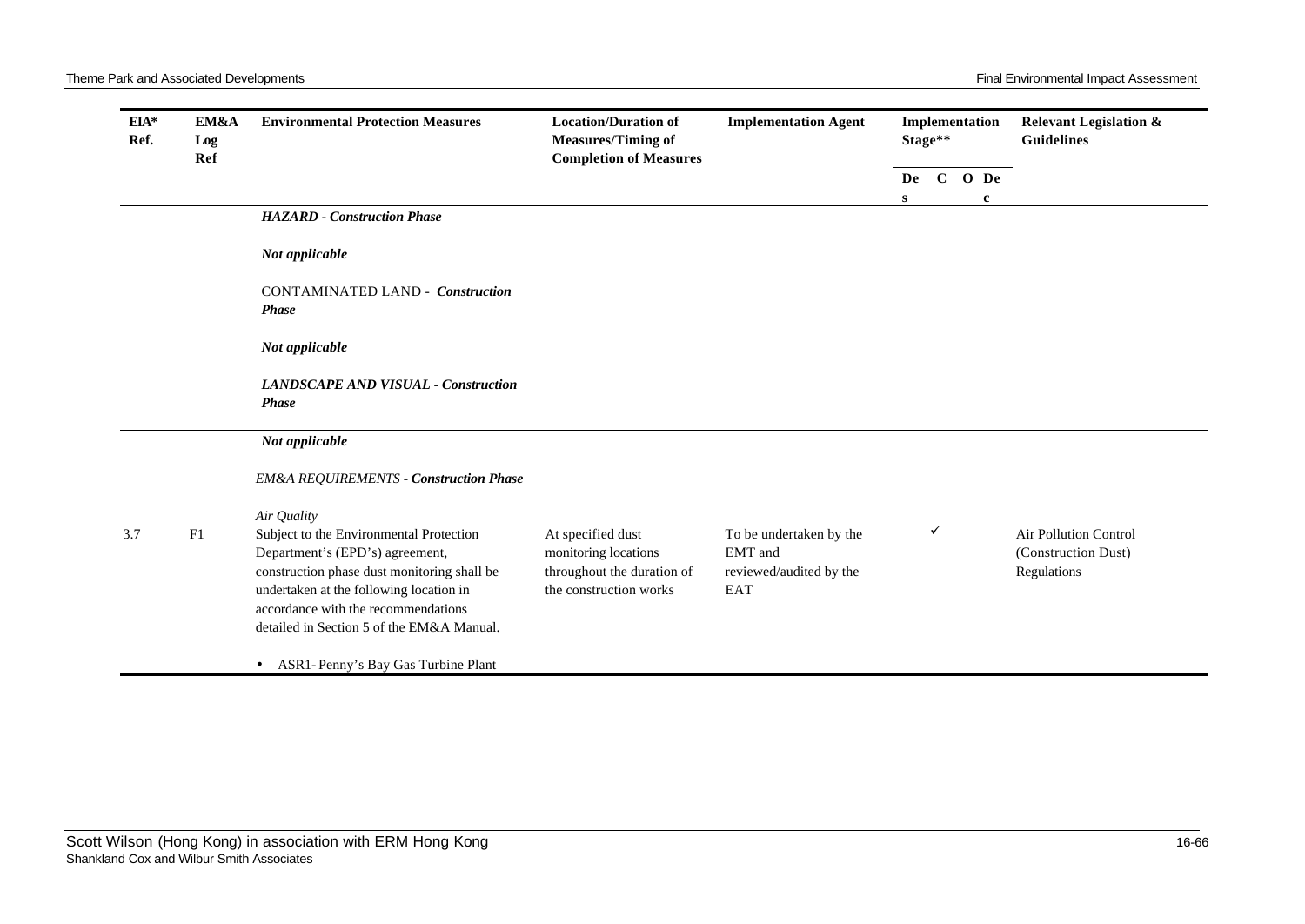| EIA*<br>Ref. | EM&A<br>Log<br>Ref | <b>Environmental Protection Measures</b>                                                                                                                                                                                                                   | <b>Location/Duration of</b><br><b>Measures/Timing of</b><br><b>Completion of Measures</b>          | <b>Implementation Agent</b>                                          |         | Implementation<br>Stage** |  | <b>Guidelines</b> |                                 | <b>Relevant Legislation &amp;</b> |
|--------------|--------------------|------------------------------------------------------------------------------------------------------------------------------------------------------------------------------------------------------------------------------------------------------------|----------------------------------------------------------------------------------------------------|----------------------------------------------------------------------|---------|---------------------------|--|-------------------|---------------------------------|-----------------------------------|
|              |                    |                                                                                                                                                                                                                                                            |                                                                                                    |                                                                      | De<br>s | $\mathbf C$               |  | O De<br>c         |                                 |                                   |
|              |                    | <b>Construction Noise</b>                                                                                                                                                                                                                                  |                                                                                                    |                                                                      |         |                           |  |                   |                                 |                                   |
| 4.9          | F <sub>2</sub>     | Subject to the Environmental Protection<br>Department's (EPD's) agreement,<br>construction phase noise monitoring shall be<br>undertaken at the following locations in<br>accordance with the recommendations<br>detailed in Section 6 of the EM&A Manual. | At specified noise<br>monitoring locations<br>throughout the duration of<br>the construction works | To be undertaken by the<br>EMT and<br>reviewed/audited by the<br>EAT |         | $\checkmark$              |  |                   | Noise Control Ordinance<br>(NO) |                                   |
|              |                    | NSR1-Sea Crest Villa (Peng Chau)<br>$\bullet$<br>NSR2-Crestmont Villa (Discovery Bay)<br>$\bullet$<br>NSR-3 Luk Keng Tsuen<br>$\bullet$                                                                                                                    |                                                                                                    |                                                                      |         |                           |  |                   |                                 |                                   |
|              |                    | * Des = Design, C = Construction, O = Operation, Dec = Decommissioning                                                                                                                                                                                     |                                                                                                    |                                                                      |         |                           |  |                   |                                 |                                   |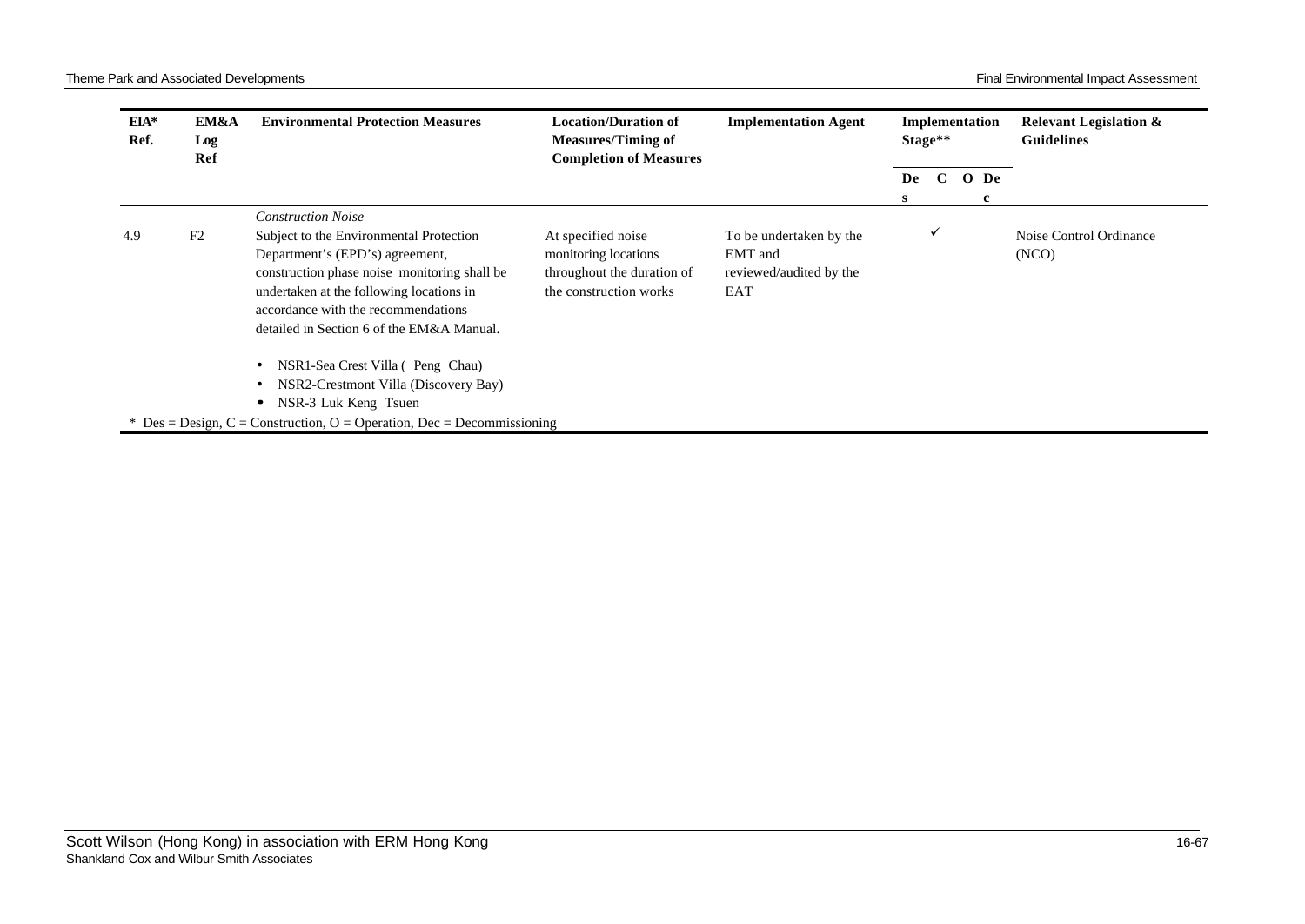## **Table 16.1f Implementation Schedule for the Resort Road - Operational Phase**

| EIA*<br>Ref. | EM&A<br>Log<br>Ref | <b>Environmental Protection Measures</b>                                                                                                                                                                                                                                                                                                                                                  | <b>Location/Duration of</b><br><b>Measures/Timing of</b><br><b>Completion of Measures</b>                     | <b>Implementation Agent</b>           |            | Implementation<br>Stage** |              |     | <b>Relevant Legislation &amp;</b><br><b>Guidelines</b> |
|--------------|--------------------|-------------------------------------------------------------------------------------------------------------------------------------------------------------------------------------------------------------------------------------------------------------------------------------------------------------------------------------------------------------------------------------------|---------------------------------------------------------------------------------------------------------------|---------------------------------------|------------|---------------------------|--------------|-----|--------------------------------------------------------|
|              |                    |                                                                                                                                                                                                                                                                                                                                                                                           |                                                                                                               |                                       | <b>Des</b> | $\mathbf C$               | $\mathbf{o}$ | Dec |                                                        |
|              |                    | <b>AIR QUALITY - Operational Phase</b>                                                                                                                                                                                                                                                                                                                                                    |                                                                                                               |                                       |            |                           |              |     |                                                        |
|              |                    | Not applicable                                                                                                                                                                                                                                                                                                                                                                            |                                                                                                               |                                       |            |                           |              |     |                                                        |
|              |                    | <b>NOISE</b> - Operational Phase                                                                                                                                                                                                                                                                                                                                                          |                                                                                                               |                                       |            |                           |              |     |                                                        |
|              |                    | Not applicable                                                                                                                                                                                                                                                                                                                                                                            |                                                                                                               |                                       |            |                           |              |     |                                                        |
|              |                    | <b>WATER QUALITY- Operational Phase</b>                                                                                                                                                                                                                                                                                                                                                   |                                                                                                               |                                       |            |                           |              |     |                                                        |
|              |                    | The following mitigation measures shall<br>be implemented to prevent adverse<br>operational impacts to water quality from<br>the road link.                                                                                                                                                                                                                                               |                                                                                                               |                                       |            |                           |              |     |                                                        |
| 5.9.4        | A <sub>1</sub>     | all road run-off shall be collected and<br>$\bullet$<br>discharged via a stormwater drainage<br>system;                                                                                                                                                                                                                                                                                   | To be incorporated into the<br>detailed design and fully<br>implemented prior to the<br>use of the road links | Detailed Design<br>Consultants        |            | ✓                         |              |     | <b>Water Pollution Control</b><br>Ordinance            |
| 5.9.4        | A2                 | oil and grit interceptors shall be used<br>$\bullet$<br>to remove any oil or grease and sediment<br>before being diverted to the public<br>stormwater system. It is envisaged that,<br>as a guideline, and depending upon their<br>capacity, interceptors shall be installed at<br>intervals of between 500-1,000 m along<br>new roads, and also at PTIs, car parks<br>and utility yards; | To be incorporated into the<br>detailed design and fully<br>implemented prior to the<br>use of the road links | <b>Detailed Design</b><br>Consultants | ✓          | $\checkmark$              |              |     | <b>Water Pollution Control</b><br>Ordinance            |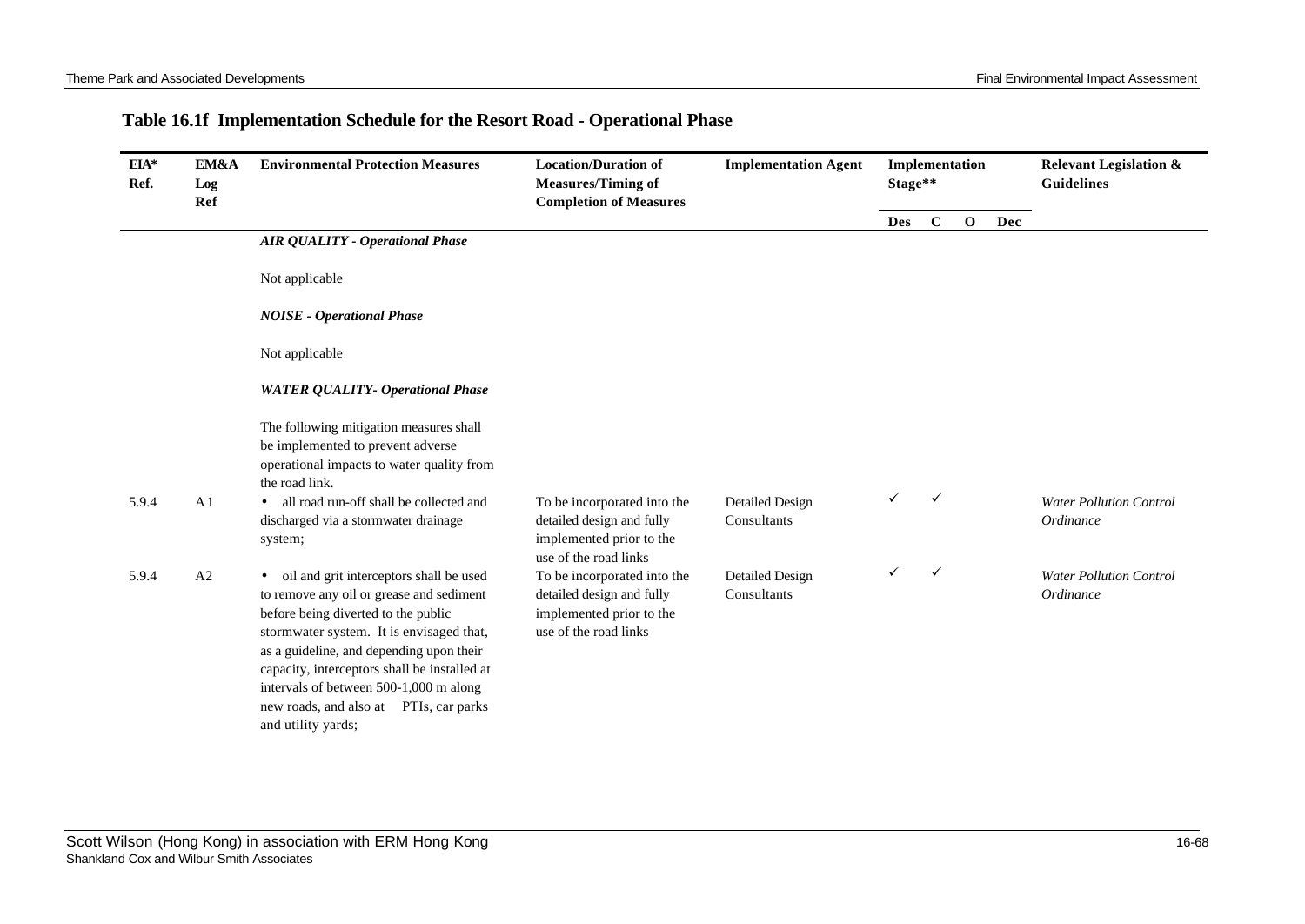Theme Park and Associated Developments **Final Environmental Impact Assessment** Final Environmental Impact Assessment

| A3<br>5.9.4 | Ref | EM&A<br><b>Environmental Protection Measures</b>                                                                                                                                                                                                                                                                                                                                                                                                                                                                                                                                                        | <b>Location/Duration of</b><br><b>Measures/Timing of</b><br><b>Completion of Measures</b>                               | <b>Implementation Agent</b>            | Stage** |             |              |     | <b>Relevant Legislation &amp;</b><br><b>Guidelines</b> |
|-------------|-----|---------------------------------------------------------------------------------------------------------------------------------------------------------------------------------------------------------------------------------------------------------------------------------------------------------------------------------------------------------------------------------------------------------------------------------------------------------------------------------------------------------------------------------------------------------------------------------------------------------|-------------------------------------------------------------------------------------------------------------------------|----------------------------------------|---------|-------------|--------------|-----|--------------------------------------------------------|
|             |     |                                                                                                                                                                                                                                                                                                                                                                                                                                                                                                                                                                                                         |                                                                                                                         |                                        | Des     | $\mathbf C$ | $\mathbf 0$  | Dec |                                                        |
|             |     | • the contents of oil and grit<br>interceptors shall be transferred to an<br>appropriate disposal facility on a regular<br>basis, the frequency of which will depend<br>upon the amount of rainfall (ie more<br>frequent removal during the wet season);                                                                                                                                                                                                                                                                                                                                                | To be undertaken<br>throughout the operational<br>lifetime of the roads                                                 | <b>HKITP</b>                           |         |             | ✓            |     | <b>Water Pollution Control</b><br>Ordinance            |
| 5.9.4       | A4  | · silt traps or sedimentation tanks shall<br>be installed to remove suspended solids,<br>which may contain heavy metals and<br>PAHs, from run-off water and, in the<br>same way as oil and grit interceptors,<br>they should be regularly cleaned and<br>maintained in good working condition.<br><b>WASTE</b> - Operational Phase<br>Not applicable<br>TERRESTRIAL ECOLOGY - Operational<br><b>Phase</b><br>Not applicable<br><b>MARINE ECOLOGY AND FISHERIES -</b><br><b>Operational Phase</b><br>Not applicable<br>ARCHAEOLOGY AND CULTURAL<br><b>HERITAGE - Operational Phase</b><br>Not applicable | To be incorporated into the<br>detailed design and<br>undertaken throughout the<br>operational lifetime of the<br>roads | Detailed Design<br>Consultants / HKITP | ✓       | ✓           | $\checkmark$ |     | <b>Water Pollution Control</b><br>Ordinance            |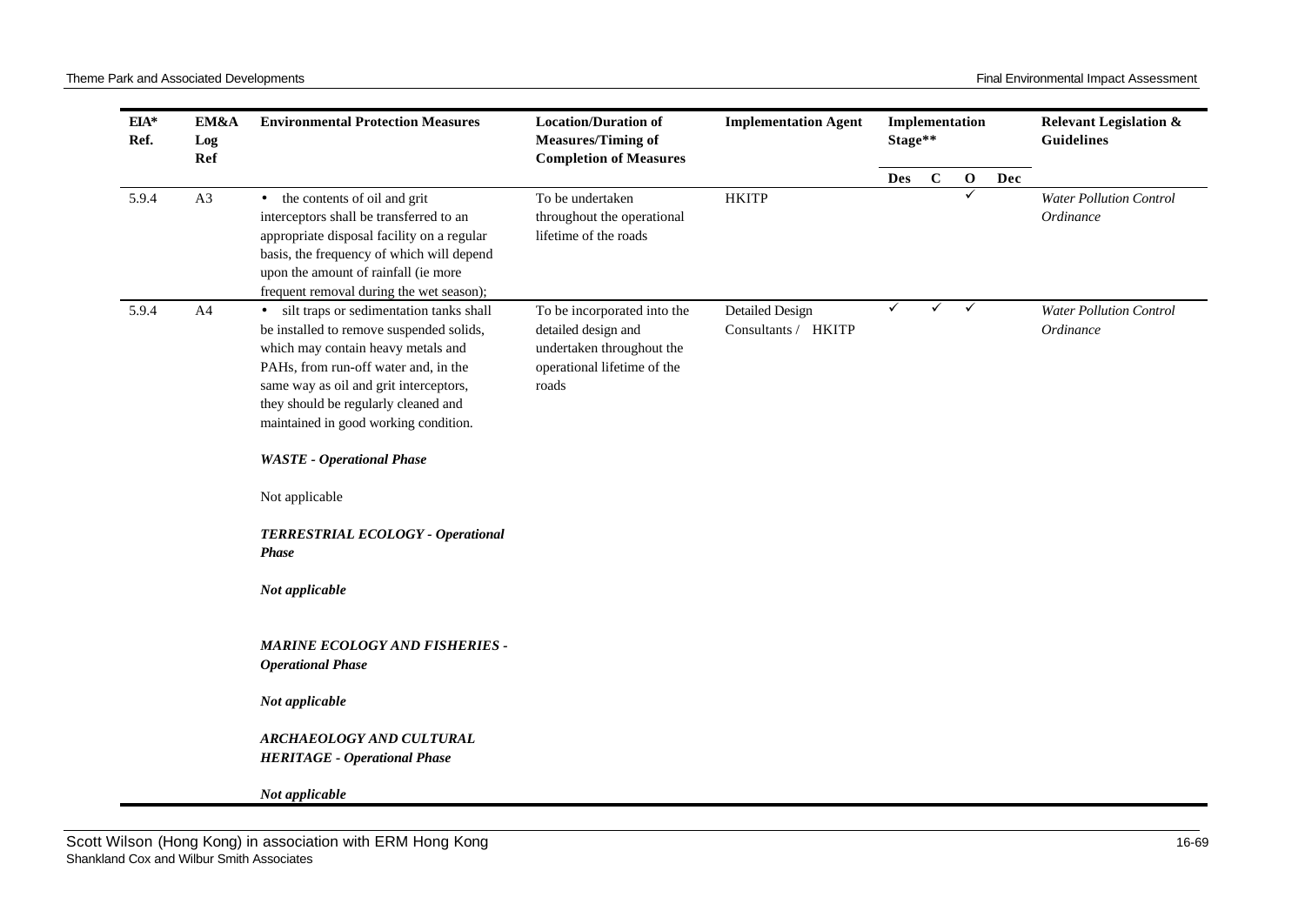| EIA*<br>Ref. | EM&A<br>Log<br>Ref | <b>Environmental Protection Measures</b>                                                              | <b>Location/Duration of</b><br><b>Measures/Timing of</b><br><b>Completion of Measures</b> | <b>Implementation Agent</b>                |              | Implementation<br>Stage** |              |     | <b>Relevant Legislation &amp;</b><br><b>Guidelines</b>                                                   |
|--------------|--------------------|-------------------------------------------------------------------------------------------------------|-------------------------------------------------------------------------------------------|--------------------------------------------|--------------|---------------------------|--------------|-----|----------------------------------------------------------------------------------------------------------|
|              |                    |                                                                                                       |                                                                                           |                                            | <b>Des</b>   | $\mathbf C$               | $\mathbf{o}$ | Dec |                                                                                                          |
|              |                    | <b>HAZARD</b> - Operational Phase                                                                     |                                                                                           |                                            |              |                           |              |     |                                                                                                          |
|              |                    | Not applicable                                                                                        |                                                                                           |                                            |              |                           |              |     |                                                                                                          |
|              |                    | <b>CONTAMINATED LAND - Construction</b><br><b>Phase</b>                                               |                                                                                           |                                            |              |                           |              |     |                                                                                                          |
|              |                    | Not applicable                                                                                        |                                                                                           |                                            |              |                           |              |     |                                                                                                          |
|              |                    | LANDSCAPE AND VISUAL - Operational<br><b>Phase</b>                                                    |                                                                                           |                                            |              |                           |              |     |                                                                                                          |
| 12.7.33      | B1                 | Planting design to ensure successful<br>$\bullet$<br>establishment, screening and visual<br>interest. | At all road corridor planting<br>areas for the duration of the<br>operation phase.        | $\ensuremath{\mathsf{CED}}$<br><b>LCSD</b> | $\checkmark$ | $\checkmark$              | ✓            |     | Existing design layout for<br>resorts roads illustrate<br>conceptual landscaping<br>for their corridors. |
|              |                    | <b>EM&amp;A REQUIREMENTS - Operational</b><br><b>Phase</b><br>Not applicable                          |                                                                                           |                                            |              |                           |              |     |                                                                                                          |

 $*$  Des = Design, C = Construction, O = Operation, Dec = Decommissioning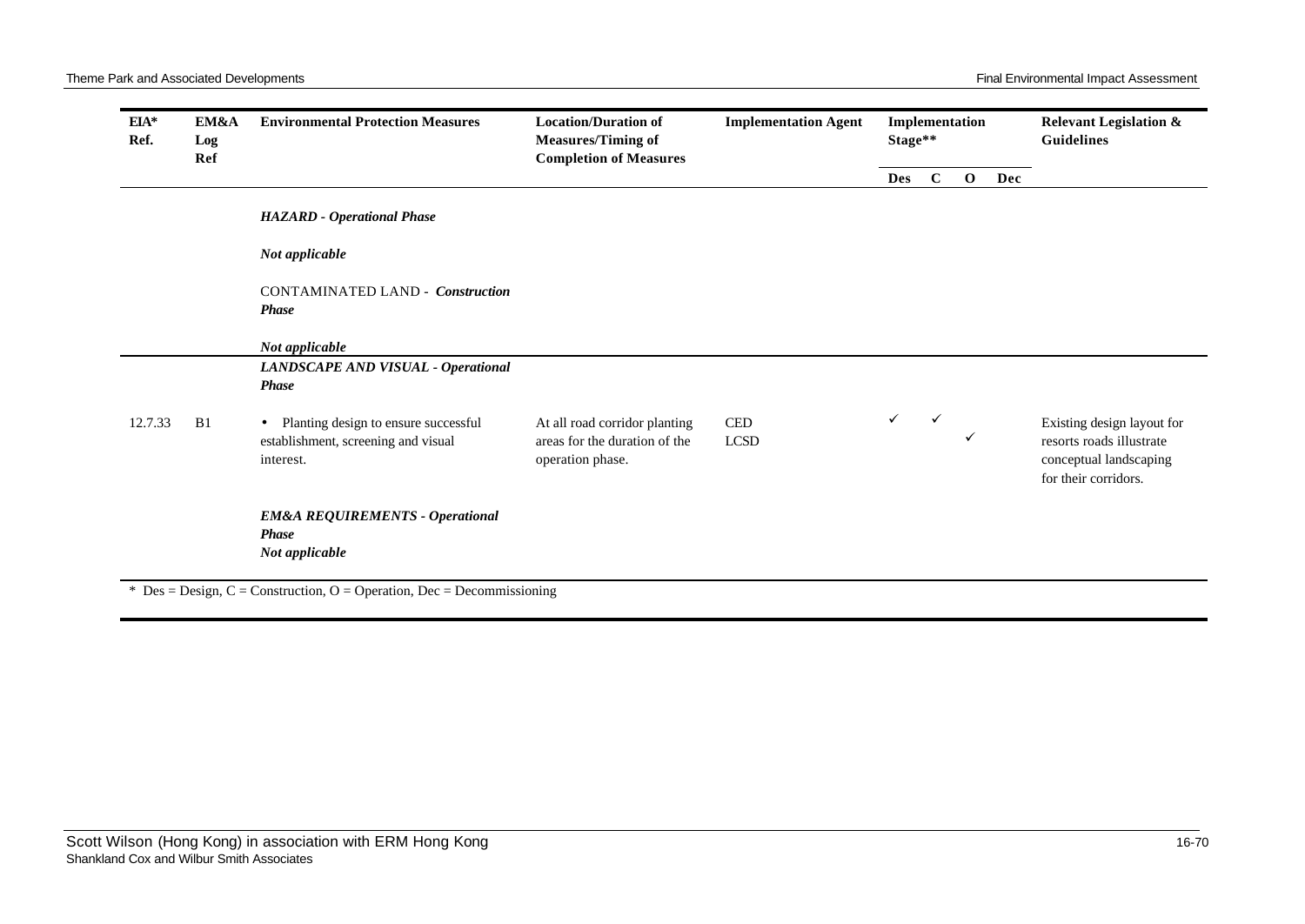# **Table 16.1g Implementation Schedule for the Penny's Bay Reclamation - Construction Phase**

| $EIA*$<br>Ref. | EM&A<br>Log<br>Ref | <b>Environmental Protection Measures</b>                                                    | <b>Location/Duration of</b><br><b>Measures/Timing of</b><br><b>Completion of Measures</b> | <b>Implementation Agent</b>      | Implementation<br>Stage** |       |  | <b>Relevant Legislation &amp;</b><br><b>Guidelines</b> |                                |
|----------------|--------------------|---------------------------------------------------------------------------------------------|-------------------------------------------------------------------------------------------|----------------------------------|---------------------------|-------|--|--------------------------------------------------------|--------------------------------|
|                |                    |                                                                                             |                                                                                           |                                  | De                        | $C$ O |  | De                                                     |                                |
|                |                    |                                                                                             |                                                                                           |                                  | S                         |       |  | $\mathbf c$                                            |                                |
|                |                    | <b>AIR QUALITY - Construction Phase</b><br>In accordance with the Air Pollution Control     |                                                                                           |                                  |                           |       |  |                                                        |                                |
|                |                    |                                                                                             |                                                                                           |                                  |                           |       |  |                                                        |                                |
|                |                    | (Construction Dust) Regulation the following<br>mitigation measures shall be implemented to |                                                                                           |                                  |                           |       |  |                                                        |                                |
|                |                    | limit the dust emissions from the site:                                                     |                                                                                           |                                  |                           |       |  |                                                        |                                |
| 3.4.3          | A <sub>1</sub>     | if a stockpile of dusty materials is more<br>$\bullet$                                      | At all construction work                                                                  | To be implemented by             |                           |       |  |                                                        | <b>Air Pollution Control</b>   |
|                |                    | than 1.2 m high and lies within 50 m from any                                               | site, throughout the whole                                                                | the Contractors and              |                           |       |  |                                                        | (Construction Dust) Regulation |
|                |                    | site boundary that adjoins a road, street, or                                               | duration of the                                                                           | enforced by the                  |                           |       |  |                                                        |                                |
|                |                    | other area accessible to the public, it shall be                                            | construction period                                                                       | Engineer/ENPO                    |                           |       |  |                                                        |                                |
|                |                    | properly treated and sealed with latex, vinyl,                                              |                                                                                           |                                  |                           |       |  |                                                        |                                |
|                |                    | bitumen or other suitable surface<br>stabilizer;                                            |                                                                                           |                                  |                           |       |  |                                                        |                                |
| 3.4.3          | A2                 | • vehicle washing facilities shall be                                                       | At all construction work                                                                  | To be implemented by             |                           |       |  |                                                        | <b>Air Pollution Control</b>   |
|                |                    | provided at every vehicle exit point                                                        | site, throughout the whole                                                                | the Contractors and              |                           |       |  |                                                        | (Construction Dust) Regulation |
|                |                    |                                                                                             | duration of the<br>construction period                                                    | enforced by the<br>Engineer/ENPO |                           |       |  |                                                        |                                |
| 3.4.3          | A <sub>3</sub>     | where a site boundary adjoins a road,<br>$\bullet$                                          | At all construction work                                                                  | To be implemented by             |                           |       |  |                                                        | <b>Air Pollution Control</b>   |
|                |                    | streets or other area accessible to the public,                                             | site, throughout the whole                                                                | the Contractors and              |                           |       |  |                                                        | (Construction Dust) Regulation |
|                |                    | hoarding of not less than 2.4 m high from                                                   | duration of the                                                                           | enforced by the                  |                           |       |  |                                                        |                                |
|                |                    | ground level shall be provided along the                                                    | construction period                                                                       | Engineer/ENPO                    |                           |       |  |                                                        |                                |
|                |                    | entire length except for a site entrance or exit;                                           |                                                                                           |                                  |                           |       |  |                                                        |                                |
| 3.4.3          | A <sub>4</sub>     | every main haul road shall be<br>sealed and<br>$\bullet$                                    | At all construction work                                                                  | To be implemented by             |                           |       |  |                                                        | <b>Air Pollution Control</b>   |
|                |                    | kept clear of dusty materials or sprayed with                                               | site, throughout the whole                                                                | the Contractors and              |                           |       |  |                                                        | (Construction Dust) Regulation |
|                |                    | water so as to maintain the entire road                                                     | duration of the                                                                           | enforced by the                  |                           |       |  |                                                        |                                |
|                |                    | surface wet:                                                                                | construction period                                                                       | Engineer/ENPO                    |                           |       |  |                                                        |                                |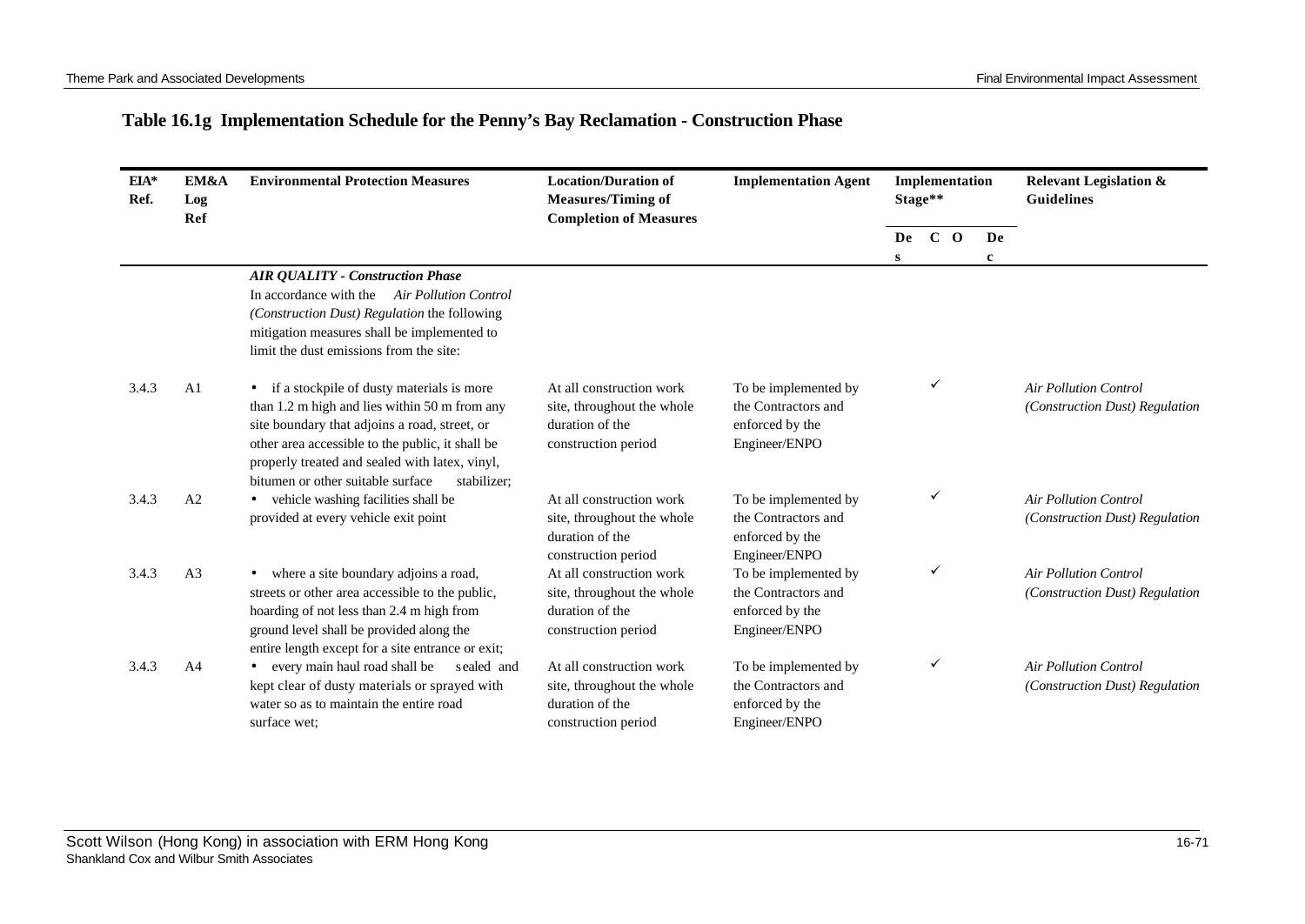Theme Park and Associated Developments **Final Environmental Impact Assessment** Final Environmental Impact Assessment

| $EIA*$<br>Ref. | EM&A<br>Log<br>Ref | <b>Environmental Protection Measures</b>                                                                                                                                                                               | <b>Location/Duration of</b><br><b>Measures/Timing of</b><br><b>Completion of Measures</b>        | <b>Implementation Agent</b>                                                     | Implementation<br>Stage** |       |  |    | <b>Relevant Legislation &amp;</b><br><b>Guidelines</b>         |
|----------------|--------------------|------------------------------------------------------------------------------------------------------------------------------------------------------------------------------------------------------------------------|--------------------------------------------------------------------------------------------------|---------------------------------------------------------------------------------|---------------------------|-------|--|----|----------------------------------------------------------------|
|                |                    |                                                                                                                                                                                                                        |                                                                                                  |                                                                                 | De<br>S                   | $C$ O |  | De |                                                                |
| 3.4.3          | A <sub>5</sub>     | stockpiles of dusty materials shall be<br>either covered entirely by impervious<br>sheeting, placed in an area sheltered on the<br>top and 3 sides; or sprayed with water so as<br>to maintain the entire surface wet: | At all construction work<br>site, throughout the whole<br>duration of the<br>construction period | To be implemented by<br>the Contractors and<br>enforced by the<br>Engineer/ENPO |                           |       |  |    | <b>Air Pollution Control</b><br>(Construction Dust) Regulation |
| 3.4.3          | A6                 | all dusty materials shall be sprayed with<br>water prior to any loading, unloading or<br>transfer operation so as to maintain the<br>dusty material wet;                                                               | At all construction work<br>site, throughout the whole<br>duration of the<br>construction period | To be implemented by<br>the Contractors and<br>enforced by the<br>Engineer/ENPO |                           | ✓     |  |    | <b>Air Pollution Control</b><br>(Construction Dust) Regulation |
| 3.4.3          | A <sub>7</sub>     | vehicle speed within the worksite shall be<br>limited to 10 kph, except for properly formed<br>and maintained access roads                                                                                             | At all construction work<br>site, throughout the whole<br>duration of the<br>construction period | To be implemented by<br>the Contractors and<br>enforced by the<br>Engineer/ENPO |                           |       |  |    | <b>Air Pollution Control</b><br>(Construction Dust) Regulation |
| 3.4.3          | A8                 | every vehicle shall be washed to remove<br>any dusty materials from its body and wheels<br>before leaving the construction sites;                                                                                      | At all construction work<br>site, throughout the whole<br>duration of the<br>construction period | To be implemented by<br>the Contractors and<br>enforced by the<br>Engineer/ENPO |                           |       |  |    | <b>Air Pollution Control</b><br>(Construction Dust) Regulation |
| 3.4.3          | A <sub>9</sub>     | the working area of excavation shall be<br>sprayed with water immediately before,<br>during and immediately after the operation so<br>as to maintain the entire surface wet;                                           | At all construction work<br>site, throughout the whole<br>duration of the<br>construction period | To be implemented by<br>the Contractors and<br>enforced by the<br>Engineer/ENPO |                           |       |  |    | <b>Air Pollution Control</b><br>(Construction Dust) Regulation |

#### *NOISE - Construction Phase*

In addition to the use of good site practice (as defined in the EIA Report) the following mitigation measures shall be implemented to minimise noise emissions: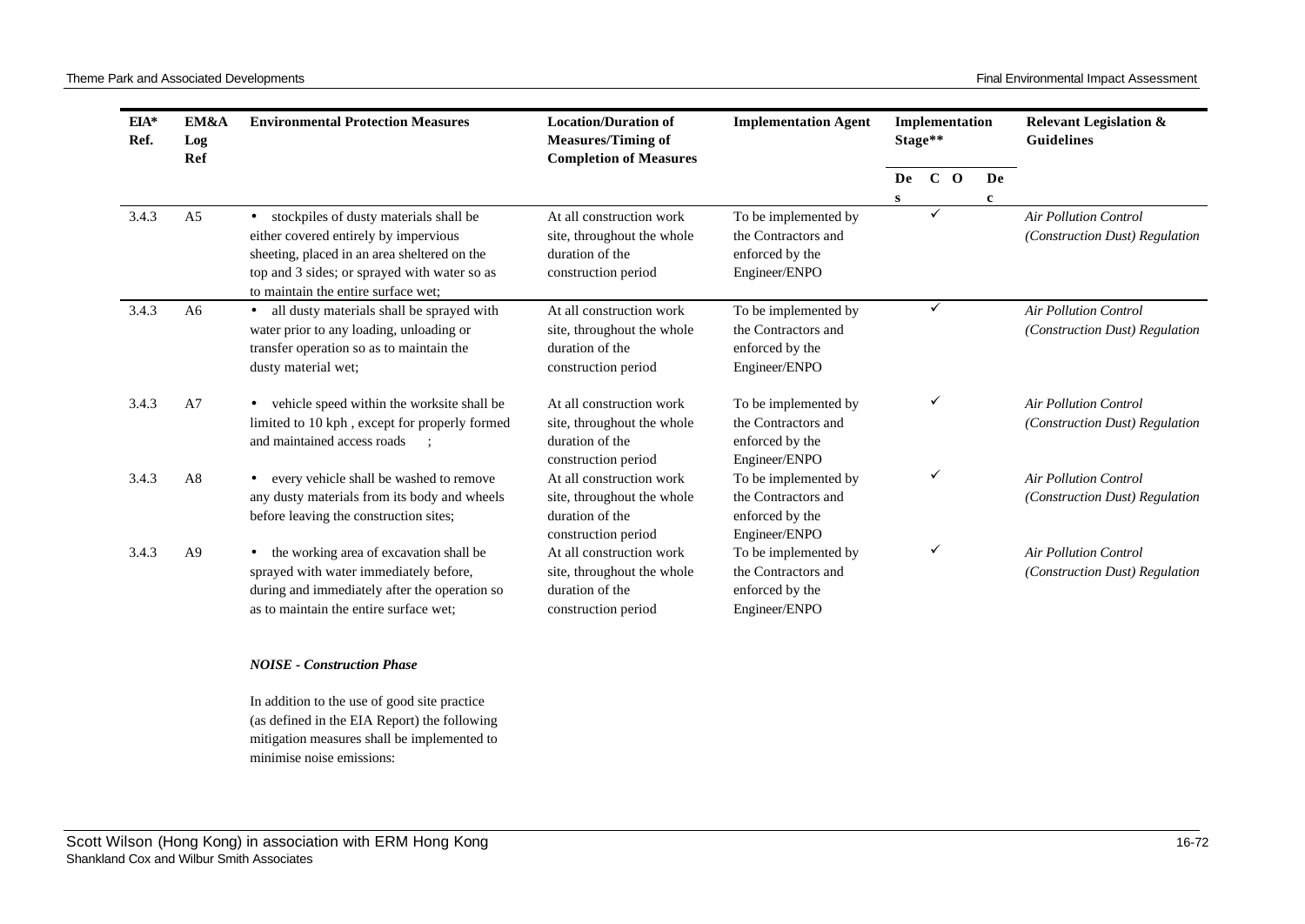| EIA*<br>Ref. | EM&A<br>Log<br>Ref | <b>Environmental Protection Measures</b>                                                                                                                                                                                                                                                             | <b>Location/Duration of</b><br><b>Measures/Timing of</b><br><b>Completion of Measures</b>        | <b>Implementation Agent</b>                                                     |              | Implementation<br>Stage** |    | <b>Relevant Legislation &amp;</b><br><b>Guidelines</b> |
|--------------|--------------------|------------------------------------------------------------------------------------------------------------------------------------------------------------------------------------------------------------------------------------------------------------------------------------------------------|--------------------------------------------------------------------------------------------------|---------------------------------------------------------------------------------|--------------|---------------------------|----|--------------------------------------------------------|
|              |                    |                                                                                                                                                                                                                                                                                                      |                                                                                                  |                                                                                 | De           | $\mathbf C$<br>$\Omega$   | De |                                                        |
|              |                    |                                                                                                                                                                                                                                                                                                      |                                                                                                  |                                                                                 | s            |                           | c  |                                                        |
| 4.6          | B1                 | Selecting Quiet Plant for Evening Time Works<br>Where available, the Contractor shall use<br>models of plant that are quieter than those<br>specified in the EPD's Technical<br>Memorandum (GW-TM) for undertaking<br>construction works in the evening.<br><b>WATER QUALITY- Construction Phase</b> | At all construction work<br>site, throughout the whole<br>duration of the<br>construction period | To be implemented by<br>the Contractors and<br>enforced by the<br>Engineer/ENPO |              |                           |    | GW-TM                                                  |
|              |                    | <b>Reclamation Formation</b><br>- Penny's Bay                                                                                                                                                                                                                                                        |                                                                                                  |                                                                                 |              |                           |    |                                                        |
| 5.7.1        | C <sub>1</sub>     | If the loss rate of fine sediment to<br>suspension from the different types of plant<br>working on the site is greater than 25.3 kg s-1<br>then either the quantities of plant operating<br>or the rates of working should be reduced.                                                               |                                                                                                  | To be implemented by<br>the Contractors and<br>enforced by the<br>Engineer/ENPO | $\checkmark$ | $\checkmark$              |    | <b>Water Pollution Control</b><br><i>Ordinance</i>     |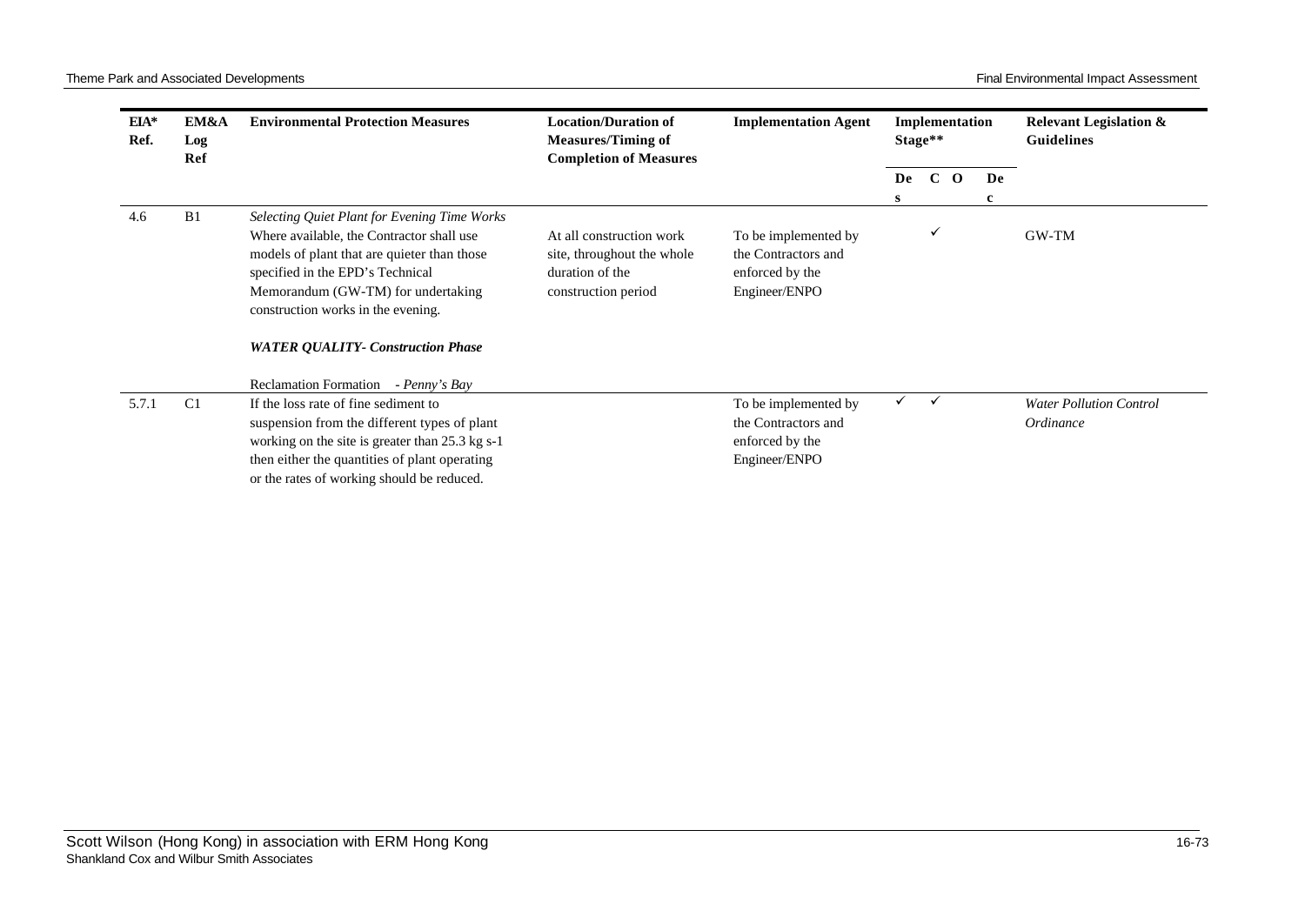| $EIA*$<br>Ref. | EM&A<br>Log<br>Ref | <b>Environmental Protection Measures</b>                    | <b>Location/Duration of</b><br><b>Implementation Agent</b><br><b>Measures/Timing of</b><br><b>Completion of Measures</b> | Implementation<br>Stage** |              |        |  | <b>Relevant Legislation &amp;</b><br><b>Guidelines</b> |                                |
|----------------|--------------------|-------------------------------------------------------------|--------------------------------------------------------------------------------------------------------------------------|---------------------------|--------------|--------|--|--------------------------------------------------------|--------------------------------|
|                |                    |                                                             |                                                                                                                          |                           |              | De C O |  | De                                                     |                                |
|                |                    |                                                             |                                                                                                                          |                           | S            |        |  | $\mathbf c$                                            |                                |
| 5.7.1          | $\rm C2$           | The loss rate for dredging and filling by a                 |                                                                                                                          | To be implemented by      | $\checkmark$ | ✓      |  |                                                        | <b>Water Pollution Control</b> |
|                |                    | trailing suction hopper dredger ('trailer') is              |                                                                                                                          | the Contractors and       |              |        |  |                                                        | Ordinance                      |
|                |                    | assumed to be independent of the size of the                |                                                                                                                          | enforced by the           |              |        |  |                                                        |                                |
|                |                    | dredger. It is assumed that the trailer will                |                                                                                                                          | Engineer/ENPO             |              |        |  |                                                        |                                |
|                |                    | deliver their load of sand fill into the                    |                                                                                                                          |                           |              |        |  |                                                        |                                |
|                |                    | reclamation by bottom dumping. The loss                     |                                                                                                                          |                           |              |        |  |                                                        |                                |
|                |                    | rate is calculated based on a maximum fines                 |                                                                                                                          |                           |              |        |  |                                                        |                                |
|                |                    | content of the material delivered to site of                |                                                                                                                          |                           |              |        |  |                                                        |                                |
|                |                    | 8%, which will be achievable event for high                 |                                                                                                                          |                           |              |        |  |                                                        |                                |
|                |                    | <i>in situ</i> fines content at the borrow area. The        |                                                                                                                          |                           |              |        |  |                                                        |                                |
|                |                    | loss rate for grab dredging is based on the                 |                                                                                                                          |                           |              |        |  |                                                        |                                |
|                |                    | use of an $8.5 \text{ m}^{-3}$ grab. Should larger grabs be |                                                                                                                          |                           |              |        |  |                                                        |                                |
|                |                    | used than the same loss rate may be applied,                |                                                                                                                          |                           |              |        |  |                                                        |                                |
|                |                    | although the actual loss rate is likely to be               |                                                                                                                          |                           |              |        |  |                                                        |                                |
|                |                    | lower. However, if the Contractor can                       |                                                                                                                          |                           |              |        |  |                                                        |                                |
|                |                    | demonstrate through the use of field trials                 |                                                                                                                          |                           |              |        |  |                                                        |                                |
|                |                    | that the actual loss rates from the proposed                |                                                                                                                          |                           |              |        |  |                                                        |                                |
|                |                    | plant and operating methods are lower than                  |                                                                                                                          |                           |              |        |  |                                                        |                                |
|                |                    | those shown in <i>Table 5.7a</i> in the EIA Report,         |                                                                                                                          |                           |              |        |  |                                                        |                                |
|                |                    | then the loss rate figures in the second                    |                                                                                                                          |                           |              |        |  |                                                        |                                |
|                |                    | column may be revised and the total loss rate               |                                                                                                                          |                           |              |        |  |                                                        |                                |
|                |                    | re-calculated. The total calculated loss rate               |                                                                                                                          |                           |              |        |  |                                                        |                                |
|                |                    | should still be less than 25.3 kg s                         |                                                                                                                          |                           |              |        |  |                                                        |                                |
| 5.7.1          | C <sub>3</sub>     | Monitoring of dredging rate on a daily basis,               |                                                                                                                          | To be implemented by      |              | ✓      |  |                                                        |                                |
|                |                    | and determination of fines content<br>in at least           |                                                                                                                          | the Contractors and       |              |        |  |                                                        |                                |
|                |                    | on e hopper load<br>every two days.                         |                                                                                                                          | enforced by the           |              |        |  |                                                        |                                |
|                |                    |                                                             |                                                                                                                          | Engineer/ENPO             |              |        |  |                                                        |                                |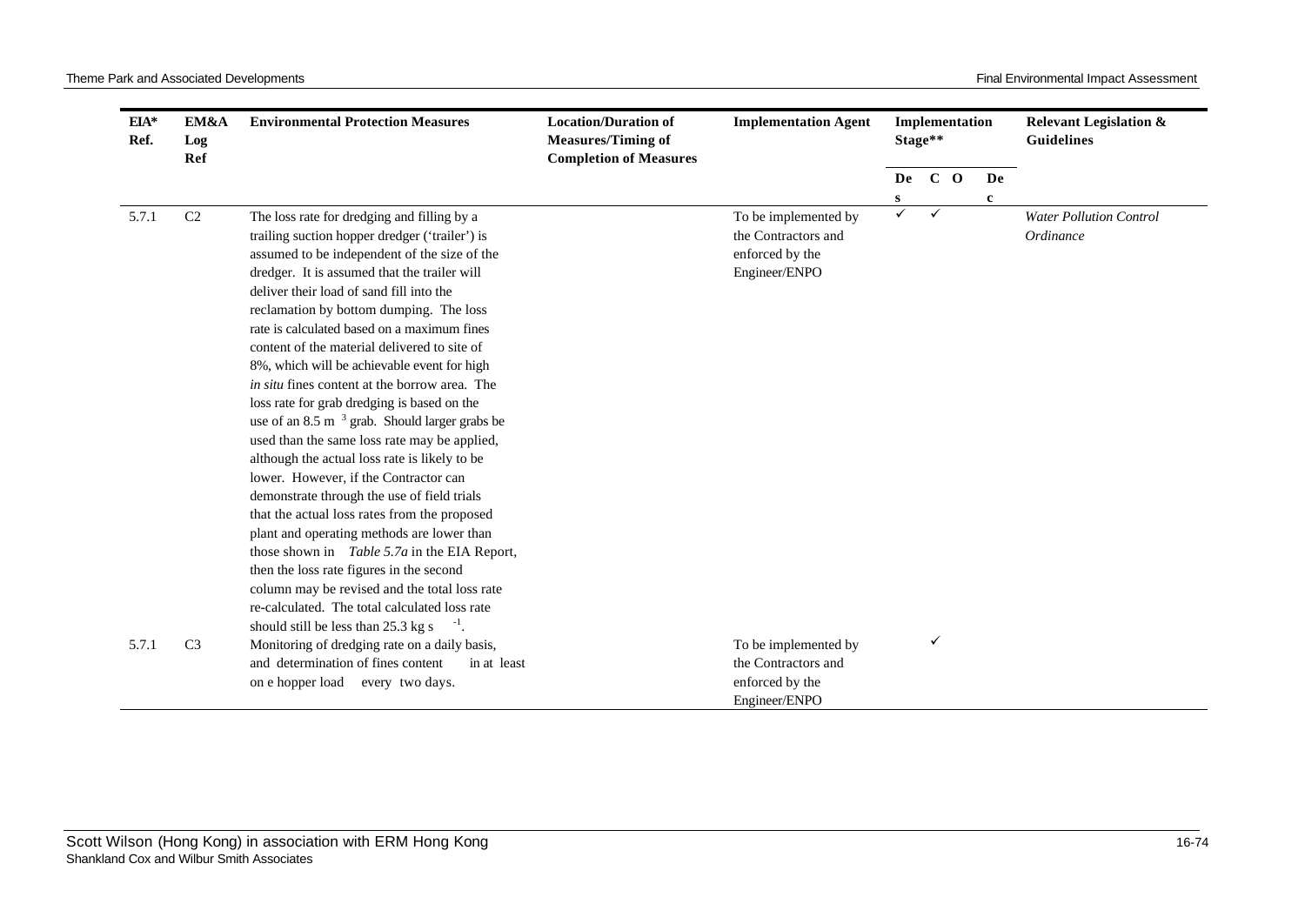| EIA*<br>Ref. | EM&A<br>Log<br><b>Ref</b> | <b>Environmental Protection Measures</b>                                                                                                                                                                                                                                                                                                                                                                                                                                                                                                                                                                                                                                                                                                                                                                                                                             | <b>Location/Duration of</b><br><b>Measures/Timing of</b><br><b>Completion of Measures</b>                                                                                                                                            | <b>Implementation Agent</b>                                                     |                   | Implementation<br>Stage** |  |             | <b>Relevant Legislation &amp;</b><br><b>Guidelines</b> |  |
|--------------|---------------------------|----------------------------------------------------------------------------------------------------------------------------------------------------------------------------------------------------------------------------------------------------------------------------------------------------------------------------------------------------------------------------------------------------------------------------------------------------------------------------------------------------------------------------------------------------------------------------------------------------------------------------------------------------------------------------------------------------------------------------------------------------------------------------------------------------------------------------------------------------------------------|--------------------------------------------------------------------------------------------------------------------------------------------------------------------------------------------------------------------------------------|---------------------------------------------------------------------------------|-------------------|---------------------------|--|-------------|--------------------------------------------------------|--|
|              |                           |                                                                                                                                                                                                                                                                                                                                                                                                                                                                                                                                                                                                                                                                                                                                                                                                                                                                      |                                                                                                                                                                                                                                      |                                                                                 | De C O            |                           |  | De          |                                                        |  |
| 5.7.1        | C <sub>4</sub>            | The seawalls along the face of the<br>reclamation shall be constructed as early as<br>practicable in the construction programme in<br>order to shelter the works area from tidal<br>currents and hence minimise the transport of<br>fine sediment in suspension away from the<br>works area. Priority should be given to the<br>seawall along the western frontage of the<br>reclamation. The filling activities shall be<br>undertaken (ie discharge of sand fill from<br>trailing suction hopper dredgers) behind<br>seawalls or other similar structure to act as a<br>barrier. The seawalls, or other suitable<br>barrier, shall be constructed at least 200 m in<br>advance of the filling point.<br>The following general working methods shall<br>be implemented during dredging and filling<br>works to minimise the loss of fine sediment<br>to suspension. | As early as practicable in<br>the construction<br>programme, with the<br>seawalls or other similar<br>structures used to act as a<br>barrier in Areas Q4 and Q7<br>being above water level<br>prior to Month 10 of the<br>programme. | To be implemented by<br>the Contractors and<br>enforced by the<br>Engineer/ENPO | s<br>$\checkmark$ | $\checkmark$              |  | $\mathbf c$ | <b>Water Pollution Control</b><br>Ordinance            |  |
| 5.7.1        | C <sub>5</sub>            | for dredging contaminated (Class C)<br>$\bullet$<br>sediments, fully-enclosed (water tight) grabs<br>shall be used to minimise the loss of<br>sediment during the raising of the loaded<br>grabs through the water column;                                                                                                                                                                                                                                                                                                                                                                                                                                                                                                                                                                                                                                           | At all times, and<br>throughout the whole<br>duration, of the dredging<br>and filling works                                                                                                                                          | To be implemented by<br>the Contractors and<br>enforced by the<br>Engineer/ENPO |                   | ✓                         |  |             | <b>Water Pollution Control</b><br>Ordinance            |  |
| 5.7.1        | C <sub>6</sub>            | for dredging uncontaminated sediment<br>$\bullet$<br>tightly closing grabs should be used to<br>restrict the loss of fine sediment to<br>suspension;                                                                                                                                                                                                                                                                                                                                                                                                                                                                                                                                                                                                                                                                                                                 | At all times, and<br>throughout the whole<br>duration, of the dredging<br>and filling works                                                                                                                                          | To be implemented by<br>the Contractors and<br>enforced by the<br>Engineer/ENPO |                   | ✓                         |  |             | <b>Water Pollution Control</b><br>Ordinance            |  |
| 5.7.1        | C7                        | the descent speed of grabs should be<br>$\bullet$<br>controlled to minimise the seabed impact<br>speed;                                                                                                                                                                                                                                                                                                                                                                                                                                                                                                                                                                                                                                                                                                                                                              | At all times, and<br>throughout the whole<br>duration, of the dredging<br>and filling works                                                                                                                                          | To be implemented by<br>the Contractors and<br>enforced by the<br>Engineer/ENPO |                   | ✓                         |  |             | <b>Water Pollution Control</b><br>Ordinance            |  |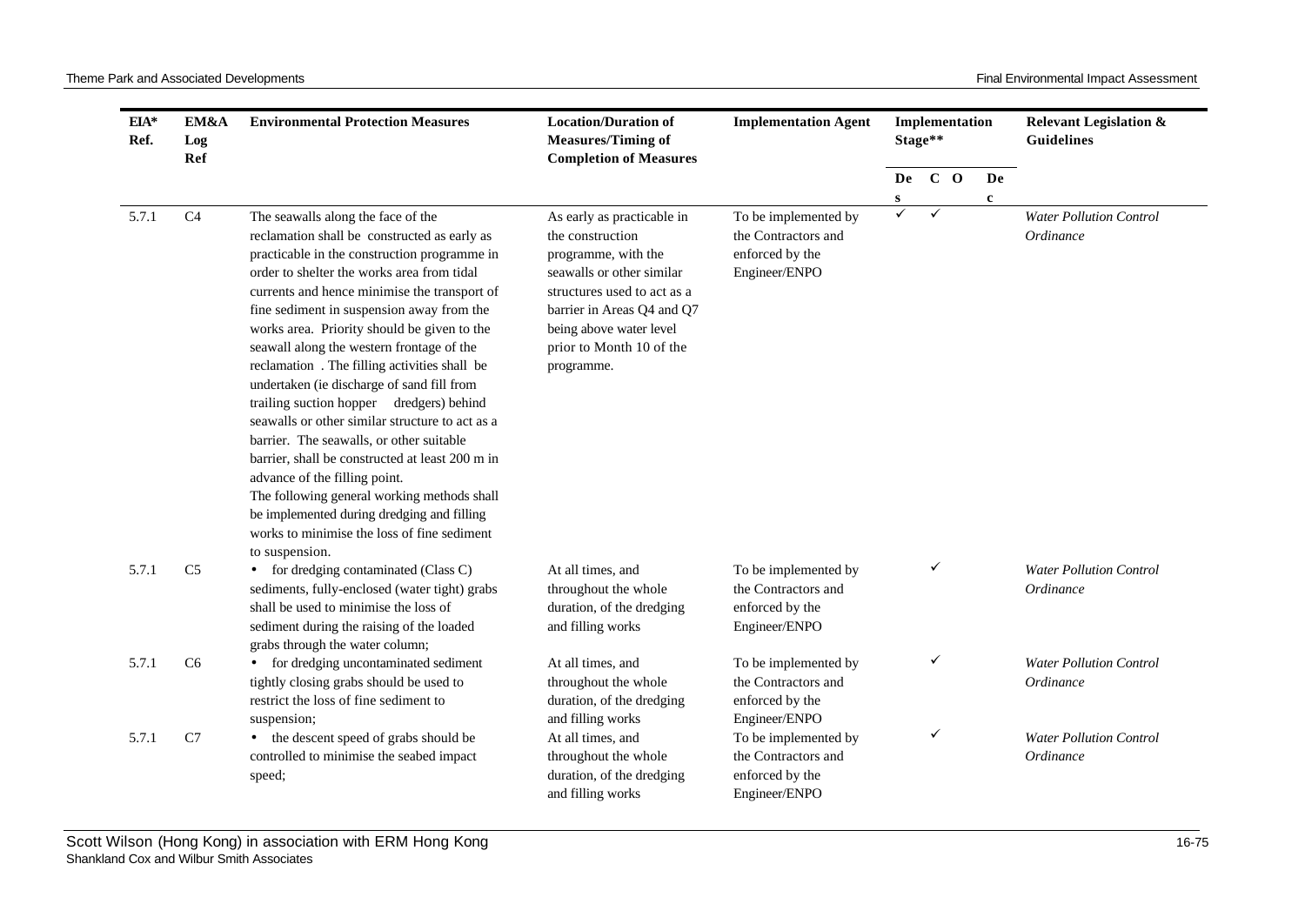Theme Park and Associated Developments **Final Environmental Impact Assessment** 

| EIA*<br>Ref. | EM&A<br>Log<br>Ref | <b>Environmental Protection Measures</b>                                                                                                                                                                                                                  | <b>Location/Duration of</b><br><b>Measures/Timing of</b><br><b>Completion of Measures</b>   | <b>Implementation Agent</b>                                                     |                    | Implementation<br>Stage** |                   | <b>Relevant Legislation &amp;</b><br><b>Guidelines</b> |
|--------------|--------------------|-----------------------------------------------------------------------------------------------------------------------------------------------------------------------------------------------------------------------------------------------------------|---------------------------------------------------------------------------------------------|---------------------------------------------------------------------------------|--------------------|---------------------------|-------------------|--------------------------------------------------------|
|              |                    |                                                                                                                                                                                                                                                           |                                                                                             |                                                                                 | De<br>$\mathbf{s}$ | $C$ O                     | De<br>$\mathbf c$ |                                                        |
| 5.7.1        | C8                 | barges should be loaded carefully to<br>$\bullet$<br>avoid splashing of material;                                                                                                                                                                         | At all times, and<br>throughout the whole<br>duration, of the dredging<br>and filling works | To be implemented by<br>the Contractors and<br>enforced by the<br>Engineer/ENPO |                    |                           |                   | <b>Water Pollution Control</b><br>Ordinance            |
| 5.7.1        | C9                 | all barges used for the transport of<br>$\bullet$<br>dredged materials should be fitted with tight<br>bottom seals in order to prevent leakage of<br>material during loading and transport;                                                               | At all times, and<br>throughout the whole<br>duration, of the dredging<br>and filling works | To be implemented by<br>the Contractors and<br>enforced by the<br>Engineer/ENPO |                    | $\checkmark$              |                   | <b>Water Pollution Control</b><br>Ordinance            |
| 5.7.1        | C10                | all barges should be filled to a level which<br>ensures that material does not spill over<br>during loading and transport to the disposal<br>site and that adequate freeboard is<br>maintained to ensure that the decks are not<br>washed by wave action; | At all times, and<br>throughout the whole<br>duration, of the dredging<br>and filling works | To be implemented by<br>the Contractors and<br>enforced by the<br>Engineer/ENPO |                    | ✓                         |                   | <b>Water Pollution Control</b><br>Ordinance            |
| 5.7.1        | C11                | • the speed of trailer dredger should be<br>controlled within the works area to prevent<br>propeller wash from stirring up the sea bed<br>sediments;                                                                                                      | At all times, and<br>throughout the whole<br>duration, of the dredging<br>and filling works | To be implemented by<br>the Contractors and<br>enforced by the<br>Engineer/ENPO |                    | ✓                         |                   | <b>Water Pollution Control</b><br>Ordinance            |
| 5.7.1        | C12                | when dredging mud at the reclamation<br>site trailer dredgers shall be prohibited from<br>overflowing or using Automatic Lean<br>Mixture Overboard (ALMOB) systems;                                                                                       | At all times, and<br>throughout the whole<br>duration, of the dredging<br>and filling works | To be implemented by<br>the Contractors and<br>enforced by the<br>Engineer/ENPO |                    | ✓                         |                   | <b>Water Pollution Control</b><br>Ordinance            |
| 5.7.1        | C13                | • the use of Lean Mixture Overboard<br>(LMOB) will be permitted during the raising<br>and lower of the suction head, but shall<br>cease once the suction head is in contact<br>with the sea bed:                                                          | At all times, and<br>throughout the whole<br>duration, of the dredging<br>and filling works | To be implemented by<br>the Contractors and<br>enforced by the<br>Engineer/ENPO |                    | ✓                         |                   | <b>Water Pollution Control</b><br>Ordinance            |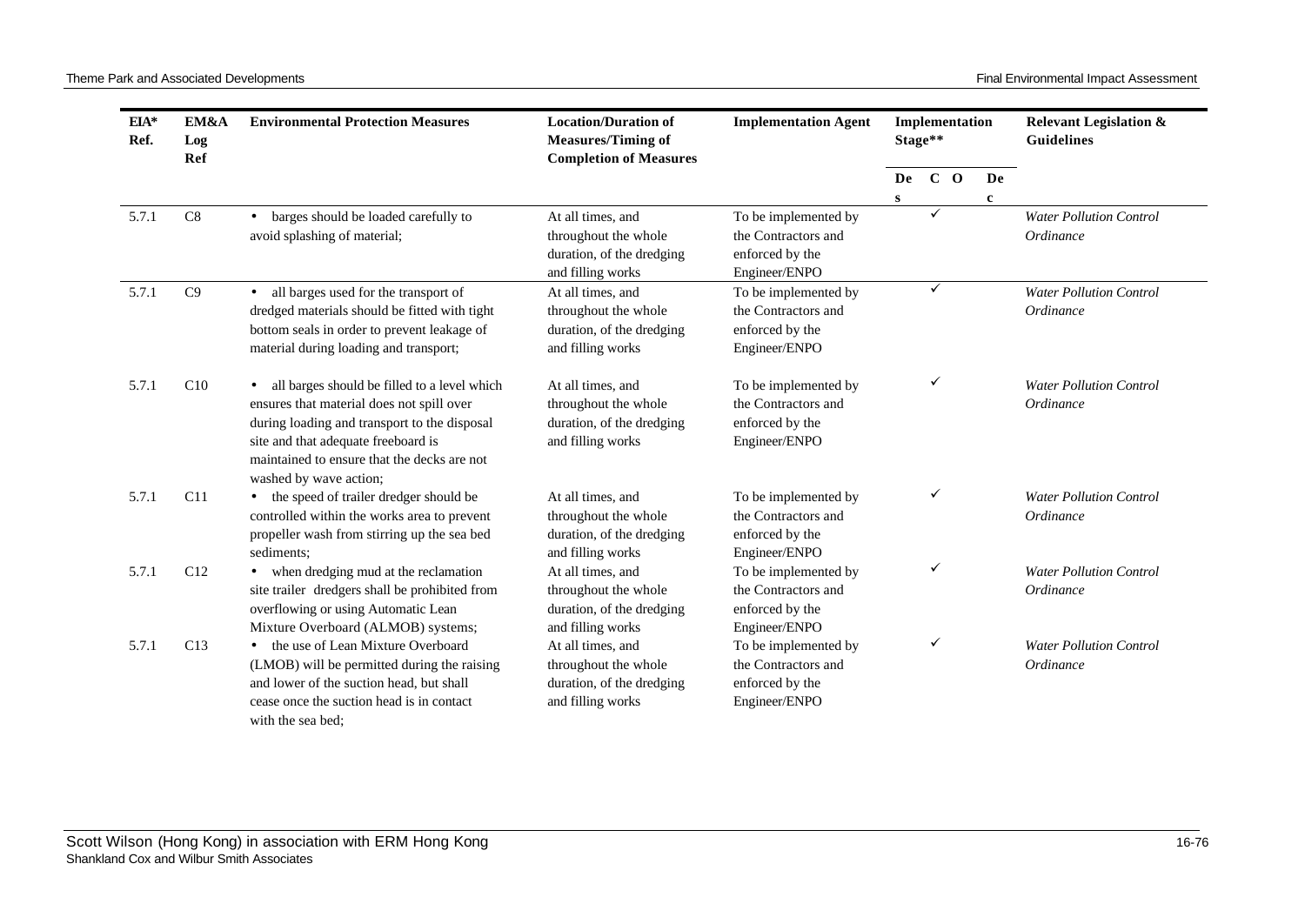| EIA*<br>Ref. | EM&A<br>Log<br>Ref | <b>Environmental Protection Measures</b>                                                                                                                                                                                                                                                                                                                                                                                             | <b>Location/Duration of</b><br><b>Measures/Timing of</b><br><b>Completion of Measures</b>              | <b>Implementation Agent</b>                                                     | Implementation     | Stage** |                   | <b>Relevant Legislation &amp;</b><br><b>Guidelines</b> |
|--------------|--------------------|--------------------------------------------------------------------------------------------------------------------------------------------------------------------------------------------------------------------------------------------------------------------------------------------------------------------------------------------------------------------------------------------------------------------------------------|--------------------------------------------------------------------------------------------------------|---------------------------------------------------------------------------------|--------------------|---------|-------------------|--------------------------------------------------------|
|              |                    |                                                                                                                                                                                                                                                                                                                                                                                                                                      |                                                                                                        |                                                                                 | De<br>$\mathbf{s}$ | $C$ O   | De<br>$\mathbf c$ |                                                        |
| 5.7.1        | C14                | "rainbowing" sand fill from trailer<br>dredgers<br>will not be permitted except when the material<br>is discharged onto areas above water level<br>and are sheltered behind seawalls, or other<br>suitable barriers, which have been<br>constructed at least 200 m in advance of the<br>discharge point; and                                                                                                                         | At all times, and<br>throughout the whole<br>duration, of the dredging<br>and filling works            | To be implemented by<br>the Contractors and<br>enforced by the<br>Engineer/ENPO |                    | ✓       |                   | Water Pollution Control<br>Ordinance                   |
| 5.7.1        | C15                | • the works shall cause no visible foam, oil,<br>grease or litter or other objectionable matter<br>to be present in the water within and<br>adjacent to the reclamation site and along the<br>route to and from the marine borrow area and<br>disposal site.                                                                                                                                                                         | At all times, and<br>throughout the whole<br>duration, of the dredging<br>and filling works            | To be implemented by<br>the Contractors and<br>enforced by the<br>Engineer/ENPO |                    | ✓       |                   | <b>Water Pollution Control</b><br>Ordinance            |
| 5.7.1        | C16                | A suitable device shall be fitted to the cutter<br>suction dredger, which discharges the re-<br>handled fill in thin layers. The design of the<br>device should be such that the fill material<br>does not disturb the sea bed and that a<br>density flow is formed close to the sea bed.                                                                                                                                            | Prior to the use of the<br>cutter suction dredger, and<br>throughout the whole<br>duration, of its use | To be implemented by<br>the Contractors and<br>enforced by the<br>Engineer/ENPO |                    | ✓       |                   | <b>Water Pollution Control</b><br>Ordinance            |
| 5.7.1        | C17                | The re-handling basin shall be located such<br>that it is always positioned behind completed<br>seawalls or other suitable barriers, which<br>have been constructed at least 200 m in<br>advance of the location of the re-handling<br>basin. This measure will ensure that any fine<br>sediment lost to suspension during the<br>operation of the re-handling basin is retained<br>within the filling area, ie behind the seawalls. | Prior to the use of the re-<br>handling basin, and<br>throughout the whole<br>duration, of its use     | To be implemented by<br>the Contractors and<br>enforced by the<br>Engineer/ENPO |                    | ✓       |                   | <b>Water Pollution Control</b><br><i>Ordinance</i>     |
| 5.7.1        | C18                | In the initial phases of construction, the re-<br>handling basin should be positioned in<br>Penny's Bay where tidal currents are low.                                                                                                                                                                                                                                                                                                | Prior to and throughout the<br>initial phases of the re-<br>handling basin                             | To be implemented by<br>the Contractors and<br>enforced by the<br>Engineer/ENPO |                    | ✓       |                   | <b>Water Pollution Control</b><br><i>Ordinance</i>     |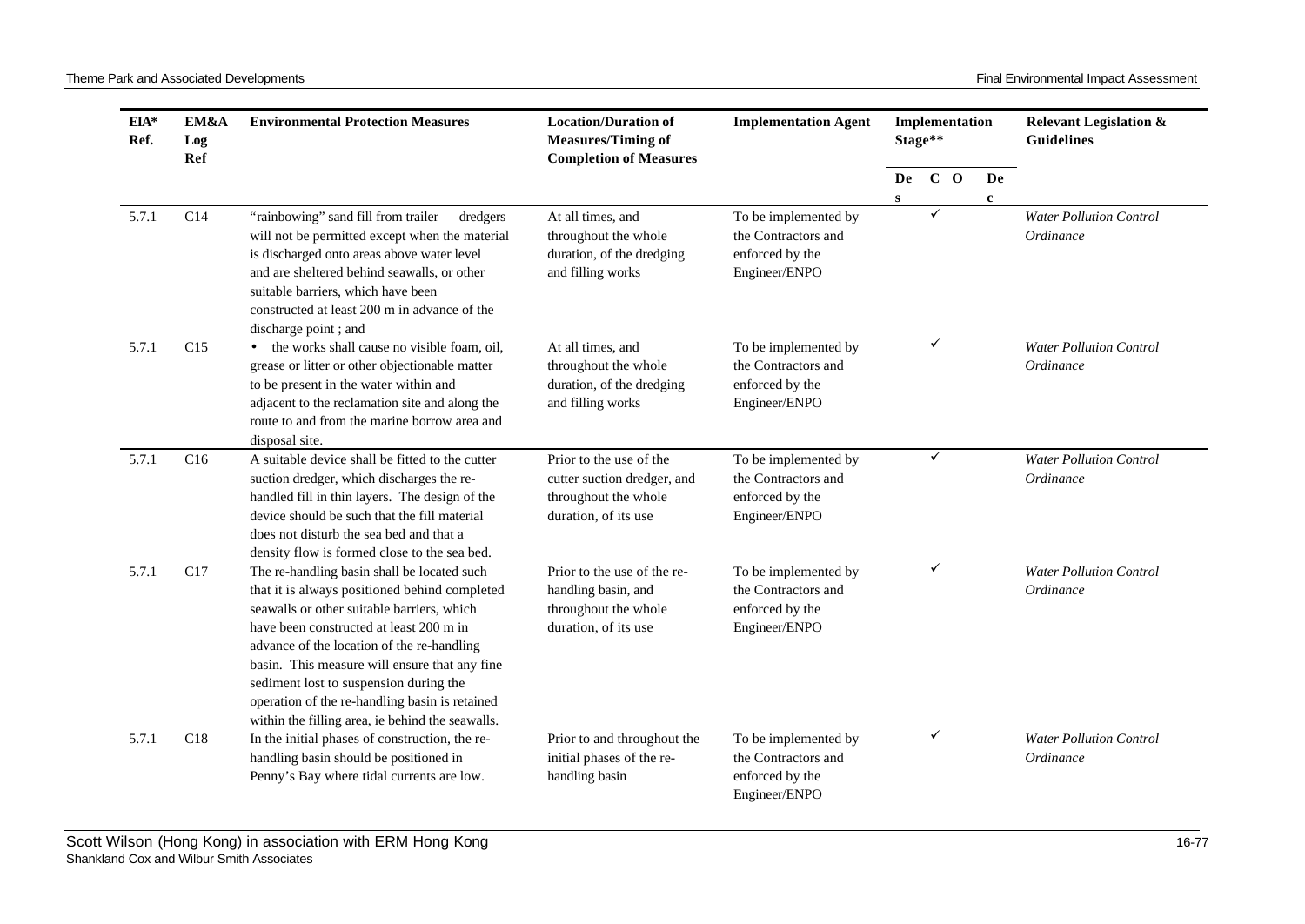| $EIA*$<br>Ref. | EM&A<br>Log<br>Ref | <b>Environmental Protection Measures</b>                                                                                                                                                                                                                                                                                                                                                                         | <b>Location/Duration of</b><br><b>Measures/Timing of</b><br><b>Completion of Measures</b> | <b>Implementation Agent</b>                                                     |         | Implementation<br>Stage** |                   | <b>Relevant Legislation &amp;</b><br><b>Guidelines</b> |
|----------------|--------------------|------------------------------------------------------------------------------------------------------------------------------------------------------------------------------------------------------------------------------------------------------------------------------------------------------------------------------------------------------------------------------------------------------------------|-------------------------------------------------------------------------------------------|---------------------------------------------------------------------------------|---------|---------------------------|-------------------|--------------------------------------------------------|
|                |                    |                                                                                                                                                                                                                                                                                                                                                                                                                  |                                                                                           |                                                                                 | De<br>S | $C$ O                     | De<br>$\mathbf c$ |                                                        |
| 5.7.1          | C19                | Prior to the initial operation of the re-<br>handling basin, seawalls of approximately<br>400 m in length from the Sze Pak headland, or<br>other suitable retaining structures, shall be<br>completed to above the water level to act as<br>a barrier in Area Q4 (see Figure 5.6b of the<br>EIA Report).                                                                                                         | Prior to the initial operation<br>of the re-handling basin                                | To be implemented by<br>the Contractors and<br>enforced by the<br>Engineer/ENPO |         | ✓                         |                   | <b>Water Pollution Control</b><br>Ordinance            |
| 5.7.1          | C <sub>20</sub>    | As the construction of the reclamation<br>progresses the location of the re-handling<br>basin will move with the leading face of the<br>reclamation. Seawalls, or other suitable<br>retaining structures, should be constructed<br>above the water level at least 200 m in<br>advance of the location of the re-handling<br>basin.                                                                               | Prior to the initial operation<br>of the re-handling basin                                | To be implemented by<br>the Contractors and<br>enforced by the<br>Engineer/ENPO |         |                           |                   | <b>Water Pollution Control</b><br>Ordinance            |
| 5.7.1          | C21                | In order to prevent cumulative impacts with<br>the concurrent construction of the Route 10<br>Toll Plaza the seawalls along the eastern side<br>of the Phase II reclamation (see Figure 5.6b)<br>of the EIA Report) shall be constructed to<br>above the water surface prior to the<br>commencement of the works for the Route 10<br>Toll Plaza.<br><b>Land Based Construction Activities</b><br>Surface Run-off | During the Phase II<br>reclamation                                                        | To be implemented by<br>the Contractors and<br>enforced by the<br>Engineer/ENPO |         | ✓                         |                   | <b>Water Pollution Control</b><br>Ordinance            |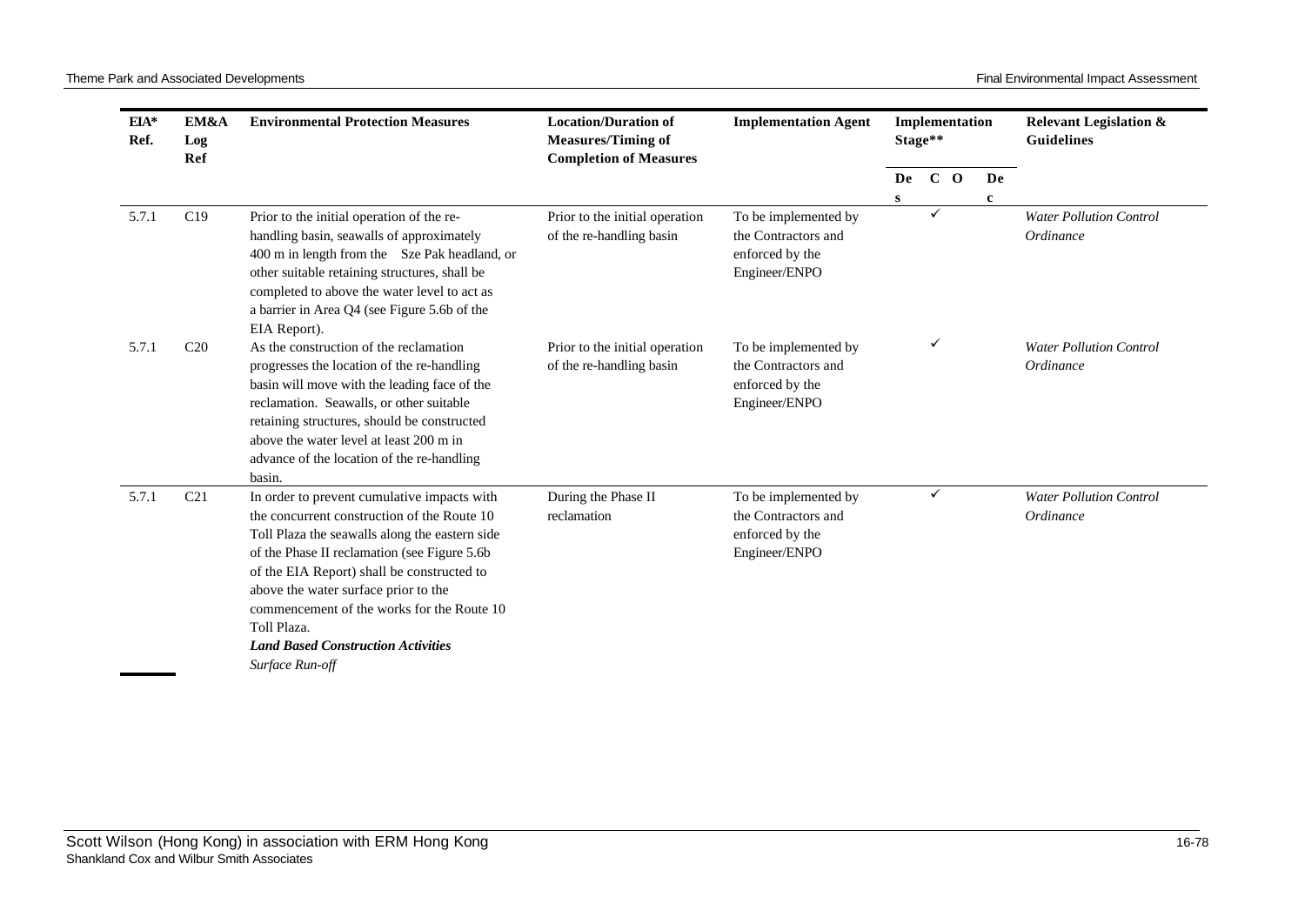| EIA*<br>Ref. | EM&A<br>Log<br>Ref | <b>Environmental Protection Measures</b>                                                                                                                                                                                                                                                                                                                                                                                                                            | <b>Location/Duration of</b><br><b>Measures/Timing of</b><br><b>Completion of Measures</b>                  | <b>Implementation Agent</b>                                                     |           | Implementation<br>Stage** |  |             | <b>Relevant Legislation &amp;</b><br><b>Guidelines</b> |
|--------------|--------------------|---------------------------------------------------------------------------------------------------------------------------------------------------------------------------------------------------------------------------------------------------------------------------------------------------------------------------------------------------------------------------------------------------------------------------------------------------------------------|------------------------------------------------------------------------------------------------------------|---------------------------------------------------------------------------------|-----------|---------------------------|--|-------------|--------------------------------------------------------|
|              |                    |                                                                                                                                                                                                                                                                                                                                                                                                                                                                     |                                                                                                            |                                                                                 | De        | $C$ O                     |  | De          |                                                        |
|              |                    |                                                                                                                                                                                                                                                                                                                                                                                                                                                                     |                                                                                                            |                                                                                 | ${\bf S}$ |                           |  | $\mathbf c$ |                                                        |
| 5.7.2        | C22                | Surface run-off from the construction site<br>shall be directed into storm drains via<br>adequately designed sand/silt removal<br>facilities such as sand traps, silt traps and<br>sediment basins. Channels, earth bunds or<br>sand bag barriers shall be provided on site to<br>properly direct stormwater to such silt<br>removal facilities.                                                                                                                    | At all construction work<br>site, throughout the whole<br>duration of the<br>construction period           | To be implemented by<br>the Contractors and<br>enforced by the<br>Engineer/ENPO |           | $\checkmark$              |  |             | <b>Water Pollution Control</b><br>Ordinance            |
| 5.7.2        | C <sub>23</sub>    | Catchpits and perimeter channels shall be<br>constructed in advance of site formation<br>works and earthworks.                                                                                                                                                                                                                                                                                                                                                      | At all construction work<br>site prior to the<br>commencement of site<br>formation works and<br>earthworks | To be implemented by<br>the Contractors and<br>enforced by the<br>Engineer/ENPO |           | ✓                         |  |             | <b>Water Pollution Control</b><br>Ordinance            |
| 5.7.2        | C <sub>24</sub>    | Silt removal facilities, channels and manholes<br>shall be suitably maintained with the<br>deposited silt and grit being removed<br>regularly, and at the onset of and after each<br>rainstorm to ensure that these facilities are<br>functioning properly at all times.                                                                                                                                                                                            | At all construction work<br>site, throughout the whole<br>duration of the<br>construction period           | To be implemented by<br>the Contractors and<br>enforced by the<br>Engineer/ENPO |           | ✓                         |  |             | <b>Water Pollution Control</b><br>Ordinance            |
| 5.7.2        | C <sub>25</sub>    | Earthworks final surfaces shall be well<br>compacted and the subsequent permanent<br>work or surface protection shall be carried<br>out as soon as practical after the final<br>surfaces are formed to prevent erosion<br>caused by rainstorms. Appropriate<br>intercepting channels shall be provided<br>where necessary. Rainwater pumped out<br>from trenches or foundation excavations<br>shall be discharged into storm drains via silt<br>removal facilities. | At all construction work<br>site, throughout the whole<br>duration of the<br>construction period           | To be implemented by<br>the Contractors and<br>enforced by the<br>Engineer/ENPO |           | ✓                         |  |             | <b>Water Pollution Control</b><br>Ordinance            |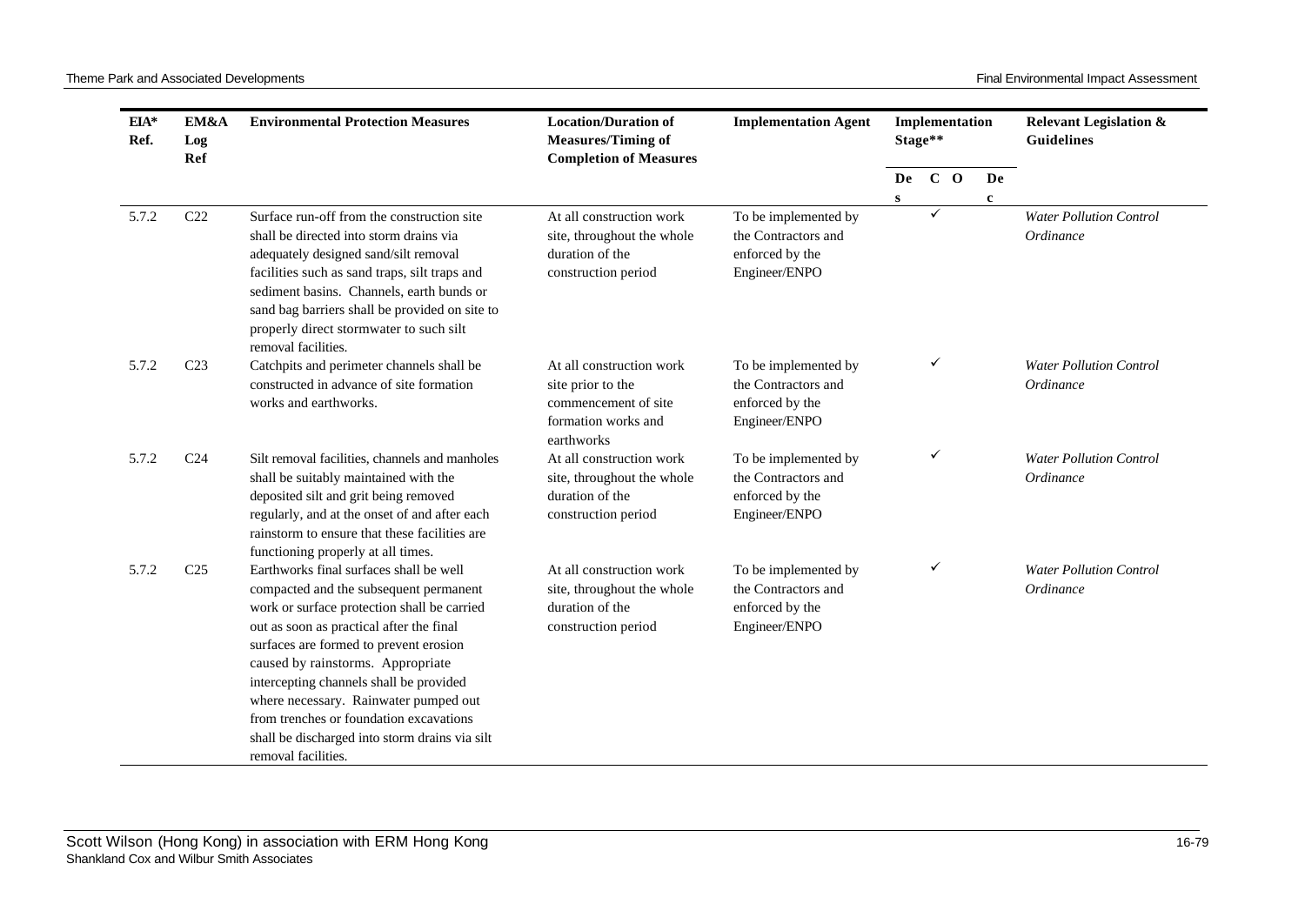| EIA*<br>EM&A<br>Ref.<br>Log<br>Ref |                 | <b>Environmental Protection Measures</b>                                                                                                                                                                                                                                                                                                                                                                                                         | <b>Location/Duration of</b><br><b>Implementation Agent</b><br><b>Measures/Timing of</b><br><b>Completion of Measures</b> |                                                                                 | Stage**   | Implementation |             | <b>Relevant Legislation &amp;</b><br><b>Guidelines</b> |  |
|------------------------------------|-----------------|--------------------------------------------------------------------------------------------------------------------------------------------------------------------------------------------------------------------------------------------------------------------------------------------------------------------------------------------------------------------------------------------------------------------------------------------------|--------------------------------------------------------------------------------------------------------------------------|---------------------------------------------------------------------------------|-----------|----------------|-------------|--------------------------------------------------------|--|
|                                    |                 |                                                                                                                                                                                                                                                                                                                                                                                                                                                  |                                                                                                                          |                                                                                 | De        | $C$ O          | De          |                                                        |  |
|                                    |                 |                                                                                                                                                                                                                                                                                                                                                                                                                                                  |                                                                                                                          |                                                                                 | ${\bf S}$ | $\checkmark$   | $\mathbf c$ |                                                        |  |
| 5.7.2                              | C <sub>26</sub> | Open stockpiles of construction materials<br>(e.g. aggregates and sand) on site shall be<br>covered with tarpaulin or similar fabric during                                                                                                                                                                                                                                                                                                      | At all construction work<br>site, throughout the whole<br>duration of the                                                | To be implemented by<br>the Contractors and<br>enforced by the                  |           |                |             | <b>Water Pollution Control</b><br>Ordinance            |  |
|                                    |                 | rainstorms. Measures shall be taken to<br>prevent the washing away of construction<br>materials, soil, silt or debris into any drainage<br>system.                                                                                                                                                                                                                                                                                               | construction period                                                                                                      | Engineer/ENPO                                                                   |           |                |             |                                                        |  |
| 5.7.2                              | C27             | Manholes (including any newly constructed<br>ones) shall always be adequately covered<br>and temporarily sealed so as to prevent silt,<br>construction materials or debris from getting<br>into the drainage system, and to prevent<br>storm run-off from getting into foul sewers.<br>Discharges of surface run-off into foul<br>sewers must always be prevented in order<br>not to unduly overload the foul sewerage<br>system.<br>Groundwater | At all construction work<br>site, throughout the whole<br>duration of the<br>construction period                         | To be implemented by<br>the Contractors and<br>enforced by the<br>Engineer/ENPO |           | ✓              |             | <b>Water Pollution Control</b><br>Ordinance            |  |
| 5.7.2                              | C <sub>28</sub> | Groundwater pumped out of wells, etc. for<br>the lowering of ground water level in<br>foundation construction shall be discharged<br>into storm drains after being passed through<br>appropriate silt removal facilities.<br><b>Wheel Washing Water</b>                                                                                                                                                                                          | At all construction work<br>site, throughout the whole<br>duration of the<br>construction period                         | To be implemented by<br>the Contractors and<br>enforced by the<br>Engineer/ENPO |           | ✓              |             | <b>Water Pollution Control</b><br>Ordinance            |  |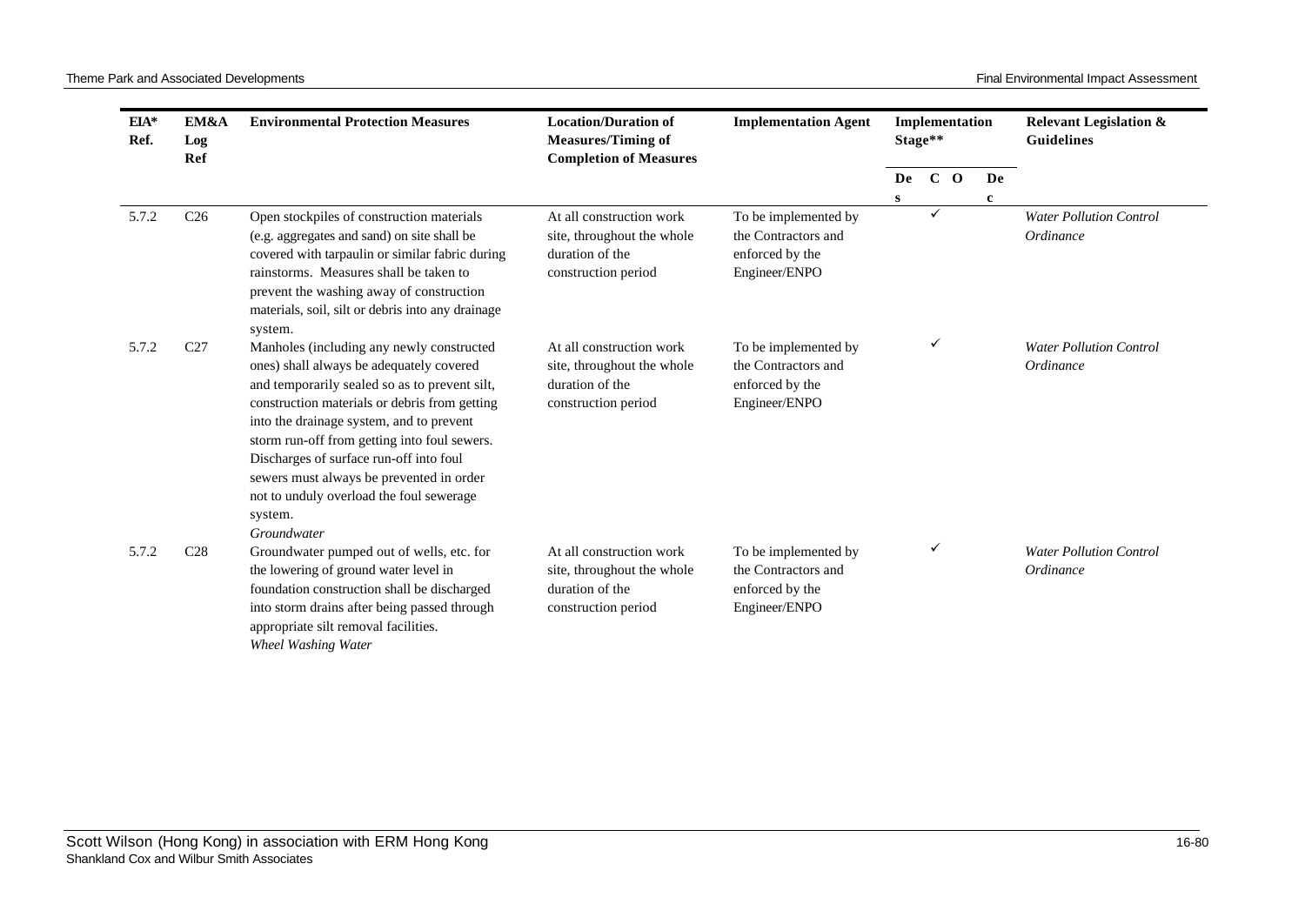| $EIA*$<br>Ref. | EM&A<br>Log<br>Ref | <b>Environmental Protection Measures</b>                                                                                                                                                                                                                                                                                                                                                                                                                                                                                                                                                                                                     | <b>Location/Duration of</b><br><b>Measures/Timing of</b><br><b>Completion of Measures</b>                               | <b>Implementation Agent</b>                                                     |                    | Implementation<br>Stage** |                   | <b>Relevant Legislation &amp;</b><br><b>Guidelines</b> |
|----------------|--------------------|----------------------------------------------------------------------------------------------------------------------------------------------------------------------------------------------------------------------------------------------------------------------------------------------------------------------------------------------------------------------------------------------------------------------------------------------------------------------------------------------------------------------------------------------------------------------------------------------------------------------------------------------|-------------------------------------------------------------------------------------------------------------------------|---------------------------------------------------------------------------------|--------------------|---------------------------|-------------------|--------------------------------------------------------|
|                |                    |                                                                                                                                                                                                                                                                                                                                                                                                                                                                                                                                                                                                                                              |                                                                                                                         |                                                                                 | De<br>$\mathbf{s}$ | $C$ O                     | De<br>$\mathbf c$ |                                                        |
| 5.7.2          | C <sub>29</sub>    | All vehicles and plant shall be cleaned before<br>they leave the construction site to ensure<br>that no earth, mud or debris is deposited by<br>them on roads. A wheel washing bay shall<br>be provided at every site exit, if practicable,<br>and wash-water shall have sand and silt<br>settled out or removed before being<br>discharged into the storm drains. The<br>section of construction road between the<br>wheel washing bay and the public road shall<br>be paved with backfall to reduce vehicle<br>tracking of soil and to prevent site run-off<br>from entering public road drains.<br><b>Wastewater from Site Facilities</b> | At every site exit to all<br>construction work sites.<br>throughout the whole<br>duration of the<br>construction period | To be implemented by<br>the Contractors and<br>enforced by the<br>Engineer/ENPO |                    | ✓                         |                   | <b>Water Pollution Control</b><br>Ordinance            |
| 5.7.2          | C30                | Sewage from toilets, kitchens and similar<br>facilities shall be discharged into a foul sewer<br>or chemical toilets shall be provided. Should<br>the use of chemical toilets be necessary then<br>these shall be provided by a licensed<br>contractor, who will be responsible for<br>appropriate disposal and maintenance of<br>these facilities. Wastewater collected from<br>canteen kitchens, including that from basins,<br>sinks and floor drains, shall be discharged<br>into foul sewers via grease traps.                                                                                                                          | At all construction work<br>site, throughout the whole<br>duration of the<br>construction period                        | To be implemented by<br>the Contractors and<br>enforced by the<br>Engineer/ENPO |                    | ✓                         |                   | <b>Water Pollution Control</b><br>Ordinance            |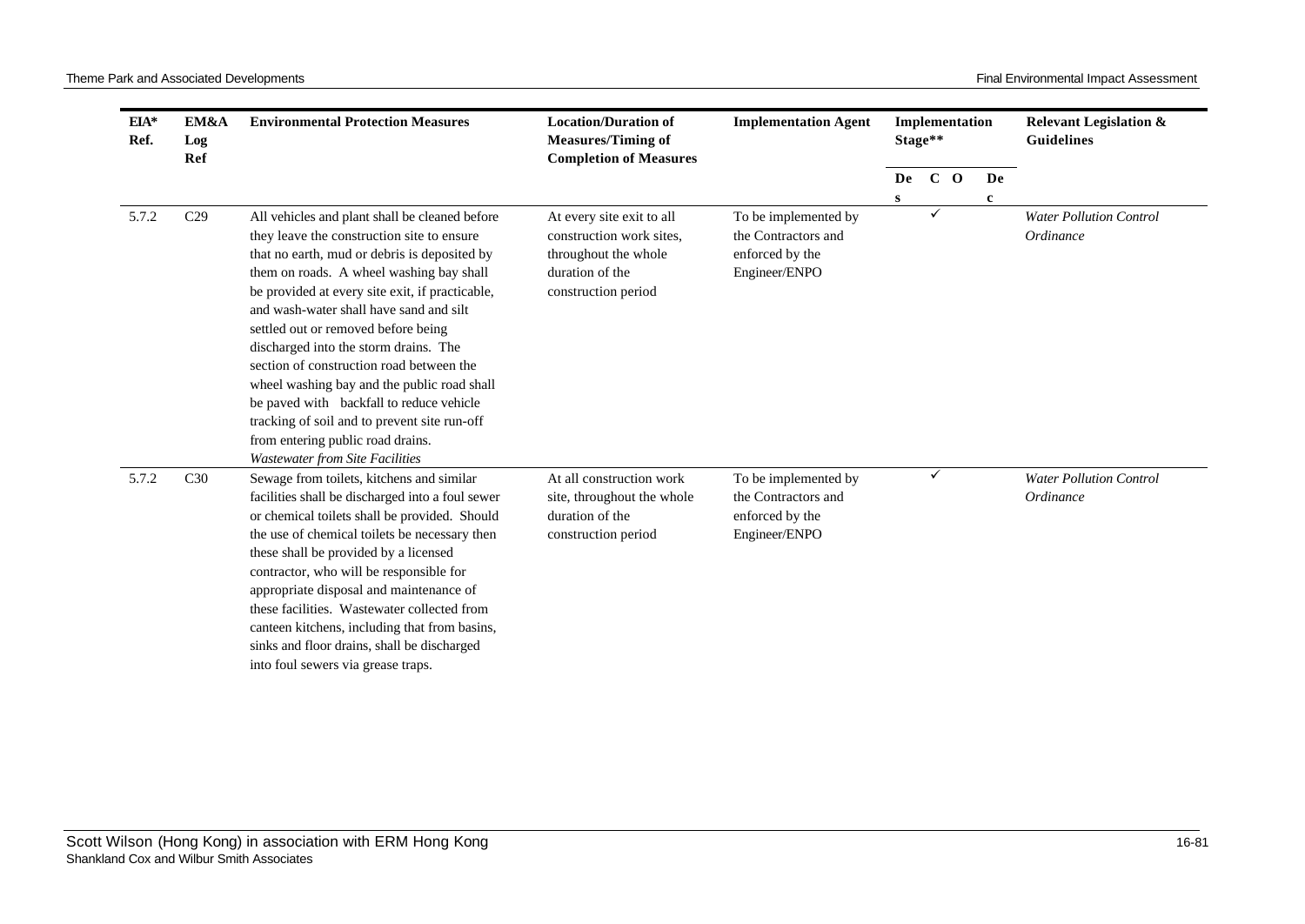| EIA*<br>Ref. | EM&A<br>Log<br>Ref | <b>Environmental Protection Measures</b>                                                                                                                                                                                                                                                                                                                                                                                                                                                                                                    | <b>Location/Duration of</b><br><b>Measures/Timing of</b><br><b>Completion of Measures</b>        | <b>Implementation Agent</b>                                                     |           | Implementation<br>Stage** |  |             | <b>Relevant Legislation &amp;</b><br><b>Guidelines</b>                  |
|--------------|--------------------|---------------------------------------------------------------------------------------------------------------------------------------------------------------------------------------------------------------------------------------------------------------------------------------------------------------------------------------------------------------------------------------------------------------------------------------------------------------------------------------------------------------------------------------------|--------------------------------------------------------------------------------------------------|---------------------------------------------------------------------------------|-----------|---------------------------|--|-------------|-------------------------------------------------------------------------|
|              |                    |                                                                                                                                                                                                                                                                                                                                                                                                                                                                                                                                             |                                                                                                  |                                                                                 | De        | $C$ O                     |  | De          |                                                                         |
|              |                    |                                                                                                                                                                                                                                                                                                                                                                                                                                                                                                                                             |                                                                                                  |                                                                                 | ${\bf S}$ |                           |  | $\mathbf c$ |                                                                         |
| 5.7.2        | C31                | Vehicle and plant servicing areas, vehicle<br>wash bays and lubrication bays shall, as far<br>as possible, be located within roofed areas.<br>The drainage in these covered areas shall be<br>connected to foul sewers via a petrol<br>interceptor. Oil leakage or spillage shall be<br>contained and cleaned up immediately.<br>Waste oil shall be collected and stored for<br>recycling or disposal, in accordance with the<br>Waste Disposal Ordinance.<br>Storage and Handling of Oil, Other Petroleum<br><b>Products and Chemicals</b> | At all construction work<br>site, throughout the whole<br>duration of the<br>construction period | To be implemented by<br>the Contractors and<br>enforced by the<br>Engineer/ENPO |           | ✓                         |  |             | <b>Water Pollution Control</b><br>Ordinance<br>Waste Disposal Ordinance |
| 5.7.2        | C <sub>32</sub>    | All fuel tanks and chemical storage areas<br>shall be provided with locks and be sited on<br>sealed areas. The storage areas shall be<br>surrounded by bunds with a capacity equal<br>to 110% of the storage capacity of the largest<br>tank to prevent spilled oil, fuel and chemicals<br>from reaching the receiving waters. The<br>Contractors shall prepare guidelines and<br>procedures for immediate clean-up actions<br>following any spillages of oil, fuel or<br>chemicals.                                                        | At all construction work<br>site, throughout the whole<br>duration of the<br>construction period | To be implemented by<br>the Contractors and<br>enforced by the<br>Engineer/ENPO |           | ✓                         |  |             | <b>Water Pollution Control</b><br>Ordinance                             |
|              |                    | <b>WASTE - Construction Phase</b>                                                                                                                                                                                                                                                                                                                                                                                                                                                                                                           |                                                                                                  |                                                                                 |           |                           |  |             |                                                                         |
|              |                    | The following procedures and measures shall<br>be implemented when handling waste<br>material.<br>Dredged/Excavated Sediment                                                                                                                                                                                                                                                                                                                                                                                                                |                                                                                                  |                                                                                 |           |                           |  |             |                                                                         |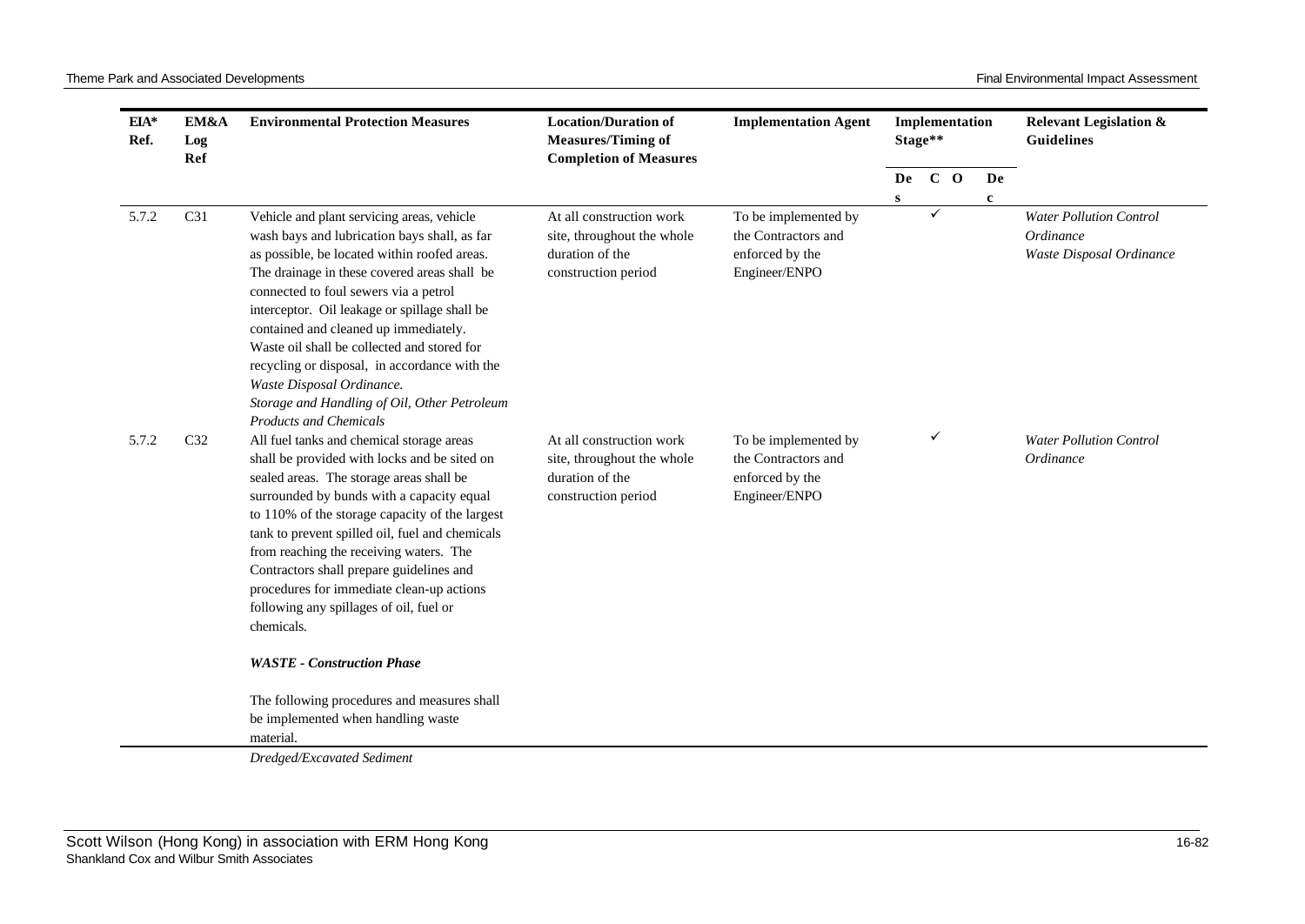| $EIA*$<br>Ref. | EM&A<br>Log<br>Ref | <b>Environmental Protection Measures</b>                                                                                                                                                                                                                                                                                                                                                                                                                                                                                                                                                                                                                                                                                                                                                                                                                                                                                                                                                                                                                                                                | <b>Location/Duration of</b><br><b>Measures/Timing of</b><br><b>Completion of Measures</b>          | <b>Implementation Agent</b>                                                     |         | Implementation<br>Stage** |       |                   | <b>Relevant Legislation &amp;</b><br><b>Guidelines</b> |
|----------------|--------------------|---------------------------------------------------------------------------------------------------------------------------------------------------------------------------------------------------------------------------------------------------------------------------------------------------------------------------------------------------------------------------------------------------------------------------------------------------------------------------------------------------------------------------------------------------------------------------------------------------------------------------------------------------------------------------------------------------------------------------------------------------------------------------------------------------------------------------------------------------------------------------------------------------------------------------------------------------------------------------------------------------------------------------------------------------------------------------------------------------------|----------------------------------------------------------------------------------------------------|---------------------------------------------------------------------------------|---------|---------------------------|-------|-------------------|--------------------------------------------------------|
|                |                    |                                                                                                                                                                                                                                                                                                                                                                                                                                                                                                                                                                                                                                                                                                                                                                                                                                                                                                                                                                                                                                                                                                         |                                                                                                    |                                                                                 | De<br>S |                           | $C$ O | De<br>$\mathbf c$ |                                                        |
| 6.7.2          | D <sub>1</sub>     | • Potential impacts associated with the<br>exposure to and disposal of contaminated<br>sediments could be mitigated by adopting<br>the following measures:<br>minimising exposure to any contaminated<br>material by the wearing of protective gear<br>such as gloves, providing adequate hygiene<br>and washing facilities, and preventing eating<br>during dredging/excavation;<br>any contaminated sediment dredged<br>should not be allowed to stockpile on the<br>site and should be immediately removed from<br>site once dredged;<br>all vessels for marine transportation of<br>$\bullet$<br>dredged sediment should be fitted with tight<br>fitting seals to their bottom openings to<br>prevent leakage of materials; and<br>loading of barges and hoppers should<br>be controlled to prevent splashing of<br>dredged material to the surrounding water,<br>and barges or hoppers should under no<br>circumstances to be filled to a level which<br>will cause other overflowing of materials or<br>polluted water during loading or<br>transportation.<br>Use of Public Fill for Reclamation | To be implemented at all<br>worksites throughout the<br>full duration of the<br>construction phase | To be implemented by<br>the Contractors and<br>enforced by the<br>Engineer/ENPO |         | ✓                         |       |                   | Waste Disposal Ordinance,<br>EPDTC 1-1-92              |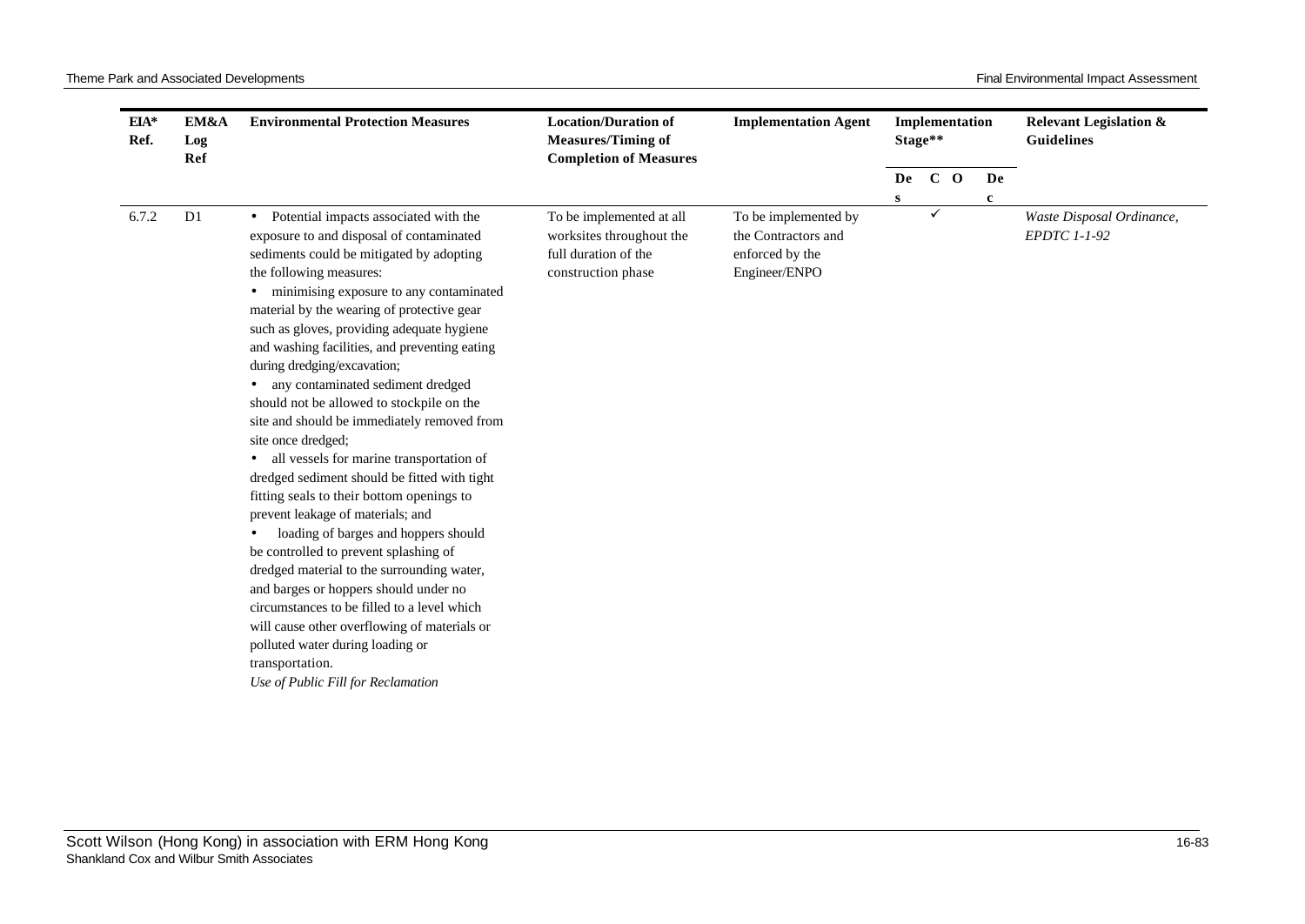| $EIA*$<br>Ref. | EM&A<br>Log<br>Ref | <b>Environmental Protection Measures</b>                                                                                                                                                                                                                                                                                                                                                                                                                                                                                              | <b>Location/Duration of</b><br><b>Measures/Timing of</b><br><b>Completion of Measures</b>          | <b>Implementation Agent</b>                                                     | Stage** | Implementation |    | <b>Relevant Legislation &amp;</b><br><b>Guidelines</b> |
|----------------|--------------------|---------------------------------------------------------------------------------------------------------------------------------------------------------------------------------------------------------------------------------------------------------------------------------------------------------------------------------------------------------------------------------------------------------------------------------------------------------------------------------------------------------------------------------------|----------------------------------------------------------------------------------------------------|---------------------------------------------------------------------------------|---------|----------------|----|--------------------------------------------------------|
|                |                    |                                                                                                                                                                                                                                                                                                                                                                                                                                                                                                                                       |                                                                                                    |                                                                                 | De      | $C$ O          | De |                                                        |
| 6.7.2          | D <sub>2</sub>     | The Contractor should enforce strict<br>application of the public fill license and<br>monitor the material placed in the reclamation<br>and barges to control disposal of<br>unauthorised material. The Contractor shall<br>also provide floating booms and collect any<br>floating materials on a daily basis at the<br>public filling area.<br>Measures Taken in the Planning and Design                                                                                                                                            | To be implemented at all<br>worksites throughout the<br>full duration of the<br>construction phase | To be implemented by<br>the Contractors and<br>enforced by the<br>Engineer/ENPO | s       | ✓              | c  | Waste Disposal Ordinance                               |
| 6.7.2          | D <sub>3</sub>     | Stages to Reduce the Generation of C&DM<br>The following waste management hierarchy<br>shall be followed:<br>1. avoidance and minimisation, that is, not<br>generating waste through changing or<br>improving practices and design;<br>2. reuse of materials, thus avoiding disposal<br>(generally with only limited reprocessing);<br>3. recovery and recycling, thus avoiding<br>disposal (although reprocessing may be<br>required); and<br>4. treatment and disposal, according to<br>relevant law, guidelines and good practice. | To be implemented at all<br>worksites throughout the<br>full duration of the<br>construction phase | To be implemented by<br>the Contractors and<br>enforced by the<br>Engineer/ENPO |         | ✓              |    | Waste Disposal Ordinance                               |
| 6.7.2          | D <sub>4</sub>     | Records of quantities of wastes generated,<br>recycled and disposed (locations) shall be<br>properly kept.                                                                                                                                                                                                                                                                                                                                                                                                                            | To be implemented at all<br>worksites throughout the<br>full duration of the<br>construction phase | To be implemented by<br>the Contractors and<br>enforced by the<br>Engineer/ENPO |         | ✓              |    | Waste Disposal Ordinance                               |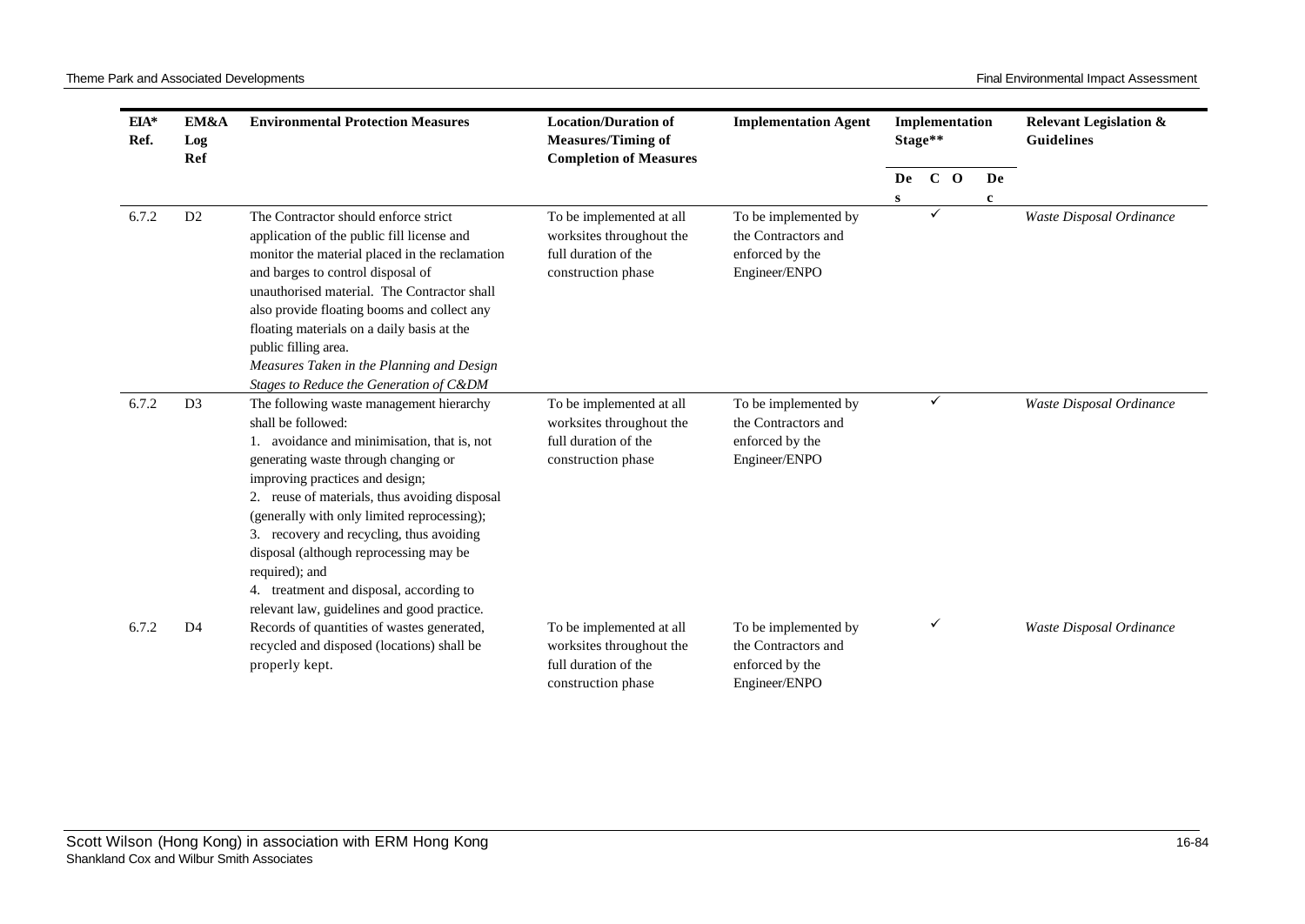| $EIA*$<br>Ref. | EM&A<br>Log<br>Ref | <b>Environmental Protection Measures</b>                                                                                                                                                                                                                                                                                                                                                                                                                                                           | <b>Location/Duration of</b><br><b>Measures/Timing of</b><br><b>Completion of Measures</b>          | <b>Implementation Agent</b>                                                     |                    | Stage** | Implementation |                   | <b>Relevant Legislation &amp;</b><br><b>Guidelines</b> |
|----------------|--------------------|----------------------------------------------------------------------------------------------------------------------------------------------------------------------------------------------------------------------------------------------------------------------------------------------------------------------------------------------------------------------------------------------------------------------------------------------------------------------------------------------------|----------------------------------------------------------------------------------------------------|---------------------------------------------------------------------------------|--------------------|---------|----------------|-------------------|--------------------------------------------------------|
|                |                    |                                                                                                                                                                                                                                                                                                                                                                                                                                                                                                    |                                                                                                    |                                                                                 | De<br>$\mathbf{s}$ | $C$ O   |                | De<br>$\mathbf c$ |                                                        |
| 6.7.2          | D <sub>5</sub>     | Any clean excavated soil shall be reused on<br>site as far as possible for landscape works in<br>order to minimise the amount public fill to be<br>disposed off-site. Should there be any<br>surplus public fill generated from the project,<br>the Contractors shall liaise with the Fill<br>Management Committee to identify as far as<br>possible suitable reclamation or site<br>formation projects near the project site to<br>reuse the material.                                            | To be implemented at all<br>worksites throughout the<br>full duration of the<br>construction phase | To be implemented by<br>the Contractors and<br>enforced by the<br>Engineer/ENPO |                    | ✓       |                |                   | Waste Disposal Ordinance                               |
| 6.7.2          | D <sub>6</sub>     | The purchasing of construction materials will<br>be carefully planned in order to avoid over<br>ordering and wastage of construction<br>materials, such as ready mixed concrete.                                                                                                                                                                                                                                                                                                                   | To be implemented at all<br>worksites throughout the<br>full duration of the<br>construction phase | To be implemented by<br>the Contractors and<br>enforced by the<br>Engineer/ENPO |                    | ✓       |                |                   | Waste Disposal Ordinance                               |
|                |                    | Measures To be Taken in the Construction Stage<br>To Reduce the Generation of C&DM                                                                                                                                                                                                                                                                                                                                                                                                                 |                                                                                                    |                                                                                 |                    |         |                |                   |                                                        |
| 6.7.2          | D7                 | The Contractor shall recycle as much as<br>possible of the C&D material on-site. Public<br>fill and C&D waste shall be segregated and<br>stored in different containers or skips to<br>enhance reuse or recycling of materials and<br>their proper disposal. Concrete and<br>masonry, for example can be crushed and<br>used as fill and steel reinforcing bar can be<br>used by scrap steel mills. Different areas of<br>the work sites should be designated for such<br>segregation and storage. | To be implemented at all<br>worksites throughout the<br>full duration of the<br>construction phase | To be implemented by<br>the Contractors and<br>enforced by the<br>Engineer/ENPO |                    |         |                |                   | Waste Disposal Ordinance                               |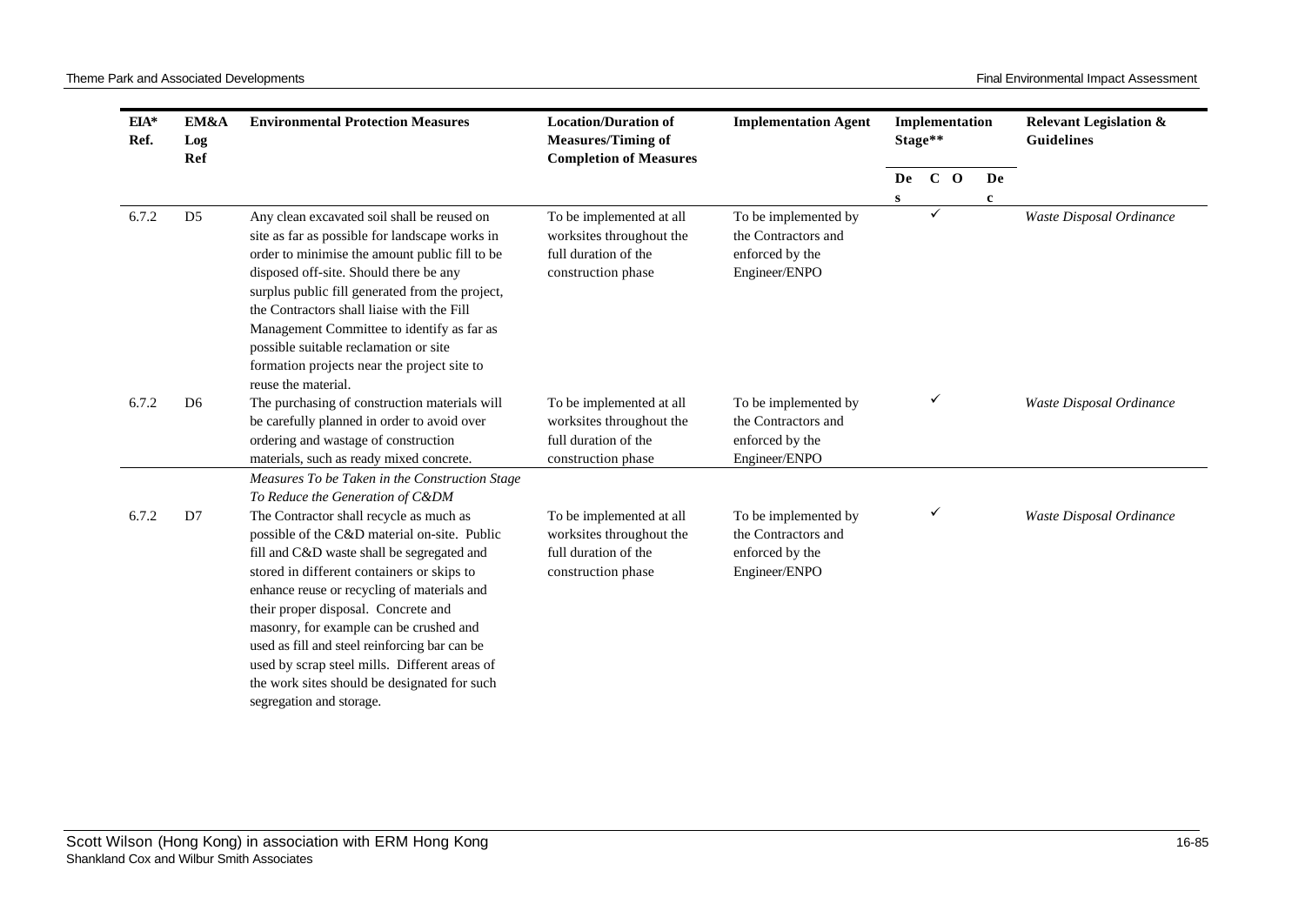Theme Park and Associated Developments **Final Environmental Impact Assessment** Final Environmental Impact Assessment

| $EIA*$<br>Ref. | EM&A<br>Log<br>Ref | <b>Environmental Protection Measures</b>                                                                                                                                                                                                                                                                                                                                                                                                                                                                                                                                                                                                                                                      | <b>Location/Duration of</b><br><b>Measures/Timing of</b><br><b>Completion of Measures</b>          | <b>Implementation Agent</b>                                                     |         | Stage** | Implementation |                    | <b>Relevant Legislation &amp;</b><br><b>Guidelines</b>                                                                                                                    |
|----------------|--------------------|-----------------------------------------------------------------------------------------------------------------------------------------------------------------------------------------------------------------------------------------------------------------------------------------------------------------------------------------------------------------------------------------------------------------------------------------------------------------------------------------------------------------------------------------------------------------------------------------------------------------------------------------------------------------------------------------------|----------------------------------------------------------------------------------------------------|---------------------------------------------------------------------------------|---------|---------|----------------|--------------------|---------------------------------------------------------------------------------------------------------------------------------------------------------------------------|
|                |                    |                                                                                                                                                                                                                                                                                                                                                                                                                                                                                                                                                                                                                                                                                               |                                                                                                    |                                                                                 | De<br>S |         | $C$ O          | De<br>$\mathbf{c}$ |                                                                                                                                                                           |
| 6.7.2          | D <sub>8</sub>     | In order to minimise the impacts of the<br>demolition works these wastes must be<br>cleared as quickly as possible after<br>demolition. The demolition and clearance<br>works shall therefore be undertaken<br>simultaneously.                                                                                                                                                                                                                                                                                                                                                                                                                                                                | To be implemented at all<br>worksites throughout the<br>full duration of the<br>construction phase | To be implemented by<br>the Contractors and<br>enforced by the<br>Engineer/ENPO |         | ✓       |                |                    | Waste Disposal Ordinance                                                                                                                                                  |
| 6.7.2          | D <sub>9</sub>     | The use of wooden hoardings shall not be<br>allowed. An alternative material, for example,<br>metal (aluminium, alloy etc) shall be used.                                                                                                                                                                                                                                                                                                                                                                                                                                                                                                                                                     | To be implemented at all<br>worksites throughout the<br>full duration of the<br>construction phase | To be implemented by<br>the Contractors and<br>enforced by the<br>Engineer/ENPO |         |         |                |                    | Waste Disposal Ordinance                                                                                                                                                  |
| 6.7.2          | D10                | <b>Chemical Waste</b><br>For those processes which generate chemical<br>waste, it may be possible to find alternatives<br>which generate reduced quantities or even<br>no chemical waste, or less dangerous types<br>Containers used for<br>of chemical waste.<br>storage of chemical wastes should:<br>be suitable for the substance they are<br>$\bullet$<br>holding, resistant to corrosion, maintained in<br>a good condition, and securely closed;<br>have a capacity of less than 450 L unless<br>the specifications have been approved by<br>the EPD; and<br>display a label in English and Chinese in<br>accordance with instructions prescribed in<br>Schedule 2 of the Regulations. | To be implemented at all<br>worksites throughout the<br>full duration of the<br>construction phase | To be implemented by<br>the Contractors and<br>enforced by the<br>Engineer/ENPO |         | ✓       |                |                    | Waste Disposal Ordinance,<br>Waste Disposal (Chemical<br>Waste) (General) Regulation,<br>Code of Practice on the<br>Packaging, Handling and<br>Storage of Chemical Wastes |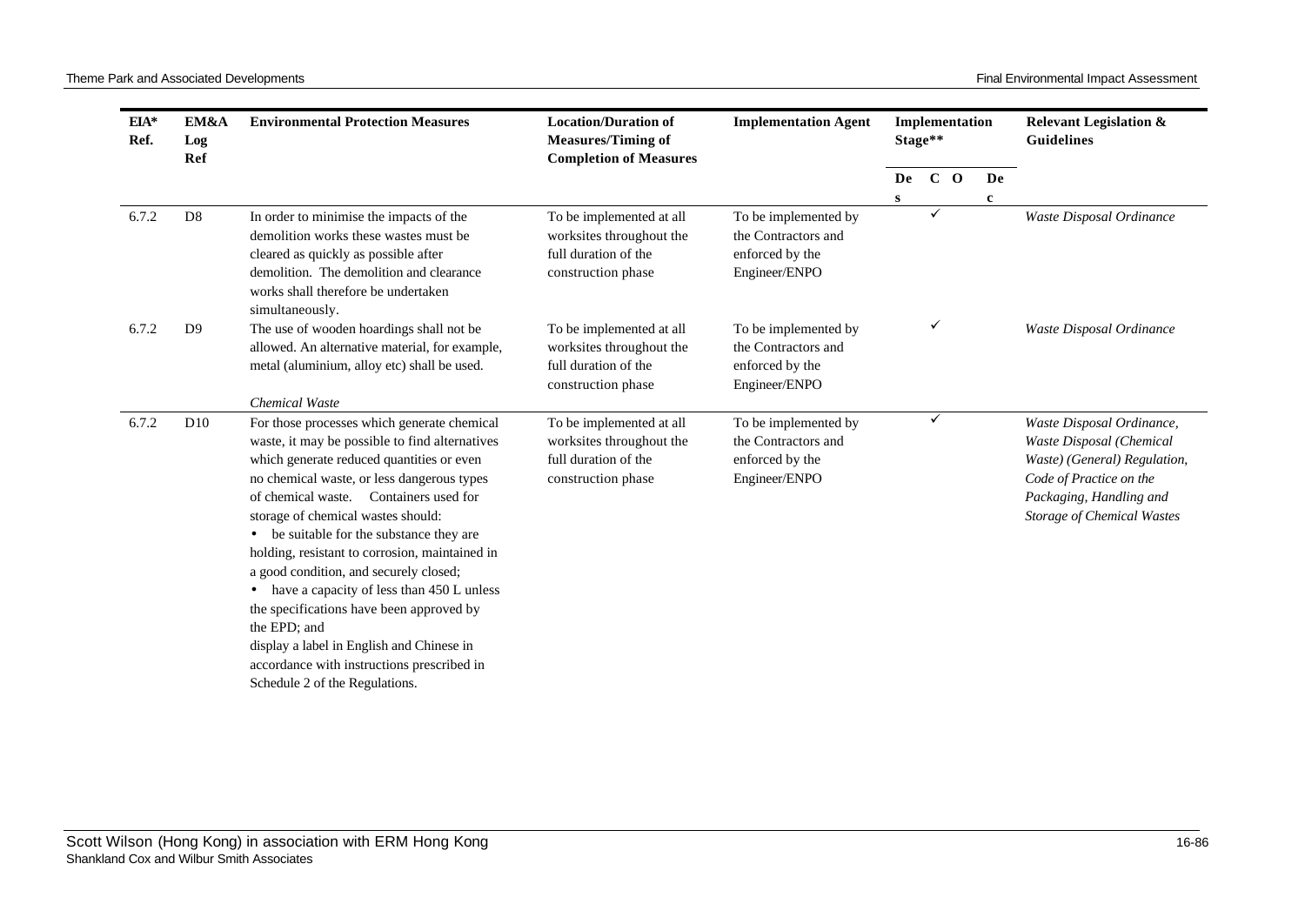| $EIA*$<br>Ref.<br>Log<br>Ref | EM&A | <b>Environmental Protection Measures</b>                                       | <b>Location/Duration of</b><br><b>Measures/Timing of</b><br><b>Completion of Measures</b> | <b>Implementation Agent</b> |   | Implementation<br>Stage** |             | <b>Relevant Legislation &amp;</b><br><b>Guidelines</b> |
|------------------------------|------|--------------------------------------------------------------------------------|-------------------------------------------------------------------------------------------|-----------------------------|---|---------------------------|-------------|--------------------------------------------------------|
|                              |      |                                                                                |                                                                                           |                             |   | De C O                    | De          |                                                        |
|                              |      | The storage area for chemical wastes should:                                   |                                                                                           |                             | S |                           | $\mathbf c$ |                                                        |
|                              |      | • by clearly labelled and used solely for the                                  |                                                                                           |                             |   |                           |             |                                                        |
|                              |      | storage of chemical waste;                                                     |                                                                                           |                             |   |                           |             |                                                        |
|                              |      | be enclosed on at least 3 sides;                                               |                                                                                           |                             |   |                           |             |                                                        |
|                              |      | have an impermeable floor and<br>bunding,                                      |                                                                                           |                             |   |                           |             |                                                        |
|                              |      | of capacity to accommodate 110% of the                                         |                                                                                           |                             |   |                           |             |                                                        |
|                              |      | volume of the largest container or 20% by                                      |                                                                                           |                             |   |                           |             |                                                        |
|                              |      | volume of the chemical waste stored in that                                    |                                                                                           |                             |   |                           |             |                                                        |
|                              |      | area, whichever is the greatest;                                               |                                                                                           |                             |   |                           |             |                                                        |
|                              |      | have adequate ventilation;<br>$\bullet$                                        |                                                                                           |                             |   |                           |             |                                                        |
|                              |      | be covered to prevent rainfall entering<br>$\bullet$                           |                                                                                           |                             |   |                           |             |                                                        |
|                              |      | (water collected within the bund must be                                       |                                                                                           |                             |   |                           |             |                                                        |
|                              |      | tested and disposed as chemical waste if                                       |                                                                                           |                             |   |                           |             |                                                        |
|                              |      | necessary); and                                                                |                                                                                           |                             |   |                           |             |                                                        |
|                              |      | be arranged so that incompatible materials                                     |                                                                                           |                             |   |                           |             |                                                        |
|                              |      | are adequately separated.                                                      |                                                                                           |                             |   |                           |             |                                                        |
|                              |      | Disposal of chemical waste should:                                             |                                                                                           |                             |   |                           |             |                                                        |
|                              |      | be via a licensed waste collector; and<br>be to a facility licensed to receive |                                                                                           |                             |   |                           |             |                                                        |
|                              |      | $\bullet$<br>chemical waste, such as the Chemical Waste                        |                                                                                           |                             |   |                           |             |                                                        |
|                              |      | Treatment Facility which also offers a                                         |                                                                                           |                             |   |                           |             |                                                        |
|                              |      | chemical waste collection service and can                                      |                                                                                           |                             |   |                           |             |                                                        |
|                              |      | supply the necessary storage containers; or                                    |                                                                                           |                             |   |                           |             |                                                        |
|                              |      | • be to a re-user of the waste, under                                          |                                                                                           |                             |   |                           |             |                                                        |
|                              |      | approval from the EPD.                                                         |                                                                                           |                             |   |                           |             |                                                        |
|                              |      | The Centre for Environmental Technology                                        |                                                                                           |                             |   |                           |             |                                                        |
|                              |      | operates a Waste Exchange Scheme which                                         |                                                                                           |                             |   |                           |             |                                                        |
|                              |      | can assist in finding receivers or buyers.                                     |                                                                                           |                             |   |                           |             |                                                        |
|                              |      | Management of General Refuse                                                   |                                                                                           |                             |   |                           |             |                                                        |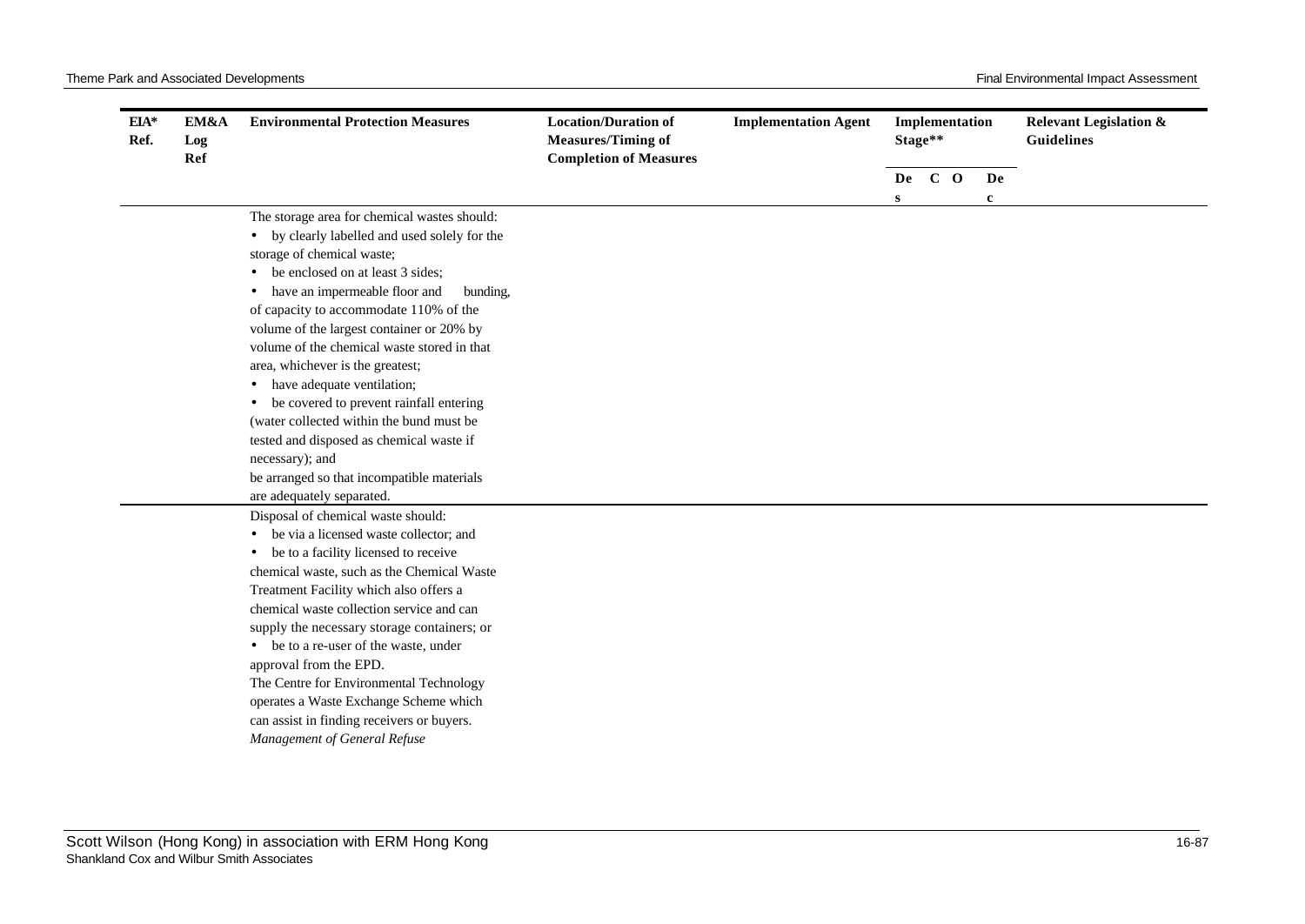| $EIA*$<br>Ref. | EM&A<br>Log<br>Ref | <b>Environmental Protection Measures</b>                                                                                                                                                                                                                                                                                                                                                                                             | <b>Location/Duration of</b><br><b>Measures/Timing of</b><br><b>Completion of Measures</b>          | <b>Implementation Agent</b>                                                     |    | Implementation<br>Stage** |             | <b>Guidelines</b>                                                             |  | <b>Relevant Legislation &amp;</b> |
|----------------|--------------------|--------------------------------------------------------------------------------------------------------------------------------------------------------------------------------------------------------------------------------------------------------------------------------------------------------------------------------------------------------------------------------------------------------------------------------------|----------------------------------------------------------------------------------------------------|---------------------------------------------------------------------------------|----|---------------------------|-------------|-------------------------------------------------------------------------------|--|-----------------------------------|
|                |                    |                                                                                                                                                                                                                                                                                                                                                                                                                                      |                                                                                                    |                                                                                 | De | $C$ O                     | De          |                                                                               |  |                                   |
| 6.7.2          | D11                | General refuse generated on-site shall be<br>stored in enclosed bins or compaction units<br>separate from construction and chemical<br>wastes. A reputable waste collector shall be<br>employed by the contractor to remove<br>general refuse from the site, separately from<br>construction and chemical wastes, on a daily<br>basis to minimise odour pest and litter<br>impacts. The burning of refuse shall not be<br>permitted. | To be implemented at all<br>worksites throughout the<br>full duration of the<br>construction phase | To be implemented by<br>the Contractors and<br>enforced by the<br>Engineer/ENPO | S  | ✓                         | $\mathbf c$ | Waste Disposal Ordinance                                                      |  |                                   |
| 6.7.2          | D <sub>12</sub>    | Reusable rather than disposable dishware<br>shall be used if feasible. Separate, labelled<br>bins shall be provided, if feasible, for the<br>collection of aluminium cans.                                                                                                                                                                                                                                                           | To be implemented at all<br>worksites throughout the<br>full duration of the<br>construction phase | To be implemented by<br>the Contractors and<br>enforced by the<br>Engineer/ENPO |    | ✓                         |             | Waste Disposal Ordinance                                                      |  |                                   |
| 6.7.2          | D <sub>13</sub>    | The Contractor shall participate in a local<br>waste collection scheme, if one is available,<br>to reduce office wastes.                                                                                                                                                                                                                                                                                                             | To be implemented at all<br>worksites throughout the<br>full duration of the<br>construction phase | To be implemented by<br>the Contractors and<br>enforced by the<br>Engineer/ENPO |    | ✓                         |             | Waste Disposal Ordinance                                                      |  |                                   |
| 6.7.2          | D14                | Management of Waste Disposal<br>A trip-ticket system should be established<br>and used to monitor the disposal of C&DM<br>and solid wastes at public filling facilities and<br>landfills, and to control fly-tipping.                                                                                                                                                                                                                | To be implemented at all<br>worksites throughout the<br>full duration of the<br>construction phase | To be implemented by<br>the Contractors and<br>enforced by the<br>Engineer/ENPO |    | ✓                         |             | Waste Disposal Ordinance<br><b>Works Bureau Technical</b><br>Circular No 5/99 |  |                                   |
| 6.7.2          | D15                | A recording system for the amount of waste<br>generated, recycled and disposed of<br>(including the disposal sites) shall be<br>established during the construction stage.<br><b>Staff Training</b>                                                                                                                                                                                                                                  | To be implemented at all<br>worksites throughout the<br>full duration of the<br>construction phase | To be implemented by<br>the Contractors and<br>enforced by the<br>Engineer/ENPO |    | $\checkmark$              |             | Waste Disposal Ordinance                                                      |  |                                   |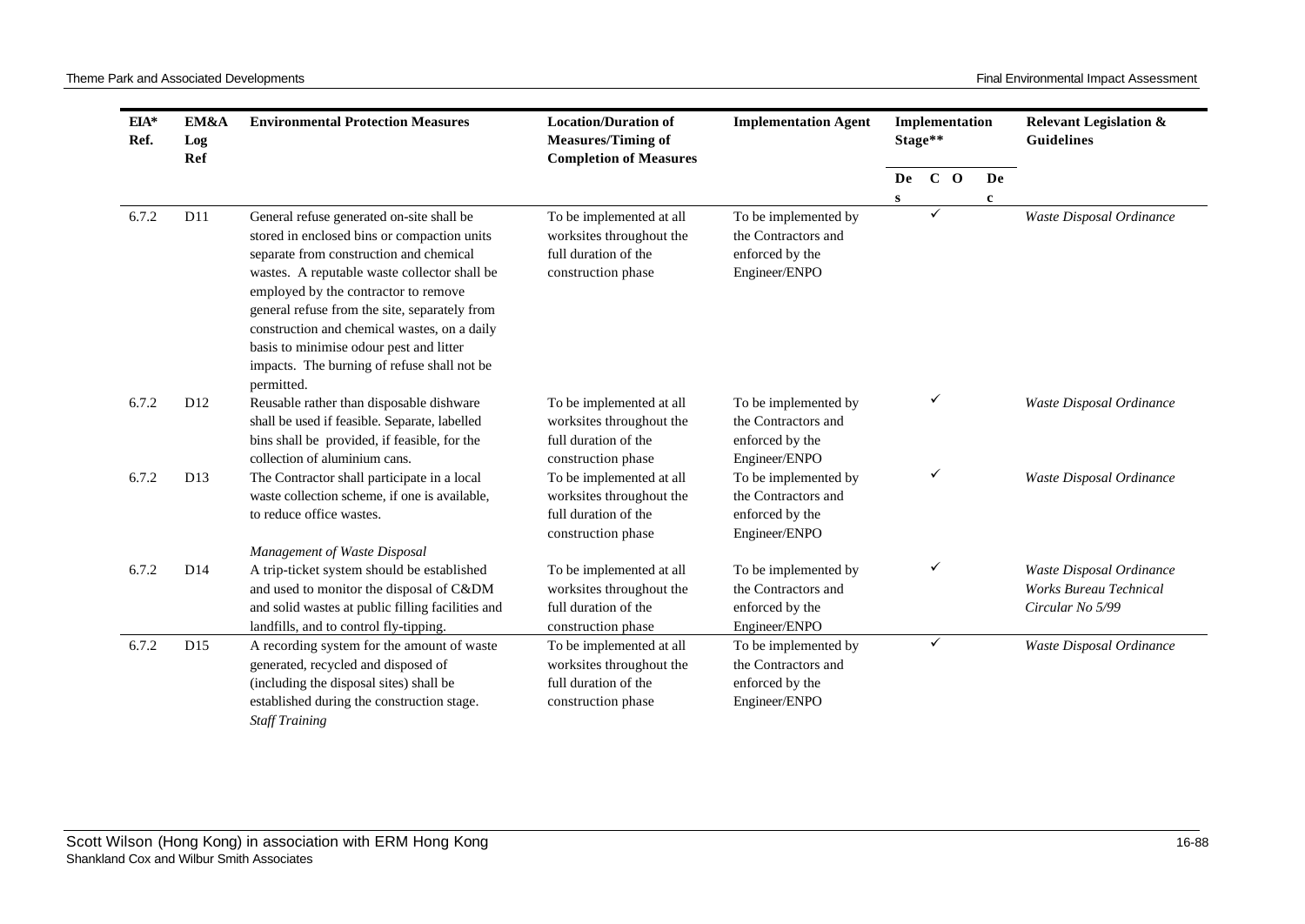| $EIA*$<br>Ref. | EM&A<br>Log<br><b>Ref</b> | <b>Environmental Protection Measures</b>                                                                                                                                                                                                                                                                                                                                                                                                                                                                                                                                                                                                                                                                                                                                                                                                                                                                                                                                                                                                                                      | <b>Location/Duration of</b><br><b>Measures/Timing of</b><br><b>Completion of Measures</b>          | <b>Implementation Agent</b>                                                     |    | Implementation<br>Stage** |  |             | <b>Relevant Legislation &amp;</b><br><b>Guidelines</b> |
|----------------|---------------------------|-------------------------------------------------------------------------------------------------------------------------------------------------------------------------------------------------------------------------------------------------------------------------------------------------------------------------------------------------------------------------------------------------------------------------------------------------------------------------------------------------------------------------------------------------------------------------------------------------------------------------------------------------------------------------------------------------------------------------------------------------------------------------------------------------------------------------------------------------------------------------------------------------------------------------------------------------------------------------------------------------------------------------------------------------------------------------------|----------------------------------------------------------------------------------------------------|---------------------------------------------------------------------------------|----|---------------------------|--|-------------|--------------------------------------------------------|
|                |                           |                                                                                                                                                                                                                                                                                                                                                                                                                                                                                                                                                                                                                                                                                                                                                                                                                                                                                                                                                                                                                                                                               |                                                                                                    |                                                                                 | De | $C$ O                     |  | De          |                                                        |
|                |                           |                                                                                                                                                                                                                                                                                                                                                                                                                                                                                                                                                                                                                                                                                                                                                                                                                                                                                                                                                                                                                                                                               |                                                                                                    |                                                                                 | S  |                           |  | $\mathbf c$ |                                                        |
| 6.7.2          | D <sub>16</sub>           | Training shall be provided to workers on the<br>concepts of site cleanliness and on<br>appropriate waste management procedures,<br>including waste reduction, reuse and<br>recycling at the beginning of the contract.<br><b>Dredged Material</b>                                                                                                                                                                                                                                                                                                                                                                                                                                                                                                                                                                                                                                                                                                                                                                                                                             | To be implemented at all<br>worksites throughout the<br>full duration of the<br>construction phase | To be implemented by<br>the Contractors and<br>enforced by the<br>Engineer/ENPO |    |                           |  |             | Waste Disposal Ordinance                               |
| 6.7.2          | D17                       | Potential impacts associated with the<br>exposure to and disposal of contaminated<br>sediments shall be mitigated by adopting the<br>following measures:<br>minimising exposure to any contaminated<br>$\bullet$<br>material by the wearing of protective gear<br>such as gloves, providing adequate hygiene<br>and washing facilities, and preventing eating<br>during dredging;<br>any contaminated sediment dredged<br>should not be allowed to stockpile on the<br>site and should be immediately removed from<br>site once dredged;<br>all vessels for marine transportation of<br>dredged sediment should be fitted with tight<br>fitting seals to their bottom openings to<br>prevent leakage of materials; and<br>loading of barges and hoppers should<br>be controlled to prevent splashing of<br>dredged material to the surrounding water,<br>and barges or hoppers should under no<br>circumstances to be filled to a level which<br>will cause other overflowing of materials or<br>polluted water during loading or<br>transportation.<br>Waste Management Plan | To be implemented at all<br>worksites throughout the<br>full duration of the<br>construction phase | To be implemented by<br>the Contractors and<br>enforced by the<br>Engineer/ENPO |    | ✓                         |  |             | Waste Disposal Ordinance                               |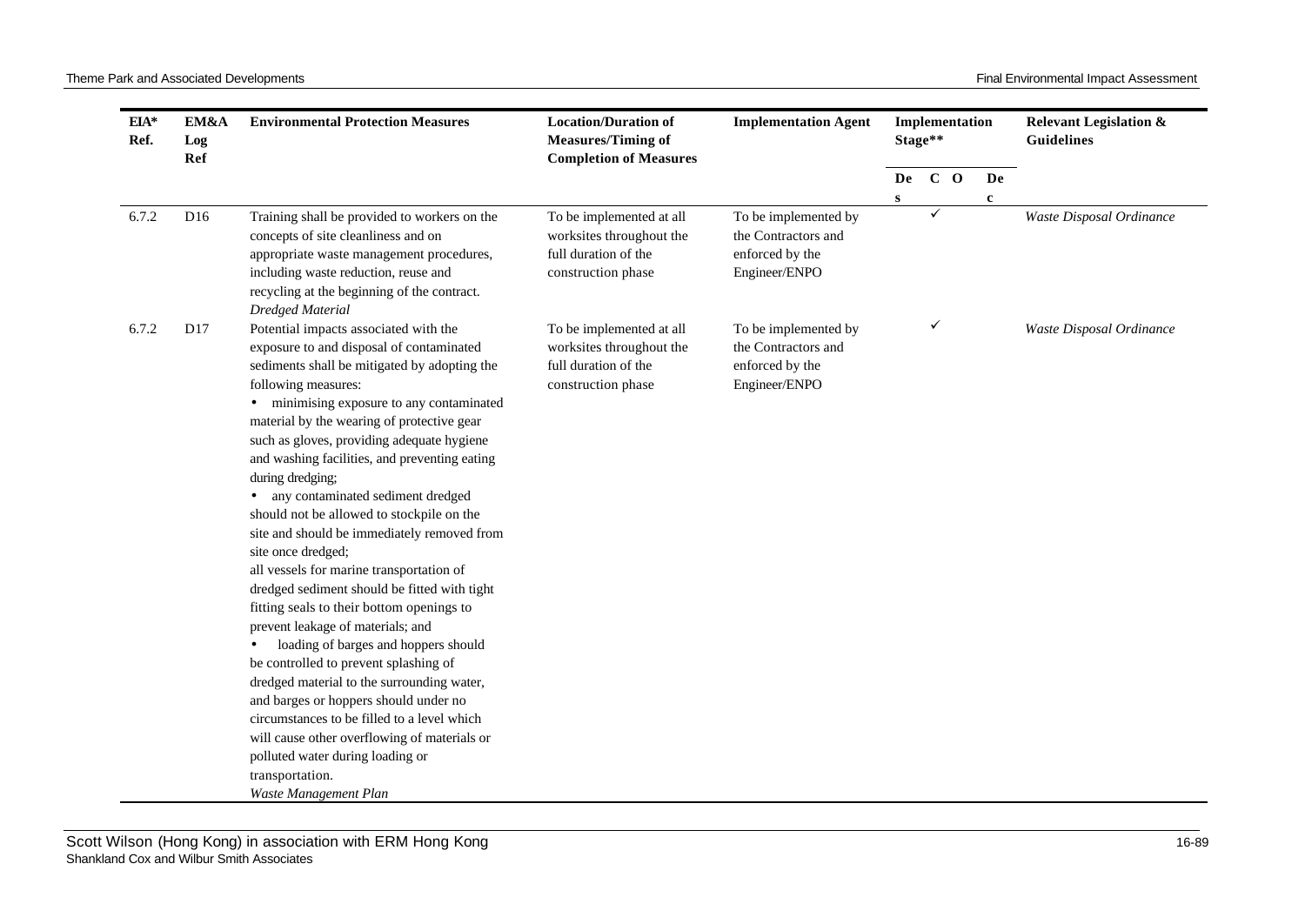| $EIA*$<br>Ref. | EM&A<br>Log<br><b>Ref</b> | <b>Environmental Protection Measures</b>                                                                                                                                                                                                                                                                                                                                                                                                                                                         | <b>Location/Duration of</b><br><b>Measures/Timing of</b><br><b>Completion of Measures</b>                                                                                                                                                                      | <b>Implementation Agent</b>                                                     |   | Implementation<br>Stage**<br>$C$ O<br>De |  | <b>Relevant Legislation &amp;</b><br><b>Guidelines</b> |                          |
|----------------|---------------------------|--------------------------------------------------------------------------------------------------------------------------------------------------------------------------------------------------------------------------------------------------------------------------------------------------------------------------------------------------------------------------------------------------------------------------------------------------------------------------------------------------|----------------------------------------------------------------------------------------------------------------------------------------------------------------------------------------------------------------------------------------------------------------|---------------------------------------------------------------------------------|---|------------------------------------------|--|--------------------------------------------------------|--------------------------|
|                |                           |                                                                                                                                                                                                                                                                                                                                                                                                                                                                                                  |                                                                                                                                                                                                                                                                |                                                                                 | S |                                          |  | De<br>$\mathbf c$                                      |                          |
| 6.7.2          | D18                       | The construction Contractors shall<br>incorporate the above recommendations into<br>a Waste Management Plan for the<br>construction works. Such a management<br>plan shall incorporate site specific factors,<br>such as the designation of areas for the<br>segregation and temporary storage of<br>reusable and recyclable materials.                                                                                                                                                          | To be produced by all<br>construction contractors<br>and submitted to the<br>Engineer for approval<br>at<br>the commencement of the<br>construction period . The<br>Plans shall be implemented<br>throughout the full<br>duration of the<br>construction phase | To be implemented by<br>the Contractors and<br>enforced by the<br>Engineer/ENPO |   | $\checkmark$                             |  |                                                        | Waste Disposal Ordinance |
| 7.7.1          | E <sub>3</sub>            | <b>TERRESTRIAL ECOLOGY - Construction</b><br><b>Phase</b><br>Design the Western Drainage Channel of the<br>Phase I Penny's Bay Reclamation to retain the<br>natural coastline and avoid impact on the<br>backshore vegetation so as the associated<br>locally restricted, rare or protected plant<br>species present within the Assessment Area,<br>including the plant Berchemia lineata and Scleria<br>rugosa.                                                                                 | Along the natural coastline<br>to the west of the Penny's<br>Bay/ Detailed design<br>stage/At the end of detailed<br>design stage                                                                                                                              | <b>CED</b>                                                                      |   | ✓                                        |  |                                                        |                          |
| 7.7.1          | E4                        | Adjust development/construction area to<br>avoid/minimize direct impact on the<br>rare/restricted plant Schoenus falcatus and<br>Eriocaulon merrilli at Penny's Bay and Chok Ko construction period<br>Wan Tsui. If avoidance of these habitats and<br>plant species is not possible, transplanting of<br>affected individuals should be undertaken to<br>similar environment as the original habitat,<br>rocky shore with freshwater seepage or near a<br>small stream, before the works start. | Chok Ko Wan Tsui/ During<br>design and construction<br>stage /At the end of                                                                                                                                                                                    | CED/Contractors                                                                 |   | ✓                                        |  |                                                        |                          |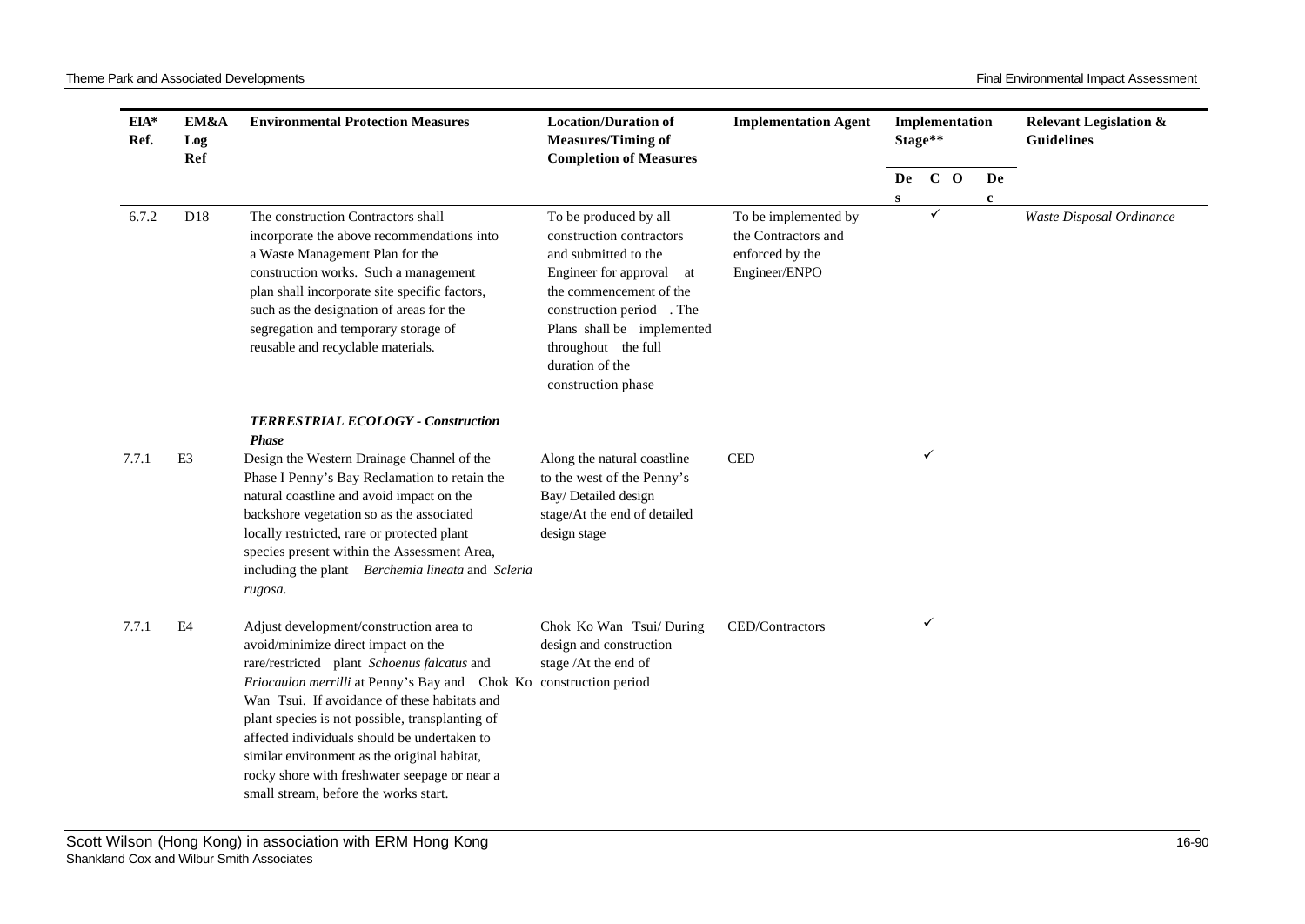| $EIA*$<br>Ref. | EM&A<br>Log<br>Ref | <b>Environmental Protection Measures</b><br><b>Location/Duration of</b><br><b>Measures/Timing of</b><br><b>Completion of Measures</b>                                                                                                                                                |                                                                                                                                                                                             | <b>Implementation Agent</b> |       | Stage**      | Implementation |   | <b>Relevant Legislation &amp;</b><br><b>Guidelines</b> |
|----------------|--------------------|--------------------------------------------------------------------------------------------------------------------------------------------------------------------------------------------------------------------------------------------------------------------------------------|---------------------------------------------------------------------------------------------------------------------------------------------------------------------------------------------|-----------------------------|-------|--------------|----------------|---|--------------------------------------------------------|
|                |                    |                                                                                                                                                                                                                                                                                      |                                                                                                                                                                                             | De                          | $C$ O |              | De             |   |                                                        |
|                |                    |                                                                                                                                                                                                                                                                                      |                                                                                                                                                                                             |                             | S     |              |                | c |                                                        |
| 7.7.1          | E <sub>5</sub>     | A detailed vegetation survey of these affected<br>areas should be undertaken at the Detailed<br>Design stage to identify the individuals of the<br>concerned species, as a basis for details of<br>design refinement and transplanting<br>requirements.                              | Chok Ko Wan Tsui /Detailed<br>design stage/At the end of<br>detailed design stage                                                                                                           | <b>CED</b>                  |       | ✓            |                |   |                                                        |
| 7.7.2          | E <sub>6</sub>     | White-bellied Sea Eagle<br>Prohibit construction workers access to the<br>nesting site of White-bellied Sea Eagles at Pa<br>Tau Kwu secondary woodland through<br>warning and regular audit by Site Engineer,<br>and fence off the public land access from the<br>development areas. | At all construction work sites<br>close to Pa Tau Kwu<br>secondary woodland/<br>Throughout the whole<br>construction period Detailed<br>design stage/At the end of<br>detailed design stage | CED/Contractors             |       |              |                |   |                                                        |
| 7.7.2          | E7                 | Use quietened construction plant and<br>equipment for Penny's Bay Stage II<br>reclamation.                                                                                                                                                                                           | At all construction work sites<br>close to Pa Tau Kwu<br>secondary<br>woodland/Throughout the<br>whole construction period<br>/At the end of construction<br>period                         | CED/Contractors             |       | $\checkmark$ |                |   |                                                        |
|                |                    | <b>Construction Practice</b>                                                                                                                                                                                                                                                         |                                                                                                                                                                                             |                             |       |              |                |   |                                                        |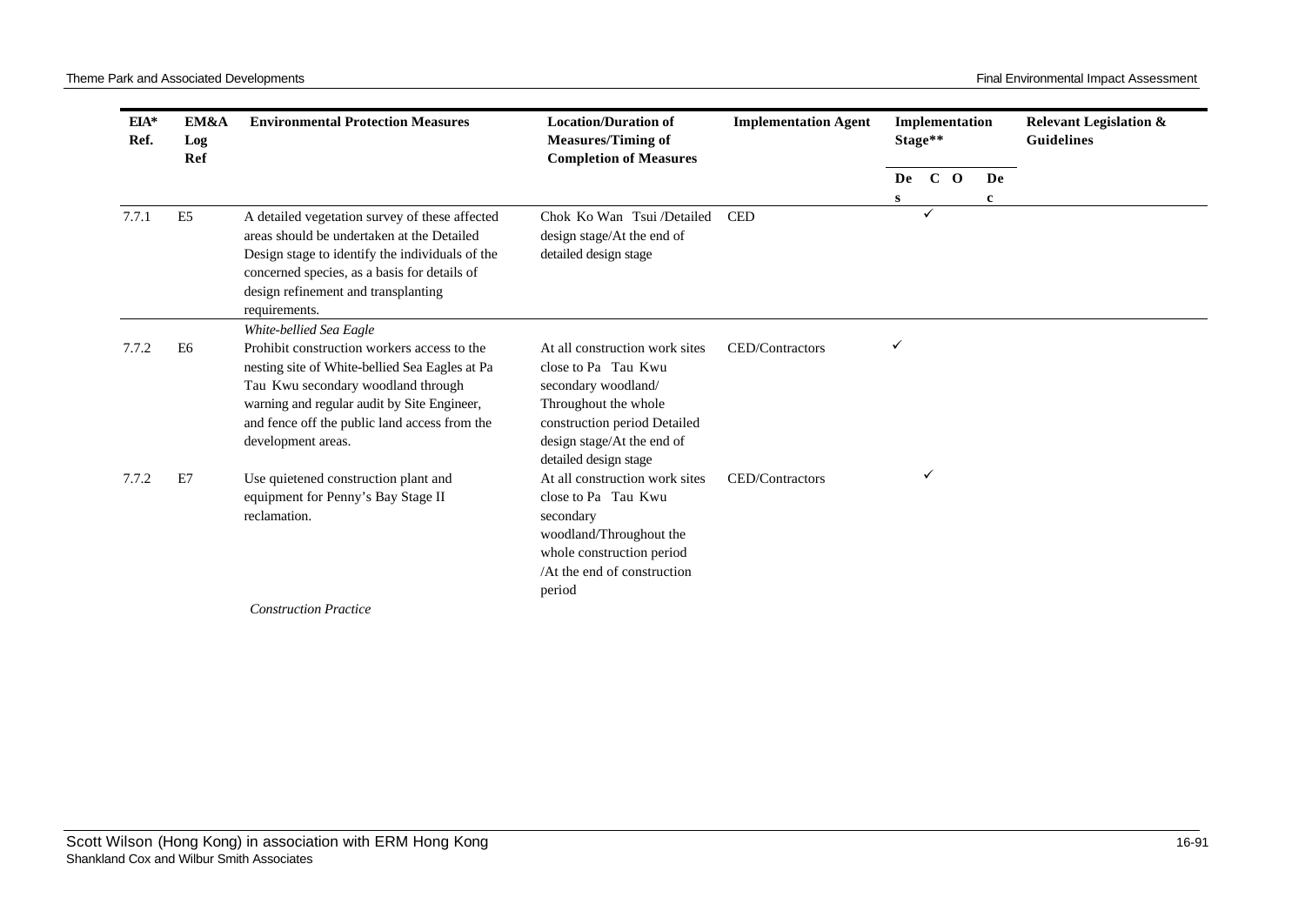| EIA*<br>Ref. | EM&A<br>Log<br>Ref | <b>Environmental Protection Measures</b>                                                                                                                                                                                                                                                                                                                                                                                                                                                                                                                    | <b>Location/Duration of</b><br><b>Measures/Timing of</b><br><b>Completion of Measures</b>                                                                                                                                                                                    | <b>Implementation Agent</b>                                                     | Stage**      | Implementation |             | <b>Relevant Legislation &amp;</b><br><b>Guidelines</b> |
|--------------|--------------------|-------------------------------------------------------------------------------------------------------------------------------------------------------------------------------------------------------------------------------------------------------------------------------------------------------------------------------------------------------------------------------------------------------------------------------------------------------------------------------------------------------------------------------------------------------------|------------------------------------------------------------------------------------------------------------------------------------------------------------------------------------------------------------------------------------------------------------------------------|---------------------------------------------------------------------------------|--------------|----------------|-------------|--------------------------------------------------------|
|              |                    |                                                                                                                                                                                                                                                                                                                                                                                                                                                                                                                                                             |                                                                                                                                                                                                                                                                              |                                                                                 | De           | C <sub>0</sub> | De          |                                                        |
| 7.7.3        | E10                | Erect fences where practical along the<br>boundary of construction sites before the<br>commencement of works to prevent tipping,<br>vehicle movements, and encroachment of<br>personnel into adjacent areas, particularly<br>where the rare/restricted /protected species,<br>such as r are Rice Fish Oryzias latipes in Mong<br>Tung Hang stream, White-bellied Sea Eagles<br>Haliaeetus leucogaster at Pa Tau Kwu<br>woodland, Pitcher Plant Nepenthes mirabilis,<br>Fimbristylis acuminata and Fimbristylis<br>complanata behind Cheoy Lee shipyard, are | At all construction work<br>sites particularly the areas<br>close to freshwater wetland<br>behind Cheoy Lee<br>shipyard, Pa Tau Kwu<br>secondary woodland and<br>Mong Tung Hang stream<br>/Throughout the whole<br>construction period /At the<br>end of construction period | To be implemented by<br>the Contractors and<br>enforced by the<br>Engineer/ENPO | $\mathbf{s}$ | ✓              | $\mathbf c$ |                                                        |
| 7.7.3        | E12                | located;<br>Select haul routes, storage and works areas<br>etc. to avoid or minimize disturbance to<br>ecologically significant areas;                                                                                                                                                                                                                                                                                                                                                                                                                      | At all construction work<br>sites /Throughout the<br>whole construction period<br>/At the end of construction<br>period                                                                                                                                                      | To be implemented by<br>the Contractors and<br>enforced by the<br>Engineer/ENPO |              | ✓              |             |                                                        |
| 7.7.3        | E13                | Check the work site boundaries regularly to<br>ensure that they are not exceeded and that<br>no damage has been caused to surrounding<br>natural habitats;                                                                                                                                                                                                                                                                                                                                                                                                  | At all construction work<br>sites /Throughout the<br>whole construction period<br>/At the end of construction<br>period                                                                                                                                                      | To be implemented by<br>the Contractors and<br>enforced by the<br>Engineer/ENPO |              | ✓              |             |                                                        |
| 7.7.3        | E14                | Prohibit and prevent open fires within the<br>work site boundary during construction and<br>provide temporary fire fighting equipment in<br>all work areas.                                                                                                                                                                                                                                                                                                                                                                                                 | At all construction work<br>sites /Throughout the<br>whole construction period<br>/At the end of construction<br>period                                                                                                                                                      | To be implemented by<br>the Contractors and<br>enforced by the<br>Engineer/ENPO |              | $\checkmark$   |             |                                                        |
|              |                    | <b>MARINE ECOLOGY AND FISHERIES -</b><br><b>Construction Phase</b>                                                                                                                                                                                                                                                                                                                                                                                                                                                                                          |                                                                                                                                                                                                                                                                              |                                                                                 |              |                |             |                                                        |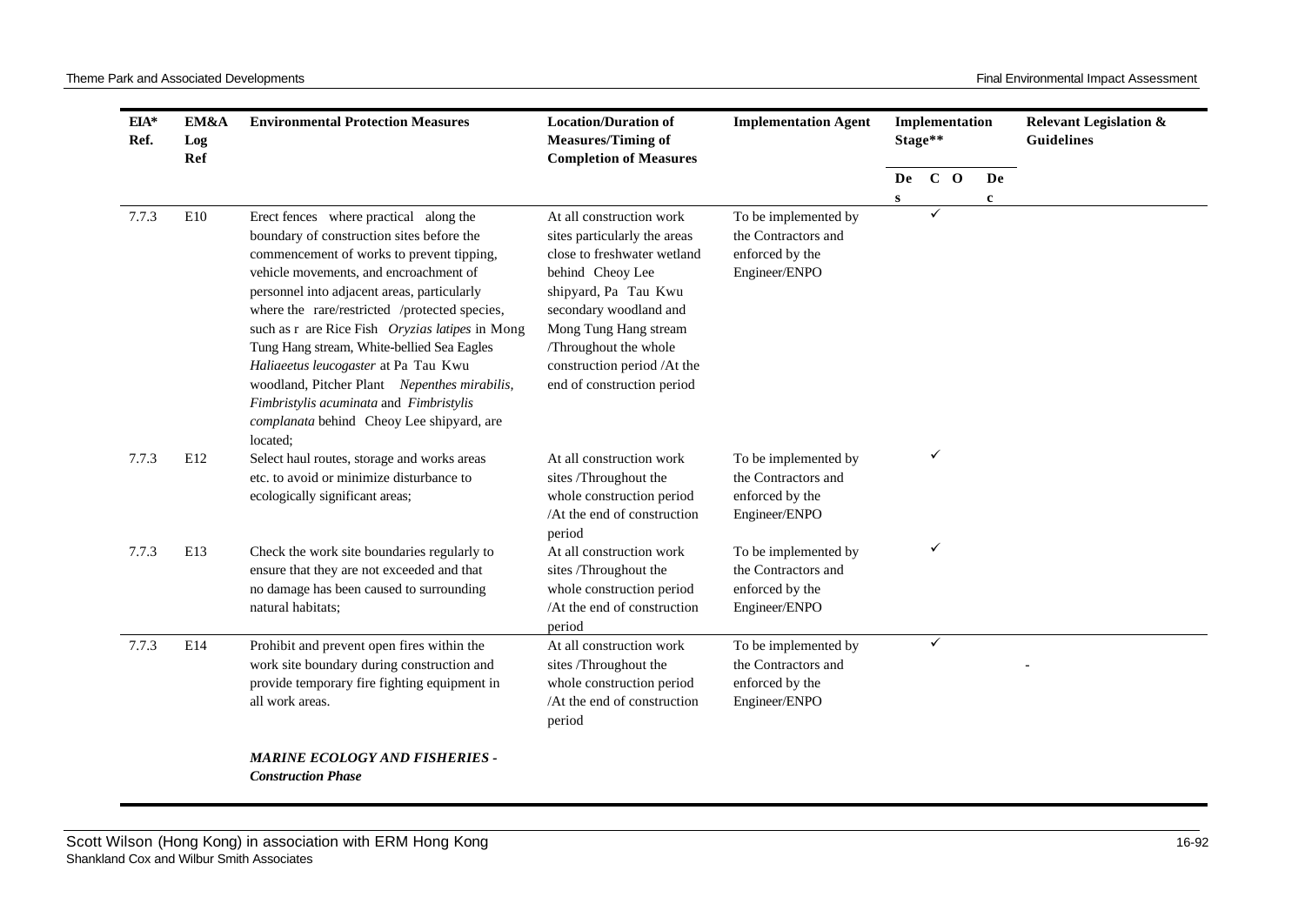| $EIA*$<br>Ref. | EM&A<br>Log<br>Ref | <b>Environmental Protection Measures</b>                                                  | <b>Location/Duration of</b><br><b>Measures/Timing of</b><br><b>Completion of Measures</b> | <b>Implementation Agent</b> |   | Implementation<br>Stage** |  |             | <b>Relevant Legislation &amp;</b><br><b>Guidelines</b> |
|----------------|--------------------|-------------------------------------------------------------------------------------------|-------------------------------------------------------------------------------------------|-----------------------------|---|---------------------------|--|-------------|--------------------------------------------------------|
|                |                    |                                                                                           |                                                                                           |                             |   | De C O                    |  | De          |                                                        |
|                |                    |                                                                                           |                                                                                           |                             | s |                           |  | $\mathbf c$ |                                                        |
|                |                    | Marine Ecological Resources: General                                                      |                                                                                           |                             |   |                           |  |             |                                                        |
| 8.7.1          | F1                 | In order to assist in rehabilitating the area                                             | To be developed during                                                                    | To be developed by          | ✓ | $\checkmark$              |  |             |                                                        |
|                |                    | after reclamation, a sloping armour                                                       | the detailed design an                                                                    | the Detailed Design         |   |                           |  |             |                                                        |
|                |                    | rock/concrete design should be adopted for                                                | implemented during the                                                                    | Engineers,                  |   |                           |  |             |                                                        |
|                |                    | the construction of the seawalls.                                                         | construction phase                                                                        | implemented by the          |   |                           |  |             |                                                        |
|                |                    |                                                                                           |                                                                                           | Contractors and             |   |                           |  |             |                                                        |
|                |                    |                                                                                           |                                                                                           | enforced by the             |   |                           |  |             |                                                        |
|                |                    |                                                                                           |                                                                                           | Engineer/ENPO               |   |                           |  |             |                                                        |
| 8.7.2          | F2                 | Marine Ecological Resources: Marine Mammals<br>The following mitigation measures shall be | To be implemented                                                                         | To be implemented by        |   | ✓                         |  |             |                                                        |
|                |                    | implemented to minimize potential                                                         | throughout the full                                                                       | the Contractors and         |   |                           |  |             |                                                        |
|                |                    | construction impacts to dolphins and                                                      | duration of the                                                                           | enforced by the             |   |                           |  |             |                                                        |
|                |                    | porpoises:                                                                                | construction phase                                                                        | Engineer/ENPO               |   |                           |  |             |                                                        |
|                |                    | 1. All vessel operators working on the                                                    |                                                                                           |                             |   |                           |  |             |                                                        |
|                |                    | Project construction shall be given a briefing,                                           |                                                                                           |                             |   |                           |  |             |                                                        |
|                |                    | alerting them to the possible presence of                                                 |                                                                                           |                             |   |                           |  |             |                                                        |
|                |                    | dolphins and porpoises in the area, and the                                               |                                                                                           |                             |   |                           |  |             |                                                        |
|                |                    | rules for safe vessel operation around                                                    |                                                                                           |                             |   |                           |  |             |                                                        |
|                |                    | cetaceans. If high speed vessels are used,                                                |                                                                                           |                             |   |                           |  |             |                                                        |
|                |                    | they should be required to slow to 10 knots                                               |                                                                                           |                             |   |                           |  |             |                                                        |
|                |                    | when passing through a high density                                                       |                                                                                           |                             |   |                           |  |             |                                                        |
|                |                    | dolphin area;                                                                             |                                                                                           |                             |   |                           |  |             |                                                        |
|                |                    | A policy of no dumping of rubbish,<br>2.                                                  |                                                                                           |                             |   |                           |  |             |                                                        |
|                |                    | food, oil, or chemicals should be strictly                                                |                                                                                           |                             |   |                           |  |             |                                                        |
|                |                    | enforced. This should also be covered in the<br>contractor briefing;                      |                                                                                           |                             |   |                           |  |             |                                                        |
|                |                    | Every attempt shall be made to minimize<br>3.                                             |                                                                                           |                             |   |                           |  |             |                                                        |
|                |                    | the effects of construction of the Project on                                             |                                                                                           |                             |   |                           |  |             |                                                        |
|                |                    | the water quality of the area;                                                            |                                                                                           |                             |   |                           |  |             |                                                        |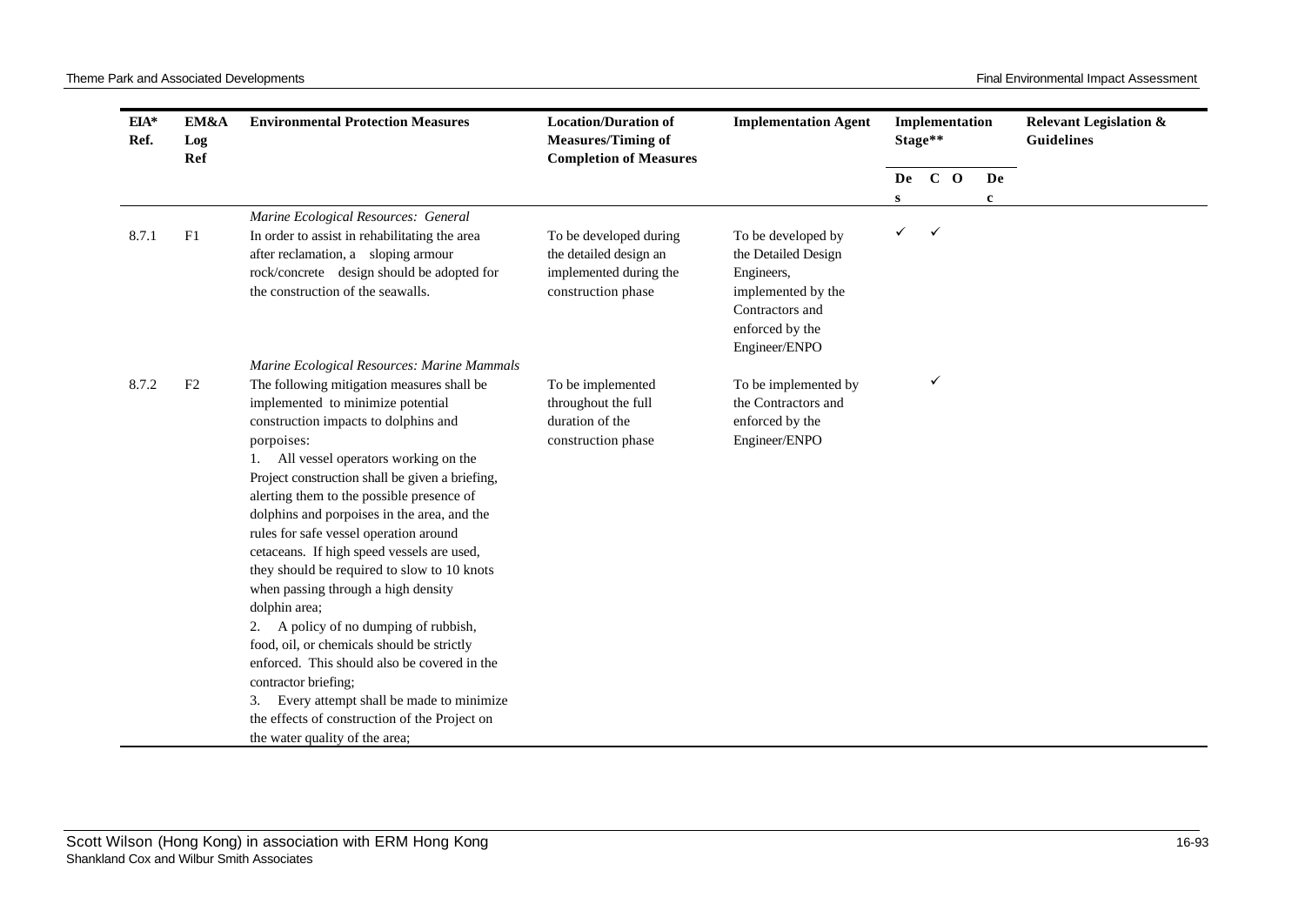| $EIA*$<br>Ref. | EM&A<br>Log<br>Ref | <b>Environmental Protection Measures</b>                                                                                                                                                              | <b>Location/Duration of</b><br><b>Measures/Timing of</b><br><b>Completion of Measures</b> | <b>Implementation Agent</b> | Stage** | Implementation |             | <b>Relevant Legislation &amp;</b><br><b>Guidelines</b> |
|----------------|--------------------|-------------------------------------------------------------------------------------------------------------------------------------------------------------------------------------------------------|-------------------------------------------------------------------------------------------|-----------------------------|---------|----------------|-------------|--------------------------------------------------------|
|                |                    |                                                                                                                                                                                                       |                                                                                           |                             | De      | $C$ O          | De          |                                                        |
|                |                    | Any construction work that could<br>4.<br>potentially harm dolphins shall be planned to<br>take place in spring (Mar - May) or<br>summer(Jun-Aug), when dolphin abundance                             |                                                                                           |                             | s       |                | $\mathbf c$ |                                                        |
|                |                    | is apparently lowest. In particular, the winter<br>season (Dec - Feb) should be avoided;<br>If piling must be done in autumn or<br>5.<br>winter, then the following steps shall be                    |                                                                                           |                             |         |                |             |                                                        |
|                |                    | taken:<br>An exclusion zone of 500 m radius<br>should be scanned around the work area for<br>at least 30 minutes prior to the start of piling.<br>If cetaceans are observed in the exclusion          |                                                                                           |                             |         |                |             |                                                        |
|                |                    | zone, piling should be delayed until they<br>have left the area; and<br>A bubble curtain shall be used to<br>surround the piling barge and work area, and<br>the bubble curtain shall be in operation |                                                                                           |                             |         |                |             |                                                        |
|                |                    | during any time in which piling occurs.                                                                                                                                                               |                                                                                           |                             |         |                |             |                                                        |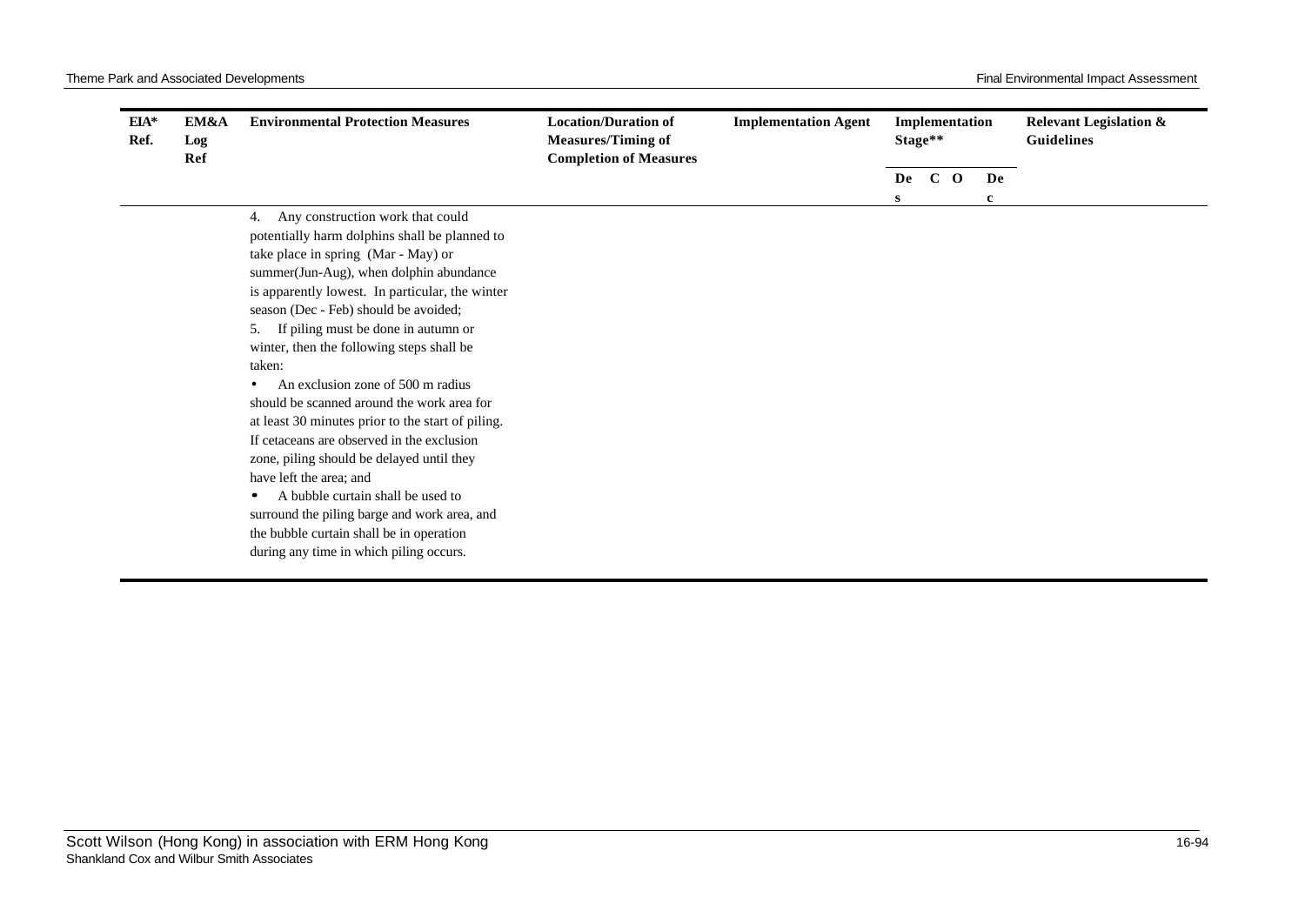| EIA*<br>Ref. | EM&A<br>Log<br>Ref | <b>Environmental Protection Measures</b>                                            | <b>Location/Duration of</b><br><b>Measures/Timing of</b><br><b>Completion of Measures</b> | <b>Implementation Agent</b> |   | Stage**      | Implementation |    | <b>Relevant Legislation &amp;</b><br><b>Guidelines</b> |
|--------------|--------------------|-------------------------------------------------------------------------------------|-------------------------------------------------------------------------------------------|-----------------------------|---|--------------|----------------|----|--------------------------------------------------------|
|              |                    |                                                                                     |                                                                                           |                             |   | De C O       |                | De |                                                        |
|              |                    |                                                                                     |                                                                                           |                             | S |              |                | c  |                                                        |
| 8.11.4       | F <sub>3</sub>     | additional habitat enhancement<br>As an                                             | The exact location and                                                                    | <b>CED</b>                  |   | ✓            |                |    |                                                        |
| $\&$         |                    | Project<br>the<br>proponent has<br>measure                                          | timing for the AR                                                                         |                             |   |              |                |    |                                                        |
| 8.11.5       |                    | undertaken to deploy Artificial Reefs (ARs)                                         | deployment will be                                                                        |                             |   |              |                |    |                                                        |
|              |                    | in Hong Kong waters at a site (or sites) to be                                      | submitted to EPD and                                                                      |                             |   |              |                |    |                                                        |
|              |                    | decided upon consultation with the Director                                         | others for approval.                                                                      |                             |   |              |                |    |                                                        |
|              |                    | of Agriculture, Fisheries and Conservation.                                         |                                                                                           |                             |   |              |                |    |                                                        |
|              |                    | To be effective in enhancing marine                                                 |                                                                                           |                             |   |              |                |    |                                                        |
|              |                    | resources, it is recommended that the ARs<br>should have a minimum volume of 400m3. |                                                                                           |                             |   |              |                |    |                                                        |
|              |                    | The stocking density of the ARs should also                                         |                                                                                           |                             |   |              |                |    |                                                        |
|              |                    | be no less than 1,500m3 km-2. The total area                                        |                                                                                           |                             |   |              |                |    |                                                        |
|              |                    | of seabed lost through reclamation works for                                        |                                                                                           |                             |   |              |                |    |                                                        |
|              |                    | the Theme Park is 290ha (280 ha at Penny's                                          |                                                                                           |                             |   |              |                |    |                                                        |
|              |                    | Bay and 10 ha for Yam O). In order to                                               |                                                                                           |                             |   |              |                |    |                                                        |
|              |                    | enhance an equivalent area of this size                                             |                                                                                           |                             |   |              |                |    |                                                        |
|              |                    | 4,350m3 of ARs should be deployed (1,500                                            |                                                                                           |                             |   |              |                |    |                                                        |
|              |                    | m3 x 2.9 km-2). One potential location for the                                      |                                                                                           |                             |   |              |                |    |                                                        |
|              |                    | deployment of the ARs is the area north of                                          |                                                                                           |                             |   |              |                |    |                                                        |
|              |                    | the Luk Keng headland.                                                              |                                                                                           |                             |   |              |                |    |                                                        |
|              |                    | ARCHAEOLOGY AND CULTURAL                                                            |                                                                                           |                             |   |              |                |    |                                                        |
|              |                    | <b>HERITAGE - Construction Phase</b>                                                |                                                                                           |                             |   |              |                |    |                                                        |
| 11.6         | G1                 | In order to minimise the potential for impact                                       |                                                                                           |                             |   |              |                |    |                                                        |
|              |                    | to the Wan Tuk archaeological site, the                                             |                                                                                           |                             |   |              |                |    |                                                        |
|              |                    | following mitigation measures shall be<br>implemented:                              |                                                                                           |                             |   |              |                |    |                                                        |
|              |                    | • Plastic sheets shall be used to cover the                                         | Prior to and throughout the                                                               | To be implemented by        | ✓ | $\checkmark$ |                |    |                                                        |
|              |                    | impact area before construction of the                                              | construction of the                                                                       | the Contractors and         |   |              |                |    |                                                        |
|              |                    | temporary access road.                                                              | temporary access road                                                                     | enforced by the             |   |              |                |    |                                                        |
|              |                    |                                                                                     |                                                                                           | Engineer/ENPO               |   |              |                |    |                                                        |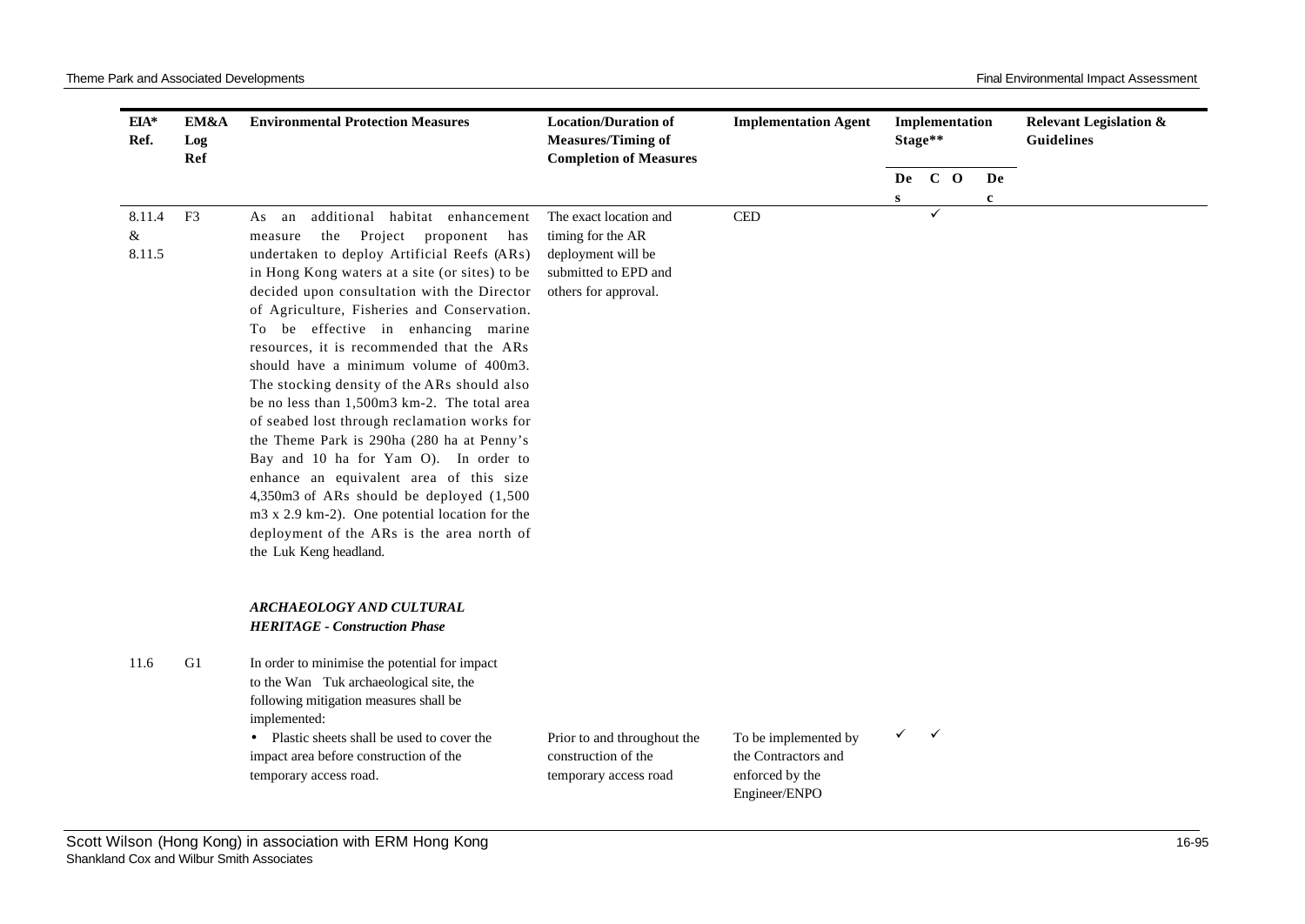| $EIA*$<br>Ref. | EM&A<br>Log<br>Ref | <b>Environmental Protection Measures</b>                                                                                                                                                                                                                                                                                                                                                                                                                                                                                                                                                                                                                                                                                                                            | <b>Location/Duration of</b><br><b>Measures/Timing of</b><br><b>Completion of Measures</b>                           | <b>Implementation Agent</b>                                                                                                           |                   | Implementation<br>Stage** |             | <b>Relevant Legislation &amp;</b><br><b>Guidelines</b> |
|----------------|--------------------|---------------------------------------------------------------------------------------------------------------------------------------------------------------------------------------------------------------------------------------------------------------------------------------------------------------------------------------------------------------------------------------------------------------------------------------------------------------------------------------------------------------------------------------------------------------------------------------------------------------------------------------------------------------------------------------------------------------------------------------------------------------------|---------------------------------------------------------------------------------------------------------------------|---------------------------------------------------------------------------------------------------------------------------------------|-------------------|---------------------------|-------------|--------------------------------------------------------|
|                |                    |                                                                                                                                                                                                                                                                                                                                                                                                                                                                                                                                                                                                                                                                                                                                                                     |                                                                                                                     |                                                                                                                                       |                   | De C O                    | De          |                                                        |
|                |                    | • After the completion of the Penny's Bay                                                                                                                                                                                                                                                                                                                                                                                                                                                                                                                                                                                                                                                                                                                           | On completion of the                                                                                                | To be implemented by                                                                                                                  | S<br>$\checkmark$ | $\checkmark$              | $\mathbf c$ |                                                        |
|                |                    | reclamation, all the fill materials and plastic<br>sheets shall be removed.                                                                                                                                                                                                                                                                                                                                                                                                                                                                                                                                                                                                                                                                                         | Penny's Bay reclamation                                                                                             | the Contractors and<br>enforced by the<br>Engineer/ENPO                                                                               |                   |                           |             |                                                        |
|                |                    | • Any area required to be filled shall be<br>covered by plastic sheets before the filling<br>work.                                                                                                                                                                                                                                                                                                                                                                                                                                                                                                                                                                                                                                                                  | Prior to and throughout the<br>filling works                                                                        | To be implemented by<br>the Contractors and<br>enforced by the<br>Engineer/ENPO                                                       | $\checkmark$      | $\checkmark$              |             |                                                        |
|                |                    | • Detailed design of filling work or ground<br>level adjustment work shall consider<br>diversion of site runoff to prevent<br>waterlogged conditions.                                                                                                                                                                                                                                                                                                                                                                                                                                                                                                                                                                                                               | During the detailed design<br>stage and before the<br>commencement of filling or<br>ground level adjustment<br>work | To be undertaken by<br>the detailed design<br>engineers,<br>implemented by the<br>Contractors and<br>enforced by the<br>Engineer/ENPO | ✓                 | $\checkmark$              |             |                                                        |
| 11.6           | G <sub>3</sub>     | An opportunity shall be provided for an<br>archaeological field evaluation at the coastal<br>area of the existing C LS after its resumption,<br>as part of the Schedule 2 EIA for the<br>Shipyard decommissioning. If significant<br>archaeological deposit are found at the<br>Shipyard site, direct impact to the identified<br>archaeological deposits will be unavoidable<br>as the alignment design<br>are the preferred<br>alignments on other considerations.<br>Therefore, if preservation in situ is not<br>possible, rescue excavation programme<br>should be implemented and a full rescue<br>excavation could be cons ider, if necessary,<br>since the Penny's Bay reclamation will result<br>in limitation for future archaeological<br>investigation. | At the CLS site, under the<br>Schedule 2 EIA for CLS<br>decommissioning.                                            | CED and<br>AMO/qualified<br>archaeologist                                                                                             | ✓                 |                           |             |                                                        |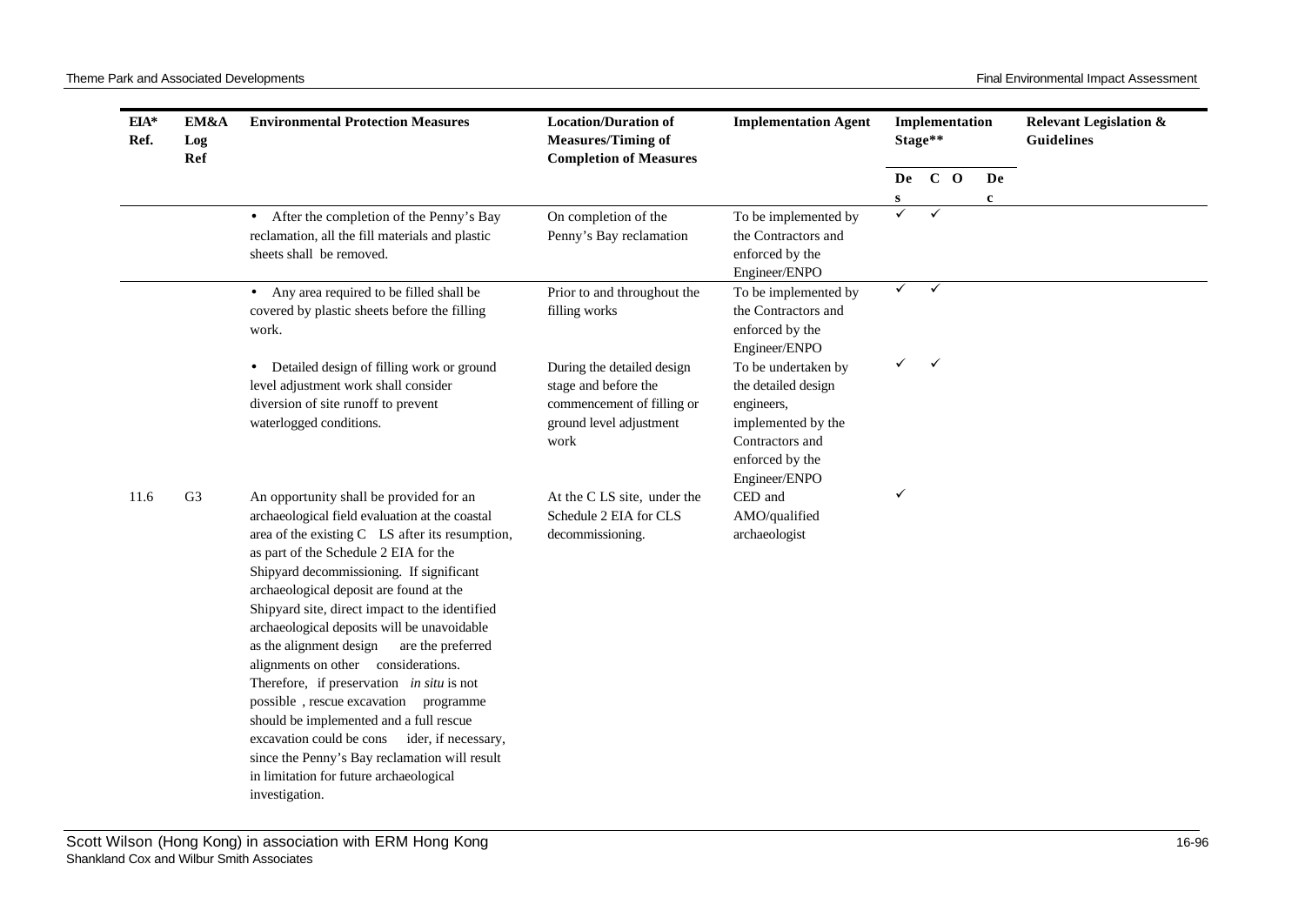| $EIA*$<br>Ref. | EM&A<br>Log<br>Ref | <b>Environmental Protection Measures</b>                                                                                                                                                                                                                    | <b>Location/Duration of</b><br><b>Measures/Timing of</b><br><b>Completion of Measures</b>                                              | <b>Implementation Agent</b>               |         | Implementation<br>Stage** |                   | <b>Relevant Legislation &amp;</b><br><b>Guidelines</b> |
|----------------|--------------------|-------------------------------------------------------------------------------------------------------------------------------------------------------------------------------------------------------------------------------------------------------------|----------------------------------------------------------------------------------------------------------------------------------------|-------------------------------------------|---------|---------------------------|-------------------|--------------------------------------------------------|
|                |                    |                                                                                                                                                                                                                                                             |                                                                                                                                        |                                           | De<br>S | $C$ O                     | De<br>$\mathbf c$ |                                                        |
| 11.6           | G <sub>4</sub>     | at Chok Ko Wan<br>A total rescue excavation<br>archaeological site should be implemented<br>prior to the site is partially reclaimed.                                                                                                                       | Chok Ko Wan<br>archaeological site<br>prior to<br>the Penny's Bay<br>reclamation                                                       | CED and<br>AMO/qualified<br>archaeologist |         |                           |                   |                                                        |
|                |                    | <b>HAZARD</b> - Construction Phase<br>Not applicable                                                                                                                                                                                                        |                                                                                                                                        |                                           |         |                           |                   |                                                        |
|                |                    | <b>CONTAMINATED LAND - Construction</b><br><b>Phase</b><br>Not applicable                                                                                                                                                                                   |                                                                                                                                        |                                           |         |                           |                   |                                                        |
|                |                    | <b>LANDSCAPE AND VISUAL - Construction</b><br><b>Phase</b>                                                                                                                                                                                                  |                                                                                                                                        |                                           |         |                           |                   |                                                        |
| 12.4.8         | H1                 | Connection of existing streams to drainage<br>systems to be undertaken with minimum<br>alteration to stream cou rse. Visually exposed<br>structures associated with the connection to<br>be stonefaced to reflect the rural character of<br>the local area. | At all existing streams,<br>throug hout the duration of<br>the construction of the<br>connection of the streams<br>to the new drainage | <b>CED/DSD</b>                            | ✓       | $\checkmark$              |                   |                                                        |
| 12.4.1<br>8    | H <sub>2</sub>     | Temporary hydroseeding to reclamation if<br>lapse time between completion of the<br>reclamation and subsequent development is<br>one year or more.                                                                                                          | system.<br>At all reclamation, on<br>completion of reclamation<br>until subsequent<br>development.                                     | <b>CED</b>                                |         | ✓                         |                   |                                                        |
|                |                    | <b>EM&amp;A REQUIREMENTS - Construction Phase</b><br>Air Quality                                                                                                                                                                                            |                                                                                                                                        |                                           |         |                           |                   |                                                        |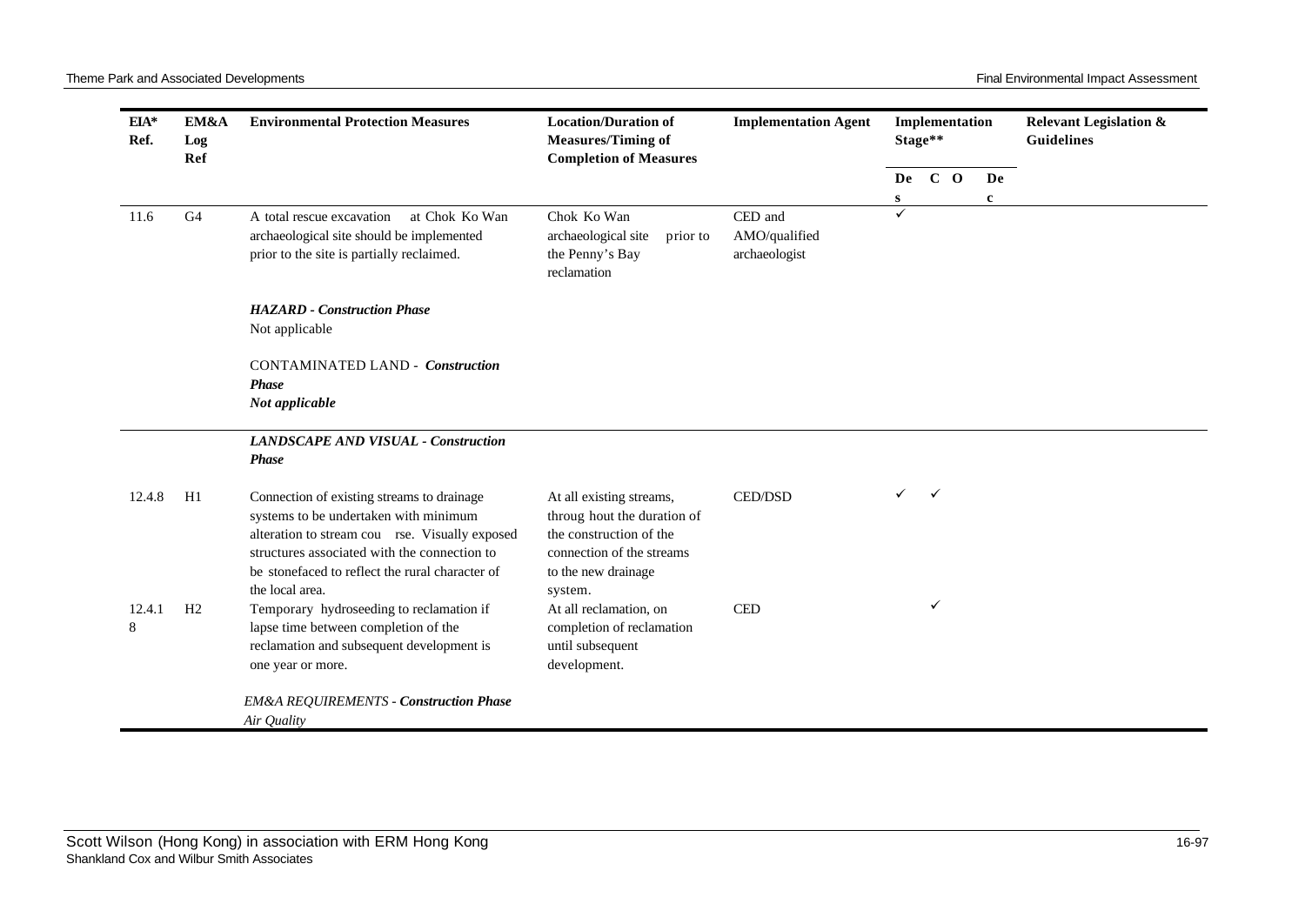| EIA*<br>Ref. | EM&A<br>Log<br>Ref | <b>Environmental Protection Measures</b>                                                                                                                                                                                                                                                                                       | <b>Location/Duration of</b><br><b>Measures/Timing of</b><br><b>Completion of Measures</b>                  | <b>Implementation Agent</b>                                          |         | Stage** | Implementation |                   | <b>Relevant Legislation &amp;</b><br><b>Guidelines</b>             |
|--------------|--------------------|--------------------------------------------------------------------------------------------------------------------------------------------------------------------------------------------------------------------------------------------------------------------------------------------------------------------------------|------------------------------------------------------------------------------------------------------------|----------------------------------------------------------------------|---------|---------|----------------|-------------------|--------------------------------------------------------------------|
|              |                    |                                                                                                                                                                                                                                                                                                                                |                                                                                                            |                                                                      | De<br>S |         | $C$ O          | De<br>$\mathbf c$ |                                                                    |
| 3.7          | $_{\rm II}$        | Subject to the Environmental Protection<br>Department's (EPD's) agreement, construction<br>phase dust monitoring shall be undertaken at<br>the following location in accordance with the<br>recommendations detailed in Section 5 of the<br>EM&A Manual.                                                                       | At specified dust monitoring<br>locations throughout the<br>duration of the construction<br>works          | To be undertaken by the<br>EMT and<br>reviewed/audited by the<br>EAT |         | ✓       |                |                   | <b>Air Pollution Control</b><br>(Construction Dust)<br>Regulations |
| 4.9          | 12                 | ASR1- Penny's Bay Gas Turbine Plant<br><b>Construction Noise</b><br>Subject to the Environmental Protection<br>Department's (EPD's) agreement, construction<br>phase noise monitoring shall be undertaken at<br>the following locations in accordance with the<br>recommendations detailed in Section 6 of the<br>EM&A Manual. | At specified noise<br>monitoring locations<br>throughout the duration of<br>the construction works         | To be undertaken by the<br>EMT and<br>reviewed/audited by the<br>EAT |         | ✓       |                |                   | Noise Control Ordinance<br>(NCO)                                   |
|              |                    | NSR1-Sea Crest Villa (Peng Chau)<br>$\bullet$<br>NSR2-Crestmont Villa (Discovery Bay)<br>NSR3-Luk Keng Tsuen                                                                                                                                                                                                                   |                                                                                                            |                                                                      |         |         |                |                   |                                                                    |
| 5.13.1       | I3                 | Water Quality<br>Subject to the Environmental Protection<br>Department's (EPD's) agreement, construction<br>phase water quality monitoring shall be<br>undertaken at the following locations in<br>accordance with the recommendations detailed<br>in Section 6 of the EM&A Manual.                                            | At specified water quality<br>monitoring locations<br>throughout the duration of<br>the construction works | To be undertaken by the<br>EMT and<br>reviewed/audited by the<br>EAT |         |         |                |                   | <b>Water Pollution Control</b><br>Ordinance (WPCO)                 |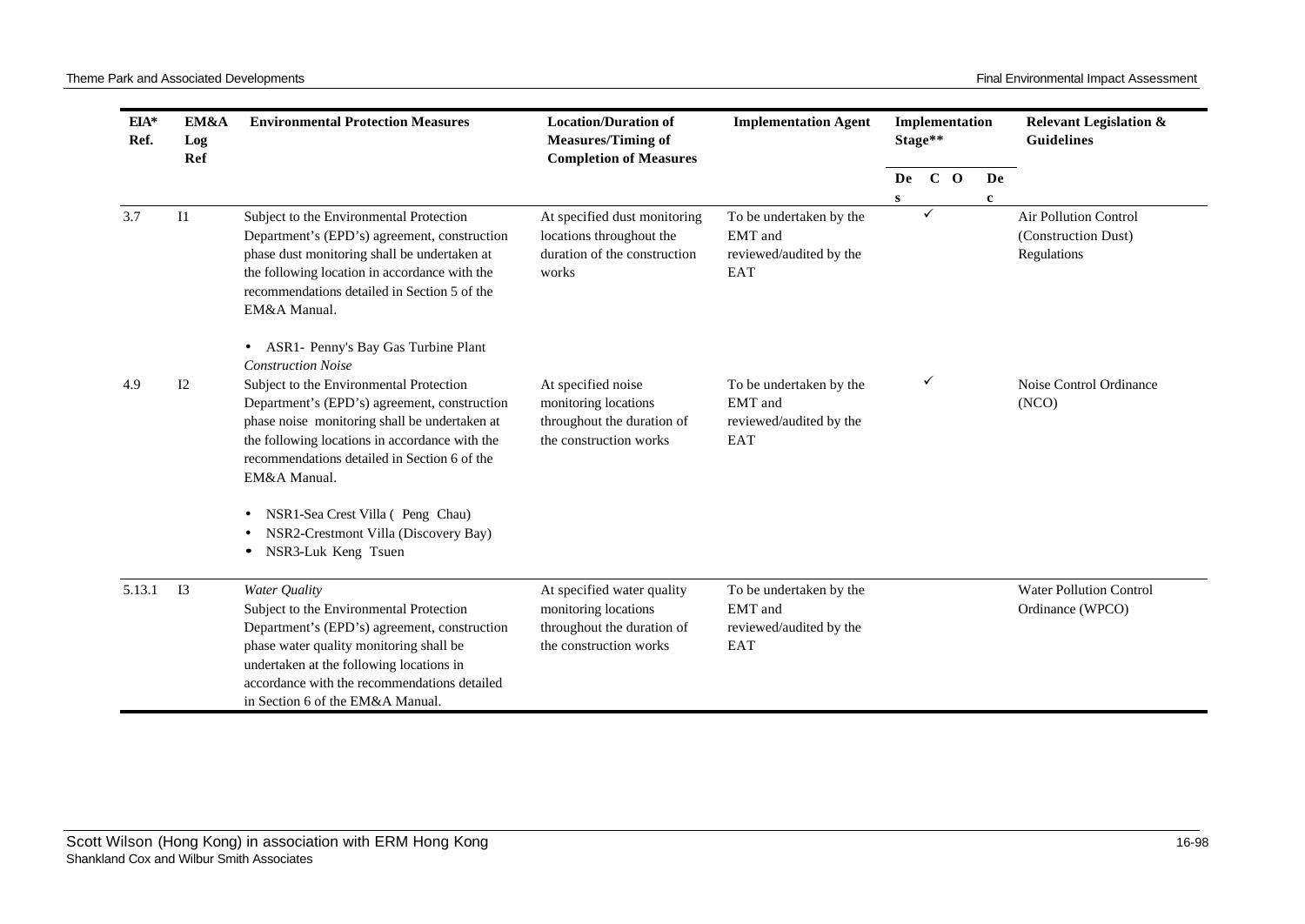| $EIA*$<br>Ref. | EM&A<br>Log<br>Ref | <b>Environmental Protection Measures</b>                                                                                                                                                                                                                                  | <b>Location/Duration of</b><br><b>Measures/Timing of</b><br><b>Completion of Measures</b> | <b>Implementation Agent</b>                                                       |   | Implementation<br>Stage** |                   | <b>Relevant Legislation &amp;</b><br><b>Guidelines</b> |
|----------------|--------------------|---------------------------------------------------------------------------------------------------------------------------------------------------------------------------------------------------------------------------------------------------------------------------|-------------------------------------------------------------------------------------------|-----------------------------------------------------------------------------------|---|---------------------------|-------------------|--------------------------------------------------------|
|                |                    |                                                                                                                                                                                                                                                                           |                                                                                           |                                                                                   | S | De C O                    | De<br>$\mathbf c$ |                                                        |
|                |                    | <b>Sensitive Receiver Stations</b>                                                                                                                                                                                                                                        |                                                                                           |                                                                                   |   |                           |                   |                                                        |
|                |                    | SR1: Kau Yi Chau;<br>SR2: Discovery Bay;<br>SR3: Sze Pak Wan;<br>SR4: Ma Wan Fish Culture Zone South;<br>SR5: Ma Wan Fish Culture Zone North;<br>and<br>SR6 Tung Wan Beach<br>$\bullet$<br><b>Control Monitoring Stations</b><br>C1 to C6 as detailed in Section 7 of the |                                                                                           |                                                                                   |   |                           |                   |                                                        |
|                |                    | EM&A Manual<br><b>Gradient Stations</b><br>$G1-2$<br>TERRESTRIAL ECOLOGY                                                                                                                                                                                                  |                                                                                           |                                                                                   |   |                           |                   |                                                        |
| 7.9            | J <sub>4</sub>     | White-bellied Sea Eagle<br>Subject to the EPD's agreement,<br>construction phase monitoring of the White-<br>bellied Sea Eagle shall be undertaken in<br>accordance with the recommendations of<br>Section 9 of the EM&A Manual                                           | Throughout the duration<br>of the construction works.                                     | To be undertaken by<br>an avian specialist with<br>at least 3 years<br>experience |   | ✓                         |                   |                                                        |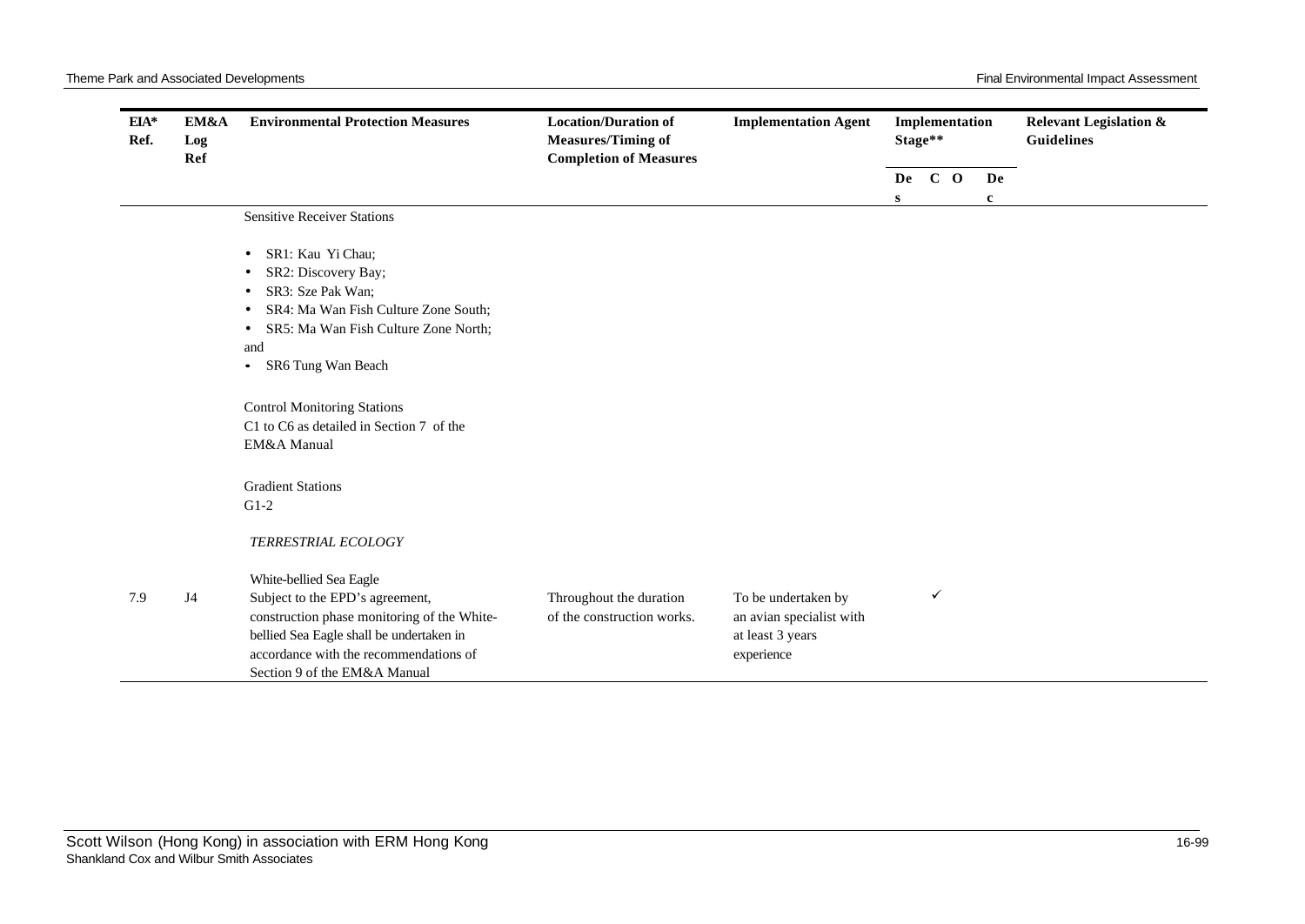| EIA*<br>Ref. | EM&A<br>Log<br>Ref | <b>Environmental Protection Measures</b>                                                                                                                                                                                                                                            | <b>Location/Duration of</b><br><b>Measures/Timing of</b><br><b>Completion of Measures</b> | <b>Implementation Agent</b>                  | Stage**  | Implementation           |         | <b>Relevant Legislation &amp;</b><br><b>Guidelines</b> |
|--------------|--------------------|-------------------------------------------------------------------------------------------------------------------------------------------------------------------------------------------------------------------------------------------------------------------------------------|-------------------------------------------------------------------------------------------|----------------------------------------------|----------|--------------------------|---------|--------------------------------------------------------|
|              |                    |                                                                                                                                                                                                                                                                                     |                                                                                           |                                              | De<br>S. | $\mathbf{C}$<br>$\Omega$ | De<br>c |                                                        |
|              |                    | Marine Ecological Monitoring                                                                                                                                                                                                                                                        |                                                                                           |                                              |          |                          |         |                                                        |
| 8.12         | K5                 | Subject to the Environmental Protection<br>Department's (EPD's) agreement,<br>construction phase monitoring of the<br>dolphin/porpoise population shall be<br>conducted by a qualified research team in<br>accordance with the recommendations of<br>Section 10 of the EM&A Manual. | Throughout the<br>construction phase                                                      | Qualified research team<br>employed by HKITP |          | $\checkmark$             |         |                                                        |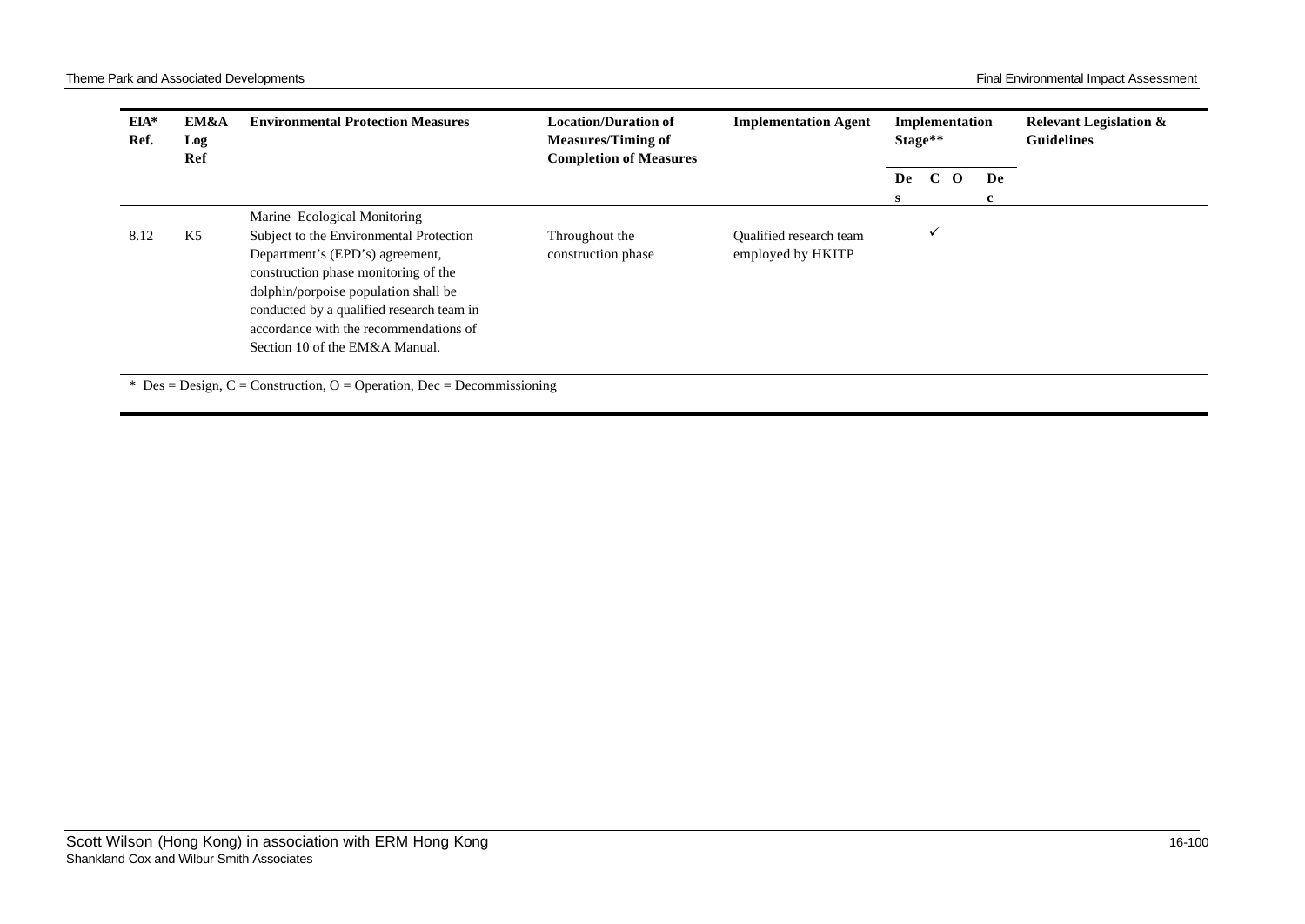## **Table 16.1h Implementation Schedule for the Penny's Bay Reclamation - Operational Phase**

| EIA*<br>Ref. | EM&A<br>Log<br>Ref | <b>Environmental Protection Measures</b>                          | <b>Location/Duration of</b><br><b>Measures/Timing of</b><br><b>Completion of Measures</b> | <b>Implementation Agent</b> |            | Implementation<br>Stage** |             |     | <b>Relevant Legislation &amp;</b><br><b>Guidelines</b> |
|--------------|--------------------|-------------------------------------------------------------------|-------------------------------------------------------------------------------------------|-----------------------------|------------|---------------------------|-------------|-----|--------------------------------------------------------|
|              |                    |                                                                   |                                                                                           |                             | <b>Des</b> | $\mathbf C$               | $\mathbf 0$ | Dec |                                                        |
|              |                    | <b>AIR QUALITY - Operational Phase</b>                            |                                                                                           |                             |            |                           |             |     |                                                        |
|              |                    | Not applicable                                                    |                                                                                           |                             |            |                           |             |     |                                                        |
|              |                    | <b>NOISE - Operational Phase</b>                                  |                                                                                           |                             |            |                           |             |     |                                                        |
|              |                    | Not applicable                                                    |                                                                                           |                             |            |                           |             |     |                                                        |
|              |                    | <b>WATER QUALITY- Operational Phase</b>                           |                                                                                           |                             |            |                           |             |     |                                                        |
|              |                    | Not applicable                                                    |                                                                                           |                             |            |                           |             |     |                                                        |
|              |                    | <b>WASTE</b> - Operational Phase                                  |                                                                                           |                             |            |                           |             |     |                                                        |
|              |                    | Not applicable                                                    |                                                                                           |                             |            |                           |             |     |                                                        |
|              |                    | TERRESTRIAL ECOLOGY - Operational<br><b>Phase</b>                 |                                                                                           |                             |            |                           |             |     |                                                        |
|              |                    | Not applicable                                                    |                                                                                           |                             |            |                           |             |     |                                                        |
|              |                    | <b>MARINE ECOLOGY AND FISHERIES -</b><br><b>Operational Phase</b> |                                                                                           |                             |            |                           |             |     |                                                        |
|              |                    | Not applicable                                                    |                                                                                           |                             |            |                           |             |     |                                                        |
|              |                    | ARCHAEOLOGY AND CULTURAL<br><b>HERITAGE - Operational Phase</b>   |                                                                                           |                             |            |                           |             |     |                                                        |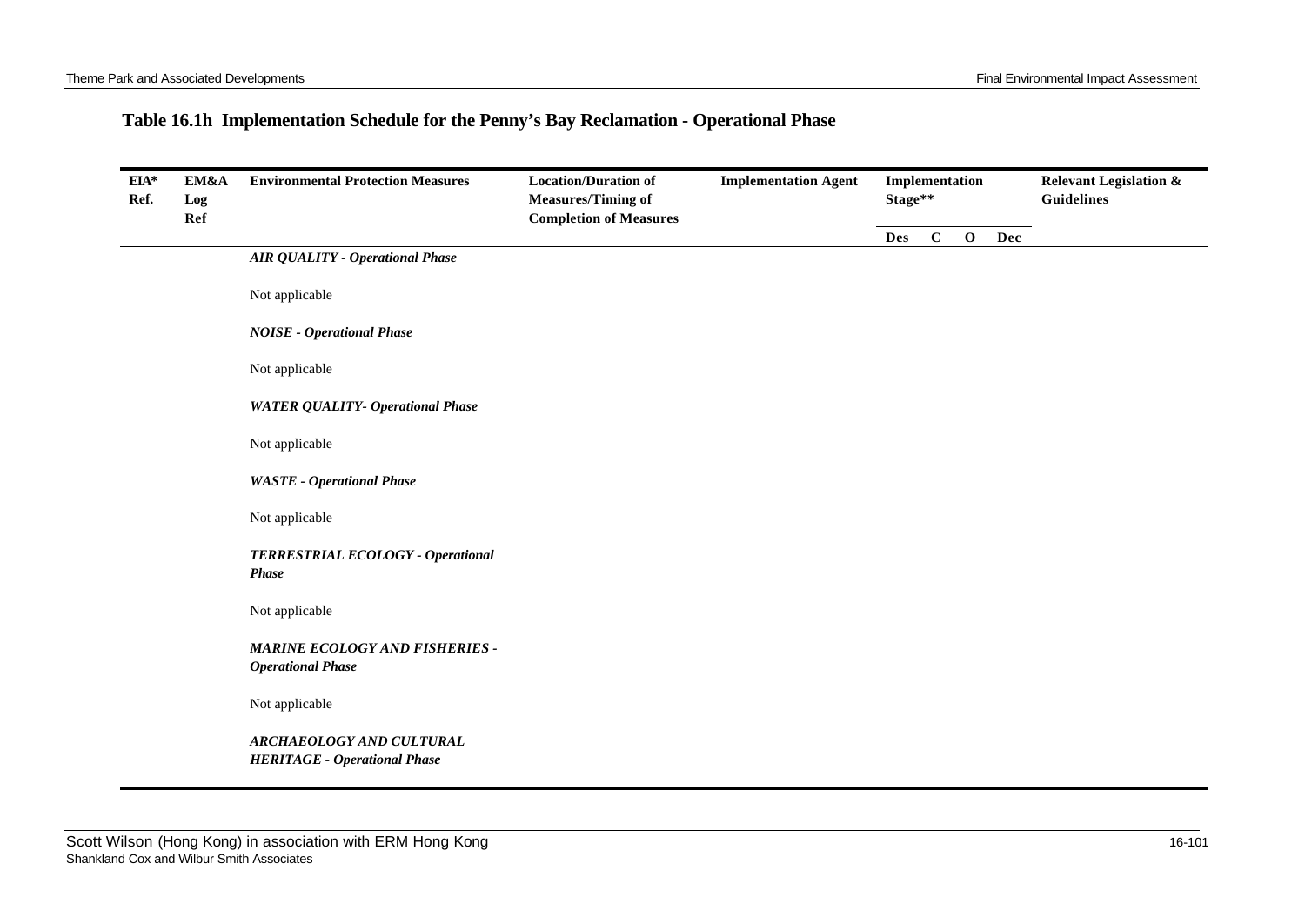| $EIA*$<br>Ref. | EM&A<br>Log<br>Ref | <b>Environmental Protection Measures</b>                                                                                                                                                                                                                   | <b>Location/Duration of</b><br><b>Measures/Timing of</b><br><b>Completion of Measures</b>                                                        | <b>Implementation Agent</b>                                                          |            | Implementation<br>Stage** |              |     | <b>Relevant Legislation &amp;</b><br><b>Guidelines</b> |  |
|----------------|--------------------|------------------------------------------------------------------------------------------------------------------------------------------------------------------------------------------------------------------------------------------------------------|--------------------------------------------------------------------------------------------------------------------------------------------------|--------------------------------------------------------------------------------------|------------|---------------------------|--------------|-----|--------------------------------------------------------|--|
|                |                    |                                                                                                                                                                                                                                                            |                                                                                                                                                  |                                                                                      | <b>Des</b> | $\mathbf C$               | $\mathbf{o}$ | Dec |                                                        |  |
| 11.8           |                    | There shall be adequate drainage<br>provision to prevent waterlogging to the<br>Wan Tuk archaeological site                                                                                                                                                | In the vicinity of the Wan<br>Tuk archaeological site                                                                                            | To be developed by the<br>Design Engineers and<br>implemented by the<br>contractors. | ✓          | ✓                         |              |     |                                                        |  |
|                |                    | <b>HAZARD</b> - Operational Phase                                                                                                                                                                                                                          |                                                                                                                                                  |                                                                                      |            |                           |              |     |                                                        |  |
|                |                    | Not applicable                                                                                                                                                                                                                                             |                                                                                                                                                  |                                                                                      |            |                           |              |     |                                                        |  |
|                |                    | <b>CONTAMINATED LAND - Construction</b><br><b>Phase</b>                                                                                                                                                                                                    |                                                                                                                                                  |                                                                                      |            |                           |              |     |                                                        |  |
|                |                    | Not applicable                                                                                                                                                                                                                                             |                                                                                                                                                  |                                                                                      |            |                           |              |     |                                                        |  |
|                |                    | LANDSCAPE AND VISUAL - Operational<br><b>Phase</b>                                                                                                                                                                                                         |                                                                                                                                                  |                                                                                      |            |                           |              |     |                                                        |  |
|                |                    | Not applicable                                                                                                                                                                                                                                             |                                                                                                                                                  |                                                                                      |            |                           |              |     |                                                        |  |
|                |                    | <b>EM&amp;A REQUIREMENTS - Operational</b><br><b>Phase</b>                                                                                                                                                                                                 |                                                                                                                                                  |                                                                                      |            |                           |              |     |                                                        |  |
|                |                    | Marine Ecology                                                                                                                                                                                                                                             |                                                                                                                                                  |                                                                                      |            |                           |              |     |                                                        |  |
| 7.9            | A <sub>1</sub>     | Ecological monitoring , comprising<br>subtidal dive surveys, shall be undertaken<br>after the reclamation has ceased in order<br>to determine the rate and effectiveness of<br>colonisation of the sloping armour<br>rock/concrete seawalls by soft coral. | The ecological monitoring<br>shall be carried out by<br>suitably qualified<br>specialists at six monthly<br>intervals for a period of 3<br>years | <b>CED</b>                                                                           |            |                           | ✓            |     |                                                        |  |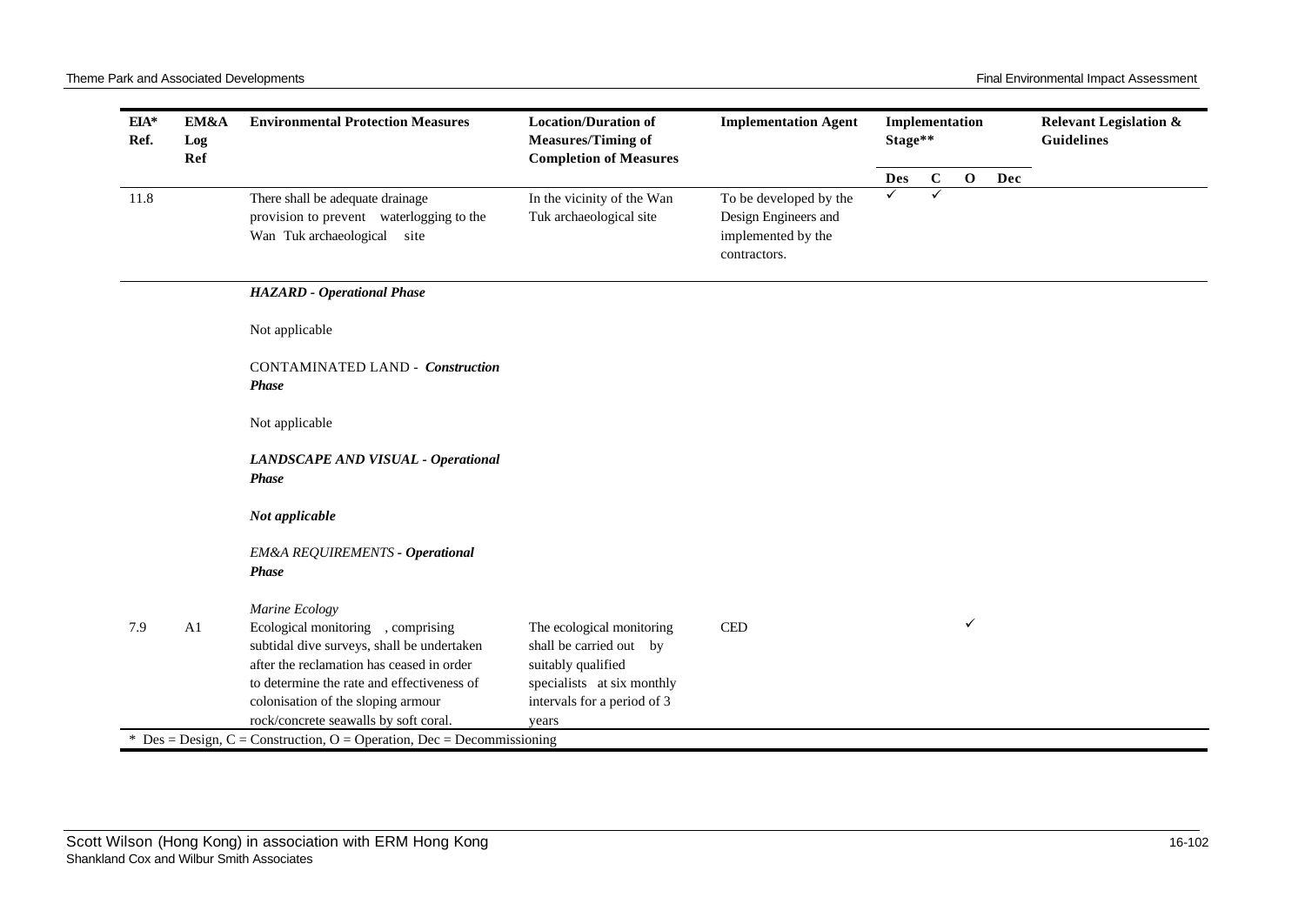## **Table 16.1I Implementation Schedule for the Yam O Reclamation - Construction Phase**

| EIA*<br>Ref. | EM&A<br><b>Log Ref</b> | <b>Environmental Protection Measures</b>                                                                                                                                                                                                                                                                | <b>Location/Duration of</b><br><b>Measures/Timing of</b><br><b>Completion of Measures</b>        | <b>Implementation Agent</b>                                                  |            | Implementation<br>Stage** |             |     | <b>Relevant Legislation &amp;</b><br><b>Guidelines</b>         |
|--------------|------------------------|---------------------------------------------------------------------------------------------------------------------------------------------------------------------------------------------------------------------------------------------------------------------------------------------------------|--------------------------------------------------------------------------------------------------|------------------------------------------------------------------------------|------------|---------------------------|-------------|-----|----------------------------------------------------------------|
|              |                        |                                                                                                                                                                                                                                                                                                         |                                                                                                  |                                                                              | <b>Des</b> | $\mathbf C$               | $\mathbf 0$ | Dec |                                                                |
|              |                        | <b>AIR QUALITY - Construction Phase</b>                                                                                                                                                                                                                                                                 |                                                                                                  |                                                                              |            |                           |             |     |                                                                |
|              |                        | In accordance with the<br><b>Air Pollution Control</b><br>(Construction Dust) Regulation the following<br>mitigation measures shall be implemented to<br>limit the dust emissions from the site:                                                                                                        |                                                                                                  |                                                                              |            |                           |             |     |                                                                |
| 3.4.3        | A <sub>1</sub>         | • if a stockpile of dusty materials is more<br>than 1.2 m high and lies within 50 m from any<br>site boundary that adjoins a road, street, or<br>other area accessible to the public, it shall be<br>properly treated and sealed with latex, vinyl,<br>bitumen or other suitable surface<br>stabilizer; | At all construction work<br>site, throughout the whole<br>duration of the<br>construction period | To be implemented by the<br>Contractors and enforced<br>by the Engineer/ENPO |            | ✓                         |             |     | <b>Air Pollution Control</b><br>(Construction Dust) Regulation |
| 3.4.3        | A <sub>2</sub>         | • vehicle washing facilities shall be<br>provided at every vehicle exit point                                                                                                                                                                                                                           | At all construction work<br>site, throughout the whole<br>duration of the<br>construction period | To be implemented by the<br>Contractors and enforced<br>by the Engineer/ENPO |            | ✓                         |             |     | <b>Air Pollution Control</b><br>(Construction Dust) Regulation |
| 3.4.3        | A <sub>3</sub>         | • where a site boundary adjoins a road,<br>streets or other area accessible to the public,<br>hoarding of not less than 2.4 m high from<br>ground level shall be provided along the<br>entire length except for a site entrance or exit;                                                                | At all construction work<br>site, throughout the whole<br>duration of the<br>construction period | To be implemented by the<br>Contractors and enforced<br>by the Engineer/ENPO |            | ✓                         |             |     | <b>Air Pollution Control</b><br>(Construction Dust) Regulation |
| 3.4.3        | A4                     | • every main haul road shall be<br>sealed and<br>kept clear of dusty materials or sprayed with<br>water so as to maintain the entire road surface<br>wet;                                                                                                                                               | At all construction work<br>site, throughout the whole<br>duration of the<br>construction period | To be implemented by the<br>Contractors and enforced<br>by the Engineer/ENPO |            | ✓                         |             |     | <b>Air Pollution Control</b><br>(Construction Dust) Regulation |
| 3.4.3        | A <sub>5</sub>         | stockpiles of dusty materials shall be<br>$\bullet$<br>either covered entirely by impervious<br>sheeting, placed in an area sheltered on the<br>top and 3 sides; or sprayed with water so as<br>to maintain the entire surface wet;                                                                     | At all construction work<br>site, throughout the whole<br>duration of the<br>construction period | To be implemented by the<br>Contractors and enforced<br>by the Engineer/ENPO |            | ✓                         |             |     | <b>Air Pollution Control</b><br>(Construction Dust) Regulation |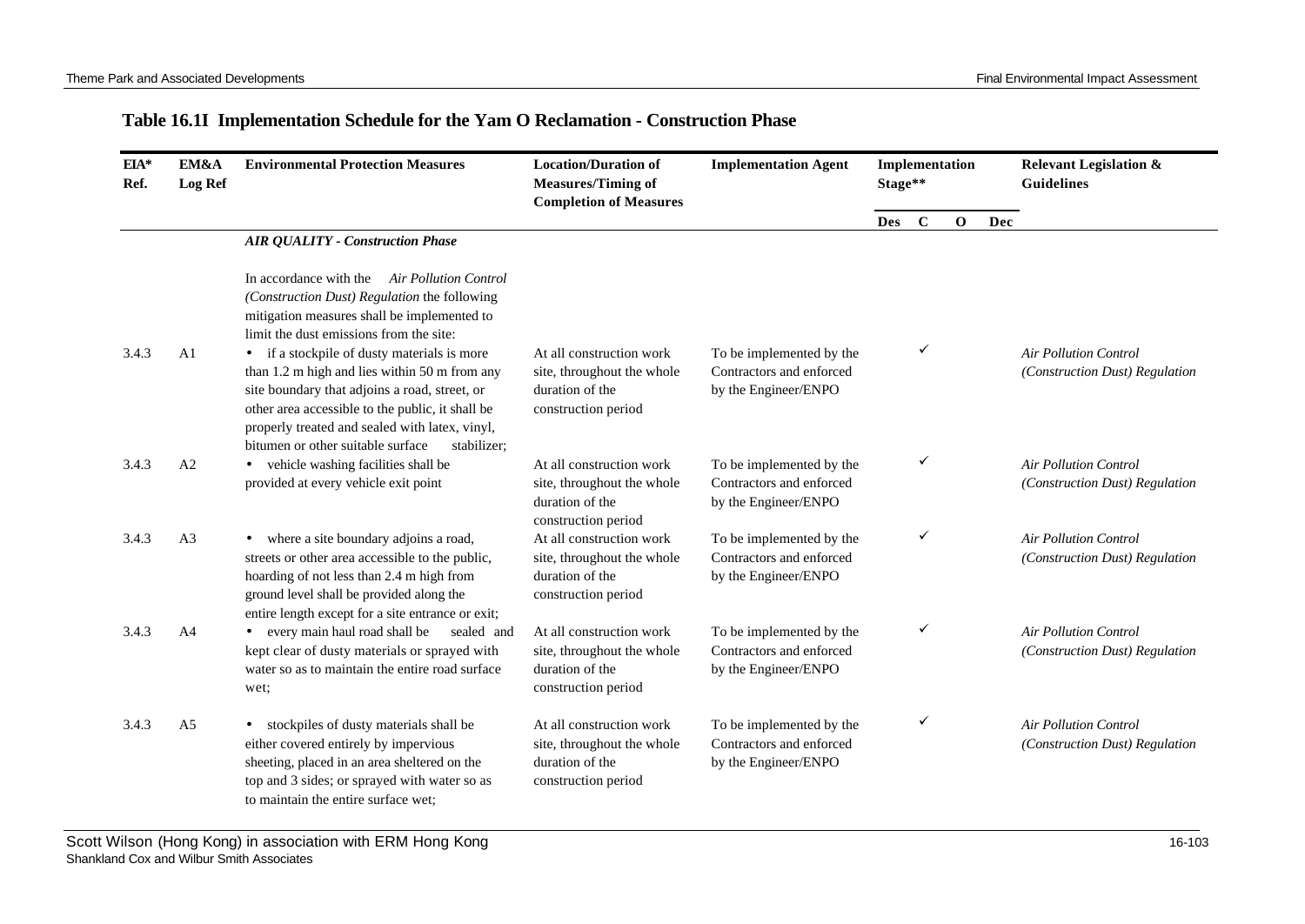| $EIA*$<br>Ref. | EM&A<br><b>Log Ref</b> | <b>Environmental Protection Measures</b>                                                                                                                                    | <b>Location/Duration of</b><br><b>Measures/Timing of</b><br><b>Completion of Measures</b>        | <b>Implementation Agent</b>                                                  | Stage**    |              | Implementation |     | <b>Relevant Legislation &amp;</b><br><b>Guidelines</b>         |
|----------------|------------------------|-----------------------------------------------------------------------------------------------------------------------------------------------------------------------------|--------------------------------------------------------------------------------------------------|------------------------------------------------------------------------------|------------|--------------|----------------|-----|----------------------------------------------------------------|
|                |                        |                                                                                                                                                                             |                                                                                                  |                                                                              | <b>Des</b> | $\mathbf{C}$ | $\mathbf 0$    | Dec |                                                                |
| 3.4.3          | A6                     | all dusty materials shall be sprayed with<br>water prior to any loading, unloading or<br>transfer operation so as to maintain the dusty<br>material wet:                    | At all construction work<br>site, throughout the whole<br>duration of the<br>construction period | To be implemented by the<br>Contractors and enforced<br>by the Engineer/ENPO |            |              |                |     | <b>Air Pollution Control</b><br>(Construction Dust) Regulation |
| 3.4.3          | A7                     | vehicle speed within the worksite shall be<br>limited to 10 kph, except for properly formed<br>and maintained access roads                                                  | At all construction work<br>site, throughout the whole<br>duration of the<br>construction period | To be implemented by the<br>Contractors and enforced<br>by the Engineer/ENPO |            | ✓            |                |     | <b>Air Pollution Control</b><br>(Construction Dust) Regulation |
| 3.4.3          | A8                     | every vehicle shall be washed to remove<br>any dusty materials from its body and wheels<br>before leaving the construction sites;                                           | At all construction work<br>site, throughout the whole<br>duration of the<br>construction period | To be implemented by the<br>Contractors and enforced<br>by the Engineer/ENPO |            | ✓            |                |     | Air Pollution Control<br>(Construction Dust) Regulation        |
| 3.4.3          | A <sup>9</sup>         | the working area of excavation shall be<br>sprayed with water immediately before,<br>during and immediately after the operation so<br>as to maintain the entire surface wet | At all construction work<br>site, throughout the whole<br>duration of the<br>construction period | To be implemented by the<br>Contractors and enforced<br>by the Engineer/ENPO |            | ٧            |                |     | <b>Air Pollution Control</b><br>(Construction Dust) Regulation |

## *NOISE - Construction Phase*

In addition to the use of good site practice (as defined in the EIA Report) the following mitigation measures shall be implemented to minimise noise emissions: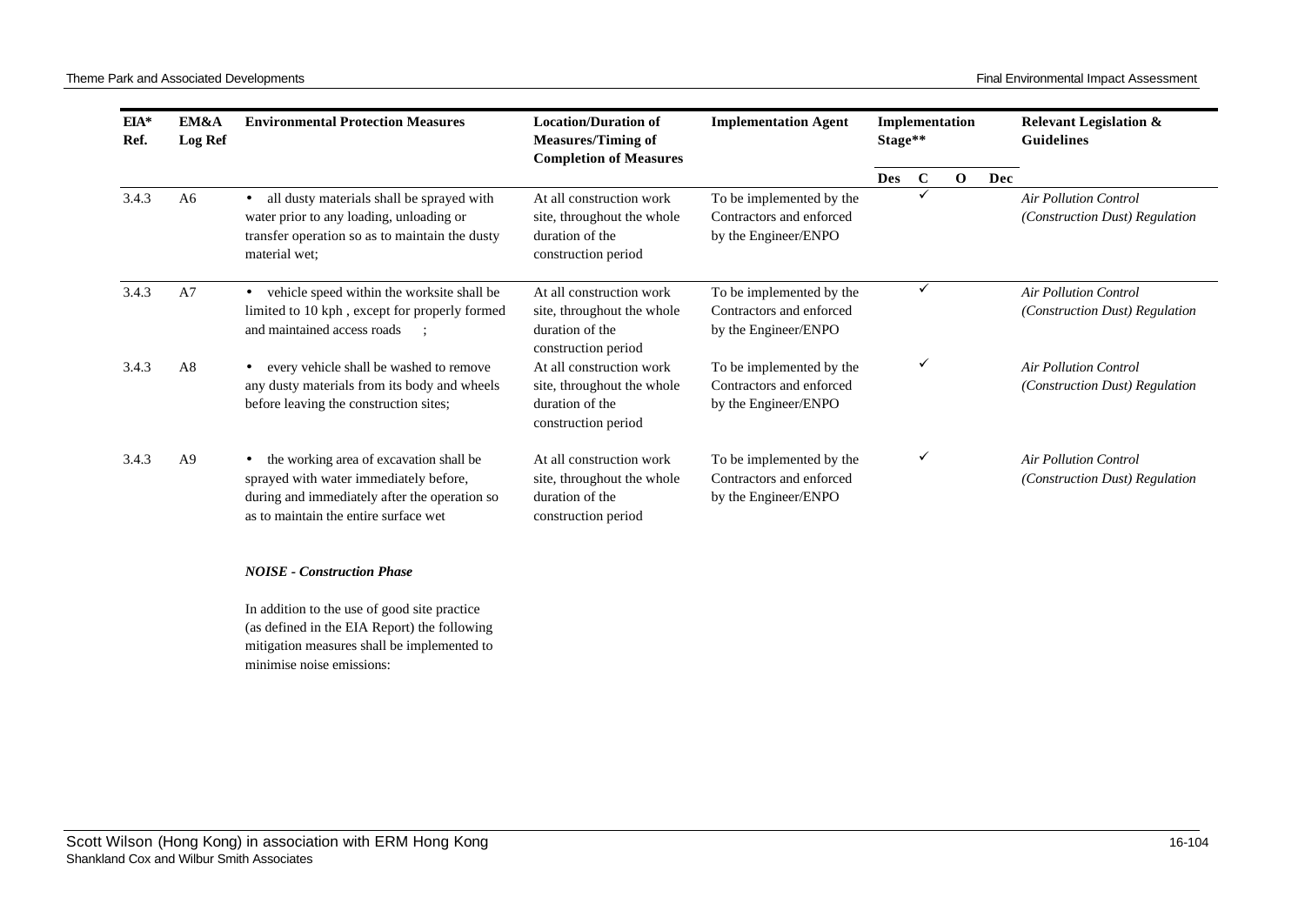| EIA*<br>Ref. | EM&A<br>Log Ref | <b>Environmental Protection Measures</b>                                                                                                                                                                                                                                                                                                                                                                    | <b>Location/Duration of</b><br><b>Measures/Timing of</b><br><b>Completion of Measures</b>                                                                                   | <b>Implementation Agent</b>                                                  | Stage**    |              | Implementation |     | <b>Relevant Legislation &amp;</b><br><b>Guidelines</b> |
|--------------|-----------------|-------------------------------------------------------------------------------------------------------------------------------------------------------------------------------------------------------------------------------------------------------------------------------------------------------------------------------------------------------------------------------------------------------------|-----------------------------------------------------------------------------------------------------------------------------------------------------------------------------|------------------------------------------------------------------------------|------------|--------------|----------------|-----|--------------------------------------------------------|
|              |                 |                                                                                                                                                                                                                                                                                                                                                                                                             |                                                                                                                                                                             |                                                                              | <b>Des</b> | $\mathbf C$  | $\mathbf{O}$   | Dec |                                                        |
| 4.6          | B1              | Selecting Quiet Plant for Evening Time Works<br>Where available, the Contractor shall use<br>models of plant that are quieter than those<br>specified in the EPD's Technical<br>Memorandum (GW-TM) for undertaking<br>construction works in the evening.                                                                                                                                                    | At all construction work<br>site, throughout the whole<br>duration of the<br>construction period                                                                            | To be implemented by the<br>Contractors and enforced<br>by the Engineer/ENPO |            |              |                |     | $GW-TM$                                                |
| 4.6          | B <sub>2</sub>  | Use of Temporary and Movable Noise Barriers<br>for Evening Time Works<br>Temporary purpose-built noise barriers or<br>screens, constructed of appropriate material<br>with a suitable footing and a small<br>cantilevered upper portion, shall be erected<br>along the active work sites boundaries at the<br>following location in order to minimise noise<br>emissions:<br>- At the Yam O PTI works area; | At all of the stated<br>locations, and throughout<br>the whole duration of the<br>construction period,<br>whenever construction<br>work may be undertaken in<br>the evening | To be implemented by the<br>Contractors and enforced<br>by the Engineer/ENPO |            | $\checkmark$ |                |     | $GW-TM$                                                |
|              |                 | <b>WATER QUALITY- Construction Phase</b>                                                                                                                                                                                                                                                                                                                                                                    |                                                                                                                                                                             |                                                                              |            |              |                |     |                                                        |
|              |                 | Yam O Reclamation<br>The following operational constraints shall be<br>implemented during the construction of the<br>reclamation at Yam O.                                                                                                                                                                                                                                                                  |                                                                                                                                                                             |                                                                              |            |              |                |     |                                                        |
| 5.7.1        | C1              | dredging should be undertaken using a<br>single grab dredging with a maximum rate of<br>working of 2,000 m3 day $^{-1}$ ; and                                                                                                                                                                                                                                                                               | Prior to and throughout the<br>whole duration of the Yam<br><b>O</b> Reclamation Works                                                                                      | To be implemented by the<br>Contractors and enforced<br>by the Engineer/ENPO |            | ✓            |                |     | <b>Water Pollution Control</b><br>Ordinance            |
| 5.7.1        | C <sub>2</sub>  | • filling should be undertaken behind<br>seawalls which have been constructed above<br>the water surface.                                                                                                                                                                                                                                                                                                   | Prior to and throughout the<br>whole duration of the Yam<br><b>O</b> Reclamation Works                                                                                      | To be implemented by the<br>Contractors and enforced<br>by the Engineer/ENPO |            | ✓            |                |     | <b>Water Pollution Control</b><br>Ordinance            |
| 5.7.1        | C <sub>3</sub>  | Monitoring of dredging rate on a daily<br>basis.                                                                                                                                                                                                                                                                                                                                                            | At all times, and<br>throughout the whole<br>duration, of the dredging<br>and filling works                                                                                 | To be implemented by the<br>Contractors and enforced<br>by the Engineer/ENPO |            | ✓            |                |     |                                                        |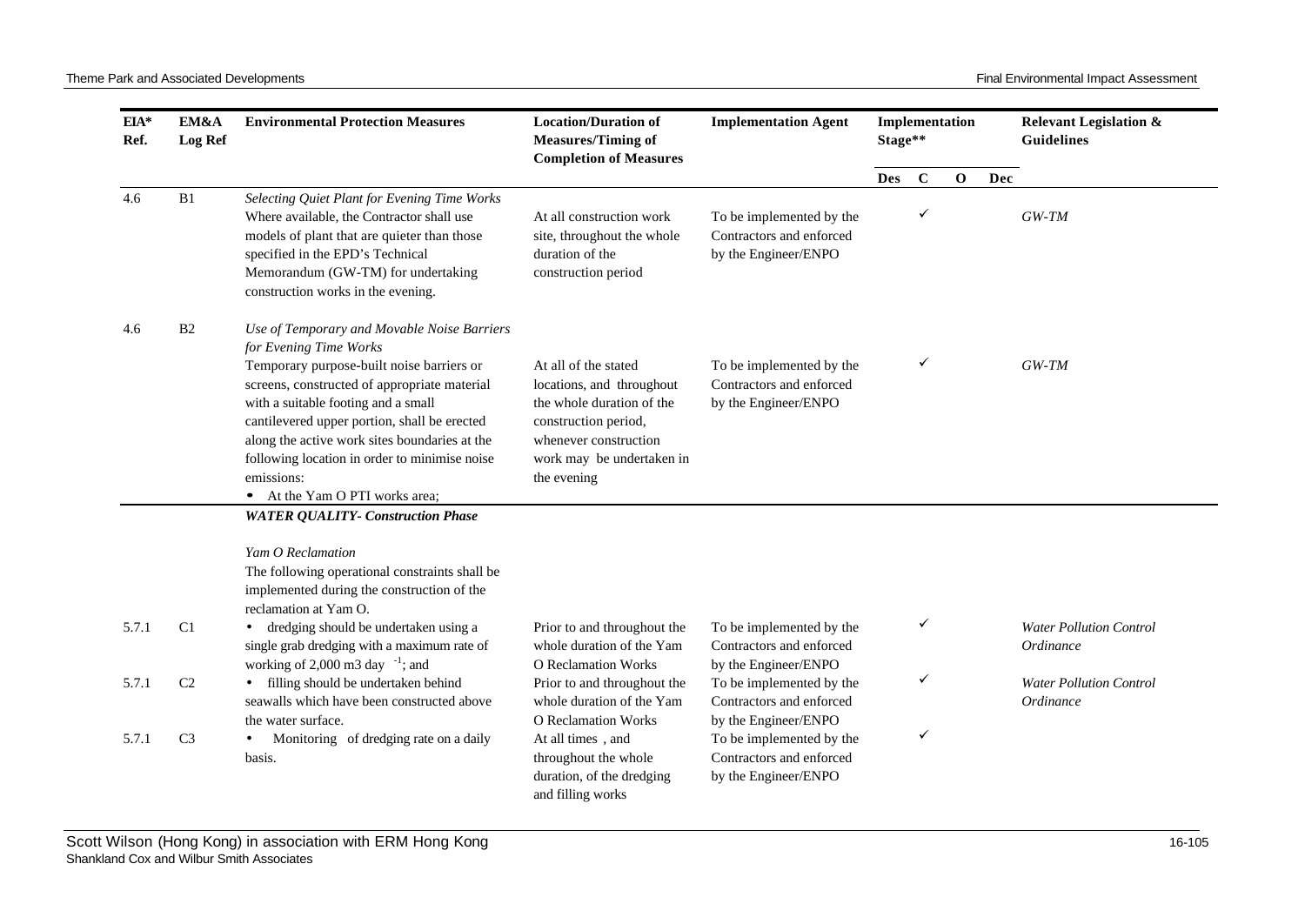| EIA*<br>Ref. | EM&A<br><b>Log Ref</b> | <b>Environmental Protection Measures</b>                                                                                                                                                                                                                    | <b>Location/Duration of</b><br><b>Measures/Timing of</b><br><b>Completion of Measures</b>   | <b>Implementation Agent</b>                                                  | Stage**    |             | Implementation |            | <b>Relevant Legislation &amp;</b><br><b>Guidelines</b> |
|--------------|------------------------|-------------------------------------------------------------------------------------------------------------------------------------------------------------------------------------------------------------------------------------------------------------|---------------------------------------------------------------------------------------------|------------------------------------------------------------------------------|------------|-------------|----------------|------------|--------------------------------------------------------|
|              |                        |                                                                                                                                                                                                                                                             |                                                                                             |                                                                              | <b>Des</b> | $\mathbf C$ | $\mathbf{o}$   | <b>Dec</b> |                                                        |
| 5.7.1        | C <sub>4</sub>         | The following general working methods shall<br>be implemented during dredging and filling<br>works to minimise the loss of fine sediment to<br>suspension.                                                                                                  |                                                                                             |                                                                              |            |             |                |            |                                                        |
| 5.7.1        | C <sub>5</sub>         | • fully-enclosed grabs should be used to<br>minimise the loss of sediment during the<br>raising of the loaded grabs through the water<br>column:                                                                                                            | At all times, and<br>throughout the whole<br>duration, of the dredging<br>and filling works | To be implemented by the<br>Contractors and enforced<br>by the Engineer/ENPO |            | ✓           |                |            | <b>Water Pollution Control</b><br><i>Ordinance</i>     |
| 5.7.1        | C <sub>6</sub>         | • the descent speed of grabs should be<br>controlled to minimise the seabed impact<br>speed;                                                                                                                                                                | At all times, and<br>throughout the whole<br>duration, of the dredging<br>and filling works | To be implemented by the<br>Contractors and enforced<br>by the Engineer/ENPO |            | ✓           |                |            | <b>Water Pollution Control</b><br>Ordinance            |
| 5.7.1        | C7                     | barges should be loaded carefully to<br>$\bullet$<br>avoid splashing of material;                                                                                                                                                                           | At all times, and<br>throughout the whole<br>duration, of the dredging<br>and filling works | To be implemented by the<br>Contractors and enforced<br>by the Engineer/ENPO |            | ✓           |                |            | <b>Water Pollution Control</b><br>Ordinance            |
| 5.7.1        | C8                     | all barges used for the transport of dredged<br>materials should be fitted with tight bottom<br>seals in order to prevent leakage of material<br>during loading and transport;                                                                              | At all times, and<br>throughout the whole<br>duration, of the dredging<br>and filling works | To be implemented by the<br>Contractors and enforced<br>by the Engineer/ENPO |            | ✓           |                |            | <b>Water Pollution Control</b><br>Ordinance            |
| 5.7.1        | C9                     | • all barges should be filled to a level which<br>ensures that material does not spill over<br>during loading and transport to the disposal<br>site and that adequate freeboard is<br>maintained to ensure that the decks are not<br>washed by wave action; | At all times, and<br>throughout the whole<br>duration, of the dredging<br>and filling works | To be implemented by the<br>Contractors and enforced<br>by the Engineer/ENPO |            | ✓           |                |            | <b>Water Pollution Control</b><br>Ordinance            |
| 5.7.1        | C10                    | • the speed of trailer dredger should be<br>controlled within the works area to prevent<br>propeller wash from stirring up the sea bed<br>sediments;                                                                                                        | At all times, and<br>throughout the whole<br>duration, of the dredging<br>and filling works | To be implemented by the<br>Contractors and enforced<br>by the Engineer/ENPO |            | ✓           |                |            | <b>Water Pollution Control</b><br>Ordinance            |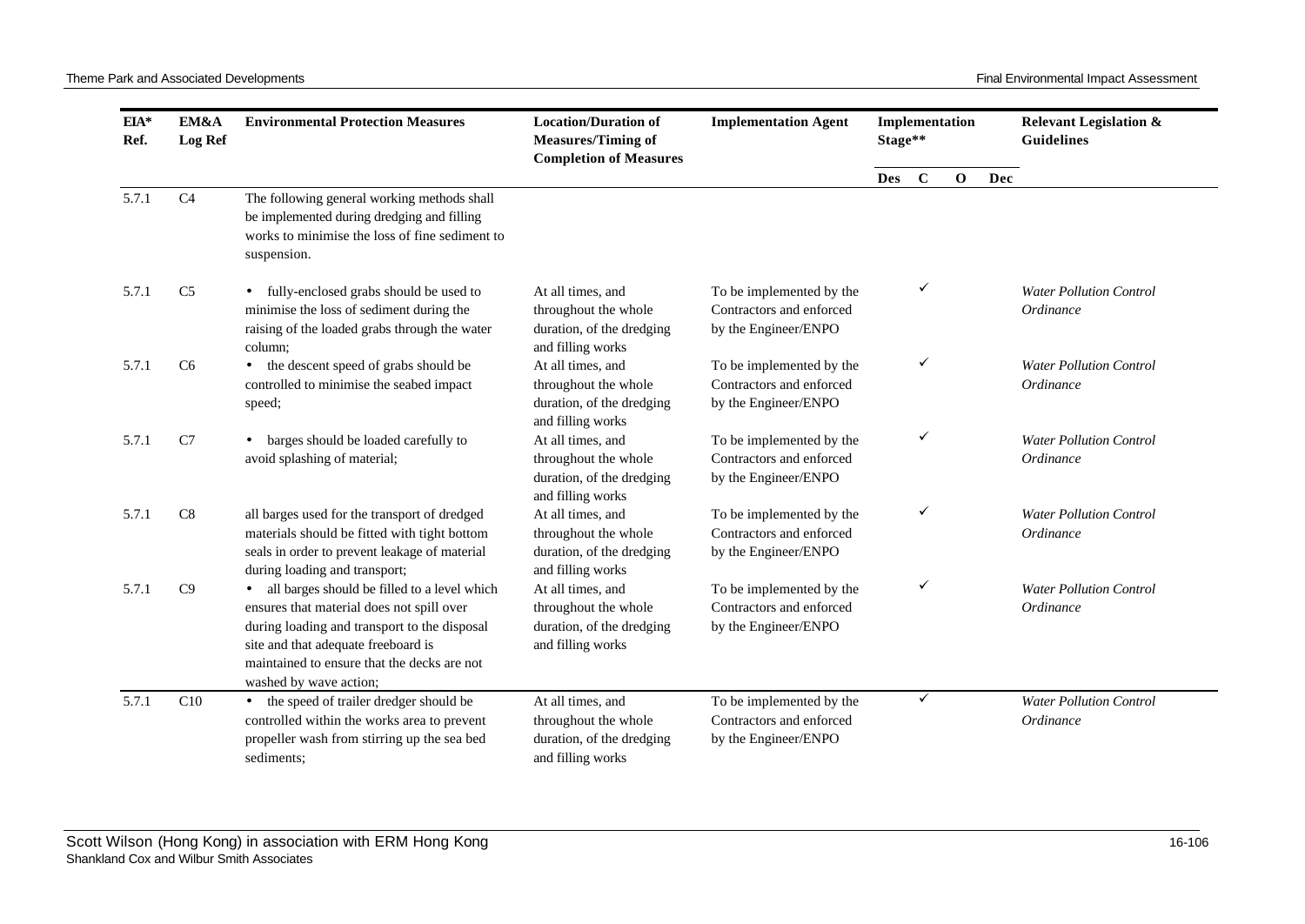| $EIA*$<br>Ref. | EM&A<br>Log Ref | <b>Environmental Protection Measures</b>                                                                                                                                                                                                                                                                                                         | <b>Location/Duration of</b><br><b>Measures/Timing of</b><br><b>Completion of Measures</b>                  | <b>Implementation Agent</b>                                                  |            | Implementation<br>Stage** |             | <b>Guidelines</b> |                                             | <b>Relevant Legislation &amp;</b> |
|----------------|-----------------|--------------------------------------------------------------------------------------------------------------------------------------------------------------------------------------------------------------------------------------------------------------------------------------------------------------------------------------------------|------------------------------------------------------------------------------------------------------------|------------------------------------------------------------------------------|------------|---------------------------|-------------|-------------------|---------------------------------------------|-----------------------------------|
|                |                 |                                                                                                                                                                                                                                                                                                                                                  |                                                                                                            |                                                                              | <b>Des</b> | $\mathbf C$               | $\mathbf 0$ | Dec               |                                             |                                   |
| 5.7.1          | C11             | • when dredging at the site trailer<br>dredgers<br>should be prohibited from overflowing or<br>using Automatic Lean Mixture Overboard<br>(ALMOB) systems;                                                                                                                                                                                        | At all times, and<br>throughout the whole<br>duration, of the dredging<br>and filling works                | To be implemented by the<br>Contractors and enforced<br>by the Engineer/ENPO |            | ✓                         |             |                   | <b>Water Pollution Control</b><br>Ordinance |                                   |
| 5.7.1          | C12             | "rainbowing" sand fill from trailer<br>dredgers will not be permitted; and                                                                                                                                                                                                                                                                       | At all times, and<br>throughout the whole<br>duration, of the dredging<br>and filling works                | To be implemented by the<br>Contractors and enforced<br>by the Engineer/ENPO |            | ✓                         |             |                   | <b>Water Pollution Control</b><br>Ordinance |                                   |
| 5.7.1          | C13             | • the works shall cause no visible foam, oil,<br>grease or litter or other objectionable matter<br>to be present in the water within and adjacent<br>to the reclamation site and along the route to<br>and from the marine borrow area and disposal<br>site.<br><b>Land Based Construction Activities</b><br>Surface Run-off                     | At all times, and<br>throughout the whole<br>duration, of the dredging<br>and filling works                | To be implemented by the<br>Contractors and enforced<br>by the Engineer/ENPO |            | ✓                         |             |                   | <b>Water Pollution Control</b><br>Ordinance |                                   |
| 5.7.2          | C14             | Surface run-off from the construction site<br>shall be directed into storm drains via<br>adequately designed sand/silt removal<br>facilities such as sand traps, silt traps and<br>sediment basins. Channels, earth bunds or<br>sand bag barriers shall be provided on site to<br>properly direct stormwater to such silt<br>removal facilities. | At all construction work<br>site, throughout the whole<br>duration of the<br>construction period           | To be implemented by the<br>Contractors and enforced<br>by the Engineer/ENPO |            | ✓                         |             |                   | <b>Water Pollution Control</b><br>Ordinance |                                   |
| 5.7.2          | C15             | Catchpits and perimeter channels shall be<br>constructed in advance of site formation<br>works and earthworks.                                                                                                                                                                                                                                   | At all construction work<br>site prior to the<br>commencement of site<br>formation works and<br>earthworks | To be implemented by the<br>Contractors and enforced<br>by the Engineer/ENPO |            | ✓                         |             |                   | <b>Water Pollution Control</b><br>Ordinance |                                   |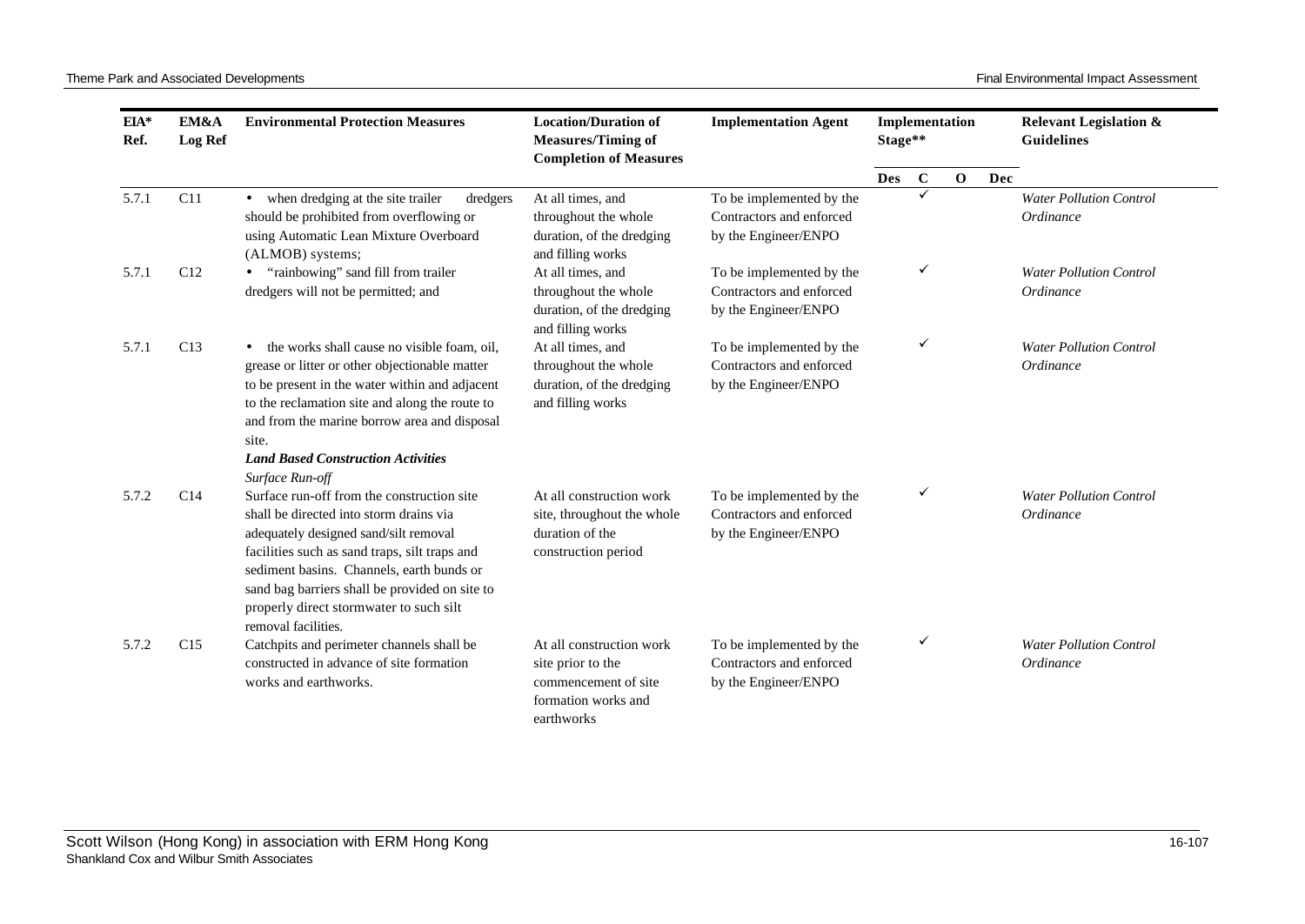| EM&A<br>$EIA*$<br>Ref.<br><b>Log Ref</b> |     | <b>Environmental Protection Measures</b>                                                                                                                                                                                                                                                                                                                                                                                                                         | <b>Location/Duration of</b><br><b>Measures/Timing of</b><br><b>Completion of Measures</b>        | <b>Implementation Agent</b>                                                  | Stage**    |              | Implementation |     | <b>Relevant Legislation &amp;</b><br><b>Guidelines</b> |
|------------------------------------------|-----|------------------------------------------------------------------------------------------------------------------------------------------------------------------------------------------------------------------------------------------------------------------------------------------------------------------------------------------------------------------------------------------------------------------------------------------------------------------|--------------------------------------------------------------------------------------------------|------------------------------------------------------------------------------|------------|--------------|----------------|-----|--------------------------------------------------------|
|                                          |     |                                                                                                                                                                                                                                                                                                                                                                                                                                                                  |                                                                                                  |                                                                              | <b>Des</b> | $\mathbf{C}$ | $\mathbf 0$    | Dec |                                                        |
| 5.7.2                                    | C16 | Silt removal facilities, channels and manholes<br>shall be suitably maintained with the<br>deposited silt and grit being removed<br>regularly, and at the onset of and after each<br>rainstorm to ensure that these facilities are<br>functioning properly at all times.                                                                                                                                                                                         | At all construction work<br>site, throughout the whole<br>duration of the<br>construction period | To be implemented by the<br>Contractors and enforced<br>by the Engineer/ENPO |            | ✓            |                |     | <b>Water Pollution Control</b><br>Ordinance            |
| 5.7.2                                    | C17 | Earthworks final surfaces shall be well<br>compacted and the subsequent permanent<br>work or surface protection shall be carried out<br>as soon as practical after the final surfaces<br>are formed to prevent erosion caused by<br>rainstorms. Appropriate intercepting<br>channels shall be provided where necessary.<br>Rainwater pumped out from trenches or<br>foundation excavations shall be discharged<br>into storm drains via silt removal facilities. | At all construction work<br>site, throughout the whole<br>duration of the<br>construction period | To be implemented by the<br>Contractors and enforced<br>by the Engineer/ENPO |            | ✓            |                |     | <b>Water Pollution Control</b><br>Ordinance            |
| 5.7.2                                    | C18 | Open stockpiles of construction materials<br>(e.g. aggregates and sand) on site shall be<br>covered with tarpaulin or similar fabric during<br>rainstorms. Measures shall be taken to<br>prevent the washing away of construction<br>materials, soil, silt or debris into any drainage<br>system.                                                                                                                                                                | At all construction work<br>site, throughout the whole<br>duration of the<br>construction period | To be implemented by the<br>Contractors and enforced<br>by the Engineer/ENPO |            | ✓            |                |     | <b>Water Pollution Control</b><br>Ordinance            |
| 5.7.2                                    | C19 | Manholes (including any newly constructed<br>ones) shall always be adequately covered<br>and temporarily sealed so as to prevent silt,<br>construction materials or debris from getting<br>into the drainage system, and to prevent<br>storm run-off from getting into foul sewers.<br>Discharges of surface run-off into foul sewers<br>must always be prevented in order not to<br>unduly overload the foul sewerage system.<br>Groundwater                    | At all construction work<br>site, throughout the whole<br>duration of the<br>construction period | To be implemented by the<br>Contractors and enforced<br>by the Engineer/ENPO |            | ✓            |                |     | <b>Water Pollution Control</b><br>Ordinance            |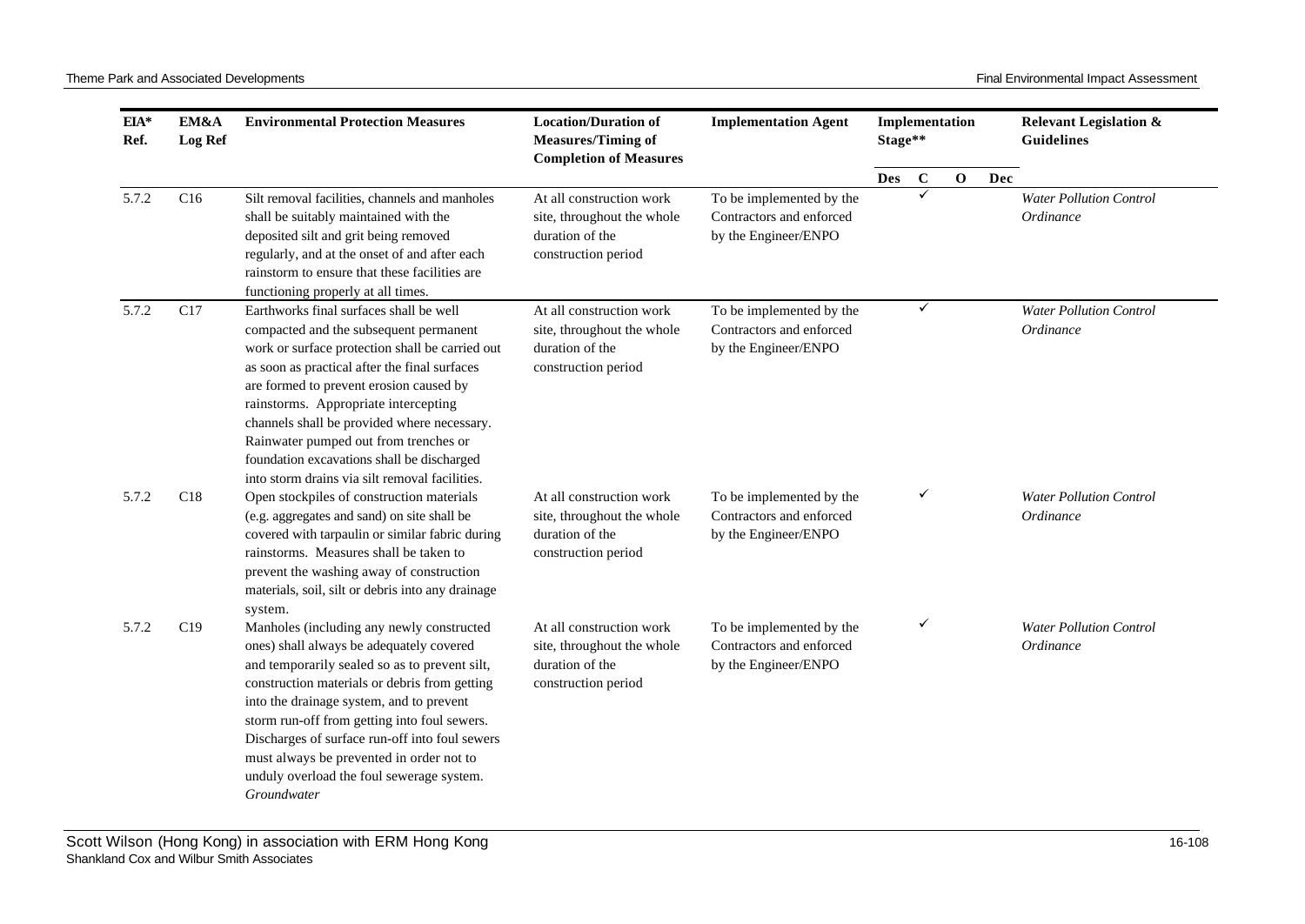| EIA*<br>Ref. | EM&A<br>Log Ref | <b>Environmental Protection Measures</b>                                                                                                                                                                                                                                                                                                                                                                                                                                                                                                                                                                                                     | <b>Location/Duration of</b><br><b>Measures/Timing of</b><br><b>Completion of Measures</b>                               | <b>Implementation Agent</b>                                                  | Stage**    |          | Implementation |     | <b>Relevant Legislation &amp;</b><br><b>Guidelines</b> |
|--------------|-----------------|----------------------------------------------------------------------------------------------------------------------------------------------------------------------------------------------------------------------------------------------------------------------------------------------------------------------------------------------------------------------------------------------------------------------------------------------------------------------------------------------------------------------------------------------------------------------------------------------------------------------------------------------|-------------------------------------------------------------------------------------------------------------------------|------------------------------------------------------------------------------|------------|----------|----------------|-----|--------------------------------------------------------|
|              |                 |                                                                                                                                                                                                                                                                                                                                                                                                                                                                                                                                                                                                                                              |                                                                                                                         |                                                                              | <b>Des</b> | $\bf{C}$ | $\mathbf{o}$   | Dec |                                                        |
| 5.7.2        | C20             | Groundwater pumped out of wells, etc. for the<br>lowering of ground water level in foundation<br>construction shall be discharged into storm<br>drains after being passed through appropriate<br>silt removal facilities.<br>Wheel Washing Water                                                                                                                                                                                                                                                                                                                                                                                             | At all construction work<br>site, throughout the whole<br>duration of the<br>construction period                        | To be implemented by the<br>Contractors and enforced<br>by the Engineer/ENPO |            | ✓        |                |     | <b>Water Pollution Control</b><br>Ordinance            |
| 5.7.2        | C <sub>21</sub> | All vehicles and plant shall be cleaned before<br>they leave the construction site to ensure<br>that no earth, mud or debris is deposited by<br>them on roads. A wheel washing bay shall be<br>provided at every site exit, if practicable, and<br>wash-water shall have sand and silt settled<br>out or removed before being discharged into<br>the storm drains. The section of construction<br>road between the wheel washing bay and the<br>public road shall be paved with<br>backfall to<br>reduce vehicle tracking of soil and to prevent<br>site run-off from entering public road drains.<br><b>Wastewater from Site Facilities</b> | At every site exit to all<br>construction work sites.<br>throughout the whole<br>duration of the<br>construction period | To be implemented by the<br>Contractors and enforced<br>by the Engineer/ENPO |            | ✓        |                |     | <b>Water Pollution Control</b><br>Ordinance            |
| 5.7.2        | C22             | Sewage from toilets, kitchens and similar<br>facilities shall be discharged into a foul sewer<br>or chemical toilets shall be provided. Should<br>the use of chemical toilets be necessary then<br>these shall be provided by a licensed<br>contractor, who will be responsible for<br>appropriate disposal and maintenance of<br>these facilities. Wastewater collected from<br>canteen kitchens, including that from basins,<br>sinks and floor drains, shall be discharged<br>into foul sewers via grease traps.                                                                                                                          | At all construction work<br>site, throughout the whole<br>duration of the<br>construction period                        | To be implemented by the<br>Contractors and enforced<br>by the Engineer/ENPO |            | ✓        |                |     | <b>Water Pollution Control</b><br>Ordinance            |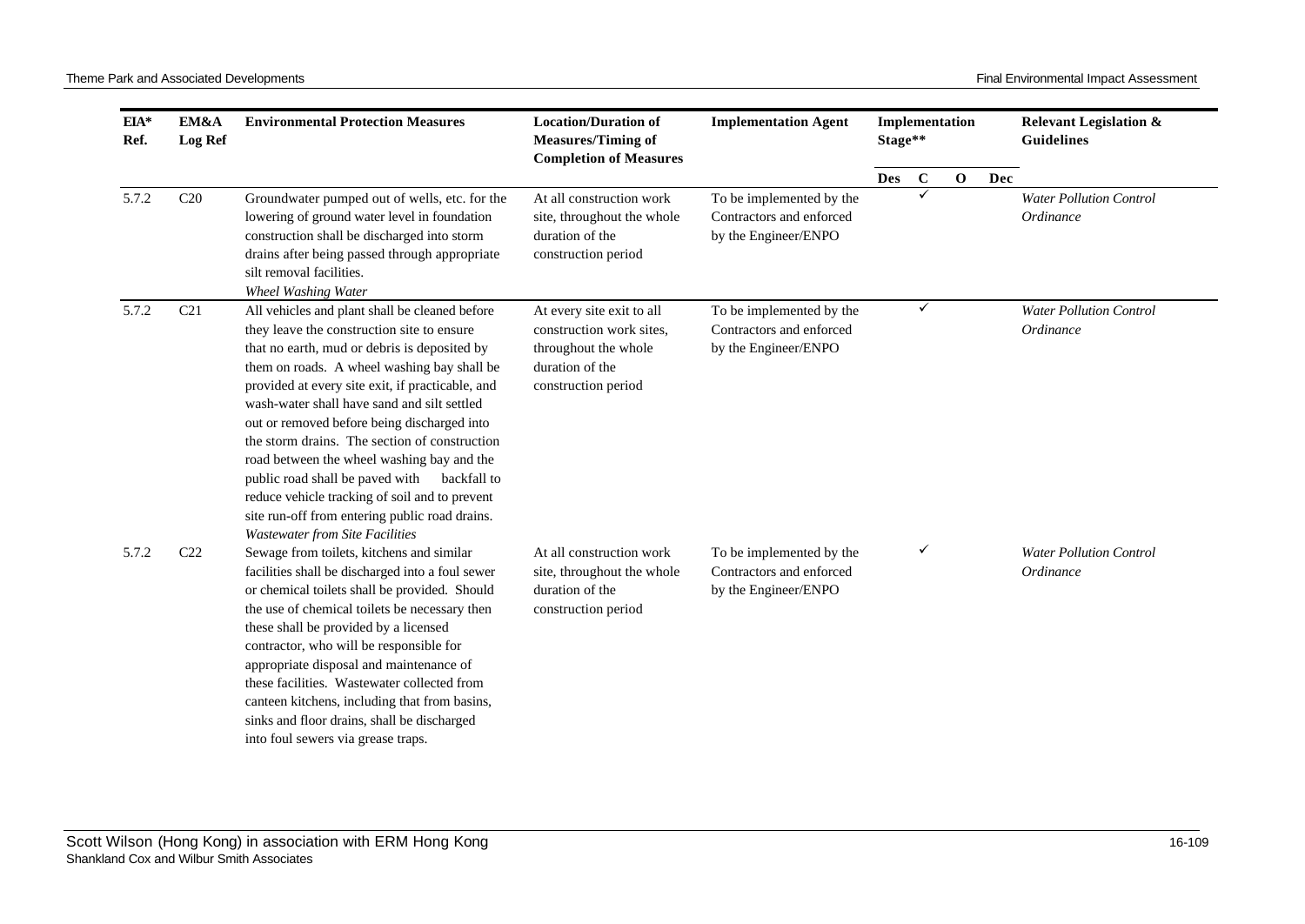| $EIA*$<br>Ref. | EM&A<br><b>Log Ref</b> | <b>Environmental Protection Measures</b>                                                                                                                                                                                                                                                                                                                                                                                                                                                                                                                                                                                                                  | <b>Location/Duration of</b><br><b>Measures/Timing of</b><br><b>Completion of Measures</b>        | <b>Implementation Agent</b>                                                  | Implementation<br>Stage** |              |              | <b>Relevant Legislation &amp;</b><br><b>Guidelines</b> |                                                                         |
|----------------|------------------------|-----------------------------------------------------------------------------------------------------------------------------------------------------------------------------------------------------------------------------------------------------------------------------------------------------------------------------------------------------------------------------------------------------------------------------------------------------------------------------------------------------------------------------------------------------------------------------------------------------------------------------------------------------------|--------------------------------------------------------------------------------------------------|------------------------------------------------------------------------------|---------------------------|--------------|--------------|--------------------------------------------------------|-------------------------------------------------------------------------|
|                |                        |                                                                                                                                                                                                                                                                                                                                                                                                                                                                                                                                                                                                                                                           |                                                                                                  |                                                                              | <b>Des</b>                | $\mathbf C$  | $\mathbf{o}$ | Dec                                                    |                                                                         |
| 5.7.2          | C <sub>23</sub>        | Vehicle and plant servicing areas, vehicle<br>wash bays and lubrication bays shall, as far<br>as possible, be located within roofed areas.<br>The drainage in these covered areas shall be<br>connected to foul sewers via a petrol<br>interceptor. Oil leakage or spillage shall be<br>contained and cleaned up immediately.<br>Waste oil shall be collected and stored for<br>recycling or disposal, in accordance with the<br>Waste Disposal Ordinance.<br>Storage and Handling of Oil, Other Petroleum<br><b>Products and Chemicals</b>                                                                                                               | At all construction work<br>site, throughout the whole<br>duration of the<br>construction period | To be implemented by the<br>Contractors and enforced<br>by the Engineer/ENPO |                           | ✓            |              |                                                        | <b>Water Pollution Control</b><br>Ordinance<br>Waste Disposal Ordinance |
| 5.7.2          | C <sub>24</sub>        | All fuel tanks and chemical storage areas<br>shall be provided with locks and be sited on<br>sealed areas. The storage areas shall be<br>surrounded by bunds with a capacity equal<br>to 110% of the storage capacity of the largest<br>tank to prevent spilled oil, fuel and chemicals<br>from reaching the receiving waters. The<br>Contractors shall prepare guidelines and<br>procedures for immediate clean-up actions<br>following any spillages of oil, fuel or<br>chemicals.<br><b>WASTE</b> - Construction Phase<br>The following procedures and measures shall<br>be implemented when handling waste<br>material.<br>Dredged/Excavated Sediment | At all construction work<br>site, throughout the whole<br>duration of the<br>construction period | To be implemented by the<br>Contractors and enforced<br>by the Engineer/ENPO |                           | $\checkmark$ |              |                                                        | <b>Water Pollution Control</b><br>Ordinance                             |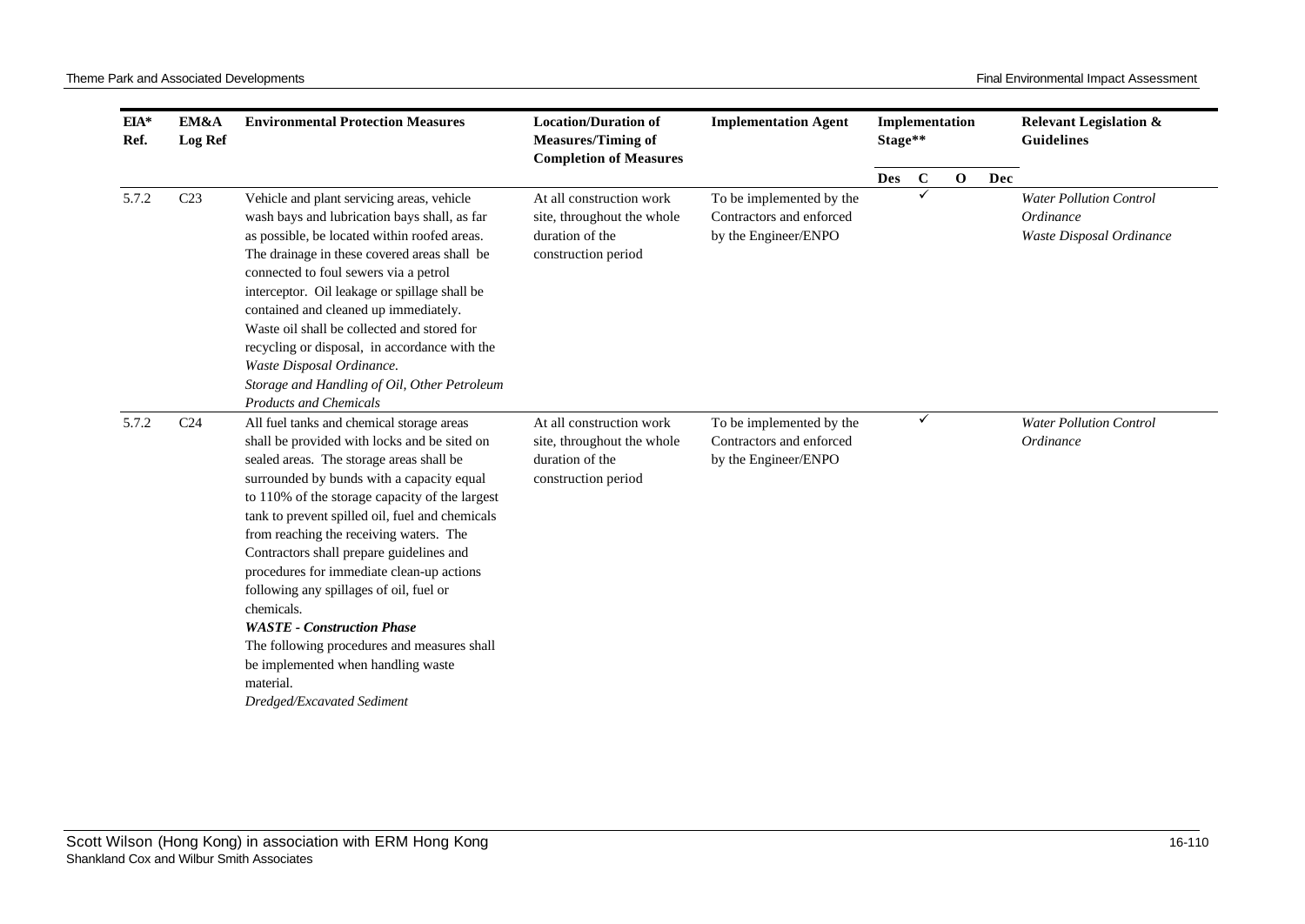| $EIA*$<br>Ref. | EM&A<br><b>Log Ref</b> | <b>Environmental Protection Measures</b>                                                                                                                                                                                                                                                                                                                                                                                                                                                                                                                                                                                                                                                                                                                                                                                                                                                                                                                                                                                                        | <b>Location/Duration of</b><br><b>Measures/Timing of</b><br><b>Completion of Measures</b>          | <b>Implementation Agent</b>                                                  | Stage**    |              | Implementation |     | <b>Relevant Legislation &amp;</b><br><b>Guidelines</b> |
|----------------|------------------------|-------------------------------------------------------------------------------------------------------------------------------------------------------------------------------------------------------------------------------------------------------------------------------------------------------------------------------------------------------------------------------------------------------------------------------------------------------------------------------------------------------------------------------------------------------------------------------------------------------------------------------------------------------------------------------------------------------------------------------------------------------------------------------------------------------------------------------------------------------------------------------------------------------------------------------------------------------------------------------------------------------------------------------------------------|----------------------------------------------------------------------------------------------------|------------------------------------------------------------------------------|------------|--------------|----------------|-----|--------------------------------------------------------|
|                |                        |                                                                                                                                                                                                                                                                                                                                                                                                                                                                                                                                                                                                                                                                                                                                                                                                                                                                                                                                                                                                                                                 |                                                                                                    |                                                                              | <b>Des</b> | $\mathbf C$  | $\mathbf 0$    | Dec |                                                        |
| 6.7.2          | D1                     | Potential impacts associated with the<br>exposure to and disposal of contaminated<br>sediments could be mitigated by adopting the<br>following measures:<br>minimising exposure to any contaminated<br>material by the wearing of protective gear<br>such as gloves, providing adequate hygiene<br>and washing facilities, and preventing eating<br>during dredging/excavation;<br>any contaminated sediment dredged<br>should not be allowed to stockpile on the site<br>and should be immediately removed from site<br>once dredged;<br>all vessels for marine transportation of<br>dredged sediment should be fitted with tight<br>fitting seals to their bottom openings to<br>prevent leakage of materials; and<br>loading of barges and hoppers should be<br>controlled to prevent splashing of dredged<br>material to the surrounding water, and barges<br>or hoppers should under no circumstances to<br>be filled to a level which will cause other<br>overflowing of materials or polluted water<br>during loading or transportation. | To be implemented at all<br>worksites throughout the<br>full duration of the<br>construction phase | To be implemented by the<br>Contractors and enforced<br>by the Engineer/ENPO |            | ✓            |                |     | Waste Disposal Ordinance,<br>EPDTC 1-1-92              |
| 6.7.2          | D <sub>2</sub>         | Use of Public Fill for Reclamation<br>The Contractor should enforce strict<br>application of the public fill license and<br>monitor the material placed in the reclamation<br>and barges to control disposal of<br>unauthorised material. The Contractor shall<br>also provide floating booms and collect any<br>floating materials on a daily basis at the<br>public filling area.                                                                                                                                                                                                                                                                                                                                                                                                                                                                                                                                                                                                                                                             | To be implemented at all<br>worksites throughout the<br>full duration of the<br>construction phase | To be implemented by the<br>Contractors and enforced<br>by the Engineer/ENPO |            | $\checkmark$ |                |     | Waste Disposal Ordinance                               |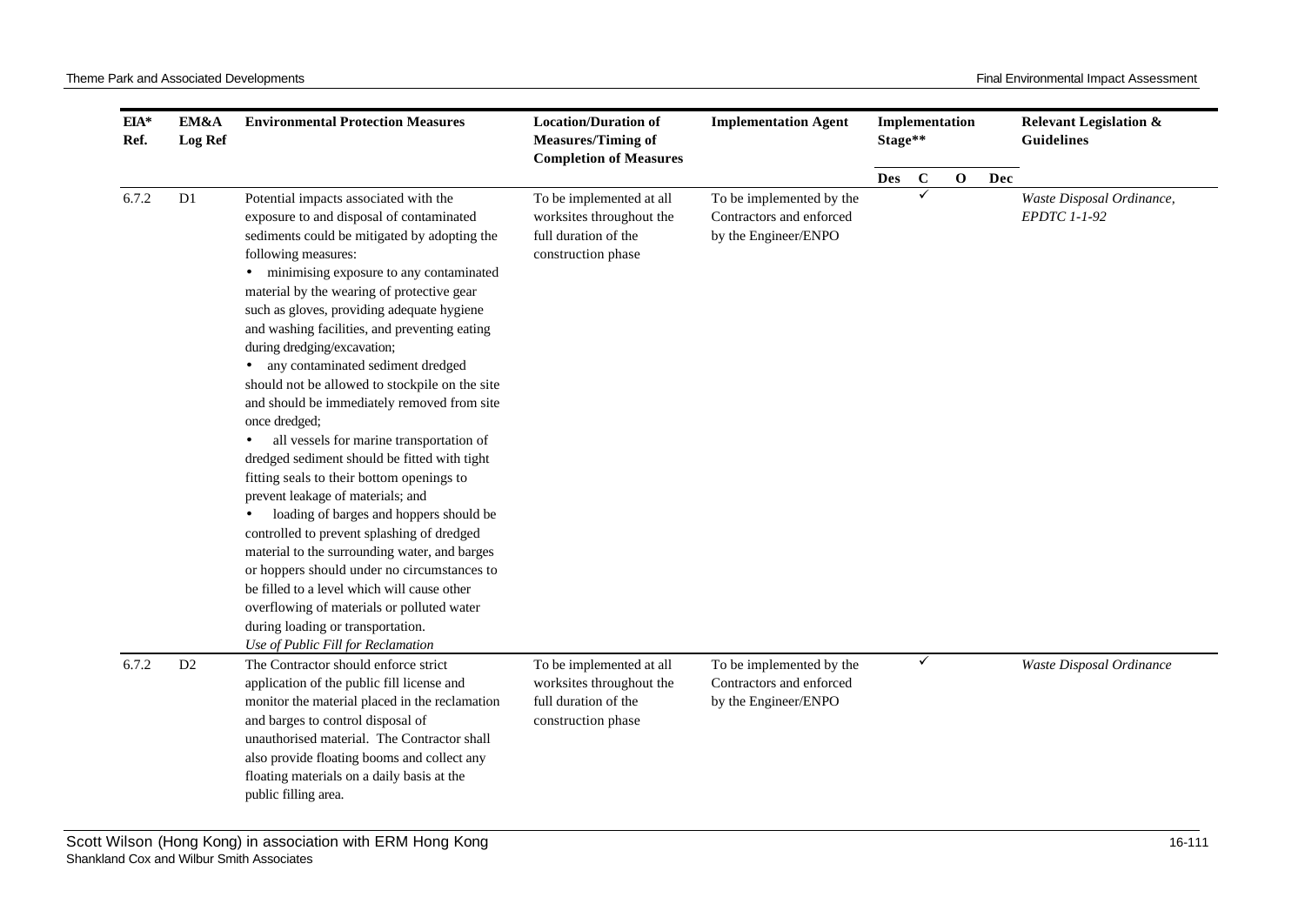| $EIA*$<br>Ref. | EM&A<br>Log Ref | <b>Environmental Protection Measures</b>                                                                                                                                                                                                                                                                                                                                                                                                                                                   | <b>Location/Duration of</b><br><b>Measures/Timing of</b><br><b>Completion of Measures</b>          | <b>Implementation Agent</b>                                                  | Stage** |             | Implementation |     | <b>Relevant Legislation &amp;</b><br><b>Guidelines</b> |
|----------------|-----------------|--------------------------------------------------------------------------------------------------------------------------------------------------------------------------------------------------------------------------------------------------------------------------------------------------------------------------------------------------------------------------------------------------------------------------------------------------------------------------------------------|----------------------------------------------------------------------------------------------------|------------------------------------------------------------------------------|---------|-------------|----------------|-----|--------------------------------------------------------|
|                |                 |                                                                                                                                                                                                                                                                                                                                                                                                                                                                                            |                                                                                                    |                                                                              | Des     | $\mathbf C$ | $\mathbf{o}$   | Dec |                                                        |
|                |                 | Measures Taken in the Planning and Design<br>Stages to Reduce the Generation of C&DM                                                                                                                                                                                                                                                                                                                                                                                                       |                                                                                                    |                                                                              |         |             |                |     |                                                        |
| 6.7.2          | D <sub>3</sub>  | The following waste management hierarchy<br>shall be followed:<br>1. avoidance and minimisation, that is, not<br>generating waste through changing or<br>improving practices and design;<br>2. reuse of materials, thus avoiding disposal<br>(generally with only limited reprocessing);<br>3. recovery and recycling, thus avoiding<br>disposal (although reprocessing may be<br>required); and<br>4. treatment and disposal, according to<br>relevant law, guidelines and good practice. | To be implemented at all<br>worksites throughout the<br>full duration of the<br>construction phase | To be implemented by the<br>Contractors and enforced<br>by the Engineer/ENPO |         |             |                |     | Waste Disposal Ordinance                               |
| 6.7.2          | D <sub>4</sub>  | Records of quantities of wastes generated,<br>recycled and disposed (locations) shall be<br>properly kept.                                                                                                                                                                                                                                                                                                                                                                                 | To be implemented at all<br>worksites throughout the<br>full duration of the<br>construction phase | To be implemented by the<br>Contractors and enforced<br>by the Engineer/ENPO |         | ✓           |                |     | Waste Disposal Ordinance                               |
| 6.7.2          | D <sub>5</sub>  | Any clean excavated soil shall be reused on<br>site as far as possible for landscape works in<br>order to minimise the amount public fill to be<br>disposed off-site. Should there be any<br>surplus public fill generated from the project,<br>the Contractors shall liaise with the Fill<br>Management Committee to identify as far as<br>possible suitable reclamation or site formation<br>projects near the project site to reuse the<br>material.                                    | To be implemented at all<br>worksites throughout the<br>full duration of the<br>construction phase | To be implemented by the<br>Contractors and enforced<br>by the Engineer/ENPO |         | ✓           |                |     | Waste Disposal Ordinance                               |
| 6.7.2          | D <sub>6</sub>  | The purchasing of construction materials will<br>be carefully planned in order to avoid over<br>ordering and wastage of construction<br>materials, such as ready mixed concrete.                                                                                                                                                                                                                                                                                                           | To be implemented at all<br>worksites throughout the<br>full duration of the<br>construction phase | To be implemented by the<br>Contractors and enforced<br>by the Engineer/ENPO |         | ✓           |                |     | Waste Disposal Ordinance                               |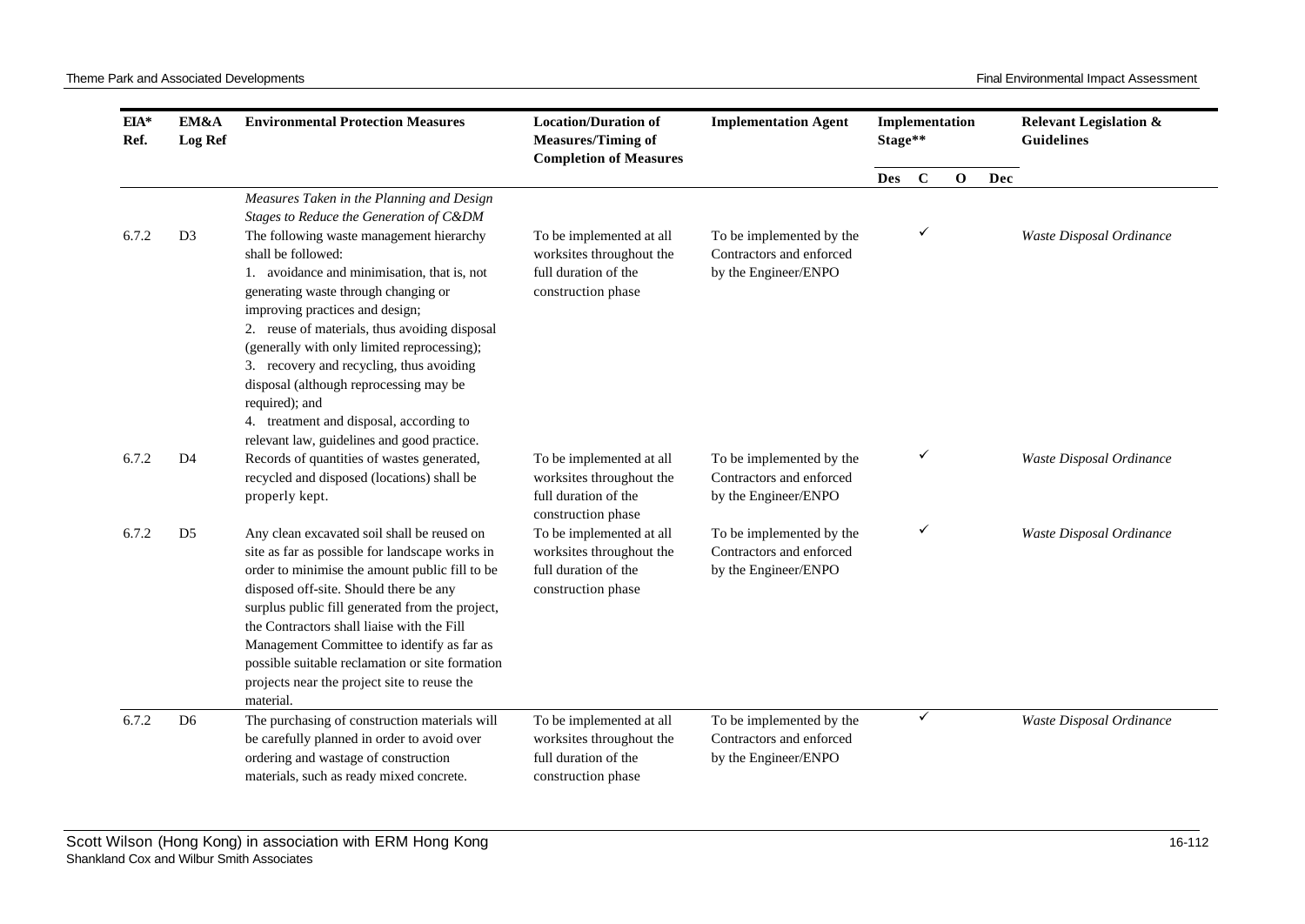| $EIA*$<br>Ref. | EM&A<br><b>Log Ref</b> | <b>Environmental Protection Measures</b>                                                                                                                                                                                                                                                                                                                                                                                                                                                           | <b>Location/Duration of</b><br><b>Measures/Timing of</b><br><b>Completion of Measures</b>          | <b>Implementation Agent</b>                                                  | Implementation<br>Stage** |              |             | <b>Relevant Legislation &amp;</b><br><b>Guidelines</b> |                          |
|----------------|------------------------|----------------------------------------------------------------------------------------------------------------------------------------------------------------------------------------------------------------------------------------------------------------------------------------------------------------------------------------------------------------------------------------------------------------------------------------------------------------------------------------------------|----------------------------------------------------------------------------------------------------|------------------------------------------------------------------------------|---------------------------|--------------|-------------|--------------------------------------------------------|--------------------------|
|                |                        |                                                                                                                                                                                                                                                                                                                                                                                                                                                                                                    |                                                                                                    |                                                                              | <b>Des</b>                | $\mathbf C$  | $\mathbf 0$ | Dec                                                    |                          |
|                |                        | Measures To be Taken in the Construction Stage<br>To Reduce the Generation of C&DM                                                                                                                                                                                                                                                                                                                                                                                                                 |                                                                                                    |                                                                              |                           |              |             |                                                        |                          |
| 6.7.2          | D7                     | The Contractor shall recycle as much as<br>possible of the C&D material on-site. Public<br>fill and C&D waste shall be segregated and<br>stored in different containers or skips to<br>enhance reuse or recycling of materials and<br>their proper disposal. Concrete and masonry,<br>for example can be crushed and used as fill<br>and steel reinforcing bar can be used by<br>scrap steel mills. Different areas of the work<br>sites should be designated for such<br>segregation and storage. | To be implemented at all<br>worksites throughout the<br>full duration of the<br>construction phase | To be implemented by the<br>Contractors and enforced<br>by the Engineer/ENPO |                           | ✓            |             |                                                        | Waste Disposal Ordinance |
| 6.7.2          | D <sub>8</sub>         | In order to minimise the impacts of the<br>demolition works these wastes must be<br>cleared as quickly as possible after<br>demolition. The demolition and clearance<br>works shall therefore be undertaken<br>simultaneously.                                                                                                                                                                                                                                                                     | To be implemented at all<br>worksites throughout the<br>full duration of the<br>construction phase | To be implemented by the<br>Contractors and enforced<br>by the Engineer/ENPO |                           | ✓            |             |                                                        | Waste Disposal Ordinance |
| 6.7.2          | D <sub>9</sub>         | The use of wooden hoardings shall not be<br>allowed. An alternative material, for example,<br>metal (aluminium, alloy etc) shall be used.                                                                                                                                                                                                                                                                                                                                                          | To be implemented at all<br>worksites throughout the<br>full duration of the<br>construction phase | To be implemented by the<br>Contractors and enforced<br>by the Engineer/ENPO |                           | $\checkmark$ |             |                                                        | Waste Disposal Ordinance |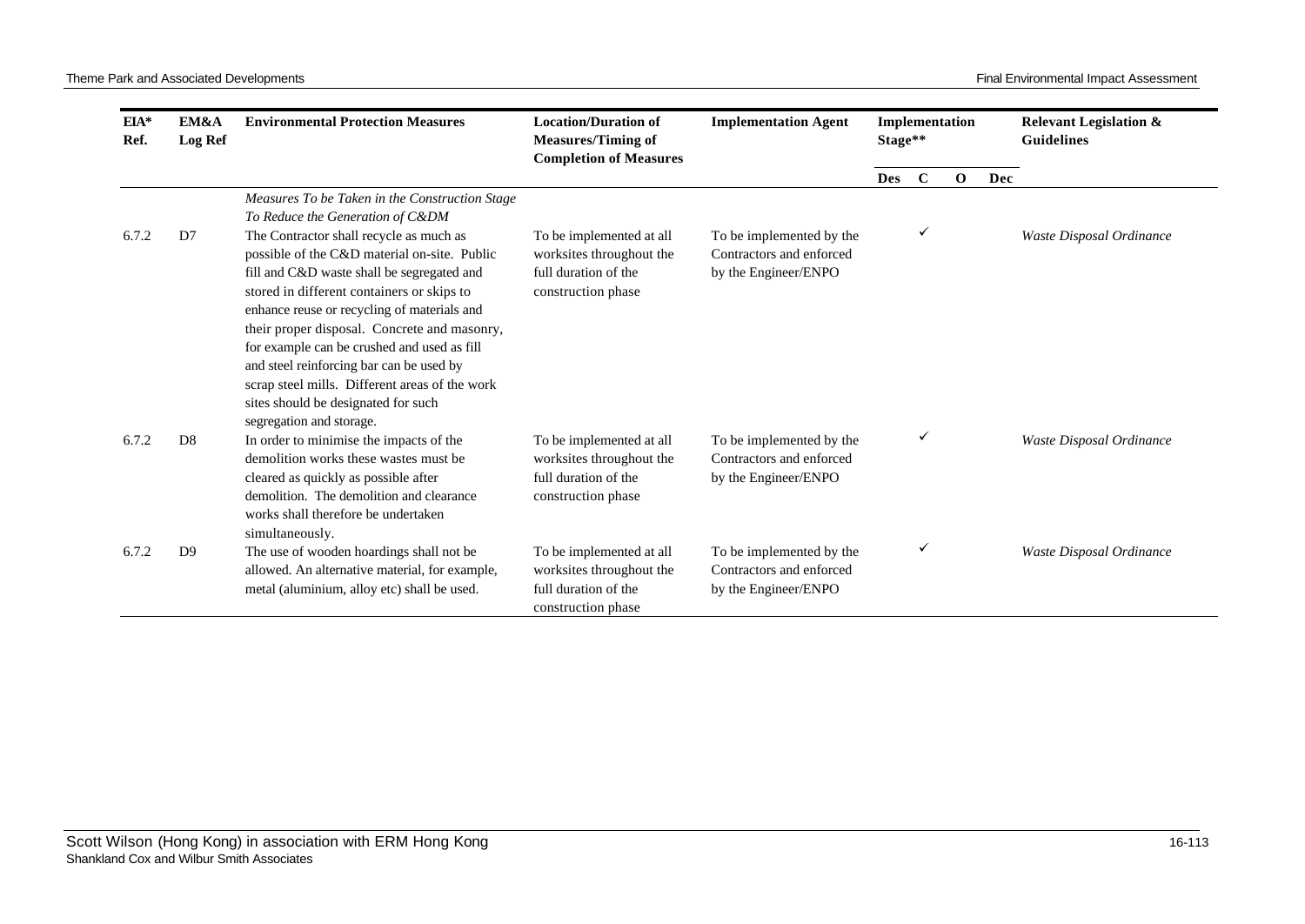| $EIA*$<br>Ref. | EM&A<br>Log Ref | <b>Environmental Protection Measures</b>                                                                                                                                                                                                                                                                                                                                                                                                                                                                                                                                                                                                                                                                                                                                                                                                                                                                                                                                                                                                                                                                                                                                                                                                                                                                                                             | <b>Location/Duration of</b><br><b>Measures/Timing of</b><br><b>Completion of Measures</b>          | <b>Implementation Agent</b>                                                  | Implementation<br>Stage** |             |              |     | <b>Relevant Legislation &amp;</b><br><b>Guidelines</b>                                                                                                                    |
|----------------|-----------------|------------------------------------------------------------------------------------------------------------------------------------------------------------------------------------------------------------------------------------------------------------------------------------------------------------------------------------------------------------------------------------------------------------------------------------------------------------------------------------------------------------------------------------------------------------------------------------------------------------------------------------------------------------------------------------------------------------------------------------------------------------------------------------------------------------------------------------------------------------------------------------------------------------------------------------------------------------------------------------------------------------------------------------------------------------------------------------------------------------------------------------------------------------------------------------------------------------------------------------------------------------------------------------------------------------------------------------------------------|----------------------------------------------------------------------------------------------------|------------------------------------------------------------------------------|---------------------------|-------------|--------------|-----|---------------------------------------------------------------------------------------------------------------------------------------------------------------------------|
|                |                 |                                                                                                                                                                                                                                                                                                                                                                                                                                                                                                                                                                                                                                                                                                                                                                                                                                                                                                                                                                                                                                                                                                                                                                                                                                                                                                                                                      |                                                                                                    |                                                                              | <b>Des</b>                | $\mathbf C$ | $\mathbf{o}$ | Dec |                                                                                                                                                                           |
|                |                 | Chemical Waste                                                                                                                                                                                                                                                                                                                                                                                                                                                                                                                                                                                                                                                                                                                                                                                                                                                                                                                                                                                                                                                                                                                                                                                                                                                                                                                                       |                                                                                                    |                                                                              |                           |             |              |     |                                                                                                                                                                           |
| 6.7.2          | D10             | For those processes which generate chemical<br>waste, it may be possible to find alternatives<br>which generate reduced quantities or even no<br>chemical waste, or less dangerous types of<br>chemical waste. Containers used for storage<br>of chemical wastes should:<br>• be suitable for the substance they are<br>holding, resistant to corrosion, maintained in<br>a good condition, and securely closed;<br>• have a capacity of less than 450 L unless<br>the specifications have been approved by the<br>EPD; and<br>display a label in English and Chinese in<br>$\bullet$<br>accordance with instructions prescribed<br>in Schedule 2 of the Regulations.<br>The storage area for chemical wastes should:<br>by clearly labelled and used solely for the<br>$\bullet$<br>storage of chemical waste;<br>be enclosed on at least 3 sides;<br>have an impermeable floor and<br>bunding,<br>of capacity to accommodate 110% of the<br>volume of the largest container or 20% by<br>volume of the chemical waste stored in that<br>area, whichever is the greatest;<br>have adequate ventilation;<br>$\bullet$<br>be covered to prevent rainfall entering<br>$\bullet$<br>(water collected within the bund must be)<br>tested and disposed as chemical waste if<br>necessary); and<br>be arranged so that incompatible materials<br>$\bullet$ | To be implemented at all<br>worksites throughout the<br>full duration of the<br>construction phase | To be implemented by the<br>Contractors and enforced<br>by the Engineer/ENPO |                           | ✓           |              |     | Waste Disposal Ordinance, Waste<br>Disposal (Chemical Waste)<br>(General) Regulation, Code of<br>Practice on the Packaging,<br>Handling and Storage of Chemical<br>Wastes |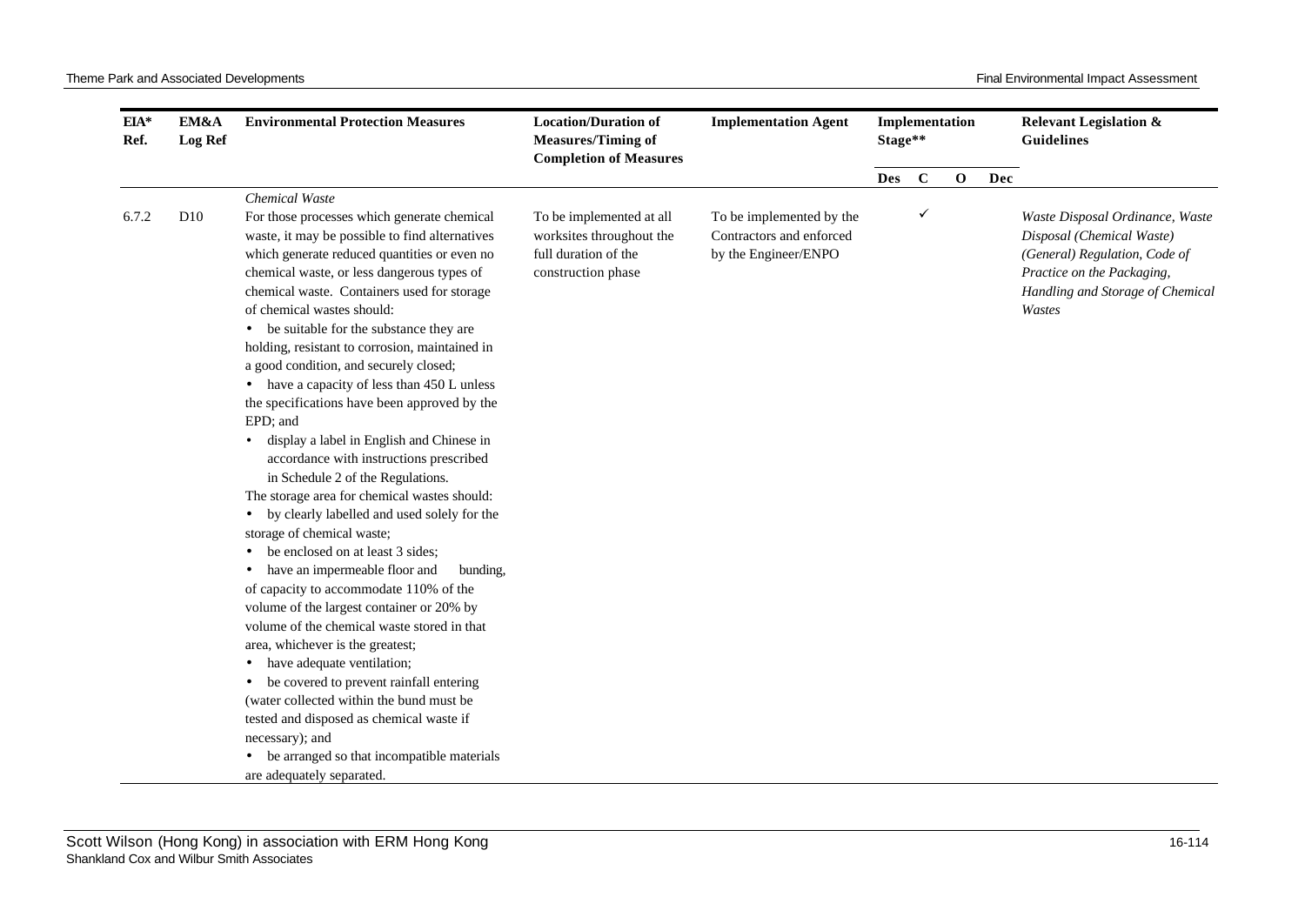| $EIA*$<br>Ref. | EM&A<br><b>Log Ref</b> | <b>Environmental Protection Measures</b>                                                                                                                                                                                                                                                                                                                                                                                                                                                                                                                                                                                         | <b>Location/Duration of</b><br><b>Measures/Timing of</b><br><b>Completion of Measures</b>                                | <b>Implementation Agent</b>                                                  | Stage**    | Implementation |             |     | <b>Relevant Legislation &amp;</b><br><b>Guidelines</b> |
|----------------|------------------------|----------------------------------------------------------------------------------------------------------------------------------------------------------------------------------------------------------------------------------------------------------------------------------------------------------------------------------------------------------------------------------------------------------------------------------------------------------------------------------------------------------------------------------------------------------------------------------------------------------------------------------|--------------------------------------------------------------------------------------------------------------------------|------------------------------------------------------------------------------|------------|----------------|-------------|-----|--------------------------------------------------------|
|                |                        |                                                                                                                                                                                                                                                                                                                                                                                                                                                                                                                                                                                                                                  |                                                                                                                          |                                                                              | <b>Des</b> | $\mathbf C$    | $\mathbf 0$ | Dec |                                                        |
|                |                        | Disposal of chemical waste should:<br>be via a licensed waste collector; and<br>$\bullet$<br>be to a facility licensed to receive<br>٠<br>chemical waste, such as the Chemical Waste<br>Treatment Facility which also offers a<br>chemical waste collection service and can<br>supply the necessary storage containers; or<br>be to a re-user of the waste, under<br>approval from the EPD.<br>The Centre for Environmental Technology<br>operates a Waste Exchange Scheme which<br>can assist in finding receivers or<br>buyers. The<br>following procedures and measures shall be<br>implemented when handling waste material. |                                                                                                                          |                                                                              |            |                |             |     |                                                        |
| 6.7.2          | D11                    | Management of General Refuse<br>General refuse generated on-site shall be<br>stored in enclosed bins or compaction units<br>separate from construction and chemical<br>wastes. A reputable waste collector shall be<br>employed by the contractor to remove<br>general refuse from the site, separately from<br>construction and chemical wastes, on a daily<br>basis to minimise odour pest and litter<br>impacts. The burning of refuse shall not be<br>permitted.                                                                                                                                                             | To be implemented at all<br>worksites throughout the<br>full duration of the<br>construction phase                       | To be implemented by the<br>Contractors and enforced<br>by the Engineer/ENPO |            | ✓              |             |     | Waste Disposal Ordinance                               |
| 6.7.2          | D <sub>12</sub>        | Reusable rather than disposable dishware<br>shall be used if feasible. Separate, labelled<br>bins shall be provided, if feasible, for the<br>collection of aluminium cans.                                                                                                                                                                                                                                                                                                                                                                                                                                                       | To be implemented at all<br>worksites throughout the<br>full duration of the                                             | To be implemented by the<br>Contractors and enforced<br>by the Engineer/ENPO |            | ✓              |             |     | Waste Disposal Ordinance                               |
| 6.7.2          | D <sub>13</sub>        | The Contractor shall participate in a local<br>waste collection scheme, if one is available, to<br>reduce office wastes.                                                                                                                                                                                                                                                                                                                                                                                                                                                                                                         | construction phase<br>To be implemented at all<br>worksites throughout the<br>full duration of the<br>construction phase | To be implemented by the<br>Contractors and enforced<br>by the Engineer/ENPO |            | ✓              |             |     | Waste Disposal Ordinance                               |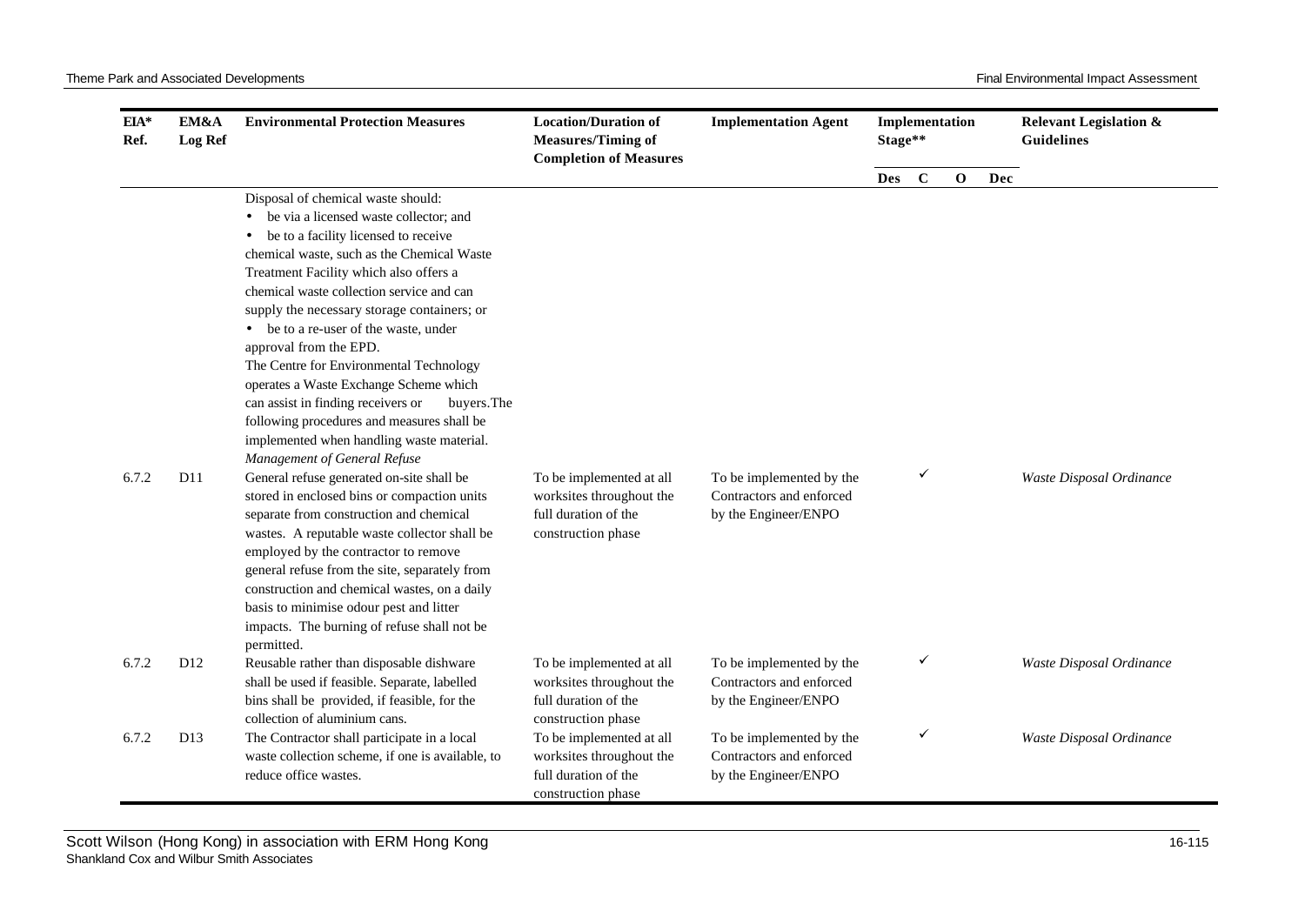| $EIA*$<br>Ref. | EM&A<br><b>Log Ref</b> | <b>Environmental Protection Measures</b>                            | <b>Location/Duration of</b><br><b>Measures/Timing of</b><br><b>Completion of Measures</b> | <b>Implementation Agent</b> | Stage**    |             | Implementation |     | <b>Relevant Legislation &amp;</b><br><b>Guidelines</b> |                          |
|----------------|------------------------|---------------------------------------------------------------------|-------------------------------------------------------------------------------------------|-----------------------------|------------|-------------|----------------|-----|--------------------------------------------------------|--------------------------|
|                |                        |                                                                     |                                                                                           |                             | <b>Des</b> | $\mathbf C$ | $\mathbf 0$    | Dec |                                                        |                          |
|                |                        | Management of Waste Disposal                                        |                                                                                           |                             |            |             |                |     |                                                        |                          |
| 6.7.2          | D14                    | A trip-ticket system should be established                          | To be implemented at all                                                                  | To be implemented by the    |            | ✓           |                |     | Waste Disposal Ordinance                               |                          |
|                |                        | and used to monitor the disposal of C&DM                            | worksites throughout the                                                                  | Contractors and enforced    |            |             |                |     | <b>Works Bureau Technical Circular</b>                 |                          |
|                |                        | and solid wastes at public filling facilities and                   | full duration of the                                                                      | by the Engineer/ENPO        |            |             |                |     | No 5/99                                                |                          |
|                |                        | landfills, and to control fly-tipping.                              | construction phase                                                                        |                             |            |             |                |     |                                                        |                          |
| 6.7.2          | D15                    | A recording system for the amount of waste                          | To be implemented at all                                                                  | To be implemented by the    |            | ✓           |                |     |                                                        | Waste Disposal Ordinance |
|                |                        | generated, recycled and disposed of                                 | worksites throughout the                                                                  | Contractors and enforced    |            |             |                |     |                                                        |                          |
|                |                        | (including the disposal sites) shall be                             | full duration of the                                                                      | by the Engineer/ENPO        |            |             |                |     |                                                        |                          |
|                |                        | established during the construction stage.<br><b>Staff Training</b> | construction phase                                                                        |                             |            |             |                |     |                                                        |                          |
| 6.7.2          | D <sub>16</sub>        | Training shall be provided to workers on the                        | To be implemented at all                                                                  | To be implemented by the    |            | ✓           |                |     | Waste Disposal Ordinance                               |                          |
|                |                        | concepts of site cleanliness and on                                 | worksites throughout the                                                                  | Contractors and enforced    |            |             |                |     |                                                        |                          |
|                |                        | appropriate waste management procedures,                            | full duration of the                                                                      | by the Engineer/ENPO        |            |             |                |     |                                                        |                          |
|                |                        | including waste reduction, reuse and                                | construction phase                                                                        |                             |            |             |                |     |                                                        |                          |
|                |                        | recycling at the beginning of the contract.                         |                                                                                           |                             |            |             |                |     |                                                        |                          |
|                |                        | Waste Management Plan                                               |                                                                                           |                             |            |             |                |     |                                                        |                          |
| 6.7.2          | D17                    | The construction Contractors shall                                  | To be produced by all                                                                     | To be implemented by the    |            | ✓           |                |     | Waste Disposal Ordinance                               |                          |
|                |                        | incorporate the above recommendations into                          | construction contractors                                                                  | Contractors and enforced    |            |             |                |     |                                                        |                          |
|                |                        | a Waste Management Plan for the                                     | and submitted to the                                                                      | by the Engineer/ENPO        |            |             |                |     |                                                        |                          |
|                |                        | construction works. Such a management plan                          | Engineer for approval at the                                                              |                             |            |             |                |     |                                                        |                          |
|                |                        | shall incorporate site specific factors, such as                    | commencement of the                                                                       |                             |            |             |                |     |                                                        |                          |
|                |                        | the designation of areas for the segregation                        | construction period. The                                                                  |                             |            |             |                |     |                                                        |                          |
|                |                        | and temporary storage of reusable and                               | Plans shall be implemented<br>throughout the full duration                                |                             |            |             |                |     |                                                        |                          |
|                |                        | recyclable materials.                                               | of the construction phase                                                                 |                             |            |             |                |     |                                                        |                          |
|                |                        |                                                                     |                                                                                           |                             |            |             |                |     |                                                        |                          |
|                |                        | <b>TERRESTRIAL ECOLOGY - Construction</b>                           |                                                                                           |                             |            |             |                |     |                                                        |                          |
|                |                        | <b>Phase</b>                                                        |                                                                                           |                             |            |             |                |     |                                                        |                          |
|                |                        |                                                                     |                                                                                           |                             |            |             |                |     |                                                        |                          |

*Not applicable*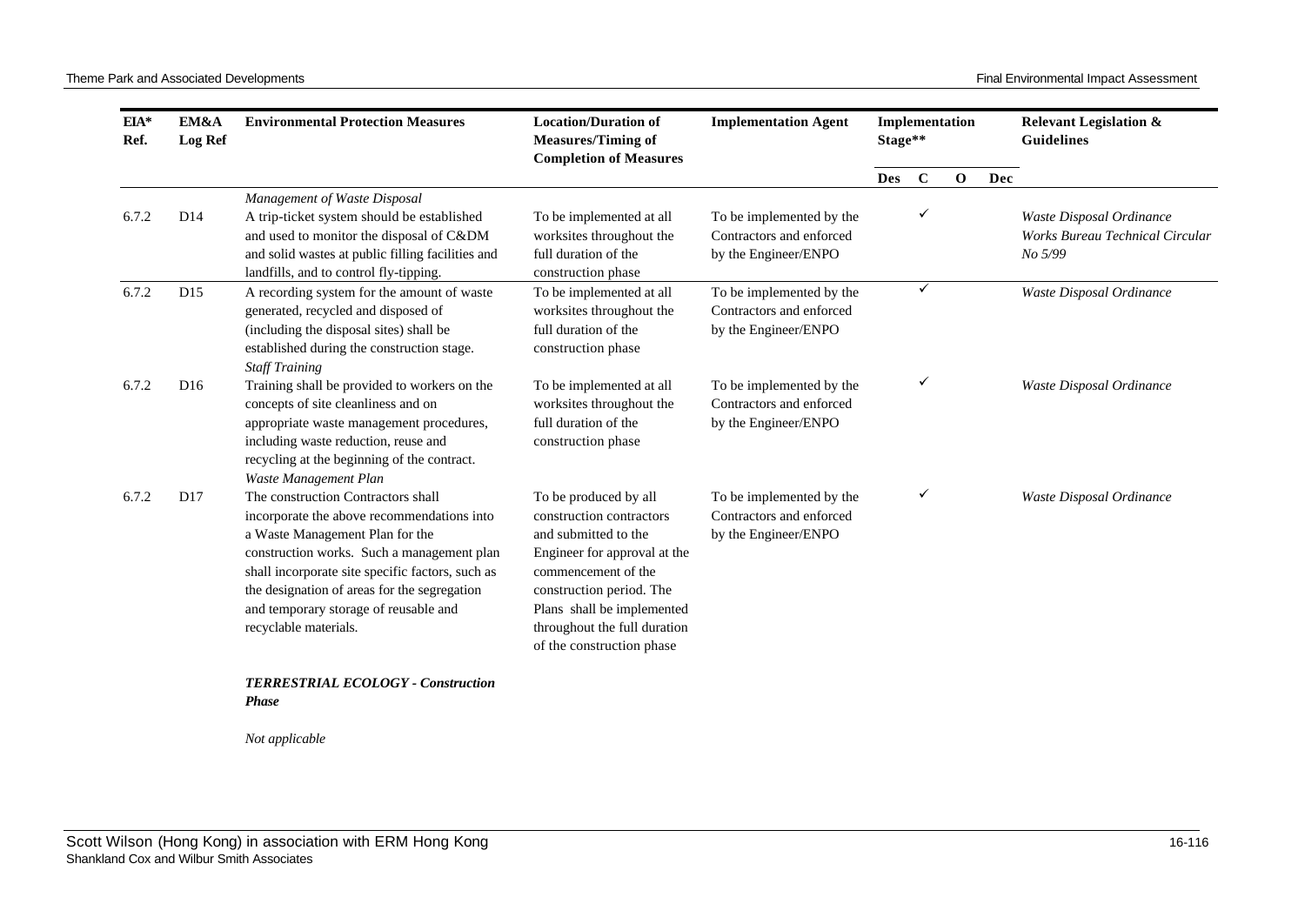| EIA*<br>Ref. | EM&A<br><b>Log Ref</b> | <b>Environmental Protection Measures</b>                                                                                                                                                                        | <b>Location/Duration of</b><br><b>Measures/Timing of</b><br><b>Completion of Measures</b>        | <b>Implementation Agent</b>                                                                                                       |            | Implementation<br>Stage** |          |     | <b>Relevant Legislation &amp;</b><br><b>Guidelines</b> |
|--------------|------------------------|-----------------------------------------------------------------------------------------------------------------------------------------------------------------------------------------------------------------|--------------------------------------------------------------------------------------------------|-----------------------------------------------------------------------------------------------------------------------------------|------------|---------------------------|----------|-----|--------------------------------------------------------|
|              |                        |                                                                                                                                                                                                                 |                                                                                                  |                                                                                                                                   | <b>Des</b> | - C                       | $\Omega$ | Dec |                                                        |
|              |                        | <b>MARINE ECOLOGY AND FISHERIES -</b><br><b>Construction Phase</b>                                                                                                                                              |                                                                                                  |                                                                                                                                   |            |                           |          |     |                                                        |
| 8.7.1        | F1                     | Marine Ecological Resources: General<br>In order to assist in rehabilitating the area<br>after reclamation, a sloping armour<br>rock/concrete design should be adopted for<br>the construction of the seawalls. | To be developed during the<br>detailed design an<br>implemented during the<br>construction phase | To be developed by the<br>Detailed Design<br>Engineers, implemented<br>by the Contractors and<br>enforced by the<br>Engineer/ENPO | ✓          | $\checkmark$              |          |     |                                                        |
|              |                        | Marine Ecological Resources: Marine Mammals                                                                                                                                                                     |                                                                                                  |                                                                                                                                   |            |                           |          |     |                                                        |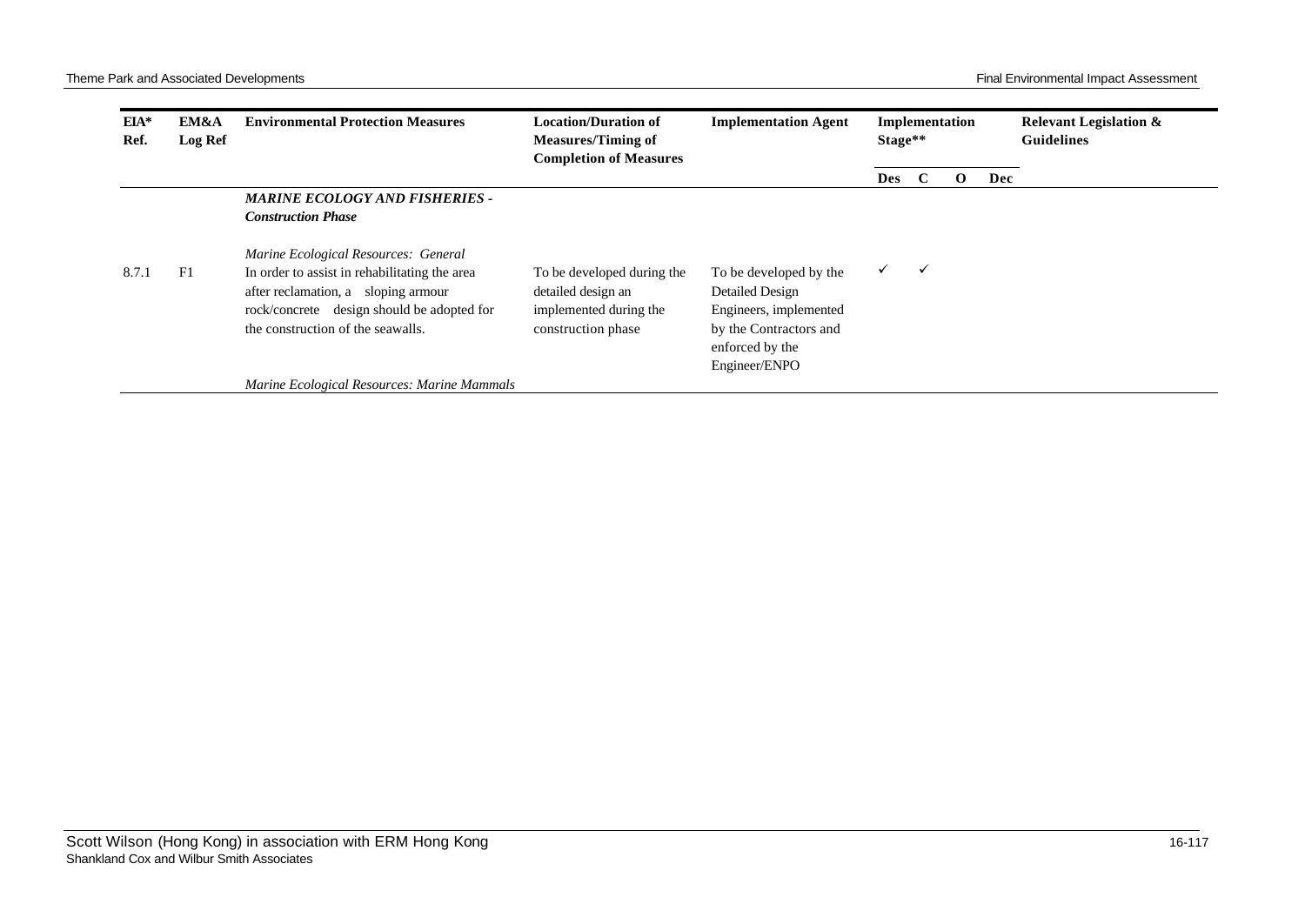| $EIA*$<br>Ref. | EM&A<br><b>Log Ref</b> | <b>Environmental Protection Measures</b>                                                                                                                                                                                                                                                                                                                                                                                                                                                                                                  | <b>Location/Duration of</b><br><b>Measures/Timing of</b><br><b>Completion of Measures</b> | <b>Implementation Agent</b>                                                  | Implementation<br>Stage** |              |             |     | <b>Relevant Legislation &amp;</b><br><b>Guidelines</b> |
|----------------|------------------------|-------------------------------------------------------------------------------------------------------------------------------------------------------------------------------------------------------------------------------------------------------------------------------------------------------------------------------------------------------------------------------------------------------------------------------------------------------------------------------------------------------------------------------------------|-------------------------------------------------------------------------------------------|------------------------------------------------------------------------------|---------------------------|--------------|-------------|-----|--------------------------------------------------------|
|                |                        |                                                                                                                                                                                                                                                                                                                                                                                                                                                                                                                                           |                                                                                           |                                                                              | <b>Des</b>                | $\mathbf{C}$ | $\mathbf 0$ | Dec |                                                        |
| 8.7.2          | F2                     | The following mitigation measures shall be<br>implemented to minimize potential<br>construction impacts to dolphins and<br>porpoises:                                                                                                                                                                                                                                                                                                                                                                                                     | To be implemented<br>throughout the full duration<br>of the construction phase            | To be implemented by the<br>Contractors and enforced<br>by the Engineer/ENPO |                           | ✓            |             |     |                                                        |
|                |                        | 1) All vessel operators working on the<br>Project construction shall be given a briefing,<br>alerting them to the possible presence of<br>dolphins and porpoises in the area, and the<br>rules for safe vessel operation around<br>cetaceans. If high speed vessels are used,<br>they should be required to slow to 10 knots<br>when passing through a high density dolphin<br>area;<br>A policy of no dumping of rubbish, food,<br>2)<br>oil, or chemicals should be strictly enforced.<br>This should also be covered in the contractor |                                                                                           |                                                                              |                           |              |             |     |                                                        |
|                |                        | briefing;<br>Every attempt shall be made to minimize<br>3)<br>the effects of construction of the Project on<br>the water quality of the area;<br>Any construction work that could<br>4)<br>potentially harm dolphins shall be planned to<br>take place in spring (Mar - May) or summer<br>(Jun-Aug), when dolphin abundance is<br>apparently lowest. In particular, the winter<br>season (Dec - Feb) should be avoided;<br>Piling must be done in autumn or<br>5)<br>winter,<br>then the following steps shall be taken:                  |                                                                                           |                                                                              |                           |              |             |     |                                                        |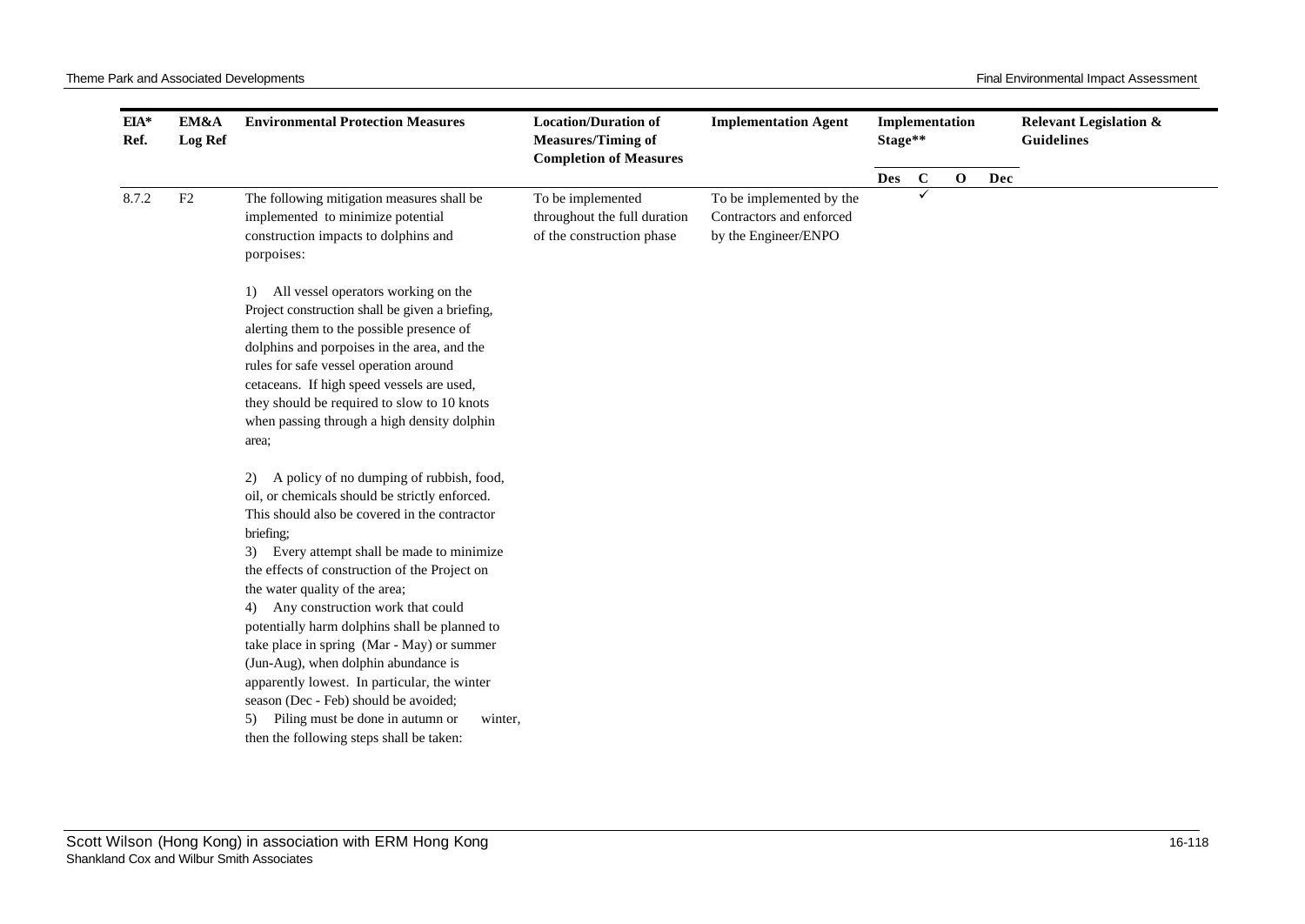| $EIA*$<br>Ref. | EM&A<br>Log Ref | <b>Environmental Protection Measures</b>              | <b>Location/Duration of</b><br><b>Measures/Timing of</b><br><b>Completion of Measures</b> | <b>Implementation Agent</b> | Stage** |             | Implementation |     | <b>Relevant Legislation &amp;</b><br><b>Guidelines</b> |
|----------------|-----------------|-------------------------------------------------------|-------------------------------------------------------------------------------------------|-----------------------------|---------|-------------|----------------|-----|--------------------------------------------------------|
|                |                 |                                                       |                                                                                           |                             | Des     | $\mathbf C$ | $\mathbf 0$    | Dec |                                                        |
|                |                 | An exclusion zone of 500 m radius should<br>$\bullet$ |                                                                                           |                             |         |             |                |     |                                                        |
|                |                 | be scanned around the work area for at least          |                                                                                           |                             |         |             |                |     |                                                        |
|                |                 | 30 minutes prior to the start of piling. If           |                                                                                           |                             |         |             |                |     |                                                        |
|                |                 | cetaceans are observed in the exclusion zone,         |                                                                                           |                             |         |             |                |     |                                                        |
|                |                 | piling should be delayed until they have left         |                                                                                           |                             |         |             |                |     |                                                        |
|                |                 | the area; and                                         |                                                                                           |                             |         |             |                |     |                                                        |
|                |                 | A bubble curtain shall be used to                     |                                                                                           |                             |         |             |                |     |                                                        |
|                |                 | surround the piling barge and work area, and          |                                                                                           |                             |         |             |                |     |                                                        |
|                |                 | the bubble curtain shall be in operation              |                                                                                           |                             |         |             |                |     |                                                        |
|                |                 | during any time in which piling occurs.               |                                                                                           |                             |         |             |                |     |                                                        |
|                |                 | Construction-phase dolphin/porpoise<br>6)             |                                                                                           |                             |         |             |                |     |                                                        |
|                |                 | monitoring shall be conducted by a qualified          |                                                                                           |                             |         |             |                |     |                                                        |
|                |                 | research team, to evaluate whether there have         |                                                                                           |                             |         |             |                |     |                                                        |
|                |                 | been any effects on the animals. The                  |                                                                                           |                             |         |             |                |     |                                                        |
|                |                 | resulting data should be compatible with, and         |                                                                                           |                             |         |             |                |     |                                                        |
|                |                 | should be made available for, long-term               |                                                                                           |                             |         |             |                |     |                                                        |
|                |                 | studies of small cetacean ecology in Hong             |                                                                                           |                             |         |             |                |     |                                                        |
|                |                 | Kong.                                                 |                                                                                           |                             |         |             |                |     |                                                        |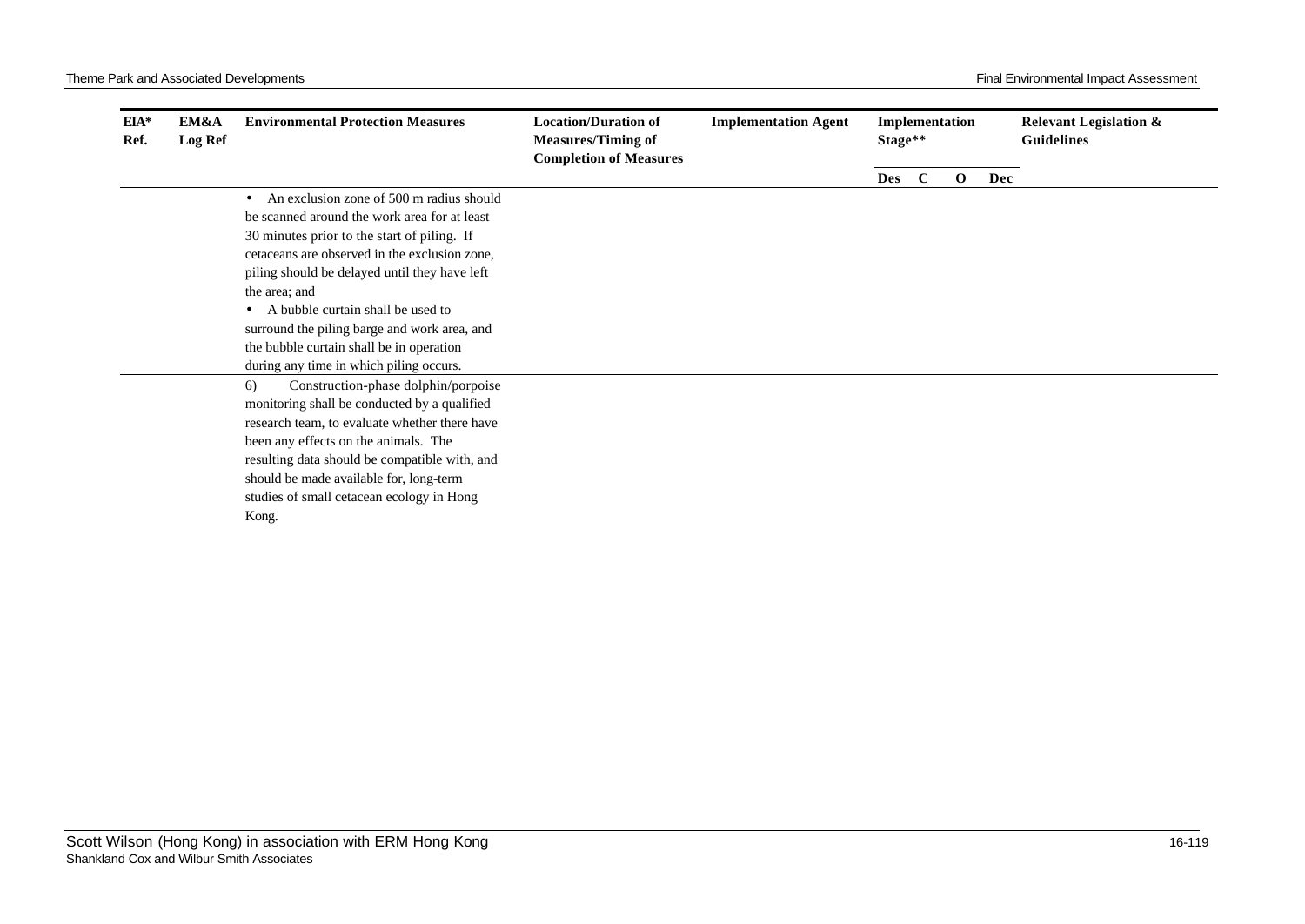| EIA*<br>Ref.          | EM&A<br><b>Log Ref</b> | <b>Environmental Protection Measures</b>                                                                                                                                                                                                                                                                                                                                                                                                                                                                                                                                                                                                                                                                                                                                                                                                                                    | <b>Location/Duration of</b><br><b>Measures/Timing of</b><br><b>Completion of Measures</b>                         | <b>Implementation Agent</b> | Implementation<br>Stage** |             |              |     | <b>Relevant Legislation &amp;</b><br><b>Guidelines</b> |
|-----------------------|------------------------|-----------------------------------------------------------------------------------------------------------------------------------------------------------------------------------------------------------------------------------------------------------------------------------------------------------------------------------------------------------------------------------------------------------------------------------------------------------------------------------------------------------------------------------------------------------------------------------------------------------------------------------------------------------------------------------------------------------------------------------------------------------------------------------------------------------------------------------------------------------------------------|-------------------------------------------------------------------------------------------------------------------|-----------------------------|---------------------------|-------------|--------------|-----|--------------------------------------------------------|
|                       |                        |                                                                                                                                                                                                                                                                                                                                                                                                                                                                                                                                                                                                                                                                                                                                                                                                                                                                             |                                                                                                                   |                             | Des                       | $\mathbf C$ | $\mathbf{o}$ | Dec |                                                        |
| 8.11.4<br>&<br>8.11.5 | F <sub>3</sub>         | additional habitat enhancement<br>As an<br>Project proponent has<br>the<br>measure<br>undertaken to deploy Artificial Reefs (ARs)<br>in Hong Kong waters at a site (or sites) to be<br>decided upon consultation with the Director<br>of Agriculture, Fisheries and Conservation.<br>To be effective in enhancing marine<br>resources, it is recommended that the ARs<br>should have a minimum volume of 400m3.<br>The stocking density of the ARs should also<br>be no less than 1,500m3 km-2. The total area<br>of seabed lost through reclamation works for<br>the Theme Park is 290ha (280 ha at Penny's<br>Bay and 10 ha for Yam O). In order to<br>enhance an equivalent area of this size<br>$4,350m3$ of ARs should be deployed $(1,500)$<br>m3 x 2.9 km-2). One potential location for the<br>deployment of the ARs is the area north of<br>the Luk Keng headland. | The exact location and<br>timing for the AR<br>deployment will be<br>submitted to EPD and<br>others for approval. | $\ensuremath{\mathsf{CED}}$ |                           |             | ✓            |     |                                                        |
|                       |                        | <b>ARCHAEOLOGY AND CULTURAL</b><br><b>HERITAGE - Construction Phase</b>                                                                                                                                                                                                                                                                                                                                                                                                                                                                                                                                                                                                                                                                                                                                                                                                     |                                                                                                                   |                             |                           |             |              |     |                                                        |
|                       |                        | Not applicable                                                                                                                                                                                                                                                                                                                                                                                                                                                                                                                                                                                                                                                                                                                                                                                                                                                              |                                                                                                                   |                             |                           |             |              |     |                                                        |
|                       |                        | <b>HAZARD</b> - Construction Phase                                                                                                                                                                                                                                                                                                                                                                                                                                                                                                                                                                                                                                                                                                                                                                                                                                          |                                                                                                                   |                             |                           |             |              |     |                                                        |
|                       |                        | Not applicable                                                                                                                                                                                                                                                                                                                                                                                                                                                                                                                                                                                                                                                                                                                                                                                                                                                              |                                                                                                                   |                             |                           |             |              |     |                                                        |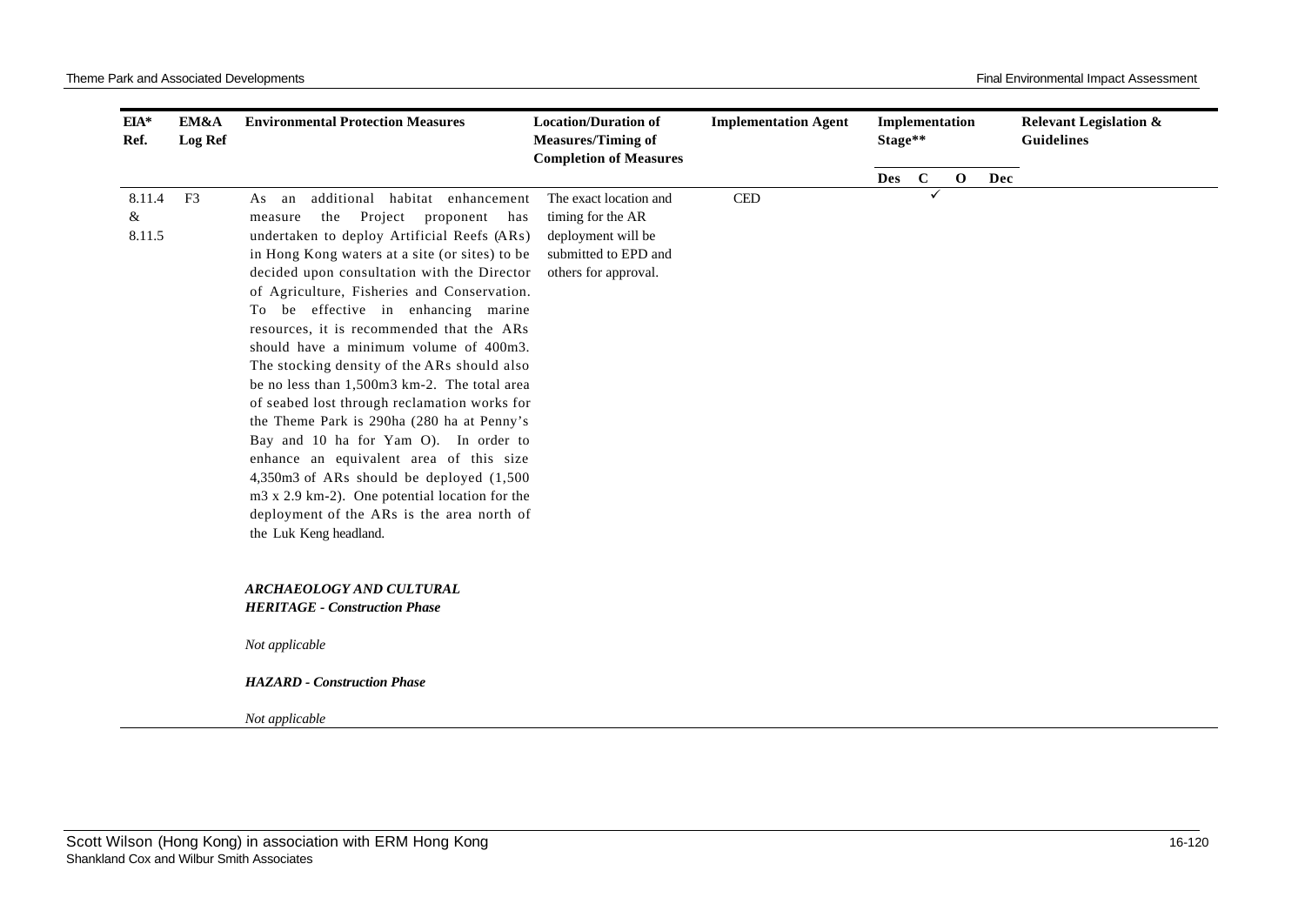| EIA*<br>Ref. | EM&A<br><b>Log Ref</b> | <b>Environmental Protection Measures</b>                                                                                                                                                                                                                                | <b>Location/Duration of</b><br><b>Measures/Timing of</b><br><b>Completion of Measures</b>          | <b>Implementation Agent</b>                                          | Stage**    |             | Implementation |     | <b>Relevant Legislation &amp;</b><br><b>Guidelines</b>             |
|--------------|------------------------|-------------------------------------------------------------------------------------------------------------------------------------------------------------------------------------------------------------------------------------------------------------------------|----------------------------------------------------------------------------------------------------|----------------------------------------------------------------------|------------|-------------|----------------|-----|--------------------------------------------------------------------|
|              |                        |                                                                                                                                                                                                                                                                         |                                                                                                    |                                                                      | <b>Des</b> | $\mathbf C$ | $\mathbf{o}$   | Dec |                                                                    |
|              |                        | <b>CONTAMINATED LAND - Construction</b><br><b>Phase</b>                                                                                                                                                                                                                 |                                                                                                    |                                                                      |            |             |                |     |                                                                    |
|              |                        | Not applicable                                                                                                                                                                                                                                                          |                                                                                                    |                                                                      |            |             |                |     |                                                                    |
|              | G1                     | <b>LANDSCAPE AND VISUAL - Construction</b><br><b>Phase</b><br>Not applicable                                                                                                                                                                                            |                                                                                                    |                                                                      |            |             |                |     |                                                                    |
|              |                        | <b>EM&amp;A REQUIREMENTS - Construction Phase</b>                                                                                                                                                                                                                       |                                                                                                    |                                                                      |            |             |                |     |                                                                    |
| 3.7          | H1                     | Air Quality<br>Subject to the Environmental Protection<br>Department's (EPD's) agreement,<br>construction phase dust monitoring shall be<br>undertaken at the following location in<br>accordance with the recommendations<br>detailed in Section 5 of the EM&A Manual. | At specified dust<br>monitoring locations<br>throughout the duration of<br>the construction works  | To be undertaken by the<br>EMT and<br>reviewed/audited by the<br>EAT |            | ✓           |                |     | <b>Air Pollution Control</b><br>(Construction Dust)<br>Regulations |
|              |                        | • ASR1-Penny's Bay Gas Turbine Plant<br><b>Construction Noise</b>                                                                                                                                                                                                       |                                                                                                    |                                                                      |            |             |                |     |                                                                    |
| 4.9          | H <sub>2</sub>         | Subject to the Environmental Protection<br>Department's (EPD's) agreement,<br>construction phase noise monitoring shall be<br>undertaken at the following locations in<br>accordance with the recommendations<br>detailed in Section 6 of the EM&A Manual.              | At specified noise<br>monitoring locations<br>throughout the duration of<br>the construction works | To be undertaken by the<br>EMT and<br>reviewed/audited by the<br>EAT |            | ✓           |                |     | Noise Control Ordinance (NCO)                                      |
|              |                        | NSR1-Sea Crest Villa (Peng Chau)<br>$\bullet$<br>NSR2-Crestmont Villa (Discovery Bay)<br>NSR3-Luk Keng Tsuen<br>$\bullet$                                                                                                                                               |                                                                                                    |                                                                      |            |             |                |     |                                                                    |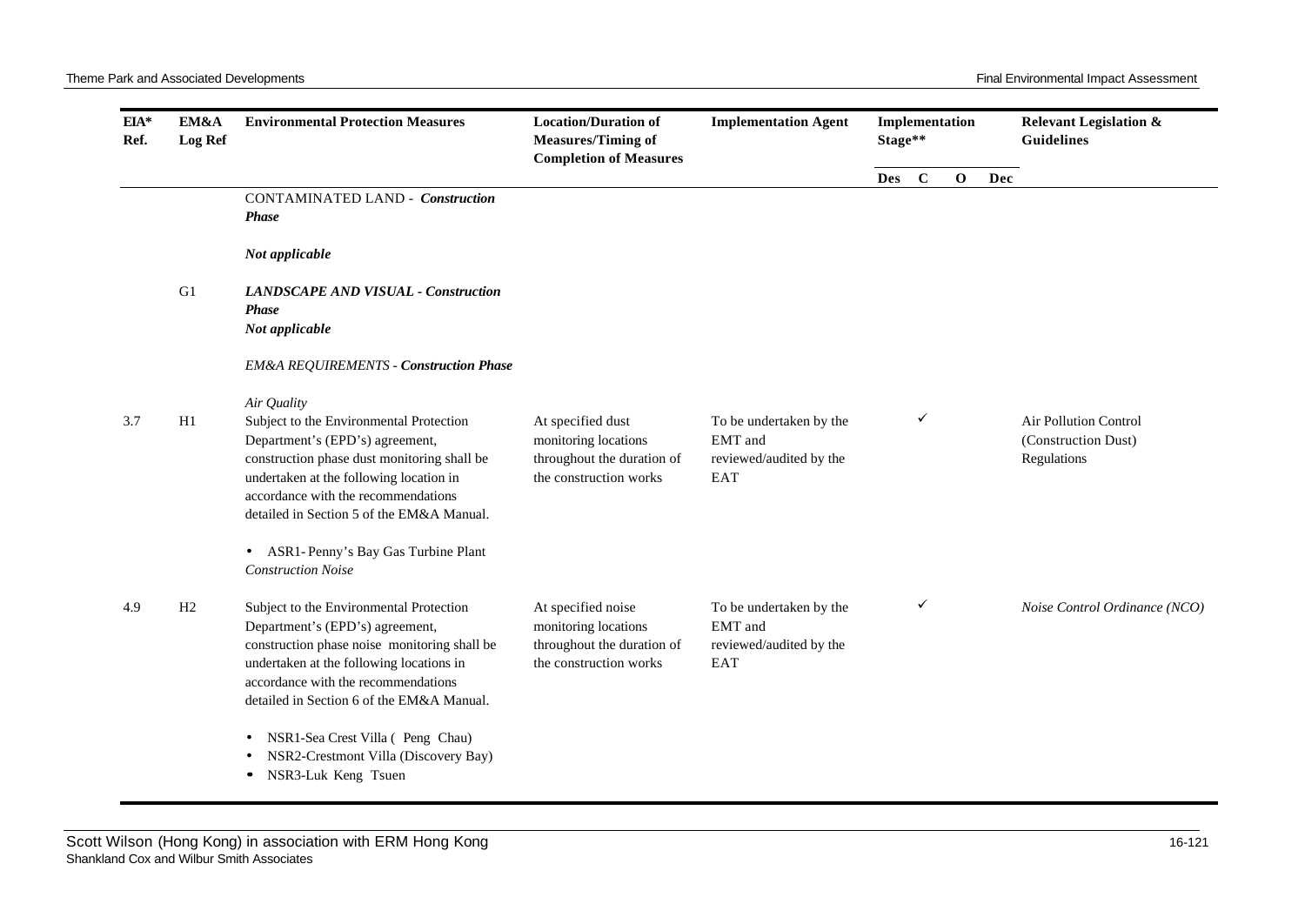| $EIA*$<br>Ref. | EM&A<br><b>Log Ref</b> | <b>Environmental Protection Measures</b>                                                                                                                                                                                                                                                                                                                                                                                                                                                                                                                                        | <b>Location/Duration of</b><br><b>Implementation Agent</b><br><b>Measures/Timing of</b><br>Stage**<br><b>Completion of Measures</b> | Implementation                                                       |            | <b>Relevant Legislation &amp;</b><br><b>Guidelines</b> |              |     |                                                    |
|----------------|------------------------|---------------------------------------------------------------------------------------------------------------------------------------------------------------------------------------------------------------------------------------------------------------------------------------------------------------------------------------------------------------------------------------------------------------------------------------------------------------------------------------------------------------------------------------------------------------------------------|-------------------------------------------------------------------------------------------------------------------------------------|----------------------------------------------------------------------|------------|--------------------------------------------------------|--------------|-----|----------------------------------------------------|
|                |                        |                                                                                                                                                                                                                                                                                                                                                                                                                                                                                                                                                                                 |                                                                                                                                     |                                                                      | <b>Des</b> | $\mathbf C$                                            | $\mathbf{o}$ | Dec |                                                    |
| 5.13.1         | H <sub>3</sub>         | Water Quality<br>Subject to the Environmental Protection<br>Department's (EPD's) agreement,<br>construction phase water quality monitoring<br>shall be undertaken at the following locations<br>in accordance with the recommendations<br>detailed in Section 6 of the EM&A Manual.<br><b>Sensitive Receiver Stations</b><br>SR1: Kau Yi Chau;<br>٠<br>SR2: Discovery Bay;<br>٠<br>SR3: Sze Pak Wan;<br>٠<br>SR4: Ma Wan Fish Culture Zone South;<br>SR5: Ma Wan Fish Culture Zone North;<br>٠<br>and<br>SR6: Tung Wan Beach<br>$\bullet$<br><b>Control Monitoring Stations</b> | At specified water quality<br>monitoring locations<br>throughout the duration of<br>the construction works                          | To be undertaken by the<br>EMT and<br>reviewed/audited by the<br>EAT |            |                                                        |              |     | <b>Water Pollution Control</b><br>Ordinance (WPCO) |
|                |                        | C1 to C6 as detailed in Section 7 of the<br>EM&A Manual                                                                                                                                                                                                                                                                                                                                                                                                                                                                                                                         |                                                                                                                                     |                                                                      |            |                                                        |              |     |                                                    |
|                |                        | <b>Gradient Stations</b><br>$G1-2$                                                                                                                                                                                                                                                                                                                                                                                                                                                                                                                                              |                                                                                                                                     |                                                                      |            |                                                        |              |     |                                                    |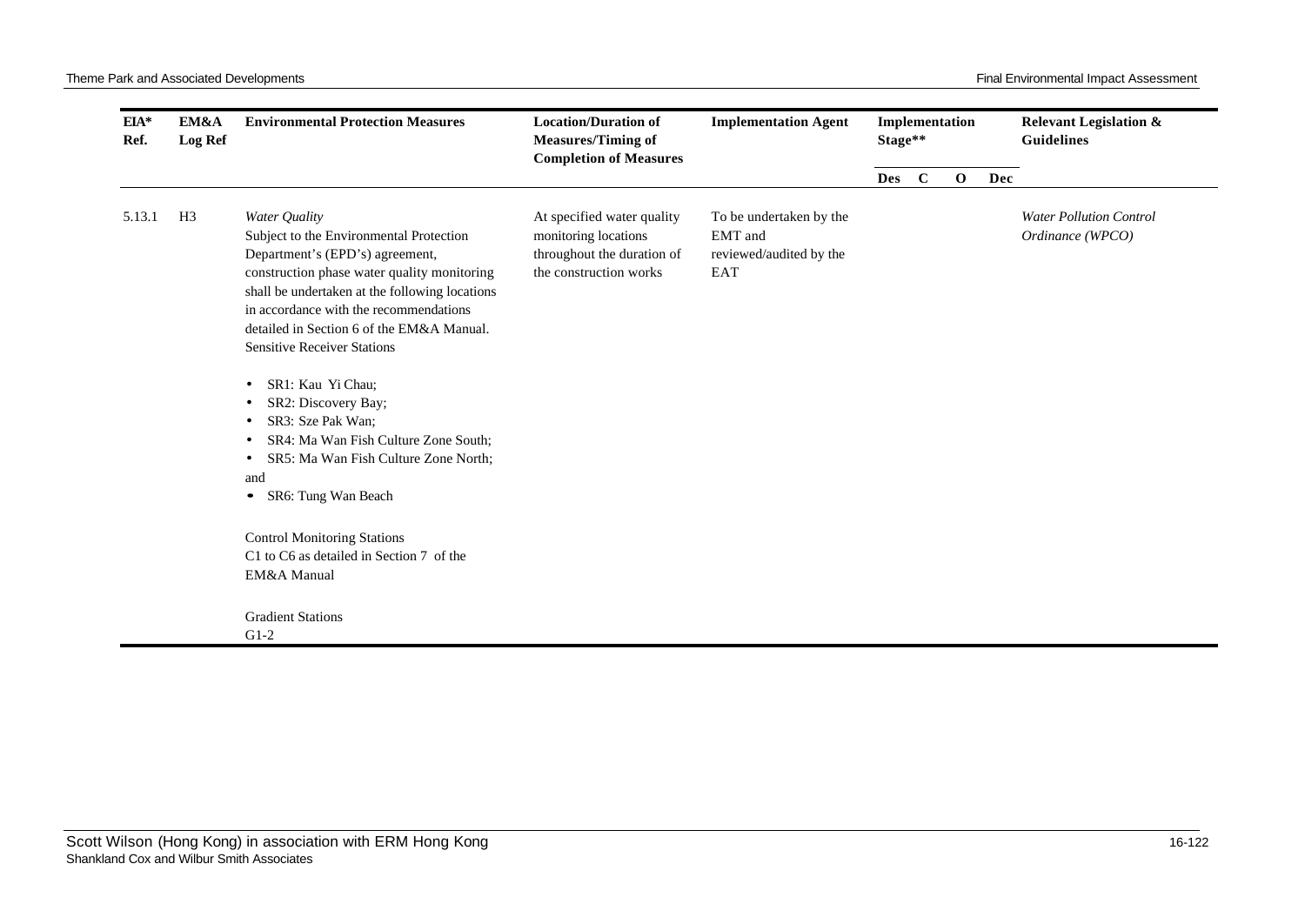## **Table 16.1j Implementation Schedule for the Yam O Reclamation - Operational Phase**

| EIA*<br>Ref. | EM&A<br><b>Log Ref</b> | <b>Environmental Protection Measures</b>                   | <b>Location/Duration of</b><br><b>Measures/Timing of Completion</b><br>of Measures | <b>Implementation Agent</b> | n Stage**  |              | Implementatio Relevant Legislation &<br><b>Guidelines</b> |
|--------------|------------------------|------------------------------------------------------------|------------------------------------------------------------------------------------|-----------------------------|------------|--------------|-----------------------------------------------------------|
|              |                        |                                                            |                                                                                    |                             | Des C O De |              |                                                           |
|              |                        | <b>AIR QUALITY - Operational Phase</b>                     |                                                                                    |                             |            | $\mathbf{c}$ |                                                           |
|              |                        | Not applicable                                             |                                                                                    |                             |            |              |                                                           |
|              |                        | <b>NOISE</b> - Operational Phase                           |                                                                                    |                             |            |              |                                                           |
|              |                        | Not applicable                                             |                                                                                    |                             |            |              |                                                           |
|              |                        | <b>WATER QUALITY- Operational Phase</b>                    |                                                                                    |                             |            |              |                                                           |
|              |                        | Not applicable                                             |                                                                                    |                             |            |              |                                                           |
|              |                        | <b>WASTE</b> - Operational Phase                           |                                                                                    |                             |            |              |                                                           |
|              |                        | Not applicable                                             |                                                                                    |                             |            |              |                                                           |
|              |                        | TERRESTRIAL ECOLOGY - Operational Phase                    |                                                                                    |                             |            |              |                                                           |
|              |                        | Not applicable                                             |                                                                                    |                             |            |              |                                                           |
|              |                        | MARINE ECOLOGY AND FISHERIES -<br><b>Operational Phase</b> |                                                                                    |                             |            |              |                                                           |
|              |                        | Not applicable                                             |                                                                                    |                             |            |              |                                                           |
|              |                        | ARCHAEOLOGY AND CULTURAL HERITAGE<br>- Operational Phase   |                                                                                    |                             |            |              |                                                           |
|              |                        | Not applicable                                             |                                                                                    |                             |            |              |                                                           |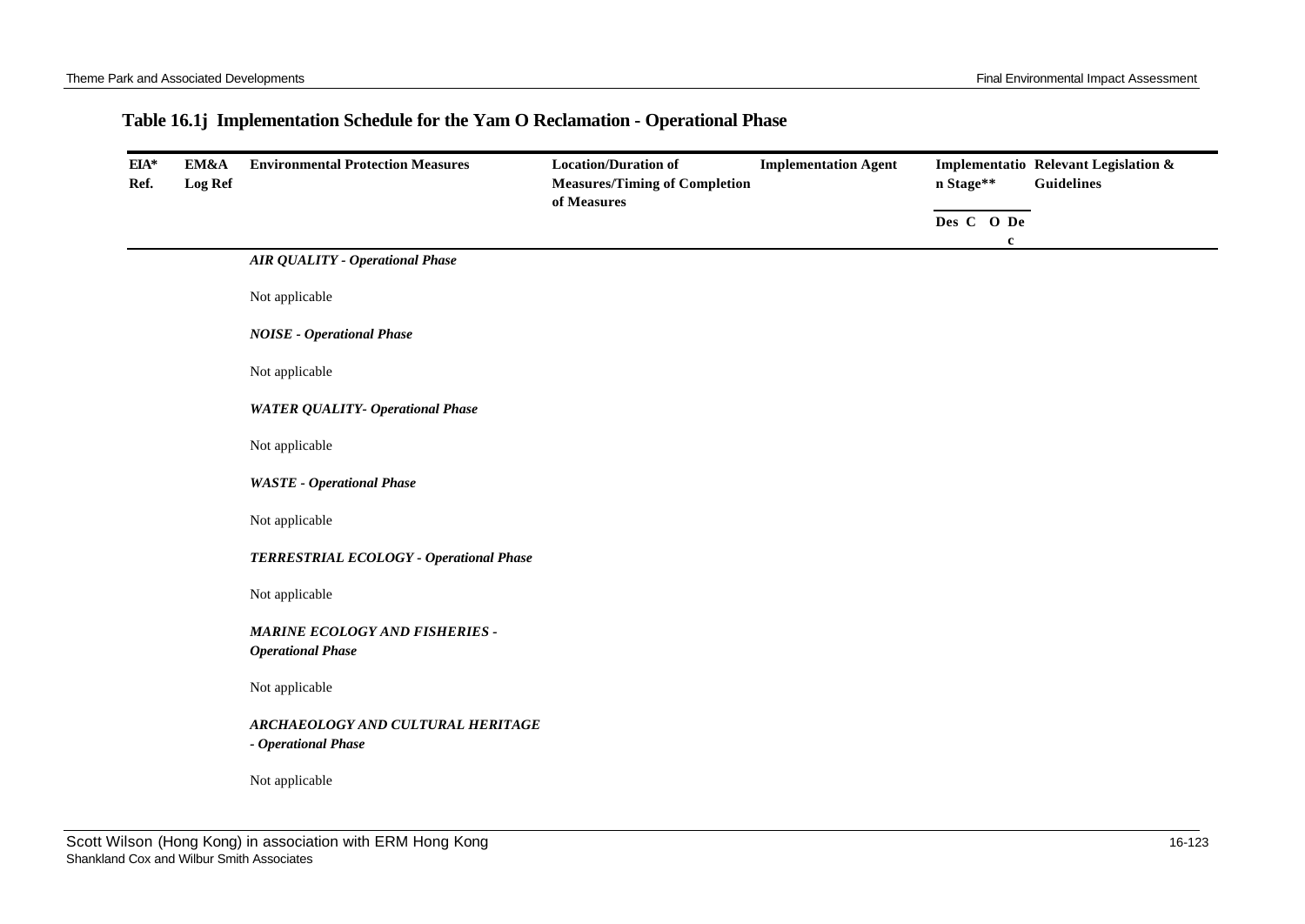|  | <b>HAZARD</b> - Operational Phase                |  | Des C O De<br>c |  |
|--|--------------------------------------------------|--|-----------------|--|
|  |                                                  |  |                 |  |
|  |                                                  |  |                 |  |
|  | Not applicable                                   |  |                 |  |
|  | <b>CONTAMINATED LAND - Construction Phase</b>    |  |                 |  |
|  | Not applicable                                   |  |                 |  |
|  | LANDSCAPE AND VISUAL - Operational Phase         |  |                 |  |
|  | Not applicable                                   |  |                 |  |
|  | <b>EM&amp;A REQUIREMENTS - Operational Phase</b> |  |                 |  |
|  | Not applicable                                   |  |                 |  |

 $Des = Design, C = Construction, O = Operation, Dec = Decommissioning$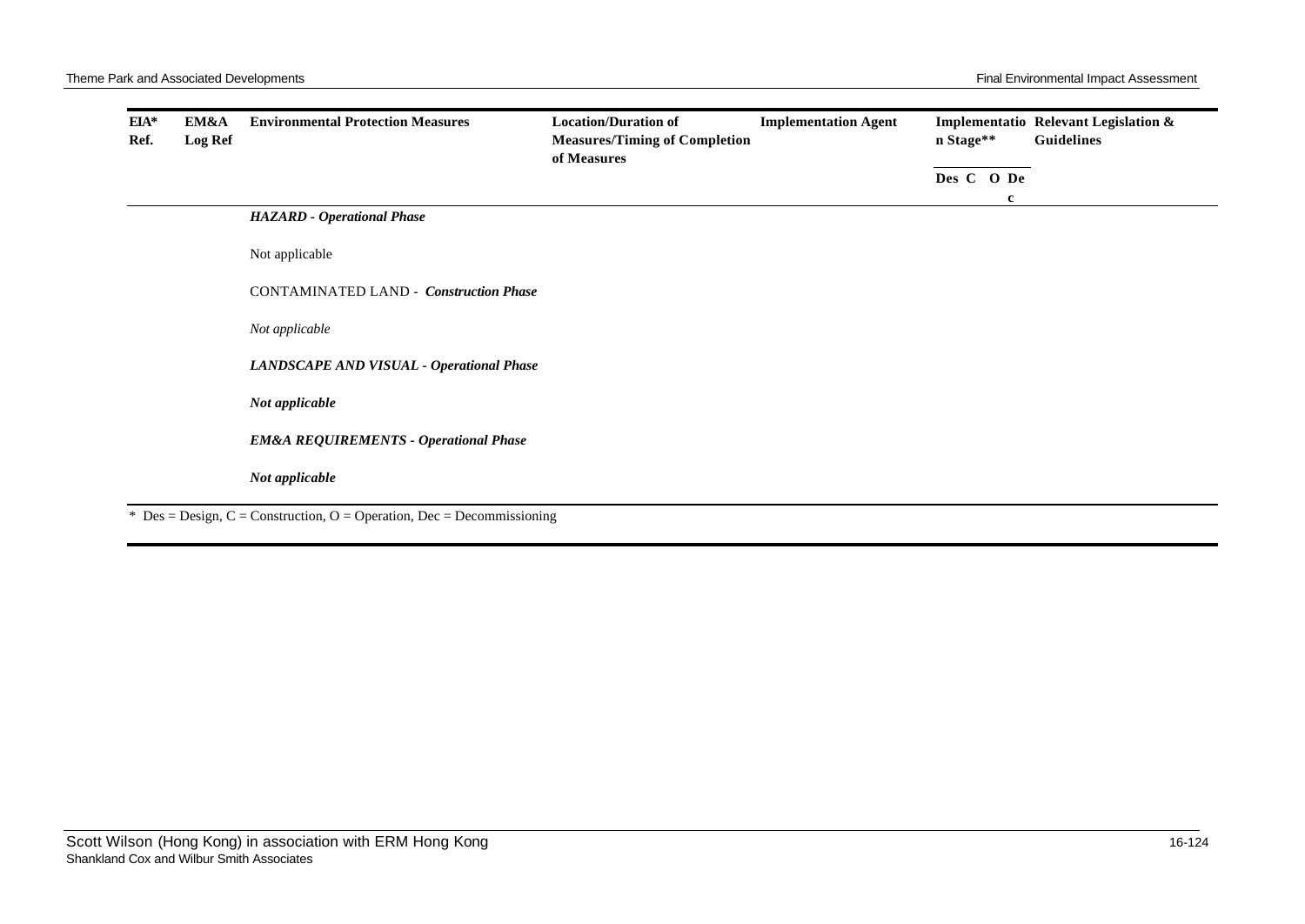## **Table 16.1k Implementation Schedule for the Water Recreation Centre - Construction Phase**

| EIA*<br>Ref. | EM&A<br><b>Log Ref</b> | <b>Environmental Protection Measures</b>                                                                                                                                                                                                                                                                                                                                   | <b>Location/Duration of</b><br><b>Measures/Timing of Completion</b><br>of Measures            | <b>Implementation Agents</b>                                                    | Stage **    |   |  | Implementation Relevant Legislation &<br><b>Guidelines</b>     |
|--------------|------------------------|----------------------------------------------------------------------------------------------------------------------------------------------------------------------------------------------------------------------------------------------------------------------------------------------------------------------------------------------------------------------------|-----------------------------------------------------------------------------------------------|---------------------------------------------------------------------------------|-------------|---|--|----------------------------------------------------------------|
|              |                        |                                                                                                                                                                                                                                                                                                                                                                            |                                                                                               |                                                                                 | Des C O Dec |   |  |                                                                |
|              |                        | <b>AIR QUALITY - Construction Phase</b>                                                                                                                                                                                                                                                                                                                                    |                                                                                               |                                                                                 |             |   |  |                                                                |
|              |                        | In accordance with the Air Pollution Control<br>(Construction Dust) Regulation the following<br>mitigation measures shall be implemented to limit<br>the dust emissions from the site:                                                                                                                                                                                     |                                                                                               |                                                                                 |             |   |  |                                                                |
| 3.4.3        | A <sub>1</sub>         | • effective dust screens, sheeting or netting<br>shall be provided to enclose the scaffolding from<br>the ground floor level of the building or if a<br>canopy is provided at the first floor level, from the<br>first floor level, up to the highest level of the<br>scaffolding where a scaffolding is erected around<br>the perimeter of a building under construction; | At all construction work site,<br>throughout the whole duration<br>of the construction period | To be implemented by<br>the Contractors and<br>enforced by the<br>Engineer/ENPO |             | ✓ |  | <b>Air Pollution Control</b><br>(Construction Dust) Regulation |
| 3.4.3        | A <sub>2</sub>         | skip hoist for material transport shall be totally<br>enclosed by impervious sheeting;                                                                                                                                                                                                                                                                                     | At all construction work site,<br>throughout the whole duration<br>of the construction period | To be implemented by<br>the Contractors and<br>enforced by the<br>Engineer/ENPO |             | ✓ |  | <b>Air Pollution Control</b><br>(Construction Dust) Regulation |
| 3.4.3        | A <sub>3</sub>         | • any excavated dusty materials or stockpile of<br>dusty materials shall be covered entirely by<br>impervious sheeting or sprayed with water so as<br>to maintain the entire surface wet, and recovered<br>or backfilled or reinstated within 24 hours of the<br>excavation or unloading;                                                                                  | At all construction work site,<br>throughout the whole duration<br>of the construction period | To be implemented by<br>the Contractors and<br>enforced by the<br>Engineer/ENPO |             | ✓ |  | <b>Air Pollution Control</b><br>(Construction Dust) Regulation |
| 3.4.3        | A <sub>4</sub>         | • dusty materials remaining after a stockpile is<br>removed shall be wetted with water and cleared<br>from the surface of roads;                                                                                                                                                                                                                                           | At all construction work site,<br>throughout the whole duration<br>of the construction period | To be implemented by<br>the Contractors and<br>enforced by the<br>Engineer/ENPO |             | ✓ |  | <b>Air Pollution Control</b><br>(Construction Dust) Regulation |
| 3.4.3        | A <sub>5</sub>         | vehicle washing facilities shall be provided at<br>every vehicle exit point                                                                                                                                                                                                                                                                                                | At all construction work site,<br>throughout the whole duration<br>of the construction period | To be implemented by<br>the Contractors and<br>enforced by the<br>Engineer/ENPO |             | ✓ |  | <b>Air Pollution Control</b><br>(Construction Dust) Regulation |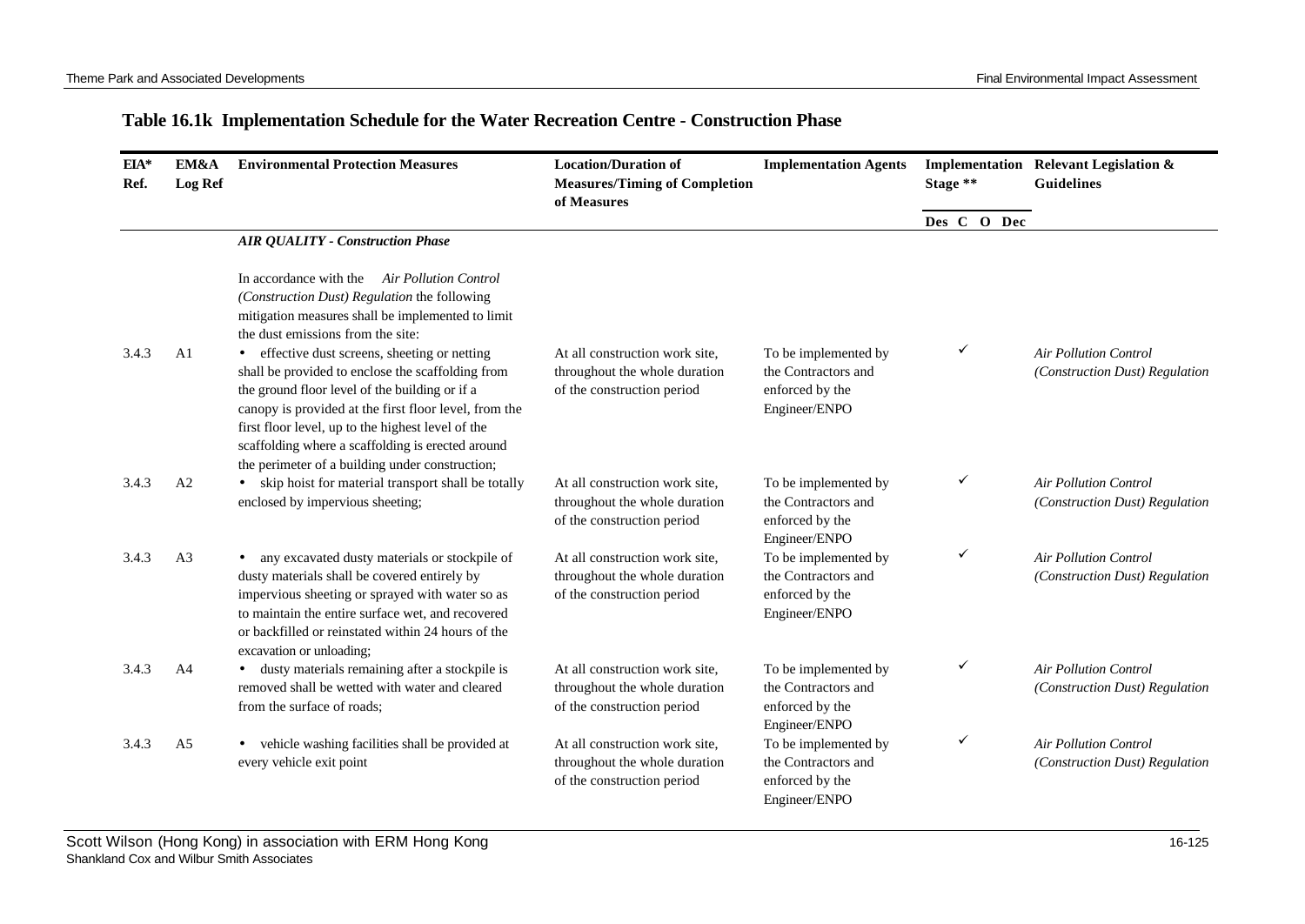| EIA*<br>Ref. | EM&A<br><b>Log Ref</b> | <b>Environmental Protection Measures</b>                                                                                                                                                                                                            | <b>Location/Duration of</b><br><b>Measures/Timing of Completion</b><br>of Measures            | <b>Implementation Agents</b>                                                    | Stage **    | Implementation Relevant Legislation &<br><b>Guidelines</b>     |
|--------------|------------------------|-----------------------------------------------------------------------------------------------------------------------------------------------------------------------------------------------------------------------------------------------------|-----------------------------------------------------------------------------------------------|---------------------------------------------------------------------------------|-------------|----------------------------------------------------------------|
|              |                        |                                                                                                                                                                                                                                                     |                                                                                               |                                                                                 | Des C O Dec |                                                                |
| 3.4.3        | A <sub>6</sub>         | where a site boundary adjoins a road, streets<br>$\bullet$<br>or other area accessible to the public, hoarding of<br>not less than 2.4 m high from ground level shall be<br>provided along the entire length except for a site<br>entrance or exit; | At all construction work site.<br>throughout the whole duration<br>of the construction period | To be implemented by<br>the Contractors and<br>enforced by the<br>Engineer/ENPO | ✓           | <b>Air Pollution Control</b><br>(Construction Dust) Regulation |
| 3.4.3        | A7                     | • every main haul road shall be<br>sealed and kept<br>clear of dusty materials or sprayed with water so<br>as to maintain the entire road surface wet;                                                                                              | At all construction work site.<br>throughout the whole duration<br>of the construction period | To be implemented by<br>the Contractors and<br>enforced by the<br>Engineer/ENPO | ✓           | <b>Air Pollution Control</b><br>(Construction Dust) Regulation |
| 3.4.3        | A8                     | stockpiles of dusty materials shall be either<br>covered entirely by impervious sheeting, placed in<br>an area sheltered on the top and 3 sides; or<br>sprayed with water so as to maintain the entire<br>surface wet:                              | At all construction work site,<br>throughout the whole duration<br>of the construction period | To be implemented by<br>the Contractors and<br>enforced by the<br>Engineer/ENPO | ✓           | <b>Air Pollution Control</b><br>(Construction Dust) Regulation |
| 3.4.3        | A <sup>9</sup>         | all dusty materials shall be sprayed with water<br>prior to any loading, unloading or transfer<br>operation so as to maintain the dusty material wet;                                                                                               | At all construction work site,<br>throughout the whole duration<br>of the construction period | To be implemented by<br>the Contractors and<br>enforced by the<br>Engineer/ENPO | ✓           | <b>Air Pollution Control</b><br>(Construction Dust) Regulation |
| 3.4.3        | A10                    | • vehicle speed within the worksite shall be<br>limited to 10 kph, except for properly formed and<br>maintained roads;                                                                                                                              | At all construction work site,<br>throughout the whole duration<br>of the construction period | To be implemented by<br>the Contractors and<br>enforced by the<br>Engineer/ENPO | ✓           | <b>Air Pollution Control</b><br>(Construction Dust) Regulation |
| 3.4.3        | A11                    | every vehicle shall be washed to remove any<br>dusty materials from its body and wheels before<br>leaving the construction sites;                                                                                                                   | At all construction work site,<br>throughout the whole duration<br>of the construction period | To be implemented by<br>the Contractors and<br>enforced by the<br>Engineer/ENPO | ✓           | <b>Air Pollution Control</b><br>(Construction Dust) Regulation |
| 3.4.3        | A <sub>12</sub>        | • the working area of excavation shall be<br>sprayed with water immediately before, during and<br>immediately after the operation so as to maintain<br>the entire surface wet                                                                       | At all construction work site,<br>throughout the whole duration<br>of the construction period | To be implemented by<br>the Contractors and<br>enforced by the<br>Engineer/ENPO | ✓           | <b>Air Pollution Control</b><br>(Construction Dust) Regulation |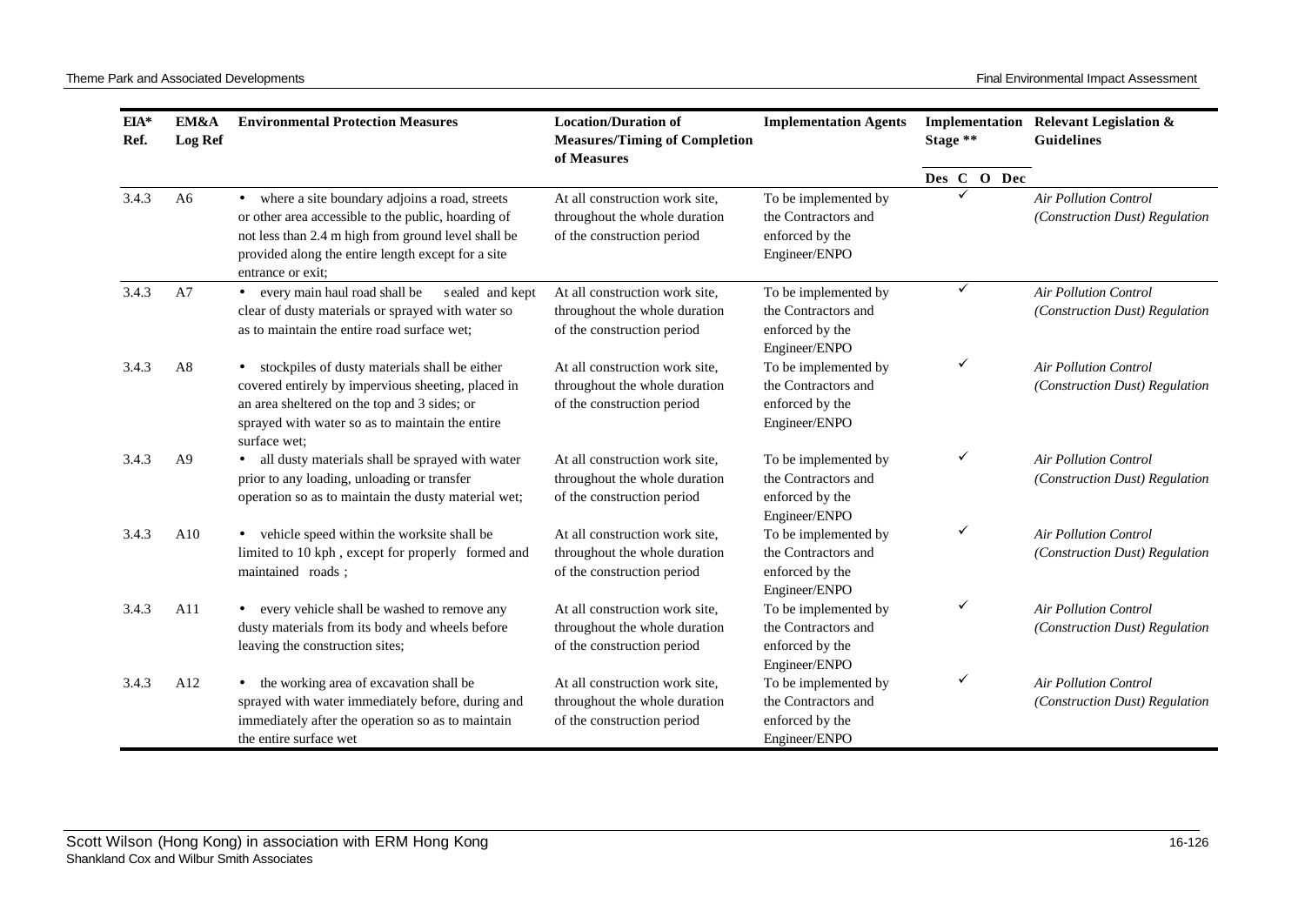| EIA*<br>Ref. | EM&A<br>Log Ref | <b>Environmental Protection Measures</b>                                                                                                                                                                     | <b>Location/Duration of</b><br><b>Measures/Timing of Completion</b><br>of Measures                               | <b>Implementation Agents</b>                                                    | Stage **     | Implementation Relevant Legislation &<br><b>Guidelines</b>                                         |
|--------------|-----------------|--------------------------------------------------------------------------------------------------------------------------------------------------------------------------------------------------------------|------------------------------------------------------------------------------------------------------------------|---------------------------------------------------------------------------------|--------------|----------------------------------------------------------------------------------------------------|
|              |                 |                                                                                                                                                                                                              |                                                                                                                  |                                                                                 | Des C O Dec  |                                                                                                    |
|              |                 | In addition, according to the EPD's<br><b>Means Requirements for Cement Works (Concrete</b><br>Batching Plant), the following mitigation measures<br>shall be adopted to prevent fugitive dust<br>emissions: | Best Practicable At all concrete batching plants,<br>throughout the whole duration<br>of the construction period |                                                                                 |              |                                                                                                    |
| 3.4.3        | A13             | · loading, unloading, handling, transfer or<br>storage of any dusty materials shall be carried out<br>in totally enclosed system;                                                                            | At all construction work site,<br>throughout the whole duration<br>of the construction period                    | To be implemented by<br>the Contractors and<br>enforced by the<br>Engineer/ENPO | ✓            | <b>Best Practicable Means</b><br><b>Requirements for Cement Works</b><br>(Concrete Batching Plant) |
| 3.4.3        | A14             | • all dust-laden air or waste gas generated by<br>the process operations shall be properly extracted<br>and vented to fabric filtering system to meet the<br>emission limits for TSP;                        | At all construction work site,<br>throughout the whole duration<br>of the construction period                    | To be implemented by<br>the Contractors and<br>enforced by the<br>Engineer/ENPO | ✓            | <b>Best Practicable Means</b><br><b>Requirements for Cement Works</b><br>(Concrete Batching Plant) |
| 3.4.3        | A15             | • vents for all silos and cement/<br>pulverized fuel<br>ash (PFA) weighing scale shall be fitted with<br>fabric filtering system;                                                                            | At all construction work site,<br>throughout the whole duration<br>of the construction period                    | To be implemented by<br>the Contractors and<br>enforced by the<br>Engineer/ENPO | ✓            | <b>Best Practicable Means</b><br><b>Requirements for Cement Works</b><br>(Concrete Batching Plant) |
| 3.4.3        | A16             | • the materials which may generate airborne<br>dusty emissions shall be wetted by water spray<br>system;                                                                                                     | At all construction work site,<br>throughout the whole duration<br>of the construction period                    | To be implemented by<br>the Contractors and<br>enforced by the<br>Engineer/ENPO | ✓            | <b>Best Practicable Means</b><br><b>Requirements for Cement Works</b><br>(Concrete Batching Plant) |
| 3.4.3        | A17             | • all receiving hoppers shall be enclosed on<br>three sides up to 3m above unloading point;                                                                                                                  | At all construction work site,<br>throughout the whole duration<br>of the construction period                    | To be implemented by<br>the Contractors and<br>enforced by the<br>Engineer/ENPO | $\checkmark$ | <b>Best Practicable Means</b><br><b>Requirements for Cement Works</b><br>(Concrete Batching Plant) |
| 3.4.3        | A18             | • all conveyor transfer points shall be totally<br>enclosed;                                                                                                                                                 | At all construction work site,<br>throughout the whole duration<br>of the construction period                    | To be implemented by<br>the Contractors and<br>enforced by the<br>Engineer/ENPO | ✓            | <b>Best Practicable Means</b><br><b>Requirements for Cement Works</b><br>(Concrete Batching Plant) |
| 3.4.3        | A19             | • all access and route roads within the premises<br>shall be paved and wetted; and                                                                                                                           | At all construction work site,<br>throughout the whole duration<br>of the construction period                    | To be implemented by<br>the Contractors and<br>enforced by the<br>Engineer/ENPO | ✓            | <b>Best Practicable Means</b><br><b>Requirements for Cement Works</b><br>(Concrete Batching Plant) |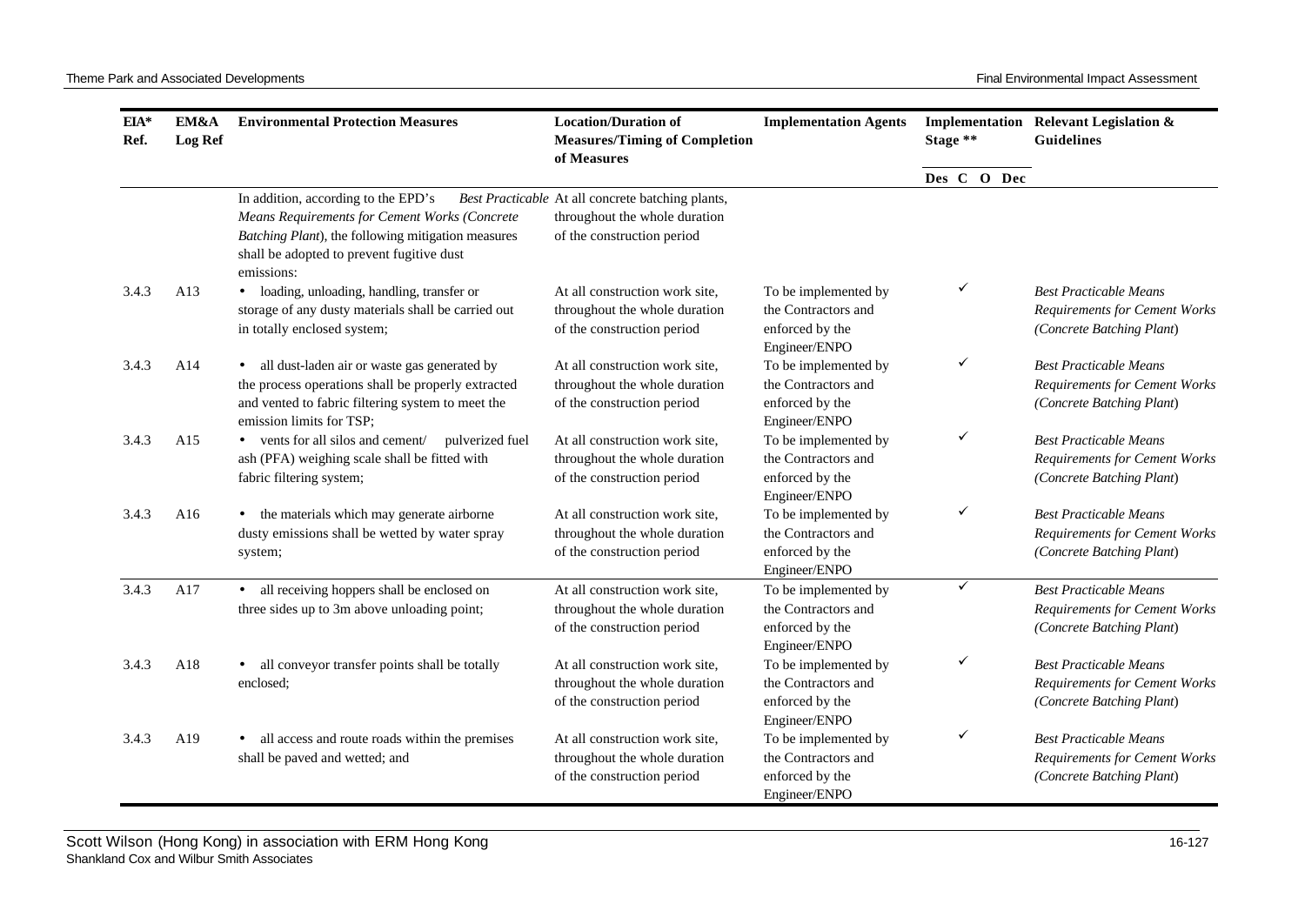| EIA*<br>Ref. | EM&A<br><b>Log Ref</b> | <b>Environmental Protection Measures</b>                                                                                                                                                                                                                                                                                                                                                                      | <b>Location/Duration of</b><br><b>Measures/Timing of Completion</b><br>of Measures            | <b>Implementation Agents</b>                                                    | Stage ** |   |             | Implementation Relevant Legislation &<br><b>Guidelines</b>                                         |
|--------------|------------------------|---------------------------------------------------------------------------------------------------------------------------------------------------------------------------------------------------------------------------------------------------------------------------------------------------------------------------------------------------------------------------------------------------------------|-----------------------------------------------------------------------------------------------|---------------------------------------------------------------------------------|----------|---|-------------|----------------------------------------------------------------------------------------------------|
|              |                        |                                                                                                                                                                                                                                                                                                                                                                                                               |                                                                                               |                                                                                 |          |   | Des C O Dec |                                                                                                    |
| 3.4.3        | A20                    | • vehicle cleaning facilities shall be provided<br>and used by all concrete trucks before leaving the<br>premises to wash off any dust on the wheels<br>and/or body.                                                                                                                                                                                                                                          | At all construction work site,<br>throughout the whole duration<br>of the construction period | To be implemented by<br>the Contractors and<br>enforced by the<br>Engineer/ENPO |          | ✓ |             | <b>Best Practicable Means</b><br><b>Requirements for Cement Works</b><br>(Concrete Batching Plant) |
|              |                        | <b>NOISE - Construction Phase</b>                                                                                                                                                                                                                                                                                                                                                                             |                                                                                               |                                                                                 |          |   |             |                                                                                                    |
|              |                        | In addition to the use of good site practice (as<br>defined in the EIA Report) the following<br>mitigation measures shall be implemented to<br>minimise noise emissions:                                                                                                                                                                                                                                      |                                                                                               |                                                                                 |          |   |             |                                                                                                    |
| 4.6          | B1                     | Selecting Quiet Plant for Evening Time Works<br>Where available, the Contractor shall use models<br>of plant that are quieter than those specified in the<br>EPD's Technical Memorandum (GW-TM) for<br>undertaking construction works in the evening.                                                                                                                                                         | At all construction work site,<br>throughout the whole duration<br>of the construction period | To be implemented by<br>the Contractors and<br>enforced by the<br>Engineer/ENPO |          | ✓ |             | $GW-TM$                                                                                            |
|              |                        | <b>WATER QUALITY- Construction Phase</b>                                                                                                                                                                                                                                                                                                                                                                      |                                                                                               |                                                                                 |          |   |             |                                                                                                    |
| 5.7.2        | C <sub>1</sub>         | <b>Land Based Construction Activities</b><br>Surface Run-off<br>Surface run-off from the construction site shall be<br>directed into storm drains via adequately<br>designed sand/silt removal facilities such as sand<br>traps, silt traps and sediment basins. Channels,<br>earth bunds or sand bag barriers shall be provided<br>on site to properly direct stormwater to such silt<br>removal facilities. | At all construction work site,<br>throughout the whole duration<br>of the construction period | To be implemented by<br>the Contractors and<br>enforced by the<br>Engineer/ENPO |          | ✓ |             | <b>Water Pollution Control</b><br>Ordinance                                                        |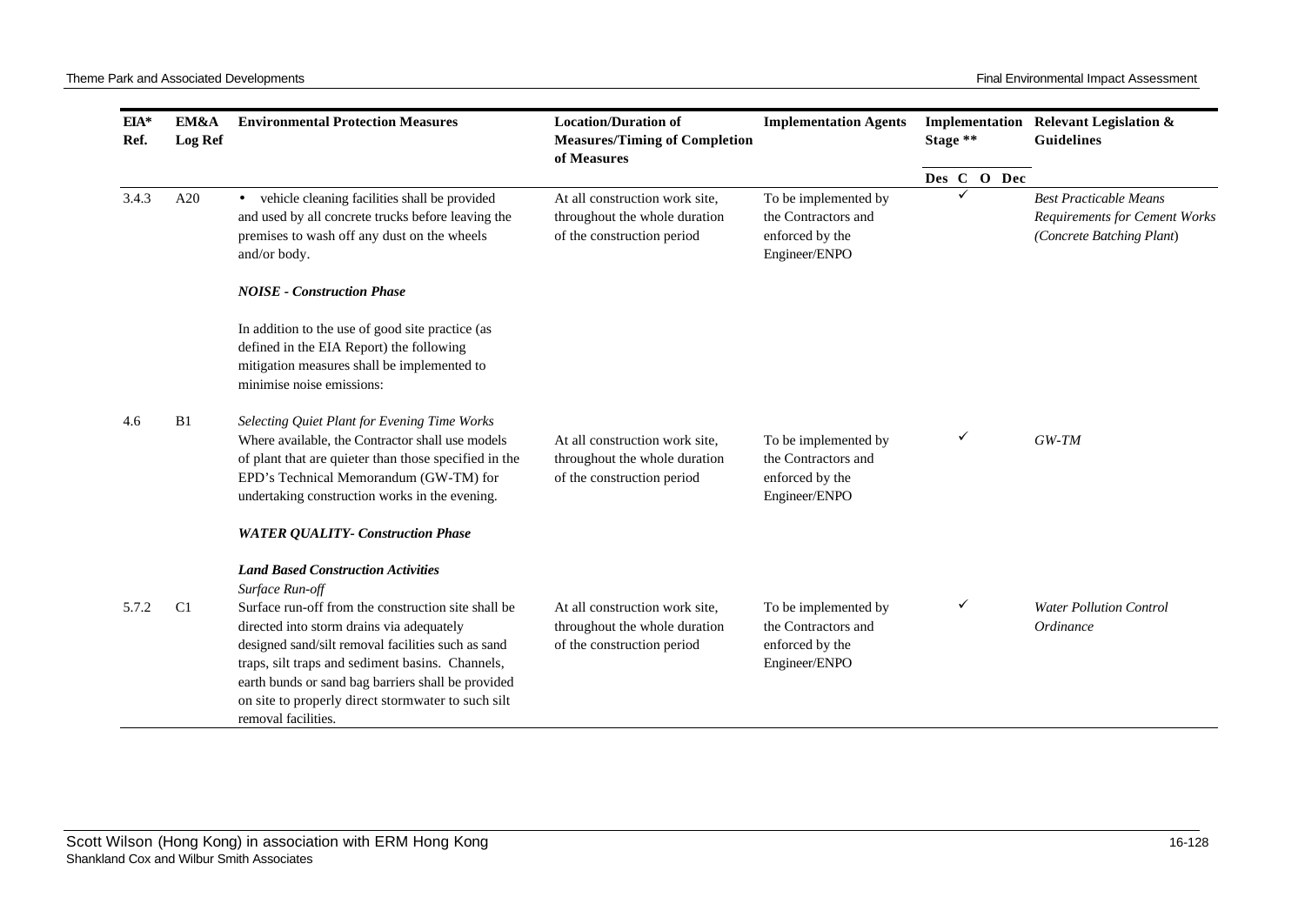| EIA*<br>Ref. | EM&A<br><b>Log Ref</b> | <b>Environmental Protection Measures</b>                                                                                                                                                                                                                                                                                                                                                                                                                                                                                                                                              | <b>Location/Duration of</b><br><b>Measures/Timing of Completion</b><br>of Measures                      | <b>Implementation Agents</b>                                                    | Stage **    | Implementation Relevant Legislation &<br><b>Guidelines</b> |
|--------------|------------------------|---------------------------------------------------------------------------------------------------------------------------------------------------------------------------------------------------------------------------------------------------------------------------------------------------------------------------------------------------------------------------------------------------------------------------------------------------------------------------------------------------------------------------------------------------------------------------------------|---------------------------------------------------------------------------------------------------------|---------------------------------------------------------------------------------|-------------|------------------------------------------------------------|
|              |                        |                                                                                                                                                                                                                                                                                                                                                                                                                                                                                                                                                                                       |                                                                                                         |                                                                                 | Des C O Dec |                                                            |
| 5.7.2        | C <sub>2</sub>         | Catchpits and perimeter channels shall be<br>constructed in advance of site formation works<br>and earthworks.                                                                                                                                                                                                                                                                                                                                                                                                                                                                        | At all construction work site<br>prior to the commencement of<br>site formation works and<br>earthworks | To be implemented by<br>the Contractors and<br>enforced by the<br>Engineer/ENPO | ✓           | <b>Water Pollution Control</b><br>Ordinance                |
| 5.7.2        | C <sub>3</sub>         | Silt removal facilities, channels and manholes shall<br>be suitably maintained with the deposited silt and<br>grit being removed regularly, and at the onset of<br>and after each rainstorm to ensure that these<br>facilities are functioning properly at all times.                                                                                                                                                                                                                                                                                                                 | At all construction work site,<br>throughout the whole duration<br>of the construction period           | To be implemented by<br>the Contractors and<br>enforced by the<br>Engineer/ENPO | ✓           | <b>Water Pollution Control</b><br>Ordinance                |
| 5.7.2        | C <sub>4</sub>         | If excavation cannot be avoided during rainy<br>seasons, temporarily exposed soil surfaces shall<br>be covered e.g. by tarpaulin, and temporary<br>access roads should be protected by crushed<br>stone or gravel, as excavation proceeds.<br>Intercepting channels should be provided (e.g.<br>along the crest/edge of the excavation) to prevent<br>storm runoff from washing across exposed soil<br>surfaces. Arrangements shall always be in place<br>to ensure that adequate surface protection<br>measures can be safely carried out well before the<br>arrival of a rainstorm. | At all construction work site,<br>throughout the whole duration<br>of the construction period           | To be implemented by<br>the Contractors and<br>enforced by the<br>Engineer/ENPO | ✓           | <b>Water Pollution Control</b><br>Ordinance                |
| 5.7.2        | C <sub>5</sub>         | Earthworks final surfaces shall be well compacted<br>and the subsequent permanent work or surface<br>protection shall be carried out as soon as practical<br>after the final surfaces are formed to prevent<br>erosion caused by rainstorms. Appropriate<br>intercepting channels shall be provided where<br>necessary. Rainwater pumped out from trenches<br>or foundation excavations shall be discharged<br>into storm drains via silt removal facilities.                                                                                                                         | At all construction work site,<br>throughout the whole duration<br>of the construction period           | To be implemented by<br>the Contractors and<br>enforced by the<br>Engineer/ENPO | ✓           | <b>Water Pollution Control</b><br>Ordinance                |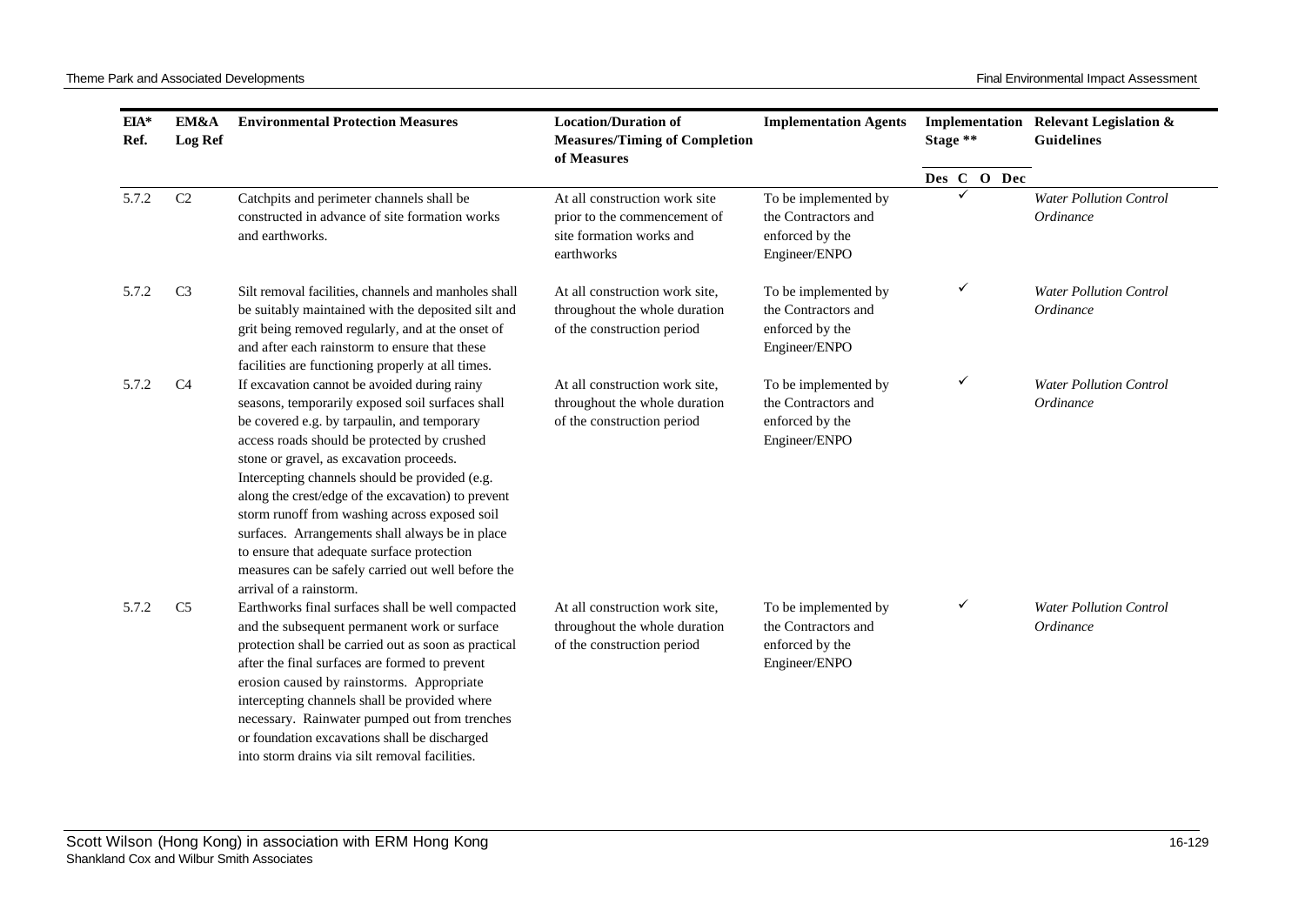| $EIA*$<br>Ref. | <b>EM&amp;A</b><br><b>Log Ref</b> | <b>Environmental Protection Measures</b>                                                                                                                                                                                                                                                                                                                                                                                                                                                                                                                                                        | <b>Location/Duration of</b><br><b>Measures/Timing of Completion</b><br>of Measures                                   | <b>Implementation Agents</b>                                                    | Stage **    | Implementation Relevant Legislation &<br><b>Guidelines</b> |
|----------------|-----------------------------------|-------------------------------------------------------------------------------------------------------------------------------------------------------------------------------------------------------------------------------------------------------------------------------------------------------------------------------------------------------------------------------------------------------------------------------------------------------------------------------------------------------------------------------------------------------------------------------------------------|----------------------------------------------------------------------------------------------------------------------|---------------------------------------------------------------------------------|-------------|------------------------------------------------------------|
|                |                                   |                                                                                                                                                                                                                                                                                                                                                                                                                                                                                                                                                                                                 |                                                                                                                      |                                                                                 | Des C O Dec |                                                            |
| 5.7.2          | C <sub>6</sub>                    | Open stockpiles of construction materials (e.g.<br>aggregates and sand) on site shall be covered<br>with tarpaulin or similar fabric during rainstorms.<br>Measures shall be taken to prevent the washing<br>away of construction materials, soil, silt or debris<br>into any drainage system.                                                                                                                                                                                                                                                                                                  | At all construction work site,<br>throughout the whole duration<br>of the construction period                        | To be implemented by<br>the Contractors and<br>enforced by the<br>Engineer/ENPO |             | <b>Water Pollution Control</b><br>Ordinance                |
| 5.7.2          | C7                                | Manholes (including any newly constructed<br>ones) shall always be adequately covered and<br>temporarily sealed so as to prevent silt,<br>construction materials or debris from getting into<br>the drainage system, and to prevent storm run-off<br>from getting into foul sewers. Discharges of<br>surface run-off into foul sewers must always be<br>prevented in order not to unduly overload the foul<br>sewerage system.<br>Groundwater                                                                                                                                                   | At all construction work site,<br>throughout the whole duration<br>of the construction period                        | To be implemented by<br>the Contractors and<br>enforced by the<br>Engineer/ENPO | ✓           | <b>Water Pollution Control</b><br>Ordinance                |
| 5.7.2          | C8                                | Groundwater pumped out of wells, etc. for the<br>lowering of ground water level in foundation<br>construction, shall be discharged into storm<br>drains after being passed through appropriate silt<br>removal facilities.<br>Wheel Washing Water                                                                                                                                                                                                                                                                                                                                               | At all construction work site,<br>throughout the whole duration<br>of the construction period                        | To be implemented by<br>the Contractors and<br>enforced by the<br>Engineer/ENPO | ✓           | <b>Water Pollution Control</b><br>Ordinance                |
| 5.7.2          | C9                                | All vehicles and plant shall be cleaned before they<br>leave the construction site to ensure that no earth,<br>mud or debris is deposited by them on roads. A<br>wheel washing bay shall be provided at every site<br>exit, if practicable, and wash-water shall have sand<br>and silt settled out or removed before being<br>discharged into the storm drains. The section of<br>construction road between the wheel washing bay<br>and the public road shall be paved with<br>backfall to<br>reduce vehicle tracking of soil and to prevent site<br>run-off from entering public road drains. | At every site exit to all<br>construction work sites,<br>throughout the whole duration<br>of the construction period | To be implemented by<br>the Contractors and<br>enforced by the<br>Engineer/ENPO | ✓           | <b>Water Pollution Control</b><br>Ordinance                |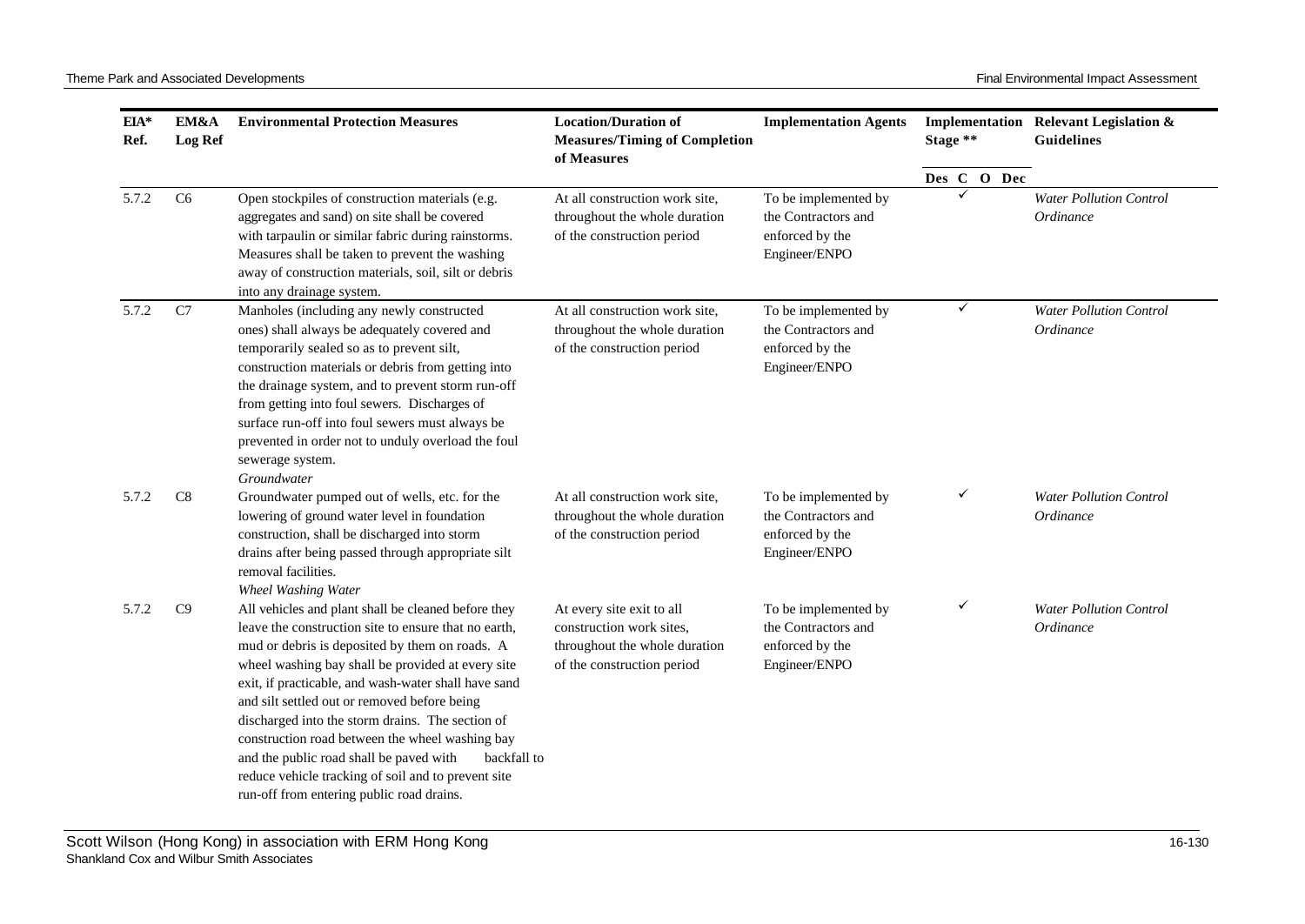| $EIA*$<br>Ref. | EM&A<br><b>Log Ref</b> | <b>Environmental Protection Measures</b>                                                                                                                                                                                                                                                                                                                                                                                                                                                                                          | <b>Location/Duration of</b><br><b>Measures/Timing of Completion</b><br>of Measures            | <b>Implementation Agents</b>                                                    | Stage ** |              | Implementation Relevant Legislation &<br><b>Guidelines</b>              |
|----------------|------------------------|-----------------------------------------------------------------------------------------------------------------------------------------------------------------------------------------------------------------------------------------------------------------------------------------------------------------------------------------------------------------------------------------------------------------------------------------------------------------------------------------------------------------------------------|-----------------------------------------------------------------------------------------------|---------------------------------------------------------------------------------|----------|--------------|-------------------------------------------------------------------------|
|                |                        |                                                                                                                                                                                                                                                                                                                                                                                                                                                                                                                                   |                                                                                               |                                                                                 |          | Des C O Dec  |                                                                         |
| 5.7.2          | C10                    | <b>Wastewater from Site Facilities</b><br>Sewage from toilets, kitchens and similar facilities<br>shall be discharged into a foul sewer or chemical<br>toilets shall be provided. Should the use of<br>chemical toilets be necessary then these shall be<br>provided by a licensed contractor, who will be<br>responsible for appropriate disposal and<br>maintenance of these facilities. Wastewater<br>collected from canteen kitchens, including that                                                                          | At all construction work site,<br>throughout the whole duration<br>of the construction period | To be implemented by<br>the Contractors and<br>enforced by the<br>Engineer/ENPO |          | ✓            | <b>Water Pollution Control</b><br>Ordinance                             |
|                |                        | from basins, sinks and floor drains, shall be<br>discharged into foul sewers via grease traps.                                                                                                                                                                                                                                                                                                                                                                                                                                    |                                                                                               |                                                                                 |          |              |                                                                         |
| 5.7.2          | C11                    | Vehicle and plant servicing areas, vehicle wash<br>bays and lubrication bays shall, as far as possible,<br>be located within roofed areas. The drainage in<br>these covered areas shall be connected to foul<br>sewers via a petrol interceptor. Oil leakage or<br>spillage shall be contained and cleaned up<br>immediately. Waste oil shall be collected and<br>stored for recycling or disposal, in accordance<br>with the Waste Disposal Ordinance.<br>Storage and Handling of Oil, Other Petroleum Products<br>and Chemicals | At all construction work site,<br>throughout the whole duration<br>of the construction period | To be implemented by<br>the Contractors and<br>enforced by the<br>Engineer/ENPO |          | $\checkmark$ | <b>Water Pollution Control</b><br>Ordinance<br>Waste Disposal Ordinance |
|                | C12                    | All fuel tanks and chemical storage areas shall be<br>provided with locks and be sited on sealed areas.<br>The storage areas shall be surrounded by bunds<br>with a capacity equal to 110% of the storage<br>capacity of the largest tank to prevent spilled oil,<br>fuel and chemicals from reaching the receiving<br>waters. The Contractors shall prepare guidelines<br>and procedures for immediate clean-up actions<br>following any spillages of oil, fuel or chemicals.                                                    | At all construction work site,<br>throughout the whole duration<br>of the construction period | To be implemented by<br>the Contractors and<br>enforced by the<br>Engineer/ENPO |          | ✓            | <b>Water Pollution Control</b><br>Ordinance                             |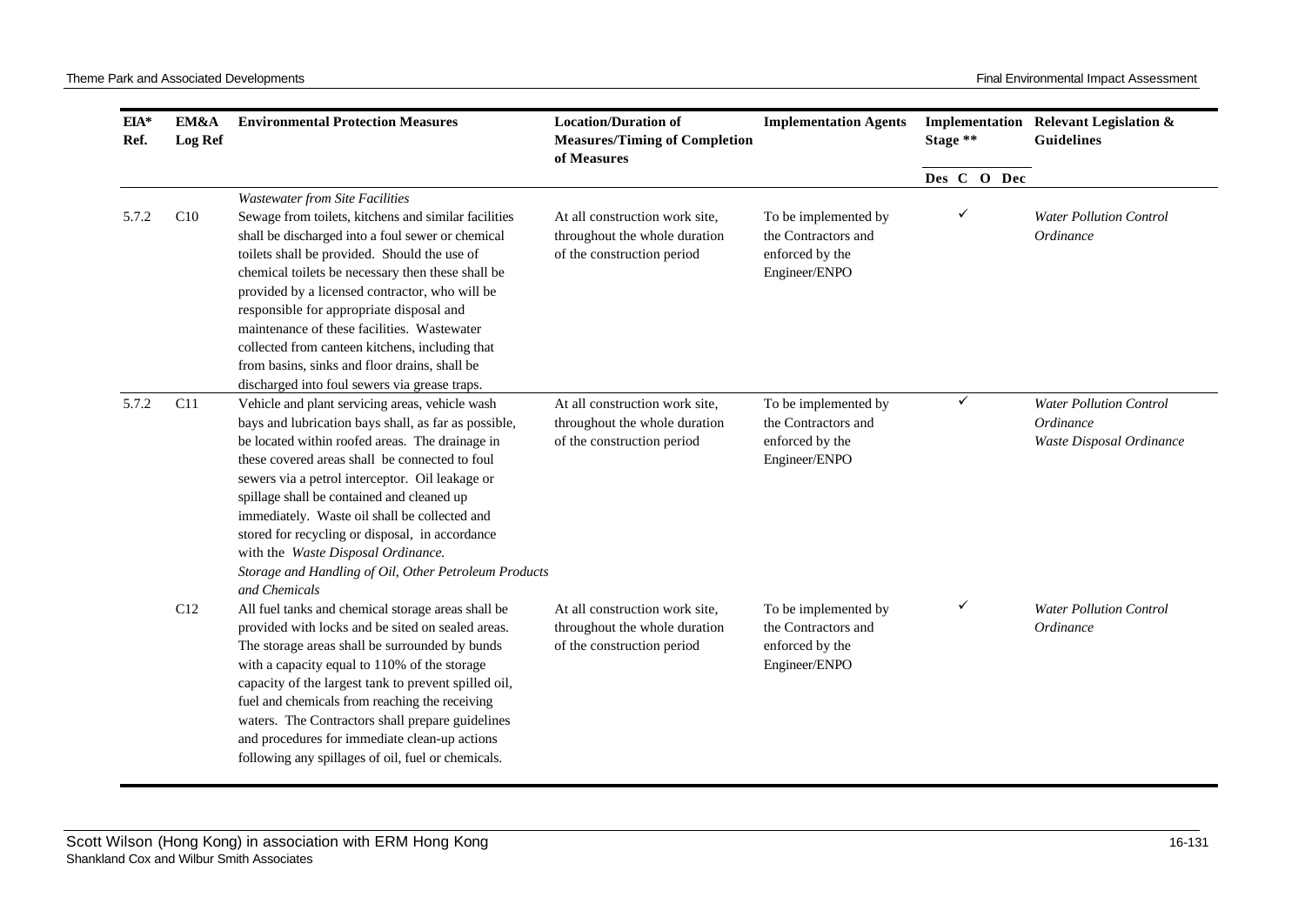| $EIA*$<br>Ref. | EM&A<br><b>Log Ref</b> | <b>Environmental Protection Measures</b>                                                                                                                                                                                                                                                                                                                                                                                                                                                                                                                                                                                                                                                                                                                                                                                                                                                                                                                                                                                                | <b>Location/Duration of</b><br><b>Measures/Timing of Completion</b><br>of Measures                 | <b>Implementation Agents</b>                                                    | Stage **    |   |  | Implementation Relevant Legislation &<br><b>Guidelines</b> |
|----------------|------------------------|-----------------------------------------------------------------------------------------------------------------------------------------------------------------------------------------------------------------------------------------------------------------------------------------------------------------------------------------------------------------------------------------------------------------------------------------------------------------------------------------------------------------------------------------------------------------------------------------------------------------------------------------------------------------------------------------------------------------------------------------------------------------------------------------------------------------------------------------------------------------------------------------------------------------------------------------------------------------------------------------------------------------------------------------|----------------------------------------------------------------------------------------------------|---------------------------------------------------------------------------------|-------------|---|--|------------------------------------------------------------|
|                |                        |                                                                                                                                                                                                                                                                                                                                                                                                                                                                                                                                                                                                                                                                                                                                                                                                                                                                                                                                                                                                                                         |                                                                                                    |                                                                                 | Des C O Dec |   |  |                                                            |
|                |                        | <b>WASTE</b> - Construction Phase                                                                                                                                                                                                                                                                                                                                                                                                                                                                                                                                                                                                                                                                                                                                                                                                                                                                                                                                                                                                       |                                                                                                    |                                                                                 |             |   |  |                                                            |
|                |                        | The following procedures and measures shall be<br>implemented when handling waste material.<br>Dredged/Excavated Sediment                                                                                                                                                                                                                                                                                                                                                                                                                                                                                                                                                                                                                                                                                                                                                                                                                                                                                                               |                                                                                                    |                                                                                 |             |   |  |                                                            |
| 6.7.2          | D <sub>1</sub>         | Potential impacts associated with the exposure to<br>and disposal of contaminated sediments could be<br>mitigated by adopting the following measures:<br>• minimising exposure to any contaminated<br>material by the wearing of protective gear such as<br>gloves, providing adequate hygiene and washing<br>facilities, and preventing eating during<br>dredging/excavation;<br>· any contaminated sediment dredged should<br>not be allowed to stockpile on the site and should<br>be immediately removed from site once dredged;<br>all vessels for marine transportation of<br>$\bullet$<br>dredged sediment should be fitted with tight<br>fitting seals to their bottom openings to prevent<br>leakage of materials; and<br>loading of barges and hoppers should be<br>controlled to prevent splashing of dredged<br>material to the surrounding water, and barges or<br>hoppers should under no circumstances to be<br>filled to a level which will cause other overflowing<br>of materials or polluted water during loading or | To be implemented at all<br>worksites throughout the full<br>duration of the construction<br>phase | To be implemented by<br>the Contractors and<br>enforced by the<br>Engineer/ENPO |             | ✓ |  | Waste Disposal Ordinance,<br><b>EPDTC 1-1-92</b>           |
|                |                        | transportation.<br>Measures Taken in the Planning and Design Stages to<br>Reduce the Generation of C&DM                                                                                                                                                                                                                                                                                                                                                                                                                                                                                                                                                                                                                                                                                                                                                                                                                                                                                                                                 |                                                                                                    |                                                                                 |             |   |  |                                                            |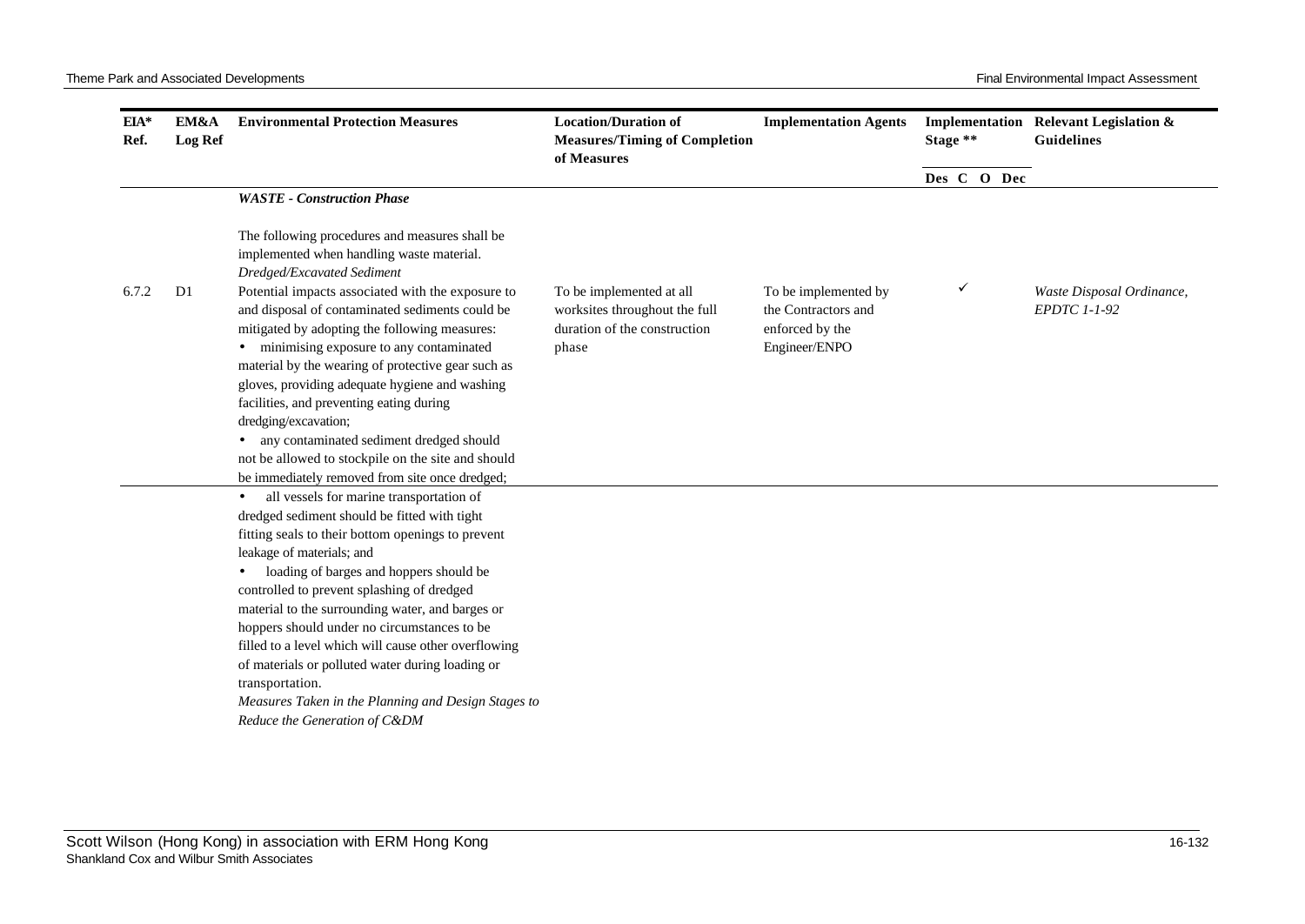| EIA*<br>Ref. | EM&A<br><b>Log Ref</b> | <b>Environmental Protection Measures</b>                                                                                                                                                                                                                                                                                                                                                                                                               | <b>Location/Duration of</b><br><b>Measures/Timing of Completion</b><br>of Measures                 | <b>Implementation Agents</b>                                                    | Stage **    | Implementation Relevant Legislation &<br><b>Guidelines</b> |
|--------------|------------------------|--------------------------------------------------------------------------------------------------------------------------------------------------------------------------------------------------------------------------------------------------------------------------------------------------------------------------------------------------------------------------------------------------------------------------------------------------------|----------------------------------------------------------------------------------------------------|---------------------------------------------------------------------------------|-------------|------------------------------------------------------------|
|              |                        |                                                                                                                                                                                                                                                                                                                                                                                                                                                        |                                                                                                    |                                                                                 | Des C O Dec |                                                            |
| 6.7.2        | D <sub>2</sub>         | The following waste management hierarchy shall<br>be followed:<br>1. avoidance and minimisation, that is, not<br>generating waste through changing or improving<br>practices and design;<br>2. reuse of materials, thus avoiding disposal<br>(generally with only limited reprocessing);<br>3. recovery and recycling, thus avoiding<br>disposal (although reprocessing may be required);<br>and<br>treatment and disposal, according to relevant law, | To be implemented at all<br>worksites throughout the full<br>duration of the construction<br>phase | To be implemented by<br>the Contractors and<br>enforced by the<br>Engineer/ENPO |             | Waste Disposal Ordinance                                   |
| 6.7.2        | D <sub>3</sub>         | guidelines and good practice.<br>Records of quantities of wastes generated,<br>recycled and disposed (locations) shall be<br>properly kept.                                                                                                                                                                                                                                                                                                            | To be implemented at all<br>worksites throughout the full<br>duration of the construction<br>phase | To be implemented by<br>the Contractors and<br>enforced by the<br>Engineer/ENPO | ✓           | Waste Disposal Ordinance                                   |
| 6.7.2        | D4                     | Any clean excavated soil shall be reused on site<br>as far as possible for landscape works in order to<br>minimise the amount public fill to be disposed off-<br>site. Should there be any surplus public fill<br>generated from the project, the Contractors shall<br>liaise with the Fill Management Committee to<br>identify as far as possible suitable reclamation or<br>site formation projects near the project site to<br>reuse the material.  | To be implemented at all<br>worksites throughout the full<br>duration of the construction<br>phase | To be implemented by<br>the Contractors and<br>enforced by the<br>Engineer/ENPO | ✓           | Waste Disposal Ordinance                                   |
| 6.7.2        | D <sub>5</sub>         | The purchasing of construction materials will be<br>carefully planned in order to avoid over ordering<br>and wastage of construction materials, such as<br>ready mixed concrete.<br>Measures To be Taken in the Construction Stage To<br>Reduce the Generation of C&DM                                                                                                                                                                                 | To be implemented at all<br>worksites throughout the full<br>duration of the construction<br>phase | To be implemented by<br>the Contractors and<br>enforced by the<br>Engineer/ENPO | ✓           | Waste Disposal Ordinance                                   |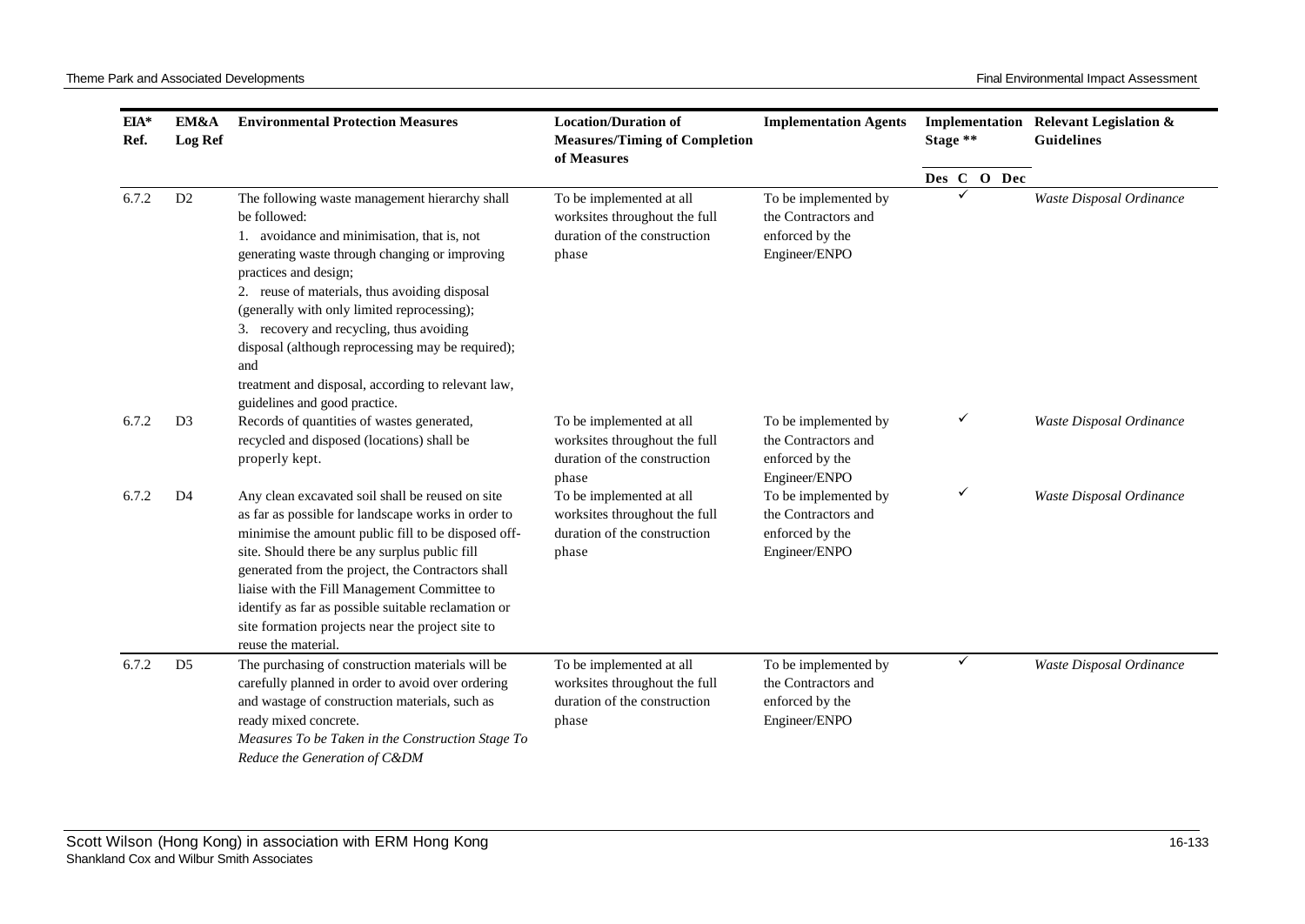| $EIA*$<br>Ref. | EM&A<br><b>Log Ref</b> | <b>Environmental Protection Measures</b>                                                                                                                                                                                                                                                                                                                                                                                                                                                                                | <b>Location/Duration of</b><br><b>Measures/Timing of Completion</b><br>of Measures                 | <b>Implementation Agents</b>                                                    | Stage **    | Implementation Relevant Legislation &<br><b>Guidelines</b>                                                                                                                       |
|----------------|------------------------|-------------------------------------------------------------------------------------------------------------------------------------------------------------------------------------------------------------------------------------------------------------------------------------------------------------------------------------------------------------------------------------------------------------------------------------------------------------------------------------------------------------------------|----------------------------------------------------------------------------------------------------|---------------------------------------------------------------------------------|-------------|----------------------------------------------------------------------------------------------------------------------------------------------------------------------------------|
|                |                        |                                                                                                                                                                                                                                                                                                                                                                                                                                                                                                                         |                                                                                                    |                                                                                 | Des C O Dec |                                                                                                                                                                                  |
| 6.7.2          | D <sub>6</sub>         | The Contractor shall recycle as much as possible<br>of the C&D material on-site. Public fill and C&D<br>waste shall be segregated and stored in different<br>containers or skips to enhance reuse or recycling<br>of materials and their proper disposal. Concrete<br>and masonry, for example can be crushed and<br>used as fill and steel reinforcing bar can be used<br>by scrap steel mills. Different areas of the work<br>sites should be designated for such segregation<br>and storage.                         | To be implemented at all<br>worksites throughout the full<br>duration of the construction<br>phase | To be implemented by<br>the Contractors and<br>enforced by the<br>Engineer/ENPO |             | Waste Disposal Ordinance                                                                                                                                                         |
| 6.7.2          | D7                     | In order to minimise the impacts of the demolition<br>works these wastes must be cleared as quickly as<br>possible after demolition. The demolition and<br>clearance works shall therefore be undertaken<br>simultaneously.                                                                                                                                                                                                                                                                                             | To be implemented at all<br>worksites throughout the full<br>duration of the construction<br>phase | To be implemented by<br>the Contractors and<br>enforced by the<br>Engineer/ENPO | ✓           | Waste Disposal Ordinance                                                                                                                                                         |
| 6.7.2          | D <sub>8</sub>         | The use of wooden hoardings shall not be<br>allowed. An alternative material, for example, metal<br>(aluminium, alloy etc) shall be used.<br><b>Chemical Waste</b>                                                                                                                                                                                                                                                                                                                                                      | To be implemented at all<br>worksites throughout the full<br>duration of the construction<br>phase | To be implemented by<br>the Contractors and<br>enforced by the<br>Engineer/ENPO | ✓           | Waste Disposal Ordinance                                                                                                                                                         |
| 6.7.2          | D <sup>9</sup>         | For those processes which generate chemical<br>waste, it may be possible to find alternatives<br>which generate reduced quantities or even no<br>chemical waste, or less dangerous types of<br>chemical waste. Containers used for storage of<br>chemical wastes should:<br>be suitable for the substance they are holding,<br>resistant to corrosion, maintained in a good<br>condition, and securely closed;<br>have a capacity of less than 450 L unless the<br>specifications have been approved by the EPD;<br>and | To be implemented at all<br>worksites throughout the full<br>duration of the construction<br>phase | To be implemented by<br>the Contractors and<br>enforced by the<br>Engineer/ENPO | ✓           | Waste Disposal Ordinance,<br>Waste Disposal (Chemical<br>Waste) (General) Regulation,<br>Code of Practice on the<br>Packaging, Handling and<br><b>Storage of Chemical Wastes</b> |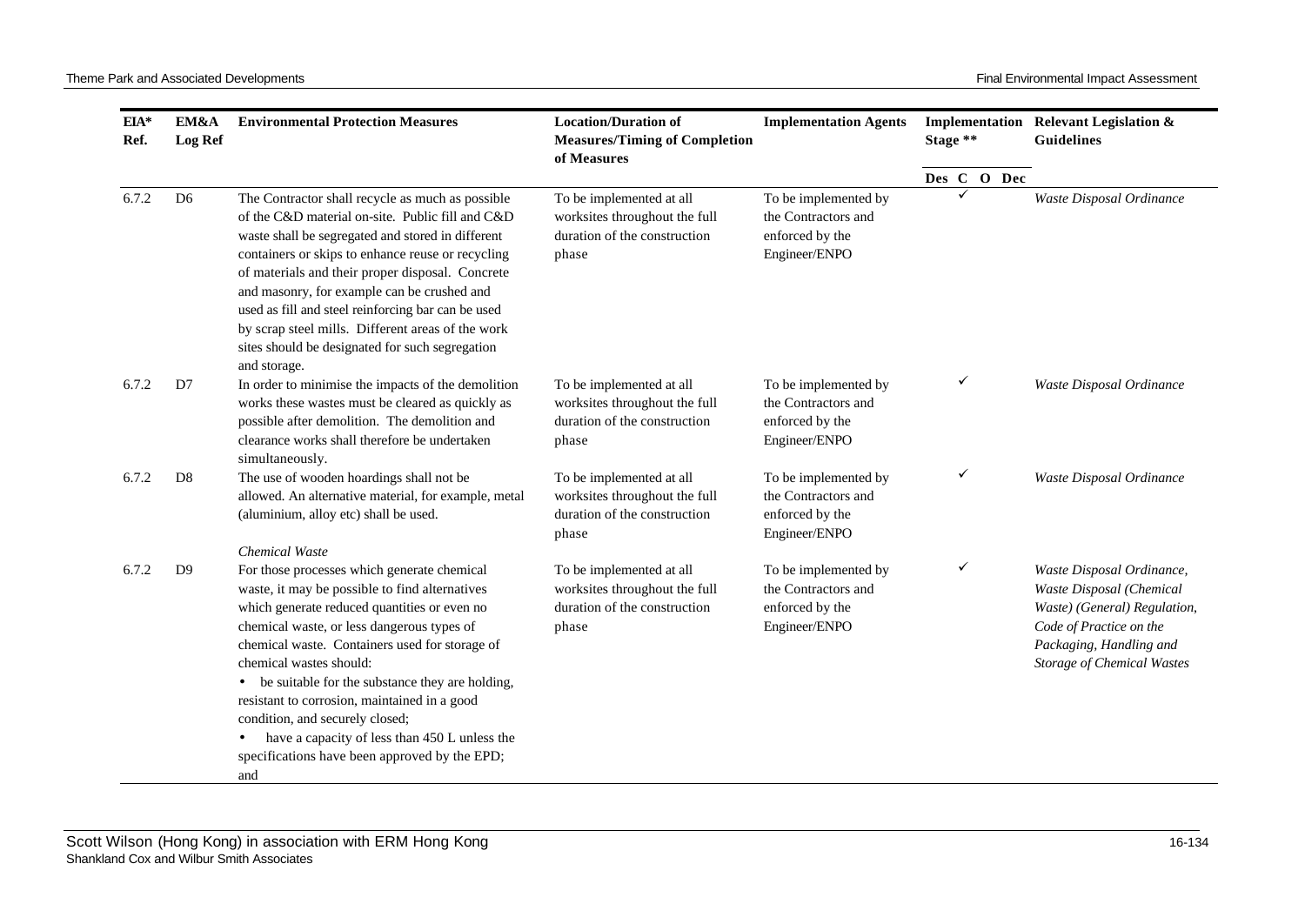| EIA*<br>Ref. | EM&A<br><b>Log Ref</b> | <b>Environmental Protection Measures</b>                                                                                                                                                                                                                                                                                                                                                                                                                                                                                                                                                                                                             | <b>Location/Duration of</b><br><b>Measures/Timing of Completion</b><br>of Measures                 | <b>Implementation Agents</b>                                                    | Stage ** |             | Implementation Relevant Legislation &<br><b>Guidelines</b>                                                                                                                       |
|--------------|------------------------|------------------------------------------------------------------------------------------------------------------------------------------------------------------------------------------------------------------------------------------------------------------------------------------------------------------------------------------------------------------------------------------------------------------------------------------------------------------------------------------------------------------------------------------------------------------------------------------------------------------------------------------------------|----------------------------------------------------------------------------------------------------|---------------------------------------------------------------------------------|----------|-------------|----------------------------------------------------------------------------------------------------------------------------------------------------------------------------------|
|              |                        |                                                                                                                                                                                                                                                                                                                                                                                                                                                                                                                                                                                                                                                      |                                                                                                    |                                                                                 |          | Des C O Dec |                                                                                                                                                                                  |
|              |                        | display a label in English and Chinese in<br>$\bullet$<br>accordance with instructions prescribed in<br>Schedule 2 of the Regulations.                                                                                                                                                                                                                                                                                                                                                                                                                                                                                                               |                                                                                                    |                                                                                 |          |             |                                                                                                                                                                                  |
| 6.7.2        | D10                    | The storage area for chemical wastes should:<br>• by clearly labelled and used solely for the<br>storage of chemical waste;<br>be enclosed on at least 3 sides;<br>have an impermeable floor and<br>bunding, of<br>capacity to accommodate 110% of the volume of<br>the largest container or 20% by volume of the<br>chemical waste stored in that area, whichever is<br>the greatest;<br>have adequate ventilation;<br>be covered to prevent rainfall entering (water<br>collected within the bund must be tested and<br>disposed as chemical waste if necessary); and<br>• be arranged so that incompatible materials are<br>adequately separated. | To be implemented at all<br>worksites throughout the full<br>duration of the construction<br>phase | To be implemented by<br>the Contractors and<br>enforced by the<br>Engineer/ENPO |          | ✓           | Waste Disposal Ordinance,<br>Waste Disposal (Chemical<br>Waste) (General) Regulation,<br>Code of Practice on the<br>Packaging, Handling and<br><b>Storage of Chemical Wastes</b> |
| 6.7.2        | D11                    | Disposal of chemical waste should:<br>be via a licensed waste collector; and<br>• be to a facility licensed to receive chemical<br>waste, such as the Chemical Waste Treatment<br>Facility which also offers a chemical waste<br>collection service and can supply the necessary<br>storage containers; or<br>be to a re-user of the waste, under approval<br>from the EPD.<br>The Centre for Environmental Technology<br>operates a Waste Exchange Scheme which can<br>assist in finding receivers or<br>buyers. The following<br>procedures and measures shall be implemented<br>when handling waste material.                                     | To be implemented at all<br>worksites throughout the full<br>duration of the construction<br>phase | To be implemented by<br>the Contractors and<br>enforced by the<br>Engineer/ENPO |          | ✓           | Waste Disposal Ordinance,<br>Waste Disposal (Chemical<br>Waste) (General) Regulation,<br>Code of Practice on the<br>Packaging, Handling and<br><b>Storage of Chemical Wastes</b> |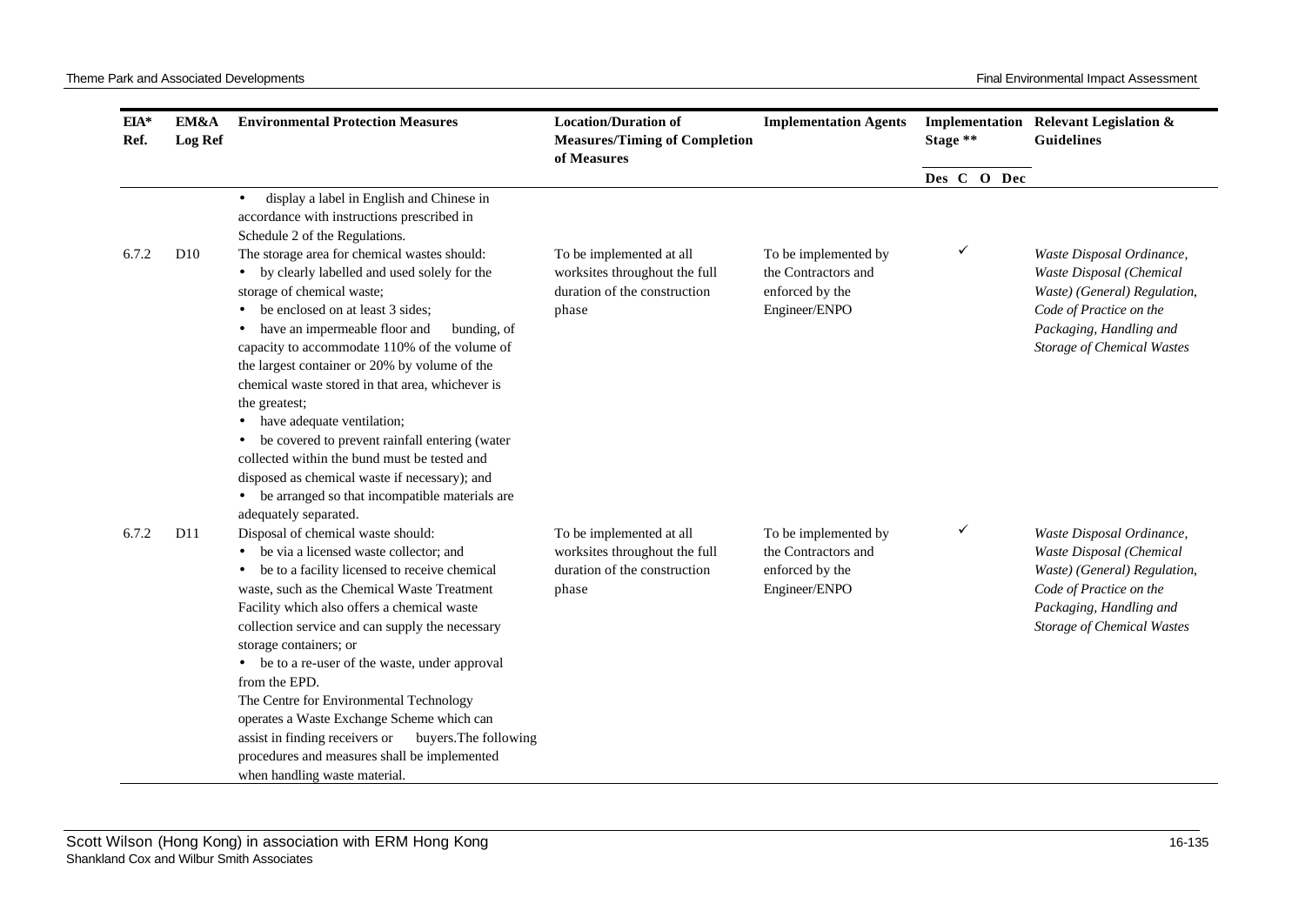| EIA*<br>Ref. | EM&A<br><b>Log Ref</b> | <b>Environmental Protection Measures</b>                                                                                                                                                                                                                                                                                                                                                                                                            | <b>Location/Duration of</b><br><b>Measures/Timing of Completion</b><br>of Measures                 | <b>Implementation Agents</b>                                                    | Stage **    | Implementation Relevant Legislation &<br><b>Guidelines</b>                    |  |
|--------------|------------------------|-----------------------------------------------------------------------------------------------------------------------------------------------------------------------------------------------------------------------------------------------------------------------------------------------------------------------------------------------------------------------------------------------------------------------------------------------------|----------------------------------------------------------------------------------------------------|---------------------------------------------------------------------------------|-------------|-------------------------------------------------------------------------------|--|
|              |                        |                                                                                                                                                                                                                                                                                                                                                                                                                                                     |                                                                                                    |                                                                                 | Des C O Dec |                                                                               |  |
| 6.7.2        | D12                    | Management of General Refuse<br>General refuse generated on-site shall be stored in<br>enclosed bins or compaction units separate from<br>construction and chemical wastes. A reputable<br>waste collector shall be employed by the<br>contractor to remove general refuse from the site,<br>separately from construction and chemical wastes,<br>on a daily basis to minimise odour pest and litter<br>impacts. The burning of refuse shall not be | To be implemented at all<br>worksites throughout the full<br>duration of the construction<br>phase | To be implemented by<br>the Contractors and<br>enforced by the<br>Engineer/ENPO |             | Waste Disposal Ordinance                                                      |  |
| 6.7.2        | D <sub>13</sub>        | permitted.<br>Reusable rather than disposable dishware shall be<br>used if feasible. Separate, labelled bins shall be<br>provided, if feasible, for the collection of<br>aluminium cans.                                                                                                                                                                                                                                                            | To be implemented at all<br>worksites throughout the full<br>duration of the construction<br>phase | To be implemented by<br>the Contractors and<br>enforced by the<br>Engineer/ENPO | ✓           | Waste Disposal Ordinance                                                      |  |
| 6.7.2        | D14                    | The Contractor shall participate in a local waste<br>collection scheme, if one is available, to reduce<br>office wastes.                                                                                                                                                                                                                                                                                                                            | To be implemented at all<br>worksites throughout the full<br>duration of the construction<br>phase | To be implemented by<br>the Contractors and<br>enforced by the<br>Engineer/ENPO | ✓           | Waste Disposal Ordinance                                                      |  |
| 6.7.2        | D <sub>15</sub>        | Management of Waste Disposal<br>A trip-ticket system should be established and<br>used to monitor the disposal of C&DM and solid<br>wastes at public filling facilities and landfills, and<br>to control fly-tipping.                                                                                                                                                                                                                               | To be implemented at all<br>worksites throughout the full<br>duration of the construction<br>phase | To be implemented by<br>the Contractors and<br>enforced by the<br>Engineer/ENPO | ✓           | Waste Disposal Ordinance<br><b>Works Bureau Technical</b><br>Circular No 5/99 |  |
| 6.7.2        | D16                    | A recording system for the amount of waste<br>generated, recycled and disposed of (including<br>the disposal sites) shall be established during the<br>construction stage.<br><b>Staff Training</b>                                                                                                                                                                                                                                                 | To be implemented at all<br>worksites throughout the full<br>duration of the construction<br>phase | To be implemented by<br>the Contractors and<br>enforced by the<br>Engineer/ENPO | ✓           | Waste Disposal Ordinance                                                      |  |
| 6.7.2        | D17                    | Training shall be provided to workers on the<br>concepts of site cleanliness and on appropriate<br>waste management procedures, including waste<br>reduction, reuse and recycling at the beginning of<br>the contract.                                                                                                                                                                                                                              | To be implemented at all<br>worksites throughout the full<br>duration of the construction<br>phase | To be implemented by<br>the Contractors and<br>enforced by the<br>Engineer/ENPO |             | Waste Disposal Ordinance                                                      |  |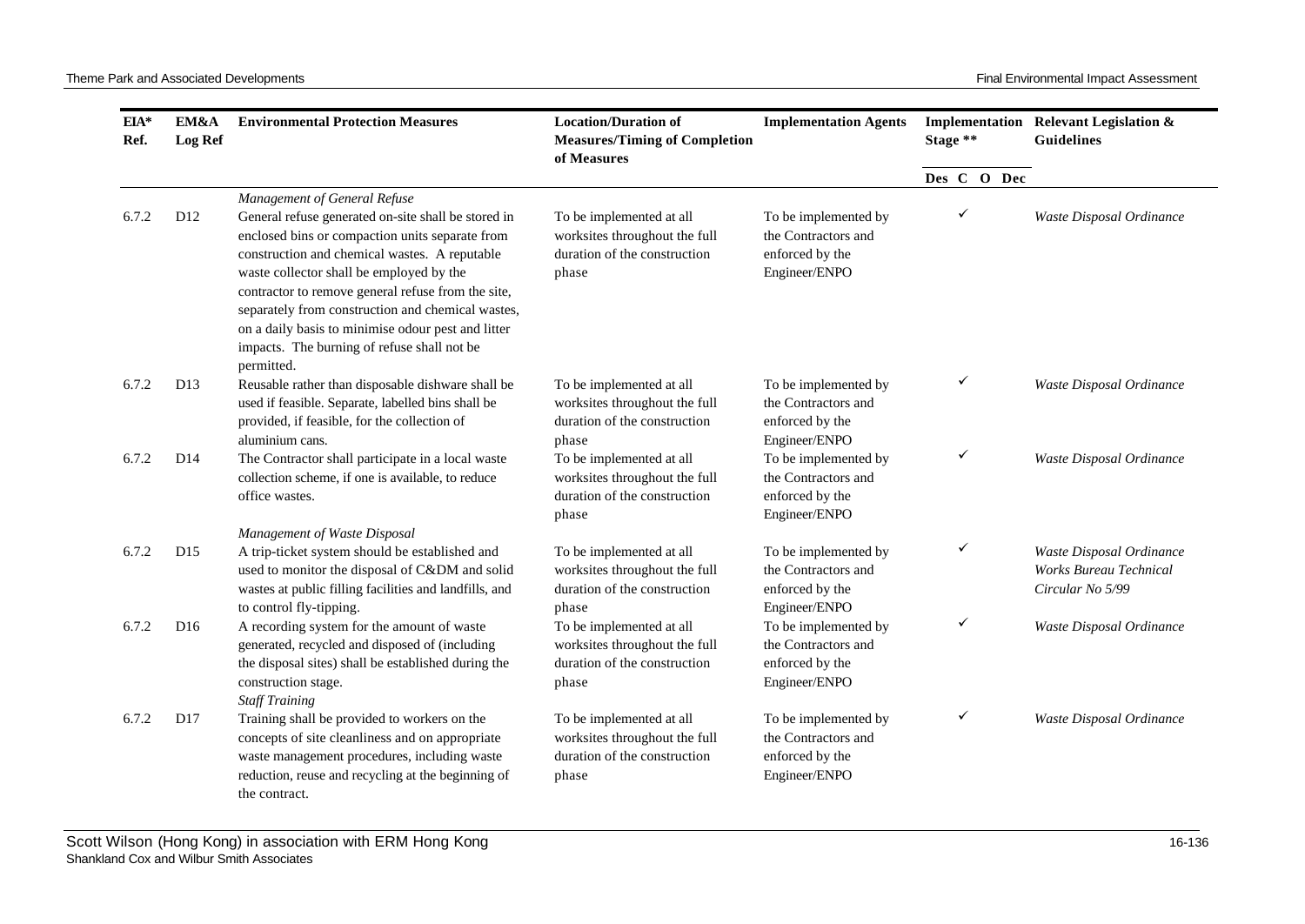| $EIA*$<br>Ref. | EM&A<br><b>Log Ref</b> | <b>Environmental Protection Measures</b>                                                                                                                                                                                                                                                                                                                      | <b>Location/Duration of</b><br><b>Measures/Timing of Completion</b><br>of Measures                                                                                                                                                                   | <b>Implementation Agents</b>                                                    | Stage **    | Implementation Relevant Legislation &<br>Guidelines |
|----------------|------------------------|---------------------------------------------------------------------------------------------------------------------------------------------------------------------------------------------------------------------------------------------------------------------------------------------------------------------------------------------------------------|------------------------------------------------------------------------------------------------------------------------------------------------------------------------------------------------------------------------------------------------------|---------------------------------------------------------------------------------|-------------|-----------------------------------------------------|
|                |                        |                                                                                                                                                                                                                                                                                                                                                               |                                                                                                                                                                                                                                                      |                                                                                 | Des C O Dec |                                                     |
| 6.7.2          | D <sub>18</sub>        | Waste Management Plan<br>The construction Contractors shall incorporate<br>the above recommendations into a Waste<br>Management Plan for the construction works.<br>Such a management plan shall incorporate site<br>specific factors, such as the designation of areas<br>for the segregation and temporary storage of<br>reusable and recyclable materials. | To be produced by all<br>construction contractors and<br>submitted to the Engineer for<br>approval at the commencement<br>of the construction period. The<br>Plans shall be implemented<br>throughout the full duration of<br>the construction phase | To be implemented by<br>the Contractors and<br>enforced by the<br>Engineer/ENPO | ✓           | Waste Disposal Ordinance                            |
|                |                        | TERRESTRIAL ECOLOGY - Construction Phase                                                                                                                                                                                                                                                                                                                      |                                                                                                                                                                                                                                                      |                                                                                 |             |                                                     |
|                |                        | Not applicable                                                                                                                                                                                                                                                                                                                                                |                                                                                                                                                                                                                                                      |                                                                                 |             |                                                     |
|                |                        | <b>MARINE ECOLOGY AND FISHERIES -</b><br><b>Construction Phase</b>                                                                                                                                                                                                                                                                                            |                                                                                                                                                                                                                                                      |                                                                                 |             |                                                     |
|                |                        | Not applicable                                                                                                                                                                                                                                                                                                                                                |                                                                                                                                                                                                                                                      |                                                                                 |             |                                                     |
|                |                        | ARCHAEOLOGY AND CULTURAL HERITAGE -<br><b>Construction Phase</b>                                                                                                                                                                                                                                                                                              |                                                                                                                                                                                                                                                      |                                                                                 |             |                                                     |
|                |                        | Not applicable                                                                                                                                                                                                                                                                                                                                                |                                                                                                                                                                                                                                                      |                                                                                 |             |                                                     |
|                |                        | <b>HAZARD</b> - Construction Phase                                                                                                                                                                                                                                                                                                                            |                                                                                                                                                                                                                                                      |                                                                                 |             |                                                     |
|                |                        | Not applicable                                                                                                                                                                                                                                                                                                                                                |                                                                                                                                                                                                                                                      |                                                                                 |             |                                                     |
|                |                        | <b>CONTAMINATED LAND - Construction Phase</b>                                                                                                                                                                                                                                                                                                                 |                                                                                                                                                                                                                                                      |                                                                                 |             |                                                     |
|                |                        | Not applicable                                                                                                                                                                                                                                                                                                                                                |                                                                                                                                                                                                                                                      |                                                                                 |             |                                                     |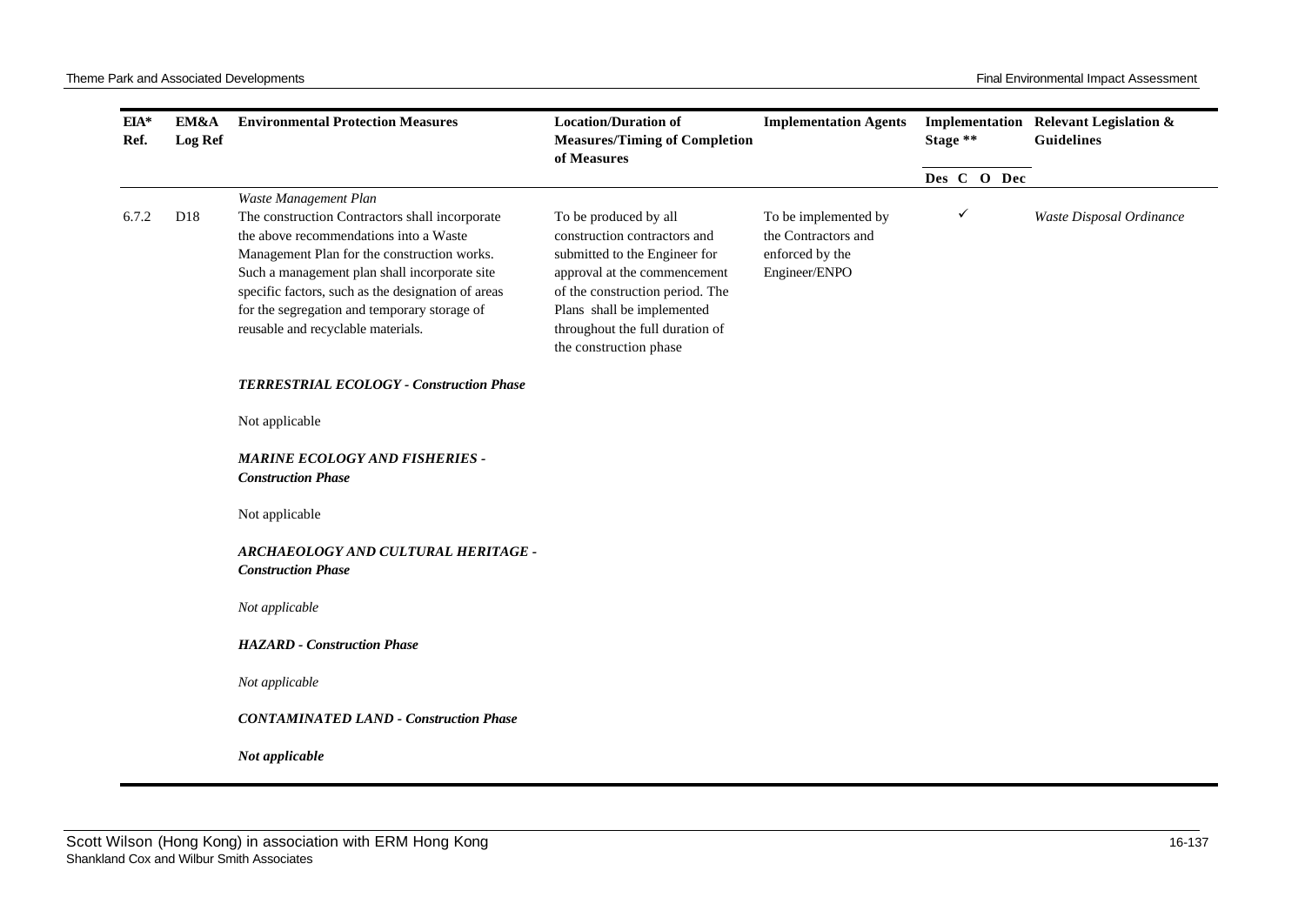| $EIA*$<br>Ref. | EM&A<br>Log Ref | <b>Environmental Protection Measures</b>                                                                                                                                                                                                                                                | <b>Location/Duration of</b><br><b>Measures/Timing of Completion</b><br>of Measures                                 | <b>Implementation Agents</b>                                         | Stage **     |              |             | Implementation Relevant Legislation &<br><b>Guidelines</b>         |
|----------------|-----------------|-----------------------------------------------------------------------------------------------------------------------------------------------------------------------------------------------------------------------------------------------------------------------------------------|--------------------------------------------------------------------------------------------------------------------|----------------------------------------------------------------------|--------------|--------------|-------------|--------------------------------------------------------------------|
|                |                 |                                                                                                                                                                                                                                                                                         |                                                                                                                    |                                                                      |              |              | Des C O Dec |                                                                    |
|                | $\rm E1$        | <b>LANDSCAPE AND VISUAL - Construction Phase</b>                                                                                                                                                                                                                                        |                                                                                                                    |                                                                      |              |              |             |                                                                    |
| 12.8.9         |                 | Consideration should be made to implementation<br>of lining and filling of lake in the shortest time<br>possible to avoid visual impact.                                                                                                                                                | At construction site of the water<br>recreation centre lake for the<br>duration of the lake construction<br>phase. | <b>CED</b>                                                           | $\checkmark$ | $\checkmark$ |             | <b>Air Pollution Control</b><br>(Construction Dust)<br>Regulations |
|                |                 | <b>EM&amp;A REQUIREMENTS - Construction Phase</b>                                                                                                                                                                                                                                       |                                                                                                                    |                                                                      |              |              |             |                                                                    |
| 3.7            | F <sub>1</sub>  | Air Quality<br>Subject to the Environmental Protection<br>Department's (EPD's) agreement, construction<br>phase dust monitoring shall be undertaken at the<br>following location in accordance with the<br>recommendations detailed in Section 5 of the<br>EM&A Manual.                 | At specified dust monitoring<br>locations throughout the<br>duration of the construction<br>works                  | To be undertaken by the<br>EMT and<br>reviewed/audited by the<br>EAT |              | ✓            |             | Noise Control Ordinance<br>(NCO)                                   |
|                |                 | • ASR1-Penny's Bay Gas Turbine Plant                                                                                                                                                                                                                                                    |                                                                                                                    |                                                                      |              |              |             |                                                                    |
| 4.9            | F2              | <b>Construction Noise</b><br>Subject to the Environmental Protection<br>Department's (EPD's) agreement, construction<br>phase noise monitoring shall be undertaken at the<br>following locations in accordance with the<br>recommendations detailed in Section 6 of the<br>EM&A Manual. | At specified noise monitoring<br>locations throughout the<br>duration of the construction<br>works                 | To be undertaken by the<br>EMT and<br>reviewed/audited by the<br>EAT |              | ✓            |             |                                                                    |
|                |                 | • NSR1-Sea Crest Villa ( Peng Chau)<br>NSR2-Crestmont Villa (Discovery Bay)<br>NSR3-Luk Keng Tsuen                                                                                                                                                                                      |                                                                                                                    |                                                                      |              |              |             |                                                                    |
| 11.8           |                 | ARCHAEOLOGY AND CULTURAL HERITAGE -<br><b>Operational Phase</b>                                                                                                                                                                                                                         |                                                                                                                    |                                                                      |              |              |             |                                                                    |
|                |                 | Not applicable                                                                                                                                                                                                                                                                          |                                                                                                                    |                                                                      |              |              |             |                                                                    |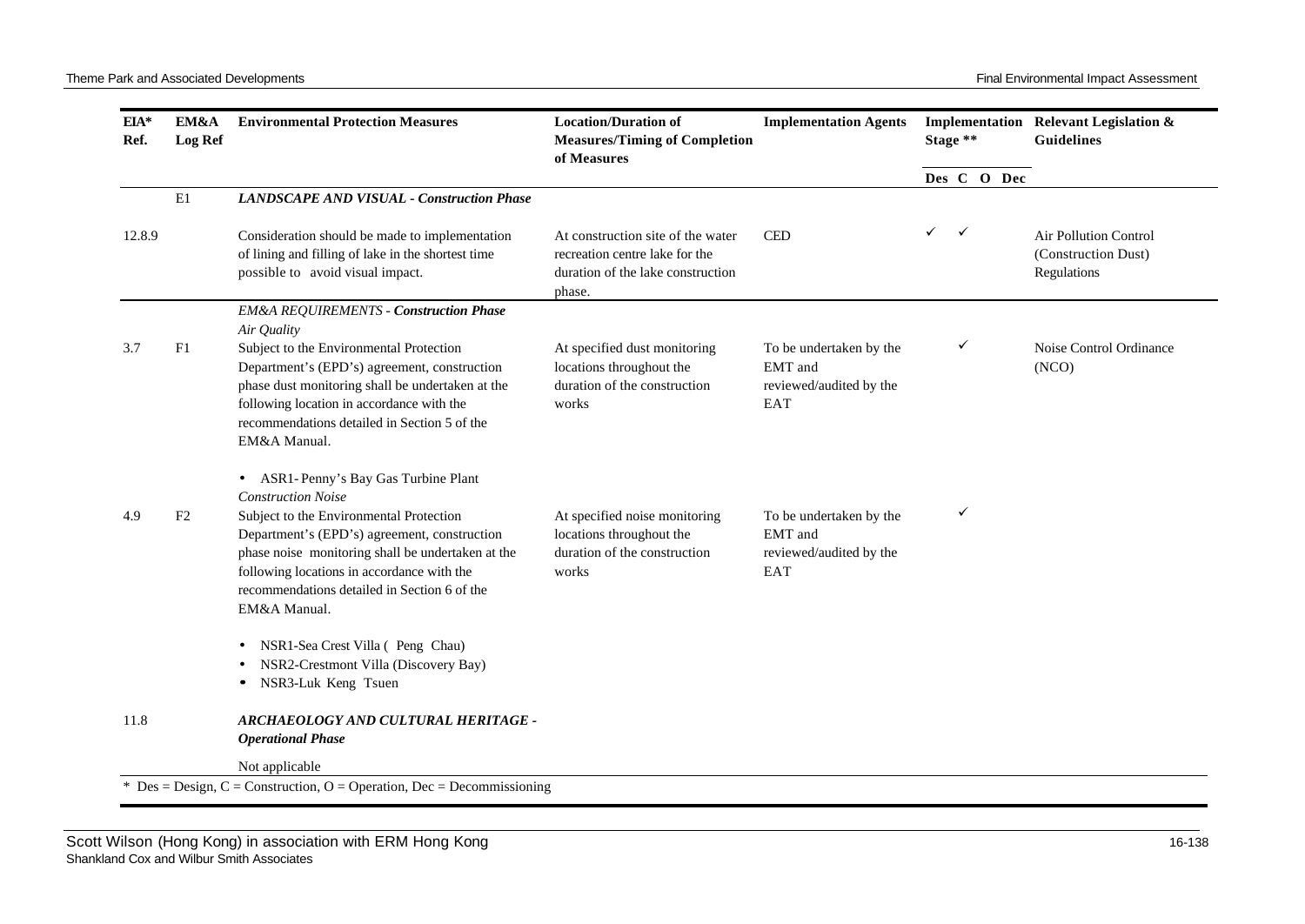## **Table 16.1l Implementation Schedule for the Water Recreation Centre - Operational Phase**

| EIA*<br>Ref. | EM&A<br><b>Log Ref</b> | <b>Environmental Protection Measures</b>                                                                                                                                                                                                                                                                                                                                                                                      | <b>Location/Duration of</b><br><b>Measures/Timing of Completion of</b><br><b>Measures</b>                                                            | <b>Implementation Agent</b>                                        | Stage** |         | Implementation |     | <b>Relevant Legislation &amp;</b><br><b>Guidelines</b> |
|--------------|------------------------|-------------------------------------------------------------------------------------------------------------------------------------------------------------------------------------------------------------------------------------------------------------------------------------------------------------------------------------------------------------------------------------------------------------------------------|------------------------------------------------------------------------------------------------------------------------------------------------------|--------------------------------------------------------------------|---------|---------|----------------|-----|--------------------------------------------------------|
|              |                        |                                                                                                                                                                                                                                                                                                                                                                                                                               |                                                                                                                                                      |                                                                    |         | Des C O |                | Dec |                                                        |
| 3.5.3        |                        | <b>AIR QUALITY - Operational Phase</b>                                                                                                                                                                                                                                                                                                                                                                                        |                                                                                                                                                      |                                                                    |         |         |                |     |                                                        |
|              |                        | Not applicable                                                                                                                                                                                                                                                                                                                                                                                                                |                                                                                                                                                      |                                                                    |         |         |                |     |                                                        |
| 4.7          |                        | <b>NOISE</b> - Operational Phase                                                                                                                                                                                                                                                                                                                                                                                              |                                                                                                                                                      |                                                                    |         |         |                |     |                                                        |
|              |                        | Not applicable                                                                                                                                                                                                                                                                                                                                                                                                                |                                                                                                                                                      |                                                                    |         |         |                |     |                                                        |
|              |                        | <b>WATER QUALITY- Operational Phase</b><br>Artificial Lake                                                                                                                                                                                                                                                                                                                                                                    |                                                                                                                                                      |                                                                    |         |         |                |     |                                                        |
| 5.11.2       | A1                     | The lake shall be lined with an impermeable liner.<br>However, as such liners may have a limited life span,<br>beyond which the performance may deteriorates, the<br>liner shall be replaced once the manufacturer's<br>specified lifespan is reached.                                                                                                                                                                        | To be included within the detailed<br>design and installed as part of the<br>construction works.                                                     | <b>Detailed Design</b><br>Consultants/Contractors/<br><b>HKITP</b> |         |         | ✓              |     | <b>Water Pollution Control</b><br>Ordinance            |
| 5.11.2       | A2                     | Stormwater run-off from surrounding hillsides shall<br>pass through silt traps prior to entering the artificial<br>lake to prevent siltation. The silt traps shall be<br>designed to have adequate capacity to retain any<br>silt/sediment contained within the stormwater. The<br>silt traps shall be frequently maintained/cleaned to<br>prevent a deterioration in performance.                                            | To be incorporated into the detailed<br>design and fully implemented prior to,<br>and throughout, the full operational<br>lifetime of the Theme Park | Detailed Design<br>Consultants/ HKITP                              |         | ✓       | $\checkmark$   |     | <b>Water Pollution Control</b><br>Ordinance            |
| 5.11.2       | A <sub>3</sub>         | Should the quality of the water in the Tai Lam Chung<br>Reservoir deteriorate below the present levels an<br>alternate supply of water, of a quality at least as good Chung Reservoir deteriorates below its<br>as that within the Tai Lam Chung Reservoir, shall be<br>used to 'top up' the water within the lake.                                                                                                           | To be undertaken at a time if/when the HKITP<br>quality of the water in the Tai Lam<br>present levels                                                |                                                                    |         |         | ✓              |     | <b>Water Pollution Control</b><br>Ordinance            |
| 5.11.2       | A4                     | If it becomes necessary to add an algicide to the lake<br>to control algal growth, the algicide shall be<br>biodegradable with a short half life of three days or<br>less During use of the algicide discharge of the lake<br>water to the marine waters shall be prohibited, until<br>the algicide has decayed. The algicide shall not be used<br>during periods of heavy rainfall when overflow of the<br>lake is possible. | To implemented throughout the full<br>operational lifetime of the Theme Park                                                                         | <b>HKITP</b>                                                       |         |         | ✓              |     | <b>Water Pollution Control</b><br>Ordinance            |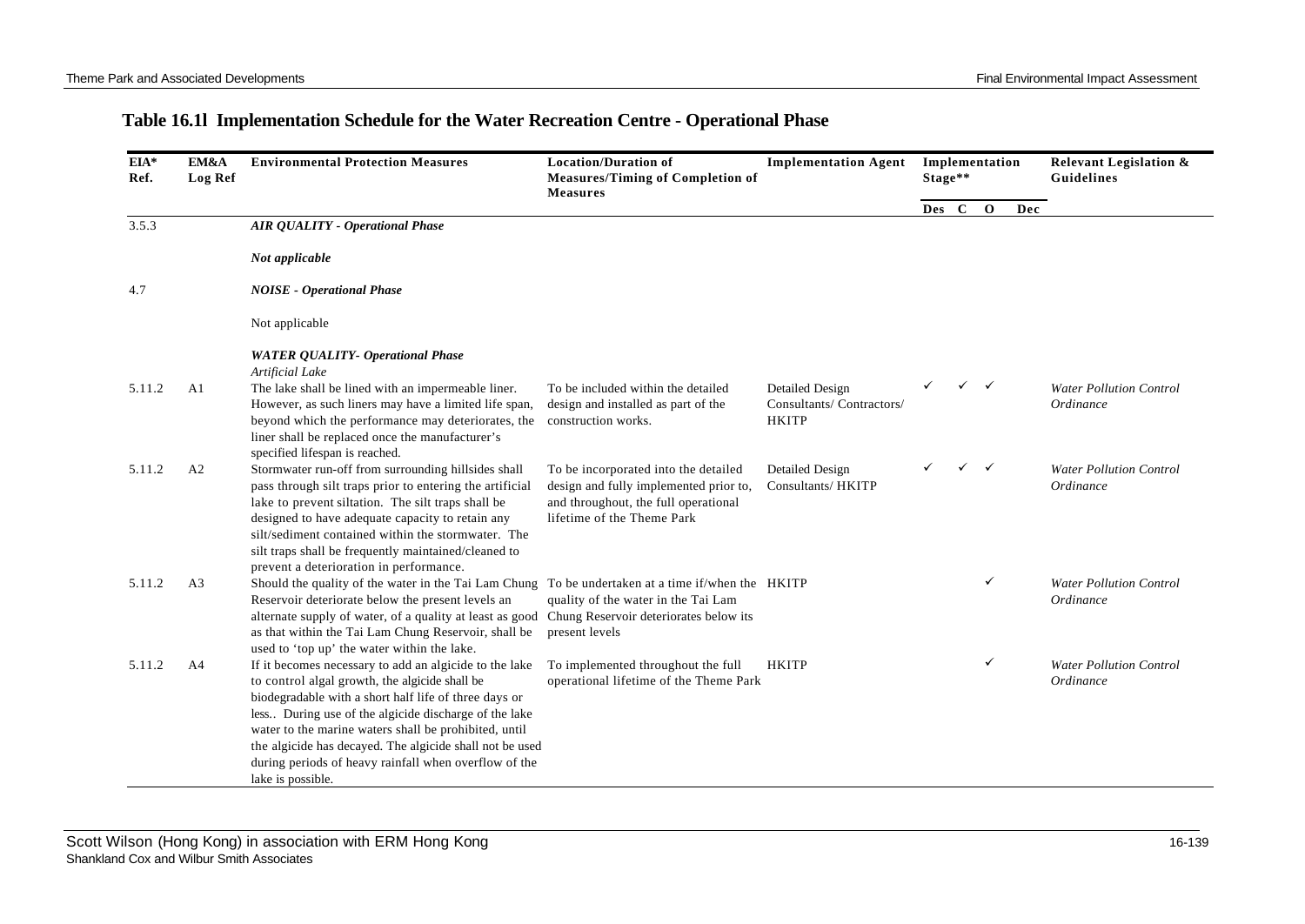| EIA*<br>Ref. | EM&A<br>Log Ref | <b>Environmental Protection Measures</b>                                                                                                                                                                                                                                                                                                                                                                                          | <b>Location/Duration of</b><br><b>Measures/Timing of Completion of</b><br><b>Measures</b>                                                            | <b>Implementation Agent</b>           | Stage** |                | Implementation |     | <b>Relevant Legislation &amp;</b><br>Guidelines |
|--------------|-----------------|-----------------------------------------------------------------------------------------------------------------------------------------------------------------------------------------------------------------------------------------------------------------------------------------------------------------------------------------------------------------------------------------------------------------------------------|------------------------------------------------------------------------------------------------------------------------------------------------------|---------------------------------------|---------|----------------|----------------|-----|-------------------------------------------------|
|              |                 |                                                                                                                                                                                                                                                                                                                                                                                                                                   |                                                                                                                                                      |                                       | Des     | $\overline{C}$ | $\mathbf{O}$   | Dec |                                                 |
| 5.11.2       | A <sub>5</sub>  | Stormwater from any urban/developed areas shall not To be incorporated into the detailed<br>be allowed to enter the lake as they may contain<br>pollutants. Sewage effluent from the water recreation and throughout, the full operational<br>centre shall be transported to the sewerage mains for<br>conveyance to the Siu Ho Wan STW.                                                                                          | design and fully implemented prior to,<br>lifetime of the Theme Park                                                                                 | Detailed Design<br>Consultants/ HKITP |         | $\checkmark$   | $\checkmark$   |     | <b>Water Pollution Control</b><br>Ordinance     |
| 5.11.2       | A6              | Any fuel for motorised water sports vessels shall be<br>stored in bunded areas, of at least 110% capacity of<br>the largest fuel storage container to prevent any<br>accidental spills entering the lake.                                                                                                                                                                                                                         | To be incorporated into the detailed<br>design and fully implemented prior to,<br>and throughout, the full operational<br>lifetime of the Theme Park | Detailed Design<br>Consultants/ HKITP |         | $\checkmark$   | $\checkmark$   |     | <b>Water Pollution Control</b><br>Ordinance     |
| 5.11.2       | A <sub>7</sub>  | Servicing of any water sports vessels shall be<br>undertaken at suitable facilities away from the<br>artificial lake. In the event that fuel or other<br>petroleum products enter the lake, a suitable clean-up<br>plan shall be implemented. The clean-up plan being<br>devised by the operators of the water recreation<br>centre and approved by EPD prior to the<br>commencement of operations at the water sports<br>centre. | To be implemented throughout the full HKITP<br>operational lifetime of the Theme Park                                                                |                                       |         |                | ✓              |     | <b>Water Pollution Control</b><br>Ordinance     |
|              |                 | <b>WASTE</b> - Operational Phase                                                                                                                                                                                                                                                                                                                                                                                                  |                                                                                                                                                      |                                       |         |                |                |     |                                                 |
| 6.7.3        | B1              | To minimise the potential adverse impacts to<br>aesthetics and odour impacts, the HKITP should<br>maintain floating refuse collection initiatives at both<br>the coast of the Theme Park and within the artificial<br>lake of the Water Recreation Centre.                                                                                                                                                                        | To be implemented throughout the full HKITP<br>operational lifetime of the Theme Park                                                                |                                       |         |                | $\checkmark$   |     | Waste Disposal Ordinance                        |
|              |                 | <b>TERRESTRIAL ECOLOGY - Operational Phase</b>                                                                                                                                                                                                                                                                                                                                                                                    |                                                                                                                                                      |                                       |         |                |                |     |                                                 |
|              |                 | Not applicable                                                                                                                                                                                                                                                                                                                                                                                                                    |                                                                                                                                                      |                                       |         |                |                |     |                                                 |
|              |                 | <b>MARINE ECOLOGY AND FISHERIES - Operational</b><br><b>Phase</b><br>Not applicable                                                                                                                                                                                                                                                                                                                                               |                                                                                                                                                      |                                       |         |                |                |     |                                                 |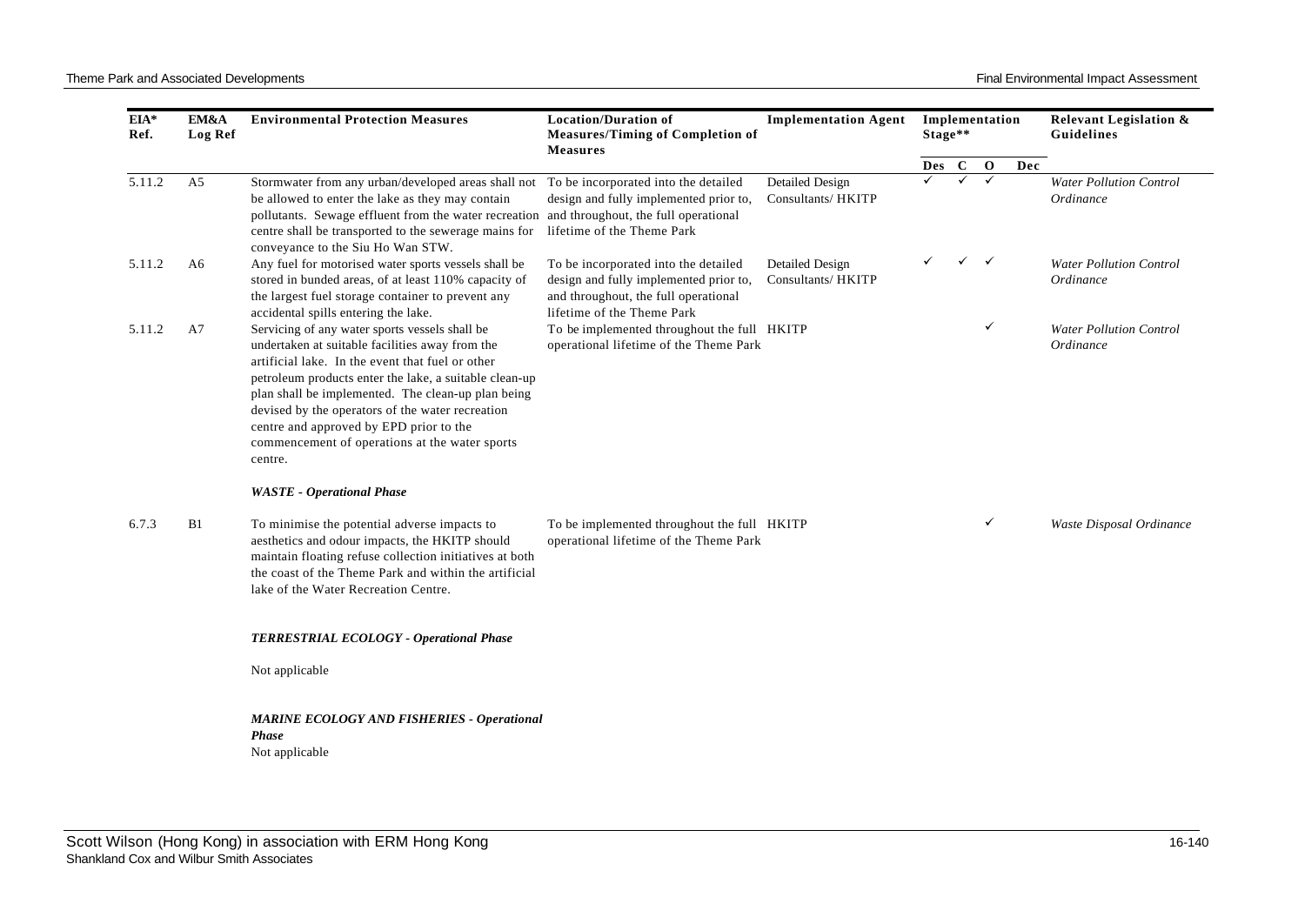| EIA*<br>Ref.           | EM&A<br><b>Log Ref</b> | <b>Environmental Protection Measures</b>                                                                                                                                                                                | <b>Location/Duration of</b><br><b>Measures/Timing of Completion of</b><br><b>Measures</b>                                | <b>Implementation Agent</b> | Stage** | Implementation |     | <b>Relevant Legislation &amp;</b><br>Guidelines |
|------------------------|------------------------|-------------------------------------------------------------------------------------------------------------------------------------------------------------------------------------------------------------------------|--------------------------------------------------------------------------------------------------------------------------|-----------------------------|---------|----------------|-----|-------------------------------------------------|
|                        |                        |                                                                                                                                                                                                                         |                                                                                                                          |                             | Des C O |                | Dec |                                                 |
|                        |                        | ARCHAEOLOGY AND CULTURAL HERITAGE -<br><b>Operational Phase</b>                                                                                                                                                         |                                                                                                                          |                             |         |                |     |                                                 |
|                        |                        | Not applicable                                                                                                                                                                                                          |                                                                                                                          |                             |         |                |     |                                                 |
|                        |                        | <b>HAZARD</b> - Operational Phase                                                                                                                                                                                       |                                                                                                                          |                             |         |                |     |                                                 |
|                        |                        | Not applicable                                                                                                                                                                                                          |                                                                                                                          |                             |         |                |     |                                                 |
|                        |                        | <b>CONTAMINATED LAND - Construction Phase</b>                                                                                                                                                                           |                                                                                                                          |                             |         |                |     |                                                 |
|                        |                        | Not applicable                                                                                                                                                                                                          |                                                                                                                          |                             |         |                |     |                                                 |
|                        |                        | <b>LANDSCAPE AND VISUAL - Operational Phase</b>                                                                                                                                                                         |                                                                                                                          |                             |         |                |     |                                                 |
| 12.8.20 C1             |                        | Buildings and associated structures of the water<br>recreation centre to be sensitively and attractively<br>designed in keeping with the Theme Park with<br>building height not over 6 m.                               | At buildings and associated structures at CED<br>the water recreation centre for the<br>duration of the operation phase. | <b>WD</b>                   | ✓       |                |     |                                                 |
| 12.8.20 C <sub>2</sub> |                        | Planting to be provided to create setting for the lake<br>and provide screening to adjacent areas and internal<br>parking areas species to be selected to promote<br>biodiversity, as well as visual interest.          | Around lake area and at buildings and<br>associated structures for duration of<br>operation phase.                       | <b>CED</b><br><b>WD</b>     |         |                |     |                                                 |
| 12.8.20 C3             |                        | Lighting to be controlled to prevent excessive light<br>overspill.                                                                                                                                                      | At water recreation centre for duration<br>of operation phase.                                                           | CED<br><b>WD</b>            | ✓       | ✓              |     |                                                 |
|                        |                        | <b>EM&amp;A REQUIREMENTS - Operational Phase</b>                                                                                                                                                                        |                                                                                                                          |                             |         |                |     |                                                 |
| 5.13.1                 | D1                     | Water Quality Monitoring of the artificial lake shall<br>be undertaken during the first year after the filling of the completion of the artificial lake.<br>the lake. Monitoring shall be carried out once per<br>week. | To be implemented for one year after HKITP                                                                               |                             |         | ✓              |     | <b>Water Pollution Control</b><br>Ordinance     |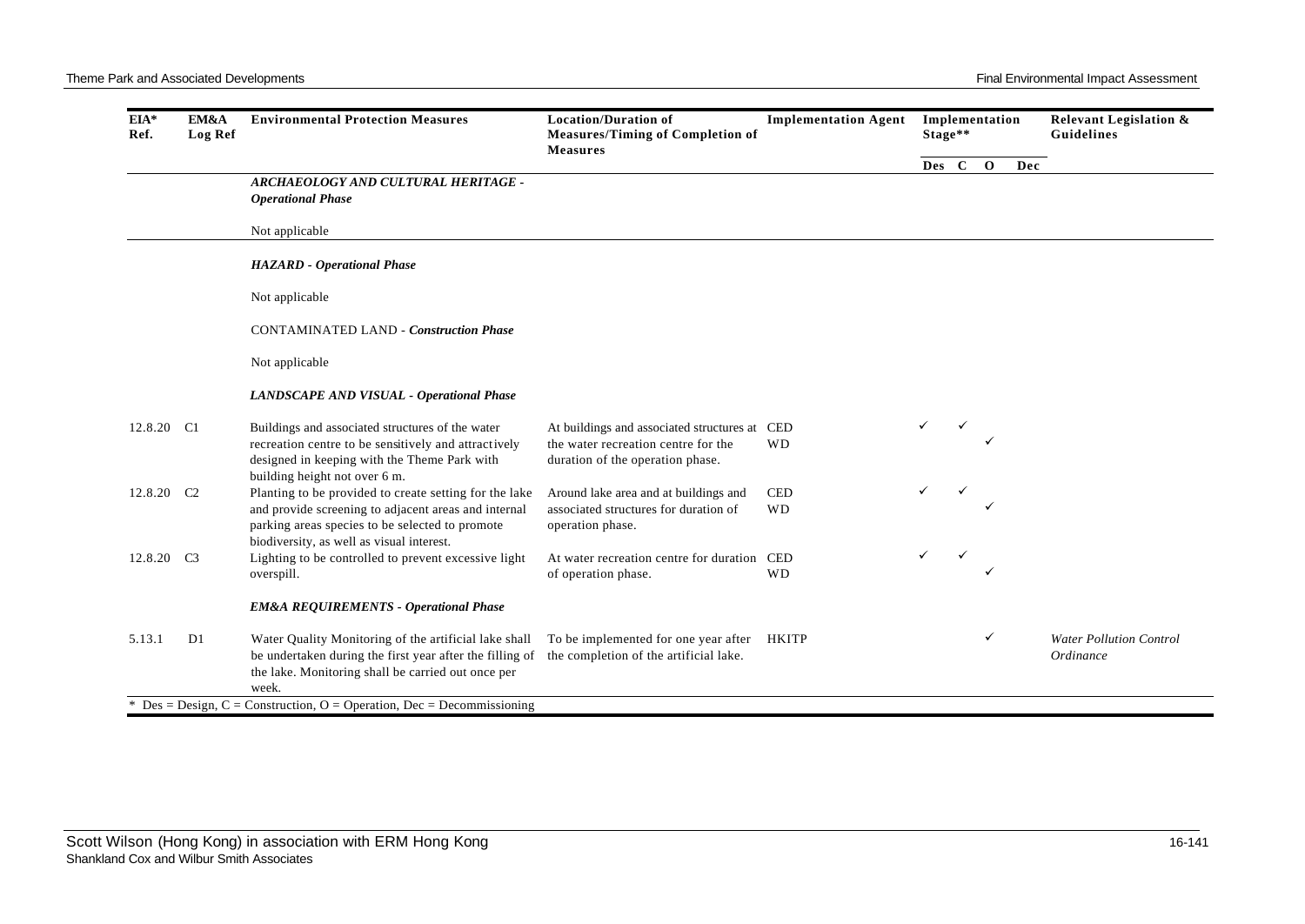## **Table 16.1m Implementation Schedule for the Eastern Stormwater Channel - Construction Phase**

| EIA*<br>Ref. | EM&A<br><b>Log Ref</b> | <b>Environmental Protection Measures</b>                                                                                                                                                                                                 | <b>Location/Duration of</b><br><b>Measures/Timing of Completion</b><br>of Measures            | <b>Implementation Agent</b>                                                  | Stage**     | Implementation Relevant Legislation &<br>Guidelines               |
|--------------|------------------------|------------------------------------------------------------------------------------------------------------------------------------------------------------------------------------------------------------------------------------------|-----------------------------------------------------------------------------------------------|------------------------------------------------------------------------------|-------------|-------------------------------------------------------------------|
|              |                        |                                                                                                                                                                                                                                          |                                                                                               |                                                                              | Des C O Dec |                                                                   |
|              |                        | <b>AIR QUALITY - Construction Phase</b>                                                                                                                                                                                                  |                                                                                               |                                                                              |             |                                                                   |
|              |                        | In accordance with the Air Pollution Control<br>(Construction Dust) Regulation the following mitigation<br>measures shall be implemented to limit the dust<br>emissions from the site:                                                   |                                                                                               |                                                                              |             |                                                                   |
| 3.4.3        | A <sub>1</sub>         | • vehicle washing facilities shall be provided at<br>every vehicle exit point                                                                                                                                                            | At all construction work site,<br>throughout the whole duration<br>of the construction period | To be implemented by the<br>Contractors and enforced<br>by the Engineer/ENPO | ✓           | <b>Air Pollution Control</b><br>(Construction Dust)<br>Regulation |
| 3.4.3        | A2                     | • where a site boundary adjoins a road, streets or<br>other area accessible to the public, hoarding of not<br>less than 2.4 m high from ground level shall be<br>provided along the entire length except for a site<br>entrance or exit: | At all construction work site,<br>throughout the whole duration<br>of the construction period | To be implemented by the<br>Contractors and enforced<br>by the Engineer/ENPO | ✓           | <b>Air Pollution Control</b><br>(Construction Dust)<br>Regulation |
| 3.4.3        | A <sub>3</sub>         | • every main haul road shall be<br>sealed and kept<br>clear of dusty materials or sprayed with water so as to<br>maintain the entire road surface wet;                                                                                   | At all construction work site,<br>throughout the whole duration<br>of the construction period | To be implemented by the<br>Contractors and enforced<br>by the Engineer/ENPO | ✓           | Air Pollution Control<br>(Construction Dust)<br>Regulation        |
| 3.4.3        | A <sub>4</sub>         | • stockpiles of dusty materials shall be either<br>covered entirely by impervious sheeting, placed in an<br>area sheltered on the top and 3 sides; or sprayed with<br>water so as to maintain the entire surface wet;                    | At all construction work site,<br>throughout the whole duration<br>of the construction period | To be implemented by the<br>Contractors and enforced<br>by the Engineer/ENPO | ✓           | <b>Air Pollution Control</b><br>(Construction Dust)<br>Regulation |
| 3.4.3        | A <sub>5</sub>         | all dusty materials shall be sprayed with water<br>$\bullet$<br>prior to any loading, unloading or transfer operation<br>so as to maintain the dusty material wet;                                                                       | At all construction work site,<br>throughout the whole duration<br>of the construction period | To be implemented by the<br>Contractors and enforced<br>by the Engineer/ENPO | ✓           | <b>Air Pollution Control</b><br>(Construction Dust)<br>Regulation |
| 3.4.3        | A6                     | • vehicle speed within the worksite shall be limited<br>to 10 kph except for properly formed and maintained<br>access roads;                                                                                                             | At all construction work site,<br>throughout the whole duration<br>of the construction period | To be implemented by the<br>Contractors and enforced<br>by the Engineer/ENPO | ✓           | <b>Air Pollution Control</b><br>(Construction Dust)<br>Regulation |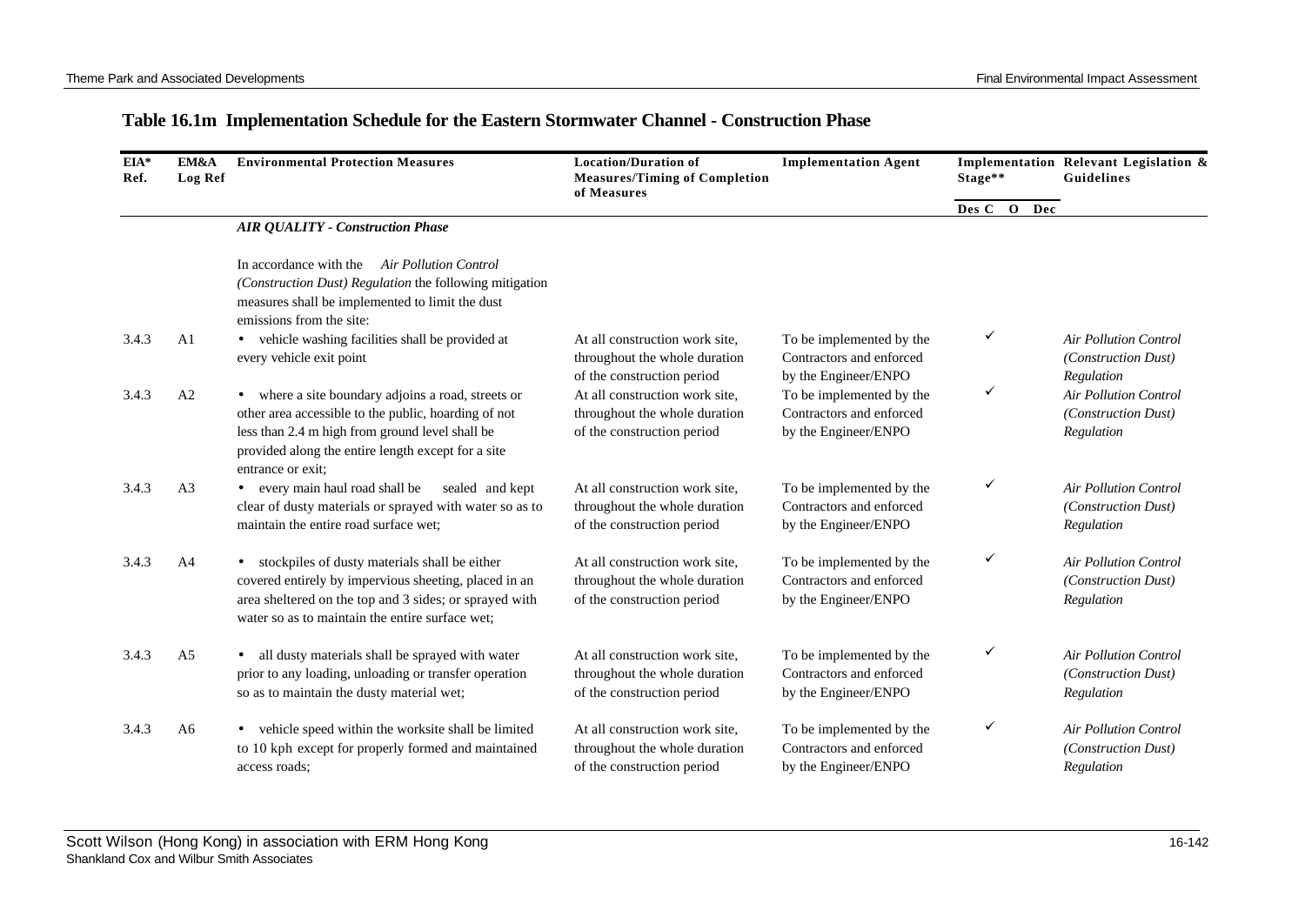| EIA*<br>Ref. | <b>EM&amp;A</b><br>Log Ref | <b>Environmental Protection Measures</b>                                                                                                                                                                                                                                                                                                      | <b>Location/Duration of</b><br><b>Measures/Timing of Completion</b><br>of Measures            | <b>Implementation Agent</b>                                                  | Stage**      | Implementation Relevant Legislation &<br>Guidelines               |
|--------------|----------------------------|-----------------------------------------------------------------------------------------------------------------------------------------------------------------------------------------------------------------------------------------------------------------------------------------------------------------------------------------------|-----------------------------------------------------------------------------------------------|------------------------------------------------------------------------------|--------------|-------------------------------------------------------------------|
|              |                            |                                                                                                                                                                                                                                                                                                                                               |                                                                                               |                                                                              | Des C O Dec  |                                                                   |
| 3.4.3        | A7                         | • every vehicle shall be washed to remove any<br>dusty materials from its body and wheels before<br>leaving the construction sites;                                                                                                                                                                                                           | At all construction work site,<br>throughout the whole duration<br>of the construction period | To be implemented by the<br>Contractors and enforced<br>by the Engineer/ENPO |              | <b>Air Pollution Control</b><br>(Construction Dust)<br>Regulation |
| 3.4.3        | A <sub>8</sub>             | • the working area of excavation shall be sprayed<br>with water immediately before, during and<br>immediately after the operation so as to maintain the<br>entire surface wet.                                                                                                                                                                | At all construction work site,<br>throughout the whole duration<br>of the construction period | To be implemented by the<br>Contractors and enforced<br>by the Engineer/ENPO | $\checkmark$ | <b>Air Pollution Control</b><br>(Construction Dust)<br>Regulation |
|              |                            | <b>NOISE - Construction Phase</b>                                                                                                                                                                                                                                                                                                             |                                                                                               |                                                                              |              |                                                                   |
|              |                            | In addition to the use of good site practice (as<br>defined in the EIA Report) the following mitigation<br>measures shall be implemented to minimise noise<br>emissions:                                                                                                                                                                      |                                                                                               |                                                                              |              |                                                                   |
| 4.6          | B1                         | Selecting Quiet Plant for Evening Time Works<br>Where available, the Contractor shall use models of<br>plant that are quieter than those specified in the<br>EPD's Technical Memorandum (GW-TM) for<br>undertaking construction works in the evening.                                                                                         | At all construction work site,<br>throughout the whole duration<br>of the construction period | To be implemented by the<br>Contractors and enforced<br>by the Engineer/ENPO | ✓            | $GW-TM$                                                           |
|              |                            | <b>WATER QUALITY- Construction Phase</b>                                                                                                                                                                                                                                                                                                      |                                                                                               |                                                                              |              |                                                                   |
|              |                            | <b>Land Based Construction Activities</b><br>Surface Run-off                                                                                                                                                                                                                                                                                  |                                                                                               |                                                                              |              |                                                                   |
| 5.7.2        | C <sub>1</sub>             | Surface run-off from the construction site shall be<br>directed into storm drains via adequately designed<br>sand/silt removal facilities such as sand traps, silt<br>traps and sediment basins. Channels, earth bunds or<br>sand bag barriers shall be provided on site to<br>properly direct stormwater to such silt removal<br>facilities. | At all construction work site,<br>throughout the whole duration<br>of the construction period | To be implemented by the<br>Contractors and enforced<br>by the Engineer/ENPO | ✓            | <b>Water Pollution Control</b><br>Ordinance                       |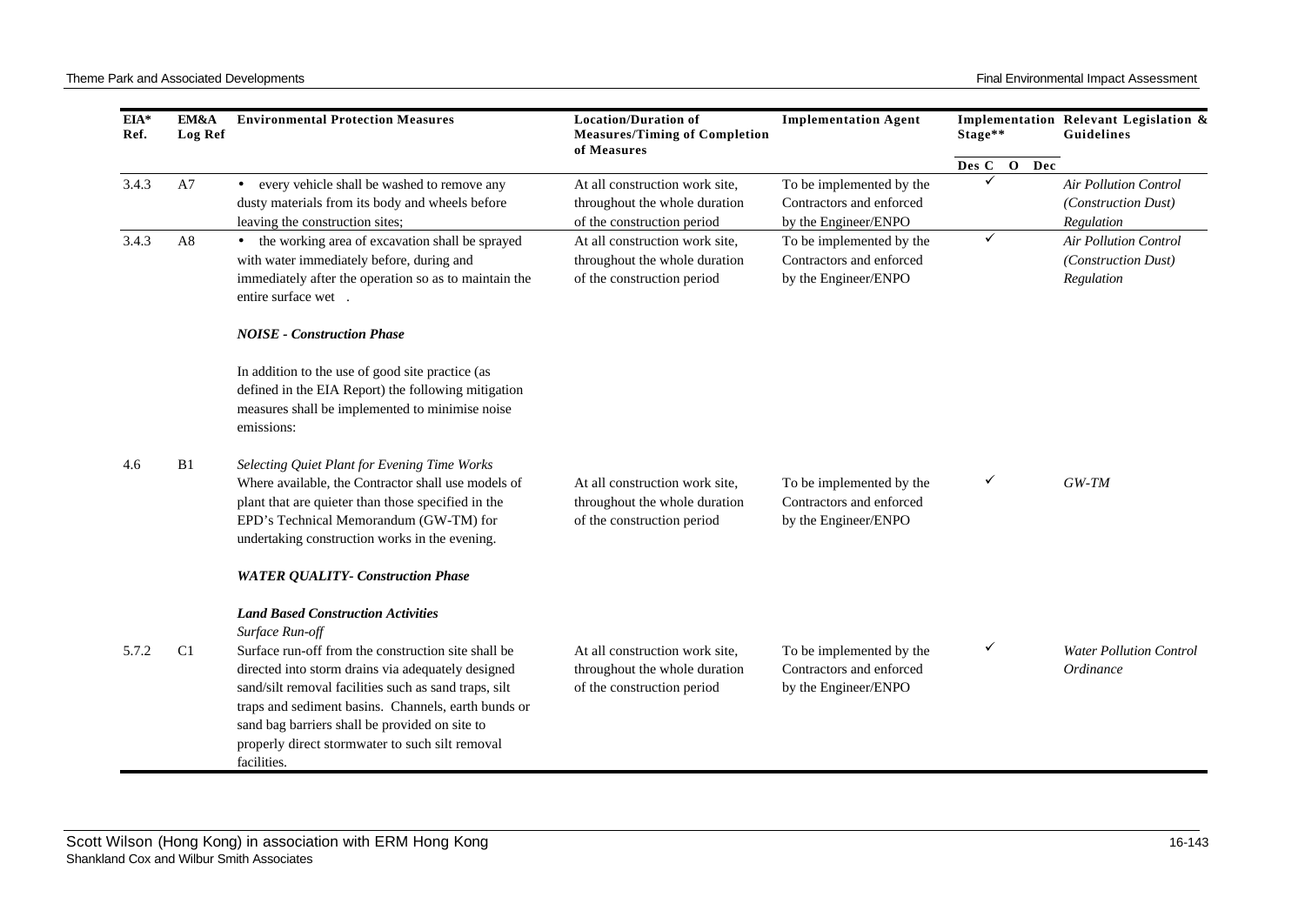| EIA*<br>Ref. | EM&A<br><b>Log Ref</b> | <b>Environmental Protection Measures</b>                                                                                                                                                                                                                                                                                                                                                                                                                                                                                                                                           | <b>Location/Duration of</b><br><b>Measures/Timing of Completion</b><br>of Measures                      | <b>Implementation Agent</b>                                                  | Stage**        | Implementation Relevant Legislation &<br>Guidelines |
|--------------|------------------------|------------------------------------------------------------------------------------------------------------------------------------------------------------------------------------------------------------------------------------------------------------------------------------------------------------------------------------------------------------------------------------------------------------------------------------------------------------------------------------------------------------------------------------------------------------------------------------|---------------------------------------------------------------------------------------------------------|------------------------------------------------------------------------------|----------------|-----------------------------------------------------|
|              |                        |                                                                                                                                                                                                                                                                                                                                                                                                                                                                                                                                                                                    |                                                                                                         |                                                                              | Des C<br>O Dec |                                                     |
| 5.7.2        | C2                     | Catchpits and perimeter channels shall be<br>constructed in advance of site formation works and<br>earthworks.                                                                                                                                                                                                                                                                                                                                                                                                                                                                     | At all construction work site<br>prior to the commencement of<br>site formation works and<br>earthworks | To be implemented by the<br>Contractors and enforced<br>by the Engineer/ENPO | ✓              | <b>Water Pollution Control</b><br>Ordinance         |
| 5.7.2        | C <sub>3</sub>         | Silt removal facilities, channels and manholes shall be<br>suitably maintained with the deposited silt and grit<br>being removed regularly, and at the onset of and after<br>each rainstorm to ensure that these facilities are<br>functioning properly at all times.                                                                                                                                                                                                                                                                                                              | At all construction work site,<br>throughout the whole duration<br>of the construction period           | To be implemented by the<br>Contractors and enforced<br>by the Engineer/ENPO | ✓              | <b>Water Pollution Control</b><br>Ordinance         |
| 5.7.2        | C <sub>4</sub>         | If excavation cannot be avoided during rainy<br>seasons, temporarily exposed soil surfaces shall be<br>covered e.g. by tarpaulin, and temporary access<br>roads should be protected by crushed stone or<br>gravel, as excavation proceeds. Intercepting<br>channels should be provided (e.g. along the<br>crest/edge of the excavation) to prevent storm runoff<br>from washing across exposed soil surfaces.<br>Arrangements shall always be in place to ensure that<br>adequate surface protection measures can be safely<br>carried out well before the arrival of a rainstorm. | At all construction work site,<br>throughout the whole duration<br>of the construction period           | To be implemented by the<br>Contractors and enforced<br>by the Engineer/ENPO | ✓              | <b>Water Pollution Control</b><br><i>Ordinance</i>  |
| 5.7.2        | C <sub>5</sub>         | Earthworks final surfaces shall be well compacted and<br>the subsequent permanent work or surface protection<br>shall be carried out as soon as practical after the final<br>surfaces are formed to prevent erosion caused by<br>rainstorms. Appropriate intercepting channels shall<br>be provided where necessary. Rainwater pumped out<br>from trenches or foundation excavations shall be<br>discharged into storm drains via silt removal facilities.                                                                                                                         | At all construction work site,<br>throughout the whole duration<br>of the construction period           | To be implemented by the<br>Contractors and enforced<br>by the Engineer/ENPO | ✓              | <b>Water Pollution Control</b><br>Ordinance         |
| 5.7.2        | C <sub>6</sub>         | Open stockpiles of construction materials (e.g.<br>aggregates and sand) on site shall be covered with<br>tarpaulin or similar fabric during rainstorms.<br>Measures shall be taken to prevent the washing away<br>of construction materials, soil, silt or debris into any<br>drainage system.                                                                                                                                                                                                                                                                                     | At all construction work site,<br>throughout the whole duration<br>of the construction period           | To be implemented by the<br>Contractors and enforced<br>by the Engineer/ENPO | ✓              | <b>Water Pollution Control</b><br>Ordinance         |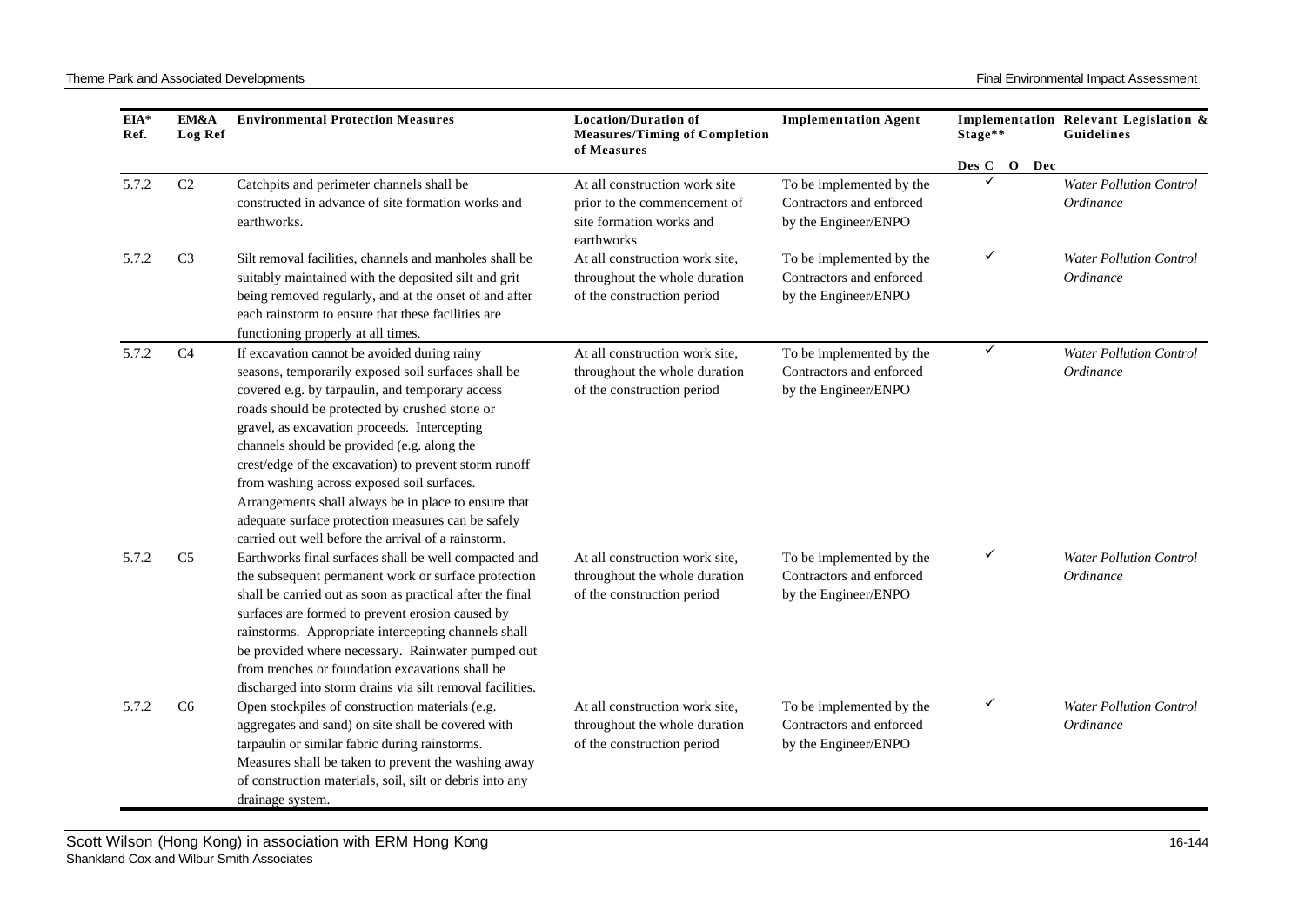| EIA*<br>Ref. | EM&A<br>Log Ref | <b>Environmental Protection Measures</b>                                                                                                                                                                                                                                                                                                                                                                                                                                                                                                                                                                               | <b>Location/Duration of</b><br><b>Measures/Timing of Completion</b><br>of Measures                                   | <b>Implementation Agent</b>                                                  | Stage**        | Implementation Relevant Legislation &<br>Guidelines |
|--------------|-----------------|------------------------------------------------------------------------------------------------------------------------------------------------------------------------------------------------------------------------------------------------------------------------------------------------------------------------------------------------------------------------------------------------------------------------------------------------------------------------------------------------------------------------------------------------------------------------------------------------------------------------|----------------------------------------------------------------------------------------------------------------------|------------------------------------------------------------------------------|----------------|-----------------------------------------------------|
|              |                 |                                                                                                                                                                                                                                                                                                                                                                                                                                                                                                                                                                                                                        |                                                                                                                      |                                                                              | O Dec<br>Des C |                                                     |
| 5.7.2        | C7              | Manholes (including any newly constructed ones)<br>shall always be adequately covered and temporarily<br>sealed so as to prevent silt, construction materials or<br>debris from getting into the drainage system, and to<br>prevent storm run-off from getting into foul sewers.<br>Discharges of surface run-off into foul sewers must<br>always be prevented in order not to unduly overload<br>the foul sewerage system.<br>Groundwater                                                                                                                                                                             | At all construction work site,<br>throughout the whole duration<br>of the construction period                        | To be implemented by the<br>Contractors and enforced<br>by the Engineer/ENPO | $\checkmark$   | <b>Water Pollution Control</b><br>Ordinance         |
| 5.7.2        | C8              | Groundwater pumped out of wells, etc. for the<br>lowering of ground water level in foundation<br>construction, such as that required for new buildings,<br>shall be discharged into storm drains after being<br>passed through appropriate silt removal facilities.                                                                                                                                                                                                                                                                                                                                                    | At all construction work site,<br>throughout the whole duration<br>of the construction period                        | To be implemented by the<br>Contractors and enforced<br>by the Engineer/ENPO | ✓              | <b>Water Pollution Control</b><br>Ordinance         |
| 5.7.2        | C9              | Wheel Washing Water<br>All vehicles and plant shall be cleaned before they<br>leave the construction site to ensure that no earth,<br>mud or debris is deposited by them on roads. A<br>wheel washing bay shall be provided at every site<br>exit, if practicable, and wash-water shall have sand<br>and silt settled out or removed before being<br>discharged into the storm drains. The section of<br>construction road between the wheel washing bay<br>and the public road shall be paved with<br>backfall to<br>reduce vehicle tracking of soil and to prevent site<br>run-off from entering public road drains. | At every site exit to all<br>construction work sites,<br>throughout the whole duration<br>of the construction period | To be implemented by the<br>Contractors and enforced<br>by the Engineer/ENPO | ✓              | <b>Water Pollution Control</b><br>Ordinance         |
| 5.7.2        | C10             | Wastewater<br>Wastewater generated from concreting, cleaning<br>work and other similar activities, shall undergo large<br>object removal by installing bar traps at the drain<br>inlets.                                                                                                                                                                                                                                                                                                                                                                                                                               | At all construction work site,<br>throughout the whole duration<br>of the construction period                        | To be implemented by the<br>Contractors and enforced<br>by the Engineer/ENPO | ✓              | <b>Water Pollution Control</b><br>Ordinance         |

*Wastewater from Site Facilities*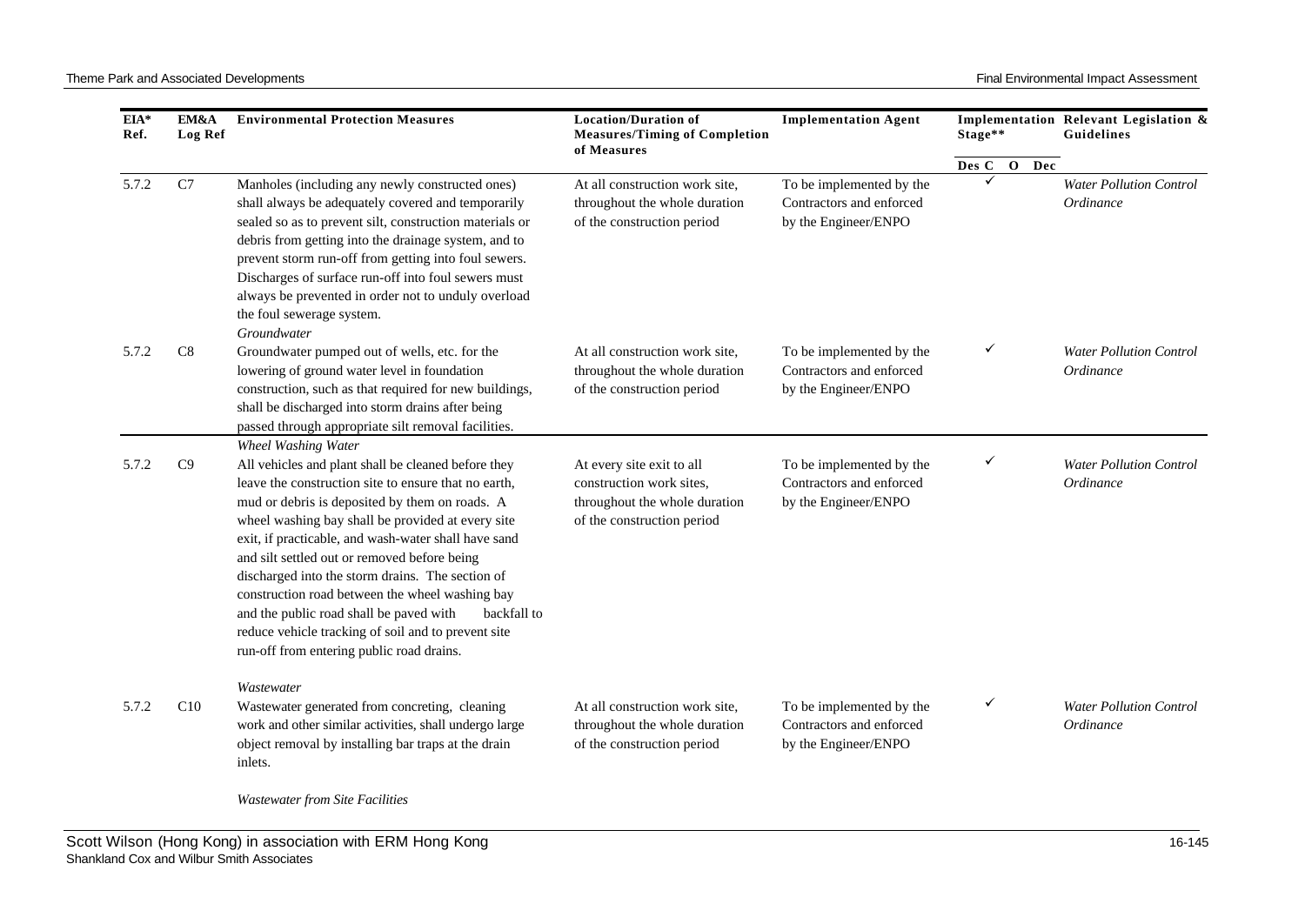| EIA*<br>Ref. | EM&A<br>Log Ref | <b>Environmental Protection Measures</b>                                                                                                                                                                                                                                                                                                                                                                                                                                                                                                                 | <b>Location/Duration of</b><br><b>Measures/Timing of Completion</b><br>of Measures            | <b>Implementation Agent</b>                                                  | Stage**     | Implementation Relevant Legislation &<br>Guidelines                        |
|--------------|-----------------|----------------------------------------------------------------------------------------------------------------------------------------------------------------------------------------------------------------------------------------------------------------------------------------------------------------------------------------------------------------------------------------------------------------------------------------------------------------------------------------------------------------------------------------------------------|-----------------------------------------------------------------------------------------------|------------------------------------------------------------------------------|-------------|----------------------------------------------------------------------------|
|              |                 |                                                                                                                                                                                                                                                                                                                                                                                                                                                                                                                                                          |                                                                                               |                                                                              | Des C O Dec |                                                                            |
| 5.7.2        | C11             | Sewage from toilets, kitchens and similar facilities<br>shall be discharged into a foul sewer or chemical<br>toilets shall be provided. Should the use of chemical<br>toilets be necessary then these shall be provided by a<br>licensed contractor, who will be responsible for<br>appropriate disposal and maintenance of these<br>facilities. Wastewater collected from canteen<br>kitchens, including that from basins, sinks and floor<br>drains, shall be discharged into foul sewers via<br>grease traps.                                         | At all construction work site,<br>throughout the whole duration<br>of the construction period | To be implemented by the<br>Contractors and enforced<br>by the Engineer/ENPO | ✓           | <b>Water Pollution Control</b><br>Ordinance                                |
| 5.7.2        | C12             | Vehicle and plant servicing areas, vehicle wash bays<br>and lubrication bays shall, as far as possible, be<br>located within roofed areas. The drainage in these<br>covered areas shall be connected to foul sewers via a<br>petrol interceptor. Oil leakage or spillage shall be<br>contained and cleaned up immediately. Waste oil<br>shall be collected and stored for recycling or<br>disposal, in accordance with the<br><b>Waste Disposal</b><br>Ordinance.                                                                                        | At all construction work site,<br>throughout the whole duration<br>of the construction period | To be implemented by the<br>Contractors and enforced<br>by the Engineer/ENPO | ✓           | <b>Water Pollution Control</b><br>Ordinance<br>Waste Disposal<br>Ordinance |
| 5.7.2        | C13             | Storage and Handling of Oil, Other Petroleum Products<br>and Chemicals<br>All fuel tanks and chemical storage areas shall be<br>provided with locks and be sited on sealed areas.<br>The storage areas shall be surrounded by bunds with<br>a capacity equal to 110% of the storage capacity of<br>the largest tank to prevent spilled oil, fuel and<br>chemicals from reaching the receiving waters. The<br>Contractors shall prepare guidelines and procedures<br>for immediate clean-up actions following any<br>spillages of oil, fuel or chemicals. | At all construction work site,<br>throughout the whole duration<br>of the construction period | To be implemented by the<br>Contractors and enforced<br>by the Engineer/ENPO | ✓           | <b>Water Pollution Control</b><br>Ordinance                                |
|              |                 | $\mathbf{W}$ a $\mathbf{C}$ $\mathbf{F}$ $\mathbf{F}$ $\mathbf{C}$ and $\mathbf{C}$ $\mathbf{C}$ and $\mathbf{C}$ $\mathbf{C}$ $\mathbf{D}$ $\mathbf{L}$ and $\mathbf{C}$                                                                                                                                                                                                                                                                                                                                                                                |                                                                                               |                                                                              |             |                                                                            |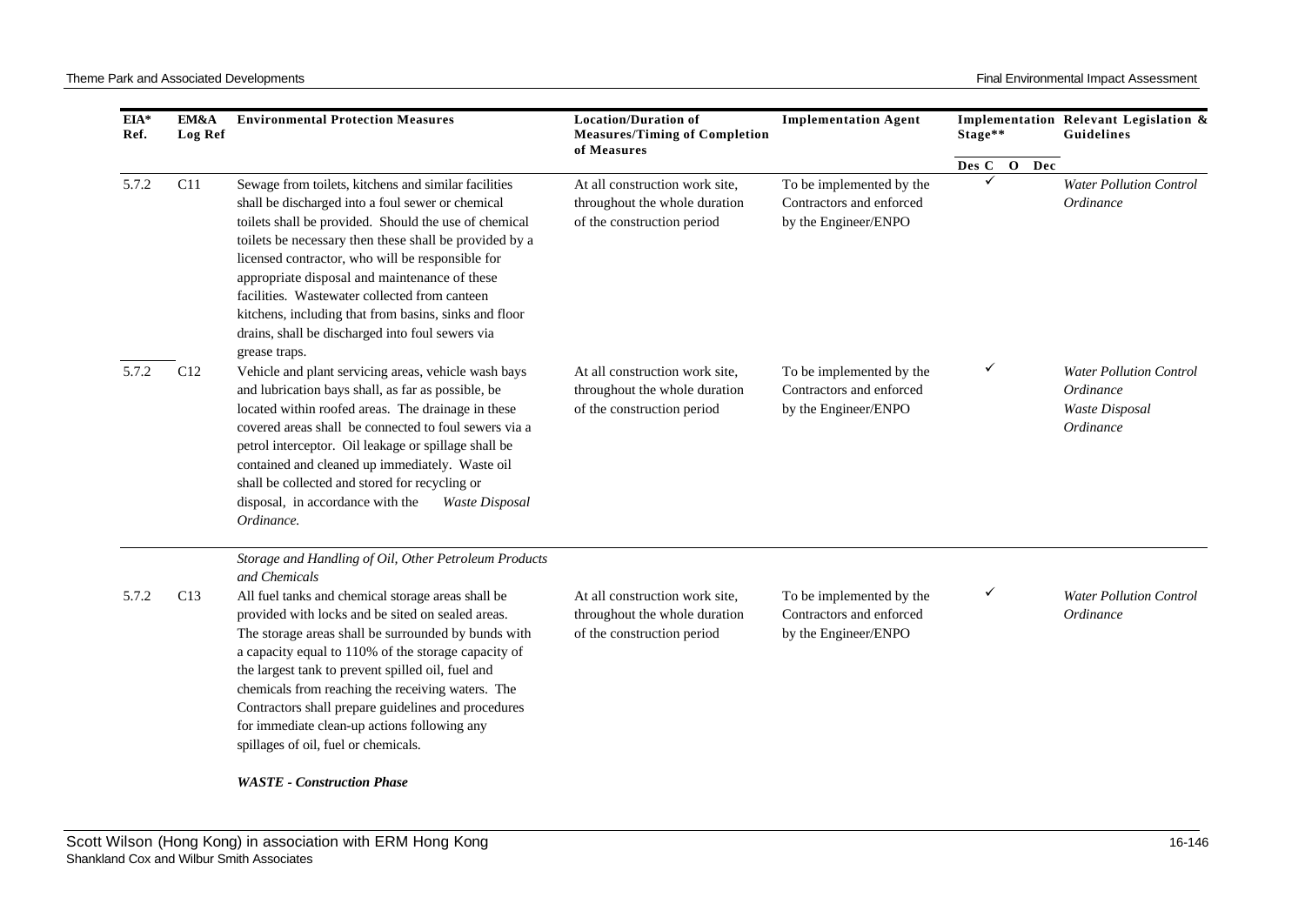| EIA*<br>Ref. | EM&A<br><b>Log Ref</b> | <b>Environmental Protection Measures</b>                                                                                                                                                                                                                                                                                                                                                                                                                                                | <b>Location/Duration of</b><br><b>Measures/Timing of Completion</b><br>of Measures                 | <b>Implementation Agent</b>                                                  | Stage** |     | Implementation Relevant Legislation &<br>Guidelines |
|--------------|------------------------|-----------------------------------------------------------------------------------------------------------------------------------------------------------------------------------------------------------------------------------------------------------------------------------------------------------------------------------------------------------------------------------------------------------------------------------------------------------------------------------------|----------------------------------------------------------------------------------------------------|------------------------------------------------------------------------------|---------|-----|-----------------------------------------------------|
|              |                        |                                                                                                                                                                                                                                                                                                                                                                                                                                                                                         |                                                                                                    |                                                                              | Des C O | Dec |                                                     |
|              |                        | The following procedures and measures shall be<br>implemented when handling waste material.                                                                                                                                                                                                                                                                                                                                                                                             |                                                                                                    |                                                                              |         |     |                                                     |
|              |                        | Measures Taken in the Planning and Design Stages to<br>Reduce the Generation of C&DM                                                                                                                                                                                                                                                                                                                                                                                                    |                                                                                                    |                                                                              |         |     |                                                     |
| 6.7.2        | D <sub>1</sub>         | The following waste management hierarchy shall be<br>followed:<br>1. avoidance and minimisation, that is, not<br>generating waste through changing or improving<br>practices and design;<br>2. reuse of materials, thus avoiding disposal<br>(generally with only limited reprocessing);<br>3. recovery and recycling, thus avoiding disposal<br>(although reprocessing may be required); and<br>4. treatment and disposal, according to relevant law,<br>guidelines and good practice. | To be implemented at all<br>worksites throughout the full<br>duration of the construction<br>phase | To be implemented by the<br>Contractors and enforced<br>by the Engineer/ENPO | ✓       |     | <b>Waste Disposal</b><br>Ordinance                  |
| 6.7.2        | D <sub>2</sub>         | Records of quantities of wastes generated, recycled<br>and disposed (locations) shall be properly kept.                                                                                                                                                                                                                                                                                                                                                                                 | To be implemented at all<br>worksites throughout the full<br>duration of the construction<br>phase | To be implemented by the<br>Contractors and enforced<br>by the Engineer/ENPO |         |     | Waste Disposal<br>Ordinance                         |
| 6.7.2        | D <sub>3</sub>         | Any clean excavated soil shall be reused on site as<br>far as possible for landscape works in order to<br>minimise the amount public fill to be disposed off-<br>site. Should there be any surplus public fill generated<br>from the project, the Contractors shall liaise with the<br>Fill Management Committee to identify as far as<br>possible suitable reclamation or site formation<br>projects near the project site to reuse the material.                                      | To be implemented at all<br>worksites throughout the full<br>duration of the construction<br>phase | To be implemented by the<br>Contractors and enforced<br>by the Engineer/ENPO | ✓       |     | Waste Disposal<br>Ordinance                         |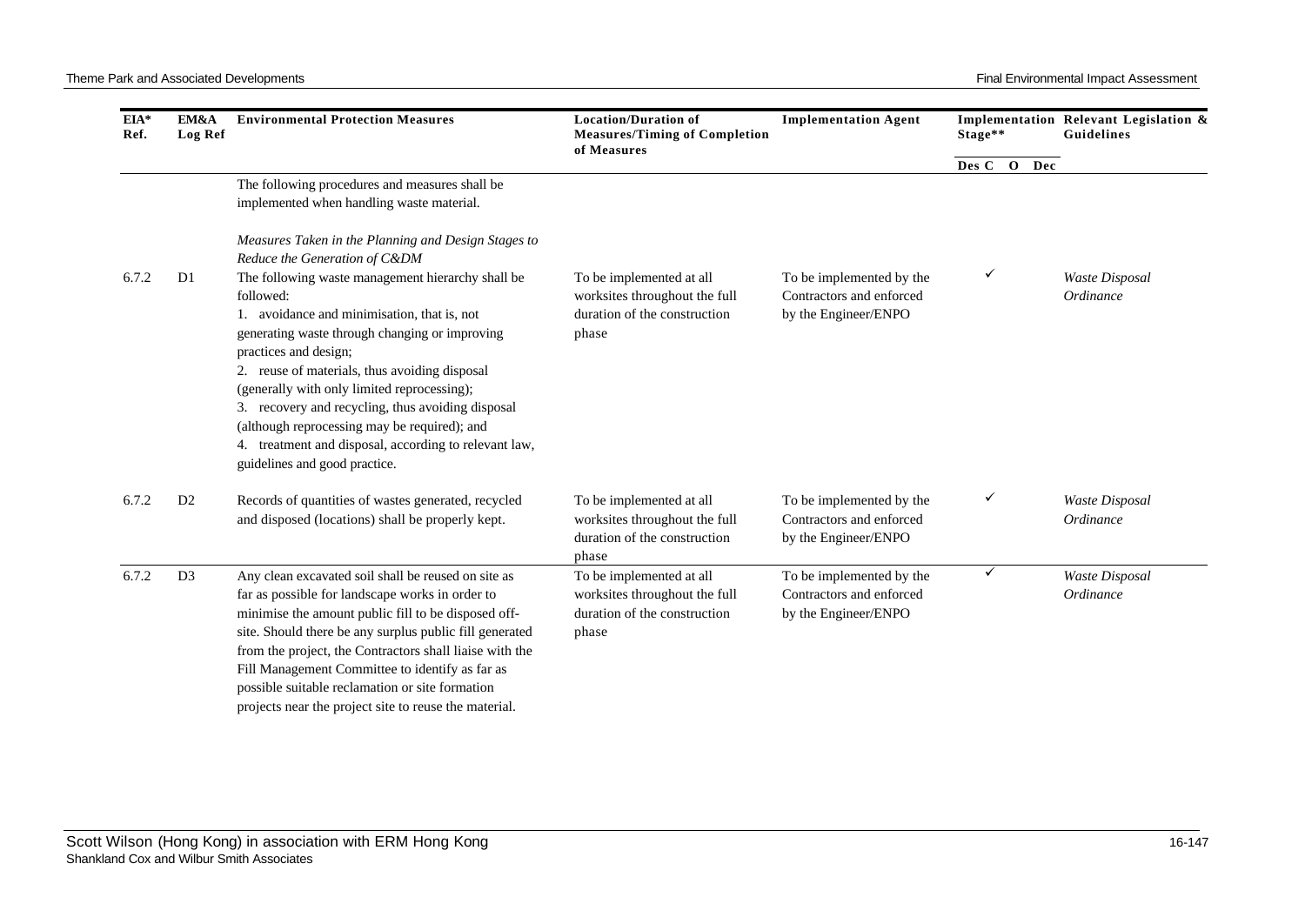| EIA*<br>Ref. | EM&A<br>Log Ref | <b>Environmental Protection Measures</b>                                                                                                                                                                                                                                                                                                                                                                                                                                                     | <b>Location/Duration of</b><br><b>Measures/Timing of Completion</b><br>of Measures                 | <b>Implementation Agent</b>                                                  | Stage**     | Implementation Relevant Legislation &<br>Guidelines |
|--------------|-----------------|----------------------------------------------------------------------------------------------------------------------------------------------------------------------------------------------------------------------------------------------------------------------------------------------------------------------------------------------------------------------------------------------------------------------------------------------------------------------------------------------|----------------------------------------------------------------------------------------------------|------------------------------------------------------------------------------|-------------|-----------------------------------------------------|
|              |                 |                                                                                                                                                                                                                                                                                                                                                                                                                                                                                              |                                                                                                    |                                                                              | Des C O Dec |                                                     |
| 6.7.2        | D <sub>4</sub>  | The purchasing of construction materials will be<br>carefully planned in order to avoid over ordering and<br>wastage of construction materials, such as ready<br>mixed concrete.                                                                                                                                                                                                                                                                                                             | To be implemented at all<br>worksites throughout the full<br>duration of the construction<br>phase | To be implemented by the<br>Contractors and enforced<br>by the Engineer/ENPO |             | Waste Disposal<br>Ordinance                         |
|              |                 | Measures To be Taken in the Construction Stage To Reduce<br>the Generation of C&DM                                                                                                                                                                                                                                                                                                                                                                                                           |                                                                                                    |                                                                              |             |                                                     |
| 6.7.2        | D <sub>5</sub>  | The Contractor shall recycle as much as possible of<br>the C&D material on-site. Public fill and C&D waste<br>shall be segregated and stored in different containers<br>or skips to enhance reuse or recycling of materials<br>and their proper disposal. Concrete and masonry, for<br>example can be crushed and used as fill and steel<br>reinforcing bar can be used by scrap steel mills.<br>Different areas of the work sites should be<br>designated for such segregation and storage. | To be implemented at all<br>worksites throughout the full<br>duration of the construction<br>phase | To be implemented by the<br>Contractors and enforced<br>by the Engineer/ENPO |             | <b>Waste Disposal</b><br>Ordinance                  |
| 6.7.2        | D <sub>6</sub>  | In order to minimise the impacts of the demolition<br>works these wastes must be cleared as quickly as<br>possible after demolition. The demolition and<br>clearance works shall therefore be undertaken<br>simultaneously.                                                                                                                                                                                                                                                                  | To be implemented at all<br>worksites throughout the full<br>duration of the construction<br>phase | To be implemented by the<br>Contractors and enforced<br>by the Engineer/ENPO |             | Waste Disposal<br>Ordinance                         |
| 6.7.2        | D7              | The use of wooden hoardings shall not be allowed.<br>An alternative material, for example, metal (aluminium,<br>alloy etc) shall be used.                                                                                                                                                                                                                                                                                                                                                    | To be implemented at all<br>worksites throughout the full<br>duration of the construction<br>phase | To be implemented by the<br>Contractors and enforced<br>by the Engineer/ENPO | ✓           | Waste Disposal<br>Ordinance                         |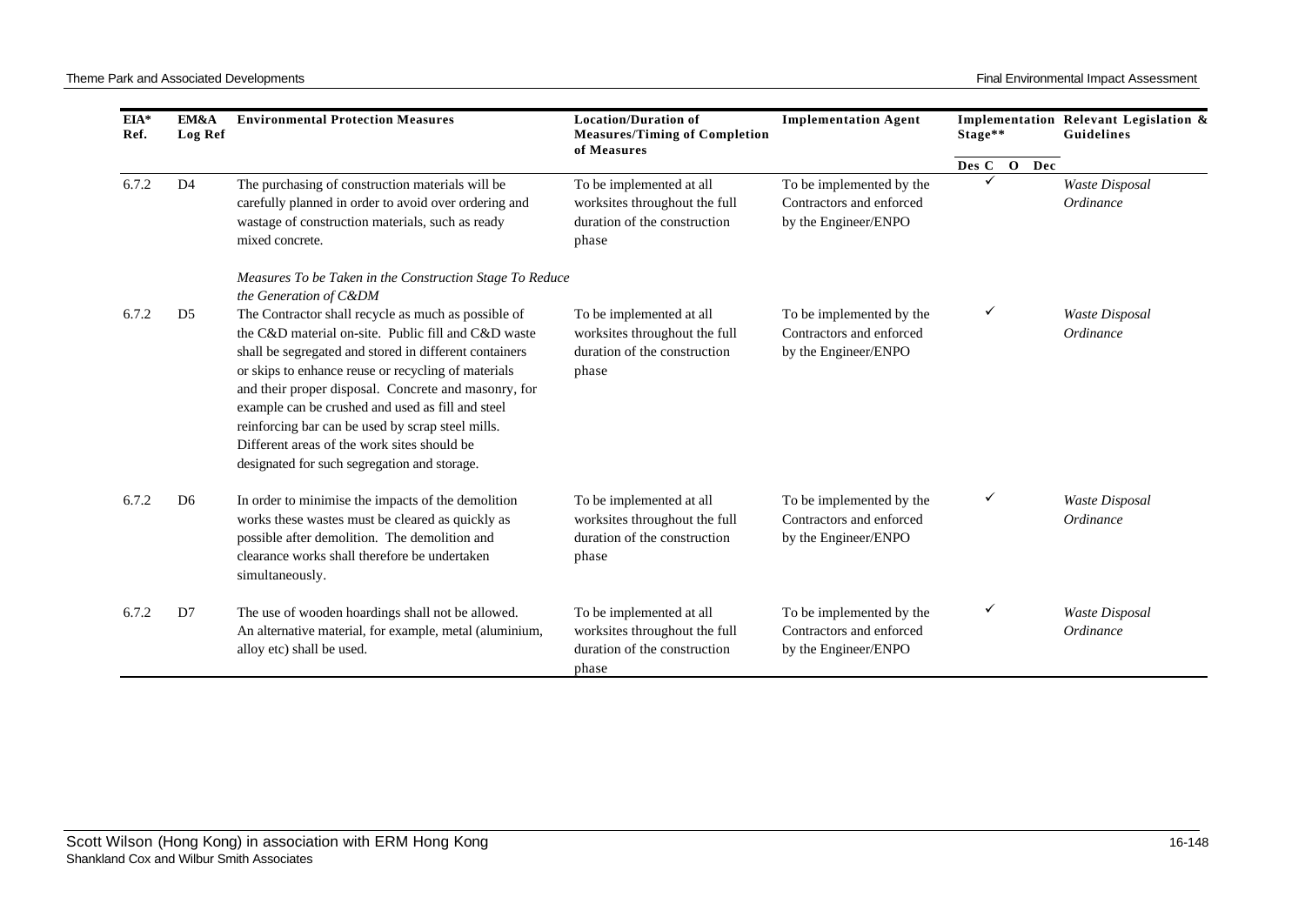| EIA*<br>Ref. | EM&A<br><b>Log Ref</b> | <b>Environmental Protection Measures</b>                                                                                                                                                                                                                                                                                                                                                                                                                                                                                                                                                                                                                         | <b>Location/Duration of</b><br><b>Measures/Timing of Completion</b><br>of Measures                 | <b>Implementation Agent</b>                                                  | Stage**      |     | Implementation Relevant Legislation &<br>Guidelines                                                                                                                                       |  |
|--------------|------------------------|------------------------------------------------------------------------------------------------------------------------------------------------------------------------------------------------------------------------------------------------------------------------------------------------------------------------------------------------------------------------------------------------------------------------------------------------------------------------------------------------------------------------------------------------------------------------------------------------------------------------------------------------------------------|----------------------------------------------------------------------------------------------------|------------------------------------------------------------------------------|--------------|-----|-------------------------------------------------------------------------------------------------------------------------------------------------------------------------------------------|--|
|              |                        |                                                                                                                                                                                                                                                                                                                                                                                                                                                                                                                                                                                                                                                                  |                                                                                                    |                                                                              | Des C O      | Dec |                                                                                                                                                                                           |  |
| 6.7.2        | D <sub>8</sub>         | Chemical Waste<br>For those processes which generate chemical waste,<br>it may be possible to find alternatives which generate<br>reduced quantities or even no chemical waste, or less<br>dangerous types of chemical waste. Containers used<br>for storage of chemical wastes should:<br>be suitable for the substance they are holding,<br>resistant to corrosion, maintained in a good<br>condition, and securely closed;<br>have a capacity of less than 450 L unless the<br>specifications have been approved by the EPD; and<br>display a label in English and Chinese in<br>accordance with instructions prescribed in Schedule<br>2 of the Regulations. | To be implemented at all<br>worksites throughout the full<br>duration of the construction<br>phase | To be implemented by the<br>Contractors and enforced<br>by the Engineer/ENPO | $\checkmark$ |     | Waste Disposal<br>Ordinance, Waste<br>Disposal (Chemical<br>Waste) (General)<br>Regulation, Code of<br>Practice on the<br>Packaging, Handling and<br>Storage of Chemical<br>Wastes        |  |
| 6.7.2        | D <sub>9</sub>         | The storage area for chemical wastes should:<br>by clearly labelled and used solely for the storage<br>of chemical waste:<br>be enclosed on at least 3 sides;<br>have an impermeable floor and<br>bunding, of<br>capacity to accommodate 110% of the volume of the<br>largest container or 20% by volume of the chemical<br>waste stored in that area, whichever is the greatest;<br>have adequate ventilation;<br>be covered to prevent rainfall entering (water<br>collected within the bund must be tested and<br>disposed as chemical waste if necessary); and<br>be arranged so that incompatible materials are<br>adequately separated.                    | To be implemented at all<br>worksites throughout the full<br>duration of the construction<br>phase | To be implemented by the<br>Contractors and enforced<br>by the Engineer/ENPO | ✓            |     | <b>Waste Disposal</b><br>Ordinance, Waste<br>Disposal (Chemical<br>Waste) (General)<br>Regulation, Code of<br>Practice on the<br>Packaging, Handling and<br>Storage of Chemical<br>Wastes |  |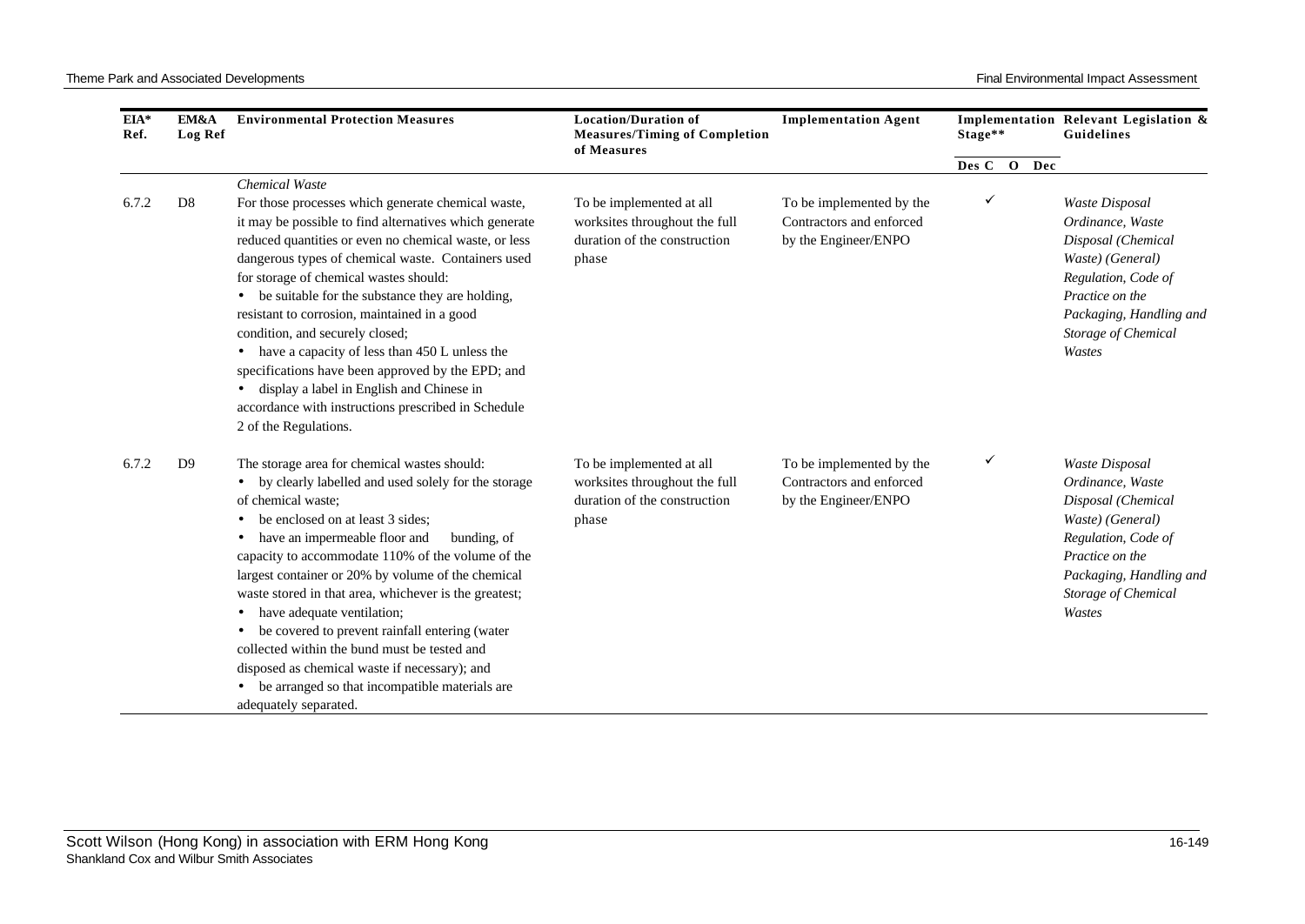| EIA*<br>Ref. | EM&A<br><b>Log Ref</b> | <b>Environmental Protection Measures</b>                                                                                                                                                                                                                                                                                                                                            | <b>Location/Duration of</b><br><b>Measures/Timing of Completion</b><br>of Measures                 | <b>Implementation Agent</b>                                                  | Stage**     | Implementation Relevant Legislation &<br><b>Guidelines</b>                                                                                                                         |
|--------------|------------------------|-------------------------------------------------------------------------------------------------------------------------------------------------------------------------------------------------------------------------------------------------------------------------------------------------------------------------------------------------------------------------------------|----------------------------------------------------------------------------------------------------|------------------------------------------------------------------------------|-------------|------------------------------------------------------------------------------------------------------------------------------------------------------------------------------------|
|              |                        |                                                                                                                                                                                                                                                                                                                                                                                     |                                                                                                    |                                                                              | Des C O Dec |                                                                                                                                                                                    |
| 6.7.2        | D <sub>10</sub>        | Disposal of chemical waste should:<br>be via a licensed waste collector; and<br>$\bullet$<br>be to a facility licensed to receive chemical waste,<br>such as the Chemical Waste Treatment Facility which<br>also offers a chemical waste collection service and<br>can supply the necessary storage containers; or<br>be to a re-user of the waste, under approval from<br>the EPD. | To be implemented at all<br>worksites throughout the full<br>duration of the construction<br>phase | To be implemented by the<br>Contractors and enforced<br>by the Engineer/ENPO | ✓           | Waste Disposal<br>Ordinance, Waste<br>Disposal (Chemical<br>Waste) (General)<br>Regulation, Code of<br>Practice on the<br>Packaging, Handling and<br>Storage of Chemical<br>Wastes |
| 6.7.2        | D11                    | The Centre for Environmental Technology operates a<br>Waste Exchange Scheme which can assist in finding<br>receivers or buyers. The following procedures and<br>measures shall be implemented when handling waste<br>material.<br>Management of General Refuse<br>General refuse generated on-site shall be stored in<br>enclosed bins or compaction units separate from            | To be implemented at all<br>worksites throughout the full                                          | To be implemented by the<br>Contractors and enforced                         | ✓           | <b>Waste Disposal</b><br>Ordinance                                                                                                                                                 |
|              |                        | construction and chemical wastes. A reputable waste<br>collector shall be employed by the contractor to<br>remove general refuse from the site, separately from<br>construction and chemical wastes, on a daily basis to<br>minimise odour pest and litter impacts. The burning<br>of refuse shall not be permitted.                                                                | duration of the construction<br>phase                                                              | by the Engineer/ENPO                                                         |             |                                                                                                                                                                                    |
| 6.7.2        | D12                    | Reusable rather than disposable<br>dishware shall be<br>used if feasible. Separate, labelled bins shall be<br>provided, if feasible, for the collection of aluminium<br>cans.                                                                                                                                                                                                       | To be implemented at all<br>worksites throughout the full<br>duration of the construction<br>phase | To be implemented by the<br>Contractors and enforced<br>by the Engineer/ENPO | ✓           | Waste Disposal<br>Ordinance                                                                                                                                                        |
| 6.7.2        | D <sub>13</sub>        | The Contractor shall participate in a local waste<br>collection scheme, if one is available, to reduce office<br>wastes.                                                                                                                                                                                                                                                            | To be implemented at all<br>worksites throughout the full<br>duration of the construction<br>phase | To be implemented by the<br>Contractors and enforced<br>by the Engineer/ENPO | ✓           | Waste Disposal<br>Ordinance                                                                                                                                                        |

*Management of Waste Disposal*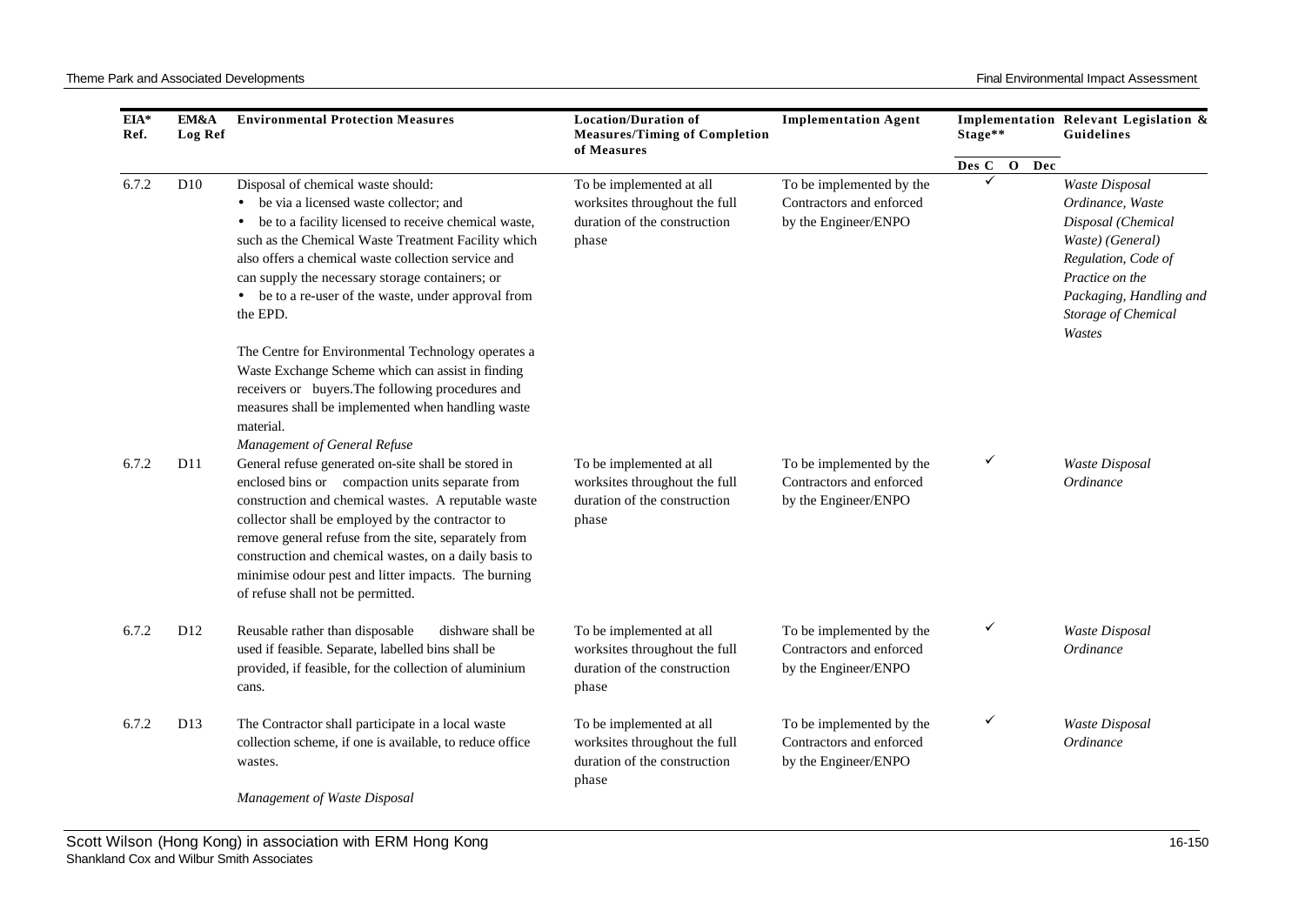| EIA*<br>Ref. | EM&A<br>Log Ref | <b>Environmental Protection Measures</b>                                                                                                                                                                                                                                                                                             | <b>Location/Duration of</b><br><b>Measures/Timing of Completion</b><br>of Measures                                                                                                                                                                   | <b>Implementation Agent</b>                                                  | Stage**     | Implementation Relevant Legislation &<br>Guidelines                              |
|--------------|-----------------|--------------------------------------------------------------------------------------------------------------------------------------------------------------------------------------------------------------------------------------------------------------------------------------------------------------------------------------|------------------------------------------------------------------------------------------------------------------------------------------------------------------------------------------------------------------------------------------------------|------------------------------------------------------------------------------|-------------|----------------------------------------------------------------------------------|
|              |                 |                                                                                                                                                                                                                                                                                                                                      |                                                                                                                                                                                                                                                      |                                                                              | Des C O Dec |                                                                                  |
| 6.7.2        | D14             | A trip-ticket system should be established and used<br>to monitor the disposal of C&DM and solid wastes at<br>public filling facilities and landfills, and to control fly-<br>tipping.                                                                                                                                               | To be implemented at all<br>worksites throughout the full<br>duration of the construction<br>phase                                                                                                                                                   | To be implemented by the<br>Contractors and enforced<br>by the Engineer/ENPO | ✓           | Waste Disposal<br>Ordinance<br><b>Works Bureau Technical</b><br>Circular No 5/99 |
| 6.7.2        | D15             | A recording system for the amount of waste<br>generated, recycled and disposed of (including the<br>disposal sites) shall be established during the<br>construction stage.                                                                                                                                                           | To be implemented at all<br>worksites throughout the full<br>duration of the construction<br>phase                                                                                                                                                   | To be implemented by the<br>Contractors and enforced<br>by the Engineer/ENPO | ✓           | Waste Disposal<br>Ordinance                                                      |
| 6.7.2        | D <sub>16</sub> | <b>Staff Training</b><br>Training shall be provided to workers on the<br>concepts of site cleanliness and on appropriate waste<br>management procedures, including waste reduction,<br>reuse and recycling at the beginning of the contract.<br>Waste Management Plan                                                                | To be implemented at all<br>worksites throughout the full<br>duration of the construction<br>phase                                                                                                                                                   | To be implemented by the<br>Contractors and enforced<br>by the Engineer/ENPO | ✓           | Waste Disposal<br>Ordinance                                                      |
| 6.7.2        | D17             | The construction Contractors shall incorporate the<br>above recommendations into a Waste Management<br>Plan for the construction works. Such a management<br>plan shall incorporate site specific factors, such as<br>the designation of areas for the segregation and<br>temporary storage of reusable and recyclable<br>materials. | To be produced by all<br>construction contractors and<br>submitted to the Engineer for<br>approval at the commencement<br>of the construction period. The<br>Plans shall be implemented<br>throughout the full duration of<br>the construction phase | To be implemented by the<br>Contractors and enforced<br>by the Engineer/ENPO | ✓           | <b>Waste Disposal</b><br>Ordinance                                               |
|              |                 | TERRESTRIAL ECOLOGY - Construction Phase                                                                                                                                                                                                                                                                                             |                                                                                                                                                                                                                                                      |                                                                              |             |                                                                                  |
|              |                 | Not applicabl                                                                                                                                                                                                                                                                                                                        |                                                                                                                                                                                                                                                      |                                                                              |             |                                                                                  |
|              |                 | <b>MARINE ECOLOGY AND FISHERIES - Construction</b><br><b>Phase</b>                                                                                                                                                                                                                                                                   |                                                                                                                                                                                                                                                      |                                                                              |             |                                                                                  |

*Marine Ecological Resources: Marine Mammals*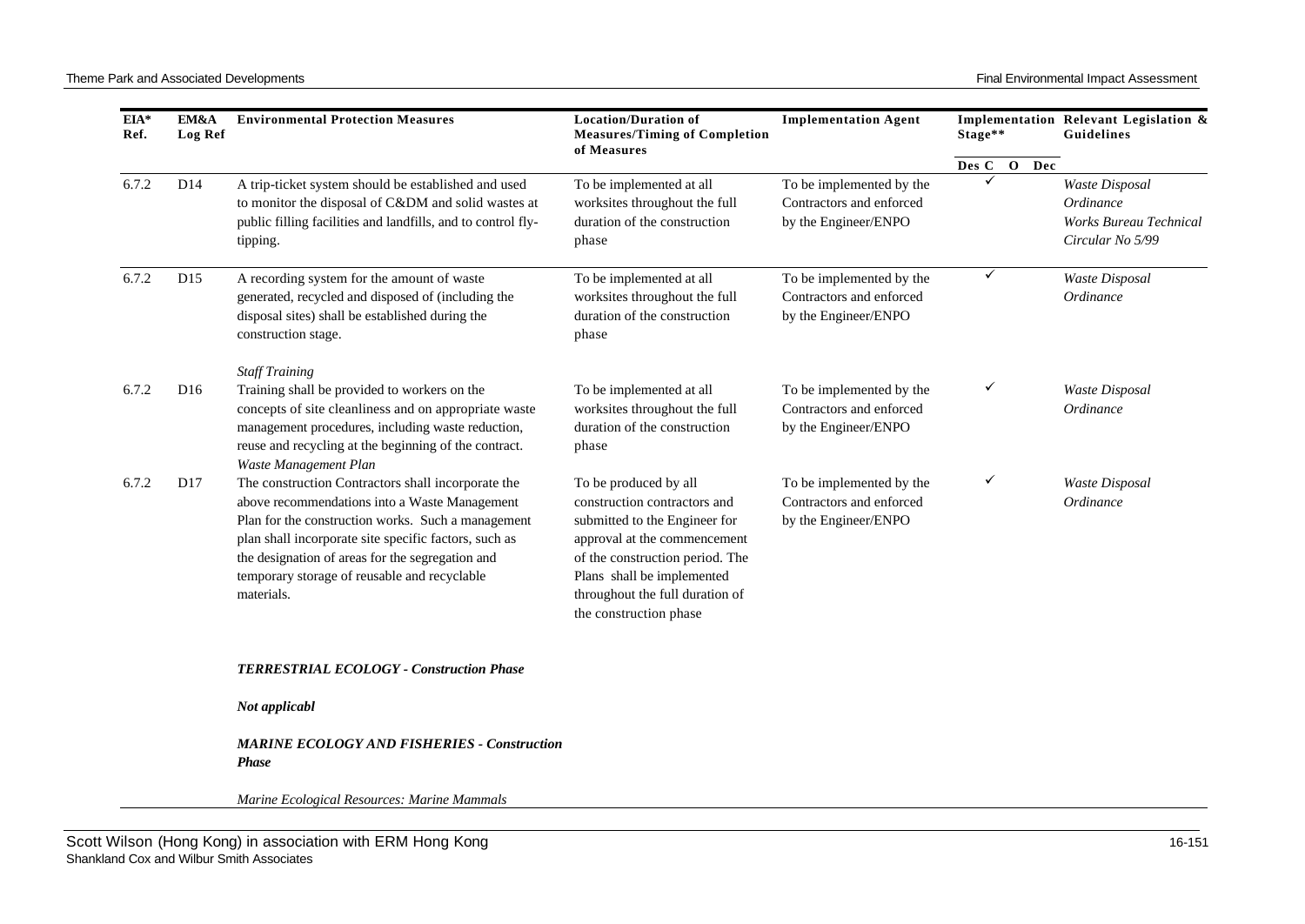| EIA*<br>Ref. | EM&A<br>Log Ref | <b>Environmental Protection Measures</b>                                                                                                                                                                             | <b>Location/Duration of</b><br><b>Measures/Timing of Completion</b><br>of Measures         | <b>Implementation Agent</b>                                                  | Stage**      | Implementation Relevant Legislation &<br>Guidelines |
|--------------|-----------------|----------------------------------------------------------------------------------------------------------------------------------------------------------------------------------------------------------------------|--------------------------------------------------------------------------------------------|------------------------------------------------------------------------------|--------------|-----------------------------------------------------|
|              |                 |                                                                                                                                                                                                                      |                                                                                            |                                                                              | Des C O Dec  |                                                     |
| 8.7.2        | E1              | The following mitigation measures shall be<br>implemented to minimize potential construction<br>impacts to dolphins and porpoises:                                                                                   | To be implemented throughout<br>the full duration of the<br>construction phase             | To be implemented by the<br>Contractors and enforced<br>by the Engineer/ENPO |              |                                                     |
|              |                 | 1) A policy of no dumping of rubbish, food, oil, or<br>chemicals should be strictly enforced. This should<br>also be covered in the contractor briefing;                                                             |                                                                                            |                                                                              |              |                                                     |
|              |                 | Every attempt shall be made to minimize the<br>2)<br>effects of construction of the Project on the water<br>quality of the area;                                                                                     |                                                                                            |                                                                              |              |                                                     |
| 11.6         |                 | ARCHAEOLOGY AND CULTURAL HERITAGE -<br><b>Construction Phase</b><br>Not applicable                                                                                                                                   |                                                                                            |                                                                              |              |                                                     |
|              |                 | <b>HAZARD</b> - Construction Phase                                                                                                                                                                                   |                                                                                            |                                                                              |              |                                                     |
|              |                 | Not applicable                                                                                                                                                                                                       |                                                                                            |                                                                              |              |                                                     |
| 12.9.16 F1   |                 | <b>CONTAMINATED LAND - Construction Phase</b><br>Not applicable<br><b>LANDSCAPE AND VISUAL - Construction Phase</b><br>Site works area for channel construction shall not<br>extend onto natural slopes of Tai Shan. | Along western edge of channel<br>alignment for duration of<br>implementation works period. | <b>CED</b>                                                                   | $\checkmark$ |                                                     |
|              |                 | <b>EM&amp;A REQUIREMENTS - Construction Phase</b>                                                                                                                                                                    |                                                                                            |                                                                              |              |                                                     |
|              |                 | Air Quality                                                                                                                                                                                                          |                                                                                            |                                                                              |              |                                                     |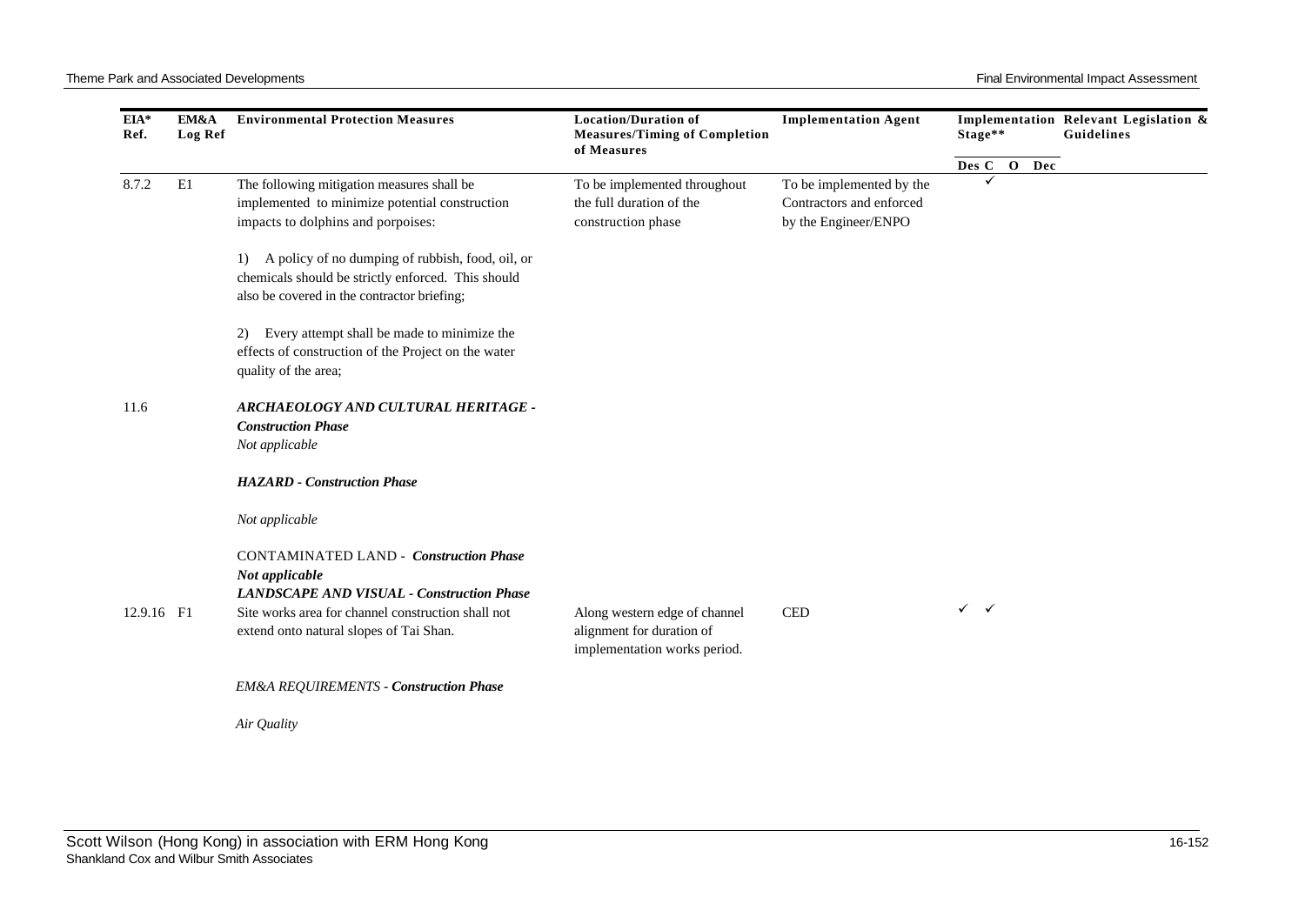| EIA*<br>Ref. | EM&A<br>Log Ref | <b>Environmental Protection Measures</b>                                                                                                                                                                                                                                                                                                                                             | <b>Location/Duration of</b><br><b>Measures/Timing of Completion</b><br>of Measures                 | <b>Implementation Agent</b>                                       | Stage**        | Implementation Relevant Legislation &<br>Guidelines                |
|--------------|-----------------|--------------------------------------------------------------------------------------------------------------------------------------------------------------------------------------------------------------------------------------------------------------------------------------------------------------------------------------------------------------------------------------|----------------------------------------------------------------------------------------------------|-------------------------------------------------------------------|----------------|--------------------------------------------------------------------|
|              |                 |                                                                                                                                                                                                                                                                                                                                                                                      |                                                                                                    |                                                                   | Des C O<br>Dec |                                                                    |
| 3.7          | G1              | Subject to the Environmental Protection Department's<br>(EPD's) agreement, construction phase dust<br>monitoring shall be undertaken at the following<br>location in accordance with the recommendations<br>detailed in Section 5 of the EM&A Manual.                                                                                                                                | At specified dust monitoring<br>locations throughout the<br>duration of the construction<br>works  | To be undertaken by the<br>EMT and reviewed/audited<br>by the EAT |                | <b>Air Pollution Control</b><br>(Construction Dust)<br>Regulations |
|              |                 | ASR1-Penny's Bay Gas Turbine Plant<br><b>Construction Noise</b>                                                                                                                                                                                                                                                                                                                      |                                                                                                    |                                                                   |                |                                                                    |
| 4.9          | G <sub>2</sub>  | Subject to the Environmental Protection Department's<br>(EPD's) agreement, construction phase noise<br>monitoring shall be undertaken at the following<br>locations in accordance with the recommendations<br>detailed in Section 6 of the EM&A Manual.<br>NSR1-Sea Crest Villa (Peng Chau)<br>$\bullet$<br>NSR2-Crestmont Villa (Discovery Bay)<br>$\bullet$<br>NSR3-Luk Keng Tsuen | At specified noise monitoring<br>locations throughout the<br>duration of the construction<br>works | To be undertaken by the<br>EMT and reviewed/audited<br>by the EAT | ✓              | Noise Control Ordinance<br>(NCO)                                   |
|              |                 | * Des = Design, C = Construction, O = Operation, Dec = Decommissioning                                                                                                                                                                                                                                                                                                               |                                                                                                    |                                                                   |                |                                                                    |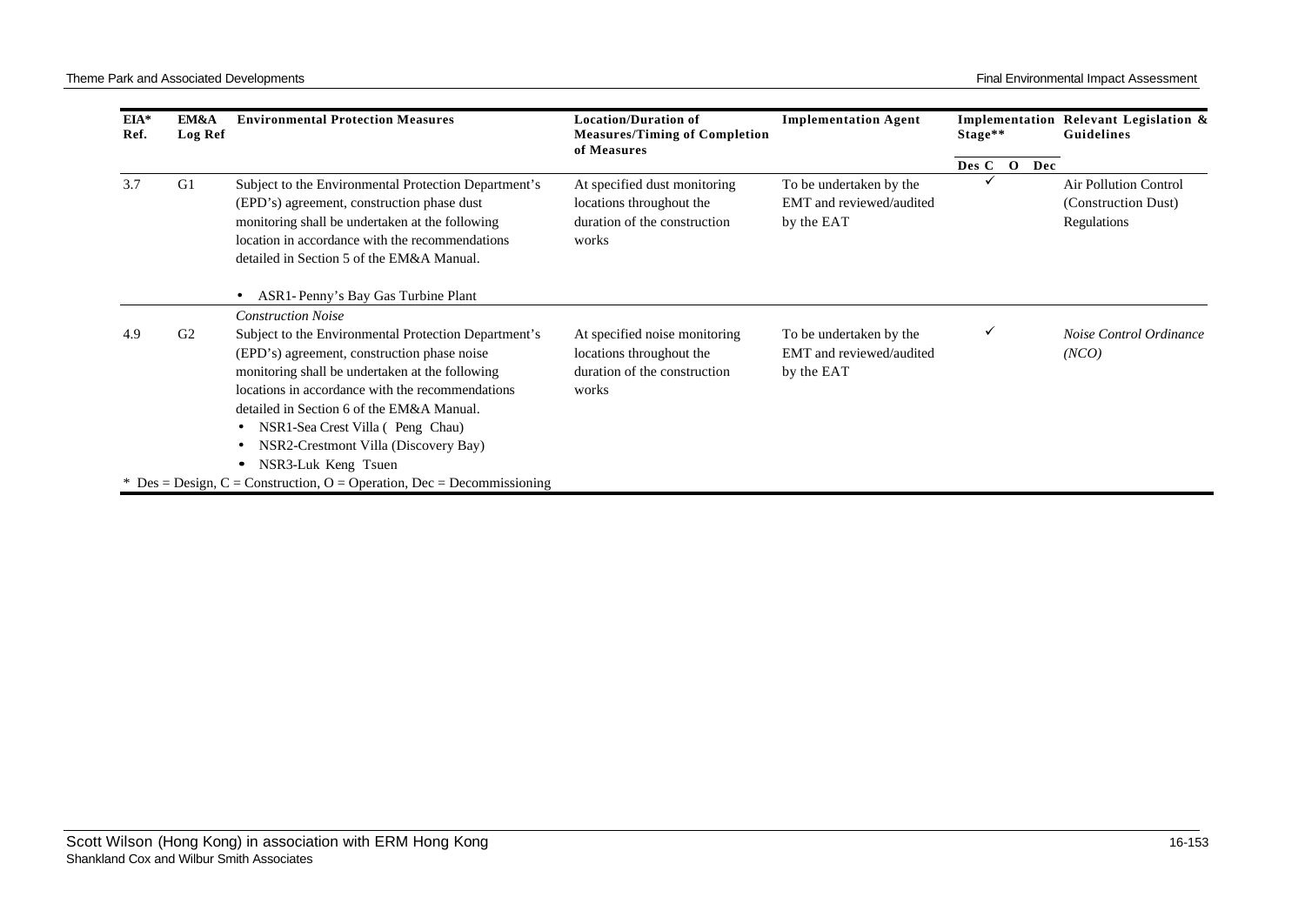## **Table 16.1n Implementation Schedule for the Eastern Stormwater Channel - Operational Phase**

| EIA*<br>Ref. | <b>Log Ref</b> | <b>EM&amp;A</b> Environmental Protection Measures                 | <b>Location/Duration of</b><br><b>Measures/Timing of Completion of</b><br><b>Measures</b> | <b>Implementation Agent</b> | Implementation<br>Stage** |  | <b>Relevant Legislation &amp;</b><br><b>Guidelines</b> |  |
|--------------|----------------|-------------------------------------------------------------------|-------------------------------------------------------------------------------------------|-----------------------------|---------------------------|--|--------------------------------------------------------|--|
|              |                |                                                                   |                                                                                           |                             | Des C O Dec               |  |                                                        |  |
|              |                | <b>AIR QUALITY - Operational Phase</b>                            |                                                                                           |                             |                           |  |                                                        |  |
|              |                | Not applicable                                                    |                                                                                           |                             |                           |  |                                                        |  |
|              |                | <b>NOISE - Operational Phase</b>                                  |                                                                                           |                             |                           |  |                                                        |  |
|              |                | Not applicable                                                    |                                                                                           |                             |                           |  |                                                        |  |
|              |                | <b>WATER QUALITY- Operational Phase</b>                           |                                                                                           |                             |                           |  |                                                        |  |
|              |                | Not applicable                                                    |                                                                                           |                             |                           |  |                                                        |  |
|              |                | <b>WASTE</b> - Operational Phase                                  |                                                                                           |                             |                           |  |                                                        |  |
|              |                | Not applicable                                                    |                                                                                           |                             |                           |  |                                                        |  |
|              |                | TERRESTRIAL ECOLOGY - Operational Phase                           |                                                                                           |                             |                           |  |                                                        |  |
|              |                | Not applicable                                                    |                                                                                           |                             |                           |  |                                                        |  |
|              |                | <b>MARINE ECOLOGY AND FISHERIES -</b><br><b>Operational Phase</b> |                                                                                           |                             |                           |  |                                                        |  |
|              |                | Not applicable                                                    |                                                                                           |                             |                           |  |                                                        |  |
|              |                | ARCHAEOLOGY AND CULTURAL HERITAGE -<br><b>Operational Phase</b>   |                                                                                           |                             |                           |  |                                                        |  |
|              |                | Not applicable                                                    |                                                                                           |                             |                           |  |                                                        |  |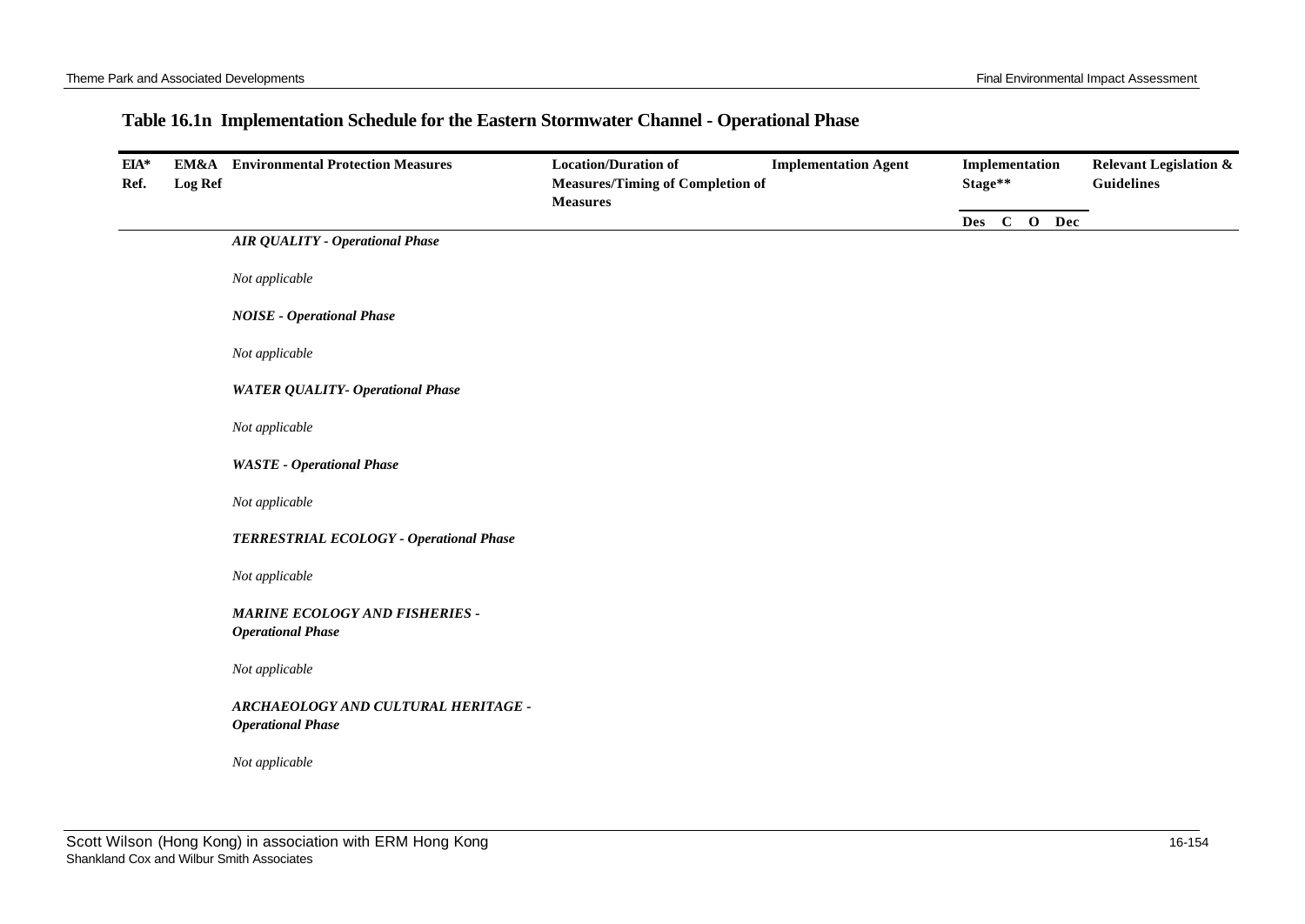| $EIA*$<br>Ref. | EM&A<br>Log Ref | <b>Environmental Protection Measures</b>                                                                                          | <b>Location/Duration of</b><br><b>Measures/Timing of Completion of</b><br><b>Measures</b> | <b>Implementation Agent</b> | Implementation<br>Stage** |  |              | <b>Relevant Legislation &amp;</b><br><b>Guidelines</b> |
|----------------|-----------------|-----------------------------------------------------------------------------------------------------------------------------------|-------------------------------------------------------------------------------------------|-----------------------------|---------------------------|--|--------------|--------------------------------------------------------|
|                |                 |                                                                                                                                   |                                                                                           |                             | Des                       |  | $C$ O<br>Dec |                                                        |
|                |                 | <b>HAZARD</b> - Operational Phase                                                                                                 |                                                                                           |                             |                           |  |              |                                                        |
|                |                 | Not applicable                                                                                                                    |                                                                                           |                             |                           |  |              |                                                        |
|                |                 | <b>CONTAMINATED LAND - Construction Phase</b>                                                                                     |                                                                                           |                             |                           |  |              |                                                        |
|                |                 | Not applicable                                                                                                                    |                                                                                           |                             |                           |  |              |                                                        |
|                |                 | LANDSCAPE AND VISUAL - Operational Phase                                                                                          |                                                                                           |                             |                           |  |              |                                                        |
| 12.9.17        |                 | Channel edge design to review the potential to                                                                                    | At constructed channel edges                                                              | <b>CED</b>                  | ✓                         |  |              |                                                        |
|                |                 | vegetate it subject to total level and flow<br>characteristics                                                                    | throughout the operation phase                                                            | <b>DSD</b>                  |                           |  |              |                                                        |
| 12.9.17        |                 | The surface of associated maintenance road to be<br>constructed using grasscrete or other form of<br>reinforced vegetated surface | At channel maintenance road,<br>throughout operation phase                                | <b>CED</b>                  | ✓                         |  |              |                                                        |
| 12.9.18        |                 | Rockcatcher berm adjacent to channel with local                                                                                   | At channel maintenance road,                                                              | <b>CED</b>                  |                           |  |              |                                                        |
|                |                 | species type, however an environmental approach<br>could be considered beside the footpath and cycle<br>track                     | throughout operation phase                                                                | LCSD                        |                           |  |              |                                                        |

\* Des = Design,  $C =$  Construction,  $O =$  Operation, Dec = Decommissioning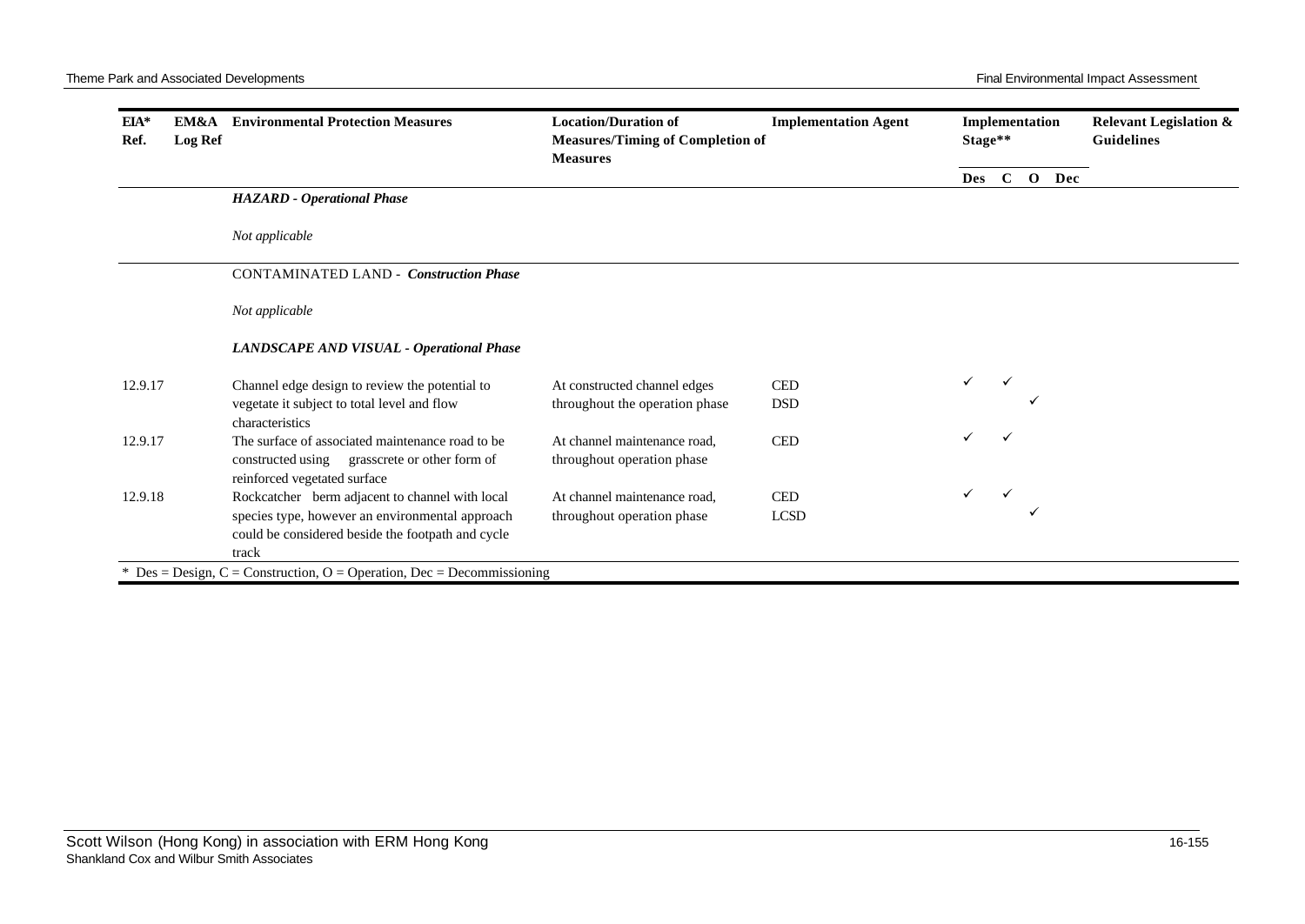## **Table 16.1o Implementation Schedule for the Theme Park - Construction Phase**

| $EIA*$<br>Ref. | EM&A<br>Log<br>Ref | <b>Environmental Protection Measures</b>                                                                                                                                                                                                                                                                                                                                    | <b>Location/Duration of</b><br><b>Measures/Timing of Completion</b><br>of Measures             | <b>Implementation Agent</b>                                                  | Implementation<br>Stage** |              |             | <b>Relevant Legislation</b><br>& Guidelines                       |
|----------------|--------------------|-----------------------------------------------------------------------------------------------------------------------------------------------------------------------------------------------------------------------------------------------------------------------------------------------------------------------------------------------------------------------------|------------------------------------------------------------------------------------------------|------------------------------------------------------------------------------|---------------------------|--------------|-------------|-------------------------------------------------------------------|
|                |                    |                                                                                                                                                                                                                                                                                                                                                                             |                                                                                                |                                                                              | De<br>S.                  | $\mathbf C$  | $O$ De<br>c |                                                                   |
|                |                    | <b>AIR QUALITY - Construction Phase</b>                                                                                                                                                                                                                                                                                                                                     |                                                                                                |                                                                              |                           |              |             |                                                                   |
|                |                    | In accordance with the<br>Air Pollution Control<br>(Construction Dust) Regulation the following<br>mitigation measures shall be implemented to<br>limit the dust emissions from the site:                                                                                                                                                                                   |                                                                                                |                                                                              |                           |              |             |                                                                   |
| 3.4.3          | A <sub>1</sub>     | effective dust screens, sheeting or netting<br>shall be provided to enclose the scaffolding<br>from the ground floor level of the building or if a<br>canopy is provided at the first floor level, from<br>the first floor level, up to the highest level of the<br>scaffolding where a scaffolding is erected<br>around the perimeter of a building under<br>construction; | At all construction work sites,<br>throughout the whole duration<br>of the construction period | To be implemented by the<br>Contractors and enforced<br>by the Engineer/ENPO |                           | ✓            |             | <b>Air Pollution Control</b><br>(Construction Dust)<br>Regulation |
| 3.4.3          | A <sub>2</sub>     | skip hoist for material transport shall be<br>$\bullet$<br>totally enclosed by impervious sheeting;                                                                                                                                                                                                                                                                         | At all construction work sites,<br>throughout the whole duration<br>of the construction period | To be implemented by the<br>Contractors and enforced<br>by the Engineer/ENPO |                           | v            |             | <b>Air Pollution Control</b><br>(Construction Dust)<br>Regulation |
| 3.4.3          | A <sub>3</sub>     | vehicle washing facilities shall be provided<br>at every vehicle exit point                                                                                                                                                                                                                                                                                                 | At all construction work sites,<br>throughout the whole duration<br>of the construction period | To be implemented by the<br>Contractors and enforced<br>by the Engineer/ENPO |                           | $\checkmark$ |             | <b>Air Pollution Control</b><br>(Construction Dust)<br>Regulation |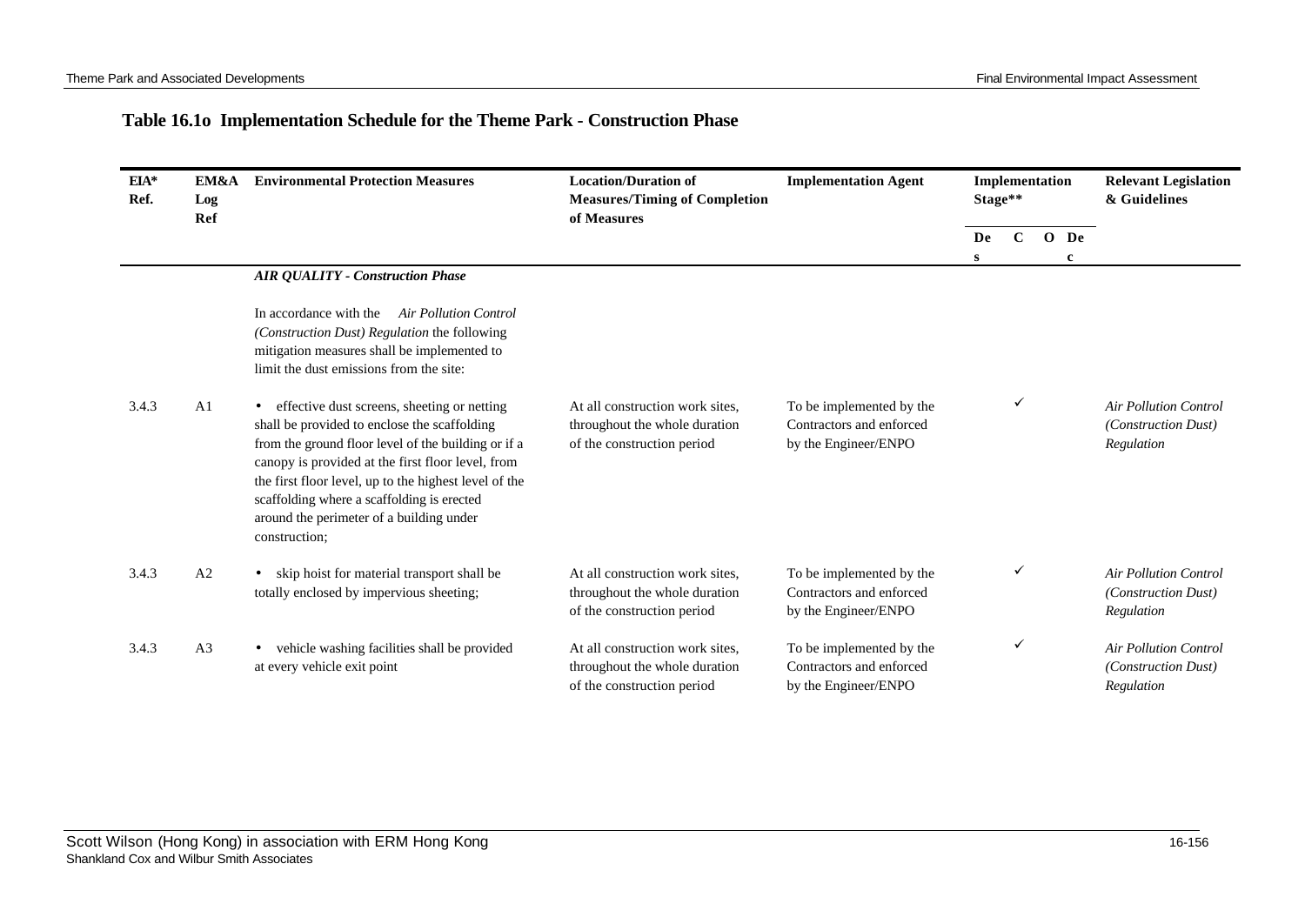| $EIA*$<br>Ref. | EM&A<br>Log<br>Ref | <b>Environmental Protection Measures</b>                                                                                                                                                                                                                      | <b>Location/Duration of</b><br><b>Measures/Timing of Completion</b><br>of Measures            | <b>Implementation Agent</b>                                                  | Implementation<br>Stage** |             |                     | <b>Relevant Legislation</b><br>& Guidelines                       |
|----------------|--------------------|---------------------------------------------------------------------------------------------------------------------------------------------------------------------------------------------------------------------------------------------------------------|-----------------------------------------------------------------------------------------------|------------------------------------------------------------------------------|---------------------------|-------------|---------------------|-------------------------------------------------------------------|
|                |                    |                                                                                                                                                                                                                                                               |                                                                                               |                                                                              | De<br>S                   | $\mathbf C$ | O De<br>$\mathbf c$ |                                                                   |
| 3.4.3          | A4                 | • where a site boundary adjoins<br>an operating<br>public road, streets or other area accessible to<br>the public, hoarding of not less than 2.4 m high<br>from ground level shall be provided along the<br>entire length except for a site entrance or exit; | At all construction work site,<br>throughout the whole duration<br>of the construction period | To be implemented by the<br>Contractors and enforced<br>by the Engineer/ENPO |                           | ✓           |                     | <b>Air Pollution Control</b><br>(Construction Dust)<br>Regulation |
| 3.4.3          | A <sub>5</sub>     | • every main haul road shall be<br>sealed and<br>kept clear of dusty materials or sprayed with<br>water so as to maintain the entire road surface<br>wet:                                                                                                     | At all construction work site,<br>throughout the whole duration<br>of the construction period | To be implemented by the<br>Contractors and enforced<br>by the Engineer/ENPO |                           | ✓           |                     | <b>Air Pollution Control</b><br>(Construction Dust)<br>Regulation |
| 3.4.3          | A <sub>6</sub>     | • stockpiles of dusty materials shall be either<br>covered entirely by impervious sheeting, placed<br>in an area sheltered on the top and 3 sides; or<br>sprayed with water so as to maintain the entire<br>surface wet:                                      | At all construction work site,<br>throughout the whole duration<br>of the construction period | To be implemented by the<br>Contractors and enforced<br>by the Engineer/ENPO |                           | ✓           |                     | Air Pollution Control<br>(Construction Dust)<br>Regulation        |
| 3.4.3          | A7                 | · all dusty materials shall be sprayed with<br>water prior to any loading, unloading or transfer<br>operation so as to maintain the dusty material<br>wet:                                                                                                    | At all construction work site,<br>throughout the whole duration<br>of the construction period | To be implemented by the<br>Contractors and enforced<br>by the Engineer/ENPO |                           | ✓           |                     | <b>Air Pollution Control</b><br>(Construction Dust)<br>Regulation |
| 3.4.3          | A8                 | • vehicle speed within the worksite shall be<br>limited to 10 kph except for properly formed and<br>maintained access roads;                                                                                                                                  | At all construction work site,<br>throughout the whole duration<br>of the construction period | To be implemented by the<br>Contractors and enforced<br>by the Engineer/ENPO |                           | ✓           |                     | <b>Air Pollution Control</b><br>(Construction Dust)<br>Regulation |
| 3.4.3          | A <sup>9</sup>     | • every vehicle shall be washed to remove any<br>dusty materials from its body and wheels before<br>leaving the construction sites;                                                                                                                           | At all construction work site,<br>throughout the whole duration<br>of the construction period | To be implemented by the<br>Contractors and enforced<br>by the Engineer/ENPO |                           | ✓           |                     | <b>Air Pollution Control</b><br>(Construction Dust)<br>Regulation |
| 3.4.3          | A10                | the working area of excavation shall be<br>$\bullet$<br>sprayed with water immediately before, during<br>and immediately after the operation so as to<br>maintain the entire surface wet                                                                      | At all construction work site,<br>throughout the whole duration<br>of the construction period | To be implemented by the<br>Contractors and enforced<br>by the Engineer/ENPO |                           | ✓           |                     | <b>Air Pollution Control</b><br>(Construction Dust)<br>Regulation |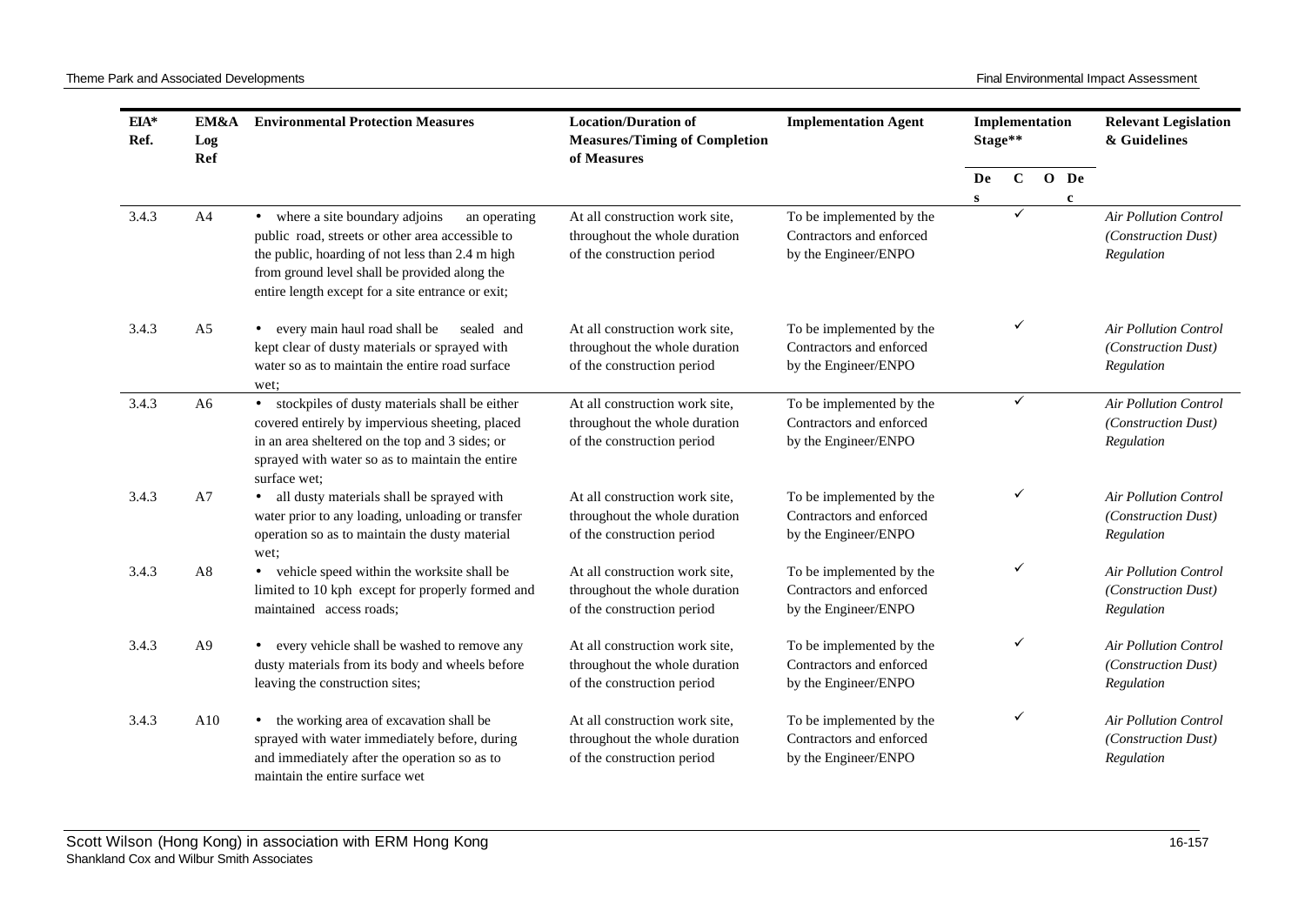| EIA*<br>Ref. | EM&A<br>Log<br>Ref | <b>Environmental Protection Measures</b>                                                                                                                                                                                         | <b>Location/Duration of</b><br><b>Measures/Timing of Completion</b><br>of Measures              | <b>Implementation Agent</b>                                                  | Implementation<br>Stage** |              |                        |                                                                                                          |  | <b>Relevant Legislation</b><br>& Guidelines |
|--------------|--------------------|----------------------------------------------------------------------------------------------------------------------------------------------------------------------------------------------------------------------------------|-------------------------------------------------------------------------------------------------|------------------------------------------------------------------------------|---------------------------|--------------|------------------------|----------------------------------------------------------------------------------------------------------|--|---------------------------------------------|
|              |                    |                                                                                                                                                                                                                                  |                                                                                                 |                                                                              | De<br>S                   | $\mathbf{C}$ | $O$ De<br>$\mathbf{c}$ |                                                                                                          |  |                                             |
|              |                    | In addition, according to the EPD's<br><b>Best</b><br>Practicable Means Requirements for Cement Works<br>(Concrete Batching Plant), the following mitigation<br>measures shall be adopted to prevent fugitive<br>dust emissions: | At all concrete batching plants,<br>throughout the whole duration<br>of the construction period |                                                                              |                           |              |                        |                                                                                                          |  |                                             |
| 3.4.3        | A11                | · loading, unloading, handling, transfer or<br>storage of any dusty materials shall be carried<br>out in totally enclosed system;                                                                                                | At all construction work site,<br>throughout the whole duration<br>of the construction period   | To be implemented by the<br>Contractors and enforced<br>by the Engineer/ENPO |                           | ✓            |                        | <b>Best Practicable</b><br><b>Means Requirements</b><br>for Cement Works<br>(Concrete Batching<br>Plant) |  |                                             |
| 3.4.3        | A12                | all dust-laden air or waste gas generated by<br>$\bullet$<br>the process operations shall be properly<br>extracted and vented to fabric filtering system to<br>meet the emission limits for TSP;                                 | At all construction work site,<br>throughout the whole duration<br>of the construction period   | To be implemented by the<br>Contractors and enforced<br>by the Engineer/ENPO |                           | ✓            |                        | <b>Best Practicable</b><br><b>Means Requirements</b><br>for Cement Works<br>(Concrete Batching<br>Plant) |  |                                             |
| 3.4.3        | A13                | • vents for all silos and cement/<br>pulverized fuel<br>ash (PFA) weighing scale shall be fitted with<br>fabric filtering system;                                                                                                | At all construction work site,<br>throughout the whole duration<br>of the construction period   | To be implemented by the<br>Contractors and enforced<br>by the Engineer/ENPO |                           | ✓            |                        | <b>Best Practicable</b><br><b>Means Requirements</b><br>for Cement Works<br>(Concrete Batching<br>Plant) |  |                                             |
| 3.4.3        | A14                | the materials which may generate airborne<br>$\bullet$<br>dusty emissions shall be wetted by water spray<br>system;                                                                                                              | At all construction work site,<br>throughout the whole duration<br>of the construction period   | To be implemented by the<br>Contractors and enforced<br>by the Engineer/ENPO |                           |              |                        | <b>Best Practicable</b><br><b>Means Requirements</b><br>for Cement Works<br>(Concrete Batching<br>Plant) |  |                                             |
| 3.4.3        | A15                | all receiving hoppers shall be enclosed on<br>$\bullet$<br>three sides up to 3m above unloading point;                                                                                                                           | At all construction work site,<br>throughout the whole duration<br>of the construction period   | To be implemented by the<br>Contractors and enforced<br>by the Engineer/ENPO |                           | ✓            |                        | <b>Best Practicable</b><br><b>Means Requirements</b><br>for Cement Works<br>(Concrete Batching<br>Plant) |  |                                             |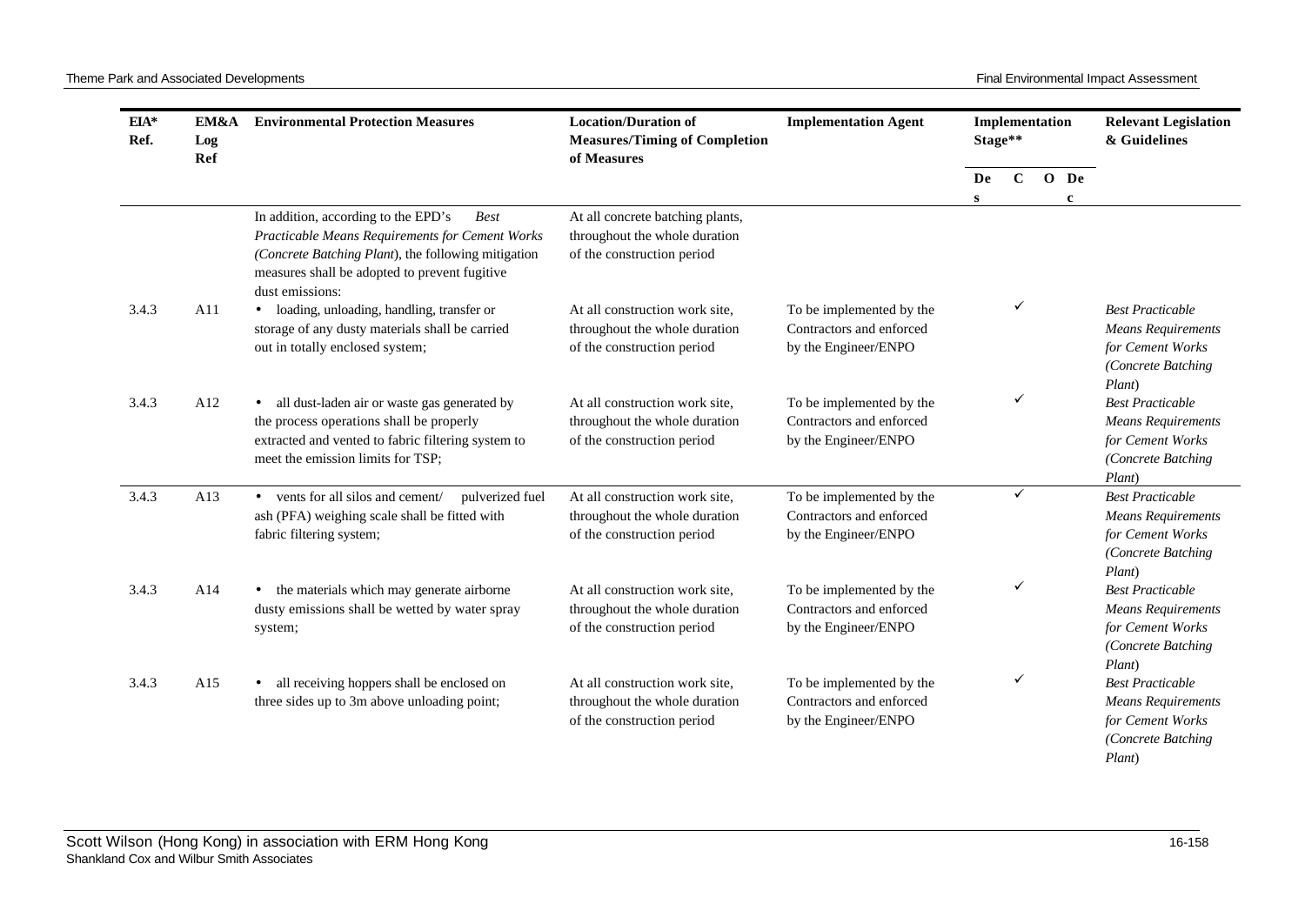Theme Park and Associated Developments **Final Environmental Impact Assessment** Final Environmental Impact Assessment

| EIA*<br>Ref. | EM&A<br>Log<br><b>Ref</b> | <b>Environmental Protection Measures</b>                                                                                                                                                                                                                 | <b>Location/Duration of</b><br><b>Measures/Timing of Completion</b><br>of Measures            | <b>Implementation Agent</b>                                                  | Implementation<br>Stage** |             |  | <b>Relevant Legislation</b><br>& Guidelines |                                                                                                          |
|--------------|---------------------------|----------------------------------------------------------------------------------------------------------------------------------------------------------------------------------------------------------------------------------------------------------|-----------------------------------------------------------------------------------------------|------------------------------------------------------------------------------|---------------------------|-------------|--|---------------------------------------------|----------------------------------------------------------------------------------------------------------|
|              |                           |                                                                                                                                                                                                                                                          |                                                                                               |                                                                              | De<br>S                   | $\mathbf C$ |  | O De<br>$\mathbf c$                         |                                                                                                          |
| 3.4.3        | A16                       | all conveyor transfer points shall be totally<br>$\bullet$<br>enclosed;                                                                                                                                                                                  | At all construction work site,<br>throughout the whole duration<br>of the construction period | To be implemented by the<br>Contractors and enforced<br>by the Engineer/ENPO |                           | ✓           |  |                                             | <b>Best Practicable</b><br><b>Means Requirements</b><br>for Cement Works<br>(Concrete Batching<br>Plant) |
| 3.4.3        | A17                       | all access and route roads within the<br>$\bullet$<br>premises shall be paved and wetted; and                                                                                                                                                            | At all construction work site,<br>throughout the whole duration<br>of the construction period | To be implemented by the<br>Contractors and enforced<br>by the Engineer/ENPO |                           | ✓           |  |                                             | <b>Best Practicable</b><br><b>Means Requirements</b><br>for Cement Works<br>(Concrete Batching<br>Plant) |
| 3.4.3        | A18                       | • vehicle cleaning facilities shall be provided<br>and used by all concrete trucks before leaving<br>the premises to wash off any dust on the wheels<br>and/or body.                                                                                     | At all construction work site,<br>throughout the whole duration<br>of the construction period | To be implemented by the<br>Contractors and enforced<br>by the Engineer/ENPO |                           | ✓           |  |                                             | <b>Best Practicable</b><br><b>Means Requirements</b><br>for Cement Works<br>(Concrete Batching<br>Plant) |
|              |                           | <b>NOISE - Construction Phase</b>                                                                                                                                                                                                                        |                                                                                               |                                                                              |                           |             |  |                                             |                                                                                                          |
|              |                           | In addition to the use of good site practice (as<br>defined in the EIA Report) the following<br>mitigation measures shall be implemented to<br>minimise noise emissions:                                                                                 |                                                                                               |                                                                              |                           |             |  |                                             |                                                                                                          |
| 4.6          | B1                        | Selecting Quiet Plant for Evening Time Works<br>Where available, the Contractor shall use<br>models of plant that are quieter than those<br>specified in the EPD's Technical Memorandum<br>(GW-TM) for undertaking construction works in<br>the evening. | At all construction work site,<br>throughout the whole duration<br>of the construction period | To be implemented by the<br>Contractors and enforced<br>by the Engineer/ENPO |                           | ✓           |  |                                             | $GW-TM$                                                                                                  |
|              |                           | <b>WATER QUALITY- Construction Phase</b>                                                                                                                                                                                                                 |                                                                                               |                                                                              |                           |             |  |                                             |                                                                                                          |
|              |                           | Surface Run-off                                                                                                                                                                                                                                          |                                                                                               |                                                                              |                           |             |  |                                             |                                                                                                          |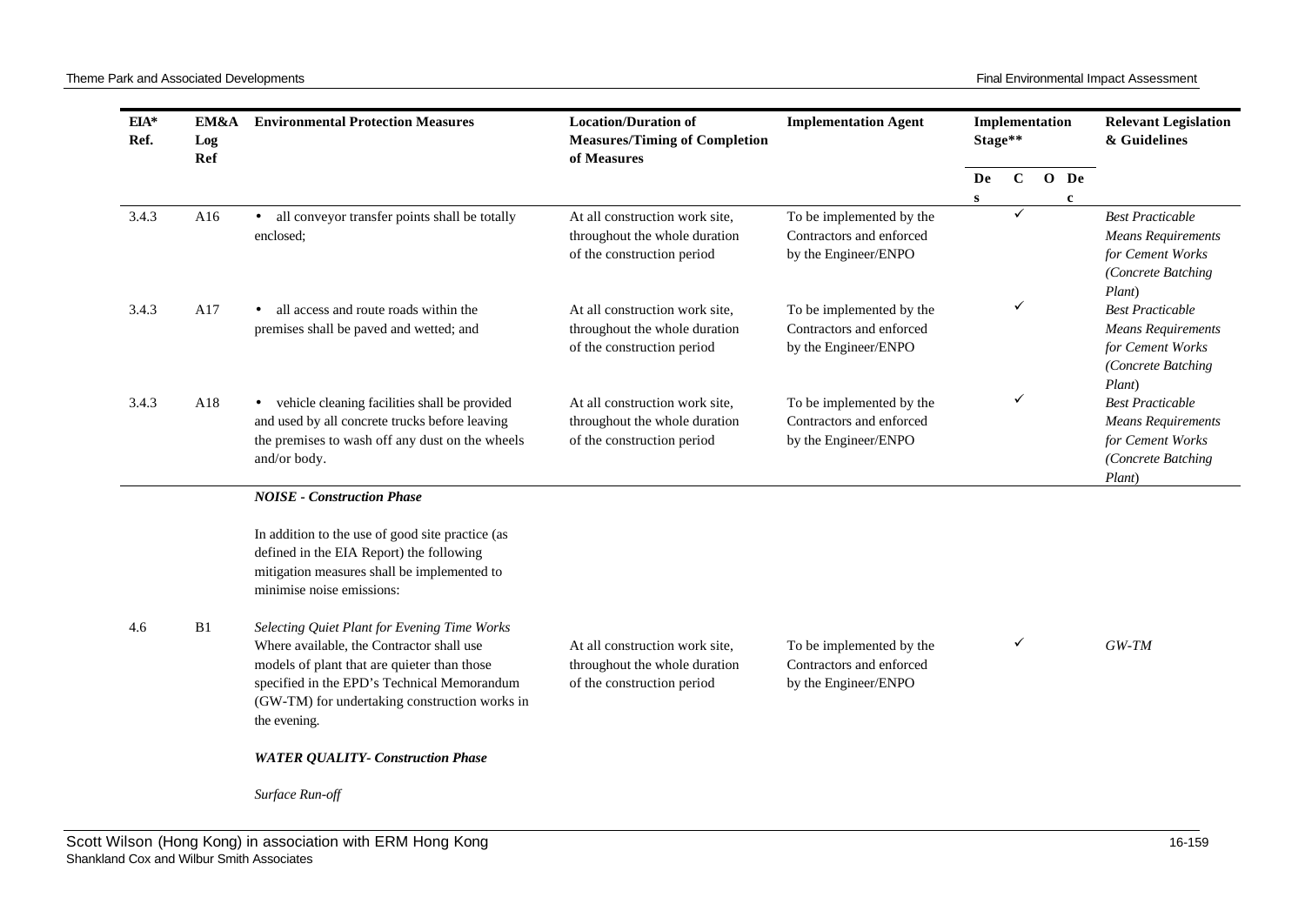| EIA*<br>Ref. | EM&A<br>Log<br>Ref | <b>Environmental Protection Measures</b>                                                                                                                                                                                                                                                                                                                                                                                                                                                                                                                                              | <b>Location/Duration of</b><br><b>Measures/Timing of Completion</b><br>of Measures                      | <b>Implementation Agent</b>                                                  | Implementation<br>Stage** |              |  | <b>Relevant Legislation</b><br>& Guidelines |                                             |
|--------------|--------------------|---------------------------------------------------------------------------------------------------------------------------------------------------------------------------------------------------------------------------------------------------------------------------------------------------------------------------------------------------------------------------------------------------------------------------------------------------------------------------------------------------------------------------------------------------------------------------------------|---------------------------------------------------------------------------------------------------------|------------------------------------------------------------------------------|---------------------------|--------------|--|---------------------------------------------|---------------------------------------------|
|              |                    |                                                                                                                                                                                                                                                                                                                                                                                                                                                                                                                                                                                       |                                                                                                         |                                                                              | De<br>$\mathbf{s}$        | $\mathbf{C}$ |  | O De<br>$\mathbf{c}$                        |                                             |
| 5.7.2        | C1                 | Surface run-off from the Theme Park<br>construction site shall be directed into storm<br>drains via adequately designed sand/silt<br>removal facilities such as sand traps, silt traps<br>and sediment basins. Channels, earth bunds or<br>sand bag barriers shall be provided on site to<br>properly direct stormwater to such silt removal<br>facilities.                                                                                                                                                                                                                           | At all construction work site.<br>throughout the whole duration<br>of the construction period           | To be implemented by the<br>Contractors and enforced<br>by the Engineer/ENPO |                           | ✓            |  |                                             | <b>Water Pollution</b><br>Control Ordinance |
| 5.7.2        | C <sub>2</sub>     | Catchpits and perimeter channels shall be<br>constructed in advance of site formation works<br>and earthworks.                                                                                                                                                                                                                                                                                                                                                                                                                                                                        | At all construction work site<br>prior to the commencement of<br>site formation works and<br>earthworks | To be implemented by the<br>Contractors and enforced<br>by the Engineer/ENPO |                           | ✓            |  |                                             | <b>Water Pollution</b><br>Control Ordinance |
| 5.7.2        | C <sub>3</sub>     | Silt removal facilities, channels and manholes<br>shall be suitably maintained with the deposited<br>silt and grit being removed regularly, and at the<br>onset of and after each rainstorm to ensure that<br>these facilities are functioning properly at all<br>times.                                                                                                                                                                                                                                                                                                              | At all construction work site,<br>throughout the whole duration<br>of the construction period           | To be implemented by the<br>Contractors and enforced<br>by the Engineer/ENPO |                           | ✓            |  |                                             | <b>Water Pollution</b><br>Control Ordinance |
| 5.7.2        | C4                 | If excavation cannot be avoided during rainy<br>seasons, temporarily exposed soil surfaces shall<br>be covered e.g. by tarpaulin, and temporary<br>access roads sh all be protected by crushed<br>stone or gravel, as excavation proceeds.<br>Intercepting channels sh all be provided (e.g.<br>along the crest/edge of the excavation) to<br>prevent storm runoff from washing across<br>exposed soil surfaces. Arrangements shall<br>always be in place to ensure that adequate<br>surface protection measures can be safely<br>carried out well before the arrival of a rainstorm. | At all construction work site,<br>throughout the whole duration<br>of the construction period           | To be implemented by the<br>Contractors and enforced<br>by the Engineer/ENPO |                           | ✓            |  |                                             | <b>Water Pollution</b><br>Control Ordinance |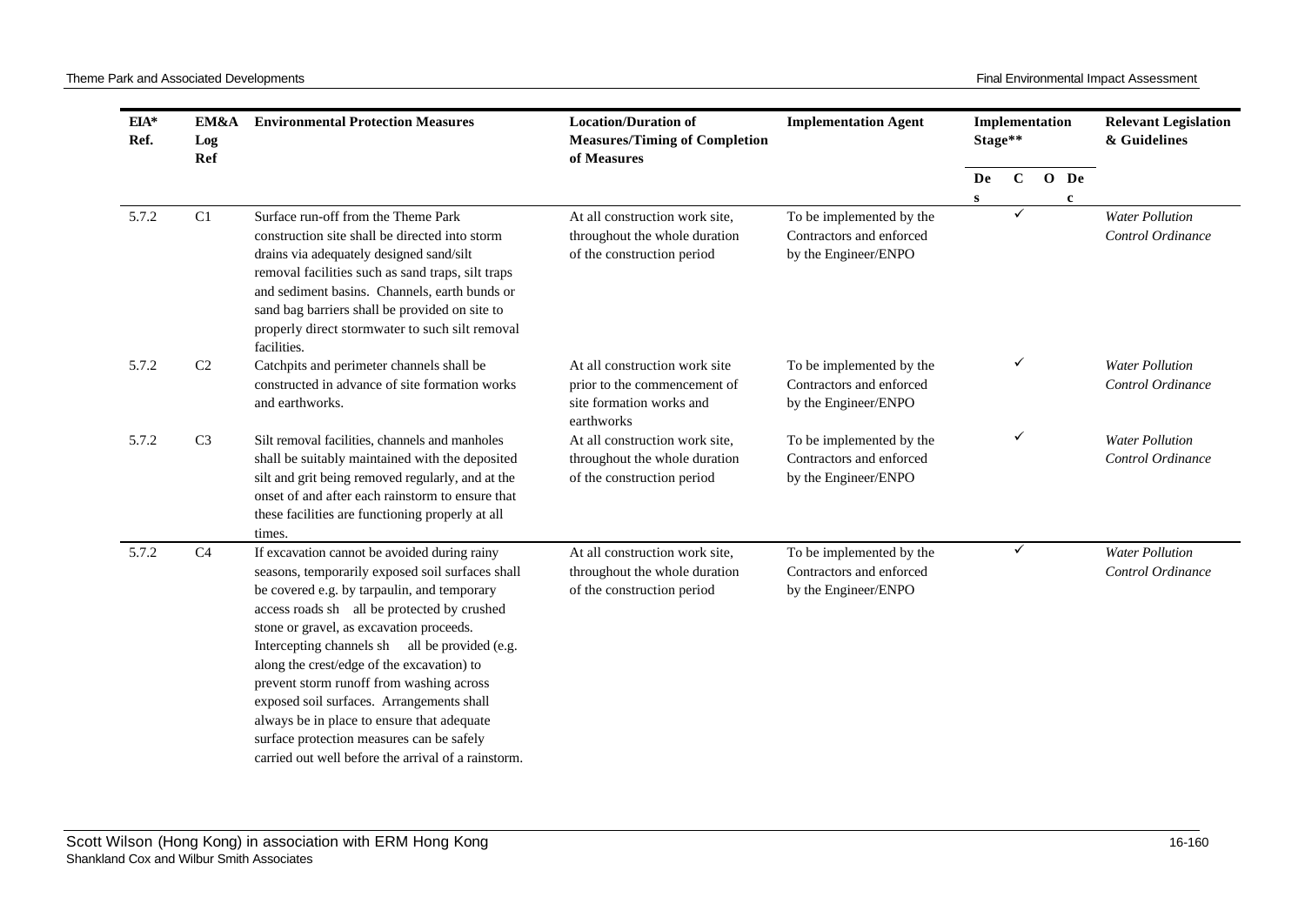| EIA*<br>Ref. | EM&A<br>Log<br>Ref | <b>Environmental Protection Measures</b>                                                                                                                                                                                                                                                                                                                                                                                                                         | <b>Location/Duration of</b><br><b>Measures/Timing of Completion</b><br>of Measures            | <b>Implementation Agent</b>                                                  |    | Implementation<br>Stage** |  |              |                                             |  |  |  |  |  | <b>Relevant Legislation</b><br>& Guidelines |
|--------------|--------------------|------------------------------------------------------------------------------------------------------------------------------------------------------------------------------------------------------------------------------------------------------------------------------------------------------------------------------------------------------------------------------------------------------------------------------------------------------------------|-----------------------------------------------------------------------------------------------|------------------------------------------------------------------------------|----|---------------------------|--|--------------|---------------------------------------------|--|--|--|--|--|---------------------------------------------|
|              |                    |                                                                                                                                                                                                                                                                                                                                                                                                                                                                  |                                                                                               |                                                                              | De | $\mathbf C$               |  | O De         |                                             |  |  |  |  |  |                                             |
| 5.7.2        | C <sub>5</sub>     | Earthworks final surfaces shall be well<br>compacted and the subsequent permanent work<br>or surface protection shall be carried out as<br>soon as practical after the final surfaces are<br>formed to prevent erosion caused by<br>rainstorms. Appropriate intercepting channels<br>shall be provided where necessary. Rainwater<br>pumped out from trenches or foundation<br>excavations shall be discharged into storm<br>drains via silt removal facilities. | At all construction work site,<br>throughout the whole duration<br>of the construction period | To be implemented by the<br>Contractors and enforced<br>by the Engineer/ENPO | s  |                           |  | $\mathbf{c}$ | <b>Water Pollution</b><br>Control Ordinance |  |  |  |  |  |                                             |
| 5.7.2        | C <sub>6</sub>     | Open stockpiles of construction materials (e.g.<br>aggregates and sand) on site shall be covered<br>with tarpaulin or similar fabric during rainstorms.<br>Measures shall be taken to prevent the washing<br>away of construction materials, soil, silt or<br>debris into any drainage system.                                                                                                                                                                   | At all construction work site,<br>throughout the whole duration<br>of the construction period | To be implemented by the<br>Contractors and enforced<br>by the Engineer/ENPO |    | ✓                         |  |              | <b>Water Pollution</b><br>Control Ordinance |  |  |  |  |  |                                             |
| 5.7.2        | C7                 | Manholes (including any newly constructed<br>ones) shall always be adequately covered and<br>temporarily sealed so as to prevent silt,<br>construction materials or debris from getting<br>into the drainage system, and to prevent storm<br>run-off from getting into foul sewers.<br>Discharges of surface run-off into foul sewers<br>must always be prevented in order not to<br>unduly overload the foul sewerage system.                                   | At all construction work site,<br>throughout the whole duration<br>of the construction period | To be implemented by the<br>Contractors and enforced<br>by the Engineer/ENPO |    |                           |  |              | <b>Water Pollution</b><br>Control Ordinance |  |  |  |  |  |                                             |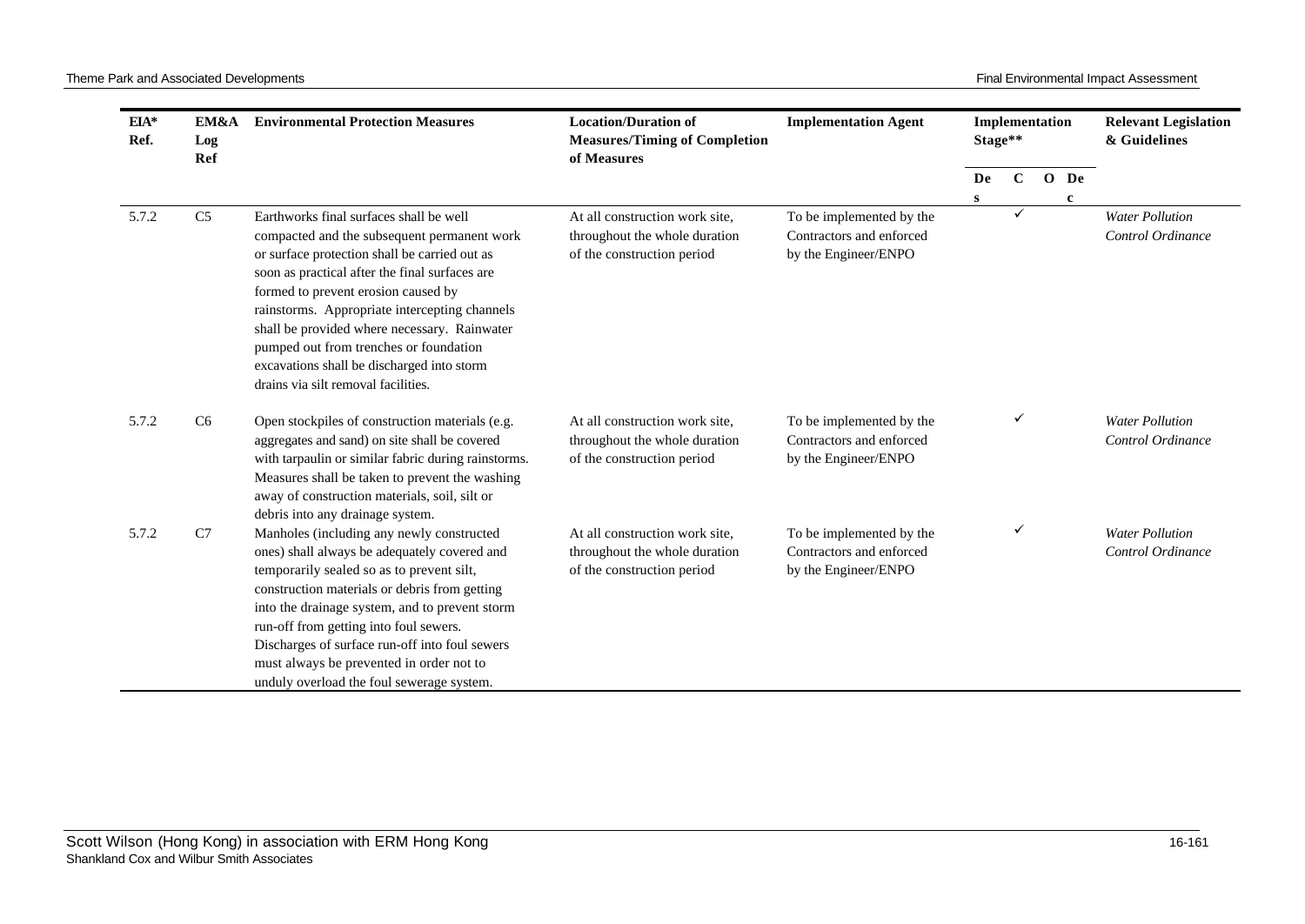| $EIA*$<br>Ref. | EM&A<br>Log<br>Ref | <b>Environmental Protection Measures</b>                                                                                                                                                                                                                                                                                                                                                                                                                                                                                                                                                                                                                                      | <b>Location/Duration of</b><br><b>Measures/Timing of Completion</b><br>of Measures                                   | <b>Implementation Agent</b>                                                  |         | Implementation<br>Stage** |  |                      | <b>Relevant Legislation</b><br>& Guidelines |
|----------------|--------------------|-------------------------------------------------------------------------------------------------------------------------------------------------------------------------------------------------------------------------------------------------------------------------------------------------------------------------------------------------------------------------------------------------------------------------------------------------------------------------------------------------------------------------------------------------------------------------------------------------------------------------------------------------------------------------------|----------------------------------------------------------------------------------------------------------------------|------------------------------------------------------------------------------|---------|---------------------------|--|----------------------|---------------------------------------------|
|                |                    |                                                                                                                                                                                                                                                                                                                                                                                                                                                                                                                                                                                                                                                                               |                                                                                                                      |                                                                              | De<br>S | $\mathbf{C}$              |  | O De<br>$\mathbf{c}$ |                                             |
|                |                    | Groundwater                                                                                                                                                                                                                                                                                                                                                                                                                                                                                                                                                                                                                                                                   |                                                                                                                      |                                                                              |         |                           |  |                      |                                             |
| 5.7.2          | C8                 | Groundwater pumped out of wells, etc. for the<br>lowering of ground water level in foundation<br>construction, such as that required for new<br>buildings, shall be discharged into storm drains<br>after being passed through appropriate silt<br>removal facilities.                                                                                                                                                                                                                                                                                                                                                                                                        | At all construction work site,<br>throughout the whole duration<br>of the construction period                        | To be implemented by the<br>Contractors and enforced<br>by the Engineer/ENPO |         | ✓                         |  |                      | <b>Water Pollution</b><br>Control Ordinance |
| 5.7.2          | C9                 | <b>Wheel Washing Water</b><br>All vehicles and plant shall be cleaned before<br>they leave the construction site to ensure that<br>no earth, mud or debris is deposited by them on<br>roads. A wheel washing bay shall be provided<br>at every site exit, if practicable, and wash-water<br>shall have sand and silt settled out or removed<br>before being discharged into the storm drains.<br>The section of construction road between the<br>wheel washing bay and the public road shall be<br>paved with backfall to reduce vehicle tracking of<br>soil and to prevent site run-off from entering<br>public road drains.<br><b>Wastewater from Building Construction</b> | At every site exit to all<br>construction work sites,<br>throughout the whole duration<br>of the construction period | To be implemented by the<br>Contractors and enforced<br>by the Engineer/ENPO |         |                           |  |                      | <b>Water Pollution</b><br>Control Ordinance |
| 5.7.2          | C10                | Wastewater generated from concreting,<br>plastering, internal decoration, cleaning work<br>and other similar activities, shall undergo large<br>object removal by installing bar traps at the<br>drain inlets.<br><b>Wastewater from Site Facilities</b>                                                                                                                                                                                                                                                                                                                                                                                                                      | At all construction work site,<br>throughout the whole duration<br>of the construction period                        | To be implemented by the<br>Contractors and enforced<br>by the Engineer/ENPO |         | ✓                         |  |                      | <b>Water Pollution</b><br>Control Ordinance |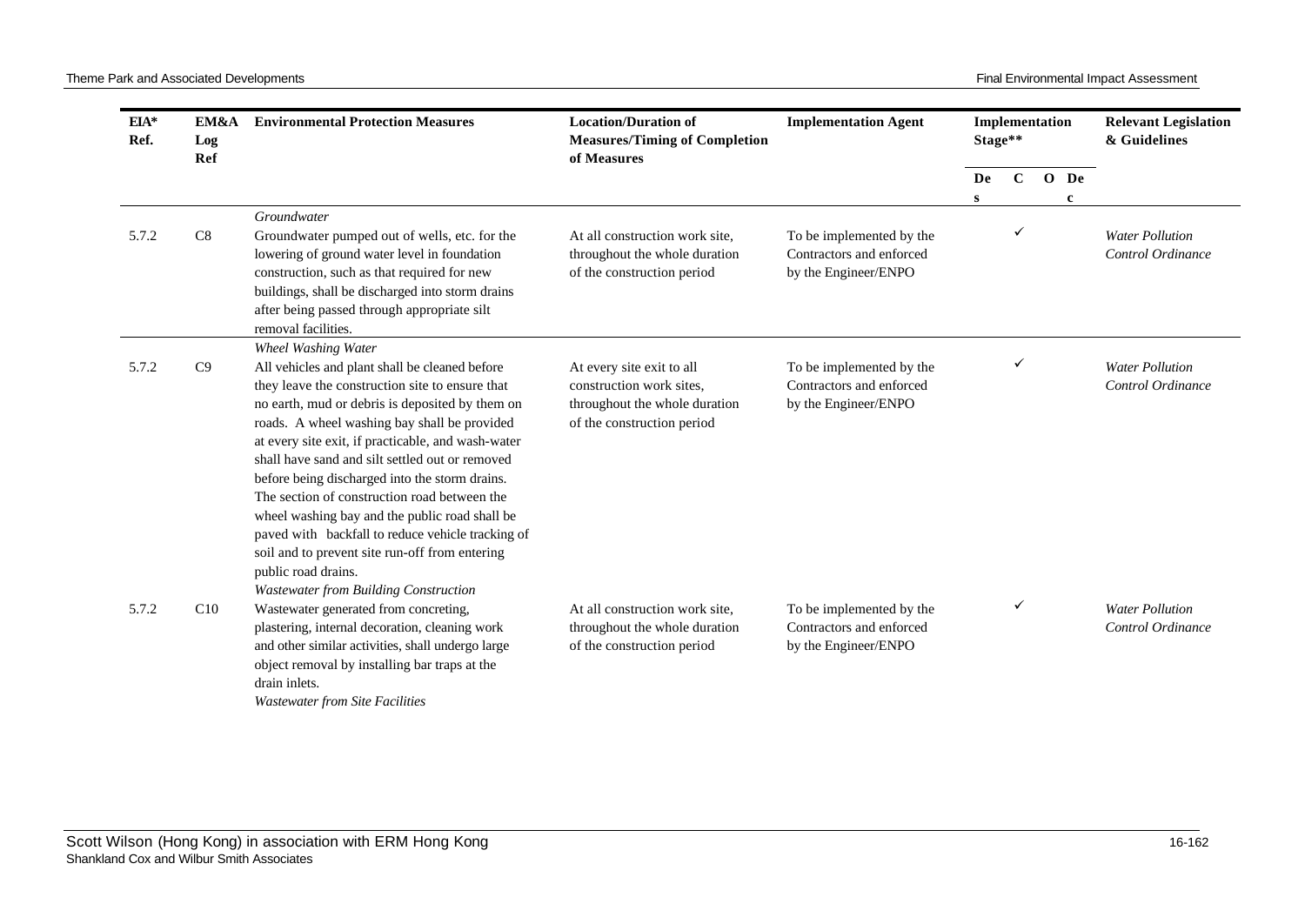| $EIA*$<br>Ref. | EM&A<br>Log<br>Ref | <b>Environmental Protection Measures</b>                                                                                                                                                                                                                                                                                                                                                                                                                                                                                                                                | <b>Location/Duration of</b><br><b>Measures/Timing of Completion</b><br>of Measures            | <b>Implementation Agent</b>                                                  | Implementation<br>Stage** |              |                     | <b>Relevant Legislation</b><br>& Guidelines                                |
|----------------|--------------------|-------------------------------------------------------------------------------------------------------------------------------------------------------------------------------------------------------------------------------------------------------------------------------------------------------------------------------------------------------------------------------------------------------------------------------------------------------------------------------------------------------------------------------------------------------------------------|-----------------------------------------------------------------------------------------------|------------------------------------------------------------------------------|---------------------------|--------------|---------------------|----------------------------------------------------------------------------|
|                |                    |                                                                                                                                                                                                                                                                                                                                                                                                                                                                                                                                                                         |                                                                                               |                                                                              | De<br>S                   | $\mathbf{C}$ | O De<br>$\mathbf c$ |                                                                            |
| 5.7.2          | C11                | Sewage from toilets, kitchens and similar<br>facilities shall be discharged into a foul sewer or<br>chemical toilets shall be provided. Sh<br>ould the<br>use of chemical toilets be necessary then these<br>shall be provided by a licensed contractor, who<br>will be responsible for appropriate disposal and<br>maintenance of these facilities.<br>Upon<br>completion of the foul sewer system,<br>wastewater collected from canteen kitchens,<br>including that from basins, sinks and floor<br>drains, shall be discharged into foul sewers via<br>grease traps. | At all construction work site,<br>throughout the whole duration<br>of the construction period | To be implemented by the<br>Contractors and enforced<br>by the Engineer/ENPO |                           | $\checkmark$ |                     | <b>Water Pollution</b><br>Control Ordinance                                |
| 5.7.2          | C12                | Vehicle and plant servicing areas, vehicle wash<br>bays and lubrication bays shall, as far as<br>possible, be located within roofed areas. The<br>drainage in these covered areas shall be<br>connected to foul sewers via a petrol<br>interceptor. Oil leakage or spillage shall be<br>contained and cleaned up immediately. Waste<br>oil shall be collected and stored for recycling or<br>disposal, in accordance with the<br>Waste Disposal<br>Ordinance.<br>Storage and Handling of Oil, Other Petroleum<br><b>Products and Chemicals</b>                          | At all construction work site,<br>throughout the whole duration<br>of the construction period | To be implemented by the<br>Contractors and enforced<br>by the Engineer/ENPO |                           | ✓            |                     | <b>Water Pollution</b><br>Control Ordinance<br>Waste Disposal<br>Ordinance |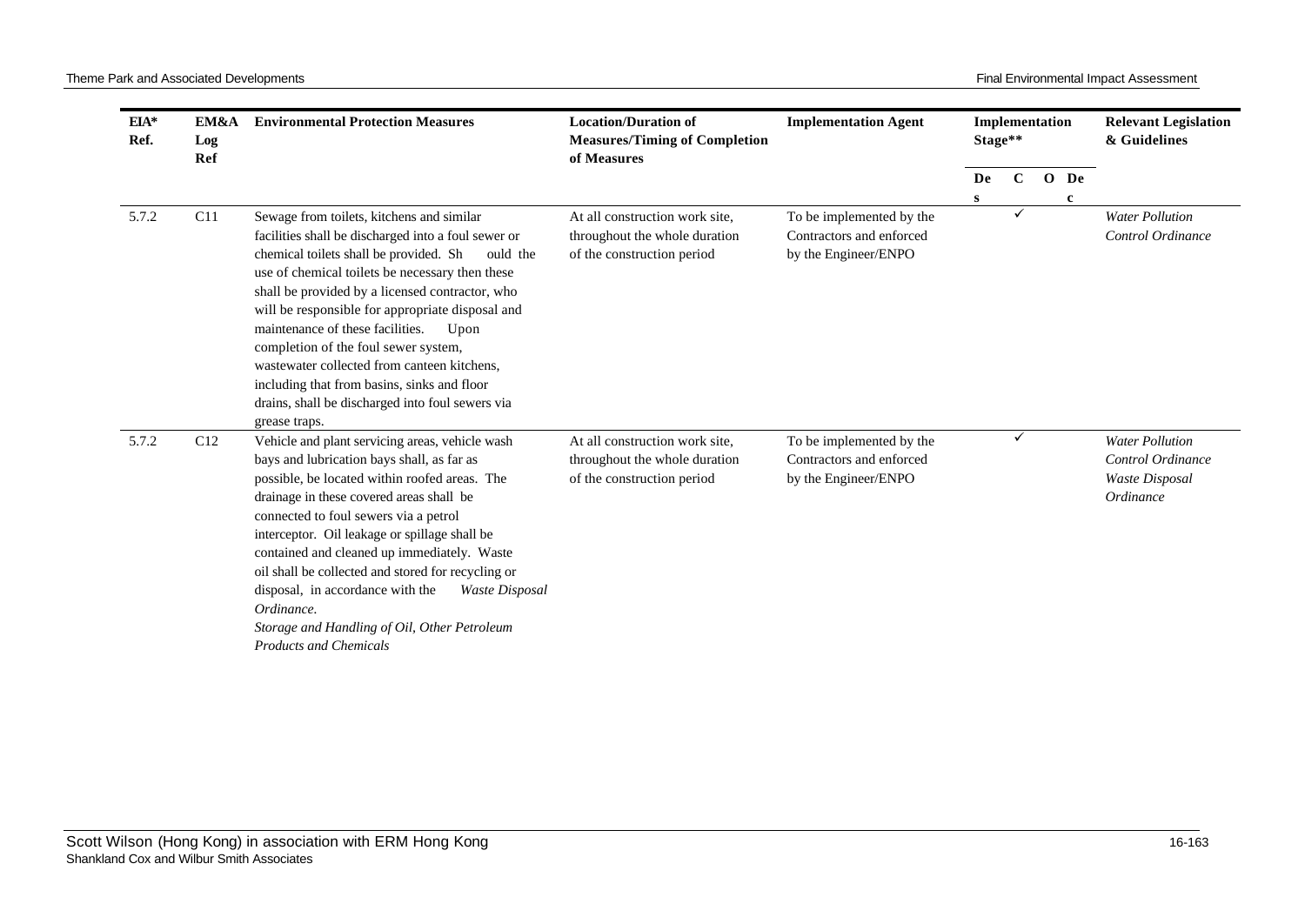| EIA*<br>Ref. | EM&A<br>Log<br>Ref | <b>Environmental Protection Measures</b>                                                                                                                                                                                                                                                                                                                                                                                                                                                   | <b>Location/Duration of</b><br><b>Measures/Timing of Completion</b><br>of Measures                 | <b>Implementation Agent</b>                                                  |              | Implementation<br>Stage** |              | <b>Relevant Legislation</b><br>& Guidelines |
|--------------|--------------------|--------------------------------------------------------------------------------------------------------------------------------------------------------------------------------------------------------------------------------------------------------------------------------------------------------------------------------------------------------------------------------------------------------------------------------------------------------------------------------------------|----------------------------------------------------------------------------------------------------|------------------------------------------------------------------------------|--------------|---------------------------|--------------|---------------------------------------------|
|              |                    |                                                                                                                                                                                                                                                                                                                                                                                                                                                                                            |                                                                                                    |                                                                              | De           | $\mathbf C$               | O De         |                                             |
|              |                    |                                                                                                                                                                                                                                                                                                                                                                                                                                                                                            |                                                                                                    |                                                                              | $\mathbf{s}$ |                           | $\mathbf{c}$ |                                             |
| 5.7.2        | C13                | All fuel tanks and chemical storage areas shall<br>be provided with locks and be sited on sealed<br>areas. The storage areas shall be surrounded<br>by bunds with a capacity equal to 110% of the<br>storage capacity of the largest tank to prevent<br>spilled oil, fuel and chemicals from reaching the<br>receiving waters. The Contractors shall prepare<br>guidelines and procedures for immediate clean-<br>up actions following any spillages of oil, fuel or<br>chemicals.         | At all construction work site,<br>throughout the whole duration<br>of the construction period      | To be implemented by the<br>Contractors and enforced<br>by the Engineer/ENPO |              | ✓                         |              | <b>Water Pollution</b><br>Control Ordinance |
|              |                    | <b>WASTE</b> - Construction Phase<br>The following procedures and measures shall be<br>implemented when handling waste material.                                                                                                                                                                                                                                                                                                                                                           |                                                                                                    |                                                                              |              |                           |              |                                             |
|              |                    | Measures Taken in the Planning and Design Stages                                                                                                                                                                                                                                                                                                                                                                                                                                           |                                                                                                    |                                                                              |              |                           |              |                                             |
|              |                    | to Reduce the Generation of C&DM                                                                                                                                                                                                                                                                                                                                                                                                                                                           |                                                                                                    |                                                                              |              |                           |              |                                             |
| 6.7.2        | D <sub>1</sub>     | The following waste management hierarchy<br>shall be followed:<br>1. avoidance and minimisation, that is, not<br>generating waste through changing or<br>improving practices and design;<br>2. reuse of materials, thus avoiding disposal<br>(generally with only limited reprocessing);<br>3. recovery and recycling, thus avoiding<br>disposal (although reprocessing may be<br>required); and<br>4. treatment and disposal, according to<br>relevant law, guidelines and good practice. | To be implemented at all<br>worksites throughout the full<br>duration of the construction<br>phase | To be implemented by the<br>Contractors and enforced<br>by the Engineer/ENPO |              |                           |              | <b>Waste Disposal</b><br>Ordinance          |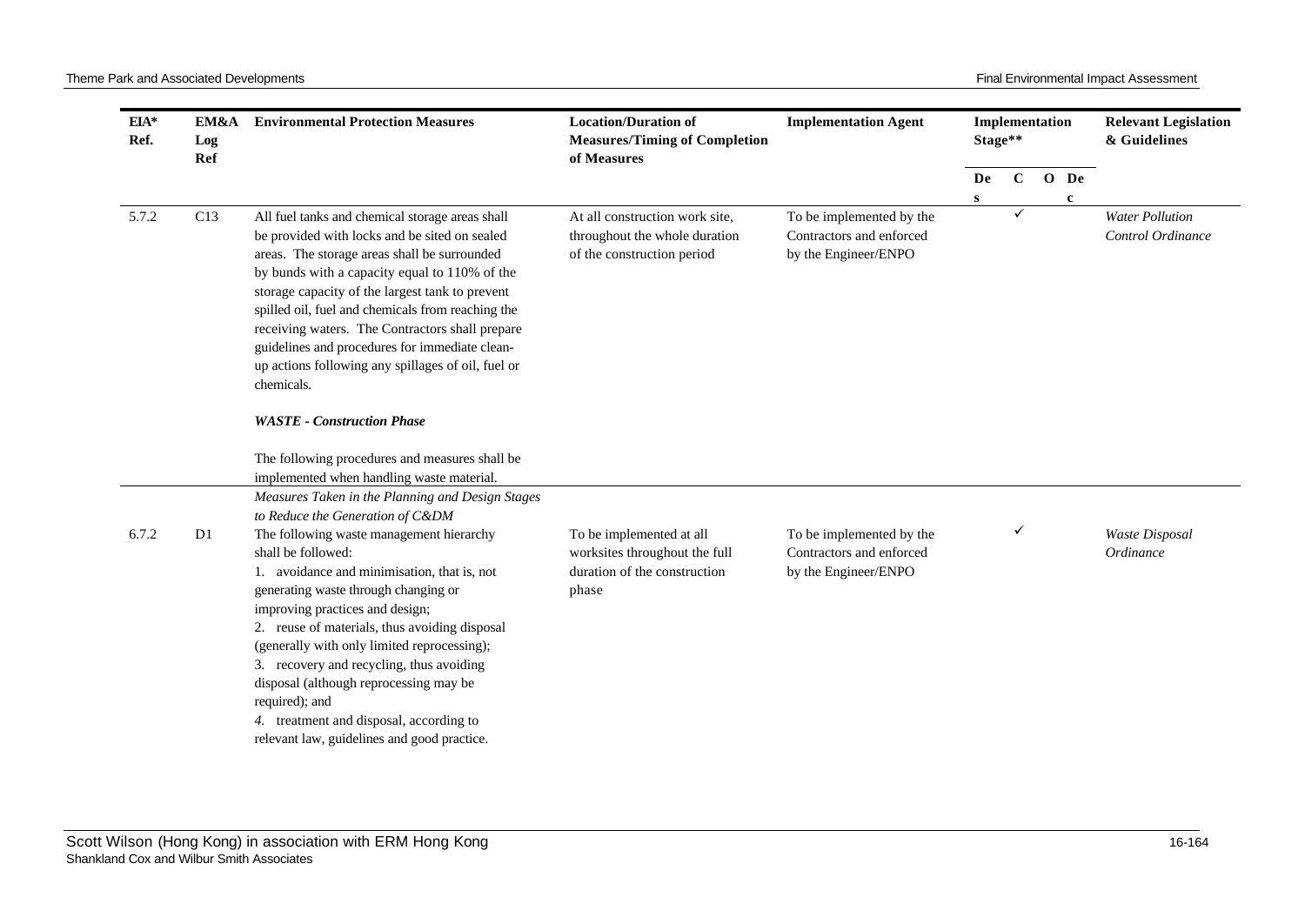| $EIA*$<br>Ref. | EM&A<br>Log<br>Ref | <b>Environmental Protection Measures</b>                                                                                                                                                                                                                                                                                                                                                                                                                                                        | <b>Location/Duration of</b><br><b>Measures/Timing of Completion</b><br>of Measures                 | <b>Implementation Agent</b>                                                  | Stage** | Implementation |                     | <b>Relevant Legislation</b><br>& Guidelines |
|----------------|--------------------|-------------------------------------------------------------------------------------------------------------------------------------------------------------------------------------------------------------------------------------------------------------------------------------------------------------------------------------------------------------------------------------------------------------------------------------------------------------------------------------------------|----------------------------------------------------------------------------------------------------|------------------------------------------------------------------------------|---------|----------------|---------------------|---------------------------------------------|
|                |                    |                                                                                                                                                                                                                                                                                                                                                                                                                                                                                                 |                                                                                                    |                                                                              | De<br>S | $\mathbf{C}$   | O De<br>$\mathbf c$ |                                             |
| 6.7.2          | D <sub>2</sub>     | Records of quantities of wastes generated,<br>recycled and disposed (locations) shall be<br>properly kept.                                                                                                                                                                                                                                                                                                                                                                                      | To be implemented at all<br>worksites throughout the full<br>duration of the construction<br>phase | To be implemented by the<br>Contractors and enforced<br>by the Engineer/ENPO |         | $\checkmark$   |                     | Waste Disposal<br>Ordinance                 |
| 6.7.2          | D <sub>3</sub>     | Any clean excavated soil shall be reused on site<br>as far as possible for landscape works in order<br>to minimise the amount public fill to be disposed<br>off-site. Should there be any surplus public fill<br>generated from the project, the Contractors shall<br>liaise with the Fill Management Committee to<br>identify as far as possible suitable reclamation<br>or site formation projects near the project site to<br>reuse the material.                                            | To be implemented at all<br>worksites throughout the full<br>duration of the construction<br>phase | To be implemented by the<br>Contractors and enforced<br>by the Engineer/ENPO |         | ✓              |                     | Waste Disposal<br>Ordinance                 |
| 6.7.2          | D <sub>4</sub>     | The purchasing of construction materials will be<br>carefully planned in order to avoid over<br>ordering and wastage of construction materials,<br>such as ready mixed concrete.<br>Measures To be Taken in the Construction Stage To<br>Reduce the Generation of C&DM                                                                                                                                                                                                                          | To be implemented at all<br>worksites throughout the full<br>duration of the construction<br>phase | To be implemented by the<br>Contractors and enforced<br>by the Engineer/ENPO |         | ✓              |                     | Waste Disposal<br>Ordinance                 |
| 6.7.2          | D <sub>5</sub>     | The Contractor shall recycle as much as<br>possible of the C&D material on-site. Public fill<br>and C&D waste shall be segregated and stored<br>in different containers or skips to enhance reuse<br>or recycling of materials and their proper<br>disposal. Concrete and masonry, for example<br>can be crushed and used as fill and steel<br>reinforcing bar can be used by scrap steel mills.<br>Different areas of the work sites should be<br>designated for such segregation and storage. | To be implemented at all<br>worksites throughout the full<br>duration of the construction<br>phase | To be implemented by the<br>Contractors and enforced<br>by the Engineer/ENPO |         | ✓              |                     | Waste Disposal<br>Ordinance                 |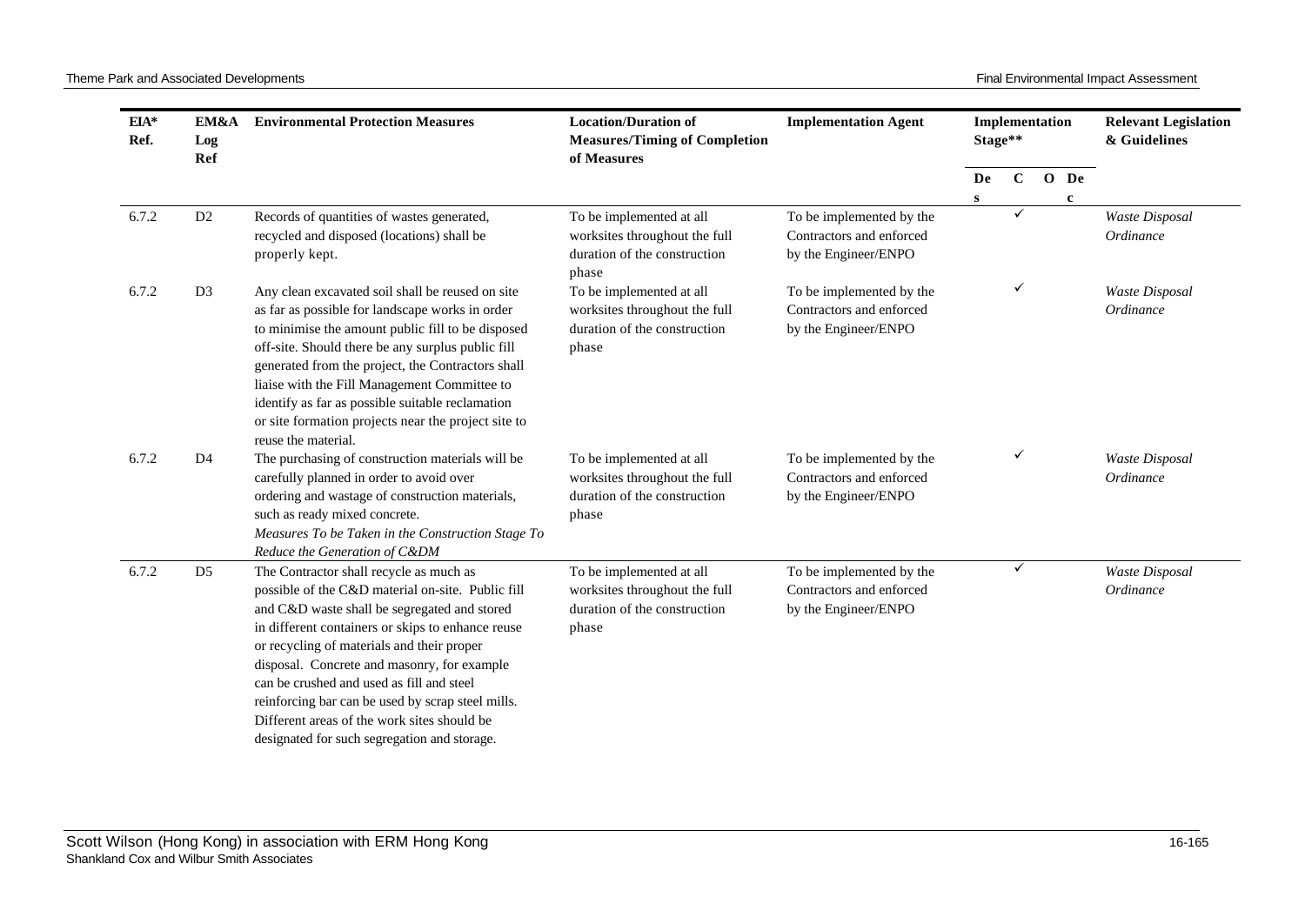| EIA*<br>Ref. | EM&A<br>Log<br>Ref | <b>Environmental Protection Measures</b>                                                                                                                                                                                                                                                                                                                                                                                                                                                                                                                                                                                                                                                                             | <b>Location/Duration of</b><br><b>Implementation Agent</b><br><b>Measures/Timing of Completion</b><br>of Measures |                                                                              | Implementation<br>Stage** |              |                     | <b>Relevant Legislation</b><br>& Guidelines                                                                                                                                               |
|--------------|--------------------|----------------------------------------------------------------------------------------------------------------------------------------------------------------------------------------------------------------------------------------------------------------------------------------------------------------------------------------------------------------------------------------------------------------------------------------------------------------------------------------------------------------------------------------------------------------------------------------------------------------------------------------------------------------------------------------------------------------------|-------------------------------------------------------------------------------------------------------------------|------------------------------------------------------------------------------|---------------------------|--------------|---------------------|-------------------------------------------------------------------------------------------------------------------------------------------------------------------------------------------|
|              |                    |                                                                                                                                                                                                                                                                                                                                                                                                                                                                                                                                                                                                                                                                                                                      |                                                                                                                   |                                                                              | De<br>${\bf S}$           | $\mathbf C$  | O De<br>$\mathbf c$ |                                                                                                                                                                                           |
| 6.7.2        | D <sub>6</sub>     | In order to minimise the impacts of the<br>demolition works these wastes must be cleared<br>as quickly as possible after demolition. The<br>demolition and clearance works shall therefore<br>be undertaken simultaneously.                                                                                                                                                                                                                                                                                                                                                                                                                                                                                          | To be implemented at all<br>worksites throughout the full<br>duration of the construction<br>phase                | To be implemented by the<br>Contractors and enforced<br>by the Engineer/ENPO |                           | $\checkmark$ |                     | Waste Disposal<br>Ordinance                                                                                                                                                               |
| 6.7.2        | D7                 | The use of wooden hoardings shall not be<br>allowed. An alternative material, for example,<br>metal (aluminium, alloy etc) shall be used.                                                                                                                                                                                                                                                                                                                                                                                                                                                                                                                                                                            | To be implemented at all<br>worksites throughout the full<br>duration of the construction<br>phase                | To be implemented by the<br>Contractors and enforced<br>by the Engineer/ENPO |                           | ✓            |                     | Waste Disposal<br>Ordinance                                                                                                                                                               |
| 6.7.2        | D <sub>8</sub>     | <b>Chemical Waste</b><br>For those processes which generate chemical<br>waste, it may be possible to find alternatives<br>which generate reduced quantities or even no<br>chemical waste, or less dangerous types of<br>chemical waste. Containers used for storage of<br>chemical wastes should:<br>be suitable for the substance they are<br>$\bullet$<br>holding, resistant to corrosion, maintained in a<br>good condition, and securely closed;<br>have a capacity of less than 450 L unless the<br>$\bullet$<br>specifications have been approved by the EPD;<br>and<br>display a label in English and Chinese in<br>$\bullet$<br>accordance with instructions prescribed in<br>Schedule 2 of the Regulations. | To be implemented at all<br>worksites throughout the full<br>duration of the construction<br>phase                | To be implemented by the<br>Contractors and enforced<br>by the Engineer/ENPO |                           | ✓            |                     | Waste Disposal<br>Ordinance, Waste<br>Disposal (Chemical<br>Waste) (General)<br>Regulation, Code of<br>Practice on the<br>Packaging, Handling<br>and Storage of<br><b>Chemical Wastes</b> |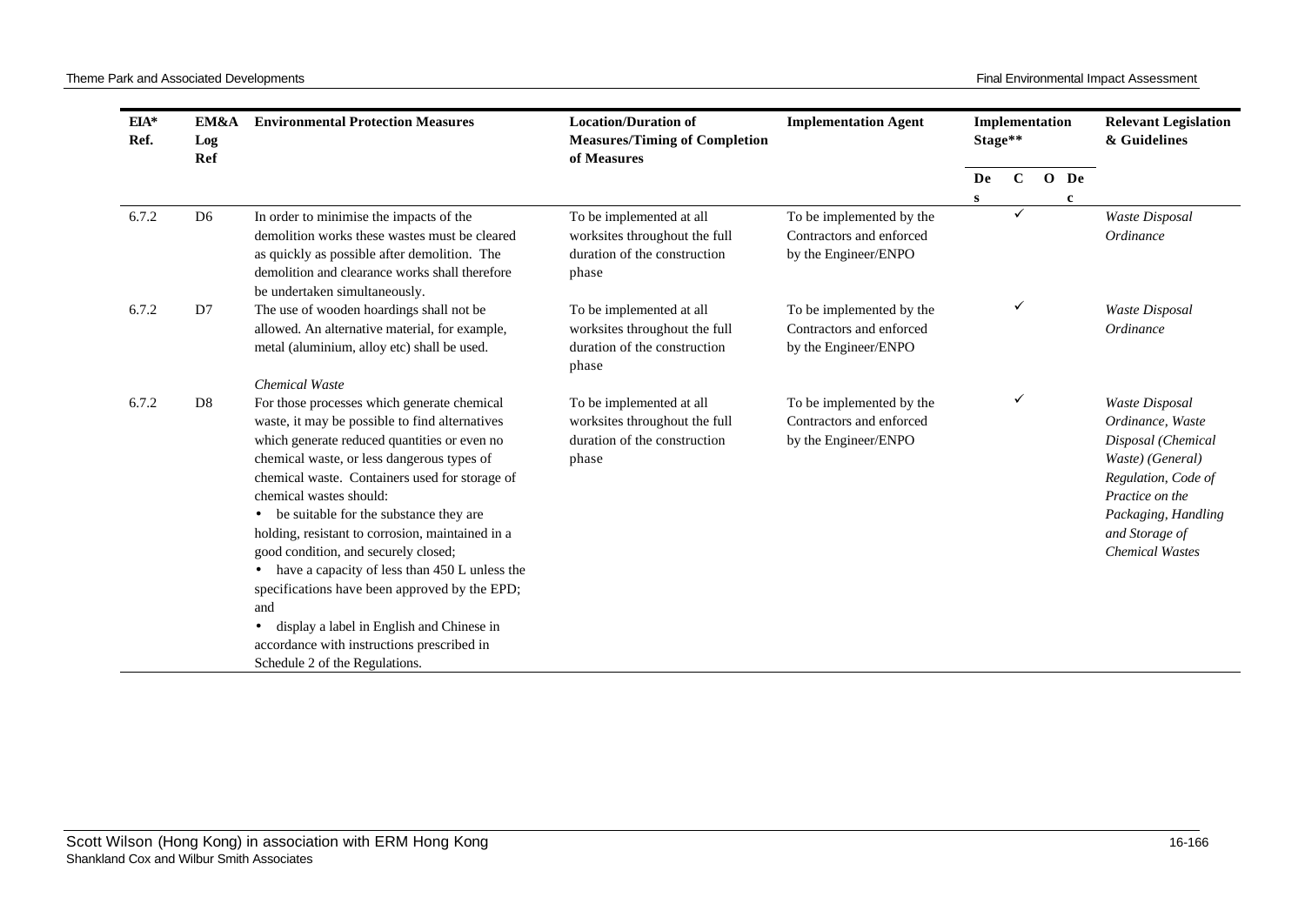| EIA*<br>Ref. | EM&A<br>Log<br>Ref | <b>Environmental Protection Measures</b>                                                                                                                                                                                                                                                                                                                                                                                                                                                                                                                                                                                                      | <b>Location/Duration of</b><br><b>Measures/Timing of Completion</b><br>of Measures                 | <b>Implementation Agent</b>                                                  |           | Implementation<br>Stage** |  |             | <b>Relevant Legislation</b><br>& Guidelines                                                                                                                                                      |
|--------------|--------------------|-----------------------------------------------------------------------------------------------------------------------------------------------------------------------------------------------------------------------------------------------------------------------------------------------------------------------------------------------------------------------------------------------------------------------------------------------------------------------------------------------------------------------------------------------------------------------------------------------------------------------------------------------|----------------------------------------------------------------------------------------------------|------------------------------------------------------------------------------|-----------|---------------------------|--|-------------|--------------------------------------------------------------------------------------------------------------------------------------------------------------------------------------------------|
|              |                    |                                                                                                                                                                                                                                                                                                                                                                                                                                                                                                                                                                                                                                               |                                                                                                    |                                                                              | De        | $\mathbf C$               |  | O De        |                                                                                                                                                                                                  |
|              |                    |                                                                                                                                                                                                                                                                                                                                                                                                                                                                                                                                                                                                                                               |                                                                                                    |                                                                              | ${\bf S}$ | ✓                         |  | $\mathbf c$ |                                                                                                                                                                                                  |
| 6.7.2        | D <sup>9</sup>     | The storage area for chemical wastes should:<br>• by clearly labelled and used solely for the<br>storage of chemical waste;<br>be enclosed on at least 3 sides;<br>have an impermeable floor and<br>bunding, of<br>capacity to accommodate 110% of the volume of<br>the largest container or 20% by volume of the<br>chemical waste stored in that area, whichever is<br>the greatest;<br>• have adequate ventilation;<br>be covered to prevent rainfall entering<br>(water collected within the bund must be tested<br>and disposed as chemical waste if necessary);<br>and<br>be arranged so that incompatible materials                    | To be implemented at all<br>worksites throughout the full<br>duration of the construction<br>phase | To be implemented by the<br>Contractors and enforced<br>by the Engineer/ENPO |           |                           |  |             | Waste Disposal<br>Ordinance, Waste<br>Disposal (Chemical<br>Waste) (General)<br>Regulation, Code of<br>Practice on the<br>Packaging, Handling<br>and Storage of<br><b>Chemical Wastes</b>        |
| 6.7.2        | D <sub>10</sub>    | are adequately separated.<br>Disposal of chemical waste should:<br>be via a licensed waste collector; and<br>be to a facility licensed to receive chemical<br>waste, such as the Chemical Waste Treatment<br>Facility which also offers a chemical waste<br>collection service and can supply the necessary<br>storage containers; or<br>• be to a re-user of the waste, under approval<br>from the EPD.<br>The Centre for Environmental Technology<br>operates a Waste Exchange Scheme which can<br>assist in finding receivers or<br>buyers. The<br>following procedures and measures shall be<br>implemented when handling waste material. | To be implemented at all<br>worksites throughout the full<br>duration of the construction<br>phase | To be implemented by the<br>Contractors and enforced<br>by the Engineer/ENPO |           | ✓                         |  |             | <b>Waste Disposal</b><br>Ordinance, Waste<br>Disposal (Chemical<br>Waste) (General)<br>Regulation, Code of<br>Practice on the<br>Packaging, Handling<br>and Storage of<br><b>Chemical Wastes</b> |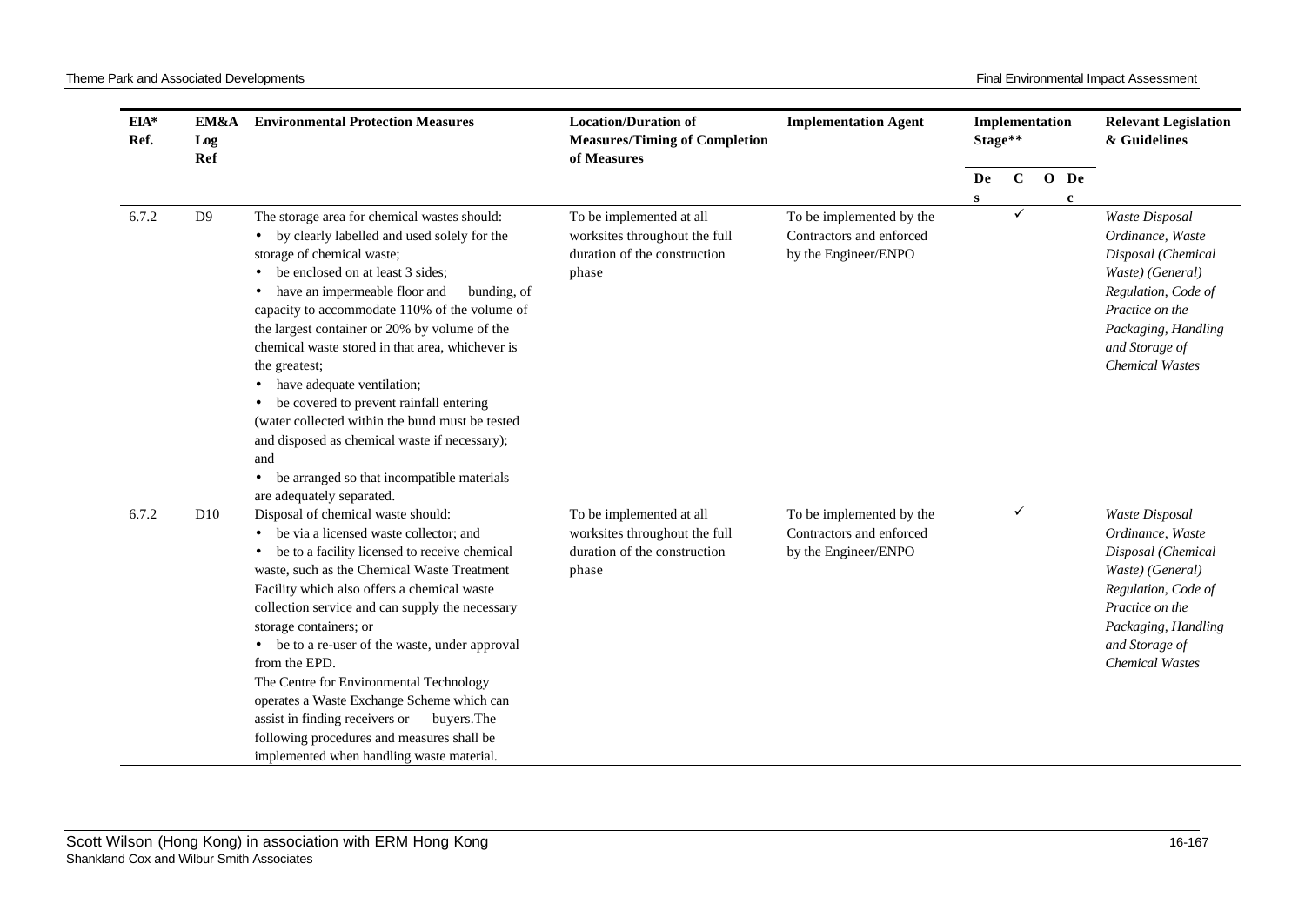| EIA*<br>Ref. | EM&A<br>Log<br>Ref | <b>Environmental Protection Measures</b>                                                                                                                                                                                                                                                                                                                                                                                                     | <b>Location/Duration of</b><br><b>Measures/Timing of Completion</b><br>of Measures                 | <b>Implementation Agent</b>                                                  | Implementation<br>Stage** |              |              | <b>Relevant Legislation</b><br>& Guidelines                                                |
|--------------|--------------------|----------------------------------------------------------------------------------------------------------------------------------------------------------------------------------------------------------------------------------------------------------------------------------------------------------------------------------------------------------------------------------------------------------------------------------------------|----------------------------------------------------------------------------------------------------|------------------------------------------------------------------------------|---------------------------|--------------|--------------|--------------------------------------------------------------------------------------------|
|              |                    |                                                                                                                                                                                                                                                                                                                                                                                                                                              |                                                                                                    |                                                                              | De                        | $\mathbf{C}$ | O De         |                                                                                            |
|              |                    |                                                                                                                                                                                                                                                                                                                                                                                                                                              |                                                                                                    |                                                                              | S                         |              | $\mathbf{c}$ |                                                                                            |
| 6.7.2        | D11                | Management of General Refuse<br>General refuse generated on-site shall be stored<br>in enclosed bins or compaction units separate<br>from construction and chemical wastes. A<br>reputable waste collector shall be employed by<br>the contractor to remove general refuse from the<br>site, separately from construction and chemical<br>wastes, on a daily basis to minimise odour pest<br>and litter impacts. The burning of refuse shall | To be implemented at all<br>worksites throughout the full<br>duration of the construction<br>phase | To be implemented by the<br>Contractors and enforced<br>by the Engineer/ENPO |                           | ✓            |              | <b>Waste Disposal</b><br><i>Ordinance</i>                                                  |
| 6.7.2        | D <sub>12</sub>    | not be permitted.<br>Reusable rather than disposable<br>dishware shall<br>be used if feasible. Separate, labelled bins shall<br>be provided, if feasible, for the collection of<br>aluminium cans.                                                                                                                                                                                                                                           | To be implemented at all<br>worksites throughout the full<br>duration of the construction<br>phase | To be implemented by the<br>Contractors and enforced<br>by the Engineer/ENPO |                           | ✓            |              | Waste Disposal<br>Ordinance                                                                |
| 6.7.2        | D13                | The Contractor shall participate in a local waste<br>collection scheme, if one is available, to reduce<br>office wastes.                                                                                                                                                                                                                                                                                                                     | To be implemented at all<br>worksites throughout the full<br>duration of the construction<br>phase | To be implemented by the<br>Contractors and enforced<br>by the Engineer/ENPO |                           | ✓            |              | Waste Disposal<br><i>Ordinance</i>                                                         |
| 6.7.2        | D <sub>14</sub>    | Management of Waste Disposal<br>A trip-ticket system sh all be established and<br>used to monitor the disposal of C&DM and<br>solid wastes at public filling facilities and<br>landfills, and to control fly-tipping.                                                                                                                                                                                                                        | To be implemented at all<br>worksites throughout the full<br>duration of the construction<br>phase | To be implemented by the<br>Contractors and enforced<br>by the Engineer/ENPO |                           | ✓            |              | Waste Disposal<br><i>Ordinance</i><br><b>Works Bureau</b><br>Technical Circular No<br>5/99 |
| 6.7.2        | D <sub>15</sub>    | A recording system for the amount of waste<br>generated, recycled and disposed of (including<br>the disposal sites) shall be established during<br>the construction stage.<br><b>Staff Training</b>                                                                                                                                                                                                                                          | To be implemented at all<br>worksites throughout the full<br>duration of the construction<br>phase | To be implemented by the<br>Contractors and enforced<br>by the Engineer/ENPO |                           | ✓            |              | Waste Disposal<br>Ordinance                                                                |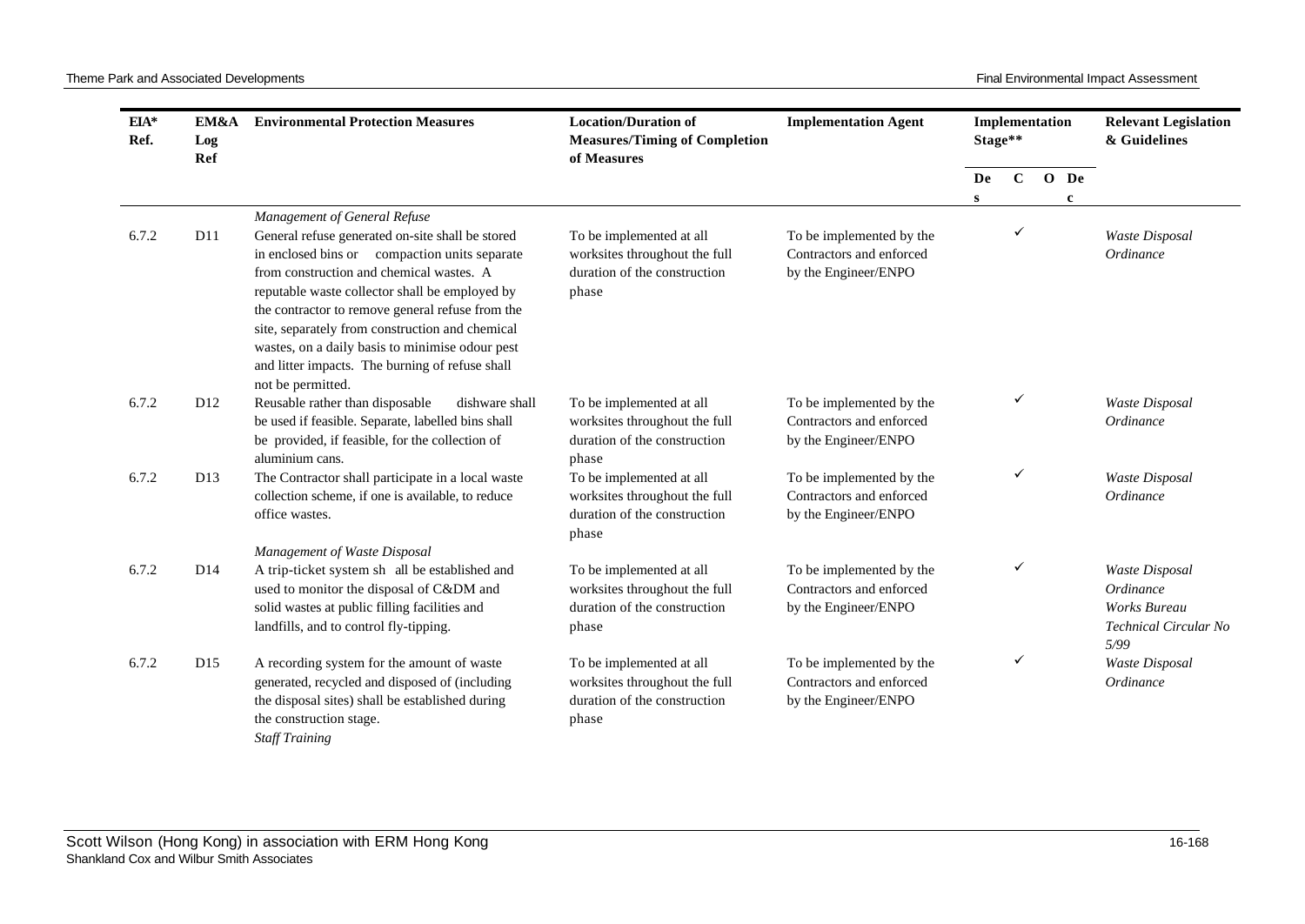| EIA*<br>Ref. | EM&A<br>Log<br>Ref | <b>Environmental Protection Measures</b>                                                                                                                                                                                                                                                                                                                                                                                                                                                                                                                                                                         | <b>Location/Duration of</b><br><b>Measures/Timing of Completion</b><br>of Measures                                                                                                                                                                   | <b>Implementation Agent</b>                                                  |         | Implementation<br>Stage** |                      |                             |  |  |  |  |  |  |  |  |  |  |  |  |  |  |  |  |  |  |  |  |  |  |  |  |  |  |  |  |  |  |  | <b>Relevant Legislation</b><br>& Guidelines |
|--------------|--------------------|------------------------------------------------------------------------------------------------------------------------------------------------------------------------------------------------------------------------------------------------------------------------------------------------------------------------------------------------------------------------------------------------------------------------------------------------------------------------------------------------------------------------------------------------------------------------------------------------------------------|------------------------------------------------------------------------------------------------------------------------------------------------------------------------------------------------------------------------------------------------------|------------------------------------------------------------------------------|---------|---------------------------|----------------------|-----------------------------|--|--|--|--|--|--|--|--|--|--|--|--|--|--|--|--|--|--|--|--|--|--|--|--|--|--|--|--|--|--|--|---------------------------------------------|
|              |                    |                                                                                                                                                                                                                                                                                                                                                                                                                                                                                                                                                                                                                  |                                                                                                                                                                                                                                                      |                                                                              | De<br>S | $\mathbf C$               | O De<br>$\mathbf{c}$ |                             |  |  |  |  |  |  |  |  |  |  |  |  |  |  |  |  |  |  |  |  |  |  |  |  |  |  |  |  |  |  |  |                                             |
| 6.7.2        | D <sub>16</sub>    | Training shall be provided to workers on the<br>concepts of site cleanliness and on appropriate<br>waste management procedures, including waste<br>reduction, reuse and recycling at the beginning<br>of the contract.<br>Waste Management Plan                                                                                                                                                                                                                                                                                                                                                                  | To be implemented at all<br>worksites throughout the full<br>duration of the construction<br>phase                                                                                                                                                   | To be implemented by the<br>Contractors and enforced<br>by the Engineer/ENPO |         |                           |                      | Waste Disposal<br>Ordinance |  |  |  |  |  |  |  |  |  |  |  |  |  |  |  |  |  |  |  |  |  |  |  |  |  |  |  |  |  |  |  |                                             |
| 6.7.2        | D17                | The construction Contractors shall incorporate<br>the above recommendations into a Waste<br>Management Plan for the construction works.<br>Such a management plan shall incorporate site<br>specific factors, such as the designation of<br>areas for the segregation and temporary storage<br>of reusable and recyclable materials.                                                                                                                                                                                                                                                                             | To be produced by all<br>construction contractors and<br>submitted to the Engineer for<br>approval at the commencement<br>of the construction period. The<br>Plans shall be implemented<br>throughout the full duration of<br>the construction phase | To be implemented by the<br>Contractors and enforced<br>by the Engineer/ENPO |         | ✓                         |                      | Waste Disposal<br>Ordinance |  |  |  |  |  |  |  |  |  |  |  |  |  |  |  |  |  |  |  |  |  |  |  |  |  |  |  |  |  |  |  |                                             |
| 7.7.1        | E1                 | <b>TERRESTRIAL ECOLOGY - Construction Phase</b><br>Compensatory tree plantation (not less than 6 ha)<br>on the adjacent hill side to the east of<br>Ngong<br>Shuen Au for the loss of approximately 1.8 ha of<br>the secondary woodland at Ngong Shuen Au.<br>Species used for planting should take reference<br>from the species identified in the Tree Survey and<br>be native to Hong Kong or South China region.<br>The trees should bear fruits preferred by birds<br>and/or which are larval or adult butterfly food<br>plants to maintain the ecological functions of the<br>existing secondary woodland. | Ngong Shuen Au secondary<br>woodland/During design and<br>construction stage /At the end of<br>construction period                                                                                                                                   | CED/Contractors / AFCD                                                       |         |                           | $\checkmark$         |                             |  |  |  |  |  |  |  |  |  |  |  |  |  |  |  |  |  |  |  |  |  |  |  |  |  |  |  |  |  |  |  |                                             |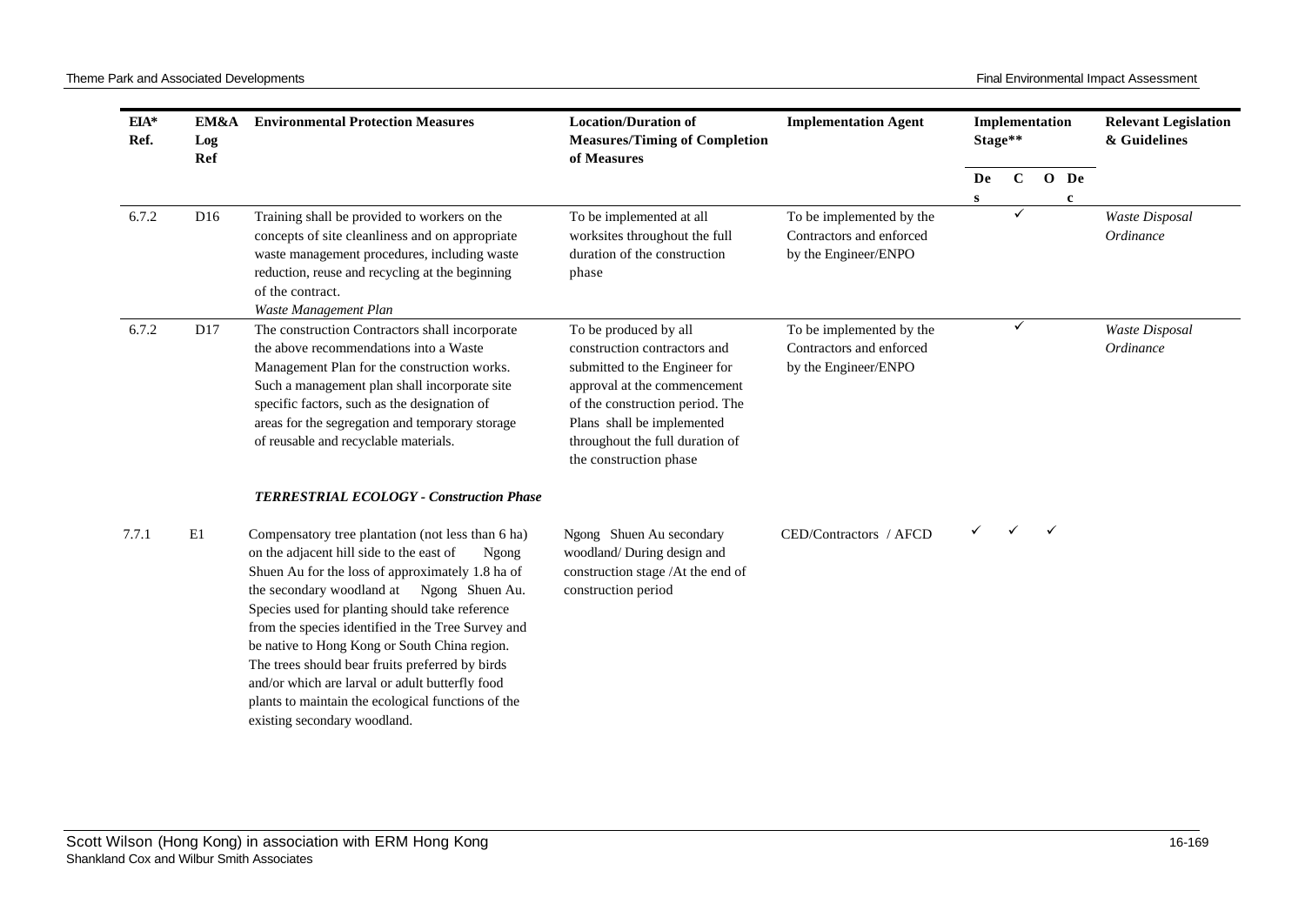| $EIA*$<br>Ref. | EM&A<br>Log<br>Ref | <b>Environmental Protection Measures</b>                                                                                                                                                                                                                                                                                                                                           | <b>Location/Duration of</b><br><b>Measures/Timing of Completion</b><br>of Measures                                                                            | <b>Implementation Agent</b>                                      |         | Implementation<br>Stage** |              |         | <b>Relevant Legislation</b><br>& Guidelines |
|----------------|--------------------|------------------------------------------------------------------------------------------------------------------------------------------------------------------------------------------------------------------------------------------------------------------------------------------------------------------------------------------------------------------------------------|---------------------------------------------------------------------------------------------------------------------------------------------------------------|------------------------------------------------------------------|---------|---------------------------|--------------|---------|---------------------------------------------|
|                |                    |                                                                                                                                                                                                                                                                                                                                                                                    |                                                                                                                                                               |                                                                  | De<br>s | $\mathbf C$               | $\mathbf{O}$ | De<br>c |                                             |
| 7.7.1          | E2                 | Adjust development/construction area to<br>avoid/minimize direct impact on the natural<br>coastline in the west ern side of the Penny's Bay<br>and backshore vegetation so as the associated<br>locally restricted, rare or protected plant species<br>present within the Assessment Area, including<br>the plant Berchemia lineata and Scleria rugosa.<br>White-bellied Sea Eagle | Along the natural coastline to the<br>west of the Penny's Bay/ Detailed<br>design stage/At the end of<br>detailed design stage                                | <b>CED</b>                                                       | ✓       |                           |              |         |                                             |
| 7.7.2          | E <sub>3</sub>     | Prohibit construction workers access to the<br>nesting site of White-bellied Sea Eagles at Pa<br>Kwu secondary woodland through warning and<br>regular audit by Site Engineer<br>/ EATL, and fencing<br>off the public land access from the development<br>areas.                                                                                                                  | At all construction work sites<br>Tau close to Pa Tau Kwu secondary<br>woodland/Throughout the<br>construction period                                         | CED/HKITP/Contractors. To<br>be enforced by the<br>Engineer/ENPO |         | ✓                         |              |         |                                             |
| 7.7.2          | E4                 | Use quiet construction plant and equipment for<br>Penny's Bay Stage II reclamation                                                                                                                                                                                                                                                                                                 | At all construction work sites<br>close to Pa Tau Kwu secondary<br>woodland/Throughout the whole<br>construction period /At the end of<br>construction period | CED/Contractors. To be<br>enforced by the<br>Engineer/ENPO       |         | $\checkmark$              |              |         |                                             |
|                |                    | <b>Construction Practice</b>                                                                                                                                                                                                                                                                                                                                                       |                                                                                                                                                               |                                                                  |         |                           |              |         |                                             |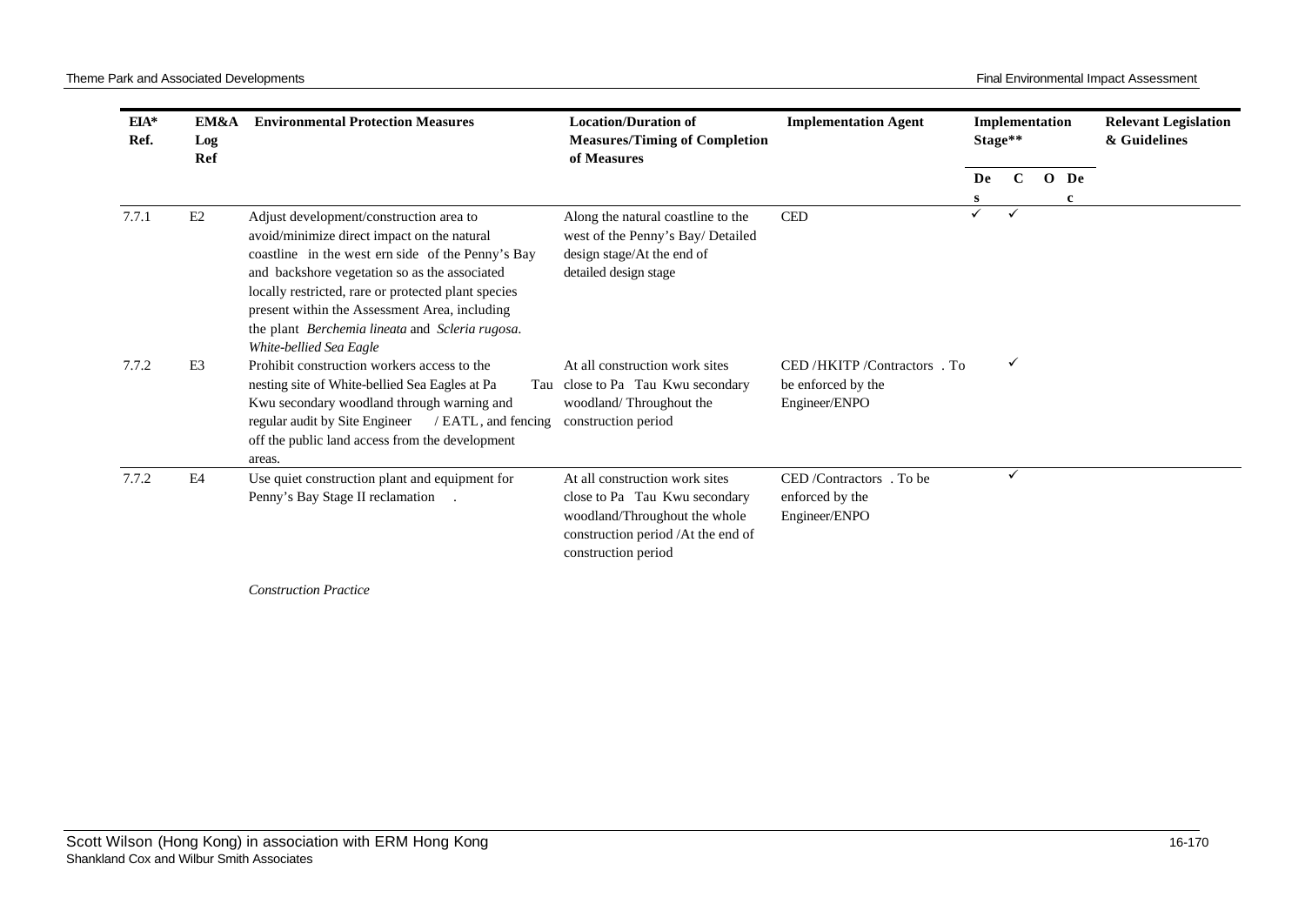| EIA*<br>Ref. | EM&A<br>Log<br>Ref | <b>Environmental Protection Measures</b>                                                                                                                                                                                                                                                                                                                                                                                                                                                                                                                                                                                                              | <b>Location/Duration of</b><br><b>Measures/Timing of Completion</b><br>of Measures                                                                                                                                                                                           | <b>Implementation Agent</b>                                                  |           | Implementation<br>Stage** |      | <b>Relevant Legislation</b><br>& Guidelines |
|--------------|--------------------|-------------------------------------------------------------------------------------------------------------------------------------------------------------------------------------------------------------------------------------------------------------------------------------------------------------------------------------------------------------------------------------------------------------------------------------------------------------------------------------------------------------------------------------------------------------------------------------------------------------------------------------------------------|------------------------------------------------------------------------------------------------------------------------------------------------------------------------------------------------------------------------------------------------------------------------------|------------------------------------------------------------------------------|-----------|---------------------------|------|---------------------------------------------|
|              |                    |                                                                                                                                                                                                                                                                                                                                                                                                                                                                                                                                                                                                                                                       |                                                                                                                                                                                                                                                                              |                                                                              | De        | $\mathbf{C}$              | O De |                                             |
| 7.7.3        | E <sub>5</sub>     | Erect fences where practical along the boundary<br>of construction sites before the commencement of<br>works to prevent tipping, vehicle movements, and<br>encroachment of personnel into adjacent areas,<br>particularly where the rare/restricted /protected<br>species, such as r are Rice Fish Oryzias latipes in<br>Mong Tung Hang stream, White-bellied Sea<br>Eagles Haliaeetus leucogaster at Pa Tau Kwu<br>woodland, Pitcher Plant Nepenthes mirabilis,<br>Fimbristylis acuminata and Fimbristylis complanata<br>behind Cheoy Lee shipyard, and Berchemia lineata<br>and Scleria rugosa along the west coast of Penny's<br>Bay, are located; | At all construction work sites<br>particularly the areas close to<br>freshwater wetland behind<br>Cheoy<br>Lee shipyard, Pa Tau Kwu<br>secondary woodland and<br>Mong<br>Tung Hang stream /Throughout<br>the whole construction period /At<br>the end of construction period | To be implemented by the<br>Contractors and enforced by<br>the Engineer/ENPO | ${\bf S}$ | ✓                         | c    |                                             |
| 7.7.3        | E <sub>6</sub>     | Reinstate temporary work sites/disturbed areas to<br>its original condition immediately after completion<br>of the construction;                                                                                                                                                                                                                                                                                                                                                                                                                                                                                                                      | At all construction work sites<br>/Throughout the whole<br>construction period /At the end of<br>construction period                                                                                                                                                         | To be implemented by the<br>Contractors and enforced by<br>the Engineer/ENPO |           | ✓                         |      |                                             |
| 7.7.3        | E7                 | Select haul routes, storage and works areas etc. to<br>avoid or minimize disturbance to ecologically<br>significant areas;                                                                                                                                                                                                                                                                                                                                                                                                                                                                                                                            | At all construction work sites<br>/Throughout the whole<br>construction period /At the end of<br>construction period                                                                                                                                                         | To be implemented by the<br>Contractors and enforced by<br>the Engineer/ENPO |           | $\checkmark$              |      |                                             |
| 7.7.3        | E8                 | Check the work site boundaries regularly to<br>ensure that they are not exceeded and that no<br>damage has been caused to surrounding natural<br>habitats;                                                                                                                                                                                                                                                                                                                                                                                                                                                                                            | At all construction work sites<br>/Throughout the whole<br>construction period /At the end of<br>construction period                                                                                                                                                         | To be implemented by the<br>Contractors and enforced by<br>the Engineer/ENPO |           | $\checkmark$              |      |                                             |
| 7.7.3        | E <sub>9</sub>     | Prohibit and prevent open fires within the work<br>site boundary during construction and provide<br>temporary fire fighting equipment in all work<br>areas.                                                                                                                                                                                                                                                                                                                                                                                                                                                                                           | At all construction work sites<br>/Throughout the whole<br>construction period /At the end of<br>construction period                                                                                                                                                         | To be implemented by the<br>Contractors and enforced by<br>the Engineer/ENPO |           | $\checkmark$              |      |                                             |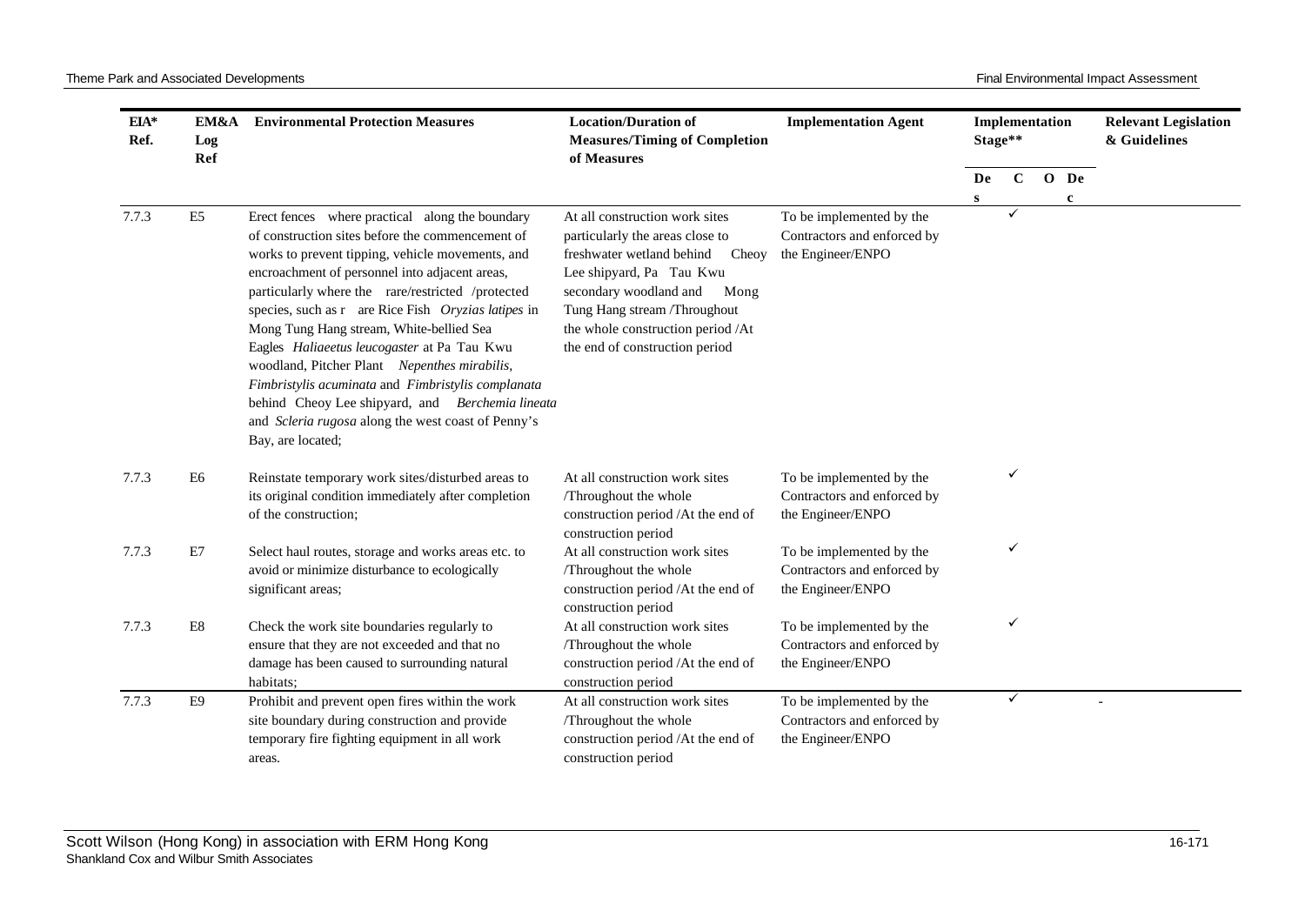| EIA*<br>Ref. | EM&A<br>Log<br>Ref | <b>Environmental Protection Measures</b>                                                                                                                                                                                                                                                                                               | <b>Location/Duration of</b><br><b>Measures/Timing of Completion</b><br>of Measures           | <b>Implementation Agent</b>                                                  | Stage** | Implementation |           | <b>Relevant Legislation</b><br>& Guidelines |
|--------------|--------------------|----------------------------------------------------------------------------------------------------------------------------------------------------------------------------------------------------------------------------------------------------------------------------------------------------------------------------------------|----------------------------------------------------------------------------------------------|------------------------------------------------------------------------------|---------|----------------|-----------|---------------------------------------------|
|              |                    |                                                                                                                                                                                                                                                                                                                                        |                                                                                              |                                                                              | De<br>S | $\mathbf C$    | O De<br>c |                                             |
| 7.7.3        | E10                | Ensure no access for site workers or delivery of<br>machinery from Pa Tau Kwu Pak Wan and Pa<br>Tau<br>Kwu Nam Wan.                                                                                                                                                                                                                    | Pa Tau Kwu/Throughout the<br>whole construction period /At the<br>end of construction period | To be implemented by the<br>Contractors and enforced by<br>the Engineer/ENPO |         | ✓              |           |                                             |
|              |                    | <b>MARINE ECOLOGY AND FISHERIES -</b><br><b>Construction Phase</b>                                                                                                                                                                                                                                                                     |                                                                                              |                                                                              |         |                |           |                                             |
| 8.7.2        | F1                 | Marine Ecological Resources: Marine Mammals<br>The following mitigation measures shall be<br>implemented to minimize potential construction<br>impacts to dolphins and porpoises:<br>A policy of no dumping of rubbish, food,<br>1)<br>oil, or chemicals sh all be strictly enforced. This<br>should also be covered in the contractor | To be implemented throughout<br>the full duration of the<br>construction phase               | To be implemented by the<br>Contractors and enforced<br>by the Engineer/ENPO |         | ✓              |           |                                             |
|              |                    | briefing;<br>Every attempt shall be made to minimize the<br>$\mathbf{2}$<br>effects of construction of the Project on the<br>water quality of the area.                                                                                                                                                                                |                                                                                              |                                                                              |         |                |           |                                             |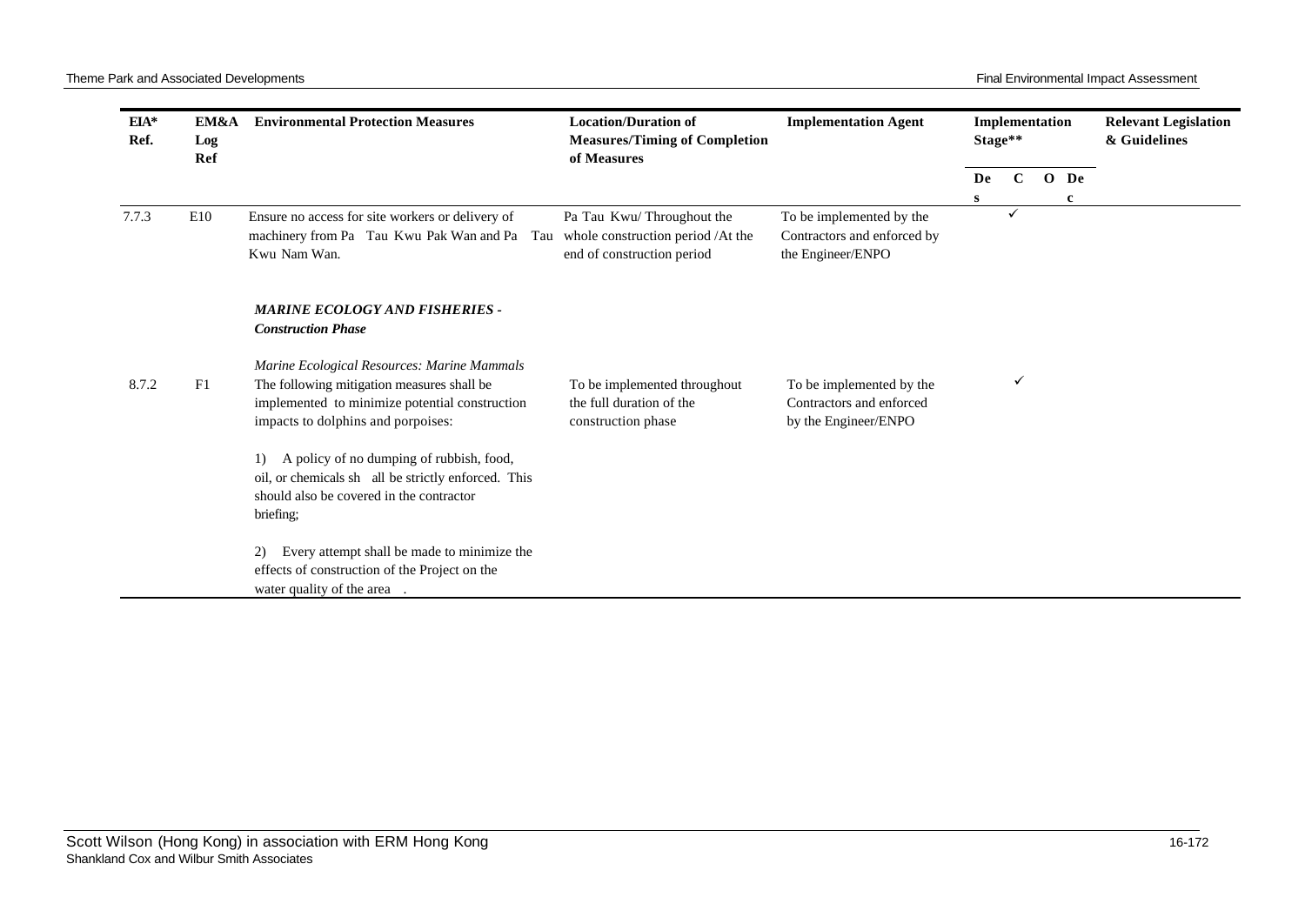| $EIA*$<br>Ref. | EM&A<br>Log<br>Ref | <b>Environmental Protection Measures</b>                                                                                                                                                                                                                                                                                                                                                                                                                                                                                                                                                            | <b>Location/Duration of</b><br><b>Measures/Timing of Completion</b><br>of Measures                                                                      | <b>Implementation Agent</b> | Implementation<br>Stage** |              |             | <b>Relevant Legislation</b><br>& Guidelines |
|----------------|--------------------|-----------------------------------------------------------------------------------------------------------------------------------------------------------------------------------------------------------------------------------------------------------------------------------------------------------------------------------------------------------------------------------------------------------------------------------------------------------------------------------------------------------------------------------------------------------------------------------------------------|---------------------------------------------------------------------------------------------------------------------------------------------------------|-----------------------------|---------------------------|--------------|-------------|---------------------------------------------|
|                |                    |                                                                                                                                                                                                                                                                                                                                                                                                                                                                                                                                                                                                     |                                                                                                                                                         |                             | De                        | $\mathbf C$  | O De        |                                             |
|                |                    | ARCHAEOLOGY AND CULTURAL HERITAGE -<br><b>Construction Phase</b>                                                                                                                                                                                                                                                                                                                                                                                                                                                                                                                                    |                                                                                                                                                         |                             | S                         |              | $\mathbf c$ |                                             |
| 11.6           | G1                 | To ensure that construction activities avoided<br>impacting upon the Pa Tau Kwu archaeological<br>site or the two identified grave sites<br>near Chok<br>Ko Wan, these areas should be marked on all<br>construction plans as "temporary protection<br>areas". Moreover, to ensure that no direct<br>impact occurs to the grave sites and that there<br>is no soil disturbance at the archaeological<br>sites, the site boundaries of these areas shall<br>be<br>physically fenced off with 'buffer zones' of at<br>least 5 m width so that construction workers' do<br>not enter onto these sites. | Prior to and during any works<br>with the potential to impact<br>upon the Pa Tau Kwu<br>archaeological site and the two<br>grave sites near Chok Ko Wan | CED and the Contractors     | ✓                         | $\checkmark$ |             |                                             |
| 11.6           | G2                 | Access to the grave sites<br>near Chok Ko Wan<br>may be impacted during construction, therefore,<br>the grave owners sh all be informed so that<br>special arrangement to visit to sites is possible<br>for the grave owners, when necessary. The<br>Detailed Development Plan should retain any<br>access possibility to the grave sites for future<br>visitors after the completion of the<br>developments.                                                                                                                                                                                       | Prior to and during any works<br>with the potential to impact<br>upon the access to the grave<br>sites near Chok Ko Wan                                 | CED and the Contractors     | ✓                         | $\checkmark$ |             |                                             |
|                |                    | <b>HAZARD</b> - Construction Phase                                                                                                                                                                                                                                                                                                                                                                                                                                                                                                                                                                  |                                                                                                                                                         |                             |                           |              |             |                                             |
|                |                    | Not applicable                                                                                                                                                                                                                                                                                                                                                                                                                                                                                                                                                                                      |                                                                                                                                                         |                             |                           |              |             |                                             |
|                |                    | <b>CONTAMINATED LAND - Construction Phase</b>                                                                                                                                                                                                                                                                                                                                                                                                                                                                                                                                                       |                                                                                                                                                         |                             |                           |              |             |                                             |
|                |                    | Not applicable                                                                                                                                                                                                                                                                                                                                                                                                                                                                                                                                                                                      |                                                                                                                                                         |                             |                           |              |             |                                             |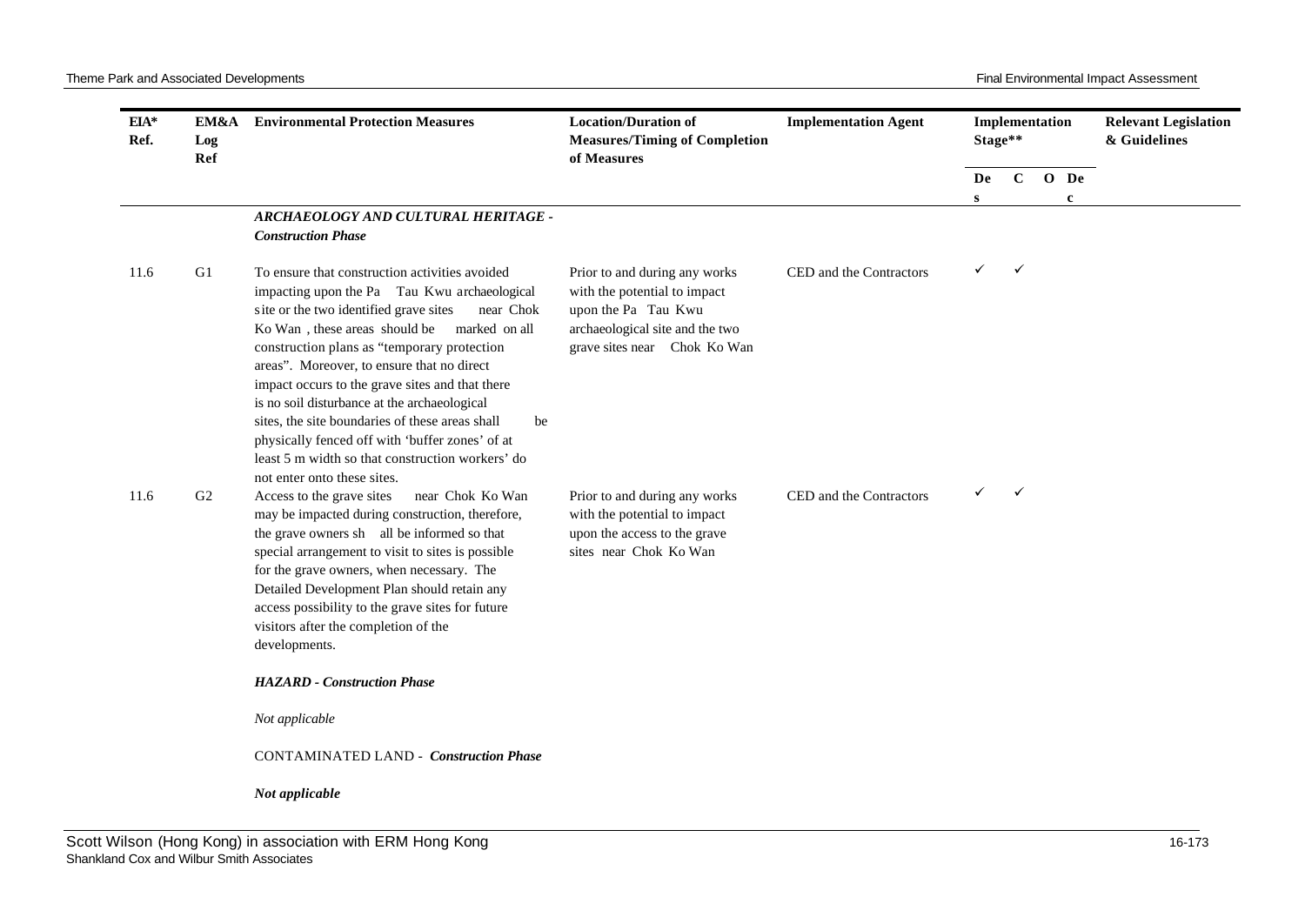| $EIA*$<br>Ref. | EM&A<br>Log<br>Ref | <b>Environmental Protection Measures</b>                                                                                                                                                                                                                   | <b>Location/Duration of</b><br><b>Measures/Timing of Completion</b><br>of Measures              | <b>Implementation Agent</b>                                       | Implementation<br>Stage** |              |                      | <b>Relevant Legislation</b><br>& Guidelines                        |
|----------------|--------------------|------------------------------------------------------------------------------------------------------------------------------------------------------------------------------------------------------------------------------------------------------------|-------------------------------------------------------------------------------------------------|-------------------------------------------------------------------|---------------------------|--------------|----------------------|--------------------------------------------------------------------|
|                |                    |                                                                                                                                                                                                                                                            |                                                                                                 |                                                                   | De<br>S                   | $\mathbf{C}$ | O De<br>$\mathbf{c}$ |                                                                    |
|                |                    |                                                                                                                                                                                                                                                            |                                                                                                 |                                                                   |                           |              |                      |                                                                    |
|                | H1                 | <b>LANDSCAPE AND VISUAL - Construction Phase</b>                                                                                                                                                                                                           |                                                                                                 |                                                                   |                           |              |                      |                                                                    |
| 12.5.26        |                    | A advance planting of soil<br>berms and advance                                                                                                                                                                                                            | At permanent berms around                                                                       | CED/WD                                                            | ✓                         |              |                      |                                                                    |
|                |                    | construction of soil berms                                                                                                                                                                                                                                 | Theme Park construction site<br>for the initial stage of the<br>construction phase.             | <b>LCSD</b>                                                       |                           |              |                      |                                                                    |
| 12.5.26        |                    | Temporary landscape berm                                                                                                                                                                                                                                   | At area east of the central<br>pedestrian walkway for duration<br>of construction phase         | CED/WD/LCSD<br><b>CED/LCSD</b>                                    | ✓                         | ✓            | ✓                    |                                                                    |
|                |                    | <b>EM&amp;A REQUIREMENTS - Construction Phase</b>                                                                                                                                                                                                          |                                                                                                 |                                                                   |                           |              |                      |                                                                    |
|                |                    | Air Quality                                                                                                                                                                                                                                                |                                                                                                 |                                                                   |                           |              |                      |                                                                    |
| 3.7            | I <sub>1</sub>     | Subject to the Environmental Protection<br>Department's (EPD's) agreement, construction<br>phase dust monitoring shall be undertaken at the<br>following location in accordance with the<br>recommendations detailed in Section 5 of the<br>EM&A Manual.   | At specified dust monitoring<br>locations throughout the duration<br>of the construction works  | To be undertaken by the<br>EMT and reviewed/audited<br>by the EAT |                           | ✓            |                      | <b>Air Pollution Control</b><br>(Construction Dust)<br>Regulations |
|                |                    | • ASR1-Penny's Bay Gas Turbine Plant<br><b>Construction Noise</b>                                                                                                                                                                                          |                                                                                                 |                                                                   |                           |              |                      |                                                                    |
| 4.9            | 12                 | Subject to the Environmental Protection<br>Department's (EPD's) agreement, construction<br>phase noise monitoring shall be undertaken at the<br>following locations in accordance with the<br>recommendations detailed in Section 6 of the<br>EM&A Manual. | At specified noise monitoring<br>locations throughout the duration<br>of the construction works | To be undertaken by the<br>EMT and reviewed/audited<br>by the EAT |                           | ✓            |                      | Noise Control<br>Ordinance (NCO)                                   |
|                |                    | NSR1-Sea Crest Villa (Peng Chau)<br>$\bullet$<br>NSR2-Crestmont Villa (Discovery Bay)<br>NSR3-Luk Keng Tsuen<br>$\bullet$                                                                                                                                  |                                                                                                 |                                                                   |                           |              |                      |                                                                    |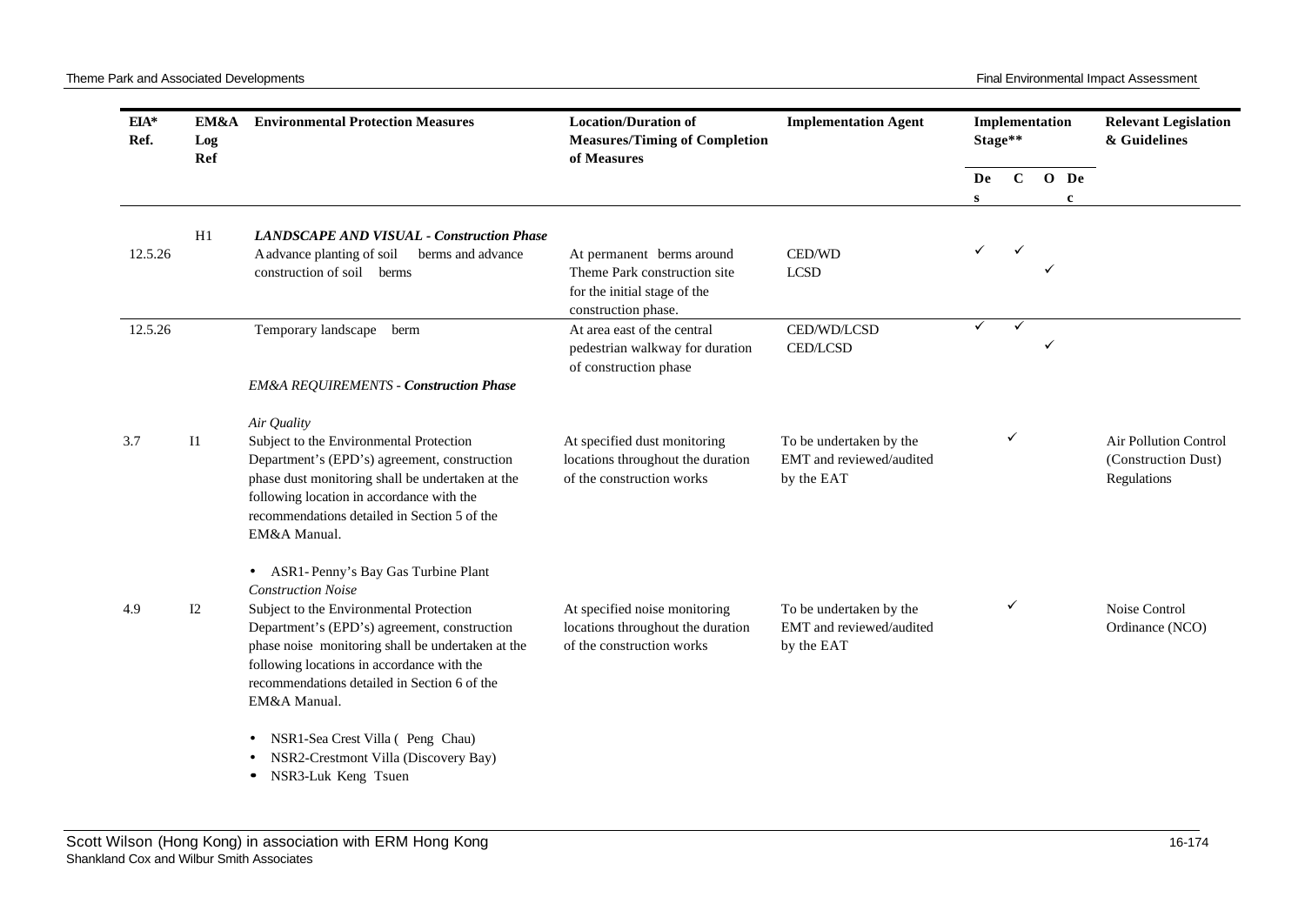| EIA*<br>Ref. | EM&A<br>Log<br>Ref | <b>Environmental Protection Measures</b>                                                                                                                                                                                                                     | <b>Location/Duration of</b><br><b>Measures/Timing of Completion</b><br>of Measures | <b>Implementation Agent</b>                                                    |    | Implementation<br>Stage** |        | <b>Relevant Legislation</b><br>& Guidelines |
|--------------|--------------------|--------------------------------------------------------------------------------------------------------------------------------------------------------------------------------------------------------------------------------------------------------------|------------------------------------------------------------------------------------|--------------------------------------------------------------------------------|----|---------------------------|--------|---------------------------------------------|
|              |                    |                                                                                                                                                                                                                                                              |                                                                                    |                                                                                | De | $\mathbf C$               | $O$ De |                                             |
| 7.9          | 13                 | <b>Terrestrial Ecology</b><br>White-bellied Sea Eagle<br>Subject to the EPD's agreement, construction<br>phase monitoring of the White-bellied Sea Eagle<br>shall be undertaken in accordance with the<br>recommendations of Section 9 of the EM&A<br>Manual | Throughout the duration of the<br>construction works.                              | To be undertaken by an<br>avian specialist with at<br>least 3 years experience | s. | $\checkmark$              |        |                                             |
|              |                    | * Des = Design, C = Construction, O = Operation, Dec = Decommissioning                                                                                                                                                                                       |                                                                                    |                                                                                |    |                           |        |                                             |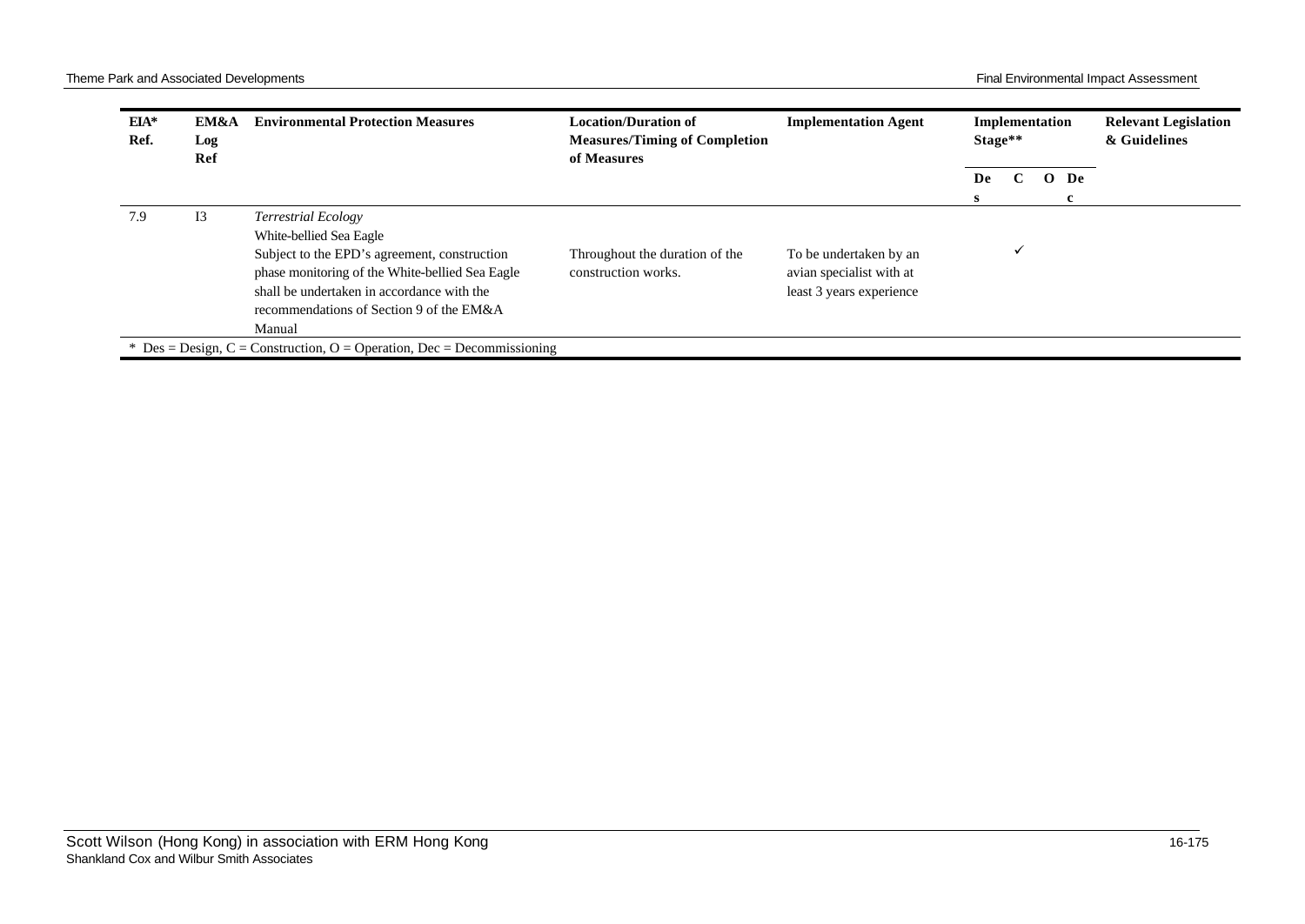| Table 16.1p Implementation Schedule for the Theme Park - Operational Phase |  |  |  |  |  |
|----------------------------------------------------------------------------|--|--|--|--|--|
|----------------------------------------------------------------------------|--|--|--|--|--|

| $EIA*Ref.$ | EM&<br>A Log<br>Ref | <b>Environmental Protection Measures</b>                                                                                                                                                                                                                                                                                      | <b>Location/Duration of</b><br><b>Measures/Timing of</b><br><b>Completion of Measures</b> | <b>Implementation Agent</b> | Implementation<br>Stage** |       |     | Relevant<br>Legislation &<br><b>Guidelines</b> |
|------------|---------------------|-------------------------------------------------------------------------------------------------------------------------------------------------------------------------------------------------------------------------------------------------------------------------------------------------------------------------------|-------------------------------------------------------------------------------------------|-----------------------------|---------------------------|-------|-----|------------------------------------------------|
|            |                     |                                                                                                                                                                                                                                                                                                                               |                                                                                           |                             | <b>Des</b>                | $C$ O | Dec |                                                |
|            |                     | <b>AIR QUALITY - Operational Phase</b>                                                                                                                                                                                                                                                                                        |                                                                                           |                             |                           |       |     |                                                |
| 3.5.3      | A <sub>1</sub>      | Natural gas vehicles or electric vehicles sh<br>all be<br>recommended as the internal traffic in the Theme<br>Park                                                                                                                                                                                                            | Within the Theme Park, for<br>the full duration of its<br>operating lifetime.             | <b>HKITPP</b>               |                           | ✓     |     |                                                |
| 3.5.3      | A2                  | Building height within the Theme Park sh<br>all be<br>restricted at 50m above ground within the first<br>500m from power station and 100m above ground<br>within 1km from power station. It should be<br>noted that such height restriction has been<br>incorporated into the development of the OZP<br>and ODP for the area. | Within the Theme Park, for<br>the full duration of its<br>operating lifetime.             | <b>HKITP</b>                |                           | ✓     |     |                                                |
| 3.5.3      | A <sub>3</sub>      | HKITP agreed that any pyrotechnics that<br>specifically use chromium, lead, mercury, arsenic,<br>manganese, nickel or zinc would not be<br>purchased for the fireworks displays.                                                                                                                                              | Within the Theme Park for<br>the full duration of its<br>operating lifetime.              | <b>HKITP</b>                |                           | ✓     |     |                                                |
| 3.5.3      | A <sub>4</sub>      | Odour suppression measures such as enclosing<br>the odour sources and scrubbing system sh<br>all be<br>incorporated into the design of the sewerage<br>pumping station                                                                                                                                                        | Within the Theme Park, for<br>the full duration of its<br>operating lifetime.             | <b>HKITP</b>                |                           | ✓     |     |                                                |
|            |                     | <b>NOISE</b> - Operational Phase                                                                                                                                                                                                                                                                                              |                                                                                           |                             |                           |       |     |                                                |
| 4.7        | B1                  | Fixed Plant noise from Theme Park operation<br>5 m to 9 m earth berm encircling the Theme Park.<br>(Figure 2.7b in EIA Report refers)                                                                                                                                                                                         | Encircling the Theme Park /<br>throughout the operation of<br>the Theme Park.             | <b>HKITP</b>                |                           | ✓     |     | $ND-TM$                                        |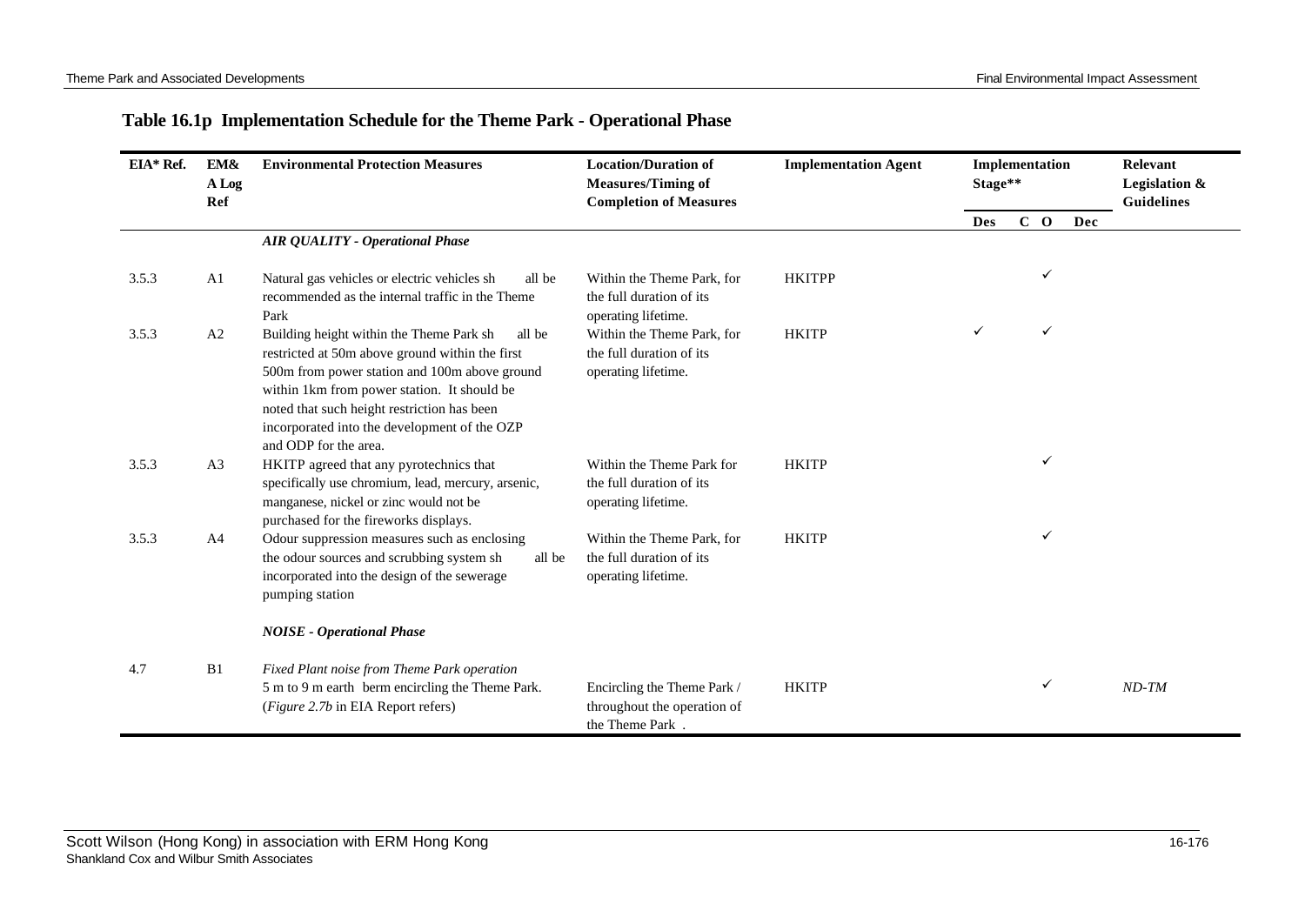Theme Park and Associated Developments **Final Environmental Impact Assessment** Final Environmental Impact Assessment

| EIA* Ref. | EM&<br>A Log<br>Ref | <b>Environmental Protection Measures</b>                                                                                                                       | <b>Location/Duration of</b><br><b>Measures/Timing of</b><br><b>Completion of Measures</b>                                           | <b>Implementation Agent</b> | Implementation<br>Stage** |   |       |                                                                   | Relevant<br>Legislation &<br><b>Guidelines</b>                    |
|-----------|---------------------|----------------------------------------------------------------------------------------------------------------------------------------------------------------|-------------------------------------------------------------------------------------------------------------------------------------|-----------------------------|---------------------------|---|-------|-------------------------------------------------------------------|-------------------------------------------------------------------|
|           |                     |                                                                                                                                                                |                                                                                                                                     |                             | <b>Des</b>                |   | $C$ O | Dec                                                               |                                                                   |
| 4.7       | B <sub>2</sub>      | A reference noise source level of $75$ dB(A) at the<br>Theme Park perimeter                                                                                    | At unshielded position along<br>the top of the 9 m high<br>perimeter earth berm /<br>throughout the operation of<br>the Theme Park. | <b>HKITP</b>                |                           |   | ✓     |                                                                   | $IND-TM$                                                          |
| 4.7       | B <sub>3</sub>      | Sewage pumping station (Utility yard)<br>9 m earth berm on the north and east sides of<br>the<br>sewage pumping station. (Figure 2.7b in EIA<br>Report refers) | Around the sewage pumping<br>station / throughout the<br>operation of the pumping<br>station.                                       | <b>DSD</b>                  |                           |   | ✓     |                                                                   | $IND-TM$                                                          |
| 4.7       | <b>B4</b>           | Penny's Bay Gas Turbine Plant (GTP)<br>9 m earth berm on the south, east and north sides<br>of the GTP. (Figure 2.7b in EIA Report refers)                     | Around the GTP.                                                                                                                     | <b>CED</b>                  |                           |   |       |                                                                   |                                                                   |
| 4.7       | B <sub>5</sub>      | <b>Resort Hotels at Theme Park</b>                                                                                                                             |                                                                                                                                     |                             |                           |   |       |                                                                   |                                                                   |
|           |                     | Ventilation not rely on openable windows.                                                                                                                      | At the resort hotels /<br>throughout the operation of<br>the hotels.                                                                | <b>HKITP</b>                | ✓                         |   | ✓     |                                                                   | <b>IND-TM</b>                                                     |
| 4.7       | B <sub>6</sub>      | Fireworks Displays                                                                                                                                             |                                                                                                                                     |                             |                           |   |       |                                                                   |                                                                   |
|           |                     | A duration of 5 minutes for mid-level shows.                                                                                                                   | Fireworks launching site /<br>during fireworks display                                                                              | <b>HKITP</b>                |                           | ✓ |       | A limit of $L_{Aeq, 15}$<br>$_{min}$ 55 dB at<br>residential NSRs |                                                                   |
| 4.7       | B7                  | (Maximum bursting height of<br>Mid-level displays<br>$100 \text{ m}$ )                                                                                         | Fireworks launching site /<br>during fireworks display                                                                              | <b>HKITP</b>                |                           |   | ✓     |                                                                   | A limit of $L_{Aeq, 15}$<br>$_{min}$ 55 dB at<br>residential NSRs |
|           |                     | <b>WATER QUALITY- Operational Phase</b>                                                                                                                        |                                                                                                                                     |                             |                           |   |       |                                                                   |                                                                   |

*Marine Water Quality*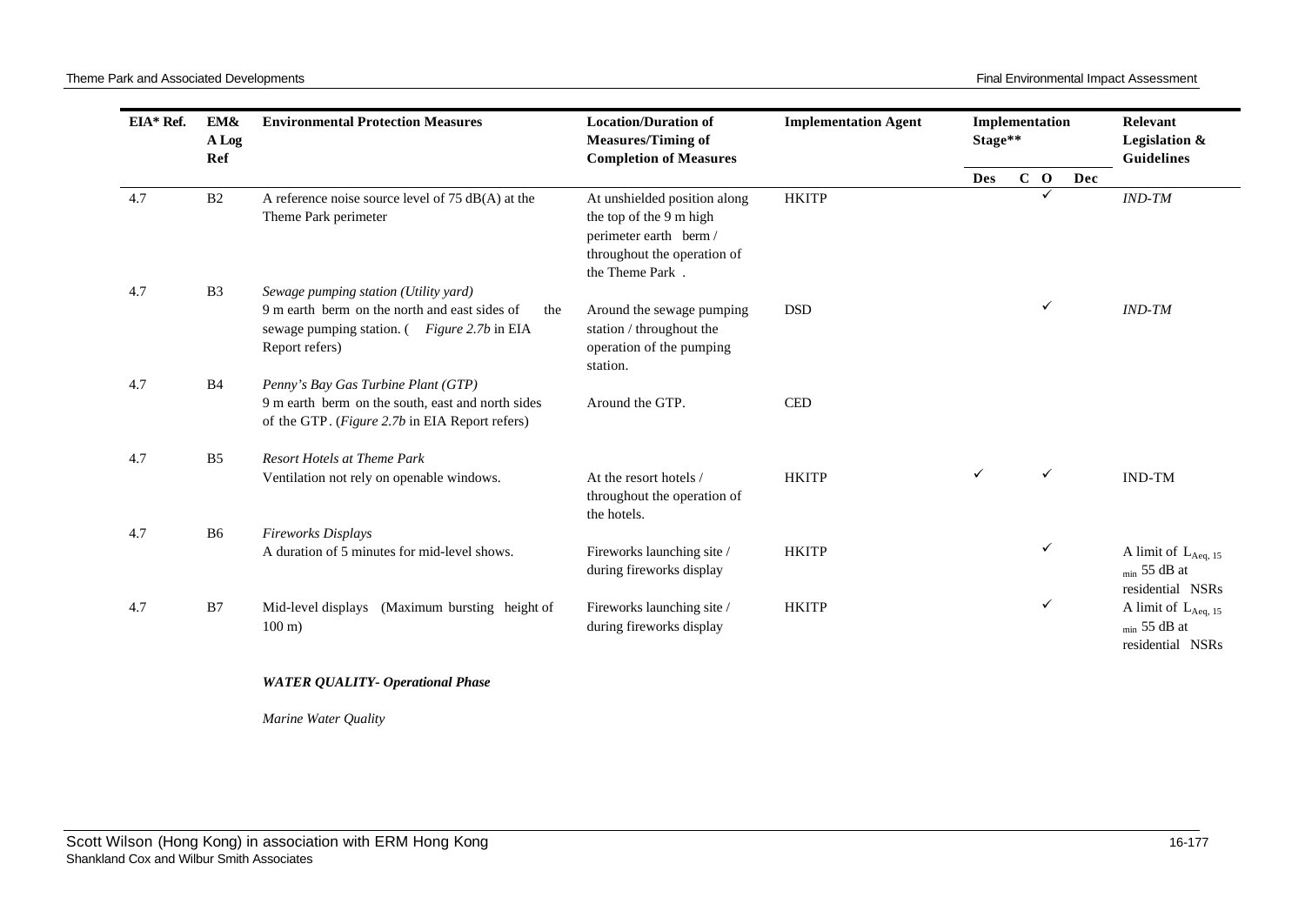| EIA* Ref. | EM&<br>A Log<br>Ref | <b>Environmental Protection Measures</b>                                                                                                                                                                                                                                                                                                                                                               | <b>Location/Duration of</b><br><b>Measures/Timing of</b><br><b>Completion of Measures</b>                                                                  | <b>Implementation Agent</b>                  | Implementation<br>Stage** |   |              |     | Relevant<br>Legislation &<br><b>Guidelines</b> |
|-----------|---------------------|--------------------------------------------------------------------------------------------------------------------------------------------------------------------------------------------------------------------------------------------------------------------------------------------------------------------------------------------------------------------------------------------------------|------------------------------------------------------------------------------------------------------------------------------------------------------------|----------------------------------------------|---------------------------|---|--------------|-----|------------------------------------------------|
|           |                     |                                                                                                                                                                                                                                                                                                                                                                                                        |                                                                                                                                                            |                                              | Des                       |   | $C$ O        | Dec |                                                |
| 5.9.1     | C1                  | All storm water shall flow through a silt trap<br>within the Theme Park and<br>Commercial/Developed areas prior to entering the<br>stormwater system in order to ensure that the<br>pollutants in the stormwater discharges are<br>minimised as far as is practicable.                                                                                                                                 | To be incorporated into the<br>detailed design and fully<br>implemented prior to, and<br>throughout, the full<br>operational lifetime of the<br>Theme Park | <b>Detailed Design</b><br>Consultants/ HKITP |                           | ✓ | $\checkmark$ |     | <b>Water Pollution</b><br>Control Ordinance    |
| 5.9.1     | C <sub>2</sub>      | In order to control the potential impacts to water<br>quality from fireworks residue, large pieces of<br>spent fireworks shall be collected as soon after<br>the completion of the display as is practicable.<br>The measure of installing silt traps, described<br>above, will then serve to prevent smaller particles<br>from being discharged to the marine waters.                                 | To be undertaken after all<br>fireworks displays<br>throughout, the full<br>operational lifetime of the<br>Theme Park                                      | <b>HKITP</b>                                 |                           |   |              |     | <b>Water Pollution</b><br>Control Ordinance    |
| 5.9.1     | C <sub>3</sub>      | Toxic Substances<br>During routine maintenance the water from the<br>attractions shall be circulated within the rides for<br>a minimum of 12 hours after the last dosing of<br>sodium hypochlorite before it is emptied.<br>If monitoring of the residual chlorine<br>concentration is undertaken, the discharge of the<br>water shall only be allowed once the<br>concentration is below 0.01 mg L-1. | To be implemented<br>throughout the full<br>operational lifetime of the<br>Theme Park                                                                      | <b>HKITP</b>                                 |                           |   | ✓            |     | <b>Water Pollution</b><br>Control Ordinance    |
| 5.9.1     | C4                  | The discharge of pesticides and herbicides in<br>harmful quantities shall be prevented by<br>implementing the following measures.                                                                                                                                                                                                                                                                      |                                                                                                                                                            |                                              |                           |   |              |     | <b>Water Pollution</b><br>Control Ordinance    |
| 5.9.1     | C <sub>5</sub>      | • the construction of trenches, backfilled with<br>loose soil or similar porous material, around any<br>areas where pesticides and herbicides will be<br>used                                                                                                                                                                                                                                          | To be incorporated into the<br>detailed design and fully<br>implemented prior to, and<br>throughout, the full<br>operational lifetime of the<br>Theme Park | <b>Detailed Design</b><br>Consultants/ HKITP |                           |   | $\checkmark$ |     | <b>Water Pollution</b><br>Control Ordinance    |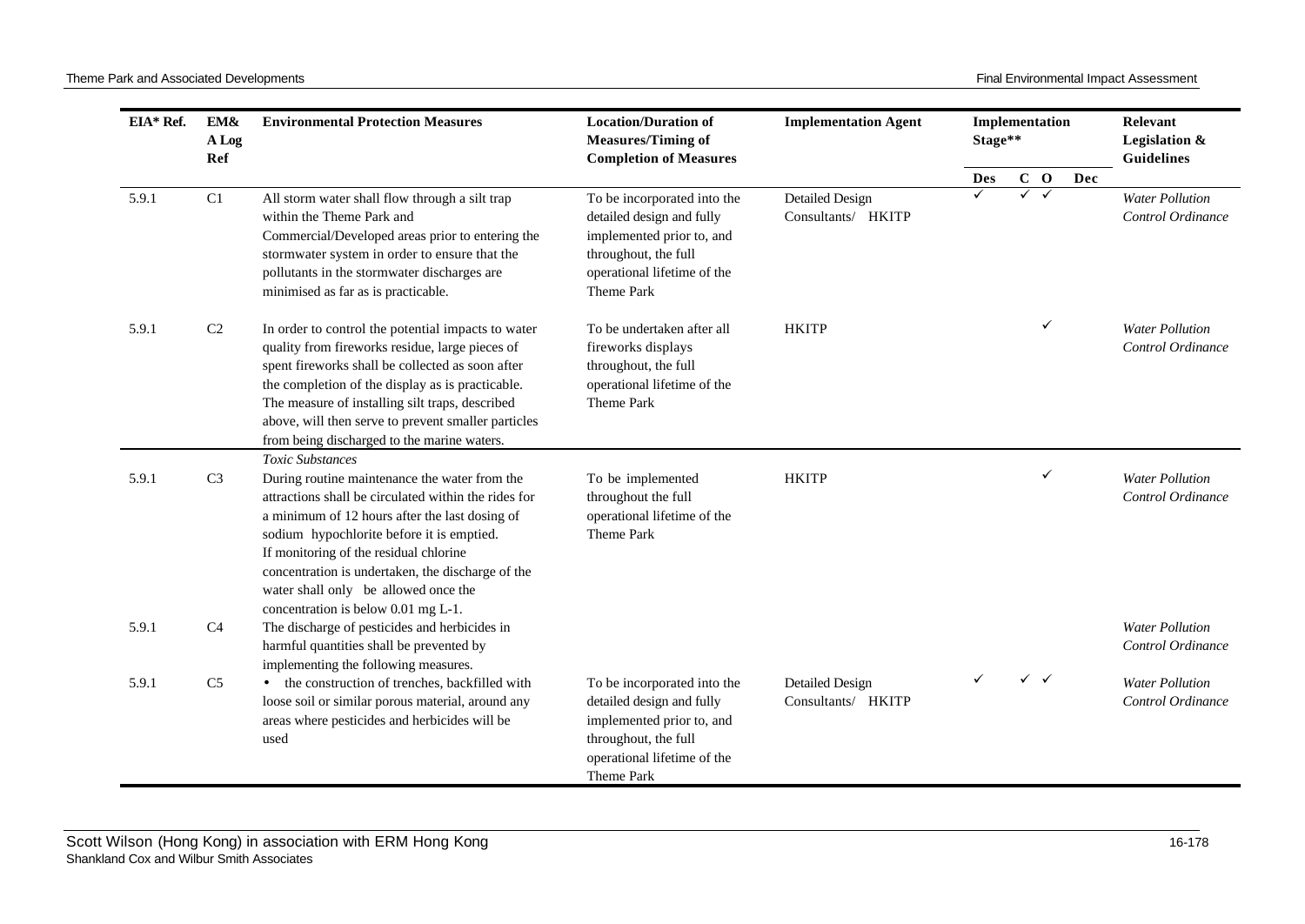Theme Park and Associated Developments **Final Environmental Impact Assessment** Final Environmental Impact Assessment

| EIA* Ref. | EM&<br>A Log<br>Ref | <b>Environmental Protection Measures</b>                                                                                                                                                                                                                                                                                                                                            | <b>Location/Duration of</b><br><b>Measures/Timing of</b><br><b>Completion of Measures</b>                                                                  | <b>Implementation Agent</b>                | Implementation<br>Stage** |   |       |     | Relevant<br>Legislation &<br><b>Guidelines</b> |
|-----------|---------------------|-------------------------------------------------------------------------------------------------------------------------------------------------------------------------------------------------------------------------------------------------------------------------------------------------------------------------------------------------------------------------------------|------------------------------------------------------------------------------------------------------------------------------------------------------------|--------------------------------------------|---------------------------|---|-------|-----|------------------------------------------------|
|           |                     |                                                                                                                                                                                                                                                                                                                                                                                     |                                                                                                                                                            |                                            | <b>Des</b>                |   | $C$ O | Dec |                                                |
| 5.9.1     | C <sub>6</sub>      | • pesticides and herbicides sh<br>all not be used<br>during periods of rainfall; and                                                                                                                                                                                                                                                                                                | To be implemented<br>throughout the full<br>operational lifetime of the<br>Theme Park                                                                      | <b>HKITP</b>                               |                           |   |       |     | <b>Water Pollution</b><br>Control Ordinance    |
| 5.9.1     | $\rm C7$            | biodegradable pesticides and herbicides with<br>$\bullet$<br>short half-lives of three days or less.                                                                                                                                                                                                                                                                                | To be implemented<br>throughout the full<br>operational lifetime of the<br>Theme Park                                                                      | <b>HKITP</b>                               |                           |   | ✓     |     | <b>Water Pollution</b><br>Control Ordinance    |
| 5.9.1     | C8                  | In order to determine compliance with the<br>recommended mitigation measures a log book<br>shall be kept which details the application of any<br>pesticides or herbicides, date and time, location<br>of application, quantities applied,<br>pesticide/herbicide used and weather conditions.                                                                                       | Prior to and throughout the<br>use of pesticides and<br>herbicides                                                                                         | <b>HKITP</b>                               |                           |   | ✓     |     | <b>Water Pollution</b><br>Control Ordinance    |
|           |                     | Sewerage System                                                                                                                                                                                                                                                                                                                                                                     |                                                                                                                                                            |                                            |                           |   |       |     |                                                |
| 5.9.3     | C9                  | The sewerage system to transport the sewage<br>effluent from the Theme Park shall be subject to a<br>detailed design to ensure that it is adequate to<br>cater for the predicted flows. As part of this<br>process rising mains shall be duplicated in order<br>to minimise the risk of overflow under peak flows<br>and to provide a means of facilitating routine<br>maintenance. | To be incorporated into the<br>detailed design and fully<br>implemented prior to, and<br>throughout, the full<br>operational lifetime of the<br>Theme Park | <b>Detailed Design</b><br>Consultants/ CED |                           |   | ✓✓    |     | <b>Water Pollution</b><br>Control Ordinance    |
| 5.9.3     | C10                 | The following measures sh all be implemented to<br>minimise the risk of failure at the two pumping<br>stations serving the Theme Park development, at<br>Yam O and at the north west boundary of the<br>Theme Park.<br>dualling of rising mains;<br>٠<br>dualling of power supply; and<br>٠<br>provision of duty/stand by pumps.<br>٠                                               | To be incorporated into the<br>detailed design and fully<br>implemented prior to the<br>operation of the Theme Park                                        | Detailed Design<br>Consultants             |                           | ✓ |       |     | <b>Water Pollution</b><br>Control Ordinance    |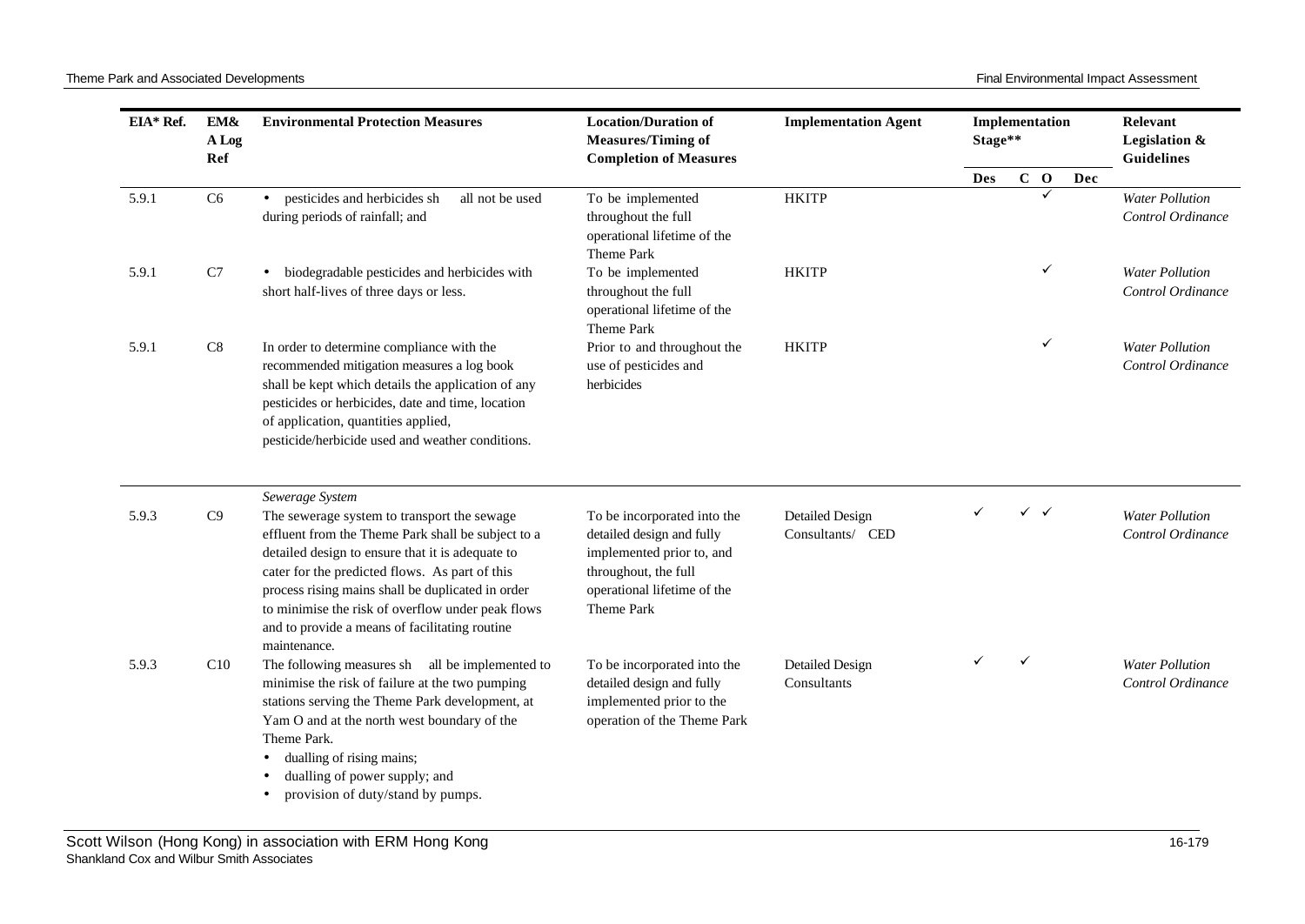| EIA* Ref. | EM&<br>A Log<br>Ref | <b>Environmental Protection Measures</b>                                                                                                                                                                                                                                                                                                                                        | <b>Location/Duration of</b><br><b>Measures/Timing of</b><br><b>Completion of Measures</b>                                                                  | <b>Implementation Agent</b>                | Implementation<br>Stage** |   |              |     | Relevant<br>Legislation &<br><b>Guidelines</b> |
|-----------|---------------------|---------------------------------------------------------------------------------------------------------------------------------------------------------------------------------------------------------------------------------------------------------------------------------------------------------------------------------------------------------------------------------|------------------------------------------------------------------------------------------------------------------------------------------------------------|--------------------------------------------|---------------------------|---|--------------|-----|------------------------------------------------|
|           |                     |                                                                                                                                                                                                                                                                                                                                                                                 |                                                                                                                                                            |                                            | Des                       |   | $C$ O        | Dec |                                                |
| 5.9.3     | C11                 | Secondary power supply and standby pumps<br>shall be provided at each of the on-line lift<br>stations used for the sewers following the<br>boundary of the theme park in order to minimise<br>the risk of failure. Furthermore, the proposed<br>system shall have adequate pipe gradients to<br>ensure that cleansing velocities are achieved and<br>hence siltation prevented. | To be incorporated into the<br>detailed design and fully<br>implemented prior to the<br>operation of the Theme Park                                        | <b>Detailed Design</b><br>Consultants /CED |                           | ✓ |              |     | <b>Water Pollution</b><br>Control Ordinance    |
| 5.9.3     | C12                 | All electrical and mechanical installations such as<br>pumping stations shall have telemetry systems to<br>ensure that system failure is identified. This<br>will<br>facilitate early response to rectify any system<br>failure.                                                                                                                                                | To be incorporated into the<br>detailed design and fully<br>implemented prior to, and<br>throughout, the full<br>operational lifetime of the<br>Theme Park | Detailed Design<br>Consultants/ CED        |                           |   | $\checkmark$ |     | <b>Water Pollution</b><br>Control Ordinance    |
| 5.9.3     | C13                 | The following options for pipe construction shall<br>be considered in order to reduce the potential<br>for<br>the failure of the pipes and joints due to<br>differential settlement on the reclaimed land:<br>jointless pipes;<br>HDPE pipes; and<br>ductile iron pipes                                                                                                         | To be incorporated into the<br>detailed design and fully<br>implemented prior to the<br>operation of the Theme Park                                        | <b>Detailed Design</b><br>Consultants      |                           | ✓ |              |     | <b>Water Pollution</b><br>Control Ordinance    |
| 5.11.3    | C14                 | By 2011 the Siu Ho Wan STW is likely to require<br>an upgrading to increase its capacity so that it<br>can handle the sewerage from the Theme Park.<br>The upgrading works would be the responsibility<br>of the Drainage Services Department who are the<br>operators of the Siu Ho Wan STW.                                                                                   | By 2011                                                                                                                                                    | Drainage Services<br>Department            | ✓                         |   |              |     | <b>Water Pollution</b><br>Control Ordinance    |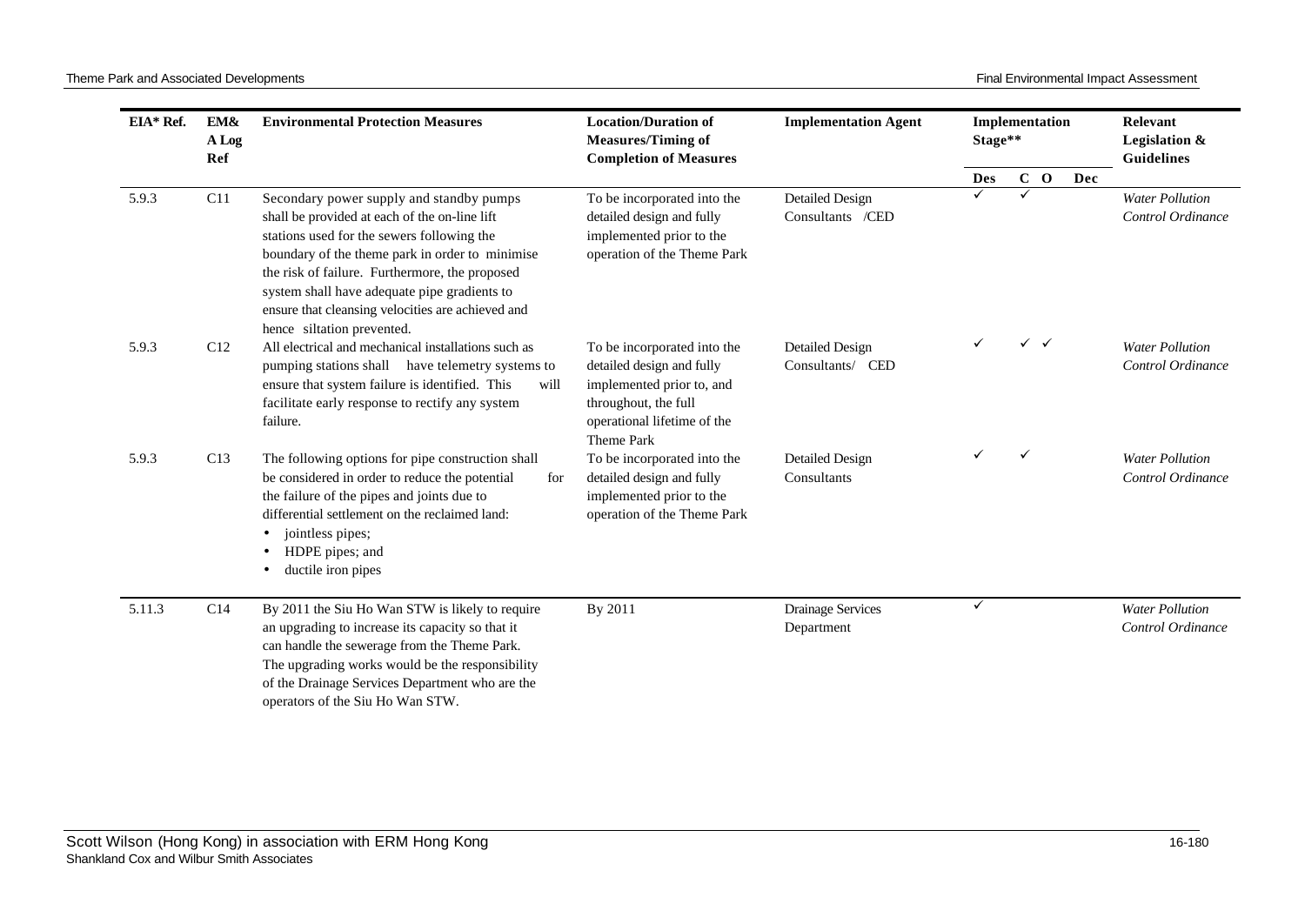| EIA* Ref. | EM&<br>A Log<br>Ref | <b>Environmental Protection Measures</b>                                                                                                                                                                                                                                                                                                                                                                                                                                                               | <b>Location/Duration of</b><br><b>Measures/Timing of</b><br><b>Completion of Measures</b>                                                                                   | <b>Implementation Agent</b> | Implementation<br>Stage** |       |     | Relevant<br>Legislation &<br><b>Guidelines</b> |
|-----------|---------------------|--------------------------------------------------------------------------------------------------------------------------------------------------------------------------------------------------------------------------------------------------------------------------------------------------------------------------------------------------------------------------------------------------------------------------------------------------------------------------------------------------------|-----------------------------------------------------------------------------------------------------------------------------------------------------------------------------|-----------------------------|---------------------------|-------|-----|------------------------------------------------|
|           |                     |                                                                                                                                                                                                                                                                                                                                                                                                                                                                                                        |                                                                                                                                                                             |                             | <b>Des</b>                | $C$ O | Dec |                                                |
|           |                     | <b>WASTE</b> - Operational Phase                                                                                                                                                                                                                                                                                                                                                                                                                                                                       |                                                                                                                                                                             |                             |                           |       |     |                                                |
|           |                     | Waste Management Plan                                                                                                                                                                                                                                                                                                                                                                                                                                                                                  |                                                                                                                                                                             |                             |                           |       |     |                                                |
| 6.7.3     | E1                  | A Waste Management Plan shall be developed<br>for the Theme Park's operational phase. This plan<br>shall include details of how the following<br>mitigation measures will be implemented together<br>with the arrangements for minimisation, material<br>recovery/recycling, collection, transportation and<br>disposal of various types of waste generated<br>during the operation of the Theme Park.<br>The Waste Management Plan shall be reviewed<br>and updated as necessary, on an annual basis. | To be produced prior to the<br>commencement of operations<br>at the Theme Park, and to be<br>implemented throughout the<br>full operational life-time of<br>the Theme Park  | <b>HKITP</b>                |                           | ✓     |     | Waste Disposal<br>Ordinance                    |
| 6.7.3     | E2                  | To minimise the potential adverse impacts to<br>aesthetics and odour impacts, the HKITP should<br>maintain floating refuse collection initiatives at<br>both the coast of the Theme Park and within the<br>artificial lake of the Water Recreation Centre.<br>Waste Avoidance Measures                                                                                                                                                                                                                 | To be implemented<br>throughout the full<br>operational life-time of the<br>Theme Park                                                                                      | <b>HKITP</b>                |                           | ✓     |     | Waste Disposal<br>Ordinance                    |
| 6.7.3     | E <sub>3</sub>      | The Theme Park Operator shall implement a waste<br>avoidance programme to minimise the production<br>of waste. The waste avoidance programme may<br>consist of the following components:<br>electronic communications (ie voice mail and<br>email); message boards, routing slips and double-<br>sided copying will be used, as far as practical, to                                                                                                                                                   | To be developed prior to the<br>commencement of operations<br>at the Theme Park, and to be<br>implemented throughout the<br>full operational life-time of<br>the Theme Park | <b>HKITP</b>                |                           | ✓     |     | Waste Disposal<br>Ordinance                    |
|           |                     | reduce the quantities of paper that otherwise<br>would require disposal at landfill;                                                                                                                                                                                                                                                                                                                                                                                                                   |                                                                                                                                                                             |                             |                           |       |     |                                                |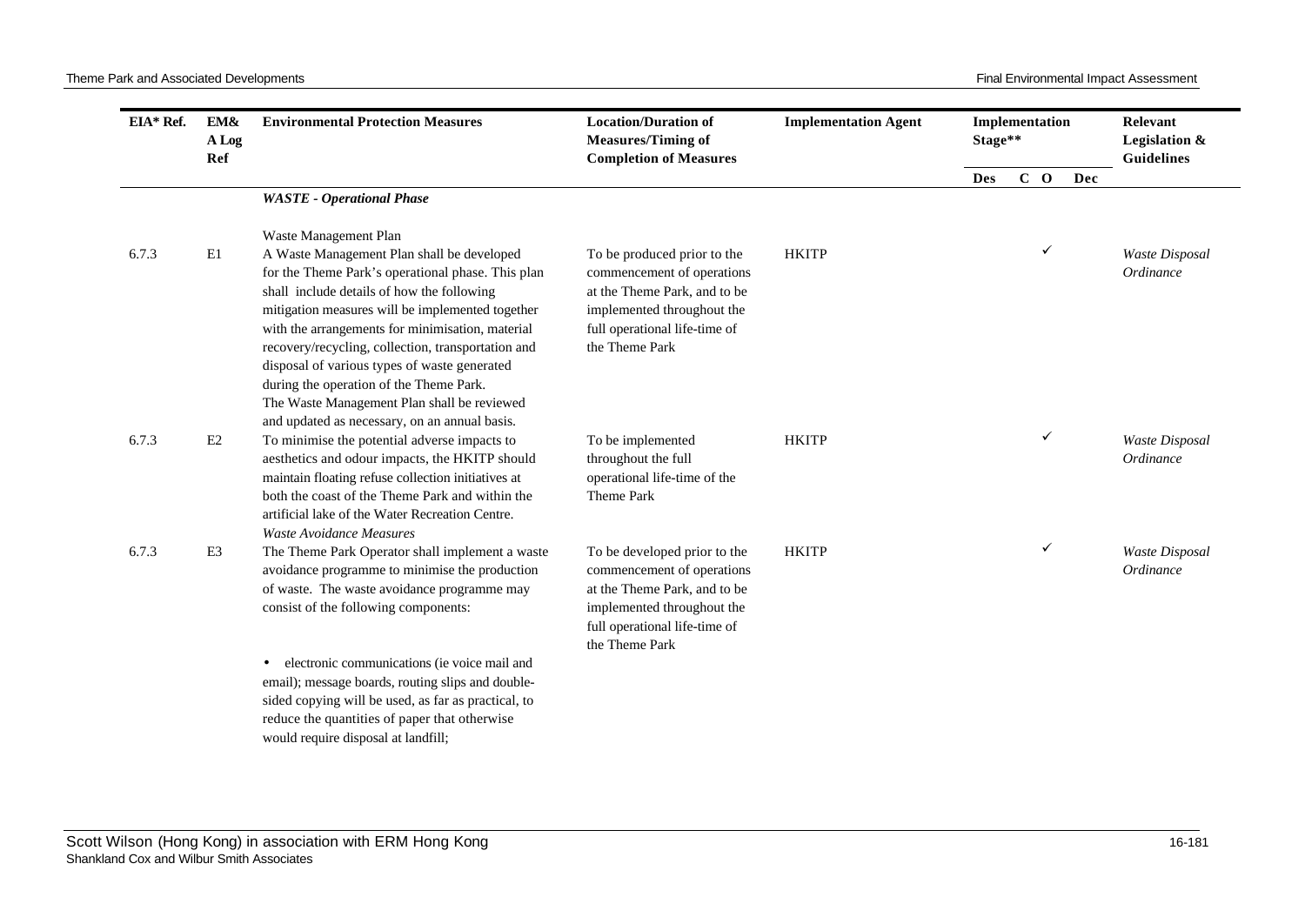| EIA* Ref. | EM&<br>A Log<br>Ref | <b>Environmental Protection Measures</b>           | <b>Location/Duration of</b><br><b>Measures/Timing of</b><br><b>Completion of Measures</b> | <b>Implementation Agent</b> |            | Implementation<br>Stage** |       | Relevant<br>Legislation &<br>Guidelines |  |
|-----------|---------------------|----------------------------------------------------|-------------------------------------------------------------------------------------------|-----------------------------|------------|---------------------------|-------|-----------------------------------------|--|
|           |                     |                                                    |                                                                                           |                             | <b>Des</b> |                           | $C$ O | Dec                                     |  |
|           |                     | • worn linens to the maximum extent feasible       |                                                                                           |                             |            |                           |       |                                         |  |
|           |                     | based upon available markets and third-party       |                                                                                           |                             |            |                           |       |                                         |  |
|           |                     | recycling facilities be used to make scarves and   |                                                                                           |                             |            |                           |       |                                         |  |
|           |                     | aprons for cast members;                           |                                                                                           |                             |            |                           |       |                                         |  |
|           |                     | soft drinks to the maximum extent feasible         |                                                                                           |                             |            |                           |       |                                         |  |
|           |                     | based upon available markets and third-party       |                                                                                           |                             |            |                           |       |                                         |  |
|           |                     | recycling facilities be served in souvenir cups    |                                                                                           |                             |            |                           |       |                                         |  |
|           |                     | that are taken home by guests for reuse as         |                                                                                           |                             |            |                           |       |                                         |  |
|           |                     | opposed to being discarded at the Theme Park as    |                                                                                           |                             |            |                           |       |                                         |  |
|           |                     | waste, appropriate recycling bins should be set    |                                                                                           |                             |            |                           |       |                                         |  |
|           |                     | up to recover these cups for reuse or recycling if |                                                                                           |                             |            |                           |       |                                         |  |
|           |                     | the visitors choose not to take them home;         |                                                                                           |                             |            |                           |       |                                         |  |
|           |                     | hamburgers will be wrapped in paper or             |                                                                                           |                             |            |                           |       |                                         |  |
|           |                     | equally environmentally acceptable material        |                                                                                           |                             |            |                           |       |                                         |  |
|           |                     | instead of in polystyrene clamshells;              |                                                                                           |                             |            |                           |       |                                         |  |
|           |                     | unused prepared food will be sent to a food        |                                                                                           |                             |            |                           |       |                                         |  |
|           |                     | bank, and distributed to the needy, to the         |                                                                                           |                             |            |                           |       |                                         |  |
|           |                     | maximum extent feasible based upon available       |                                                                                           |                             |            |                           |       |                                         |  |
|           |                     | markets and third-party recycling facilities;      |                                                                                           |                             |            |                           |       |                                         |  |
|           |                     | • excess water-based paints will be reused as      |                                                                                           |                             |            |                           |       |                                         |  |
|           |                     | far as practical;                                  |                                                                                           |                             |            |                           |       |                                         |  |
|           |                     | • plastic drink cup lids will be supplied to       |                                                                                           |                             |            |                           |       |                                         |  |
|           |                     | guests upon their request when purchasing          |                                                                                           |                             |            |                           |       |                                         |  |
|           |                     | beverages;                                         |                                                                                           |                             |            |                           |       |                                         |  |
|           |                     | fast-food service trays in selected locations      |                                                                                           |                             |            |                           |       |                                         |  |
|           |                     | will be washed and reused (instead of using        |                                                                                           |                             |            |                           |       |                                         |  |
|           |                     | disposable cardboard carry-out trays); and         |                                                                                           |                             |            |                           |       |                                         |  |
|           |                     | · souvenir, booklets, dining-ware, etc. which      |                                                                                           |                             |            |                           |       |                                         |  |
|           |                     | are recyclable should have appropriate             |                                                                                           |                             |            |                           |       |                                         |  |
|           |                     | instruction and signs printed on the surface;      |                                                                                           |                             |            |                           |       |                                         |  |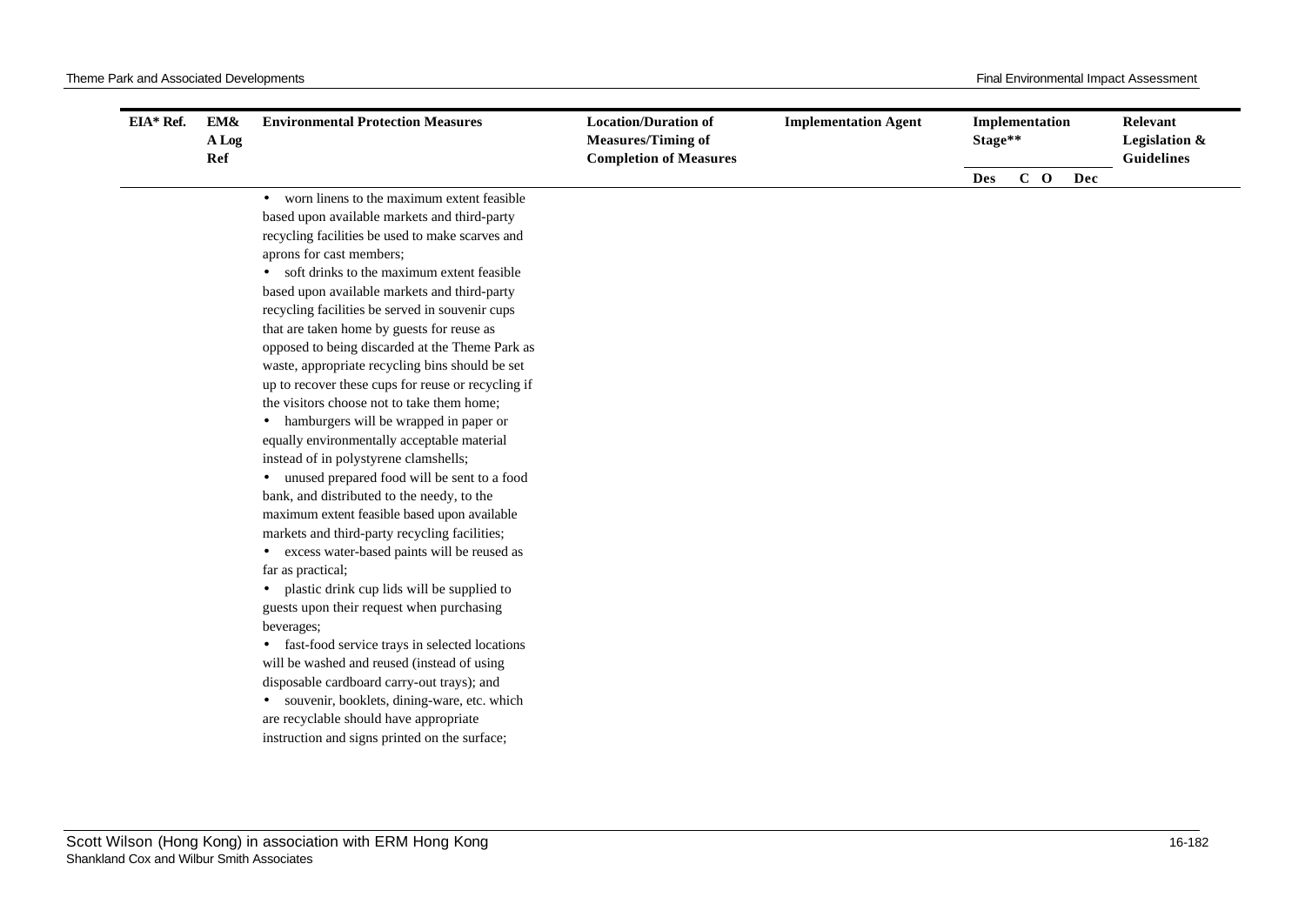| EIA* Ref. | EM&<br>A Log<br>Ref | <b>Environmental Protection Measures</b>                | <b>Location/Duration of</b><br><b>Measures/Timing of</b><br><b>Completion of Measures</b> | <b>Implementation Agent</b> | Implementation<br>Stage** |  |       | <b>Relevant</b><br>Legislation &<br><b>Guidelines</b> |  |
|-----------|---------------------|---------------------------------------------------------|-------------------------------------------------------------------------------------------|-----------------------------|---------------------------|--|-------|-------------------------------------------------------|--|
|           |                     |                                                         |                                                                                           |                             | <b>Des</b>                |  | $C$ O | Dec                                                   |  |
|           |                     | waste recycling bins for paper, aluminium<br>$\bullet$  |                                                                                           |                             |                           |  |       |                                                       |  |
|           |                     | cans, plastic bottles, etc. should be provided          |                                                                                           |                             |                           |  |       |                                                       |  |
|           |                     | throughout the Theme Park to promote waste              |                                                                                           |                             |                           |  |       |                                                       |  |
|           |                     | separation at source;                                   |                                                                                           |                             |                           |  |       |                                                       |  |
|           |                     | all products sold in the Theme Park should              |                                                                                           |                             |                           |  |       |                                                       |  |
|           |                     | be packed in minimal amount of packaging                |                                                                                           |                             |                           |  |       |                                                       |  |
|           |                     | materials:                                              |                                                                                           |                             |                           |  |       |                                                       |  |
|           |                     | pallets made of more durable and reusable<br>$\bullet$  |                                                                                           |                             |                           |  |       |                                                       |  |
|           |                     | materials plastics than wood should be used in          |                                                                                           |                             |                           |  |       |                                                       |  |
|           |                     | transportation of food, drinks, etc;                    |                                                                                           |                             |                           |  |       |                                                       |  |
|           |                     | the distribution centre of the Theme Park will          |                                                                                           |                             |                           |  |       |                                                       |  |
|           |                     | utilise reusable shipping containers as far as          |                                                                                           |                             |                           |  |       |                                                       |  |
|           |                     | practical instead of cardboard boxes for internal       |                                                                                           |                             |                           |  |       |                                                       |  |
|           |                     | routing'                                                |                                                                                           |                             |                           |  |       |                                                       |  |
|           |                     | fabric fender instead of tropical hardwood<br>$\bullet$ |                                                                                           |                             |                           |  |       |                                                       |  |
|           |                     | fender should be used at the proposed piers; and        |                                                                                           |                             |                           |  |       |                                                       |  |
|           |                     | the hoarding of the proposed piers should be            |                                                                                           |                             |                           |  |       |                                                       |  |
|           |                     | metal (aluminium, alloy etc) instead of wood.           |                                                                                           |                             |                           |  |       |                                                       |  |
|           |                     | The distribution centre of the Theme Park will          |                                                                                           |                             |                           |  |       |                                                       |  |
|           |                     | utilise reusable plastic shipping containers as far     |                                                                                           |                             |                           |  |       |                                                       |  |
|           |                     | as practical instead of cardboard boxes for             |                                                                                           |                             |                           |  |       |                                                       |  |
|           |                     | internal routing.                                       |                                                                                           |                             |                           |  |       |                                                       |  |
|           |                     | Materials Recovery and Recycling Programme              |                                                                                           |                             |                           |  |       |                                                       |  |
|           |                     | The Theme Park Operator shall implement a               |                                                                                           |                             |                           |  |       |                                                       |  |
|           |                     | Materials Recovery and Recycling Programme              |                                                                                           |                             |                           |  |       |                                                       |  |
|           |                     | which shall include the following aspects:              |                                                                                           |                             |                           |  |       |                                                       |  |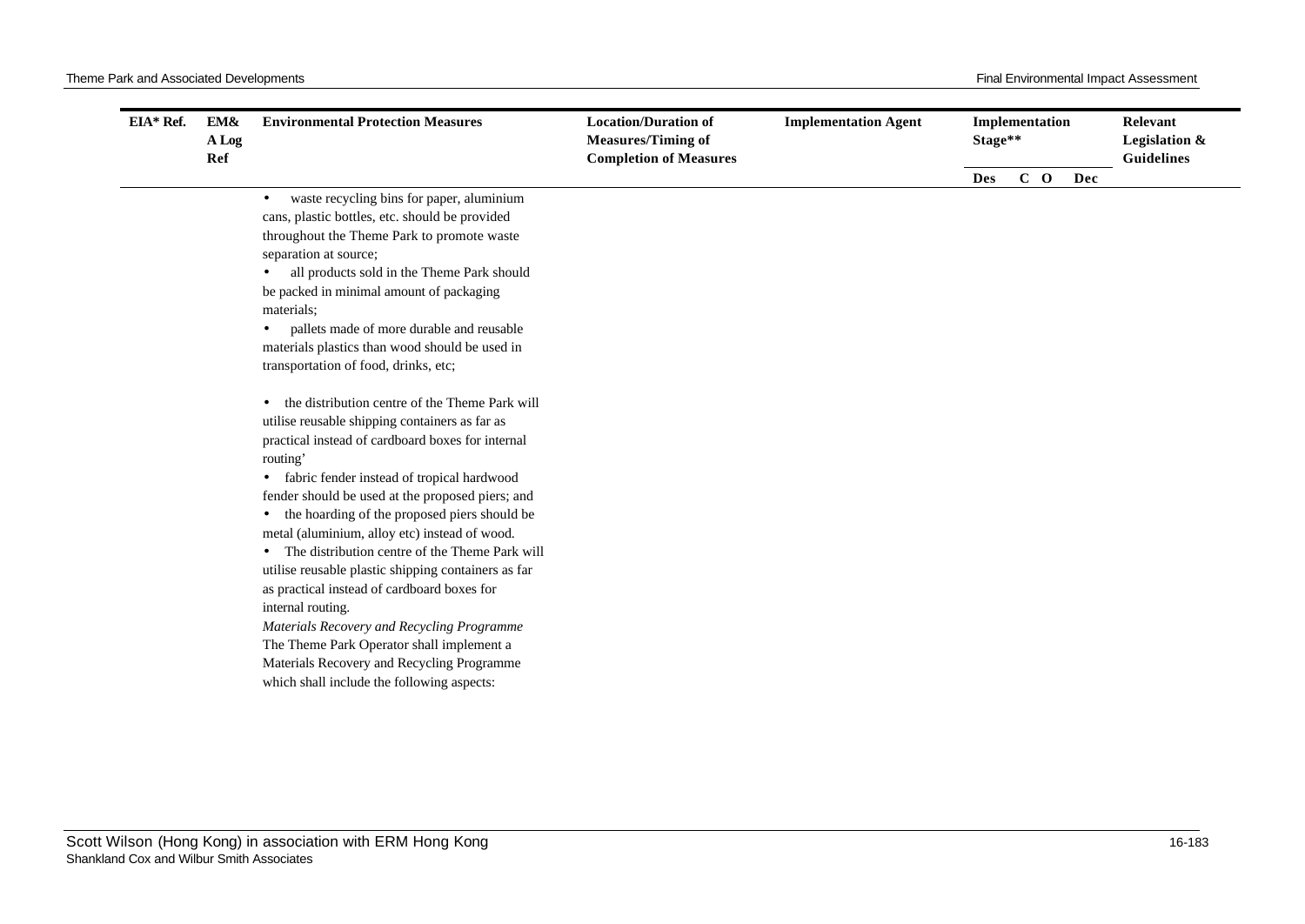| EIA* Ref. | EM&<br>A Log<br>Ref | <b>Environmental Protection Measures</b>                                                                                                                                                                                                                                                                                                                                                                                                                                                                                                                                                                                                                                                                                               | <b>Location/Duration of</b><br><b>Measures/Timing of</b><br><b>Completion of Measures</b> | <b>Implementation Agent</b> | Implementation<br>Stage** |  |              | Relevant<br>Legislation &<br><b>Guidelines</b> |                             |
|-----------|---------------------|----------------------------------------------------------------------------------------------------------------------------------------------------------------------------------------------------------------------------------------------------------------------------------------------------------------------------------------------------------------------------------------------------------------------------------------------------------------------------------------------------------------------------------------------------------------------------------------------------------------------------------------------------------------------------------------------------------------------------------------|-------------------------------------------------------------------------------------------|-----------------------------|---------------------------|--|--------------|------------------------------------------------|-----------------------------|
|           |                     |                                                                                                                                                                                                                                                                                                                                                                                                                                                                                                                                                                                                                                                                                                                                        |                                                                                           |                             | <b>Des</b>                |  | $C$ O        | Dec                                            |                             |
| 6.7.3     | $\mathbf{E}4$       | Papers: Recycling bins will be provided at shops<br>and food service locations to collect cardboard<br>containers. Personnel in every office will be<br>provided with individual bins to recycle office<br>paper. Large containers for recycling paper will<br>be placed next to photocopy machines. The<br>collected paper will be transported to<br>RCPs at the<br>back of house for sorting and baling.                                                                                                                                                                                                                                                                                                                             | To be implemented<br>throughout the full<br>operational life-time of the<br>Theme Park    | <b>HKITP</b>                |                           |  | $\checkmark$ |                                                | Waste Disposal<br>Ordinance |
| 6.7.3     | E <sub>5</sub>      | Glass Bottles and Glass Jars: Recycling bins will be<br>placed in the service areas next to the restaurants.<br>The collected glass bottles and jars will be<br>transported to the RCP for processing and<br>recycling.                                                                                                                                                                                                                                                                                                                                                                                                                                                                                                                | To be implemented<br>throughout the full<br>operational life-time of the<br>Theme Park    | <b>HKITP</b>                |                           |  |              |                                                | Waste Disposal<br>Ordinance |
| 6.7.3     | E <sub>6</sub>      | Aluminium Cans: Aluminium can recycling bins will<br>be placed at all break areas and pantries. The<br>collected aluminium cans will be transferred to the<br>RCP for baling.                                                                                                                                                                                                                                                                                                                                                                                                                                                                                                                                                          | To be implemented<br>throughout the full<br>operational life-time of the<br>Theme Park    | <b>HKITP</b>                |                           |  | $\checkmark$ |                                                | Waste Disposal<br>Ordinance |
| 6.7.3     | E7                  | Plastics:. The Theme Park will implement a source<br>separating programme for polyethylene<br>terapthalate (PET), high-density and low-density<br>polyethylene (HDPE & LDPE). The PET and<br>HDPE bottles collected will be transferred to the<br>RCPs for collection by the recyclers. LDPE will<br>also be recycled. Shrink wrap will be recovered<br>and delivered to the RCPs. Once sufficient<br>material is accumulated to fill a truck, the<br>recycler<br>will be called in to collect the material. The<br>recycling programme may extend to cover other<br>types of plastics or to recycle mixed plastic if the<br>technology is available to make the plastic<br>recycling programme more efficient and cost-<br>effective. | To be implemented<br>throughout the full<br>operational life-time of the<br>Theme Park    | <b>HKITP</b>                |                           |  | ✓            |                                                | Waste Disposal<br>Ordinance |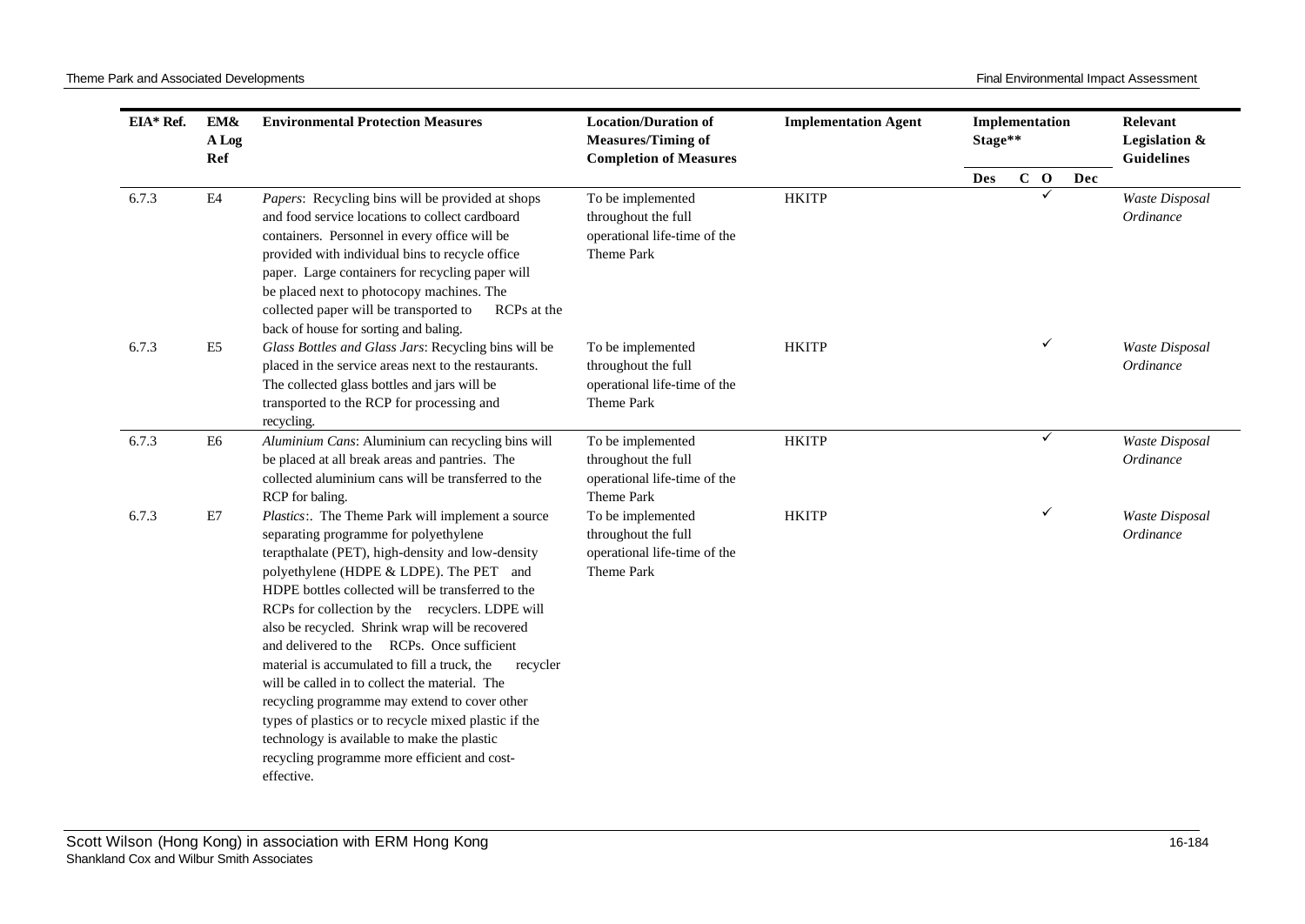| EIA* Ref. | EM&<br>A Log<br>Ref       | <b>Environmental Protection Measures</b>                                                                                                                                                                                                                                                                                                                                                                                             | <b>Location/Duration of</b><br><b>Measures/Timing of</b><br><b>Completion of Measures</b> | <b>Implementation Agent</b> | Implementation<br>Stage** |              |              |     | Relevant<br>Legislation &<br><b>Guidelines</b> |
|-----------|---------------------------|--------------------------------------------------------------------------------------------------------------------------------------------------------------------------------------------------------------------------------------------------------------------------------------------------------------------------------------------------------------------------------------------------------------------------------------|-------------------------------------------------------------------------------------------|-----------------------------|---------------------------|--------------|--------------|-----|------------------------------------------------|
|           |                           |                                                                                                                                                                                                                                                                                                                                                                                                                                      |                                                                                           |                             | <b>Des</b>                | $\mathbf{C}$ | $\mathbf{o}$ | Dec |                                                |
| 6.7.3     | $\mathop{\hbox{\rm E}} 8$ | Kitchen Grease: Should there be a market for<br>kitchen grease in Hong Kong, the Theme Park<br>Operator will consider establishing a kitchen<br>grease recycling programme in Hong Kong.                                                                                                                                                                                                                                             | To be implemented<br>throughout the full<br>operational life-time of the<br>Theme Park    | <b>HKITP</b>                |                           |              |              |     | Waste Disposal<br>Ordinance                    |
| 6.7.3     | E <sub>9</sub>            | Scrap Metal: Scrap metal will be generated and<br>separated at the machine, welding, automotive<br>and sheet metal shops. Scrap metal will also be<br>collected, when feasible, on construction and<br>demolition and rehabilitation projects. Scrap metal<br>will be placed in roll on/off containers. Once the<br>containers is full, the recycler will be called in to<br>remove the loaded container and return an empty<br>one. | To be implemented<br>throughout the full<br>operational life-time of the<br>Theme Park    | <b>HKITP</b>                |                           |              | ✓            |     | Waste Disposal<br>Ordinance                    |
| 6.7.3     | E10                       | Laser Printer Toner Cartridges: The Theme Park<br>will make arrangements with the toner cartridge<br>suppliers to collect and recycle all the used toner<br>cartridges for laser printers and avoid disposal of<br>the cartridges at the WENT landfill as far as<br>practical.                                                                                                                                                       | To be implemented<br>throughout the full<br>operational life-time of the<br>Theme Park    | <b>HKITP</b>                |                           |              | ✓            |     | Waste Disposal<br>Ordinance                    |
| 6.7.3     | E11                       | Green Waste: As the handling capacity of the<br>existing Sha Ling composting facility is limited<br>(about 15 to 20 tpd) and is unlikely to be able to<br>handle the additional green waste generated from<br>the Theme Park. Should there be a market or<br>facility which could process the green waste<br>arising from the Theme Park, HKITP will consider<br>establishing a recycling programme for green<br>waste.              | To be implemented<br>throughout the full<br>operational life-time of the<br>Theme Park    | <b>HKITP</b>                |                           |              | ✓            |     | Waste Disposal<br>Ordinance                    |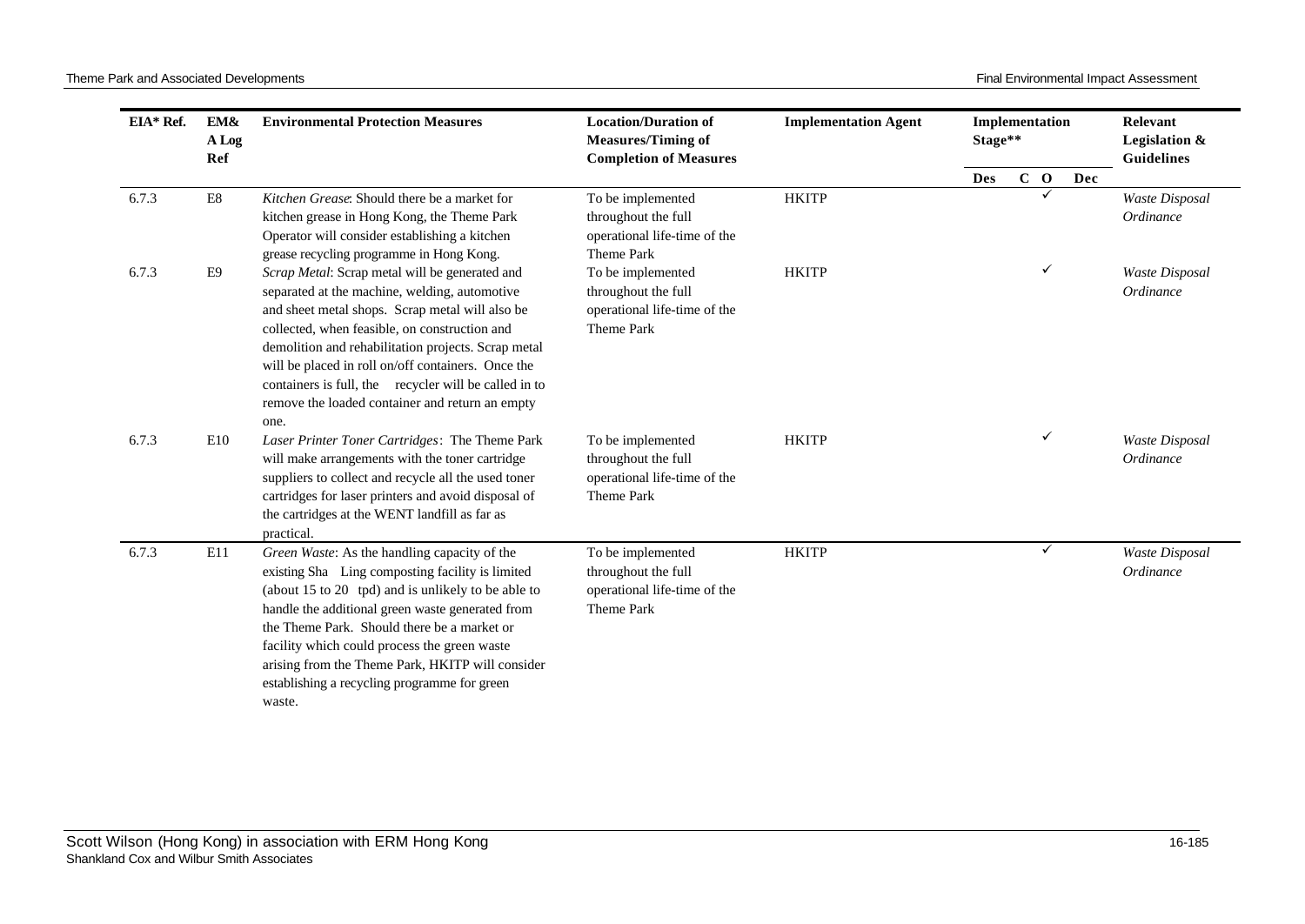| EIA* Ref. | EM&<br>A Log<br>Ref | <b>Environmental Protection Measures</b>                                                                                                                                                                                                                                                                                                                                                                                                              | <b>Location/Duration of</b><br><b>Measures/Timing of</b><br><b>Completion of Measures</b>           | <b>Implementation Agent</b>                   | Implementation<br>Stage** |             |              |     | Relevant<br>Legislation &<br><b>Guidelines</b>                                                                                                                                                |
|-----------|---------------------|-------------------------------------------------------------------------------------------------------------------------------------------------------------------------------------------------------------------------------------------------------------------------------------------------------------------------------------------------------------------------------------------------------------------------------------------------------|-----------------------------------------------------------------------------------------------------|-----------------------------------------------|---------------------------|-------------|--------------|-----|-----------------------------------------------------------------------------------------------------------------------------------------------------------------------------------------------|
|           |                     |                                                                                                                                                                                                                                                                                                                                                                                                                                                       |                                                                                                     |                                               | <b>Des</b>                | $\mathbf C$ | $\mathbf{o}$ | Dec |                                                                                                                                                                                               |
| 6.7.3     | E12                 | Scrap Lumber: Broken pallets, wooden scrap and<br>lumber from demolition projects will be collected<br>and recycled as far as practical. Currently, there<br>is a market for scrap lumber and it is anticipated<br>that the scrap lumber generated from the Theme<br>Park could be adsorbed by the local market.                                                                                                                                      | To be implemented<br>throughout the full<br>operational life-time of the<br>Theme Park              | <b>HKITP</b>                                  |                           |             |              |     | Waste Disposal<br>Ordinance                                                                                                                                                                   |
| 6.7.3     | E13                 | Asphalt: The Theme Park will require contractors<br>to reuse and recycle as much as practical of the<br>used asphalt generated from the construction and<br>rehabilitation of asphalt roadways and parking<br>lots. Any surplus used asphalt will be delivered<br>to public filling facilities instead of landfill.<br>Chemical Waste                                                                                                                 | To be implemented<br>throughout the full<br>operational life-time of the<br>Theme Park              | <b>HKITP</b>                                  |                           |             | ✓            |     | Waste Disposal<br>Ordinance                                                                                                                                                                   |
| 6.7.3     | E14                 | Wherever practicable, processes which generate<br>reduced quantities or no chemical waste, or less<br>dangerous types of chemical waste, shall be<br>used.                                                                                                                                                                                                                                                                                            | To be implemented prior to<br>and throughout the full<br>operational life-time of the<br>Theme Park | <b>Detailed Design Engineers</b><br>and HKITP | ✓                         |             | ✓            |     | Waste Disposal<br>Ordinance<br>Waste Disposal<br>(Chemical Waste)<br>(General)<br>Regulation                                                                                                  |
| 6.7.3     | E15                 | Containers used for storage of chemical wastes<br>shall:<br>• be suitable for the substance they are<br>holding, resistant to corrosion, maintained in a<br>good condition, and securely closed;<br>• have a capacity of less than 450 L unless the<br>specifications have been approved by the EPD;<br>and<br>display a label in English and Chinese in<br>$\bullet$<br>accordance with instructions prescribed in<br>Schedule 2 of the Regulations. | To be implemented prior to<br>and throughout the full<br>operational life-time of the<br>Theme Park | <b>Detailed Design Engineers</b><br>and HKITP | ✓                         |             | ✓            |     | Waste Disposal<br>Ordinance<br>Code of Practice on<br>the Packaging,<br>Handling and<br>Storage of<br><b>Chemical Wastes</b><br>Waste Disposal<br>(Chemical Waste)<br>(General)<br>Regulation |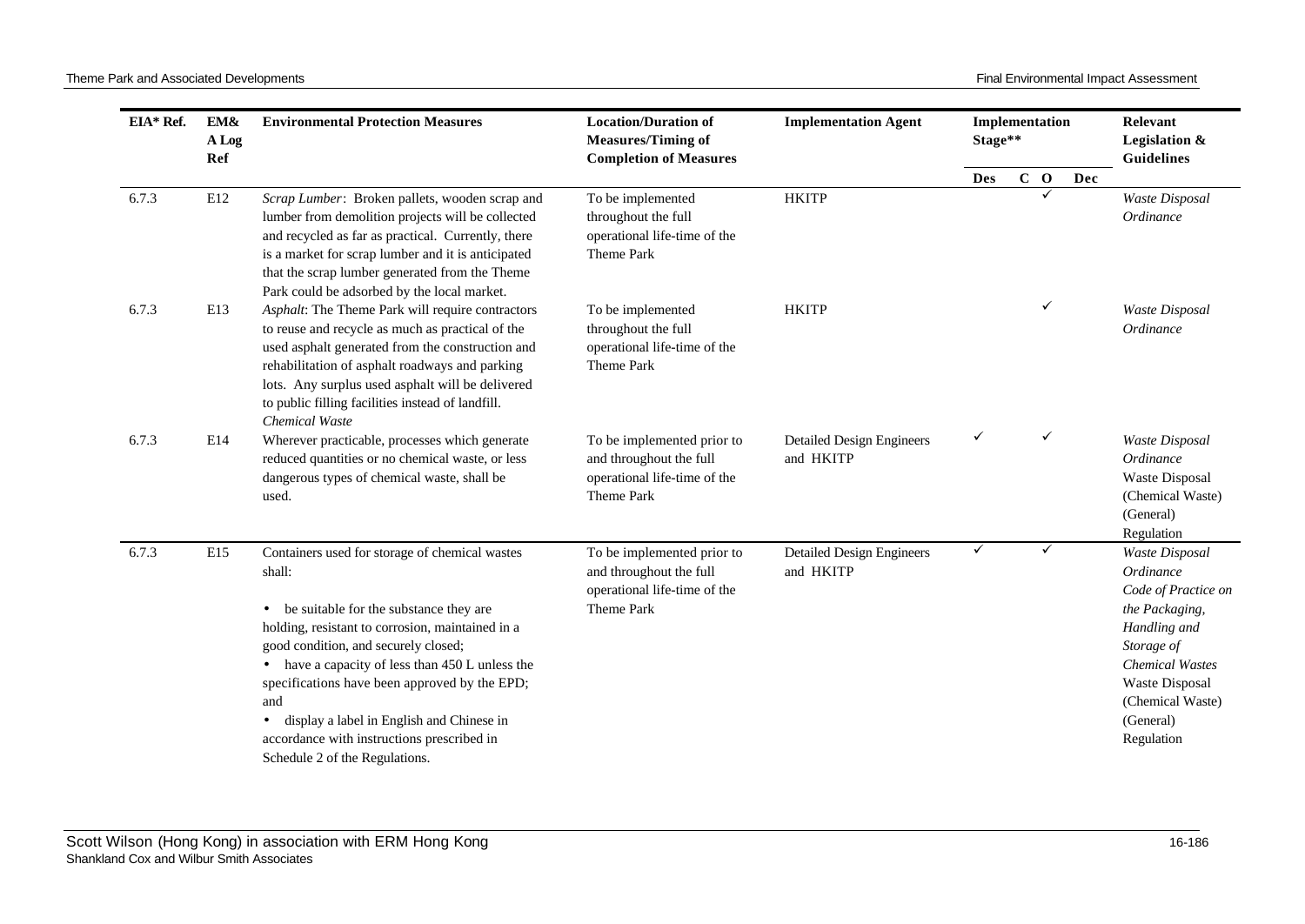| EIA* Ref. | EM&<br>A Log<br>Ref | <b>Environmental Protection Measures</b>                                                                                                                                                                                                                                                                                                                                            | <b>Location/Duration of</b><br><b>Measures/Timing of</b><br><b>Completion of Measures</b>           | <b>Implementation Agent</b>                   |                 | Implementation<br>Stage** |                       |     |                                                                                                                                                                                               | Relevant<br>Legislation &<br><b>Guidelines</b> |
|-----------|---------------------|-------------------------------------------------------------------------------------------------------------------------------------------------------------------------------------------------------------------------------------------------------------------------------------------------------------------------------------------------------------------------------------|-----------------------------------------------------------------------------------------------------|-----------------------------------------------|-----------------|---------------------------|-----------------------|-----|-----------------------------------------------------------------------------------------------------------------------------------------------------------------------------------------------|------------------------------------------------|
| 6.7.3     | E16                 | The storage area for chemical wastes should<br>be:<br>by clearly labelled and used solely for the<br>$\bullet$<br>storage of chemical waste;<br>be enclosed on at least 3 sides;<br>have an impermeable floor and<br>bunding, of<br>٠<br>capacity to accommodate 110% of the volume of<br>the largest container or 20% by volume of the                                             | To be implemented prior to<br>and throughout the full<br>operational life-time of the<br>Theme Park | <b>Detailed Design Engineers</b><br>and HKITP | <b>Des</b><br>✓ | ✓                         | $C$ O<br>$\checkmark$ | Dec | Waste Disposal<br>Ordinance<br>Code of Practice on<br>the Packaging,<br>Handling and<br>Storage of<br><b>Chemical Wastes</b>                                                                  |                                                |
|           |                     | chemical waste stored in that area, whichever is<br>the greatest;<br>have adequate ventilation;<br>$\bullet$<br>be covered to prevent rainfall entering (water<br>collected within the bund must be tested and<br>disposed as chemical waste if necessary); and<br>be arranged so that incompatible materials are<br>$\bullet$<br>adequately separated.                             |                                                                                                     |                                               |                 |                           |                       |     | Waste Disposal<br>(Chemical Waste)<br>(General)<br>Regulation                                                                                                                                 |                                                |
| 6.7.3     | E17                 | Disposal of chemical waste shall:<br>be via a licensed waste collector:<br>be to a facility licensed to receive chemical<br>$\bullet$<br>waste, such as the Chemical Waste Treatment<br>Facility which also offers a chemical waste<br>collection service and can supply the necessary<br>storage containers; or<br>• be to a re-user of the waste, under approval<br>from the EPD. | To be implemented prior to<br>and throughout the full<br>operational life-time of the<br>Theme Park | <b>Detailed Design Engineers</b><br>and HKITP |                 |                           | $\checkmark$          |     | Waste Disposal<br>Ordinance<br>Code of Practice on<br>the Packaging,<br>Handling and<br>Storage of<br><b>Chemical Wastes</b><br>Waste Disposal<br>(Chemical Waste)<br>(General)<br>Regulation |                                                |

*Sewage Sludge*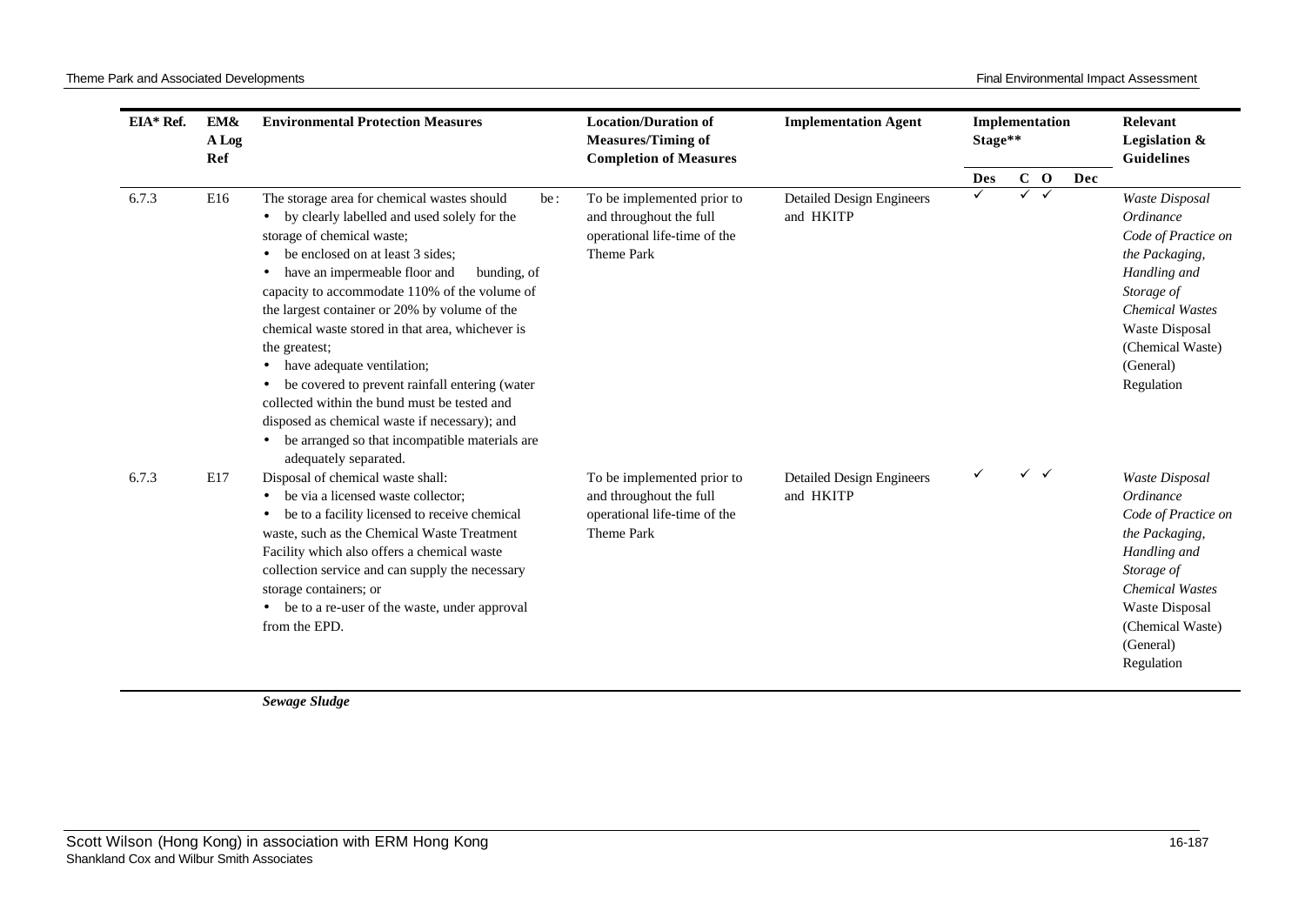| EIA* Ref. | EM&<br>A Log<br>Ref | <b>Environmental Protection Measures</b>                                                                                                                                                                                                                                                                                                                                               | <b>Location/Duration of</b><br><b>Measures/Timing of</b><br><b>Completion of Measures</b>                                                       | <b>Implementation Agent</b>                   | Implementation<br>Stage** |       |     | Relevant<br>Legislation &<br><b>Guidelines</b> |
|-----------|---------------------|----------------------------------------------------------------------------------------------------------------------------------------------------------------------------------------------------------------------------------------------------------------------------------------------------------------------------------------------------------------------------------------|-------------------------------------------------------------------------------------------------------------------------------------------------|-----------------------------------------------|---------------------------|-------|-----|------------------------------------------------|
|           |                     |                                                                                                                                                                                                                                                                                                                                                                                        |                                                                                                                                                 |                                               | Des                       | $C$ O | Dec |                                                |
| 6.7.3     | E18                 | The containment, storage and delivery of the<br>sewage sludge should be enclosed. Odour<br>removal facilities should also be installed to<br>minimise the potential air quality impacts to any<br>sensitive receivers.                                                                                                                                                                 | To be implemented prior to<br>and throughout the full<br>operational life-time of the<br>Theme Park                                             | <b>Detailed Design Engineers</b><br>and HKITP | ✓                         |       |     | Waste Disposal<br>Ordinance                    |
|           |                     | TERRESTRIAL ECOLOGY - Operational Phase                                                                                                                                                                                                                                                                                                                                                |                                                                                                                                                 |                                               |                           |       |     |                                                |
| 7.7.2     | F1                  | Locate Theme Park fireworks launching site as far<br>away from the nesting site as possible. However,<br>it was considered impracticable for the Phase II<br>launching site to be locate d elsewhere due to the<br>constraints on the Theme Park design pertaining<br>to guest safety. The launch site for the Theme<br>Park Phase I is located approximately 2 km from<br>Pa Tau Kwu. | Within Theme Park prior to<br>and during the fireworks and<br>laser show for the full<br>operational period of the<br>Theme Park                | <b>HKITP</b>                                  |                           |       |     |                                                |
| 7.7.2     | F2                  | Avoid directing any laser beams towards the Pa<br>Tau Kwu area.                                                                                                                                                                                                                                                                                                                        | Within Theme Park prior to and<br>during the fireworks and laser<br>show for the full operational<br>period of the Theme Park                   | <b>HKITP</b>                                  |                           | ✓     |     |                                                |
| 7.7.2     | F3                  | Fence off the public land access from the Theme<br>Park to prevent human disturbance to the White-<br>bellied Sea Eagle                                                                                                                                                                                                                                                                | North side of the Theme Park<br>close to Pa Tau Kwu secondary<br>woodland, during and throughout<br>the operational period of the<br>Theme Park | <b>HKITP</b>                                  |                           |       |     |                                                |
|           |                     | <b>MARINE ECOLOGY AND FISHERIES -</b><br><b>Operational Phase</b>                                                                                                                                                                                                                                                                                                                      |                                                                                                                                                 |                                               |                           |       |     |                                                |
| 8.10.2    | G1                  | Marine Ecological Resources: Marine Mammals<br>The following mitigation measures shall be<br>implemented to minimize potential operational<br>impacts on dolphins and porpoises:                                                                                                                                                                                                       |                                                                                                                                                 |                                               |                           |       |     |                                                |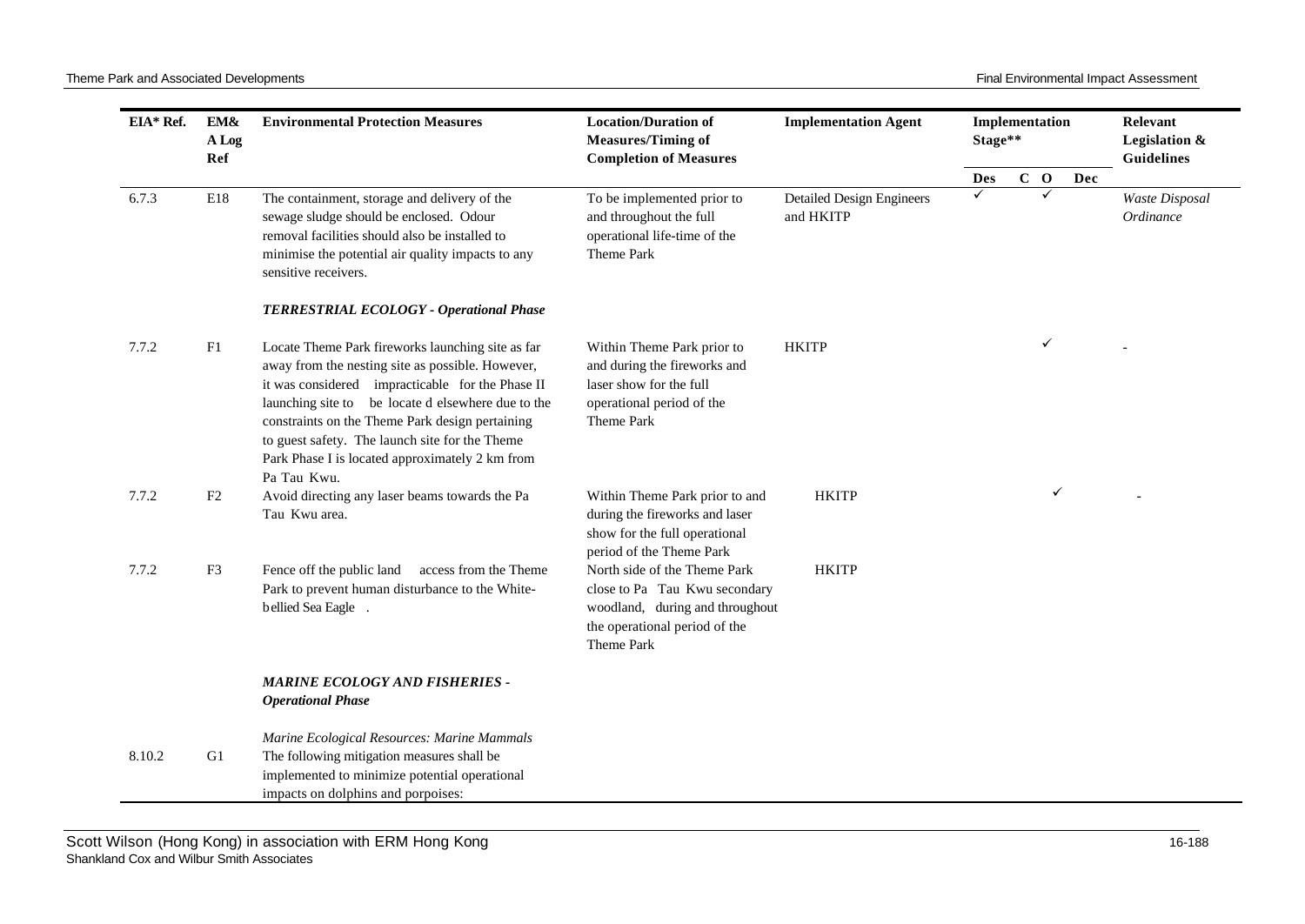| EIA* Ref. | EM&<br>A Log<br>Ref | <b>Environmental Protection Measures</b>                                                                                                                                                                                                                                                                                                                             | <b>Location/Duration of</b><br><b>Measures/Timing of</b><br><b>Completion of Measures</b> | <b>Implementation Agent</b> |     | Implementation<br>Stage** |              |     | Relevant<br>Legislation &<br><b>Guidelines</b> |
|-----------|---------------------|----------------------------------------------------------------------------------------------------------------------------------------------------------------------------------------------------------------------------------------------------------------------------------------------------------------------------------------------------------------------|-------------------------------------------------------------------------------------------|-----------------------------|-----|---------------------------|--------------|-----|------------------------------------------------|
|           |                     |                                                                                                                                                                                                                                                                                                                                                                      |                                                                                           |                             | Des |                           | $C$ O        | Dec |                                                |
|           |                     | 1. All vessel operators working on the Project<br>shall be given a briefing, alerting them to the<br>possible presence of dolphins and porpoises in<br>the area, and the rules for safe vessel operation<br>around cetaceans. If high speed vessels are<br>used, they sh all be required to slow to 10 knots<br>when passing through a high density dolphin<br>area. | During and throughout the<br>operational period of the Theme<br>Park                      | <b>HKITP</b>                |     | ✓                         |              |     |                                                |
|           |                     | 2. The vessel operators shall be required to use<br>predefined and regular routes, as these will<br>become known to dolphins and porpoises using<br>these waters;                                                                                                                                                                                                    | During and throughout the<br>operational period of the Theme<br>Park                      | <b>HKITP</b>                |     |                           |              |     |                                                |
|           |                     | 3. The vessel operators shall be required to<br>control and manage all effluent from vessels;                                                                                                                                                                                                                                                                        | During and throughout the<br>operational period of the Theme<br>Park                      | <b>HKITP</b>                |     |                           | ✓            |     |                                                |
|           |                     | 4. Operation-phase dolphin/porpoise monitoring<br>shall be conducted by a qualified research team,<br>to evaluate whether there have been any effects<br>on the animals. The resulting data should be<br>compatible with, and should be made available<br>for, long-term studies of small cetacean ecology<br>in Hong Kong.                                          | During and throughout the<br>operational period of the Theme<br>Park                      | <b>HKITP</b>                |     |                           | ✓            |     |                                                |
|           |                     | ARCHAEOLOGY AND CULTURAL HERITAGE -<br><b>Operational Phase</b>                                                                                                                                                                                                                                                                                                      |                                                                                           |                             |     |                           |              |     |                                                |
| 11.6      |                     | Access possibility should be retained for future<br>visitors to the grave sites<br>near Chok Ko Wan                                                                                                                                                                                                                                                                  | During design                                                                             | Design Engineer             | ✓   |                           | $\checkmark$ |     |                                                |
|           |                     | <b>HAZARD</b> - Operational Phase                                                                                                                                                                                                                                                                                                                                    |                                                                                           |                             |     |                           |              |     |                                                |
|           |                     | Fireworks Storage, Transport & Display                                                                                                                                                                                                                                                                                                                               |                                                                                           |                             |     |                           |              |     |                                                |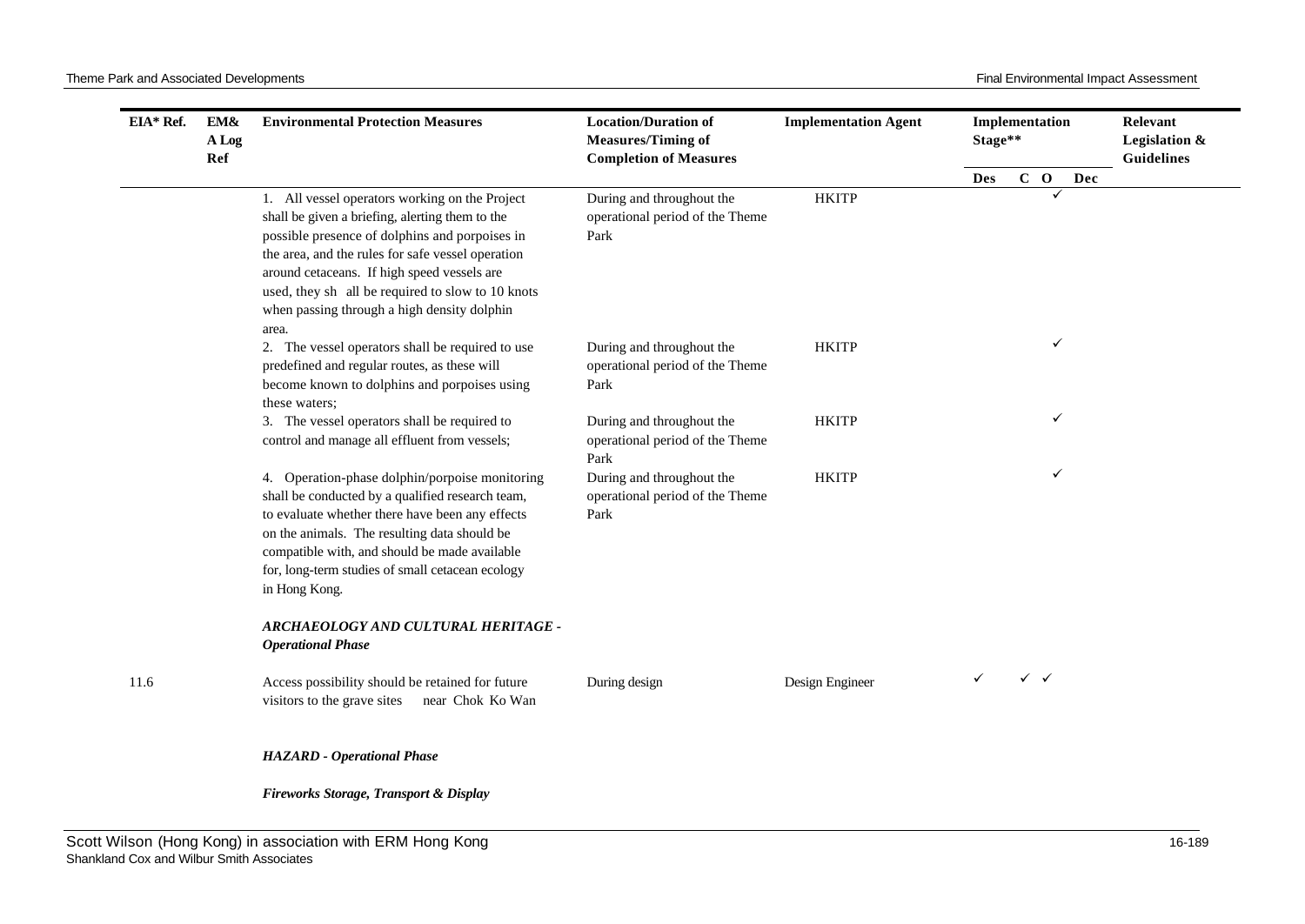| EIA* Ref. | EM&<br>A Log<br>Ref | <b>Environmental Protection Measures</b>                                                                                                                                                                                                                                                                                                                                                                                                                                                                                                                                                                                                                                                                                                                                                                                                     | <b>Location/Duration of</b><br><b>Measures/Timing of</b><br><b>Completion of Measures</b> | <b>Implementation Agent</b>          | Implementation<br>Stage** |              |       |     | Relevant<br>Legislation &<br><b>Guidelines</b> |
|-----------|---------------------|----------------------------------------------------------------------------------------------------------------------------------------------------------------------------------------------------------------------------------------------------------------------------------------------------------------------------------------------------------------------------------------------------------------------------------------------------------------------------------------------------------------------------------------------------------------------------------------------------------------------------------------------------------------------------------------------------------------------------------------------------------------------------------------------------------------------------------------------|-------------------------------------------------------------------------------------------|--------------------------------------|---------------------------|--------------|-------|-----|------------------------------------------------|
|           |                     |                                                                                                                                                                                                                                                                                                                                                                                                                                                                                                                                                                                                                                                                                                                                                                                                                                              |                                                                                           |                                      | Des                       |              | $C$ O | Dec |                                                |
| 10.1.1    | H1                  | The fireworks store will be constructed in<br>accordance with the requirements specified in the<br>Dangerous Goods Regulations, CAP 295 and any<br>additional requirements as specified by the<br>Commissioner of Mines and the Director of Fire<br>Services. Such requirements include<br>for example,<br>separation distance of 101m to spectator areas<br>within the Theme Park , 101m to buildings and<br>high occupancy sites outside the Theme Park<br>and<br>50m to public roads and low occupancy areas<br>outside the Theme Park.                                                                                                                                                                                                                                                                                                   | During design                                                                             | Design Engineers and<br><b>HKITP</b> | ✓                         | $\checkmark$ |       |     |                                                |
| 10.1.1    | H2                  | The fireworks display including mid-level shows,<br>low-level shows and stage shows shall be<br>designed and conducted in accordance with the<br>requirements of NFPA 1123 and 1126. This may<br>include for example, separation distance of 107m<br>from the firing site (for mid-level show) to public<br>areas (both Theme Park visitors and off-site<br>public) and separation distance of 214m from the<br>firing site to other dangerous goods stores. Any<br>additional requirements on fireworks display as<br>specified by the Secretary of Home Affairs, Fire<br>Services Department, Commissioner of the<br>Television and Entertainment Licensing<br>Authority will also be adopted. The specific<br>distances above may vary based on maximum<br>shell size as the distances above assume five inch<br>(125 millimetre) shells. | During design and operation                                                               | Design Engineers and<br><b>HKITP</b> | ✓                         |              | ✓     |     |                                                |
| 10.3.3    | H <sub>3</sub>      | The fireworks will be received at the Theme Park<br>only during night time when the park is closed to<br>the public.                                                                                                                                                                                                                                                                                                                                                                                                                                                                                                                                                                                                                                                                                                                         | During operation                                                                          | <b>HKITP</b>                         |                           |              | ✓     |     |                                                |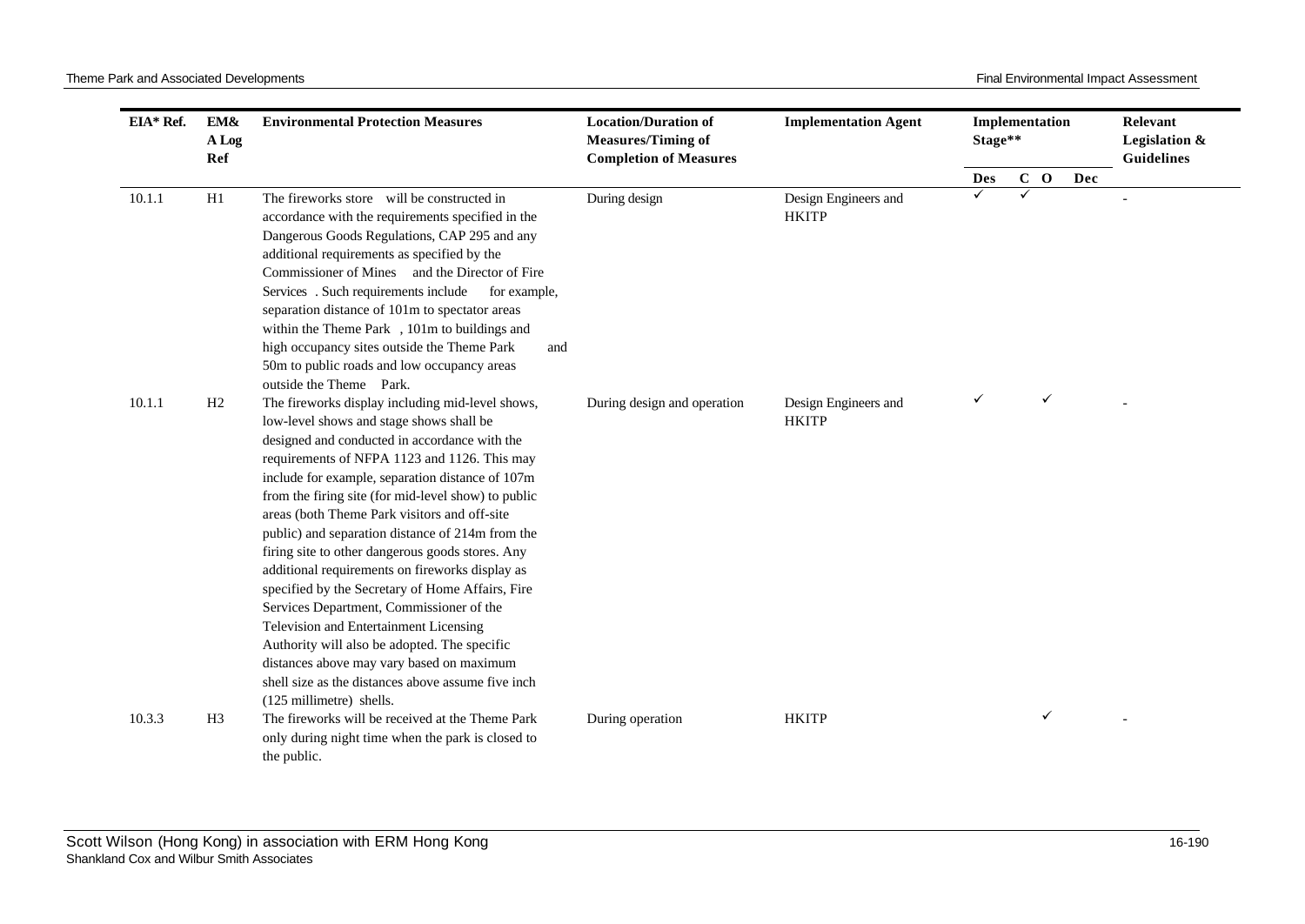| EIA* Ref. | EM&<br>A Log<br>Ref | <b>Environmental Protection Measures</b>                                                                                                                                                                                                                                                                            | <b>Location/Duration of</b><br><b>Measures/Timing of</b><br><b>Completion of Measures</b> | <b>Implementation Agent</b>          | Implementation<br>Stage** |   |       |     | Relevant<br>Legislation &<br><b>Guidelines</b> |
|-----------|---------------------|---------------------------------------------------------------------------------------------------------------------------------------------------------------------------------------------------------------------------------------------------------------------------------------------------------------------|-------------------------------------------------------------------------------------------|--------------------------------------|---------------------------|---|-------|-----|------------------------------------------------|
|           |                     |                                                                                                                                                                                                                                                                                                                     |                                                                                           |                                      | <b>Des</b>                |   | $C$ O | Dec |                                                |
| 10.3.4    | H4                  | A chain link fence will be installed around the<br>firing site as a ballistic barricade to catch and<br>deflect low trajectory shells ( typically less than 15<br>degrees from horizontal and which have potential<br>to burst near spectators under normal burst<br>times) fired from a disrupted mortar such that | During design                                                                             | Design Engineers and<br><b>HKITP</b> | ✓                         | ✓ |       |     |                                                |
|           |                     | they cannot travel towards spectators or<br>members of the public.                                                                                                                                                                                                                                                  |                                                                                           |                                      |                           |   |       |     |                                                |
| 10.3.4    | H <sub>5</sub>      | The launch system (for mid-level display) will be<br>designed such that mortars will remain in upright<br>position following the failure of any given mortar<br>or even otherwise.                                                                                                                                  | During design                                                                             | Design Engineers and<br><b>HKITP</b> | ✓                         | ✓ |       |     |                                                |
| 10.5.2    | H <sub>6</sub>      | Identify agencies to be contacted and establish<br>mechanisms for reporting incidents of non-<br>recoverable load in the event of load fall into sea<br>while unloading at the jetty.                                                                                                                               | During operation                                                                          | <b>HKITP</b>                         |                           |   | ✓     |     |                                                |
| 10.5.2    | H7                  | Mobile phones, walkie-talkies should not be<br>carried by persons handling fireworks.                                                                                                                                                                                                                               | During operation                                                                          | <b>HKITP</b>                         |                           |   | ✓     |     |                                                |
| 10.5.2    | H8                  | Fireworks store should be kept closed during<br>fireworks display.                                                                                                                                                                                                                                                  | During operation                                                                          | <b>HKITP</b>                         |                           |   | ✓     |     |                                                |
| 10.5.2    | H9                  | Ensure igniters are not stored with the bulk of<br>fireworks/pyrotechnics.                                                                                                                                                                                                                                          | During design and operation                                                               | Design Engineers and<br><b>HKITP</b> |                           |   |       |     |                                                |
| 10.5.2    | H10                 | The site for manipulation of fireworks need to be<br>identified. The site sh all be located at adequate<br>safety distance from the store and public areas.                                                                                                                                                         | During design and operation                                                               | Design Engineers and<br><b>HKITP</b> | ✓                         |   | ✓     |     |                                                |
| 10.5.2    | H11                 | Procedures to be developed to minimise<br>unnecessary handling/sorting of products for<br>fireworks show inside the store. This should<br>include adequate labelling of both outer<br>packaging and product to aid easy identification.                                                                             | During operation                                                                          | <b>HKITP</b>                         |                           |   | ✓     |     |                                                |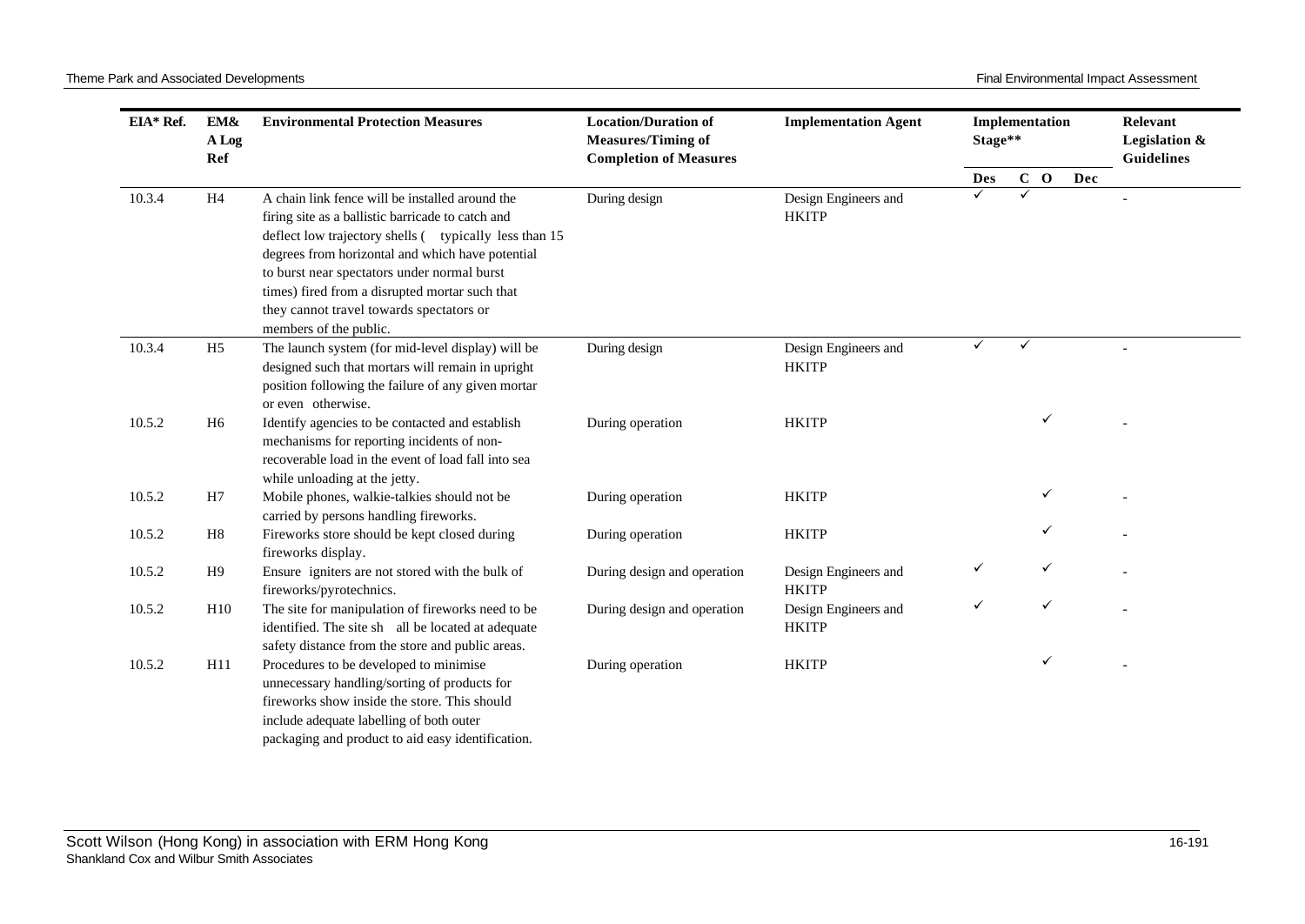| EIA* Ref. | EM&<br>A Log<br>Ref | <b>Environmental Protection Measures</b>                                                                                                                                                                                                                                                        | <b>Location/Duration of</b><br><b>Measures/Timing of</b><br><b>Completion of Measures</b> | <b>Implementation Agent</b>          | Implementation<br>Stage** |       |     | Relevant<br>Legislation &<br><b>Guidelines</b> |
|-----------|---------------------|-------------------------------------------------------------------------------------------------------------------------------------------------------------------------------------------------------------------------------------------------------------------------------------------------|-------------------------------------------------------------------------------------------|--------------------------------------|---------------------------|-------|-----|------------------------------------------------|
|           |                     |                                                                                                                                                                                                                                                                                                 |                                                                                           |                                      | <b>Des</b>                | $C$ O | Dec |                                                |
| 10.5.2    | H <sub>12</sub>     | If vehicles such as fork lift trucks are used for<br>transfer of goods from store to pre-rigging area or<br>display site, it should meet appropriate<br>specifications as identified by the Division of<br>Mines. When feasible, forklifts shall operate in<br>reverse when carrying fireworks. | During design and operation                                                               | Design Engineers and<br><b>HKITP</b> |                           |       |     |                                                |
| 10.5.2    | H13                 | The maximum height of typical 4" and 5" shells<br>could be 150 m and 175 m respectively. The 4"<br>and 5" shells for this display site should be<br>designed specifically to meet performance<br>requirements (ie, maximum burst height of 100m).                                               | During operation                                                                          | <b>HKITP</b>                         |                           |       |     |                                                |
| 10.5.2    | H14                 | Disney's vendor supply of 4" and 5" shells must<br>ensure items destined for other Disney locations<br>are not delivered by error to this site unless<br>conforming to requirements of this site.                                                                                               | During operation                                                                          | <b>HKITP</b>                         |                           | ✓     |     |                                                |
| 10.5.2    | H <sub>15</sub>     | Procedures to be developed if trailers are to be<br>used for mortar installation.                                                                                                                                                                                                               | During operation                                                                          | <b>HKITP</b>                         |                           |       |     |                                                |
| 10.5.2    | H16                 | Any mechanical system designed for varying<br>mortar orientation should be such that it does not<br>result in mortars orientated towards spectators.                                                                                                                                            | During design and operation                                                               | Design Engineers and<br><b>HKITP</b> | ✓                         |       |     |                                                |
| 10.5.2    | H17                 | Use of permanently installed mortars or other<br>similar or safer alternatives to be considered.                                                                                                                                                                                                | During design and operation                                                               | Design Engineers and<br><b>HKITP</b> |                           | ✓     |     |                                                |
| 10.5.2    | H18                 | Design and position of fence to ensure<br>containment of low trajectory shells towards<br>spectators as well as road (off-site).                                                                                                                                                                | During design and operation                                                               | Design Engineers and<br><b>HKITP</b> | ✓                         |       |     |                                                |
| 10.5.2    | H19                 | The weather conditions under which fireworks<br>display need to be moderated should be<br>identified in procedures based on site layout and<br>weather data. The procedures should also<br>identify persons responsible for making such<br>decisions.                                           | During operation                                                                          | <b>HKITP</b>                         |                           |       |     |                                                |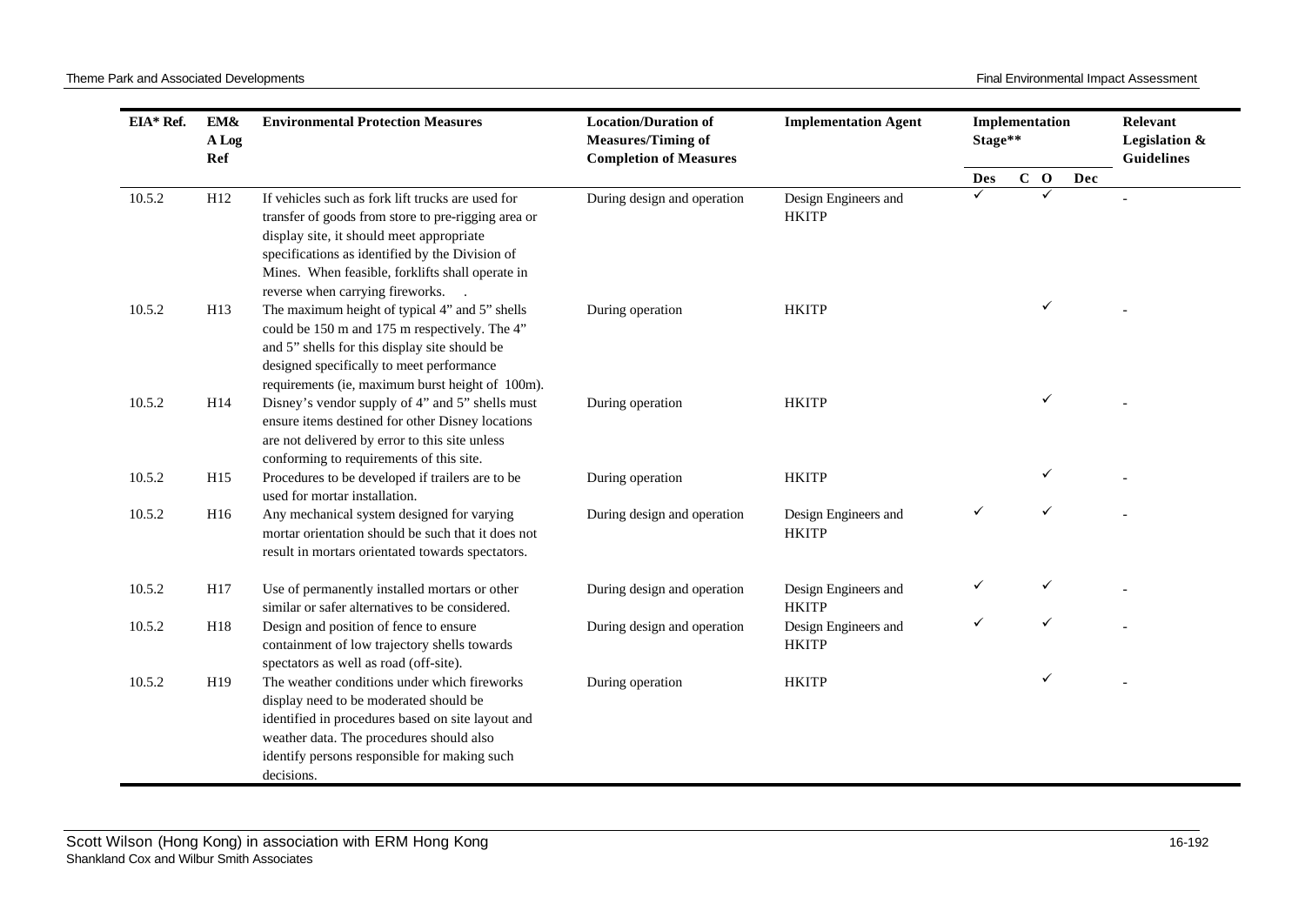Theme Park and Associated Developments **Final Environmental Impact Assessment** Final Environmental Impact Assessment

| EIA* Ref. | EM&<br>A Log<br>Ref | <b>Environmental Protection Measures</b>                                                                                                                                                                                                                                                                                           | <b>Location/Duration of</b><br><b>Measures/Timing of</b><br><b>Completion of Measures</b> | <b>Implementation Agent</b>          | Implementation<br>Stage** |  |       |     | Relevant<br>Legislation &<br><b>Guidelines</b> |
|-----------|---------------------|------------------------------------------------------------------------------------------------------------------------------------------------------------------------------------------------------------------------------------------------------------------------------------------------------------------------------------|-------------------------------------------------------------------------------------------|--------------------------------------|---------------------------|--|-------|-----|------------------------------------------------|
|           |                     |                                                                                                                                                                                                                                                                                                                                    |                                                                                           |                                      | Des                       |  | $C$ O | Dec |                                                |
| 10.5.2    | H <sub>20</sub>     | Procedures for safe handling and disposal of<br>unfired and misfired items to be developed.                                                                                                                                                                                                                                        | During operation                                                                          | <b>HKITP</b>                         |                           |  |       |     |                                                |
| 10.5.2    | H21                 | Procedures to be established for sweeping site<br>after display.                                                                                                                                                                                                                                                                   | During operation                                                                          | <b>HKITP</b>                         |                           |  |       |     |                                                |
| 10.5.3    | H <sub>22</sub>     | Separation distances as specified in NFPA 1123<br>and 1126 for 'other fireworks items' (ie, other than<br>aerial shells) used for mid-level, low-level and<br>stage shows will be adopted.                                                                                                                                         | During operation                                                                          | <b>HKITP</b>                         |                           |  |       |     |                                                |
| 10.5.3    | H <sub>23</sub>     | Members of the audience will not be invited on<br>stage during the course of discharge of fireworks<br>or pyrotechnics.                                                                                                                                                                                                            | During operation                                                                          | <b>HKITP</b>                         |                           |  |       |     |                                                |
| 10.10     | H <sub>24</sub>     | An optimisation study will be carried out during<br>design to achieve the required safety distances<br>and also examine the possibility of providing<br>further separation distances from public areas<br>where feasible and practicable.                                                                                          | During design                                                                             | Design Engineers and<br><b>HKITP</b> |                           |  |       |     |                                                |
| 10.10     | H <sub>25</sub>     | Quality control measures to ensure that<br>offspec.<br>fireworks items are not received/used at<br>displays/shows.<br>Sodium Hypochlorite Storage, Transport & Use                                                                                                                                                                 | During operation                                                                          | <b>HKITP</b>                         |                           |  | ✓     |     |                                                |
| 10.3.5    | H <sub>26</sub>     | Storage tanks for sodium hypochlorite and<br>hydrochloric acid will be built in separate areas of<br>the Theme Park to avoid any interaction effects<br>between the two chemicals. There<br>will be no<br>piping or other interconnection between the two<br>systems.                                                              | During design                                                                             | Design Engineers and<br><b>HKITP</b> |                           |  |       |     |                                                |
| 10.3.5    | H <sub>27</sub>     | The tanks, connecting hoses and tanker contents<br>for both hypochlorite and acid will be clearly<br>labelled . This will include appropriate colour<br>coding of the tanks and connecting hoses<br>danger signs and safety notices<br>. Also, the labels<br>will be such that it is clearly visible to the delivery<br>personnel. | During design and operation                                                               | Design Engineers and HKITP           | ✓                         |  | ✓     |     |                                                |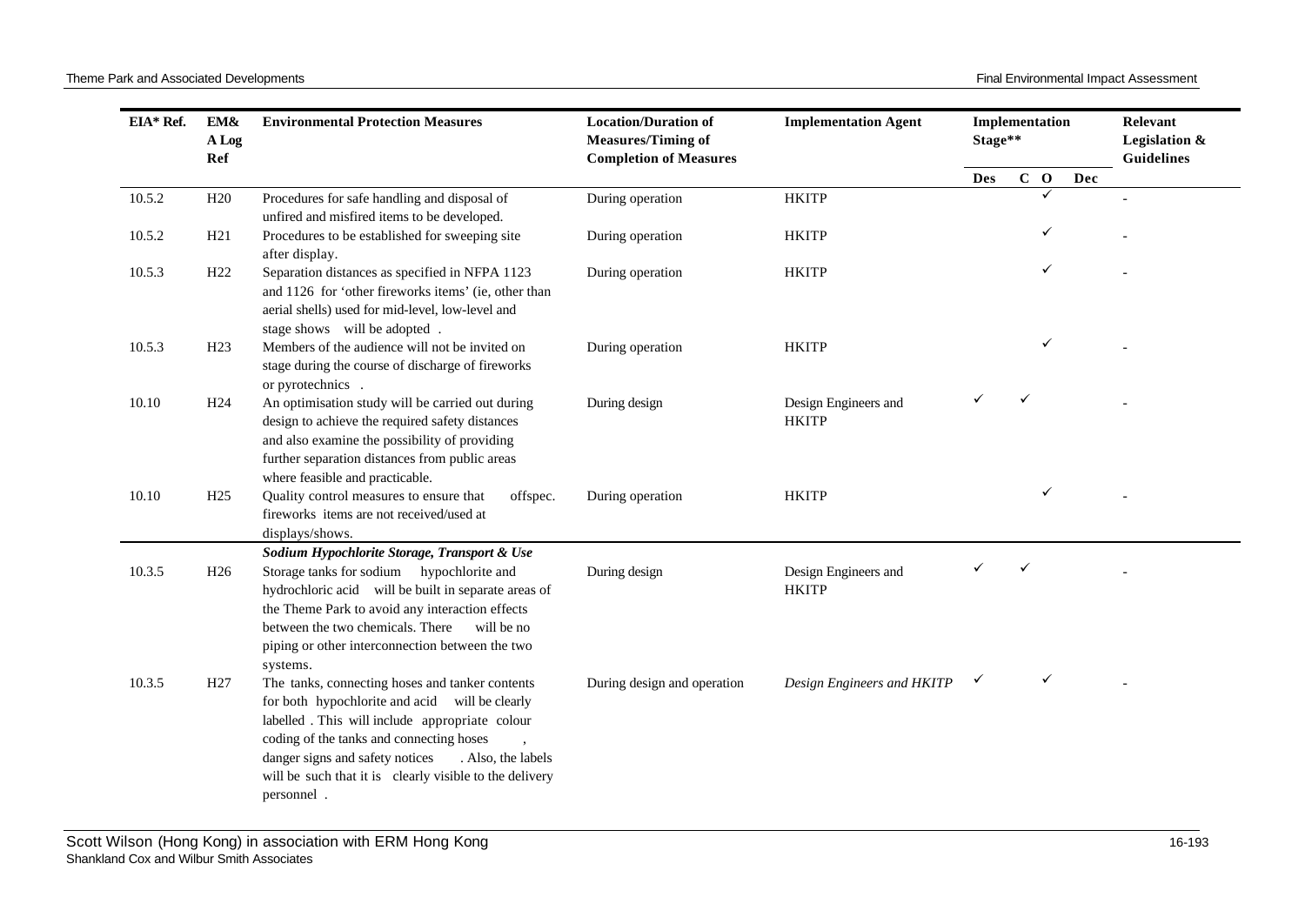| EIA* Ref. | EM&<br>A Log<br>Ref | <b>Environmental Protection Measures</b>                                                                                                                                                                                                                                                                                                                                                                 | <b>Location/Duration of</b><br><b>Measures/Timing of</b><br><b>Completion of Measures</b> | <b>Implementation Agent</b> | Implementation<br>Stage** |  |       | Relevant<br>Legislation &<br><b>Guidelines</b> |  |
|-----------|---------------------|----------------------------------------------------------------------------------------------------------------------------------------------------------------------------------------------------------------------------------------------------------------------------------------------------------------------------------------------------------------------------------------------------------|-------------------------------------------------------------------------------------------|-----------------------------|---------------------------|--|-------|------------------------------------------------|--|
|           |                     |                                                                                                                                                                                                                                                                                                                                                                                                          |                                                                                           |                             | <b>Des</b>                |  | $C$ O | Dec                                            |  |
| 10.3.5    | H <sub>28</sub>     | Clear procedural controls for tank filling and<br>unloading will be developed. This will include<br>clear role and responsibility description of the<br>contractor and work site personnel                                                                                                                                                                                                               | During operation                                                                          | <b>HKITP</b>                |                           |  | ✓     |                                                |  |
| 10.3.5    | H <sub>29</sub>     | Work site personnel will be present at the tank<br>area to receive the tanker, check tank/tanker<br>labels, check the transport docum<br>ents carried by<br>driver, check sample for pH and only then<br>authorise the driver to unload the contents. The<br>work site personnel will be present throughout<br>the unloading operation and until it is completed<br>and the tanker leaves the tank area. | During operation                                                                          | <b>HKITP</b>                |                           |  |       |                                                |  |
| 10.3.5    | H <sub>30</sub>     | The chemical suppliers Safety Management<br>System will be assessed and audited periodically<br>by the Theme Park Operator to ensure that<br>procedures for supply are adequate and are being<br>followed.                                                                                                                                                                                               | During operation                                                                          | <b>HKITP</b>                |                           |  | ✓     |                                                |  |
| 10.3.5    | H31                 | The pH of hypochlorite solution will be at least<br>11. Acid pH will be around 3 or less.<br>Operating<br>procedures will include checking of pH of tanker<br>contents by site personnel before it is transferred<br>into the storage tank.                                                                                                                                                              | During operation                                                                          | <b>HKITP</b>                |                           |  | ✓     |                                                |  |
| 10.3.5    | H <sub>32</sub>     | Training will be provided to the staff in-charge of<br>unloading operation. Clear competency<br>specifications will be outlined for the personnel.                                                                                                                                                                                                                                                       | During operation                                                                          | <b>HKITP</b>                |                           |  | ✓     |                                                |  |
| 10.3.5    | H33                 | Acid or hypochlorite will be received at the<br>Theme park only during night time when the Park<br>is closed to the public.                                                                                                                                                                                                                                                                              | During operation                                                                          | <b>HKITP</b>                |                           |  | ✓     |                                                |  |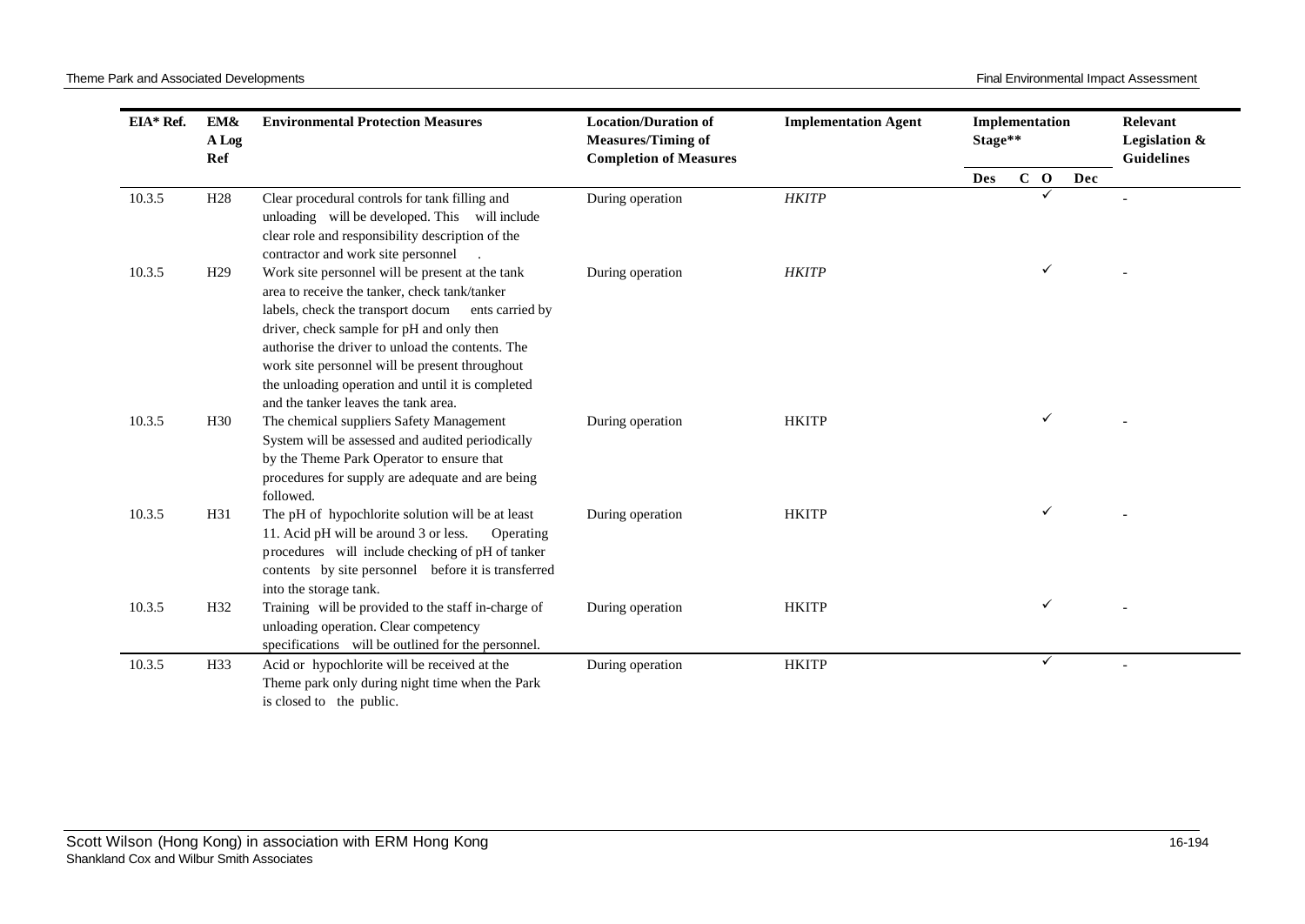| EIA* Ref. | EM&<br>A Log    | <b>Environmental Protection Measures</b><br>Ref                                                                                                                                                                                                                                                                                                                                       | <b>Location/Duration of</b><br><b>Measures/Timing of</b><br><b>Completion of Measures</b> | <b>Implementation Agent</b>          | Implementation<br>Stage** |       | Relevant<br>Legislation &<br><b>Guidelines</b> |  |
|-----------|-----------------|---------------------------------------------------------------------------------------------------------------------------------------------------------------------------------------------------------------------------------------------------------------------------------------------------------------------------------------------------------------------------------------|-------------------------------------------------------------------------------------------|--------------------------------------|---------------------------|-------|------------------------------------------------|--|
|           |                 |                                                                                                                                                                                                                                                                                                                                                                                       |                                                                                           |                                      | Des                       | $C$ O | Dec                                            |  |
| 10.9.1    | H34             | Since deliveries will be made during the night,<br>will be provided for proper<br>adequate lighting<br>identification of the labels on the storage tank<br>and the road tanker and also for identification of<br>road signs leading to the<br>appropriate storage<br>area.                                                                                                            | During design and operation                                                               | Design Engineers and<br><b>HKITP</b> |                           |       |                                                |  |
| 10.3.5    | H35             | The hypochlorite and acid tank s will be located in<br>a fenced area with a locked gate.<br>The loading<br>point for both the tanks will also be secured such<br>that tanker driver cannot start unloading without<br>authorisation and presence of site personnel.                                                                                                                   | During design and operation                                                               | Design Engineers and<br><b>HKITP</b> |                           |       |                                                |  |
| 10.3.5    | H <sub>36</sub> | Vent/overflow line from the hypochlorite and acid<br>tank s will be visible from the off-loading point to<br>the operator/driver.                                                                                                                                                                                                                                                     | During design and operation                                                               | Design Engineers and<br><b>HKITP</b> |                           |       |                                                |  |
| 10.6.4    | H37             | The hose connections<br>will be designed<br>specifi cally for acid and hypochlorite unloading<br>(such as type and size of coupling and size of<br>hose) such that an acid tanker cannot be<br>connected to the hypochlorite unloading point<br>and similarly, a hypochlorite tanker cannot be<br>connected to the acid unloading point.                                              | During design                                                                             | Design Engineers and<br><b>HKITP</b> | ✓                         |       |                                                |  |
| 10.3.5    | H38             | Chlorine gas detectors will be installed around<br>the hypochlorite and acid tank and near the tank<br>vent with alarm annunciation at the tank area and<br>in the central control centre or other appropriate<br>manned location within the Theme<br>Park. Operator<br>will stop transfer operations immediately upon<br>receiving alarm.<br>Fireworks - Further Mitigation Measures | During design and operation                                                               | Design Engineers and<br><b>HKITP</b> |                           | ✓     |                                                |  |
| 10.10.2   | H39             | Increase separation distances from the firing site<br>to spectators. Ideally, separation distances<br>should exceed the maximum range for aerial shells                                                                                                                                                                                                                               | During design                                                                             | Design Engineers                     | ✓                         |       |                                                |  |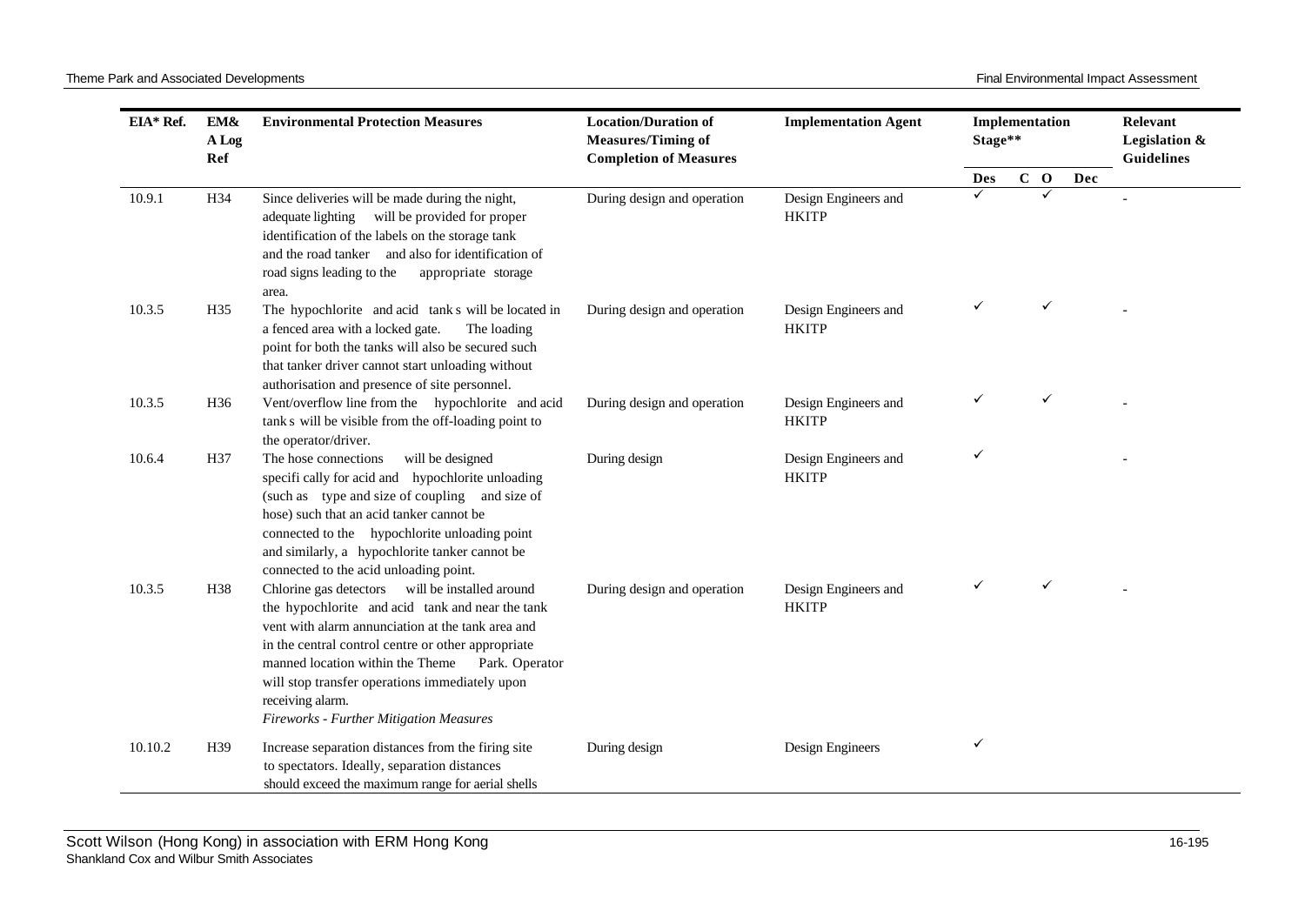| EIA* Ref. | EM&<br>A Log<br>Ref | <b>Environmental Protection Measures</b>                                                                                                                                                                                                                                               | <b>Location/Duration of</b><br><b>Measures/Timing of</b><br><b>Completion of Measures</b> | <b>Implementation Agent</b> | Implementation<br>Stage** |  | Relevant<br>Legislation &<br><b>Guidelines</b> |     |  |
|-----------|---------------------|----------------------------------------------------------------------------------------------------------------------------------------------------------------------------------------------------------------------------------------------------------------------------------------|-------------------------------------------------------------------------------------------|-----------------------------|---------------------------|--|------------------------------------------------|-----|--|
|           |                     |                                                                                                                                                                                                                                                                                        |                                                                                           |                             | <b>Des</b>                |  | $C$ O                                          | Dec |  |
| 10.10.2   | H40                 | Optimise fence design (i.e. fence height, fence<br>location with respect to mortars and spectators<br>and physical configuration) to contain shell<br>trajectory at all mortar angles (due to accidental<br>disruption of mortars) that could potentially<br>reach the spectator area. | During design                                                                             | Design Engineers            | ✓                         |  |                                                |     |  |
| 10.10.3   | H41                 | Increase separation distances from the firing site During design<br>to road.                                                                                                                                                                                                           |                                                                                           | Design Engineers            | ✓                         |  |                                                |     |  |
| 10.10.3   | H42                 | Partial cover above the road section (Resort<br>Road) in the vicinity of the firing area to stop<br>shells from falling on the road.                                                                                                                                                   | During design                                                                             | Design Engineers            | ✓                         |  |                                                |     |  |
| 10.10.3   | H43                 | Install road warning signs on Resort Road to<br>warn road users about potential fireworks<br>debris/unfired items landing on road during a<br>fireworks display.                                                                                                                       | During Operation                                                                          | <b>HKITP</b>                |                           |  | ✓                                              |     |  |
| 10.10.3   | H44                 | Employ a survey team to survey the roads (East<br>Resort and West Resort Roads) during and<br>immediately after the show to identify any "dud"<br>shell (i.e., unfired item) that may have landed on<br>the road.                                                                      | During Operation                                                                          | <b>HKITP</b>                |                           |  | ✓                                              |     |  |
| 10.10.3   | H45                 | Ensure that road users/others do not stop along During Operation<br>the road to watch fireworks display                                                                                                                                                                                |                                                                                           | <b>HKITP</b>                |                           |  | $\checkmark$                                   |     |  |
| 10.10.3   | H46                 | Impose low speed limits (on East and West During Operation<br>Resort Roads) to enable road users to take<br>evasive action and thereby avoid running over<br>'dud' shells. This also requires that adequate<br>lighting is provided along the road                                     |                                                                                           | <b>HKITP</b>                |                           |  | $\checkmark$                                   |     |  |
| 10.10.3   | H47                 | Close the Resort Road during fireworks display<br>and until a survey team has surveyed the road for<br>'dud shells' (i.e., unfired item) immediately after<br>the display                                                                                                              | During Operation                                                                          | <b>HKITP</b>                |                           |  | $\checkmark$                                   |     |  |
| 10.10.4   | H48                 | The driver transporting the fireworks should be During Operation<br>suitably qualified and trained.                                                                                                                                                                                    |                                                                                           | <b>HKITP</b>                |                           |  | ✓                                              |     |  |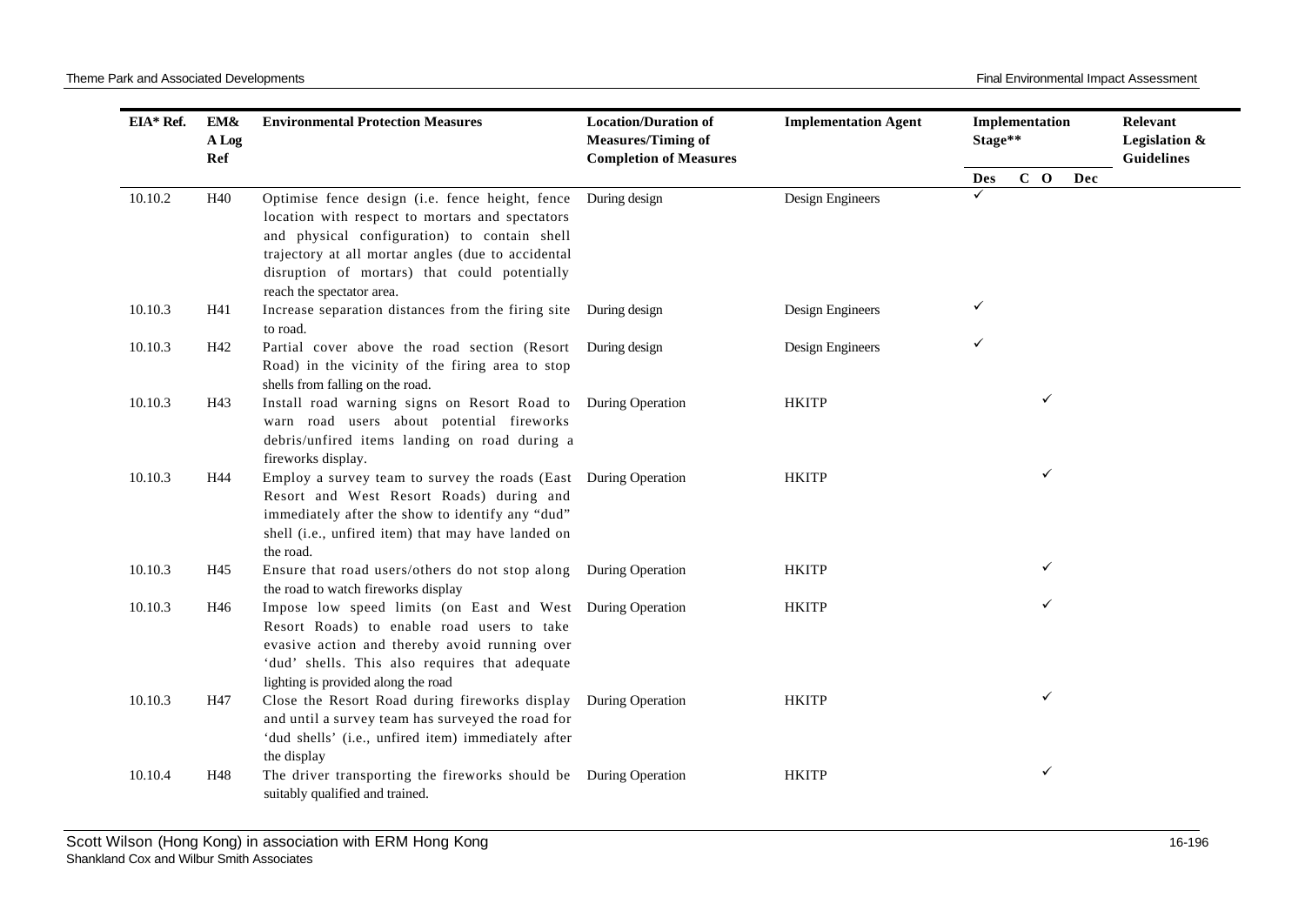Theme Park and Associated Developments **Final Environmental Impact Assessment** 

| EIA* Ref. | EM&<br>A Log<br>Ref | <b>Environmental Protection Measures</b>                                                                                                                                                                                                                                                                   | <b>Location/Duration of</b><br><b>Measures/Timing of</b><br><b>Completion of Measures</b> | <b>Implementation Agent</b> | Implementation<br>Stage** |       |              |     | Relevant<br>Legislation &<br><b>Guidelines</b> |
|-----------|---------------------|------------------------------------------------------------------------------------------------------------------------------------------------------------------------------------------------------------------------------------------------------------------------------------------------------------|-------------------------------------------------------------------------------------------|-----------------------------|---------------------------|-------|--------------|-----|------------------------------------------------|
|           |                     |                                                                                                                                                                                                                                                                                                            |                                                                                           |                             | Des                       | $C$ O |              | Dec |                                                |
| 10.10.4   | H <sub>49</sub>     | Close the Resort road to public during fireworks<br>delivery                                                                                                                                                                                                                                               | During Operation                                                                          | <b>HKITP</b>                |                           |       | $\checkmark$ |     |                                                |
| 10.10.5   | H <sub>50</sub>     | The distance from the road (the road from the<br>landing site to the Resort Road) to the hotel<br>building (at the south west corner of the<br>development) should be increased as far as<br>practicable                                                                                                   | During Design                                                                             | Design Engineers            | ✓                         |       |              |     |                                                |
| 10.10.5   | H51                 | The window area towards the road should be During Design<br>minimised as far as practicable and where<br>provided, should use toughened glass.                                                                                                                                                             |                                                                                           | Design Engineers            | ✓                         |       |              |     |                                                |
| 10.10.5   | H <sub>52</sub>     | Structures vulnerable to blast fragmentation such During Design<br>as a wall, trees etc. between the road and the<br>hotel building should be avoided as far as<br>practicable to minimise the potential for missile<br>generation.                                                                        |                                                                                           | Design Engineers            | ✓                         |       |              |     |                                                |
| 10.10.5   | H <sub>53</sub>     | Large congregation areas in the hotel<br>development site towards the road should be<br>avoided as far as practicable                                                                                                                                                                                      | During Design                                                                             | Design Engineers            | ✓                         |       |              |     |                                                |
| 10.10.5   | H <sub>54</sub>     | Tolerant uses such as utility areas, with no During Design<br>windows may be located towards the road                                                                                                                                                                                                      |                                                                                           | Design Engineers            | ✓                         |       |              |     |                                                |
| 10.10.5   | H <sub>55</sub>     | The road adjoining the hotel development (i.e. During Design<br>from landing site to Resort Road) to be designed<br>as 'works' road, i.e. used only for transport of<br>goods to the Theme Park and not a public road.<br>This will reduce the potential for road accidents<br>due to other road vehicles. |                                                                                           | Design Engineers            | ✓                         |       |              |     |                                                |
| 10.10.5   | H <sub>56</sub>     | Reduce transport load (i.e., from 4 te NEQ to say,<br>2te). Although this will increase the frequency of<br>delivery (and therefore the frequency of<br>incident), the damage potential will be reduced.<br>Sodium Hypochlorite - Further Mitigation Measures                                              | During Design                                                                             | Design Engineers            | ✓                         |       |              |     |                                                |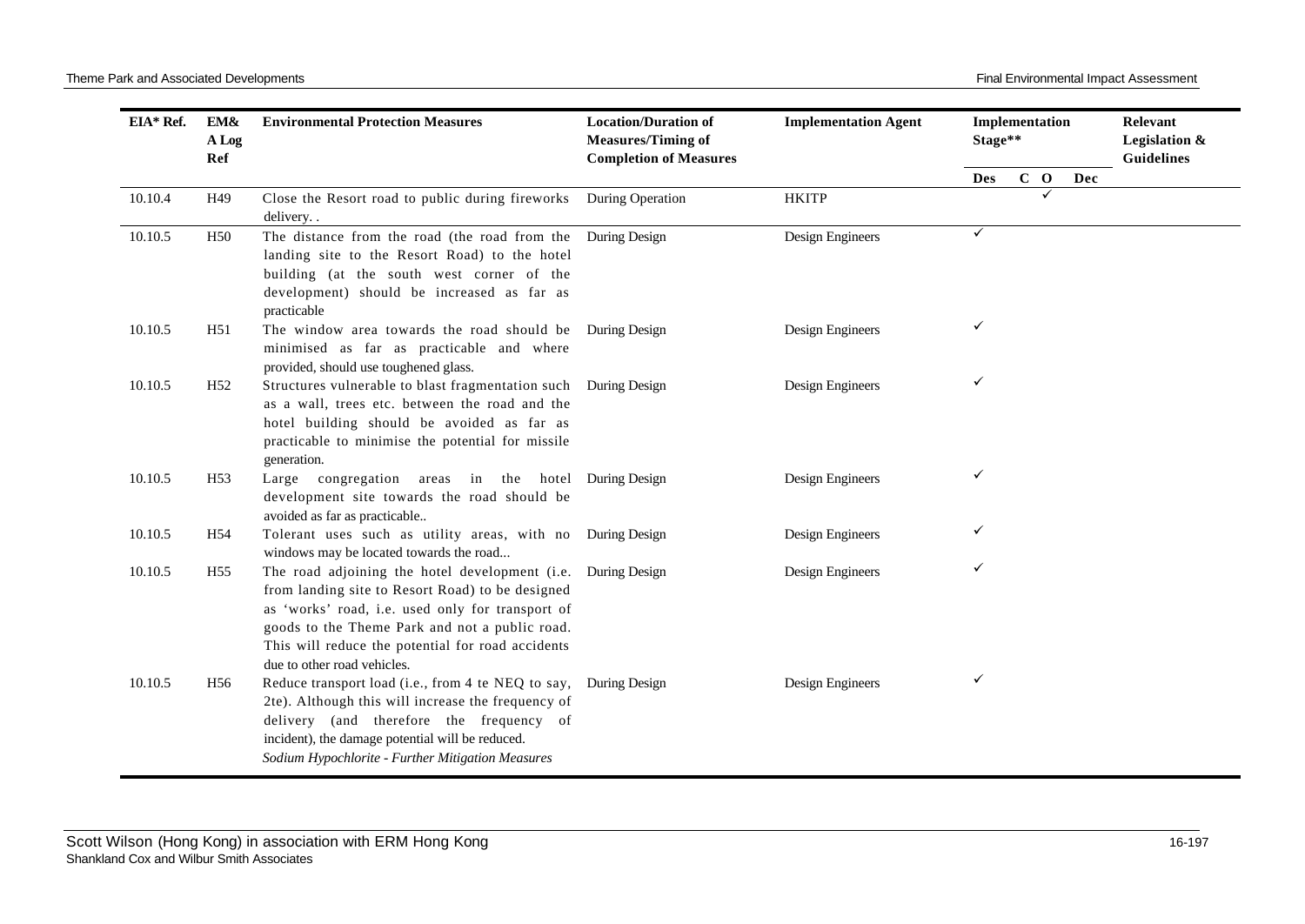| EIA* Ref.<br>10.10.7<br>10.10.7<br>10.10.7<br>10.10.7<br>10.10.7 | EM&<br>A Log<br>Ref | <b>Environmental Protection Measures</b>                                                                                                                                                                                                                                                                               | <b>Location/Duration of</b><br><b>Measures/Timing of</b><br><b>Completion of Measures</b>           | <b>Implementation Agent</b>                | Implementation<br>Stage** |   |              |     | Relevant<br>Legislation &<br><b>Guidelines</b> |
|------------------------------------------------------------------|---------------------|------------------------------------------------------------------------------------------------------------------------------------------------------------------------------------------------------------------------------------------------------------------------------------------------------------------------|-----------------------------------------------------------------------------------------------------|--------------------------------------------|---------------------------|---|--------------|-----|------------------------------------------------|
|                                                                  |                     |                                                                                                                                                                                                                                                                                                                        |                                                                                                     |                                            | <b>Des</b>                |   | $C$ O        | Dec |                                                |
|                                                                  | H <sub>57</sub>     | Use of dual tanks and development of procedures<br>to ensure that the road tanker is unloaded only<br>into a near empty tank. This will reduce the<br>potential for chlorine release even if accidental<br>mixing occurs. However, there is still the<br>potential for operator error in unloading into a full<br>tank | During Operation                                                                                    | <b>HKITP</b>                               |                           |   |              |     |                                                |
|                                                                  | H <sub>58</sub>     | Install a shutdown valve on the unloading line<br>(on the tank side) with provision for automatic<br>shutdown by chlorine gas detectors                                                                                                                                                                                | During Design                                                                                       | Design Engineers                           | ✓                         |   |              |     |                                                |
|                                                                  | H <sub>59</sub>     | Reduction in number of deliveries. This will<br>require an increase in storage quantity. Storage<br>of hypochlorite for prolonged time periods<br>however, results in decomposition and loss of<br>strength over time and may not be desirable and<br>therefore not considered further.                                | <b>During Design</b>                                                                                | Design Engineers                           | ✓                         |   |              |     |                                                |
|                                                                  | H <sub>60</sub>     | Optimise usage of sodium hypochlorite such that<br>water quality objectives can be met by minimum<br>dosage.                                                                                                                                                                                                           | During Design and<br>Operation                                                                      | Design Engineers and<br><b>HKITP</b>       | ✓                         |   | $\checkmark$ |     |                                                |
|                                                                  | H <sub>61</sub>     | Optimise location of sodium hypochlorite store<br>and acid store with a view to maximise separation<br>distances to public areas.                                                                                                                                                                                      | During Design                                                                                       | Design Engineers                           | ✓                         |   |              |     |                                                |
|                                                                  |                     | <b>CONTAMINATED LAND - Operational Phase</b>                                                                                                                                                                                                                                                                           |                                                                                                     |                                            |                           |   |              |     |                                                |
|                                                                  |                     | Not applicable                                                                                                                                                                                                                                                                                                         |                                                                                                     |                                            |                           |   |              |     |                                                |
|                                                                  |                     | LANDSCAPE AND VISUAL - Operational Phase                                                                                                                                                                                                                                                                               |                                                                                                     |                                            |                           |   |              |     |                                                |
| 12.5.27                                                          | $_{\rm II}$         | Temporary landscape berm                                                                                                                                                                                                                                                                                               | At area east of the Central<br>pedestrian walkway for<br>duration of Phase 2<br>construction period | $\mathop{\mathrm{CED}}$<br><b>CED/LCSD</b> | ✓                         | ✓ |              |     |                                                |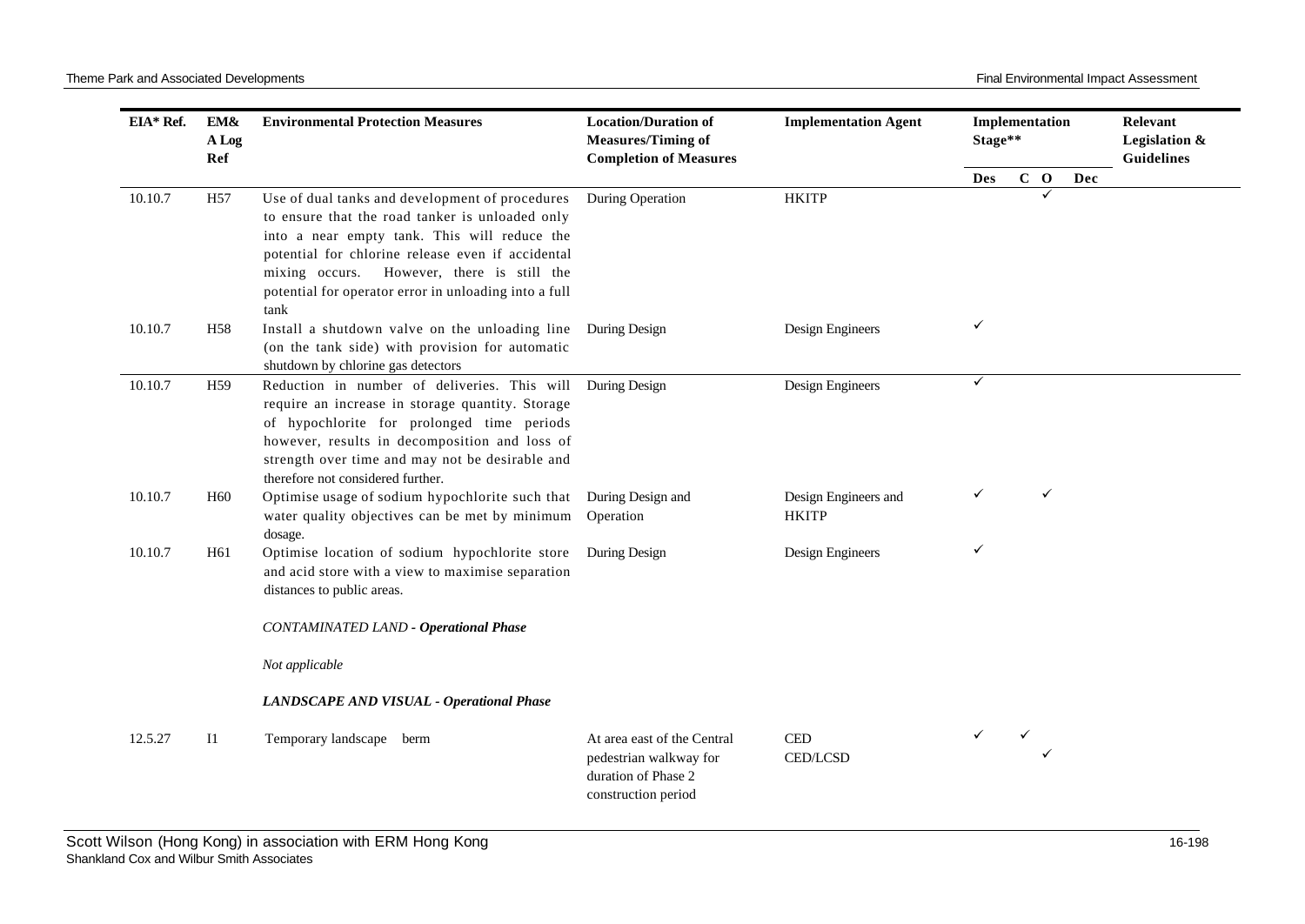| EIA* Ref. | EM&<br>A Log<br>Ref | <b>Environmental Protection Measures</b>                                                                                                                                                                                                                                                                                                                                                                                | <b>Location/Duration of</b><br><b>Measures/Timing of</b><br><b>Completion of Measures</b>         | <b>Implementation Agent</b>                                          | Implementation<br>Stage** |       | Relevant<br>Legislation &<br><b>Guidelines</b> |                                                                    |
|-----------|---------------------|-------------------------------------------------------------------------------------------------------------------------------------------------------------------------------------------------------------------------------------------------------------------------------------------------------------------------------------------------------------------------------------------------------------------------|---------------------------------------------------------------------------------------------------|----------------------------------------------------------------------|---------------------------|-------|------------------------------------------------|--------------------------------------------------------------------|
|           |                     |                                                                                                                                                                                                                                                                                                                                                                                                                         |                                                                                                   |                                                                      | <b>Des</b>                | $C$ O | Dec                                            |                                                                    |
|           |                     | EM&A REQUIREMENTS - Operational Phase                                                                                                                                                                                                                                                                                                                                                                                   |                                                                                                   |                                                                      |                           |       |                                                |                                                                    |
| 3.7       | J1                  | Air Quality<br>Subject to the Environmental Protection<br>Department's (EPD's) agreement, operational<br>phase air quality monitoring shall be undertaken<br>at the following location s in accordance with the<br>recommendations detailed in Section 5 of the<br>EM&A Manual.<br>• ASR2-Roof Top of Police Station at the<br><b>Entrance of Theme Park</b><br>ASR3-Roof Top of Resort at Theme Park                   | At specified dust monitoring<br>locations throughout the<br>duration of the operational<br>phase  | To be undertaken by<br><b>HKITP's Air Quality</b><br>Monitoring Team |                           | ✓     |                                                | Air Pollution<br>Control<br>(Construction)<br>Dust)<br>Regulations |
| 4.9       | J2                  | <b>Construction Noise</b><br>Subject to the Environmental Protection<br>Department's (EPD's) agreement, operational<br>phase noise monitoring shall be undertaken at<br>the following locations in accordance with the<br>recommendations detailed in Section 5 of the<br>EM&A Manual.<br>NM1-Sea Crest Villa, Peng Chau<br>NM2-Crestmont Villa, Discovery Bay<br><b>Terrestrial Ecology</b><br>White-bellied Sea Eagle | At specified noise<br>monitoring locations<br>throughout the duration of<br>the operational phase | To be undertaken by<br><b>HKITP's Noise Monitoring</b><br>Team       |                           | ✓     |                                                | Noise Control<br>Ordinance (NCO)                                   |